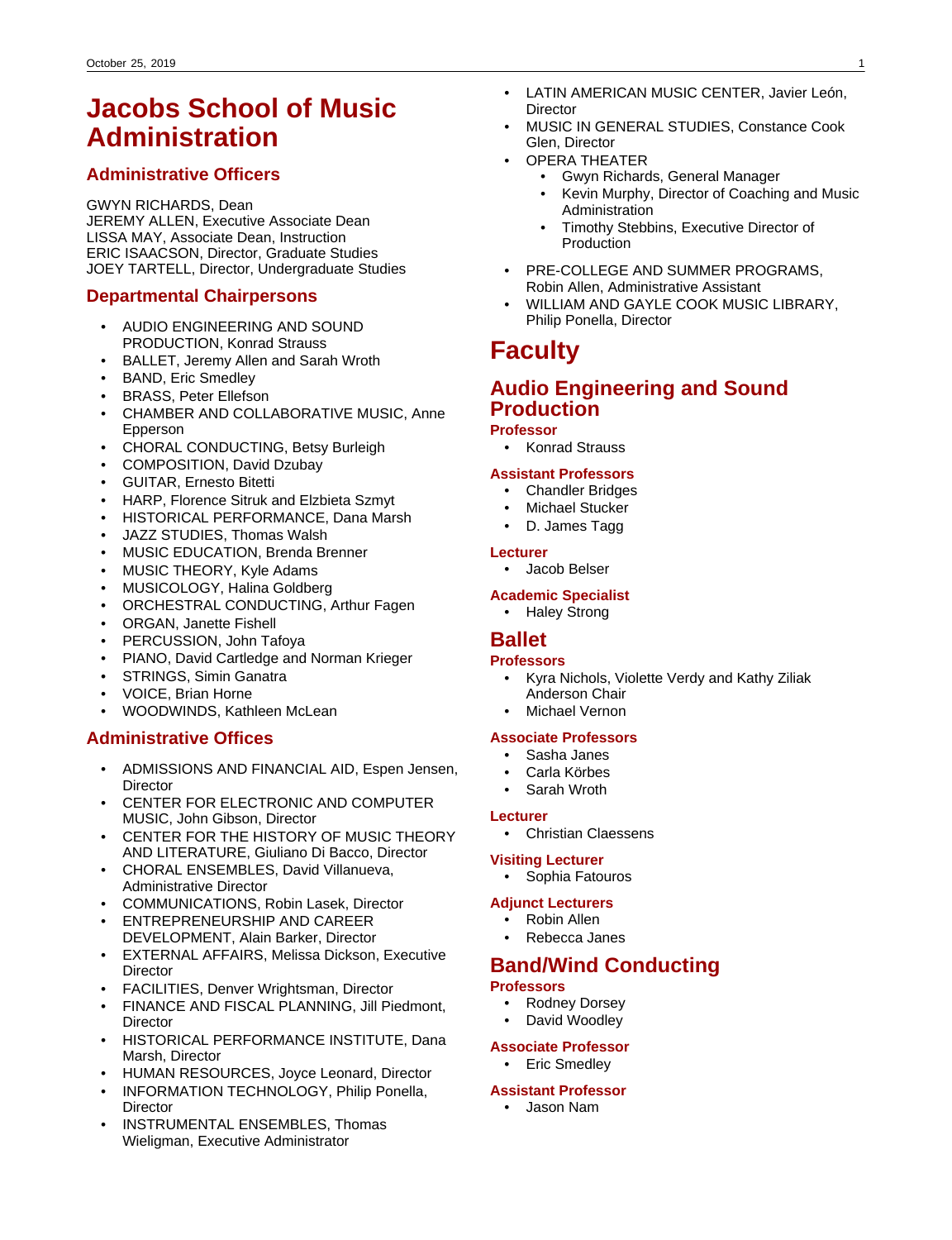### **Brass**

#### **Euphonium**

### **Professor**

• Demondrae Thurman

#### **Horn**

#### **Professors**

- Jeff Nelsen
- Richard Seraphinoff
- **Professor of Practice**
	- Dale Clevenger

#### **Trumpet**

#### **Professors**

- John Rommel
- Joey Tartell

#### **Adjunct Professors**

- Douglas Lindsay
- Robert Sullivan

### **Trombone and Euphonium**

- **Professors**
	- Peter Ellefson
	- Carl Lenthe
	- Denson Paul Pollard

#### **Tuba**

### **Provost Professor**

• Daniel Perantoni

#### **Chamber and Collaborative Music Professors**

- Anne Epperson
- Simin Ganatra

#### **Professor of Practice**

• Kevin Murphy

#### **Senior Lecturer**

• Chih-Yi Chen

#### **Lecturers**

- Aram Arakelyan
- Sung-Mi Im
- Futaba Niekawa
- Charles Prestinari

### **Academic Specialist**

• Kimberly Carballo

#### **Visiting Assistant Professors**

- Allan Armstrong (post-doctoral scholar)
- Claire Chung Lim (post-doctoral scholar)
- Daniel Overly (post-doctoral scholar)
- Byung-Hee Yoo (post-doctoral scholar)

#### **Visiting Lecturer**

• Lee Phillips

### **Choral Conducting**

#### **Professors**

- Walter Huff
- Gwyn Richards

#### **Associate Professors**

- Betsy Burleigh
- Dominick DiOrio

### **Assistant Professors**

- Chris Albanese
- Carolann Buff

### **Adjunct Lecturer**

• Meagan Johnson

### **Composition**

- **Chancellor's Professor**
- Claude Baker

#### **Professors**

- David Dzubay
- Don Freund
- Eugene O'Brien
- P. Q. Phan

#### **Associate Professors**

- Tansy Davies
- John Gibson (electronic and computer music)
- Larry Groupé (scoring for visual media)
- Aaron Travers

#### **Assistant Professor**

• Chi Wang (electronic and computer music)

#### **Adjunct Assistant Professor**

• Alicyn Warren (electronic and computer music)

#### **Adjunct Lecturer**

• Steve Thomas (scoring for visual media)

### **Guitar**

- **Professor**
	- Ernesto Bitetti

#### **Senior Lecturer**

• Petar Jankovic

#### **Visiting Lecturer**

• Daniel Duarte

### **Harp**

- **Professors**
	- Florence Sitruk
	- Elzbieta Szmyt

#### **Adjunct Lecturer**

• Fan-Fen Tai

### **Historical Performance**

### **Distinguished Professor**

• Stanley Ritchie (Baroque violin)

#### **Professors**

- Nigel North (lute)
- Richard Seraphinoff (natural horn)
- Elisabeth Wright (harpsichord/fortepiano)

• Dana Marsh (performance practice and voice)

#### **Associate Professors** • Joanna Blendulf (Baroque cello and viola da gamba)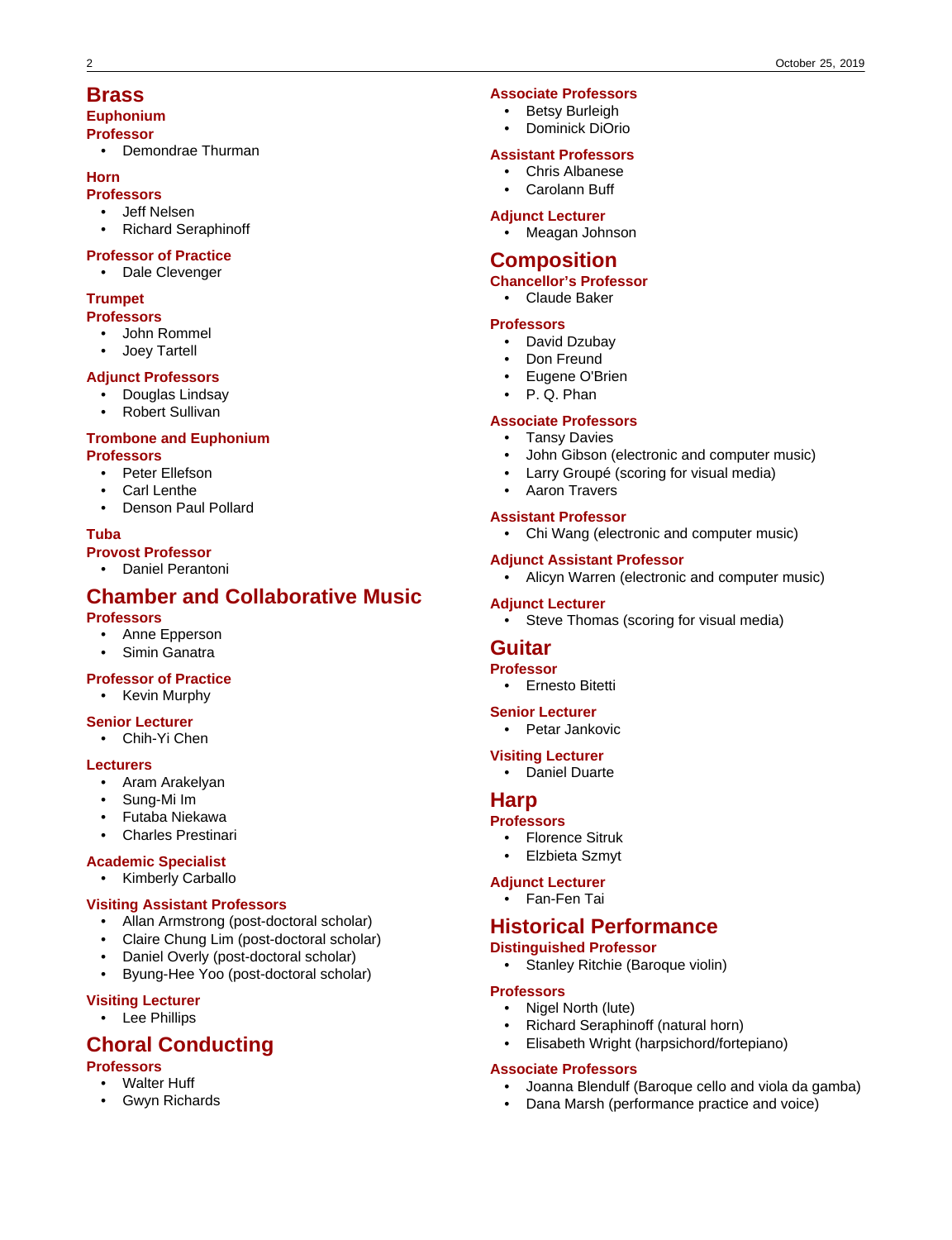#### **Adjunct Lecturers**

- Charles Keith Collins (Baroque bassoon, recorder)
- Clea Galhano (recorder)
- Eric Hoeprich (historical clarinets)<br>• Dawn Kalis (harpsichord)
- Dawn Kalis (harpsichord)
- Hsuan Chang Kitano (harpsichord/fortepiano)
- Kris Kwapis (cornetto and Baroque trumpet)
- Judith Malafronte (voice)
- Margaret Owens (Baroque oboe)
- Linda Pearse (early trombone and sackbut)
- Colin St. Martin (traverso)

### **Jazz Studies**

#### **Professors**

- Luke Gillespie
- Patrick Harbison
- Stephen Houghton
- Thomas Walsh

### **Associate Professors**

- Jeremy Allen
- Brent Wallarab

### **Assistant Professors**

- John Raymond
- **Greg Ward**

### **Professor of Practice**

• Wayne Wallace

#### **Visiting Lecturer**

• Joseph Galvin

#### **Adjunct Professor**

• Todd Coolman

#### **Adjunct Assistant Professor**

• Sachal Vasandani

### **Adjunct Lecturer**

• Dave Stryker

### **Music Education**

### **Professors**

- Brent Gault
- Patrice Madura Ward-Steinman
- Lissa Fleming May

#### **Associate Professors**

- Brenda Brenner
- Frank Diaz
- Peter Miksza
- Lauren Kapalka Richerme
- Julia Shaw

#### **Adjunct Lecturer**

• Brian Shaw

### **Music in General Studies Program**

- **Provost Professor**
- Glenn Gass

### **Senior Lecturers**

- Constances Cook Glen
- Andrew Hollinden

#### **Lecturer**

• Aida Huseynova

### **Adjunct Professor**

• Harold Popp

### **Adjunct Assistant Professors**

• Daniel Bishop **Gabriel Lubell** 

#### **Adjunct Lecturers**

- Sherri Bishop
- Rachel Caswell
- Nathan Davis
- Scott Grieb
- Alissa Guntren
- **Eric Lindsay**
- Paul Mahern
- Oliver Nelson
- Jeremy Podgursky
- Mary Roosma
- Amanda Russo Stante
- Wilson Shitandi
- George Nathaniel Stang

### **Music Theory**

### **Professors**

- Gretchen Horlacher
- Marianne Kielian-Gilbert
- Andrew Mead

#### **Associate Professors**

- Kyle Adams
- Julian Hook
- Eric Isaacson
- Roman Ivanovitch
- Blair Johnston
- Frank Samarotto

#### **Visiting Assistant Professors**

- Caleb Mutch
- Frederick Reese (post-doctoral scholar)
- Joshua Tanis

### **Musicology**

#### **Professors**

- Judah Cohen, Lou and Sybil Mervis Professor (joint with the Jewish Studies Program)
- Halina Goldberg
- Daniel R. Melamed
- Kristina Muxfeldt
- Massimo Ossi

#### **Associate Professors**

- Phil Ford
- Ayana Smith

**Assistant Professors** • Giuliano Di Bacco • Jillian Rogers

Giovanni Zanovello

**Visiting Assistant Professors** • Michael Bane

• Samuel Dwinell (post-doctoral scholar)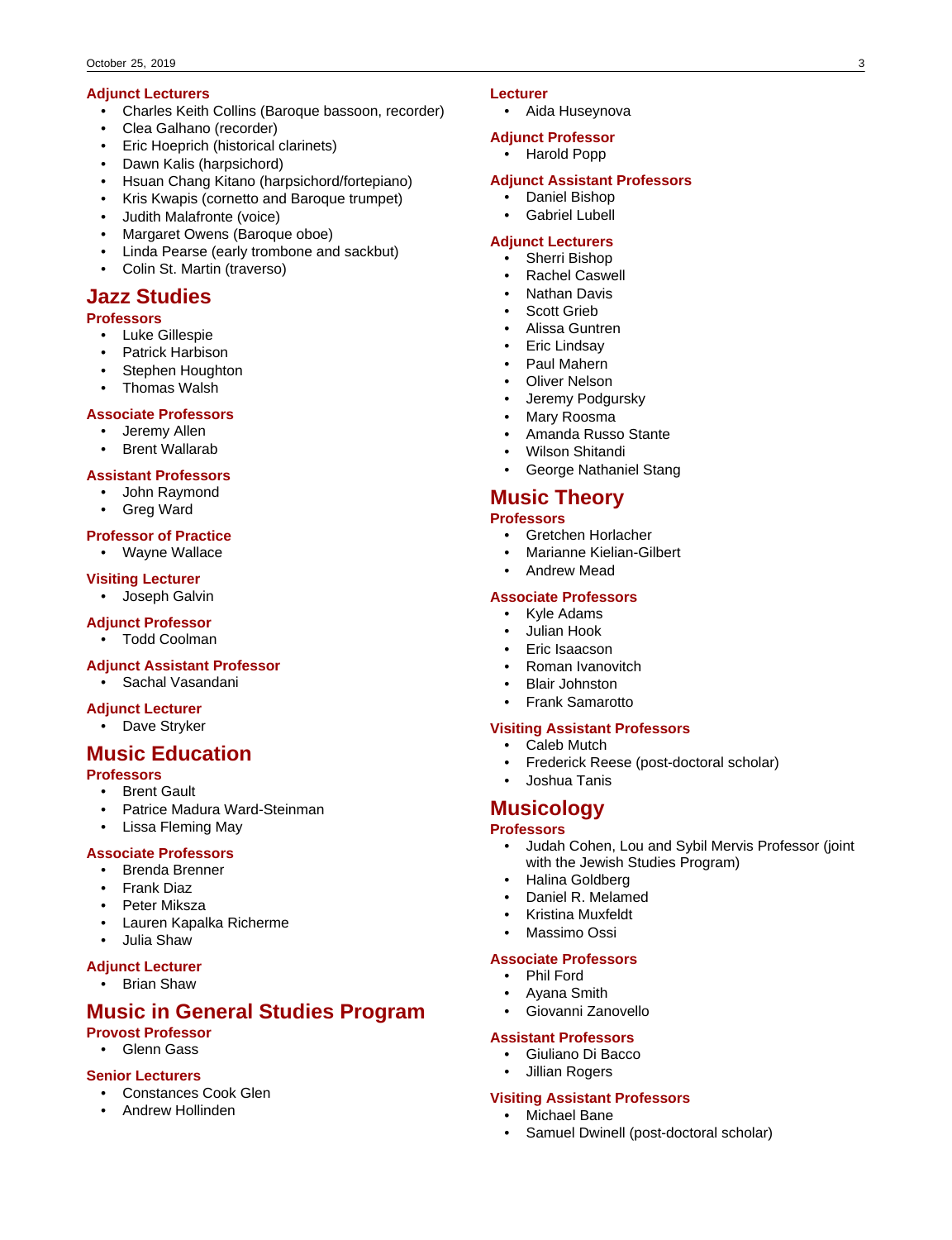#### **Adjunct Assistant Professor**

• Elizabeth Elmi

## **Orchestral Conducting**

#### **Professors**

- Thomas Wilkins, Henry A. Upper Chair in Orchestral **Studies**
- Arthur Fagen

### **Organ**

- **Professors**
	- Janette Fishell
	- Christopher Young

### **Associate Professor**

• Vincent Carr

### **Academic Specialist**

### • Patrick Fischer

## **Percussion**

### **Professors**

- Kevin Bobo
- Joseph Gramley
- Stephen Houghton
- John Tafoya

#### **Visiting Lecturer**

• Joseph Galvin

### **Piano**

#### **Distinguished Professors**

- Arnaldo Cohen
	- Menahem Pressler, Charles H. Webb Chair
- André Watts, Jack I. and Dora B. Hamlin Chair

#### **Professors**

- Edward Auer
- Evelyne Brancart
- Jean-Louis Haguenauer
- Norman Krieger

#### **Associate Professors**

- David Cartledge
- Emile Naoumoff
- Roberto Plano

#### **Assistant Professor**

• Karen Taylor (part-time)

#### **Adjunct Lecturer**

• Paola Del Negro Plano

### **Strings**

#### **Violin**

#### **Distinguished Professor**

• Stanley Ritchie

### **Professors**

- Jorja Fleezanis, Dorothy Richard Starling Chair in Violin
- Alexander Kerr, Linda and Jack Gill Chair
- Mauricio Fuks
- Simin Ganatra
- Grigory Kalinovsky
- Mark Kaplan
- Kevork Mardirossian
- Mimi Zweig

#### **Associate Professor**

• Brenda Brenner

### **Professor of Practice**

• Austin Hartman

### **Viola**

- **Professors**
	- Atar Arad
	- Edward Gazouleas
	- Stephen Wyrczynski
	- Mimi Zweig

#### **Professor of Practice**

• Mark Holloway

### **Cello**

### **Professors**

- Emilio Colon
- Eric Kim
- Peter Stumpf

#### **Professor of Practice**

• Brandon Vamos

#### **Double Bass**

### **Professors**

- Kurt Muroki
- **Jeffrey Turner**

### **Voice**

#### **Distinguished Professor**

• Timothy Noble

#### **Professors**

- Mary Ann Hart
- Carlos Montané
- Marietta Simpson
- Patricia Stiles
- Carol Vaness

### **Associate Professors**

- Gary Arvin
- Julia Bentley
- Jane Dutton
- Brian Gill
- Patricia Havranek (part-time)
- **Brian Horne**
- Peter Volpe

#### **Professors of Practice**

- Wolfgang Brendel
- Heidi Grant Murphy

#### **Senior Lecturer**

• Alice Hopper

• Michael Shell **Adjunct Lecturer** • Julia Lawson

**Visiting Lecturer**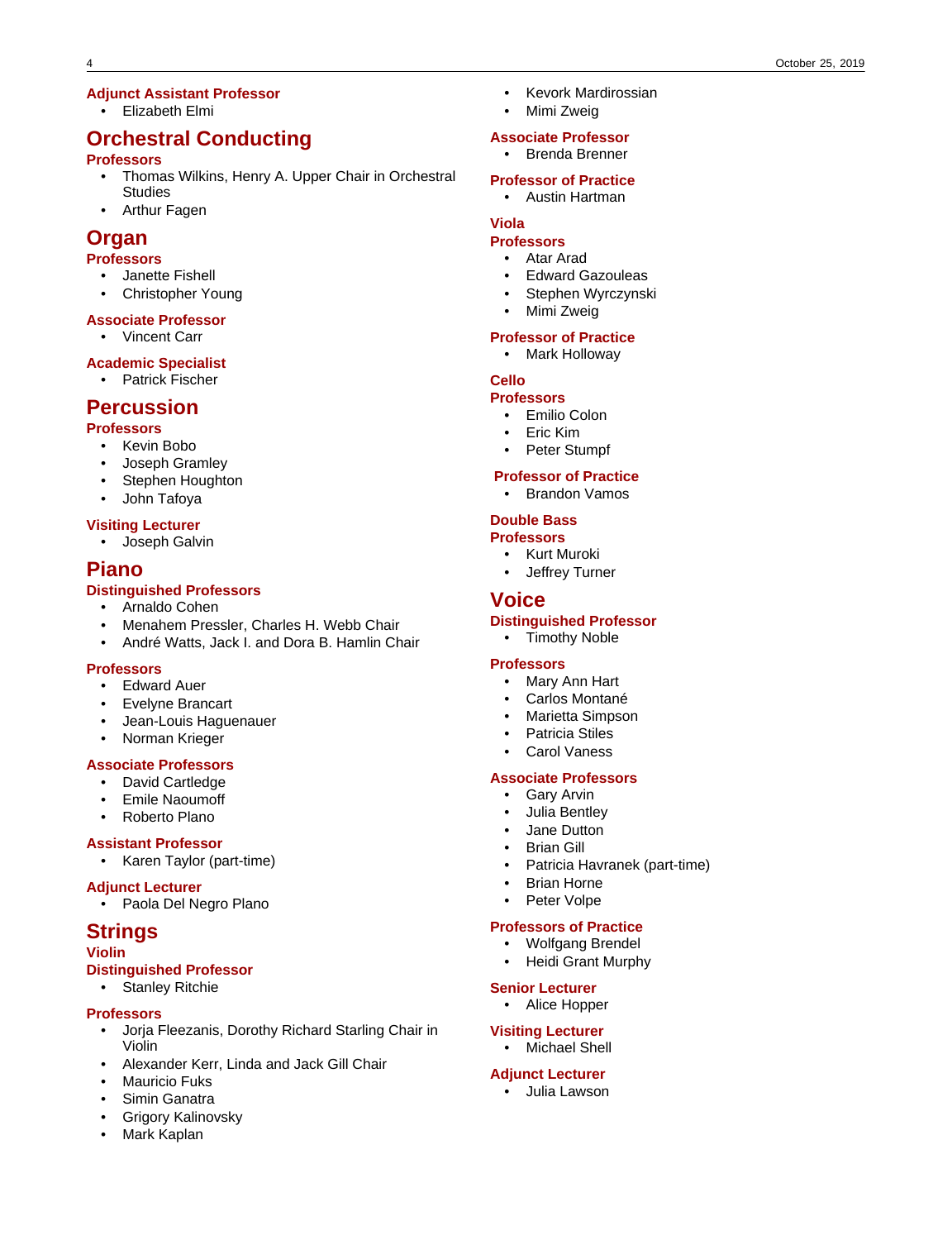### **Woodwinds**

#### **Flute**

**Professor**

## • Kathryn Lukas

- **Associate Professor**
- Thomas Robertello

### **Oboe**

**Professor** • Linda Strommen

### **Associate Professor**

• Roger Roe (part-time)

### **Clarinet**

- **Professors**
	- Eli Eban
	- Howard Klug

### **Visiting Professor**

• Luis Rossi

### **Bassoon**

- **Professor**
	- William Ludwig

### **Associate Professor**

• Kathleen McLean

### **Saxophone**

#### **Professors**

- Otis Murphy
- Thomas Walsh

## **Other Areas of Study**

#### **Entrepreneurship and Career Development Lecturer**

• Alain Barker

### **Instrumental Ensembles**

- **Academic Specialist**
	- Thomas Wieligman

### **Latin American Music**

- **Academic Specialist**
	- Javier León

### **Visiting Lecturer**

• Joseph Galvin

### **Opera Studies**

- **Professor of Practice**
	- Kevin Murphy

### **Assistant Professor**

• Shuichi Umeyama

### **Academic Specialist**

• Kimberly Carballo

## **Technical Studies**

## **Visiting Academic Specialist**

• Michael Sowka (piano technology)

## **Overview**

## **History**

Music instruction at Indiana University dates from the year 1893, but it was not until 1910 that a Department of Music offering music for credit was officially organized, with Charles D. Campbell as head. In 1919 Barzille Winfred Merrill was appointed head of the department and, in 1921, dean of the newly established School of Music. He was succeeded in 1938 by Dean Robert L. Sanders. In 1947 the appointment of Wilfred C. Bain as dean marked the beginning of a period of rapid growth and expansion. Under the 24-year leadership of Dean Charles H. Webb beginning in 1973, the School of Music continued its development and commitment to excellence. David G. Woods was appointed to the deanship in 1997, followed by the appointment of Dean Gwyn Richards in 2001. In the fall of 2005, the School of Music was named the Indiana University Jacobs School of Music in recognition of a major gift received in honor of Barbara and David H. Jacobs of Cleveland. Today the Jacobs School of Music is recognized as one of the leading institutions of its kind.

### **Purpose**

The mission of the Indiana University Jacobs School of Music is to provide distinguished instruction and outstanding opportunities for performance, composition, research, and teacher training for music majors and nonmusic majors. These opportunities are designed to meet the following purposes within the framework of Indiana University:

- 1. To prepare students for careers as performers, composers, scholars, teachers, church musicians, and music administrators in higher education, precollege educational settings, the professional music world, the private sector, and supporting fields.
- 2. To provide music majors and non-music majors the opportunity to develop their knowledge, understanding, and ability in all aspects of music at a level appropriate to their needs and interests.
- 3. To broaden and deepen the knowledge and understanding of all aspects of music through research and publication.
- 4. To enrich the lives of students, faculty, community, the state, the nation, and the world with performances of a wide variety of music. The excellence, authenticity, and originality of these performances also serve as models for future performances by students and as criteria for future listening experiences.

### **Values**

The Indiana University Jacobs School of Music is committed to excellence and the highest levels of artistic and academic expression. One of the most comprehensive and acclaimed institutions for the study of music, the Jacobs School of Music has educated and shaped the careers of countless performers, scholars, and music educators who are leaders around the globe. Our students come from all 50 states and more than 50 countries, and they benefit from the intensity and focus of a world-class conservatory combined with the broad academic offerings of a major university.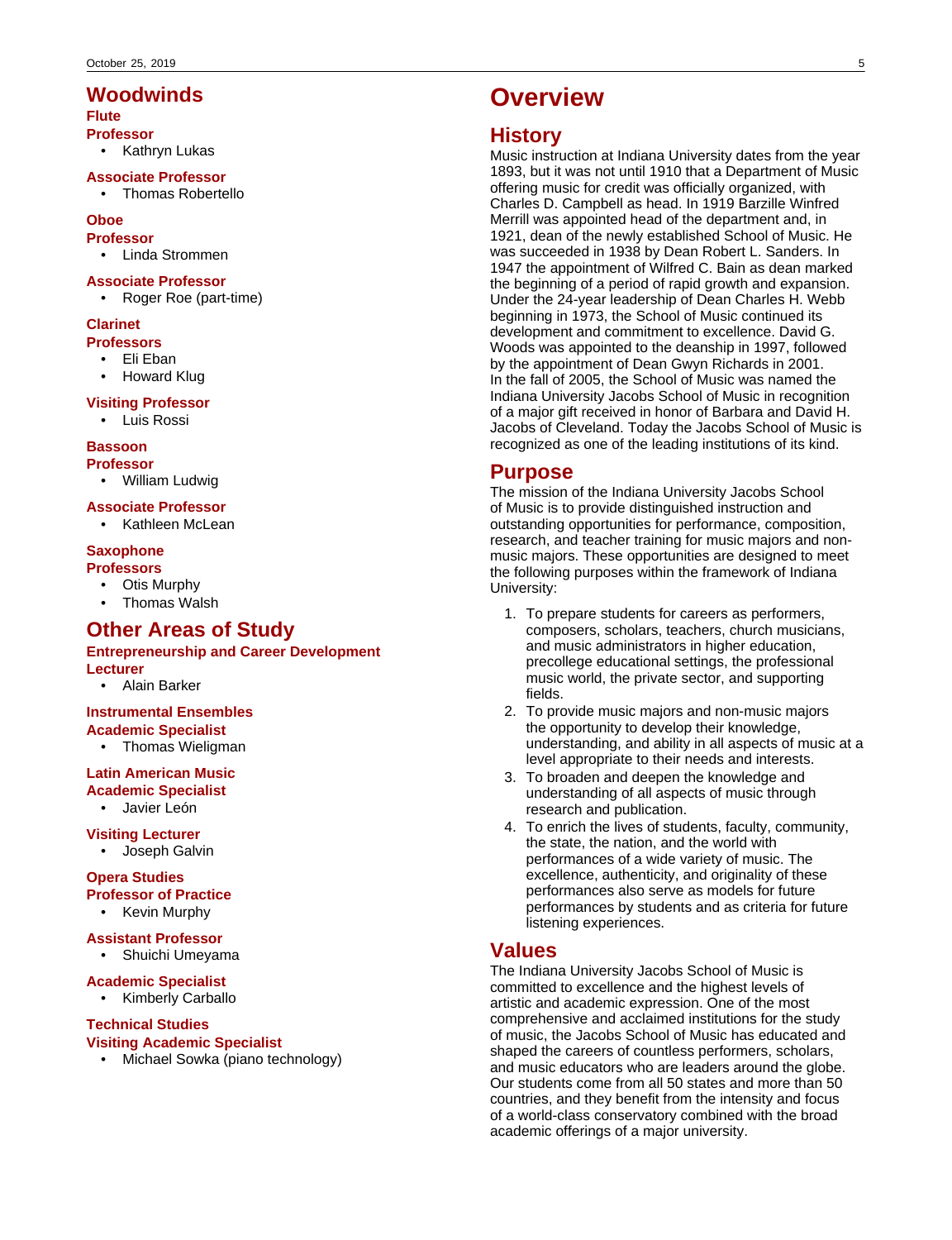We believe we are made stronger by a culturally diverse faculty and student body. As we move forward, we strengthen our commitment to providing equal opportunity for all persons. We will continually strive to welcome, support, and learn from faculty and students who reflect the gender, racial, and ethnic diversity of our nation.

Together, we at the Jacobs School of Music will work to uphold our goal of inclusiveness. As such we will:

- 1. foster a community and academic environment in which musicians, scholars, teachers, staff, and administrators of all races, genders, ethnicities, nationalities, sexual orientations, and religions have support to thrive personally, creatively, and intellectually;
- 2. embrace opportunities to cultivate diversity within individual departments, and, in turn, increase discourse about inclusiveness within all fields of music study; and
- 3. ensure that the top musicians, scholars, and teachers whom we identify and attract represent the diverse world from which we draw our talent.

### **Centers and Institutes**

The **Center for Electronic and Computer Music** was established in 1966 by Iannis Xenakis as a mirror to the Centre for Automated and Mathematical Music in Paris. Created for the purposes of theoretical training, electronic and multimedia composition, and the dissemination of works through public concerts, CECM today houses two studios which employ the most current technologies in digital sound synthesis and sampling, interactive music programming and performance, video, and research-level computing. The curriculum provides an extensive technical training and historical background for composition students with little or no previous technical experience. More advanced students may enroll to use the studio facilities for the production of compositions and multimedia works, as well as for research. More information can be found at [https://cecm.indiana.edu.](https://cecm.indiana.edu)

Established in 1998, the **Center for the History of Music Theory and Literature** provides a home for such international projects as the Thesaurus musicarum latinarum (TML; an eight-million-word searchable archive of Latin music theory ranging from the time of Augustine through the early seventeenth century); TML's three sister projects Traités français sur la musique, Saggi musicali italiani, and Texts on Music in English from the Medieval and Early Modern Eras (music treatises in French, Italian and English); and the annotated bibliography on Musical Borrowing and Reworking. Other projects are currently under development. More information can be found at <http://www.chmtl.indiana.edu>.

The **Historical Performance Institute** is a center for interdisciplinary research, teaching, colloquia, and creative activity directed towards the performance practice of medieval, renaissance, baroque, and classical music. Of international significance, the Institute disseminates original research through a series of books as well as an annual journal published by the Indiana University Press. The HPI produces a series of recordings through Focus Records (IU Music) and maintains the Thomas Binkley Archive of Early Music Sound Recordings and extensive holdings of period instruments. JSoM students are enthusiastically encouraged to take advantage of these

resources. More information can be found at [http://](http://music.indiana.edu/departments/academic/early-music/index.shtml) [music.indiana.edu/departments/academic/early-music/](http://music.indiana.edu/departments/academic/early-music/index.shtml) [index.shtml.](http://music.indiana.edu/departments/academic/early-music/index.shtml)

The **Latin American Music Center** fosters the research and performance of Latin American art music and promotes professional and academic exchange between scholars and musicians from the United States and Latin America. In partnership with the Cook Music Library, the LAMC helps manage one of the largest and most complete Latin American music collections in the world, which includes several special collections, rare recordings and scores, and unpublished manuscripts by a number of prominent 20th-century composers. The center's other activities include concerts, commissions, premiere performances and recordings, courses, visits by distinguished performing artists and lecturers, festivals, and conferences. More information can be found at: [http://](http://music.indiana.edu/lamc) [music.indiana.edu/lamc](http://music.indiana.edu/lamc).

### **Organizations and Services**

Student organizations play an important role in the life of the school and are often associated with professional national organizations that maintain chapters at Indiana University as they focus on performance, community engagement projects, research, music innovation, and professional development. A list of organizations associated with the Jacobs School of Music can be found at [https://music.indiana.edu/about/student-life/student](https://music.indiana.edu/about/student-life/student-organizations.shtml)[organizations.shtml.](https://music.indiana.edu/about/student-life/student-organizations.shtml)

The **Counselor-in-Residence** program, offered in partnership with the IU Health Center's Counseling and Psychological Services (CAPS), provides a parttime, on-site counselor at the Jacobs School of Music. Services include individual counseling by appointment for Jacobs students, same-day consultation for urgent situations for Jacobs students, and consultations and outreach/programming for Jacobs faculty and staff. More information can be found at [http://go.iu.edu/1DBJ.](http://go.iu.edu/1DBJ)

The **Music Alumni Association**, an affiliate of the Indiana University Alumni Association, supports the activities of the Jacobs School of Music and its graduates. More information can be found at [http://music.indiana.edu/](http://music.indiana.edu/alumni/) [alumni/](http://music.indiana.edu/alumni/).

The **Office of Entrepreneurship and Career Development** (OECD) provides expert guidance and resources, as well as a wide variety of events designed to empower Jacobs School of Music students as they prepare for a career in music and/or dance. The OECD provides one-on-one career advising, multiple online tools, an alumni mentorship program, departmental career days, mentorship to student organizations and projects, and digital publications. The OECD is the home base for a student-led initiative called Project Jumpstart that promotes entrepreneurial action among students by offering high-impact career development and entrepreneurship workshops, networking events, peer support for projects, mini-conferences, and coordination of the annual Innovation Competition. The OECD also offers an undergraduate career development course designed to help students expand their professional knowledge, develop self-awareness, communicate effectively, prepare a competitive portfolio, and consider career choices. An undergraduate Certificate in Music Entrepreneurship, which includes two JSoM courses and three Kelley School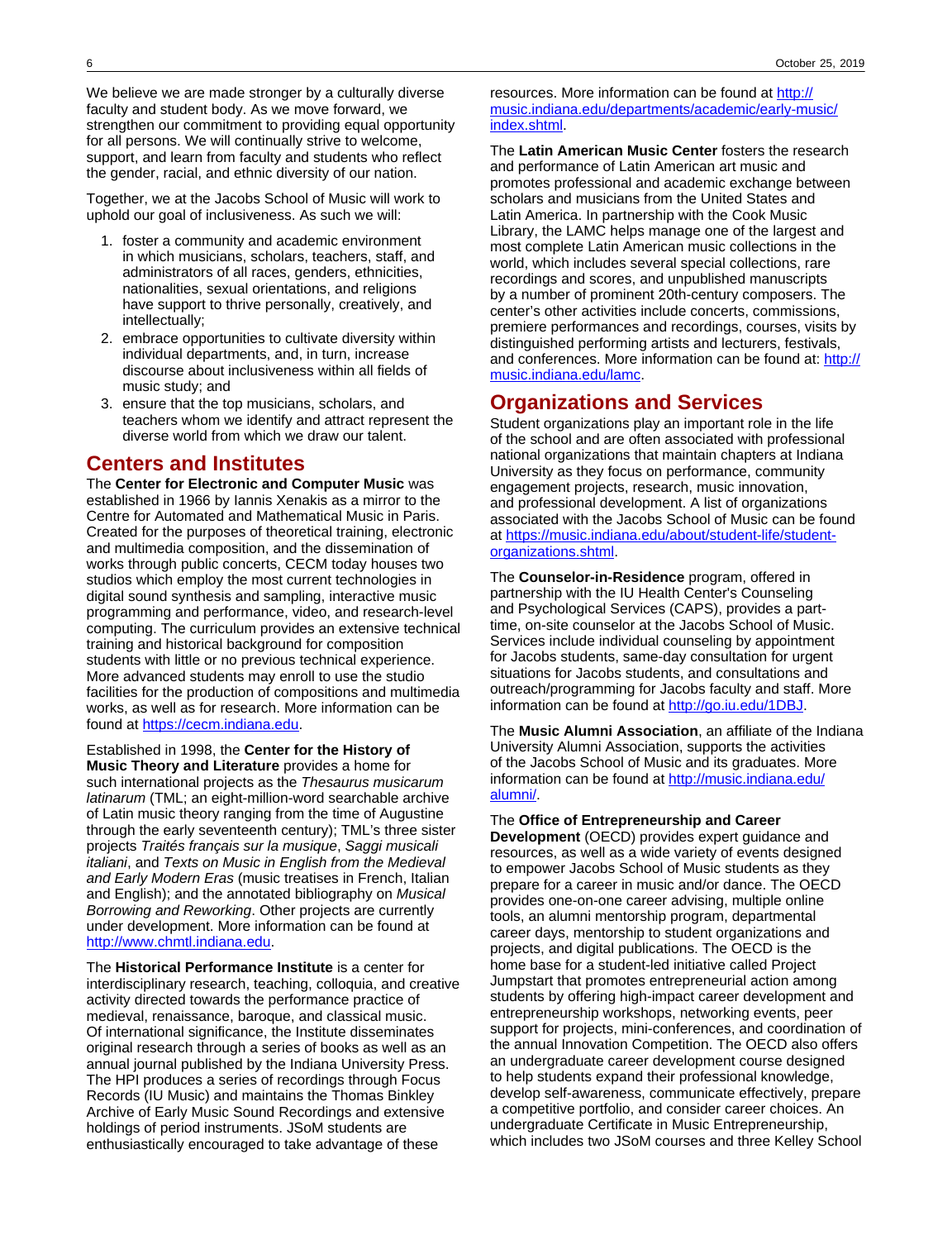of Business courses, is available for all undergraduates. More information can be found at [http://music.indiana.edu/](http://music.indiana.edu/oecd) [oecd.](http://music.indiana.edu/oecd)

The **Office of Pre-College and Summer Programs** administers all aspects of workshops and special programs for the Jacobs School of Music. In addition, the office runs the ongoing pre-college program and the summer residential pre-college academies. More information can be found at [http://music.indiana.edu/](http://music.indiana.edu/precollege/index.shtml) [precollege/index.shtml.](http://music.indiana.edu/precollege/index.shtml)

The **Society of the Friends of Music of Indiana University** is an annual-giving society whose members come from a wide range of occupations. Their primary mission is to support the excellence of the Jacobs School of Music through scholarships and other activities. More information can be found at [http://music.indiana.edu/](http://music.indiana.edu/departments/offices/friends-of-music/index.shtml) [departments/offices/friends-of-music/index.shtml](http://music.indiana.edu/departments/offices/friends-of-music/index.shtml).

The **William and Gayle Cook Music Library** spans four floors of the Beth Meshulam Simon Music Library and Recital Center. With close to 800,000 cataloged titles and well over 1,000,000 items, and a staff that includes eight librarians and professional staff, six support staff, and approximately forty-five student assistants, it is recognized as one of the largest music libraries in North America. The strengths of the collection include extensive holdings of printed music from all periods of music history, with a special emphasis on opera; theory treatises from the Renaissance to the late nineteenth century; Russian/ Soviet music and music of Central and Eastern Europe during the Cold War; early keyboard and violin primary source materials; Black and Latin American music collections; and scholarly editions of historical monuments and composers' collected works. In addition, the performing ensembles collection contains scores and parts for large ensembles, including virtually all of the standard orchestral and choral repertoire in support of the Jacobs School of Music's choirs and orchestras. The Music Library also provides access to hundreds of electronic resources as detailed on its website. Digital music library projects, including Variations and Media Collections Online, have digitized more than 35,000 sound recordings and scores. The University's Media Digitization and Preservation Initiative promises to digitize nearly all of the unique and historic sound recordings in the Cook Library's collections. Of the 120 public computers (Windows and Macintosh) in the library, more than half have MIDI keyboards, all with associated music software. Further information is available at [http://](http://libraries.iub.edu/music) [libraries.iub.edu/music.](http://libraries.iub.edu/music)

### **The Student's Responsibility**

Specific and up-to-date information on Jacobs School of Music procedures is available from the music undergraduate and graduate offices or other appropriate offices of the school. Current regulations and procedures appear in the ''Regulations and Procedures'' section of this bulletin. See also [http://music.indiana.edu.](http://music.indiana.edu)

Students have a threefold responsibility:

- 1. to know and satisfy the graduation requirements stated in the Jacobs School of Music Bulletin;
- 2. to know their academic standing based on the academic standards stated in the Jacobs School of Music Bulletin; and

3. to know and observe all regulations and academic calendar deadlines as stated in the Enrollment and Student Academic Information Bulletin [\(http://](http://enrollmentbulletin.indiana.edu/pages/index.php) [enrollmentbulletin.indiana.edu/pages/index.php\)](http://enrollmentbulletin.indiana.edu/pages/index.php) and in the Jacobs School of Music Bulletin. Faculty and staff advisors assist students in planning a program of study to meet degree requirements, but students are responsible for meeting all requirements for their respective degrees and all announced deadlines.

# **Undergraduate Division**

## **Admission Requirements**

Students seeking admission to the Indiana University Jacobs School of Music must apply online and meet both general university requirements and specific Jacobs School of Music requirements as outlined below. For admission information and priority application dates see the following website: [http://music.indiana.edu/admissions.](http://music.indiana.edu/admissions)

### **Indiana University Bloomington Requirements for Incoming Freshmen**

The standards listed below represent the minimum levels of preparation and achievement necessary to be considered for admission. Most admitted students exceed these minimum levels. Each application is reviewed individually. When making admission decisions, the university is primarily concerned with the breadth and depth of the college-preparatory program including the student's cumulative grade point average, SAT/ACT scores, academic curriculum and the grades received in those academic courses, grade trends in collegepreparatory subjects, class rank, and other additional factors.

#### **High School Graduation**

Applicants must earn a diploma from an accredited high school (or must have completed the Indiana High School Equivalency Diploma) to be eligible for admission consideration. Students who are homeschooled or attend an alternative school should submit credentials that demonstrate equivalent levels of achievement and ability.

#### **Academic Preparation**

Applicants should complete at least 34 credits (or semesters) of college-preparatory courses, advanced placement courses, and/or college courses in high school, including:

- **8 credits (semesters) of English**, such as literature, grammar, composition, and journalism
- **7 credits (semesters) of mathematics**, including 4 credits of algebra and 2 credits of geometry (or an equivalent 6 credits of integrated algebra and geometry), and 1 credit of pre-calculus, trigonometry, or calculus
- **6 credits (semesters) of social sciences**, including 2 credits of U.S. history, 2 credits of world history/ civilization/geography, and 2 additional credits in government, economics, sociology, history, or similar topics
- **6 credits (semesters) of sciences**, including at least 4 credits of laboratory sciences - biology, chemistry, or physics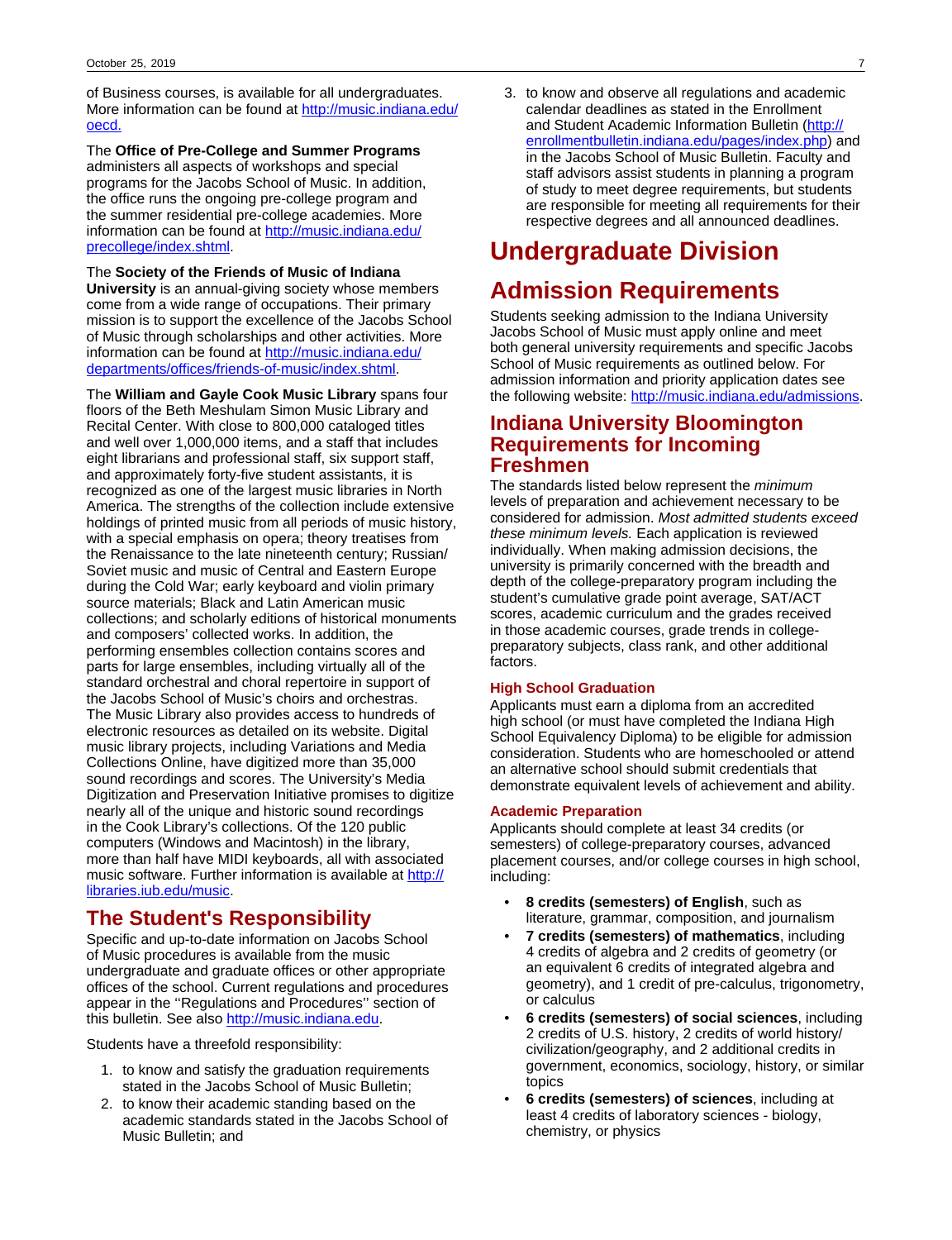- **4 credits (semesters) of world languages**
- **3 or more credits (semesters) of additional college-preparatory courses.** Additional mathematics credits are recommended for students intending to pursue a science degree and additional world language credits are recommended for all students.

Alternative college-preparatory courses may be substituted for courses that are not available in the applicant's high school.

#### **Tests**

IU Bloomington requires scores from the SAT and/or the ACT and considers only official test scores sent directly from the testing agencies. It is important to submit all test scores to IU because the highest scores will be considered.

Applicants who are at least 21 years old or have been out of high school for three or more years may be considered for admission without standardized SAT and/or ACT test scores.

#### **Information**

For additional information, contact the Office of Admissions, Indiana University, Bloomington, IN 47405; (812) 855-0661; [iuadmit@indiana.edu.](mailto:iuadmit@indiana.edu)

#### **International Students**

To be admitted, international students must complete above-average work in their supporting programs. Applicants whose native language is not English must submit the results of the Test of English as a Foreign Language (TOEFL). A minimum score of 560 (paperbased) or 84 (Internet-based) is necessary for regular admission to a degree program. Applicants who submit score reports from several tests within the last two years may satisfy the minimum score by adding the result from each of the sections of the TOEFL (Reading, Listening, Speaking, and Writing) to reach a new total (a.k.a. "Superscore").

International students are also required to take the Indiana University English Proficiency Examination and must register for any supplemental English courses prescribed based on the results of this examination or, if necessary, enroll in the intensive English language program.

For additional information, contact the Office of International Services, Indiana University, Poplars 221, 400 E. Seventh Street, Bloomington, IN 47405; [newtoiu@indiana.edu;](mailto:newtoiu@indiana.edu) (812) 855-9086; [http://ois.iu.edu/](http://ois.iu.edu/admissions/index.html) [admissions/index.html.](http://ois.iu.edu/admissions/index.html)

### **Jacobs School of Music Requirements for Incoming Freshmen**

In addition to the general requirements for admission to the university, applicants must successfully complete an audition or interview in their major proposed area of study. Auditions and interviews are scheduled during designated weekends during the spring semester and are heard by a committee of department faculty members appointed by the chairperson of the department. This committee evaluates the student's performance level or other qualifications and makes a recommendation to the Jacobs School of Music Admissions and Recruitment

Committee. The Admissions and Recruitment Committee determines whether the student can be admitted to a specific program by considering the student's past academic record, interviews (if applicable), and the audition/interview committee's recommendation. An audition/interview appointment request is made through the Jacobs School of Music Supplemental Application and the audition/interview must have been completed within 9 months of the admissions decision by the Jacobs School of Music Admissions and Recruitment Committee. In those areas that require pre-screening, applicants will be notified of whether or not they will be invited for an on-campus audition and/or interview.

While most Indiana University freshmen begin their studies in the University Division, students who qualify are admitted directly to the Jacobs School of Music.

### **Indiana University Bloomington Requirements for Transfer Students**

Indiana University welcomes students who wish to transfer from other colleges or universities.

University requirements for transfer admission include:

- 1. A minimum cumulative GPA of 2.3 on a 4.0 scale (2.5 required for nonresidents of Indiana);
- 2. Transcripts from all colleges or universities attended.

Applicants who have completed fewer than 26 credit hours of transferable college coursework must also submit:

- 1. Official high school transcript, sent directly to the IU Office of Admissions.
- 2. SAT/ACT scores. (If you are at least 21 years old or have been out of high school three or more years, you do not need to send SAT/ACT scores.)

## **Jacobs School of Music Requirements for Transfer Students**

In addition to the general requirements for transfer admission to the university, students must audition in their major performing area for admission to a particular program in the Jacobs School of Music. (See Jacobs School of Music Requirements for Incoming Freshmen.)

Transfer students, especially those transferring for their junior and senior years, must be aware of the possibility that not all music credits will be accepted or counted toward degree requirements in the Jacobs School of Music, and that they may have to spend longer than the normally allotted time to complete their bachelor's degrees at Indiana University.

### **Start Semester and Deferral**

A specific start semester is listed in an offer of admission. If unforeseen circumstances arise, a student may request deferral of the admission for up to one year past the original start semester. A written request for deferral must be made to the Office of Music Admissions and Financial Aid, and the request must be reviewed by the Jacobs School of Music Admissions and Recruitment Committee which may approve or reject the request.

Students who do not request a deferral and who do not matriculate in the original start semester must reapply and repeat entrance auditions and other requirements if wishing to enroll in a future semester. Students who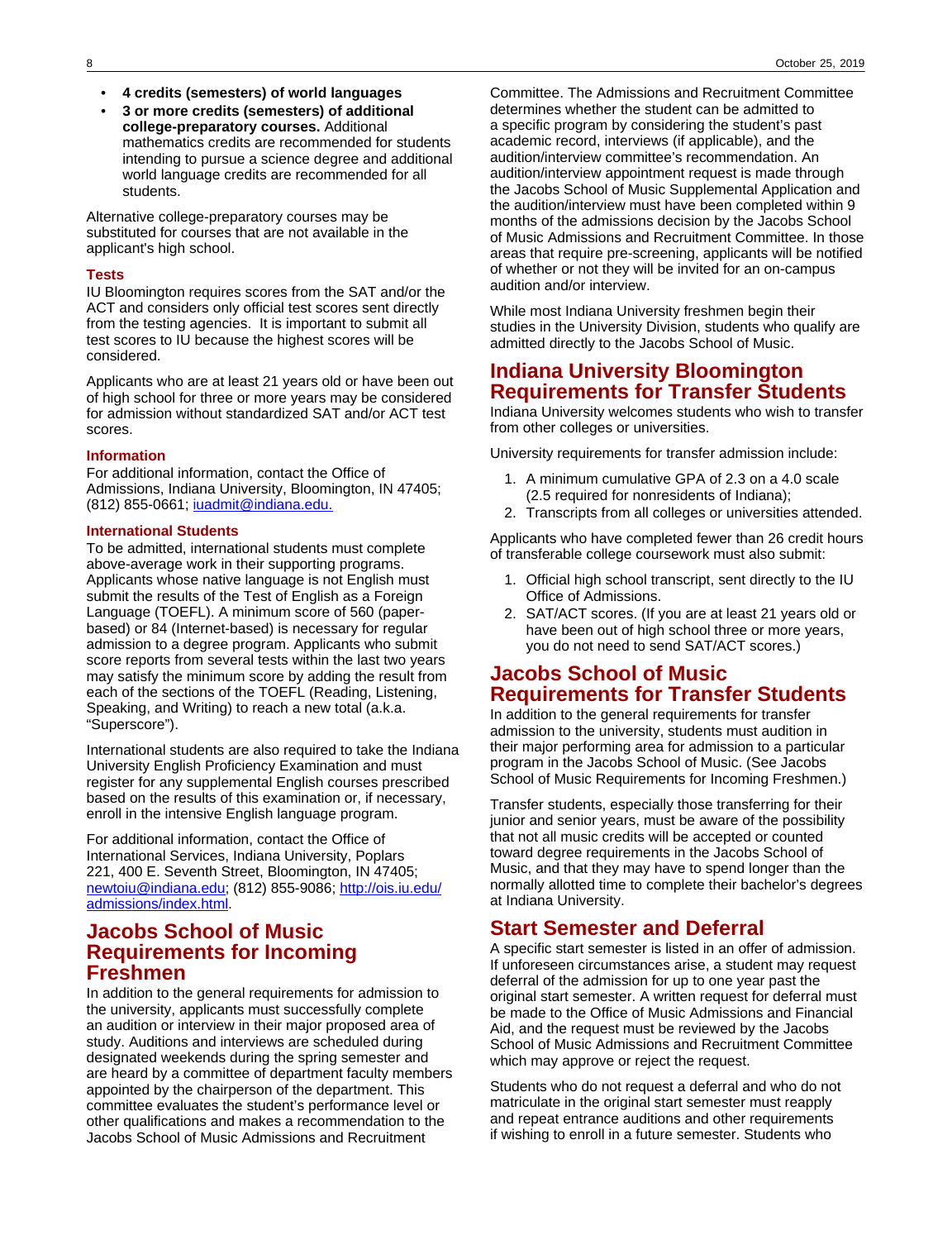are granted a deferral but who do not matriculate within one year of the original start semester must also reapply and repeat entrance auditions and other admission requirements.

### **Returning Students**

Undergraduate students who, after matriculation, do not register for classes for more than one academic year (or a consecutive spring and fall semester) must reapply and repeat an audition for readmission to the Jacobs School of Music.

### **Undergraduate Financial Aid and Merit Scholarships**

Need-based aid is offered to eligible applicants and their families through the University Office of Student Financial Assistance. Applicants are encouraged, but not required, to apply for need-based assistance. To do so, applicants must complete the Free Application for Federal Student Aid (FAFSA) available at<http://www.fafsa.ed.gov/>. Please note that international students are not eligible for needbased financial aid.

Merit-based aid is offered to qualified applicants through the Office of Music Admissions and Financial Aid. Applicants are automatically considered for Jacobs School of Music financial aid at the time of admission. The director of admissions and financial aid, in consultation with individual departments, determines merit awards based on institutional need and recommendations from faculty. The audition/interview rating plays the strongest role in determining merit scholarships; however, other factors, including an individual's academic profile and financial need, are often considered. Jacobs School of Music financial aid policies can be found at [http://](http://music.indiana.edu/admissions/tuition/index.shtml) [music.indiana.edu/admissions/tuition/index.shtml.](http://music.indiana.edu/admissions/tuition/index.shtml)

Jacobs School of Music undergraduate applicants are not eligible for the IU Academic Scholarships awarded by the IU Office of Scholarships during the early application season. However, JSoM applicants are considered for equal academic scholarship opportunities after gaining admissions to JSoM. This award process is administered by the Office of Music Admissions and Financial Aid, and applicants who receive academic scholarships are notified by April 1.

JSoM students are eligible for IU Selective Scholarships (including the Hutton Honors College and the Hudson Holland Scholars Program). In order to be considered, applicants must have filed a complete application to Indiana University by November 1. Students who meet eligibility criteria will be invited and notified via email.

Merit-based assistance is made possible at the Jacobs School of Music by generous donors. The Jacobs School of Music gratefully acknowledges all persons and institutions who support our students and faculty by providing endowed funds and annual gifts. For more information about endowed funds at the Jacobs School of Music, visit [http://music.indiana.edu/giving/](http://music.indiana.edu/giving/index.shtml).

### **Undergraduate Visiting Students**

A limited number of undergraduate-level students with interest in the study of music may be admitted as visiting students, subject to the following:

- 1. Visiting students at the undergraduate level must audition for a faculty committee, be accepted by a particular faculty member for instruction, and be approved by the Admissions and Recruitment Committee of the Jacobs School of Music. Visiting students may be admitted for the summer term only if they have been accepted by an individual faculty member. Undergraduate visiting students accepted during the summer term who wish to continue study during the regular academic year must audition for a faculty committee.
- 2. In the fall or spring semester, undergraduate visiting students must enroll in a minimum of 12 credit hours (including major ensemble). All courses other than performance study, ensembles, and chamber music require approval of the director of undergraduate studies.
- 3. Undergraduate visiting students may attend a maximum of two semesters during the academic year and four summer terms.
- 4. Undergraduate visiting students are not eligible for financial aid from the Jacobs School of Music during the fall and spring semesters.
- 5. Credit hours earned as an undergraduate visiting student may be applied toward a Jacobs School of Music degree or diploma only with the permission of the director of undergraduate studies. Undergraduate visiting students wishing to change to degree or diploma status must complete the application process of the Jacobs School of Music and Indiana University.

### **Orientation**

Upon admission to Indiana University Bloomington, students begin their orientation to this campus. The Office of First Year Experience Programs will contact admitted students and provide online orientation information.

Students admitted to the Jacobs School of Music will receive information about Music Fundamentals Online, a web-based course to be completed during the summer before their first enrollment. Successful completion of Music Fundamentals Online is deemed equivalent to completion of T109 Rudiments of Music I for purposes of degree requirements and prerequisites to other courses. See <http://go.iu.edu/1AQE>for details.

Students entering Indiana University in the fall semester will attend a two-day orientation and registration program during the summer. Students who are unable to attend the summer orientation program may participate in orientation and registration in August before the beginning of classes. During these orientation sessions, special attention is given to placement testing and group and individual advising. Welcome Week in August includes the Freshman Family Picnic; Freshman Induction Ceremony; the president's and vice president's receptions; and numerous academic activities, including sessions on learning in a large lecture, studying a foreign language, and learning study techniques. Opportunities to learn about getting involved in activities on campus, taking advantage of cultural events, and finding the locations of offices and classrooms also are a part of orientation. Additional opportunities to interact with faculty and to participate in special workshops and skill-building sessions are scheduled throughout the year. Students living in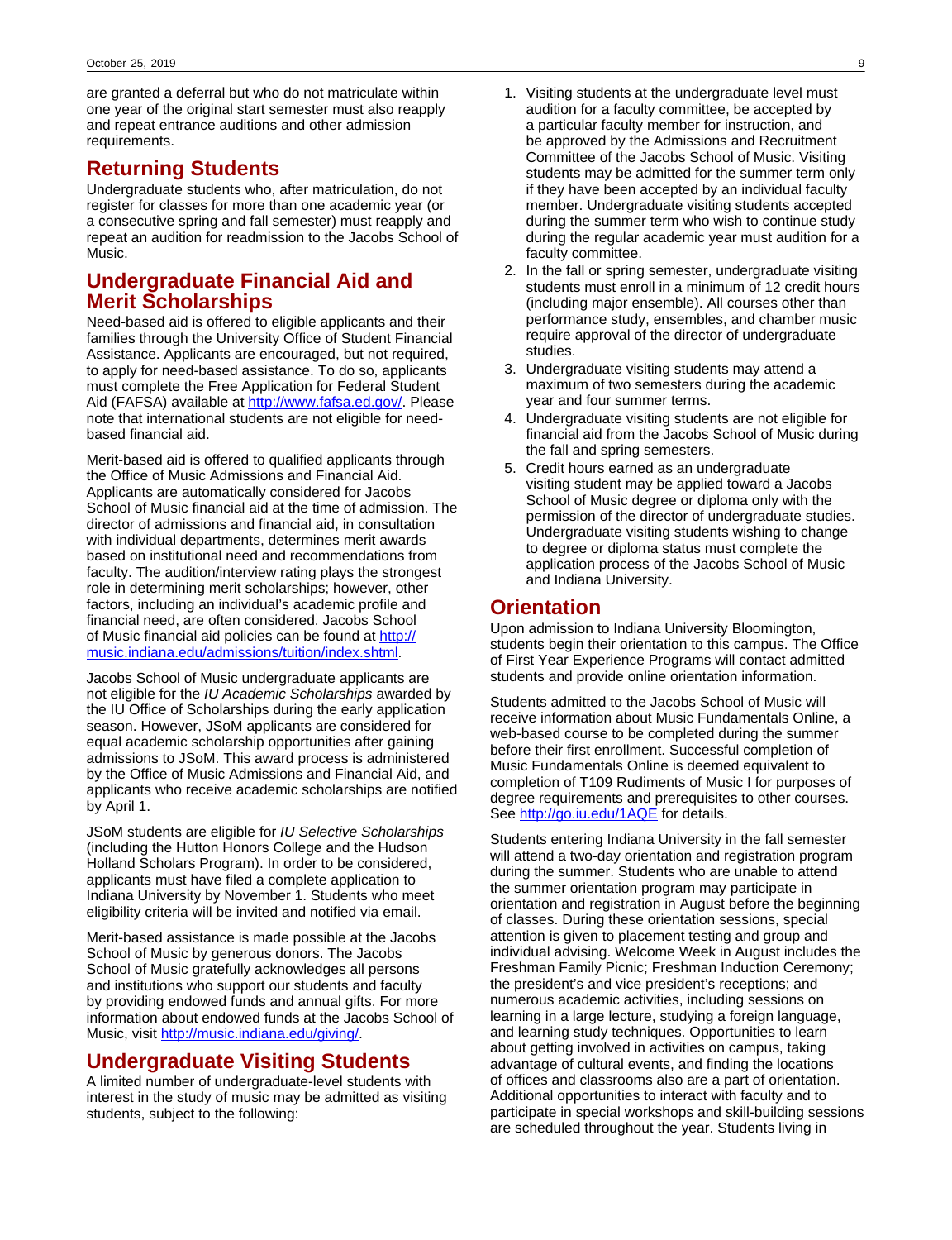residence centers may participate in a variety of activities planned especially for the centers.

### **Advising**

The Jacobs School of Music provides an academic advisor for all undergraduate students. Preregistration conferences are held in the middle of each semester for the following semester. Students currently enrolled should have programs planned at that time to speed the registration process. Students should also consult the undergraduate advisor at other times of the year for answers to specific questions or help with individual problems. Indiana University provides a computer-based curriculum map, planner, and degree audit system that outlines degree requirements and indicates courses taken by the student that meet those requirements. This system is available online at all times to students via [https://](https://one.iu.edu/) [one.iu.edu/](https://one.iu.edu/) (search for "Student Center").

Although the Jacobs School of Music provides advising services, it is the student's responsibility to be acquainted with school rules and regulations and to meet the requirements for the degree as outlined in this bulletin. Any exceptions to the requirements stated in this bulletin must be approved in writing by the dean of the Jacobs School of Music or the director of undergraduate studies, with one copy for the student and one copy for the student's file.

### **Transfer Credit**

Specific distribution of credit for non-music courses taken at other institutions is determined by the Indiana University Office of Admissions. For more information and IUB credit transfer policies see [http://cts.admissions.indiana.edu/](http://cts.admissions.indiana.edu/index.cfm) [index.cfm.](http://cts.admissions.indiana.edu/index.cfm) All credits in music from an institution other than Indiana University are subject to placement and evaluation in the Jacobs School of Music and must be validated upon entrance by examination or audition. Examinations in music theory are given each fall and spring semester before classes begin. For the examination schedule, see [http://music.indiana.edu/departments/](http://music.indiana.edu/departments/academic/music-theory/exams/v-e-schedule.shtml) [academic/music-theory/exams/v-e-schedule.shtml.](http://music.indiana.edu/departments/academic/music-theory/exams/v-e-schedule.shtml)

## **General Requirements for Bachelor's Degrees**

- 1. The candidate must complete all courses and all proficiency examinations specified in the candidate's curriculum.
- 2. The candidate must earn at least 120 credit hours, not including I400 or major ensemble (see Major Ensembles under "Courses" in this bulletin).
- 3. The candidate (except BME candidates) must achieve a minimum cumulative grade point average of 2.0 in all courses, music and non-music. BME candidates must achieve a minimum cumulative GPA of 2.5 in all courses.

### **Residence**

No candidate will be recommended for the bachelor's degree who has been in residence less than 36 weeks and who has earned fewer than 30 hours of credit in residence. Students carrying less than a normal load receive residence in proportion to the number of credit hours carried, at the rate of six weeks of residence for each 5 credit hours completed. At least 26 credit hours of

the work as a senior must be completed in residence on the Bloomington campus of Indiana University.

## **Time Limit**

Work for a bachelor's degree must be completed within seven years from the time the student first registers in the Jacobs School of Music. A student who fails to comply with this requirement must pass comprehensive examinations in all music subjects and meet current requirements for the degree. Should degree work be interrupted because of military service, the time thus spent is not counted as part of the time limitation.

Work for the Bachelor of Music degree and the Bachelor of Science in Music degree can be completed in eight semesters if the student takes an average of 16 to 18 credit hours per semester. Work for the Bachelor of Music Education degree can be completed in eight semesters if the student takes an average of 19 credit hours per semester. Students entering with deficiencies in music theory or performance or on academic probation should not expect to complete their degrees in eight semesters.

## **Keyboard Proficiency**

All music bachelor's students (except audio engineering and sound production and ballet) must demonstrate keyboard proficiency. Keyboard proficiency is defined as the ability to use the keyboard or equivalent instrument as a tool within the framework of individual professional activities; thus, the requirements vary in emphasis according to the area of major study. Students must follow the keyboard requirements described under each bachelor's degree. Information regarding specific keyboard proficiency requirements for each major is available in the Music Undergraduate Office and at [http://music.indiana.edu/departments/academic/piano/](http://music.indiana.edu/departments/academic/piano/secondary-piano/) [secondary-piano/](http://music.indiana.edu/departments/academic/piano/secondary-piano/).

### **Requirements for a Second Bachelor's Degree**

The holder of a bachelor's degree who wishes to pursue a further educational goal is usually encouraged to become qualified for admission to a graduate degree program. In certain cases, however, the Jacobs School of Music may admit a bachelor's degree holder to candidacy for a second bachelor's degree. When such admission is granted, the candidate must earn at least 26 additional credit hours in residence and meet all requirements for the second degree.

### **Honors Program**

The Jacobs School of Music makes a special effort to offer outstanding students opportunities appropriate to their abilities and interests. In addition to special courses, seminars, ensembles, and honors discussion sections, the Jacobs School of Music offers a formal program leading to the BM, BME, or BS degree with honors. Students who have completed 86 credit hours, including at least 30 from Indiana University, with a grade point average of 3.5; who have completed or are currently enrolled in T232 Musical Skills III, T252 or T262 Music Theory and Literature IV, and M401 History and Literature of Music I or M402 History and Literature of Music II; and who have successfully completed their upper-division examination, should apply for admission to the program the following year.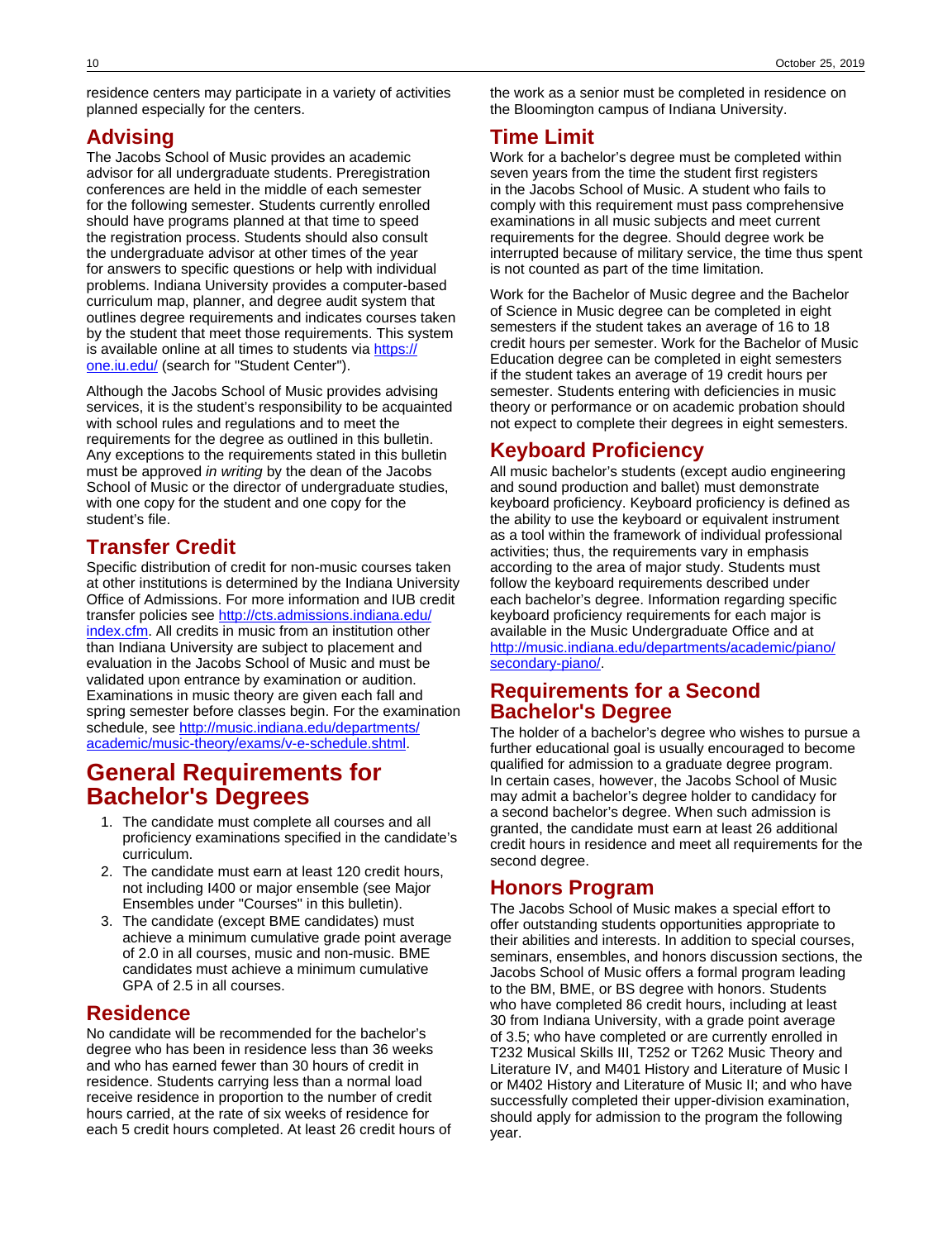To graduate with honors, students must:

- 1. complete all degree requirements with a minimum grade point average of 3.5; and
- 2. complete N399 Honors Seminar in Music and N499 Honors Project in Music with a grade of B or higher.

## **Graduation with Distinction**

The Jacobs School of Music recognizes outstanding academic achievement by awarding bachelor's degrees with three levels of distinction: distinction, high distinction, and highest distinction. At each graduation, graduating seniors in each of the three bachelor's degrees are identified for distinction, based on their cumulative grade point averages:

- In each of the three separate degrees, highest distinction for averages of 4.00
- In the BM degree, high distinction for averages between 3.95-3.99 and distinction for averages between 3.90-3.94
- In the BME degree, high distinction for averages between 3.85-3.99 and distinction for averages between 3.75-3.84
- In the BS degree, high distinction for averages between 3.90-3.99 and distinction for averages between 3.85-3.89

### **Application for Degree**

Candidates must file an Application for Degree [\(http://](http://www.music.indiana.edu/degrees/undergraduate/graduation/application.shtml) [www.music.indiana.edu/degrees/undergraduate/](http://www.music.indiana.edu/degrees/undergraduate/graduation/application.shtml) [graduation/application.shtml](http://www.music.indiana.edu/degrees/undergraduate/graduation/application.shtml)) no later than the third week of the semester in which they expect to graduate. A student who does not complete degree requirements for the graduation date for which application was made must file another Application for Degree for a later date.

## **Curricula for Bachelor's Degrees in Music**

The Jacobs School of Music offers three undergraduate bachelor's degree programs: the Bachelor of Music degrees in performance, composition, historical performance, and jazz studies; the Bachelor of Science degrees in audio engineering and sound production, ballet, and music and an outside field; and the Bachelor of Music Education degrees in choral teaching, general music teaching, instrumental teaching—band, and instrumental teaching—strings. Detailed definitions for these music education tracks appear under listings for the individual curricula.

A minimum of 120 credit hours, excluding I400 and major ensemble, is required for all music undergraduate degrees. Total credit hours for some degrees may be higher because of specific requirements.

Individual degree maps can be found at<https://one.iu.edu/> (search for "Degree Maps").

#### **General Education Requirements**

All undergraduate students at IU Bloomington must complete the IU Bloomington campus-wide general education common ground requirements. To view these requirements visit IU Bloomington General Education Requirements ([https://bulletins.iu.edu/iub/general](https://bulletins.iu.edu/iub/general-education/2019-2020/index.shtml)[education/2019-2020/index.shtml\)](https://bulletins.iu.edu/iub/general-education/2019-2020/index.shtml).

Degree exceptions are noted in the listings for the individual curricula.

Students who plan to transfer from Indiana University Bloomington to another IU campus or Indiana state institution of higher education may find it advantageous to complete the Indiana Statewide Transfer General Education Core (STGEC) prior to transferring. For details about the STGEC, see the IU Bloomington General Education website ([https://gened.indiana.edu/transfer](https://gened.indiana.edu/transfer-students/transferring-from-iub.html)[students/transferring-from-iub.html\)](https://gened.indiana.edu/transfer-students/transferring-from-iub.html). For more information, please consult your academic advisor.

## **Bachelor of Music Degrees**

### **Bachelor of Music in Composition Admission Requirements**

See "Admission Requirements" in the Undergraduate Division section of this bulletin.

#### **Major Ensemble**

Each fall and spring semester. (2 cr.)

- Instrumental students, X40 University Instrumental Ensembles;
- Vocal students, X70 University Choral Ensembles;
- Keyboard students, X70 University Choral Ensembles or, with permission of the choral department, X2 Piano Accompanying

#### **Composition Courses**

37 credit hours

- K133 Notation and Calligraphy (1 cr.)
- K214 Instrumentation I (2 cr.)
- K215 Instrumentation II (2 cr.)
- K231 Free Counterpoint I (2 cr.)
- K232 Free Counterpoint II (2 cr.)
- K400 Composition Major (3-3-3-3-3-3-3-3 cr.)
- K402 Senior Recital in Composition (0 cr.)
- K451 Advanced Orchestration I (2 cr.)
- K452 Advanced Orchestration II (2 cr.)
- I301 Departmental Masterclass (0 cr.) to be taken concurrently with each semester of K400. I300 Studio Masterclass may also be required (varies by studio).

#### **Performance Study**

Instrument or Voice: enrollment (2 cr.) on the same instrument or voice every fall and spring semester.

#### **Option 1:**

- Study at the 400 level
- Entrance audition
- Freshman jury
- Upper-division examination
- Eighth-semester jury

I300 Studio Masterclass (0 cr.) and/or I301 Departmental Masterclass (0 cr.) may be required in connection with performance study (varies by studio).

#### **Option 2:**

- Study at the 100 level
- Entrance audition, upper-division examination, and eighth-semester jury not required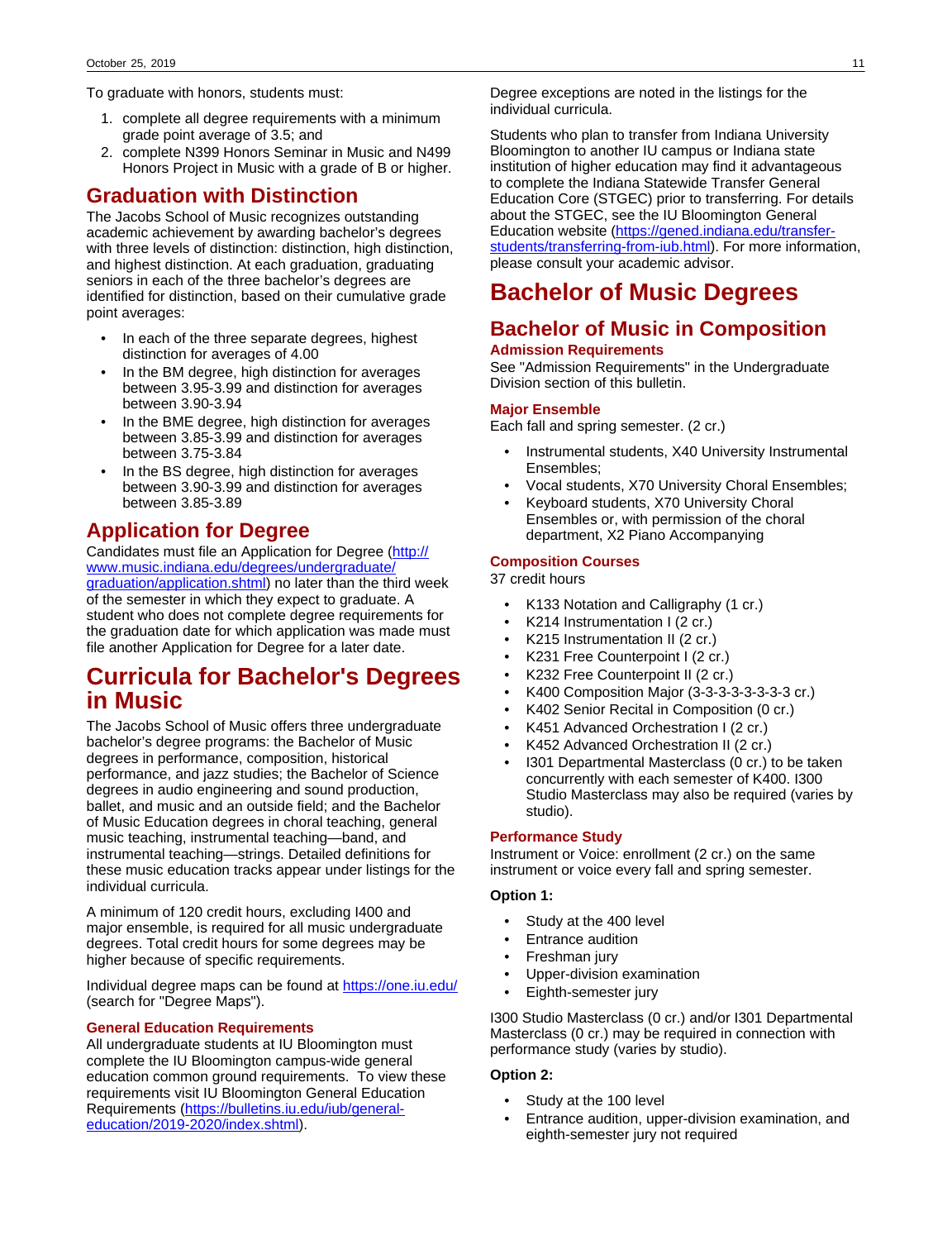#### **Secondary Piano and Keyboard Proficiency**

All students must pass a keyboard proficiency examination. Students whose primary instrument is not guitar, harp, harpsichord, lute, organ, or piano must take an examination for placement in P111 Piano Class, 1 Music Majors (2 cr.), P121 Piano Class 2, Music Majors (2 cr.), or P100 Piano Elective/Secondary (2 cr.) and continue study each semester until the keyboard proficiency examination is passed.

#### **Secondary Performance for Keyboard Students** 8 credit hours

Students must select one of the following:

- Study of a secondary instrument or instruments or voice in any combination for 4 semesters (2-2-2-2 cr.)
- K403 Electronic Studio Resources I (3 cr.), K404 Electronic Studio Resources II (3 cr.), and K406 Projects in Electronic Music (2 cr.) or one semester of study of a secondary instrument or voice (2 cr.)

#### **Core Music Courses**

27 credit hours

- Music Fundamentals Online or equivalent
- T132 Musical Skills I (1 cr.)
- T151 Music Theory and Literature I (3 cr.)
- T152 Music Theory and Literature II (3 cr.)
- T231 Musical Skills II (1 cr.)
- T232 Musical Skills III (1 cr.)
- T251 Music Theory and Literature III (3 cr.)
- T252 Music Theory and Literature IV (3 cr.)
- T331 Musical Skills IV (1 cr.)
- T351 Music Theory and Literature V (3 cr.)
- M401 History and Literature of Music I (4 cr.)
- M402 History and Literature of Music II (4 cr.)
- Or equivalent honors courses

A grade of C or higher is required in T132 Musical Skills I, T231 Musical Skills II, T232 Musical Skills III, and T331 Musical Skills IV.

### **Advanced Music Literature and Music Theory**

3 credit hours selected from:

- M410 Composer or Genre (3 cr.)
- T410 Topics in Music Theory (3 cr.)
- T412 Advanced Aural and Keyboard Techniques (3 cr.)
- T416 Counterpoint: Variable Topics (3 cr.)
- T417 Analysis of Tonal Music (3 cr.)
- T418 Music and Ideas (3 cr.)

#### **Other Music Courses**

5 credit hours

#### **Option 1 Performance Study students:**

• Electives to be chosen from undergraduate courses for music majors. Secondary performance study allowed on an instrument/voice other than one's major. Secondary piano (P100) allowed only after completion of the keyboard proficiency.

#### **Option 2 Performance Study students:**

• K403 Electronic Studio Resources I (3 cr.) and K404 Electronic Studio Resources II (3 cr.) (If K403/K404 are chosen, both courses must be successfully completed for either to count.)

Or 2 techniques classes outside the student's main instrument family, chosen from:

- F261 String Class Techniques (2 cr.)
- F281 Brass Instrument Techniques (2 cr.) with corequisite F200 Music Education Instrumental Laboratory (1 cr.)
- F337 Woodwind Techniques (2 cr.) with corequisite F200 Music Education Instrumental Laboratory (1 cr.)
- F338 Percussion Techniques (2 cr.)

Remaining credit hour(s) chosen from courses for undergraduate music majors.

#### **General Education**

See "General Education Requirements" under Curricula for Bachelor's Degrees in Music in this bulletin.

#### **To Complete Degree**

Music or non-music electives as needed to bring the total credit hours to 120, excluding I400 and major ensemble.

### **Bachelor of Music in Historical Performance**

This degree is offered according to the available faculty for the following majors: voice (Y411), recorder (Y421), traverso (Y422), Baroque oboe (Y423), historical clarinet (Y424), Baroque bassoon (Y425), cornetto (Y431), Baroque trumpet (Y432), natural horn (Y433), sackbut (Y434), Baroque violin (Y441), Baroque viola (Y442), Baroque cello (Y443), viola da gamba (Y444), lute and theorbo (Y451), historical guitars (Y452), and harpsichord (Y453).

#### **Admission Requirements**

See "Admission Requirements" in the Undergraduate Division section of this bulletin.

#### **Major Ensemble**

X60 Historical Performance Ensembles (2 cr.) each fall and spring semester.

#### **Chamber Ensemble**

Y450 Historical Performance Chamber Ensembles  $(1-1-1-1)$  cr.)

#### **Performance Study**

See course numbers for performance areas as listed above.

**Instrumental Emphasis:** Minimum of 5 credit hours each semester until senior recital is passed (students who have completed a total of 40 credit hours and the senior recital and who wish to continue performance study may reduce credit hours to 3). Entrance audition, freshman jury, upperdivision examination, junior recital, senior recital. I300 Studio Masterclass (0 cr.) and/or I301 Departmental Masterclass (0 cr.) may be required in connection with performance study (varies by studio).

**Vocal Emphasis:** Minimum of 3 credit hours each semester until senior recital is passed (students who have completed a total of 24 credit hours and the senior recital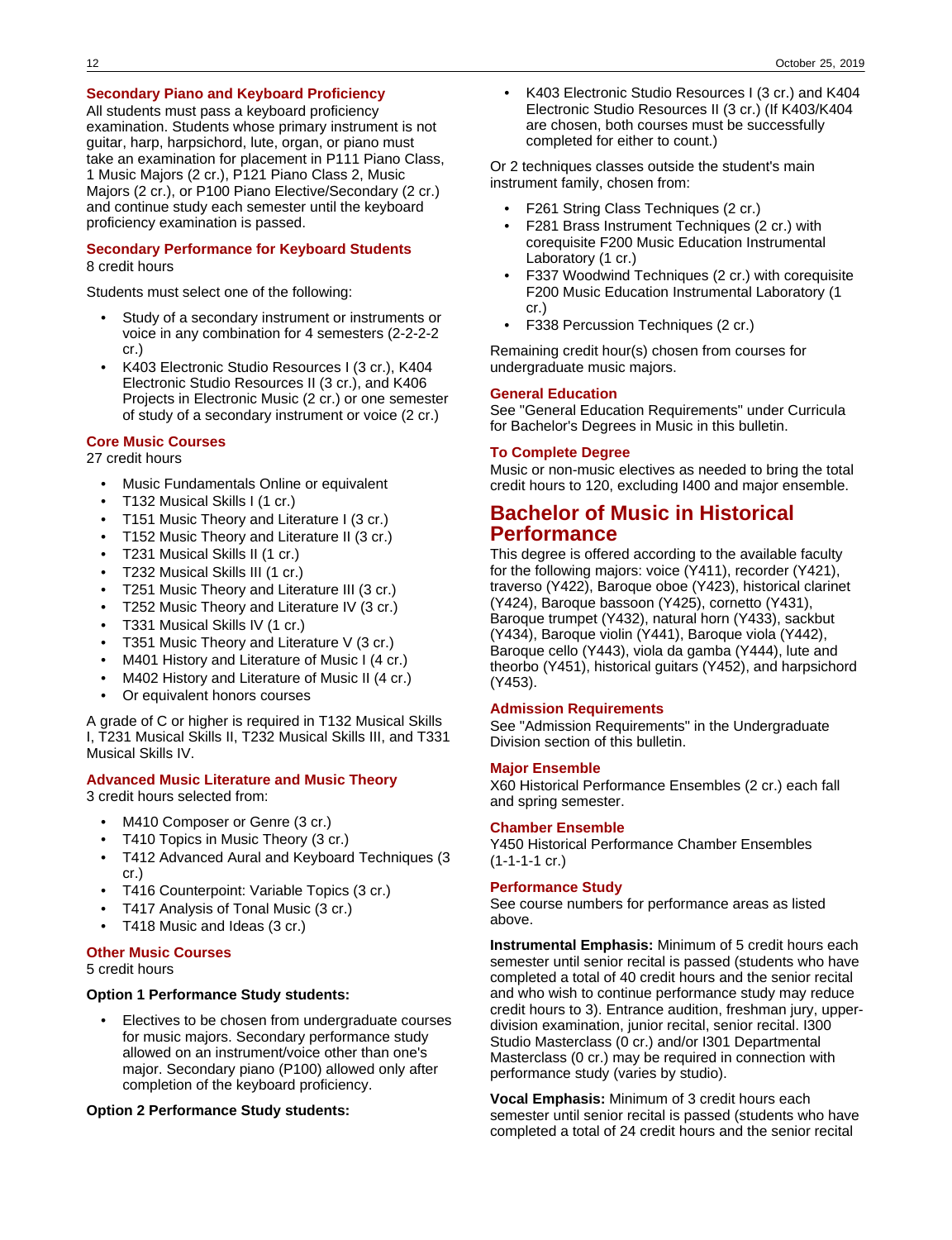and who wish to continue performance study may reduce credit hours to 2). Entrance audition, freshman jury, upperdivision examination, junior recital, senior recital. I300 Studio Masterclass (0 cr.) and/or I301 Departmental Masterclass (0 cr.) may be required in connection with performance study (varies by studio).

#### **Secondary Piano and Keyboard Proficiency**

All students must pass a departmental keyboard proficiency examination or an examination on an equivalent chordal instrument. Students (except harpsichord and lute majors) must take Y153 Harpsichord Elective/Secondary (2 cr.) or Y151 Lute/Theorbo Elective/ Secondary (2 cr.) each semester until the keyboard proficiency examination is passed.

#### **Core Music Courses**

27 credit hours

- Music Fundamentals Online or equivalent
- T132 Musical Skills I (1 cr.)
- T151 Music Theory and Literature I (3 cr.)
- T152 Music Theory and Literature II (3 cr.)
- T231 Musical Skills II (1 cr.)
- T232 Musical Skills III (1 cr.)
- T251 Music Theory and Literature III (3 cr.)
- T252 Music Theory and Literature IV (3 cr.)
- T331 Musical Skills IV (1 cr.)
- T351 Music Theory and Literature V (3 cr.)
- M401 History and Literature of Music I (4 cr.)
- M402 History and Literature of Music II (4 cr.)
- Or equivalent honors courses

A grade of C or higher is required in T132 Musical Skills I, T231 Musical Skills II, T232 Musical Skills III, and T331 Musical Skills IV.

### **Advanced Music Literature and Music Theory**

3 credit hours selected from:

- M410 Composer or Genre (3 cr.)
- T410 Topics in Music Theory (3 cr.)
- T412 Advanced Aural and Keyboard Techniques (3 cr.)
- T416 Counterpoint: Variable Topics (3 cr.)
- T417 Analysis of Tonal Music (3 cr.)
- T418 Music and Ideas (3 cr.)

#### **Other Music Courses**

10-14 credit hours

#### **Instrumental Emphasis** (14 credit hours)

#### **Required:**

- M435 Performance Practice Before 1750 (2 cr.)
- F401 Accompaniment of Baroque Music (2 cr.)
- M458 Topics in Historical Performance (1-1 cr.)
- One of M415 Interpreting Unaccompanied Bach (2 cr.), M417-M418-M419-M420 Medieval/ Renaissance/Baroque/Classical Performance Practice (2-2-2-2 cr.)
- Lute majors: M408 Lute Sources and Repertoire (1 cr.) and M409 Lute Treatises and Instruction Manuals (1 cr.)
- Non-lute majors: M458 Topics in Historical Performance (1-1 cr. or 2 cr.)

Pedagogy (2 cr.). Remaining electives to be chosen from undergraduate courses for music majors. Secondary performance study allowed on an instrument/voice other than one's major. Secondary piano (P100 Piano Elective/ Secondary) allowed only after completion of the keyboard proficiency.

#### **Vocal Emphasis** (10 credit hours)

**Required:** M435 Performance Practice Before 1750 (2 cr.)

**Electives:** 8 credit hours including a minimum of 2 credit hours in pedagogy courses such as E130 Introduction to Music Learning (2 cr.) or E494 Vocal Pedagogy (3 cr.).

Remaining electives to be chosen from undergraduate courses for music majors. Secondary performance study allowed on an instrument other than one's major. Secondary piano (P100 Piano/Elective Secondary) allowed only after completion of the keyboard proficiency.

Recommended: V120 English Diction for Singers (1 cr.), V150 Italian Diction for Singers (1 cr.), V250 German Diction for Singers (1 cr.), and V350 French Diction for Singers (1 cr.)

#### **General Education**

See "General Education Requirements" under Curricula for Bachelor's Degrees in Music in this bulletin.

World Languages & Cultures fulfilled for vocalists by foreign language requirement:

**Foreign Language** 13-24 credit hours or proficiency, equivalent to two semesters of first-year language study.

- Italian: FRIT M100 Elementary Italian I (4 cr.) and M150 Elementary Italian II (4 cr.), or M110 Italian Language Through Opera (4 cr.), or M115 Accelerated Elementary Italian (4 cr.).
- French: FRIT F100 Elementary French I (4 cr.) and F150 Elementary French II: Language and Culture (4 cr.); or F115 Accelerated Elementary French (4 cr.).
- German: GER G100 Beginning German I (4 cr.) and G150 Beginning German: Language and Culture II (4 cr.); or G105 Accelerated Elementary German I (5 cr.).

#### **To Complete Degree**

Music or non-music electives as needed to bring the total credit hours to 120, excluding I400 and major ensemble.

### **Bachelor of Music in Jazz Studies Admission Requirements**

See "Admission Requirements" in the Undergraduate Division section of this bulletin.

#### **Major Ensemble**

X40 University Instrumental Ensembles (2 cr.) (instrumentalists) or X70 University Choral Ensembles (2 cr.) (vocalists) each fall and spring semester.

#### **Chamber Ensemble**

O450 Jazz Chamber Ensemble (1-1-1-1 cr.)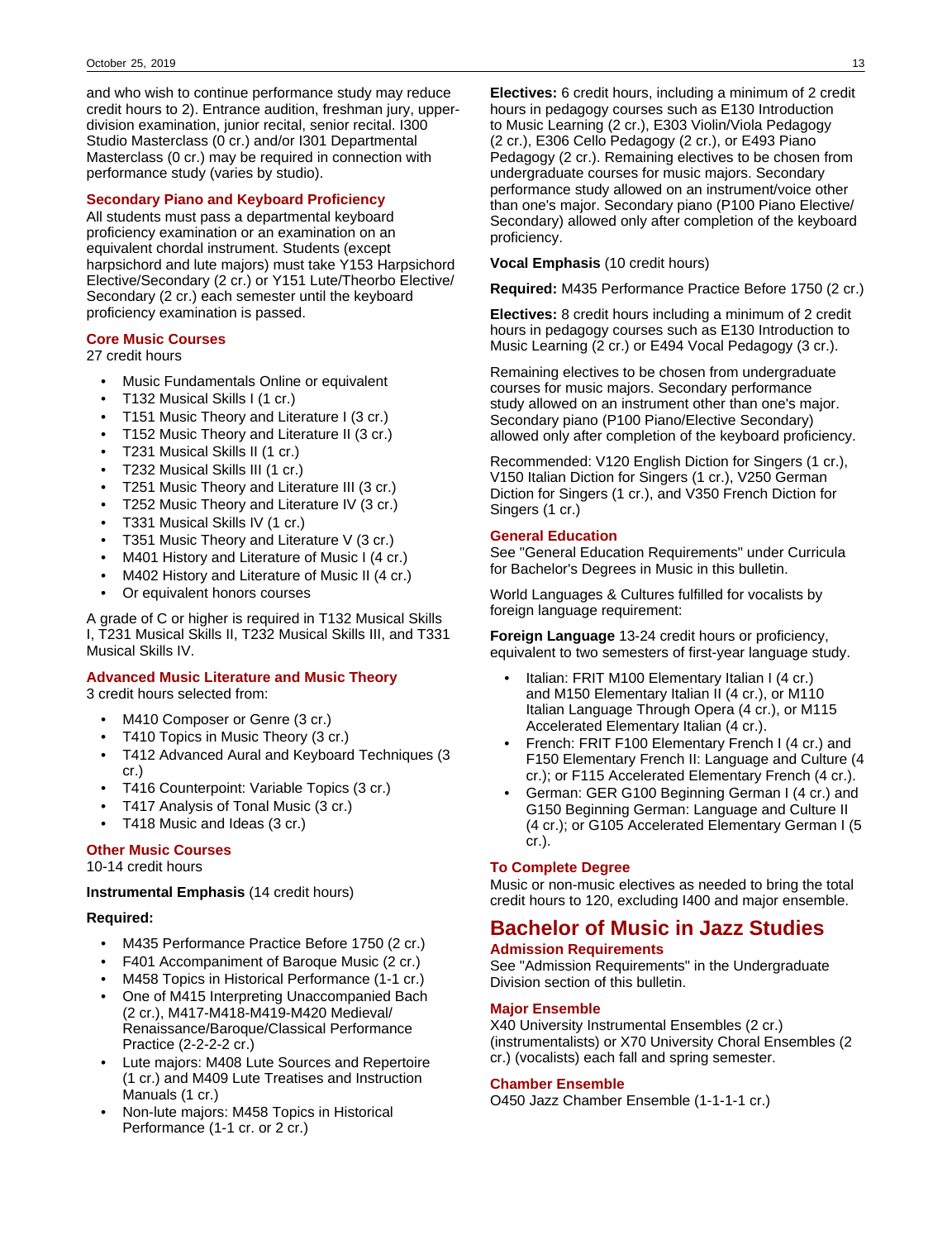### **Performance Study**

Minimum of 3 credit hours each semester until senior recital is passed (students who have completed 24 credit hours and the senior recital and who wish to continue performance study may reduce credit to 2 credit hours). Entrance audition, freshman jury, upper-division examination, senior recital. I300 Studio Masterclass (0 cr.) and/or I301 Departmental Masterclass (0 cr.) may be required in connection with performance study (varies by studio).

#### **Secondary Piano and Keyboard Proficiency**

The sequence of piano courses required for all jazz majors who are not jazz piano majors is:

- P111 Piano Class 1, Music Majors (2 cr.)
- P121 Piano Class 2, Music Majors (2 cr.)
- P201 Jazz Piano Class 1 (2 cr.)
- P202 Jazz Piano Class 2 (2 cr.)

Entering students take an examination placing them into the appropriate course in the sequence. Continued study is required each semester until the keyboard proficiency examination, administered by the jazz department, is passed. The keyboard proficiency examination is also required of jazz piano majors.

#### **Core Music Courses**

27 credit hours

- Music Fundamentals Online or equivalent
- T132 Musical Skills I (1 cr.)
- T151 Music Theory and Literature I (3 cr.)
- T152 Music Theory and Literature II (3 cr.)
- T231 Musical Skills II (1 cr.)
- T232 Musical Skills III (1 cr.)
- T251 Music Theory and Literature III (3 cr.)
- T252 Music Theory and Literature IV (3 cr.)
- T331 Musical Skills IV (1 cr.)
- T351 Music Theory and Literature V (3 cr.)
- M401 History and Literature of Music I (4 cr.)
- M402 History and Literature of Music II (4 cr.)
- Or equivalent honors courses

A grade of C or higher is required in T132 Musical Skills I, T231 Musical Skills II, T232 Musical Skills III, and T331 Musical Skills IV.

#### **Jazz Major Courses**

25-33 credit hours

- E470 Pedagogy of Jazz (2 cr.) (instrumentalists) or E482 Methods and Materials for Teaching Vocal Jazz (2 cr.) (vocalists)
- M393 History of Jazz (3 cr.)
- O311 Fundamentals of Jazz Theory (1 cr.)
- O316 Jazz Arranging 1 (2 cr.)
- O317 Jazz Arranging 2 (2 cr.)
- O318 Styles and Analysis of Jazz 1 (2 cr.)
- O319 Styles and Analysis of Jazz 2 (2 cr.)
- O321 Jazz Improvisation 1 (2 cr.)
- O322 Jazz Improvisation 2 (3 cr.), required for jazz majors excluding jazz percussion majors
- O323 Jazz Improvisation 3 (3 cr.)
- O324 Jazz Improvisation 4 (3 cr.), required for jazz majors excluding jazz percussion majors
- For jazz piano and percussion majors, 6 credit hours selected from:
	- O322 Jazz Improvisation 2 (3 cr.)
	- O324 Jazz Improvisation 4 (3 cr.)
	- O450 Jazz Chamber Music (1 cr.)
	- A100 Foundations of Audio Technology (3 cr.) • A330 Modern Recording Studio Techniques (3
	- cr.)
	- A331 Production Techniques for Music Majors (3 cr.)
	- M413 Advanced Topics in Latin American Music (Variable Topic: History and Performance of Latin American Music)

#### **General Education**

See "General Education Requirements" under Curricula for Bachelor's Degrees in Music in this bulletin.

#### **To Complete Degree**

Music or non-music electives as needed to bring the total credit hours to 120, excluding I400 and major ensemble.

### **Bachelor of Music in Performance, Orchestral Instrument or Guitar**

This degree is available for flute (W410), oboe (W420), clarinet (W430), bassoon (W440), saxophone (W450), horn (B410), trumpet (B420), trombone (B430), euphonium (B440), tuba (B450), percussion (D400), violin (S410), viola (S420), cello (S430), double bass (S440), guitar (L400), and harp (H400).

#### **Admission Requirements**

See "Admission Requirements" in the Undergraduate Division section of this bulletin.

#### **Major Ensemble**

X40 University Instrumental Ensembles (2 cr.) each fall and spring semester. X70 University Choral Ensembles (2 cr.) may be used only by special permission.

#### **Chamber Ensemble**

(1-1-1-1 cr.), specified by instrument.

- Guitar and Strings: F450 Chamber Music (1-1-1-1 cr.). (Double bass majors will substitute F419 Orchestral Repertoire.)
- Brass and Woodwinds: F450 Chamber Music (1-1-1-1 cr.). (1 or 2 credit hours of F445 Brass Chamber Ensemble or F446 Woodwind Chamber Ensemble may be substituted.)
- Percussion: F447 Percussion Chamber Ensemble  $(1-1-1-1)$  cr.)
- Harp: F449 Harp Ensemble or F450 Chamber Music  $(1-1-1-1)$  cr.)

### **Performance Study**

Minimum of 6 credit hours each semester until senior recital is passed (students who have completed a total of 48 credit hours and the senior recital and who wish to continue performance study may reduce credit hours to 3). Entrance audition, freshman jury, upper-division examination, junior recital, senior recital. Double bass students substitute an orchestral repertoire examination for one of the required recitals. I300 Studio Masterclass (0 cr.) and/or I301 Departmental Masterclass (0 cr.) may be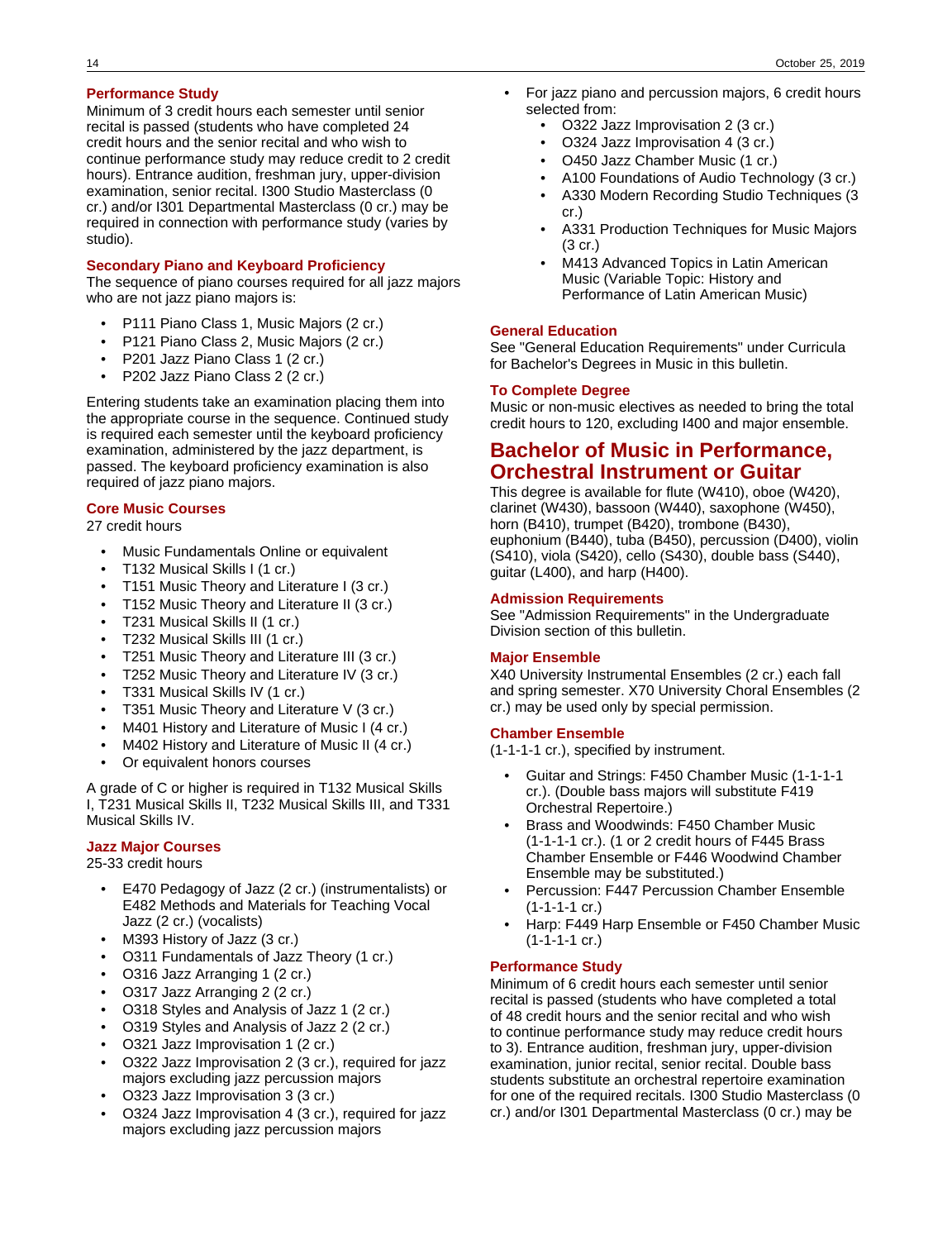required in connection with performance study (varies by studio).

#### **Secondary Piano and Keyboard Proficiency**

Students whose primary applied area is guitar or harp must complete the keyboard proficiency as required by their respective departments. All other majors are required to complete P111 Piano Class 1, Music Majors (2 cr.) and P121 Piano Class 2, Music Majors (2 cr.) with a grade of B or higher. Students must be enrolled in a piano course each semester until this requirement is met. An examination for placement in P111 or P121 or exemption from piano study will be administered prior to the first semester of enrollment in the JSoM.

#### **Core Music Courses**

27 credit hours

- Music Fundamentals Online or equivalent
- T132 Musical Skills I (1 cr.)
- T151 Music Theory and Literature I (3 cr.)
- T152 Music Theory and Literature II (3 cr.)
- T231 Musical Skills II (1 cr.)
- T232 Musical Skills III (1 cr.)
- T251 Music Theory and Literature III (3 cr.)
- T252 Music Theory and Literature IV (3 cr.)
- T331 Musical Skills IV (1 cr.)
- T351 Music Theory and Literature V (3 cr.)
- M401 History and Literature of Music I (4 cr.)
- M402 History and Literature of Music II (4 cr.)
- Or equivalent honors courses

A grade of C or higher is required in T132 Musical Skills I, T231 Musical Skills II, T232 Musical Skills III, and T331 Musical Skills IV.

#### **Advanced Music Literature and Music Theory**

3 credit hours selected from:

- M410 Composer or Genre (3 cr.)
- T410 Topics in Music Theory (3 cr.)
- T412 Advanced Aural and Keyboard Techniques (3 cr.)
- T416 Counterpoint: Variable Topics (3 cr.)
- T417 Analysis of Tonal Music (3 cr.)
- T418 Music and Ideas (3 cr.)

#### **Other Music Courses**

6 elective credit hours including a minimum of 2 credit hours in pedagogy courses such as:

- E130 Introduction to Music Learning (2 cr.)
- E303 Violin/Viola Pedagogy (2 cr.)
- E306 Cello Pedagogy (2 cr.)
- E315 Double Bass Pedagogy (2 cr.)
- E413 Harp Pedagogy (3 cr.)
- E459 Instrumental Pedagogy (2 cr.)

Remaining electives to be chosen from undergraduate courses for music majors. Secondary performance study allowed on an instrument/voice other than one's major. Secondary piano (P100) allowed only after completion of the keyboard proficiency.

#### **General Education**

See "General Education Requirements" under Curricula for Bachelor's Degrees in Music in this bulletin.

#### **To Complete Degree**

Music or non-music electives as needed to bring the total credit hours to 120, excluding I400 and major ensemble.

### **Bachelor of Music in Performance, Organ**

#### **Admission Requirements**

See "Admission Requirements" in the Undergraduate Division section of this bulletin.

#### **Major Ensemble**

X70 University Choral Ensembles (2 cr.) or, with permission of choral department, X2 Piano Accompanying (2 cr.) each fall and spring semester.

#### **Performance Study**

Q400 Organ Undergraduate Major. Minimum of 4 credit hours the first four semesters and 6 credit hours each subsequent semester (students who have completed 40 credit hours and the senior recital and who wish to continue performance study may reduce credit hours to 3). Entrance audition, freshman jury, upper-division examination, junior recital, senior recital. I300 Studio Masterclass (0 cr.) and I301 Departmental Masterclass (0 cr.) to be taken concurrently with each semester of Q400.

#### **Secondary Piano and Keyboard Proficiency**

Required: Four semesters of keyboard study (2-2-2-2 cr.). P100 Piano Elective/Secondary (2 cr.) is required the first three semesters. One semester of Y153 Harpsichord Elective/Secondary (2 cr.) or two semesters of F300 Piano Accompanying (1 cr.) may substitute for the fourth semester of P100 with permission of the organ department chair and the successful passing of the piano component of the keyboard proficiency administered by the organ faculty. The organ component of the keyboard proficiency is satisfied by the successful completion of C401-C404 Sacred Music I-IV.

#### **Core Music Courses**

27 credit hours

- Music Fundamentals Online or equivalent
- T132 Musical Skills I (1 cr.)
- T151 Music Theory and Literature I (3 cr.)
- T152 Music Theory and Literature II (3 cr.)
- T231 Musical Skills II (1 cr.)
- T232 Musical Skills III (1 cr.)
- T251 Music Theory and Literature III (3 cr.)
- T252 Music Theory and Literature IV (3 cr.)
- T331 Musical Skills IV (1 cr.)
- T351 Music Theory and Literature V (3 cr.)
- M401 History and Literature of Music I (4 cr.)
- M402 History and Literature of Music II (4 cr.)
- Or equivalent honors courses

A grade of C or higher is required in T132 Musical Skills I, T231 Musical Skills II, T232 Musical Skills III, and T331 Musical Skills IV.

### **Advanced Music Literature and Music Theory**

3 credit hours selected from:

- M410 Composer or Genre (3 cr.)
- T410 Topics in Music Theory (3 cr.)
- T412 Advanced Aural and Keyboard Techniques (3 cr.)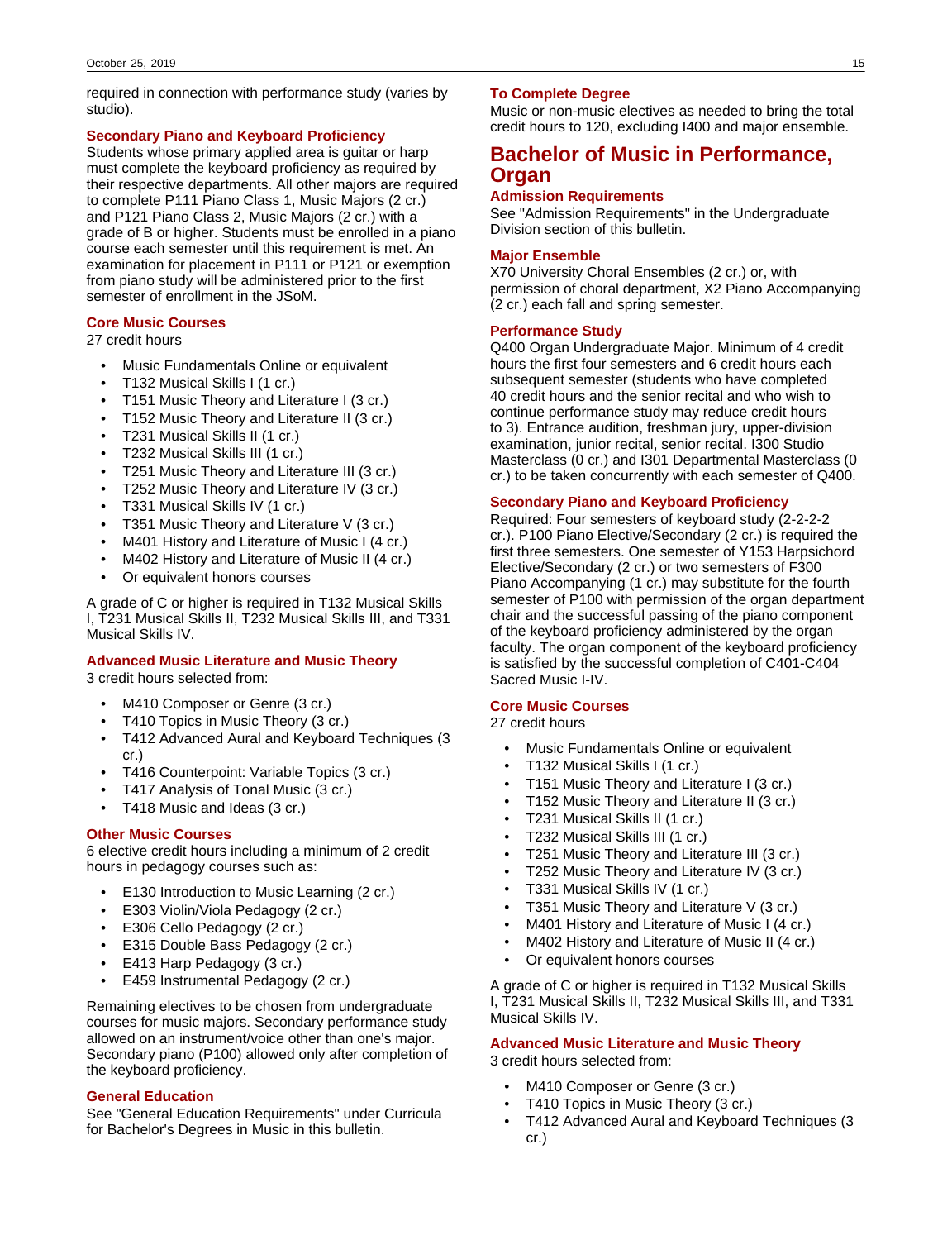- T416 Counterpoint: Variable Topics (3 cr.)
- T417 Analysis of Tonal Music (3 cr.)
- T418 Music and Ideas (3 cr.)

#### **Other Music Courses**

19 credit hours

- C401 Sacred Music I (3 cr.)
- C402 Sacred Music II (3 cr.)
- C403 Sacred Music III (3 cr.)
- C404 Sacred Music IV (3 cr.)
- E489 Organ Pedagogy (2 cr.)
- E490 Organ Pedagogy Practicum (1 cr.)
- G370 Techniques for Conducting (2 cr.)
- G371 Choral Conducting (2 cr.)

#### **General Education**

See "General Education Requirements" under Curricula for Bachelor's Degrees in Music in this bulletin.

Coursework in Religious Studies is strongly encouraged.

#### **To Complete Degree**

Music or non-music electives as needed to bring the total credit hours to 120, excluding I400 and major ensemble.

### **Bachelor of Music in Performance, Piano**

#### **Admission Requirements**

See "Admission Requirements" in the Undergraduate Division section of this bulletin.

#### **Major Ensemble**

Each fall and spring semester. Students who have passed the upper-division examination must register for X2 Piano Accompanying (2 cr.). All others must register for X40 University Instrumental Ensembles (2 cr.), X60 Historical Performance Ensembles (2 cr.), or X70 University Choral Ensembles (2 cr.).

#### **Performance Study**

P400 Piano Undergraduate Major. Minimum of 6 credit hours each semester until senior recital is passed (students who have completed 48 credit hours and the senior recital and who wish to continue performance study may reduce credit hours to 3). Entrance audition, freshman jury, upper-division examination, junior recital, senior recital. I300 Studio Masterclass (0 cr.) and/or I301 Departmental Masterclass (0 cr.) may be required in connection with performance study (varies by studio).

#### **Keyboard Proficiency**

Must be completed prior to upper-division examination.

#### **Core Music Courses**

27 credit hours

- Music Fundamentals Online or equivalent
- T132 Musical Skills I (1 cr.)
- T151 Music Theory and Literature I (3 cr.)
- T152 Music Theory and Literature II (3 cr.)
- T231 Musical Skills II (1 cr.)
- T232 Musical Skills III (1 cr.)
- T251 Music Theory and Literature III (3 cr.)
- T252 Music Theory and Literature IV (3 cr.)
- T331 Musical Skills IV (1 cr.)
- T351 Music Theory and Literature V (3 cr.)
- M401 History and Literature of Music I (4 cr.)
- M402 History and Literature of Music II (4 cr.)
- Or equivalent honors courses

A grade of C or higher is required in T132 Musical Skills I, T231 Musical Skills II, T232 Musical Skills III, and T331 Musical Skills IV.

#### **Advanced Music Literature and Music Theory**

3 credit hours selected from:

- M410 Composer or Genre (3 cr.)
- T410 Topics in Music Theory (3 cr.)
- T412 Advanced Aural and Keyboard Techniques (3 cr.)
- T416 Counterpoint: Variable Topics (3 cr.)
- T417 Analysis of Tonal Music (3 cr.)
- T418 Music and Ideas (3 cr.)

#### **Other Music Courses**

12 credit hours

#### **Required:**

- E493 Piano Pedagogy (2 cr.)
- F300 Piano Accompanying (1-1-1-1 cr.), taken in the first four semesters of enrollment.

**Electives:** 6 credit hours to be chosen from undergraduate courses for music majors. Secondary performance study allowed on an instrument/voice other than one's major.

#### **General Education**

See "General Education Requirements" under Curricula for Bachelor's Degrees in Music in this bulletin.

#### **To Complete Degree**

Music or non-music electives as needed to bring the total credit hours to 120, excluding I400 and major ensemble.

## **Bachelor of Music in Performance, Voice**

### **Admission Requirements**

See "Admission Requirements" in the Undergraduate Division section of this bulletin.

#### **Major Ensemble**

X70 University Choral Ensembles (2 cr.) each fall and spring semester.

#### **Performance Study**

V400 Voice Undergraduate Major. 3 credit hours each semester until senior recital is passed (students who have completed a total of 24 credit hours and the senior recital and who wish to continue performance study may reduce credit hours to 2). Entrance audition, freshman jury, upperdivision examination, junior recital, senior recital. I300 Studio Masterclass (0 cr.) and/or I301 Departmental Masterclass (0 cr.) may be required in connection with performance study (varies by studio).

#### **Secondary Piano and Keyboard Proficiency**

All students must pass a keyboard proficiency examination. Voice majors must take an examination for placement in P111 Piano Class 1, Music Majors (2 cr.); P121 Piano Class 2, Music Majors (2 cr.); P131 Piano Class 3, Music Majors (2 cr.); or P100 Piano Elective/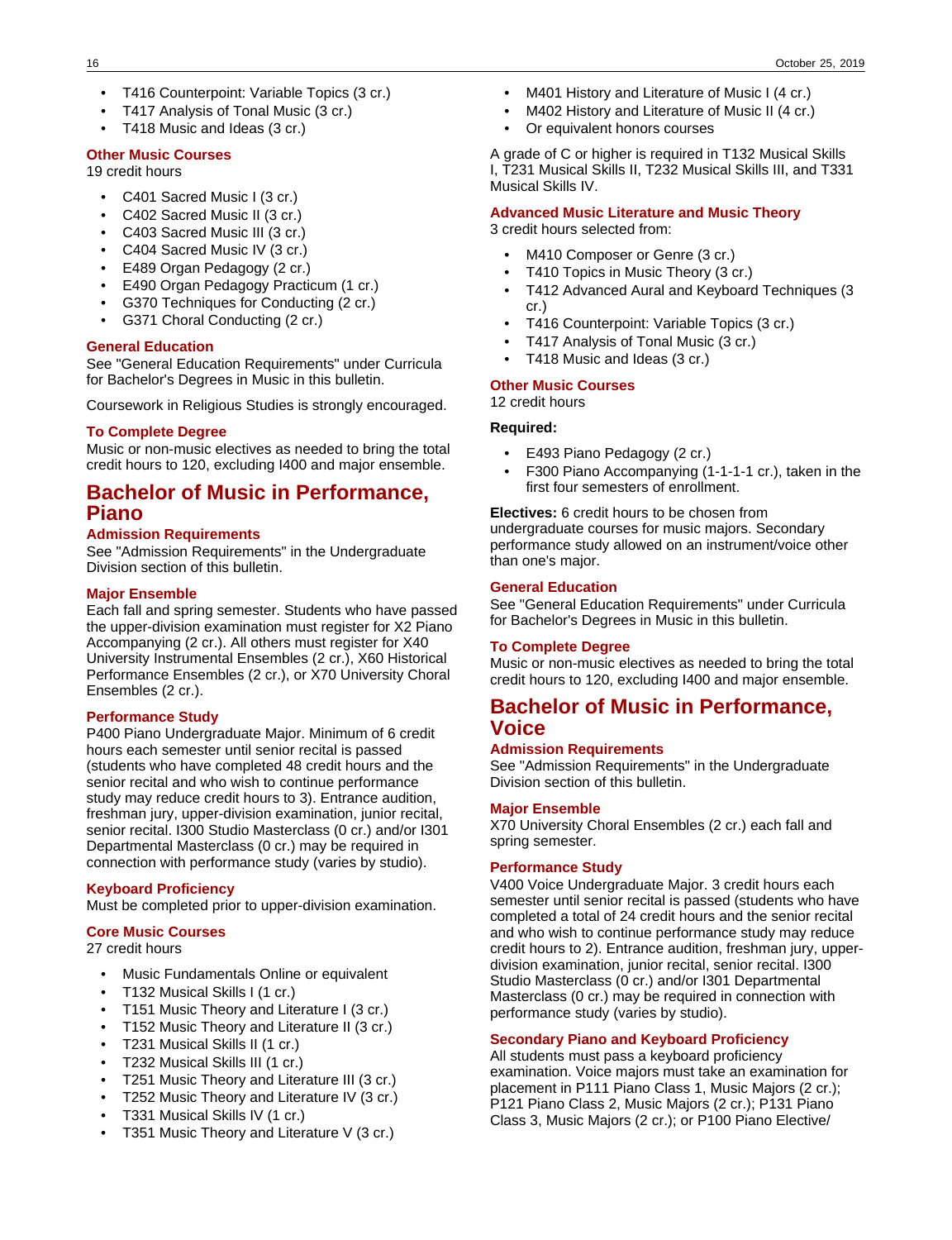Secondary (2 cr.) and continue study each semester until the keyboard proficiency examination is passed.

#### **Core Music Courses**

27 credit hours

- Music Fundamentals Online or equivalent
- T132 Musical Skills I (1 cr.)
- T151 Music Theory and Literature I (3 cr.)
- T152 Music Theory and Literature II (3 cr.)
- T231 Musical Skills II (1 cr.)
- T232 Musical Skills III (1 cr.)
- T251 Music Theory and Literature III (3 cr.)
- T252 Music Theory and Literature IV (3 cr.)
- T331 Musical Skills IV (1 cr.)
- T351 Music Theory and Literature V (3 cr.)
- M401 History and Literature of Music I (4 cr.)
- M402 History and Literature of Music II (4 cr.)
- Or equivalent honors courses

A grade of C or higher is required in T132 Musical Skills I, T231 Musical Skills II, T232 Musical Skills III, and T331 Musical Skills IV.

#### **Other Music Courses**

16 credit hours

#### **Required:**

- M431 Song Literature I (3 cr.)
- M432 Song Literature II (3 cr.)
- V120 English Diction for Singers (1 cr.)
- V150 Italian Diction for Singers (1 cr.)
- V250 German Diction for Singers (1 cr.)
- V350 French Diction for Singers (1 cr.)

**Electives:** 6 credit hours, including a minimum of 2 credit hours in pedagogy courses such as E130 Introduction to Music Learning (2 cr.) or E494 Vocal Pedagogy (3 cr.). Remaining electives to be chosen from undergraduate courses for music majors. Secondary performance study allowed on an instrument other than one's major. Secondary piano (P100) allowed only after completion of the keyboard proficiency.

#### **General Education**

See "General Education Requirements" under Curricula for Bachelor's Degrees in Music in this bulletin.

World Languages & Cultures fulfilled by foreign language requirement:

**Foreign Language** 13-24 credit hours or proficiency, equivalent to two semesters of first-year language study.

- Italian: FRIT M100 Elementary Italian I (4 cr.) and M150 Elementary Italian II (4 cr.), or M110 Italian Language Through Opera (4 cr.), or M115 Accelerated Elementary Italian (4 cr.).
- French: FRIT F100 Elementary French I (4 cr.) and F150 Elementary French II: Language and Culture (4 cr.), or F115 Accelerated Elementary French (4 cr.).
- German: GER G100 Beginning German I (4 cr.) and G150 Beginning German: Language and Culture II (4 cr.), or G105 Accelerated Elementary German I (5 cr.).

#### **To Complete Degree**

Music or non-music electives as needed to bring the total credit hours to 120, excluding I400 and major ensemble.

### **Bachelor of Music in Performance, Woodwind Instruments (Multiple) Admission Requirements**

Admission to BM (single instrument), BME, or BSOF degree program. Admission to the multiple woodwinds degree program by audition on two secondary instruments after the first semester of study on the primary instrument. For more admission information, see "Admission Requirements" in the Undergraduate Division section of this bulletin.

#### **Major Ensemble**

X40 University Instrumental Ensembles (2 cr.) each fall and spring semester.

#### **Chamber Ensemble**

F450 Chamber Music (1-1-1-1 cr.) (1 or 2 credit hours of F446 Woodwind Chamber Ensemble may be substituted.)

#### **Performance Study**

6 credit hours for the first semester, minimum of 4 credit hours for each subsequent semester until the senior recital is passed (students who have completed 34 credit hours and the senior recital and who wish to continue performance study may reduce credit hours to 3). Entrance audition, freshman jury, upper-division examination, junior recital, senior recital. I300 Studio Masterclass (0 cr.) and/or I301 Departmental Masterclass (0 cr.) may be required in connection with performance study (varies by studio).

#### **Other Secondary Performance**

14 credit hours

#### **Option A (Five Instruments)**

| Major     | Secondary Instruments                                                                                  |
|-----------|--------------------------------------------------------------------------------------------------------|
| Flute     | W120 Oboe (2-2 cr.), W130<br>Clarinet (2-2 cr.), W140<br>Bassoon (2-2 cr.), W150<br>Saxophone (2 cr.)  |
| Oboe      | W110 Flute (2-2 cr.), W130<br>Clarinet (2-2 cr.), W140<br>Bassoon (2-2 cr.), W150<br>Saxophone (2 cr.) |
| Clarinet  | W110 Flute (2-2 cr.), W120<br>Oboe (2-2 cr.), W140<br>Bassoon (2-2 cr.), W150<br>Saxophone (2 cr.)     |
| Bassoon   | W110 Flute (2-2 cr.), W120<br>Oboe (2-2 cr.), W130<br>Clarinet (2-2 cr.), W150<br>Saxophone (2 cr.)    |
| Saxophone | W110 Flute (2-2 cr.), W120<br>Oboe (2-2 cr.), W130<br>Clarinet (2-2 cr.), W140<br>Bassoon (2 cr.)      |

#### **Option B (Three Instruments)**

First Secondary: Woodwind Instrument: W1-0 (2-2-2-2 cr.) Second Secondary: Woodwind Instrument: W1-0 (2-2-2 cr.)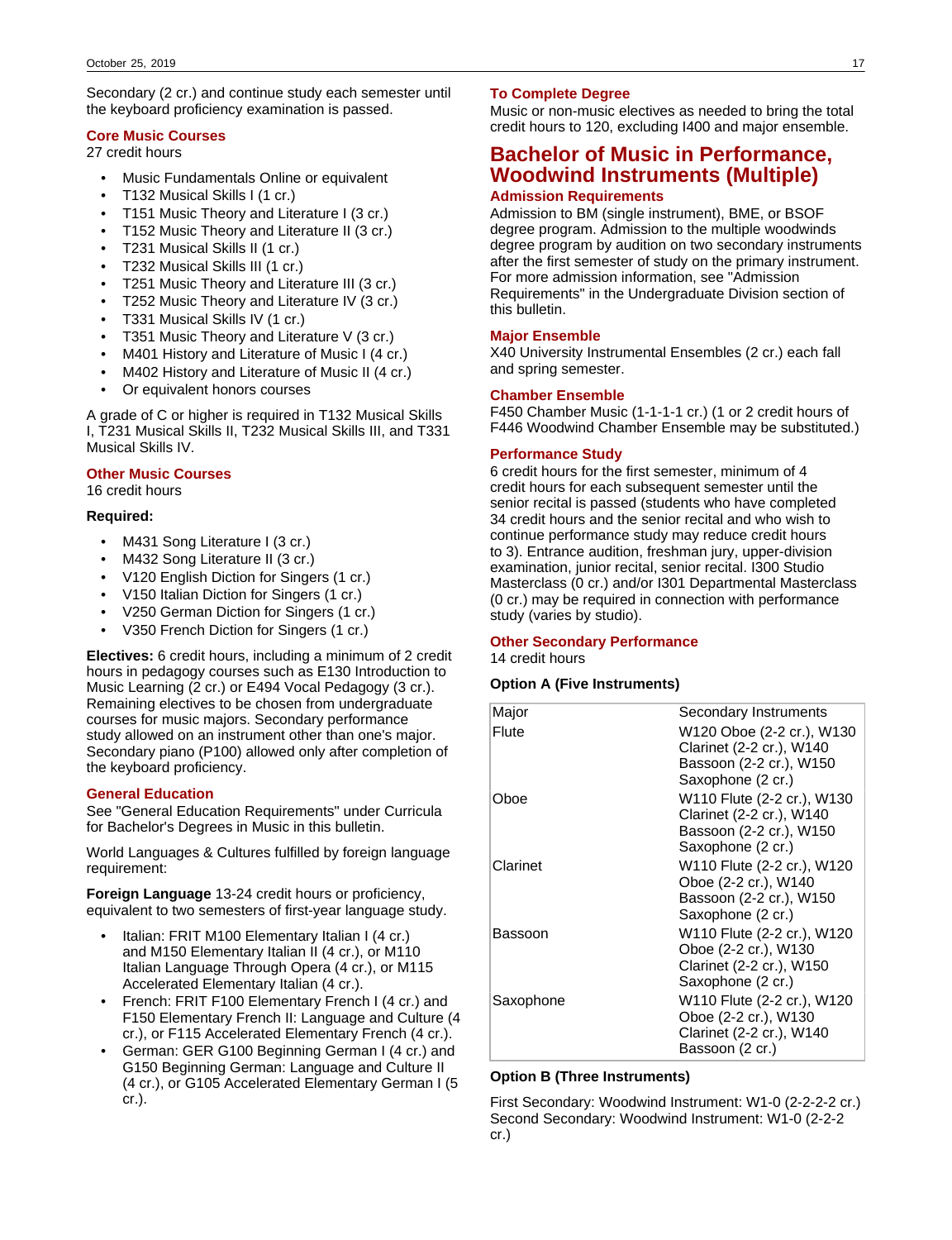### **Secondary Piano and Keyboard Proficiency**

Students are required to complete P111 Piano Class 1, Music Majors (2 cr.) and P121 Piano Class 2, Music Majors (2 cr.) with a grade of B or higher. Students must be enrolled in a piano course each semester until this requirement is met. An examination for placement in P111 or P121 or exemption from piano study will be administered prior to the first semester of enrollment in the JSoM.

#### **Core Music Courses**

### 27 credit hours

- Music Fundamentals Online or equivalent
- T132 Musical Skills I (1 cr.)
- T151 Music Theory and Literature I (3 cr.)
- T152 Music Theory and Literature II (3 cr.)
- T231 Musical Skills II (1 cr.)
- T232 Musical Skills III (1 cr.)
- T251 Music Theory and Literature III (3 cr.)
- T252 Music Theory and Literature IV (3 cr.)
- T331 Musical Skills IV (1 cr.)
- T351 Music Theory and Literature V (3 cr.)
- M401 History and Literature of Music I (4 cr.)
- M402 History and Literature of Music II (4 cr.)
- Or equivalent honors courses

A grade of C or higher is required in T132 Musical Skills I, T231 Musical Skills II, T232 Musical Skills III, and T331 Musical Skills IV.

#### **Advanced Music Literature and Music Theory**

3 credit hours selected from:

- M410 Composer or Genre (3 cr.)
- T410 Topics in Music Theory (3 cr.)
- T412 Advanced Aural and Keyboard Techniques (3 cr.)
- T416 Counterpoint: Variable Topics (3 cr.)
- T417 Analysis of Tonal Music (3 cr.)
- T418 Music and Ideas (3 cr.)

#### **Other Music Courses**

6 elective credit hours including a minimum of 2 credit hours in pedagogy courses such as:

- E130 Introduction to Music Learning (2 cr.)
- E459 Instrumental Pedagogy (2 cr.)

Remaining electives to be chosen from undergraduate courses for music majors. Secondary performance study allowed on an instrument/voice other than one's major. Secondary piano (P100) allowed only after completion of the keyboard proficiency.

#### **General Education**

See "General Education Requirements" under Curricula for Bachelor's Degrees in Music in this bulletin.

#### **To Complete Degree**

Music or non-music electives as needed to bring the total credit hours to 120, excluding I400 and major ensemble.

## **Bachelor of Music Education Degrees**

### **Bachelor of Music Education, Choral Teaching**

This BME emphasis prepares students for State of Indiana K-12 All-Grades certification in Vocal-General Music. Graduates are trained to work with general music classes and choral ensembles in public schools with specialization in secondary choral teaching.

#### **Admission Requirements**

See "Admission Requirements" in the Undergraduate Division section of this bulletin.

#### **Major Ensemble**

X70 University Choral Ensembles (2 cr.) each fall and spring semester, except during the student teaching semester. At least one semester of Singing Hoosiers and one semester of a traditional choral ensemble are required.

#### **Performance Study**

Minimum of 2 credit hours each semester, except during student teaching, until senior recital is passed. Entrance audition, freshman jury, upper-division examination, senior recital. I300 Studio Masterclass (0 cr.) and/or I301 Departmental Masterclass (0 cr.) may be required in connection with performance study (varies by studio).

#### **Secondary Piano and Keyboard Proficiency**

Students whose primary applied area is guitar, harp, historical performance, organ, or piano must complete the keyboard proficiency as required by their respective departments. All other students must take an examination for placement in P111 Piano Class 1, Music Majors (2 cr.), P121 Piano Class 2, Music Majors (2 cr.), or P100 Piano Elective/Secondary (2 cr.) and continue study each semester until the Keyboard Proficiency Examination is passed.

#### **Other Secondary Performance**

Required for students who are not majoring in voice: Voice V100 Voice Elective/Secondary (2-2-2 cr.).

#### **Core Music Courses**

27 credit hours

- Music Fundamentals Online or equivalent
- T132 Music Skills I (1 cr.)
- T151 Music Theory and Literature I (3 cr.)
- T152 Music Theory and Literature II (3 cr.)
- T231 Musical Skills II (1 cr.)
- T232 Musical Skills III (1 cr.)
- T251 Music Theory and Literature III (3 cr.)
- T252 Music Theory and Literature IV (3 cr.)
- T331 Musical Skills IV (1 cr.)
- T351 Music Theory and Literature V (3 cr.)
- M401 History and Literature of Music I (4 cr.)
- M402 History and Literature of Music II (4 cr.)
- Or equivalent honors courses

A grade of C or higher is required in T132 Musical Skills I, T231 Musical Skills II, T232 Musical Skills III, and T331 Musical Skills IV.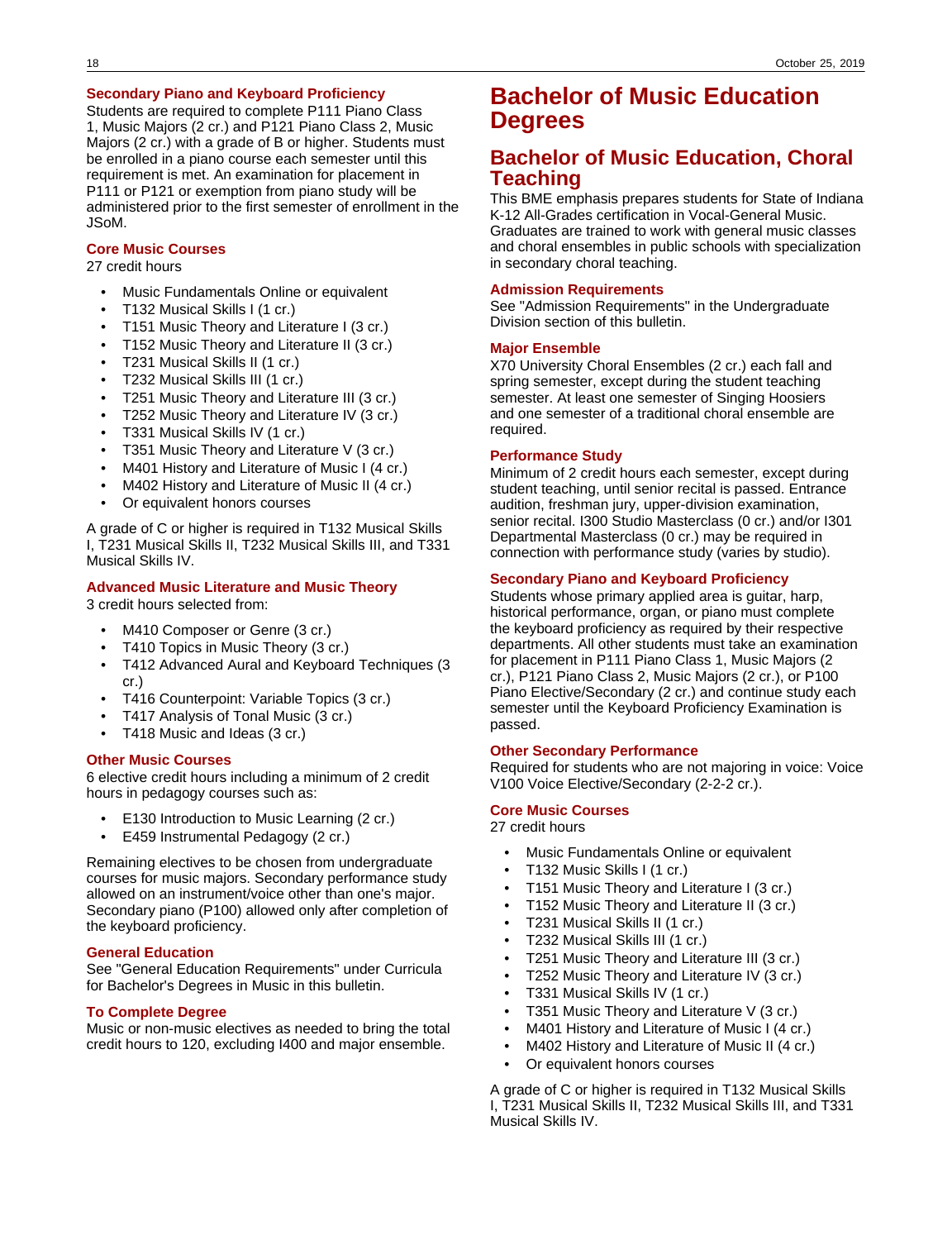#### **Music Education Courses**

52 credit hours

- E131 Freshman Colloquium in Music Education (2 cr.), concurrent with EDUC M101 Laboratory/Field Experience (0 cr.)
- E232 Inclusive Participatory Music Practices (3 cr.), concurrent with EDUC M201 Laboratory/Field Experience (0 cr.)
- E312 Arranging for Instrumental and Vocal Groups (2 cr.)
- E491 Senior Seminar in Music Education (2 cr.)
- E494 Vocal Pedagogy (3 cr.)
- F205 Introduction to Instrumental Techniques (3 cr.)
- F411 Musical Productions for the Choral Director (2 cr.)
- F413 Choral Literature for Music Educators (2 cr.)
- G370 Techniques for Conducting (2 cr.)
- G371 Choral Conducting I (2 cr.)
- V120 English Diction for Singers (1 cr.)
- I201 Master Class in Music Education (0-0-0-0 cr.) required fall and spring semesters of the first two years.
- I202 Master Class in Music Education for Student Teaching (1 cr.) required during the student teaching semester.
- EDUC P254 Educational Psychology (3 cr.), concurrent with EDUC M201 Laboratory/Field Experience (1 cr.)
- EDUC M342\* Methods and Materials for Teaching Elementary Music (3 cr.), concurrent with EDUC M301 Laboratory/Field Experience (0 cr.) and EDUC K207 Practical Aspects of Disability Law for Music Teachers (1 cr.)
- EDUC M343\* Methods and Materials for Teaching Choral Music (3 cr.), concurrent with EDUC M301 Laboratory/Field Experience (0 cr.)
- EDUC M482\* Student Teaching (16 cr.)

A grade of C or higher is required in EDUC P254. A grade of C+ or higher is required in E131, E232, EDUC M342, and EDUC M343.

Those courses marked with an asterisk have admission to the Teacher Education Program of the School of Education, including qualifying scores on the CASA, ACT (24) or SAT (1100), as a prerequisite. For more information about admission to the Teacher Education Program see [https://education.indiana.edu/admissions/](https://education.indiana.edu/admissions/apply/undergraduate/index.html) [apply/undergraduate/index.html](https://education.indiana.edu/admissions/apply/undergraduate/index.html).

#### **General Education**

See "General Education Requirements" under Curricula for Bachelor's Degrees in Music in this bulletin, and COLL P155 Public Oral Communication (3 cr.).

#### **To Complete Degree**

Music or non-music electives as needed to bring the total credit hours to 120, excluding I400 and major ensemble.

## **Bachelor of Music Education, General Music Teaching**

This BME emphasis prepares students for State of Indiana K-12 All-Grades certification in Vocal-General Music. Graduates are trained to work with general music classes

and choral ensembles in public schools with specialization in general music teaching.

#### **Admission Requirements**

See "Admission Requirements" in the Undergraduate Division section of this bulletin.

#### **Major Ensemble**

X70 University Choral Ensembles (2 cr.) each fall and spring semester, except during the student teaching semester. At least one semester of Singing Hoosiers and one semester of a traditional choral ensemble are required.

#### **Performance Study**

Minimum of 2 credit hours each semester, except during student teaching, until senior recital is passed. Entrance audition, freshman jury, upper-division examination, senior recital. I300 Studio Masterclass (0 cr.) and/or I301 Departmental Masterclass (0 cr.) may be required in connection with performance study (varies by studio).

#### **Secondary Piano and Keyboard Proficiency**

Students whose primary applied area is guitar, harp, historical performance, organ, or piano must complete the keyboard proficiency as required by their respective departments. All other students must take an examination for placement in P111 Piano Class 1, Music Majors (2 cr.), P121 Piano Class 2, Music Majors (2 cr.), or P100 Piano Elective/Secondary (2 cr.) and continue study each semester until the Keyboard Proficiency Examination is passed.

#### **Other Secondary Performance**

Required for students who are not majoring in voice: Voice V100 Voice Elective/Secondary (2-2-2 cr.).

#### **Core Music Courses**

27 credit hours

- Music Fundamentals Online or equivalent
- T132 Music Skills I (1 cr.)
- T151 Music Theory and Literature I (3 cr.)
- T152 Music Theory and Literature II (3 cr.)
- T231 Musical Skills II (1 cr.)
- T232 Musical Skills III (1 cr.)
- T251 Music Theory and Literature III (3 cr.)
- T252 Music Theory and Literature IV (3 cr.)
- T331 Musical Skills IV (1 cr.)
- T351 Music Theory and Literature V (3 cr.)
- M401 History and Literature of Music I (4 cr.)
- M402 History and Literature of Music II (4 cr.)
- Or equivalent honors courses

A grade of C or higher is required in T132 Musical Skills I, T231 Musical Skills II, T232 Musical Skills III, and T331 Musical Skills IV.

#### **Music Education Courses**

55 credit hours

- E131 Freshman Colloquium in Music Education (2 cr.), concurrent with EDUC M101 Laboratory/Field Experience (0 cr.)
- E232 Inclusive Participatory Music Practices (3 cr.), concurrent with EDUC M201 Laboratory/Field Experience (0 cr.)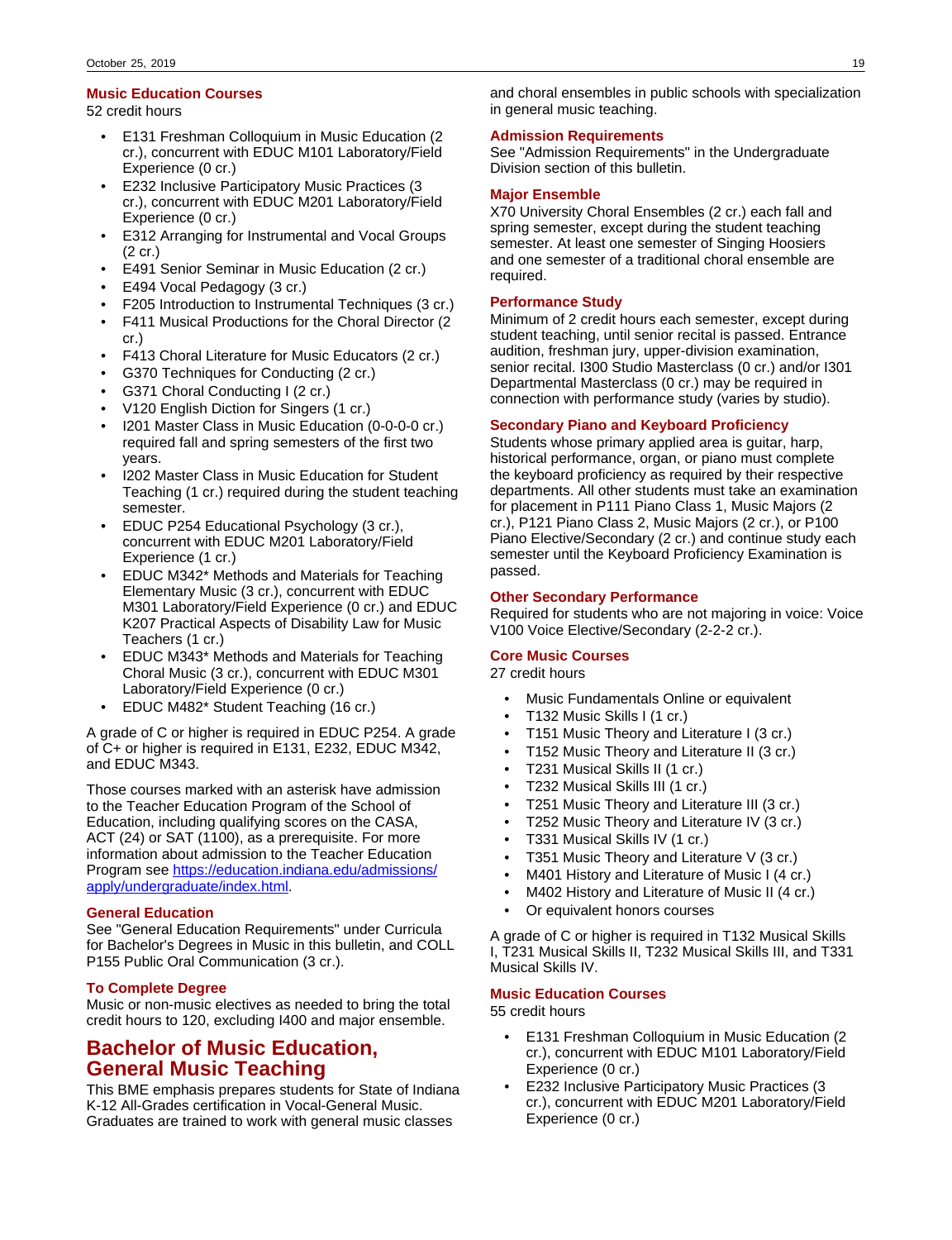- E312 Arranging for Instrumental and Vocal Groups (2 cr.)
- E491 Senior Seminar in Music Education (2 cr.)
- E494 Vocal Pedagogy (3 cr.)
- F205 Introduction to Instrumental Techniques (3 cr.)
- F412 The Children's Chorus (2 cr.)
- F414 Music in Early Childhood (2 cr.)
- F415 Orff, Dalcroze, Kodály (2 cr.)
- G370 Techniques for Conducting (2 cr.)
- G371 Choral Conducting I (2 cr.)
- I201 Master Class in Music Education (0-0-0-0 cr.) required fall and spring semesters of the first two years.
- I202 Master Class in Music Education for Student Teaching (1 cr.) required during the student teaching semester.
- EDUC P254 Educational Psychology (3 cr.), concurrent with EDUC M201 Laboratory/Field Experience (1 cr.)
- EDUC M342\* Methods and Materials for Teaching Elementary Music (3 cr.), concurrent with EDUC M301 Laboratory/Field Experience (0 cr.) and EDUC K207 Practical Aspects of Disability Law for Music Teachers (1 cr.)
- EDUC M343\* Methods and Materials for Teaching Choral Music (3 cr.), concurrent with EDUC M301 Laboratory/Field Experience (0 cr.)
- EDUC M482\* Student Teaching (16 cr.)

A grade of C or higher is required in EDUC P254. A grade of C+ or higher is required in E131, E232, EDUC M342, and EDUC M343.

Those courses marked with an asterisk have admission to the Teacher Education Program of the School of Education, including qualifying scores on the CASA, ACT (24) or SAT (1100), as a prerequisite. For more information about admission to the Teacher Education Program see [https://education.indiana.edu/admissions/](https://education.indiana.edu/admissions/apply/undergraduate/index.html) [apply/undergraduate/index.html](https://education.indiana.edu/admissions/apply/undergraduate/index.html).

#### **General Education**

See "General Education Requirements" under Curricula for Bachelor's Degrees in Music in this bulletin, and COLL P155 Public Oral Communication (3 cr.).

#### **To Complete Degree**

Music or non-music electives as needed to bring the total credit hours to 120, excluding I400 and major ensemble.

## **Bachelor of Music Education, Instrumental Teaching-Band**

This BME emphasis prepares students for State of Indiana K-12 All-Grades certification in Instrumental–General Music. Graduates are trained to work with general music classes, instrumental music classes, and ensembles in public schools with specialization in the band area.

#### **Admission Requirements**

See "Admission Requirements" in the Undergraduate Division section of this bulletin.

#### **Major Ensemble**

X40 University Instrumental Ensembles (2 cr.) each fall and spring semester, except during the student teaching

semester. Must include four semesters of band, at least two of which must be marching band.

#### **Performance Study**

Minimum of 2 credit hours each semester, except during student teaching, until senior recital is passed. Entrance audition, freshman jury, upper-division examination, senior recital. I300 Studio Masterclass (0 cr.) and/or I301 Departmental Masterclass (0 cr.) may be required in connection with performance study (varies by studio).

#### **Secondary Piano and Keyboard Proficiency**

Students whose primary applied area is guitar, harp, historical performance, organ, or piano must complete the keyboard proficiency as required by their respective departments. All other students must take an examination for placement in P111 Piano Class 1, Music Majors (2 cr.), P121 Piano Class 2, Music Majors (2 cr.), or P100 Piano Elective/Secondary (2 cr.) and continue study each semester until the Keyboard Proficiency Examination is passed.

#### **Other Secondary Performance**

Required for keyboard or voice students: secondary band instrument (2-2-2-2 cr.).

#### **Core Music Courses**

27 credit hours

- Music Fundamentals Online or equivalent
- T132 Music Skills I (1 cr.)
- T151 Music Theory and Literature I (3 cr.)
- T152 Music Theory and Literature II (3 cr.)
- T231 Musical Skills II (1 cr.)
- T232 Musical Skills III (1 cr.)
- T251 Music Theory and Literature III (3 cr.)
- T252 Music Theory and Literature IV (3 cr.)
- T331 Musical Skills IV (1 cr.)
- T351 Music Theory and Literature V (3 cr.)
- M401 History and Literature of Music I (4 cr.)
- M402 History and Literature of Music II (4 cr.)
- Or equivalent honors courses

A grade of C or higher is required in T132 Musical Skills I, T231 Musical Skills II, T232 Musical Skills III, and T331 Musical Skills IV.

#### **Music Education Courses**

57 credit hours

- E131 Freshman Colloquium in Music Education (2 cr.), concurrent with EDUC M101 Laboratory/Field Experience (0 cr.)
- E232 Inclusive Participatory Music Practices (3 cr.), concurrent with EDUC M201 Laboratory/Field Experience (0 cr.)
- E312 Arranging for Instrumental and Vocal Groups (2 cr.)
- E481 Methods and Materials for Teaching Instrumental Jazz (2 cr.)
- E491 Senior Seminar in Music Education (2 cr.)
- F261 String Class Techniques (2 cr.)
- F281 Brass Instrument Techniques (2 cr.) concurrent with F200 Music Education Instrumental Laboratory (1 cr.)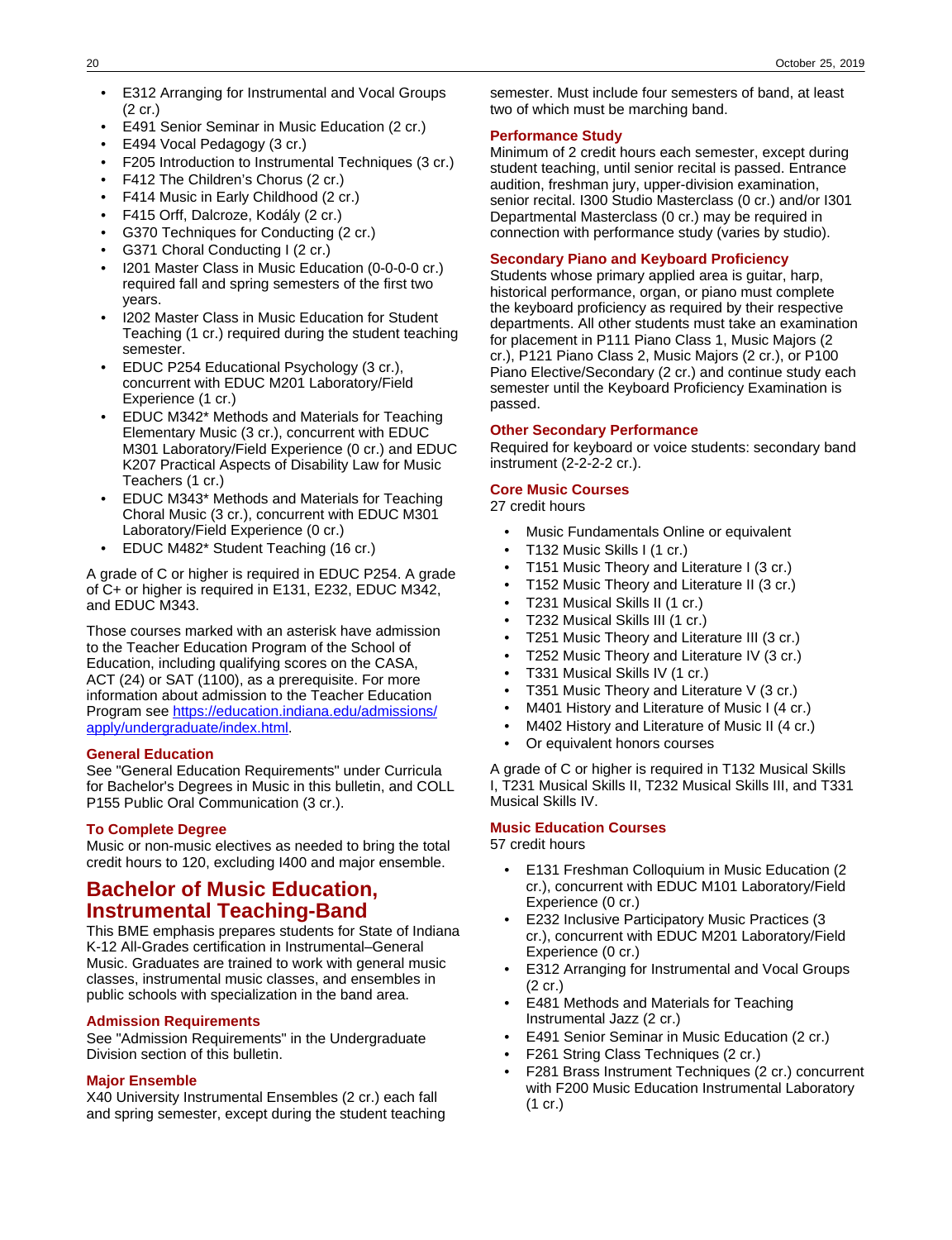- F337 Woodwind Techniques (2 cr.) concurrent with F200 Music Education Instrumental Laboratory (1 cr.)
- F338 Percussion Techniques (2 cr.) (percussion students substitute two semesters in F447 Percussion Chamber Ensemble for F338)
- F466 Techniques in Marching Bands (2 cr.)
- G370 Techniques for Conducting (2 cr.)
- G373 Instrumental Conducting (2 cr.)
- I201 Master Class in Music Education (0-0-0-0 cr.), required fall and spring semesters of the first two years.
- 1202 Master Class in Music Education for Student Teaching (1 cr.), required during the student teaching semester.
- EDUC P254 Educational Psychology (3 cr.), concurrent with EDUC M201 Laboratory/Field Experience (1 cr.)
- EDUC M342\* Methods and Materials for Teaching Elementary Music (3 cr.), concurrent with EDUC M301 Laboratory/Field Experience (0 cr.) and EDUC K207 Practical Aspects of Disability Law for Music Teachers (1 cr.)
- EDUC M344\* Methods and Materials for Teaching Instrumental Music (3 cr.), concurrent with EDUC M301 Laboratory/Field Experience (0 cr.)
- EDUC M434\* Administration of School Bands (2 cr.)
- EDUC M482\* Student Teaching (16 cr.)

A grade of C or higher is required in EDUC P254. A grade of C+ or higher is required in E131, E232, EDUC M342, EDUC M344, and EDUC M434.

Those courses marked with an asterisk have admission to the Teacher Education Program of the School of Education, including qualifying scores on the CASA, ACT (24) or SAT (1100), as a prerequisite. For more information about admission to the Teacher Education Program see [https://education.indiana.edu/admissions/](https://education.indiana.edu/admissions/apply/undergraduate/index.html) [apply/undergraduate/index.html](https://education.indiana.edu/admissions/apply/undergraduate/index.html).

Instrumental majors are required to participate in at least one spring semester of Young Winds as partial fulfillment of EDUC M301 Laboratory/Field Experience.

#### **General Education**

See "General Education Requirements" under Curricula for Bachelor's Degrees in Music in this bulletin, and COLL P155 Public Oral Communication (3 cr.).

#### **To Complete Degree**

Music or non-music electives as needed to bring the total credit hours to 120, excluding I400 and major ensemble.

### **Bachelor of Music Education, Instrumental Teaching-Strings**

This BME emphasis prepares students for State of Indiana K-12 All-Grades certification in Instrumental—General Music. Graduates are trained to work with general music classes, instrumental music classes, and ensembles in public schools with specialization in the string area.

#### **Admission Requirements**

See "Admission Requirements" in the Undergraduate Division section of this bulletin.

#### **Major Ensemble**

X40 University Instrumental Ensembles (2 cr.) each fall and spring semester, except during the student teaching semester.

#### **Performance Study**

Minimum of 2 credit hours each semester, except during student teaching, until senior recital is passed. Entrance audition, freshman jury, upper-division examination, senior recital. I300 Studio Masterclass (0 cr.) and/or I301 Departmental Masterclass (0 cr.) may be required in connection with performance study (varies by studio).

#### **Secondary Piano and Keyboard Proficiency**

Students whose primary applied area is guitar, harp, historical performance, organ, or piano must complete the keyboard proficiency as required by their respective departments. All other students must take an examination for placement in P111 Piano Class 1, Music Majors (2 cr.), P121 Piano Class 2, Music Majors (2 cr.), or P100 Piano Elective/Secondary (2 cr.) and continue study each semester until the Keyboard Proficiency Examination is passed.

#### **Other Secondary Performance**

Required for keyboard or voice students: secondary string instrument (2-2-2-2 cr.).

#### **Core Music Courses**

27 credit hours

- Music Fundamentals Online or equivalent
- T132 Music Skills I (1 cr.)
- T151 Music Theory and Literature I (3 cr.)
- T152 Music Theory and Literature II (3 cr.)
- T231 Musical Skills II (1 cr.)
- T232 Musical Skills III (1 cr.)
- T251 Music Theory and Literature III (3 cr.)
- T252 Music Theory and Literature IV (3 cr.)
- T331 Musical Skills IV (1 cr.)
- T351 Music Theory and Literature V (3 cr.)
- M401 History and Literature of Music I (4 cr.)
- M402 History and Literature of Music II (4 cr.)
- Or equivalent honors courses

A grade of C or higher is required in T132 Musical Skills I, T231 Musical Skills II, T232 Musical Skills III, and T331 Musical Skills IV.

#### **Music Education Courses**

57 credit hours

- E131 Freshman Colloquium in Music Education (2 cr.), concurrent with EDUC M101 Laboratory/Field Experience (0 cr.)
- E232 Inclusive Participatory Music Practices (3 cr.), concurrent with EDUC M201 Laboratory/Field Experience (0 cr.)
- E480 Methods and Materials for Teaching String Music (2 cr.)
- E491 Senior Seminar in Music Education (2 cr.)
- F261 String Class Techniques (2 cr.)
- F281 Brass Instrument Techniques (2 cr.) concurrent with F200 Music Education Instrumental Laboratory (1 cr.)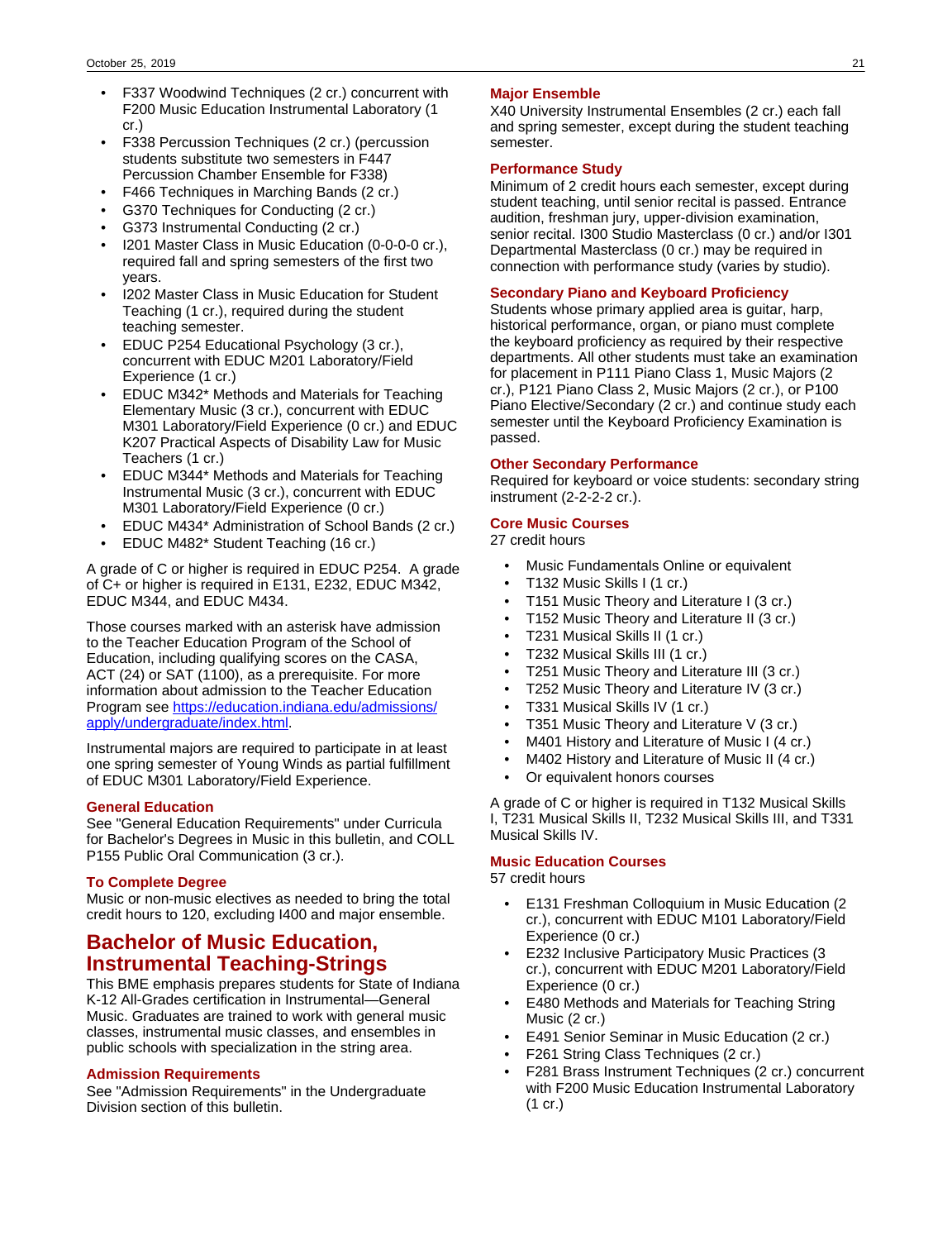- F337 Woodwind Techniques (2 cr.) concurrent with F200 Music Education Instrumental Laboratory (1 cr.)
- F338 Percussion Techniques (2 cr.)
- G370 Techniques for Conducting (2 cr.)
- G373 Instrumental Conducting (2 cr.)
- 4 credit hours selected from:
	- E303 Violin/Viola Pedagogy I (2 cr.)
	- E304 Violin/Viola Pedagogy II (2 cr.)
	- E306 Cello Pedagogy (2 cr.)
	- E315 Double Bass Pedagogy (2 cr.)
	- E481 Methods and Materials for Teaching Instrumental Jazz (2 cr.)
	- G390 String Orchestral Literature (2 cr.)
- I201 Master Class in Music Education (0-0-0-0 cr.), required fall and spring semesters of the first two years.
- I202 Master Class in Music Education for Student Teaching (1 cr.), required during the student teaching semester.
- EDUC P254 Educational Psychology (3 cr.), concurrent with EDUC M201 Laboratory/Field Experience (1 cr.)
- EDUC M342\* Methods and Materials for Teaching Elementary Music (3 cr.), concurrent with EDUC M301 Laboratory/Field Experience (0 cr.) and EDUC K207 Practical Aspects of Disability Law for Music Teachers (1 cr.)
- EDUC M344\* Methods and Materials for Teaching Instrumental Music (3 cr.), concurrent with EDUC M301 Laboratory/Field Experience (0 cr.)
- EDUC M436\* Administration of School Orchestras (2 cr.)
- EDUC M482\* Student Teaching (16 cr.)

A grade of C or higher is required in EDUC P254. A grade of C+ or higher is required in E131, E232, EDUC M342, EDUC M344, and EDUC M436.

Those courses marked with an asterisk have admission to the Teacher Education Program of the School of Education, including qualifying scores on the CASA, ACT (24) or SAT (1100), as a prerequisite. For more information about admission to the Teacher Education Program see [http://education.indiana.edu/undergraduate/](http://education.indiana.edu/undergraduate/apply/) [apply/](http://education.indiana.edu/undergraduate/apply/).

Instrumental majors are required to participate in at least one spring semester of Young Winds as partial fulfillment of EDUC M301 Laboratory/Field Experience.

#### **General Education**

See "General Education Requirements" under Curricula for Bachelor's Degrees in Music in this bulletin, and COLL P155 Public Oral Communication (3 cr.).

#### **To Complete Degree**

Music or non-music electives as needed to bring the total credit hours to 120, excluding I400 and major ensemble.

### **Minors for Bachelor of Music Education Students**

The following minors formalize the certification requirements for adding a track to an existing degree. No more than 3 credit hours of courses used for the

requirements of the BME degree may be counted toward any of these minors.

### **Minor in Choral Music Education for BME General Music Teaching**

12-18 credit hours

- For students who are not majoring in voice: Voice V100 Elective/Secondary (2-2-2 cr.)
- E358 Guitar Ensemble Arranging (2 cr.)
- F411 Musical Productions for the Choral Director (2 cr.)
- F413 Choral Literature for Music Educators (2 cr.)
- G372 Choral Conducting II (2 cr.)
- L121 Beginning Guitar Class and Styles (3 cr.)
- One of the following courses:
	- V120 English Diction for Singers (1 cr.)
	- V150 Italian Diction for Singers (1 cr.)
	- V250 German Diction for Singers (1 cr.)
	- V350 French Diction for Singers (1 cr.)

#### **Minor in Choral Music Education for BME Instrumental Teaching—Strings or BME Instrumental Teaching— Band**

15-21 credit hours

- Two semesters of X1 All-Campus Chorus (1-1 cr.) or one semester of X70 University Choral Ensembles (2 cr.)
- For students who are not majoring in voice: Voice V100 Elective/Secondary (2-2-2 cr.)
- E494 Vocal Pedagogy (3 cr.)
- F411 Musical Productions for the Choral Director (2 cr.)
- F413 Choral Literature for Music Educators (2 cr.)
- G371 Choral Conducting I (2 cr.)
- EDUC M343\* Methods and Materials for Teaching Choral Music (3 cr.) and EDUC M301 Field Experience (0 cr.)
- One of the following courses:
	- V120 English Diction for Singers (1 cr.)
	- V150 Italian Diction for Singers (1 cr.)
	- V250 German Diction for Singers (1 cr.)
	- V350 French Diction for Singers (1 cr.)

A grade of C+ or higher is required in EDUC M343.

Those courses marked with an asterisk have admission to the Teacher Education Program of the School of Education, including qualifying scores on the CASA, ACT (24) or SAT (1100), as a prerequisite. For more information about admission to the Teacher Education Program see [https://education.indiana.edu/admissions/](https://education.indiana.edu/admissions/apply/undergraduate/index.html) [apply/undergraduate/index.html](https://education.indiana.edu/admissions/apply/undergraduate/index.html).

### **Minor in General Music Education for BME Choral Music Teaching**

13-19 credit hours

- For students who are not majoring in voice: V100 Voice Elective/Secondary (2-2-2 cr.)
- E358 Guitar Ensemble Arranging (2 cr.)
- F412 The Children's Chorus (2 cr.)
- F414 Music in Early Childhood (2 cr.)
- F415 Orff/Dalcroze/Kodály (2 cr.)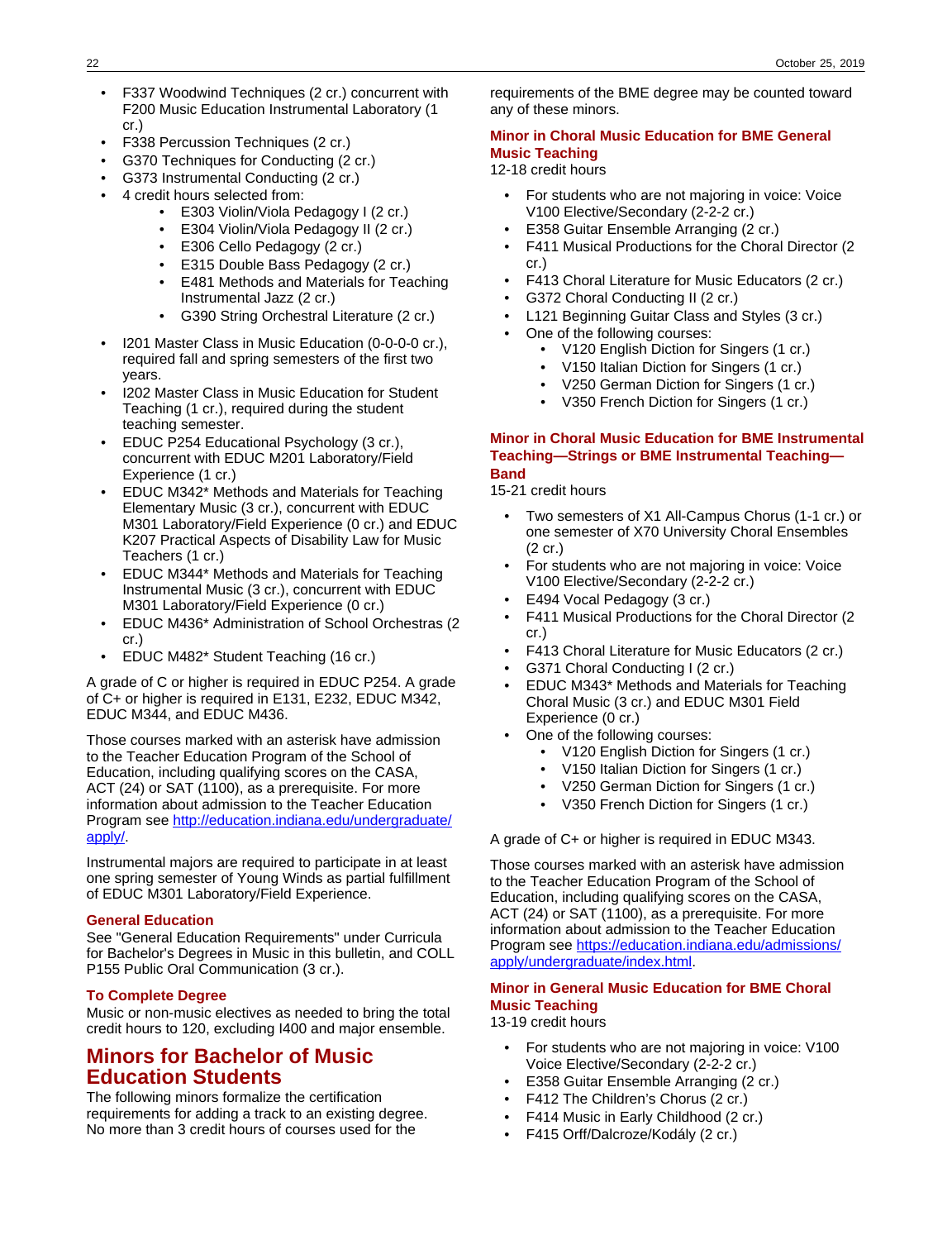- G372 Choral Conducting II (2 cr.)
- L121 Beginning Guitar Class and Styles (3 cr.)

### **Minor in General Music Education for BME Instrumental Teaching—Strings or BME Instrumental Teaching—Band**

16-22 credit hours

- Two semesters of X1 All-Campus Chorus (1-1 cr.) or one semester of X70 University Choral Ensembles (2 cr.)
- For students who are not majoring in voice: V100 Voice Elective/Secondary (2-2-2 cr.)
- E494 Vocal Pedagogy (3 cr.)
- F412 The Children's Chorus (2 cr.)
- F414 Music in Early Childhood (2 cr.)
- F415 Orff/Dalcroze/Kodály (2 cr.)
- G371 Choral Conducting I (2 cr.)
- EDUC M343\* Methods and Materials for Teaching Choral Music (3 cr.) and EDUC M301 Field Experience (0 cr.)

A grade of C+ or higher is required in EDUC M343.

Those courses marked with an asterisk have admission to the Teacher Education Program of the School of Education, including qualifying scores on the CASA, ACT (24) or SAT (1100), as a prerequisite. For more information about admission to the Teacher Education Program see [https://education.indiana.edu/admissions/](https://education.indiana.edu/admissions/apply/undergraduate/index.html) [apply/undergraduate/index.html](https://education.indiana.edu/admissions/apply/undergraduate/index.html).

### **Minor in Instrumental Band Education for BME Instrumental Teaching—Strings**

15 credit hours

- One semester of X40 Marching Hundred (2 cr.) and one semester of X1 All-Campus Band (1 cr.)
- Secondary band instrument (2-2-2-2 cr.)
- E481 Methods and Materials for Teaching Instrumental Jazz (2 cr.)
- F466 Techniques in Marching Bands (2 cr.)

#### **Minor in Instrumental Band Education for BME Choral Music Teaching or BME General Music Teaching** 24-32 credit hours

- One semester of X40 Marching Hundred (2 cr.) and one semester of X1 All-Campus Band (1 cr.)
- Keyboard, string, or voice students: secondary band instrument (2-2-2-2 cr.)
- E481 Methods and Materials for Teaching Instrumental Jazz (2 cr.)
- +F261 String Class Techniques (2 cr.)
- +F281 Brass Instrument Techniques (2 cr.) and F200 Music Education Instrumental Lab (1 cr.)
- +F337 Woodwind Techniques (2 cr.) and F200 Music Education Instrumental Lab (1 cr.)
- +F338 Percussion Techniques (2 cr.)
- F466 Techniques in Marching Bands (2 cr.)
- G373 Instrumental Conducting (2 cr.)
- EDUC M344\* Methods and Materials for Teaching Instrumental Music (3 cr.) and EDUC M301 Field Experience (0 cr.), required to participate in at least one spring semester of Young Winds as partial fulfillment of EDUC M301 Field Experience

• EDUC M434\* Administration of School Bands (2 cr.).

+Taking all instrument techniques classes fulfills F205 on the Choral Music Teaching and General Music Teaching tracks.

A grade of C+ or higher is required in EDUC M344 and EDUC M434.

Those courses marked with an asterisk have admission to the Teacher Education Program of the School of Education, including qualifying scores on the CASA, ACT (24) or SAT (1100), as a prerequisite. For more information about admission to the Teacher Education Program see [https://education.indiana.edu/admissions/](https://education.indiana.edu/admissions/apply/undergraduate/index.html) [apply/undergraduate/index.html](https://education.indiana.edu/admissions/apply/undergraduate/index.html).

#### **Minor in Instrumental String Music Education for BME Instrumental Teaching—Band**

16 credit hours

- One semester of X40 University Instrumental Ensembles (orchestra) (2 cr.) or two semesters of X1 All-Campus Orchestra (1-1 cr.)
- Secondary string instrument (2-2-2-2 cr.)
- E480 Methods and Materials for Teaching String Music (2 cr.)
- 4 credit hours selected from:
	- E303 Violin/Viola Pedagogy I (2 cr.)
	- E304 Violin/Viola Pedagogy II (2 cr.)
	- E306 Cello Pedagogy (2 cr.)
	- E315 Double Bass Pedagogy (2 cr.)
	- E481 Methods & Materials for Teaching Instrumental Jazz (2 cr.)
	- G390 String Orchestral Literature (2 cr.)

#### **Minor in Instrumental String Music Education for BME Choral Music Teaching or General Music Teaching** 25-33 credit hours

• One semester of X40 University Instrumental Ensembles (orchestra) (2 cr.) or two semesters of X1 All-Campus Orchestra (1-1 cr.)

- For non-string students: secondary string instrument (2-2-2-2 cr.)
- E480 Methods and Materials for Teaching String Music (2 cr.)
- +F261 String Class Techniques (2 cr.)
- +F281 Brass Instrument Techniques (2 cr.) and F200 Music Education Instrumental Lab (1 cr.)
- +F337 Woodwind Techniques (2 cr.) and F200 Music Education Instrumental Lab (1 cr.)
- +F338 Percussion Techniques (2 cr.)
- G373 Instrumental Conducting (2 cr.)
- EDUC M344\* Methods and Materials for Teaching Instrumental Music (3 cr.) and EDUC M301 Field Experience (0 cr.) required to participate in at least one spring semester of Young Winds as partial fulfillment of EDUC M301 Laboratory/Field **Experience**
- EDUC M436\* Administration of School Orchestras (2 cr.)
- 4 credit hours selected from:
	- E303 Violin/Viola Pedagogy I (2 cr.)
	- E304 Violin/Viola Pedagogy II (2 cr.)
	- E306 Cello Pedagogy (2 cr.)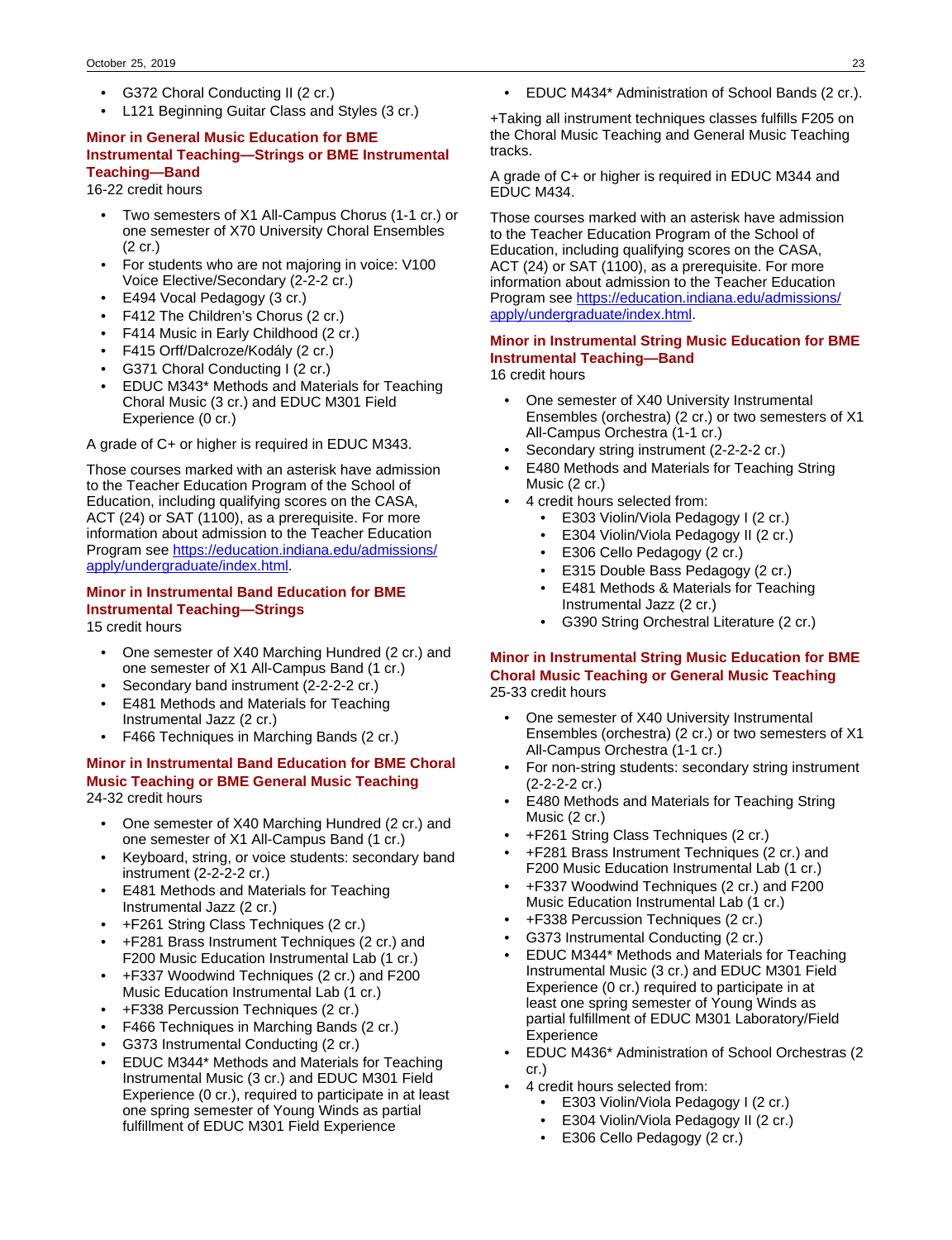- E315 Double Bass Pedagogy (2 cr.)
- E481 Methods & Materials for Teaching Instrumental Jazz (2 cr.)
- G390 String Orchestral Literature (2 cr.).

+Taking all instrument techniques classes fulfills F205 on the Choral Music Teaching and General Music Teaching tracks.

A grade of C+ or higher is required in EDUC M344 and EDUC M436.

Those courses marked with an asterisk have admission to the Teacher Education Program of the School of Education, including qualifying scores on the CASA, ACT (24) or SAT (1100), as a prerequisite. For more information about admission to the Teacher Education Program see [https://education.indiana.edu/admissions/](https://education.indiana.edu/admissions/apply/undergraduate/index.html) [apply/undergraduate/index.html](https://education.indiana.edu/admissions/apply/undergraduate/index.html).

### **Teaching Certification**

Application for admission to the Teacher Education Program of the School of Education should be made in the sophomore year and requires qualifying scores on the CASA, ACT or SAT. Application materials and information concerning prerequisites can be obtained from [https://](https://education.indiana.edu/admissions/apply/undergraduate/index.html) [education.indiana.edu/admissions/apply/undergraduate/](https://education.indiana.edu/admissions/apply/undergraduate/index.html) [index.html](https://education.indiana.edu/admissions/apply/undergraduate/index.html).

In addition to the successful completion of the BME degree, teaching certification for the State of Indiana requires the recommendation of Indiana University and completion of appropriate testing and certifications as required by the State of Indiana (see [https://](https://education.indiana.edu/licensing/index.html) [education.indiana.edu/licensing/index.html](https://education.indiana.edu/licensing/index.html)). Certification requirements for other states are summarized here: [https://education.uky.edu/acadserv/pdac/certification-by](https://education.uky.edu/acadserv/pdac/certification-by-state/)[state/.](https://education.uky.edu/acadserv/pdac/certification-by-state/)

Students in music bachelor's degree programs other than the BME who wish to obtain information on music teaching certification should contact the undergraduate coordinator in the music education department.

## **Bachelor of Science Degrees**

### **Music and an Outside Field**

This curriculum provides a double focus in music and another area approved by the director of undergraduate studies. Outside fields may be:

- 1. An area other than music;
- 2. The Associate of Science degree in Audio Engineering and Sound Production;
- 3. An interdisciplinary individualized music cognate area.

Applications for approval of an individualized music cognate area are available in the Jacobs School of Music undergraduate office.

#### **Admission Requirements**

See "Admission Requirements" in the Undergraduate Division section of this bulletin.

#### **Major Ensemble**

Each fall and spring semester (2 cr.).

- Instrumental students: X40 University Instrumental Ensembles
- Vocal students: X70 University Choral Ensembles
- Keyboard students: X70 University Choral Ensembles or, with permission of the choral department, X2 Piano Accompanying

#### **Performance Study**

Instrument or voice: minimum of 2 credit hours each semester until senior recital is passed. Entrance audition, freshman jury, upper-division examination, senior recital. I300 Studio Masterclass (0 cr.) and/or I301 Departmental Masterclass (0 cr.) may be required in connection with performance study (varies by studio).

#### **Secondary Piano and Keyboard Proficiency**

Students whose primary applied area is guitar, harp, historical performance, organ or piano must complete the keyboard proficiency as required by their respective departments. Composition and Jazz majors must take a placement examination prior to the first semester of enrollment in the JSoM, and must be enrolled in a secondary piano course of appropriate level each semester until the keyboard proficiency examination is passed. All other students are required to complete P111 Piano Class 1, Music Majors (2 cr.) and P121 Piano Class 2, Music Majors (2 cr.) with a grade of B or higher, and must be enrolled in a piano class each semester until this requirement is met. An examination for placement in P111 or P121 or exemption from piano study will be administered prior to the first semester of enrollment in the JSoM.

#### **Core Music Courses**

27 credit hours

- Music Fundamentals Online or equivalent
- T132 Musical Skills I (1 cr.)
- T151 Music Theory and Literature I (3 cr.)
- T152 Music Theory and Literature II (3 cr.)
- T231 Musical Skills II (1 cr.)
- T232 Musical Skills III (1 cr.)
- T251 Music Theory and Literature III (3 cr.)
- T252 Music Theory and Literature IV (3 cr.)
- T331 Musical Skills IV (1 cr.)
- T351 Music Theory and Literature V (3 cr.)
- M401 History and Literature of Music I (4 cr.)
- M402 History and Literature of Music II (4 cr.)
- Or equivalent honors courses

A grade of C or higher is required in T132 Musical Skills I, T231 Musical Skills II, T232 Musical Skills III, and T331 Musical Skills IV.

#### **Other Music Courses**

#### 17 credit hours

A maximum of 12 credit hours may be secondary performance study. For students whose primary performance area is not piano, P100 taken after completion of the keyboard proficiency may be used. Remaining electives to be chosen from undergraduate courses for music majors.

#### **General Education**

See "General Education Requirements" under Curricula for Bachelor's Degrees in Music in this bulletin.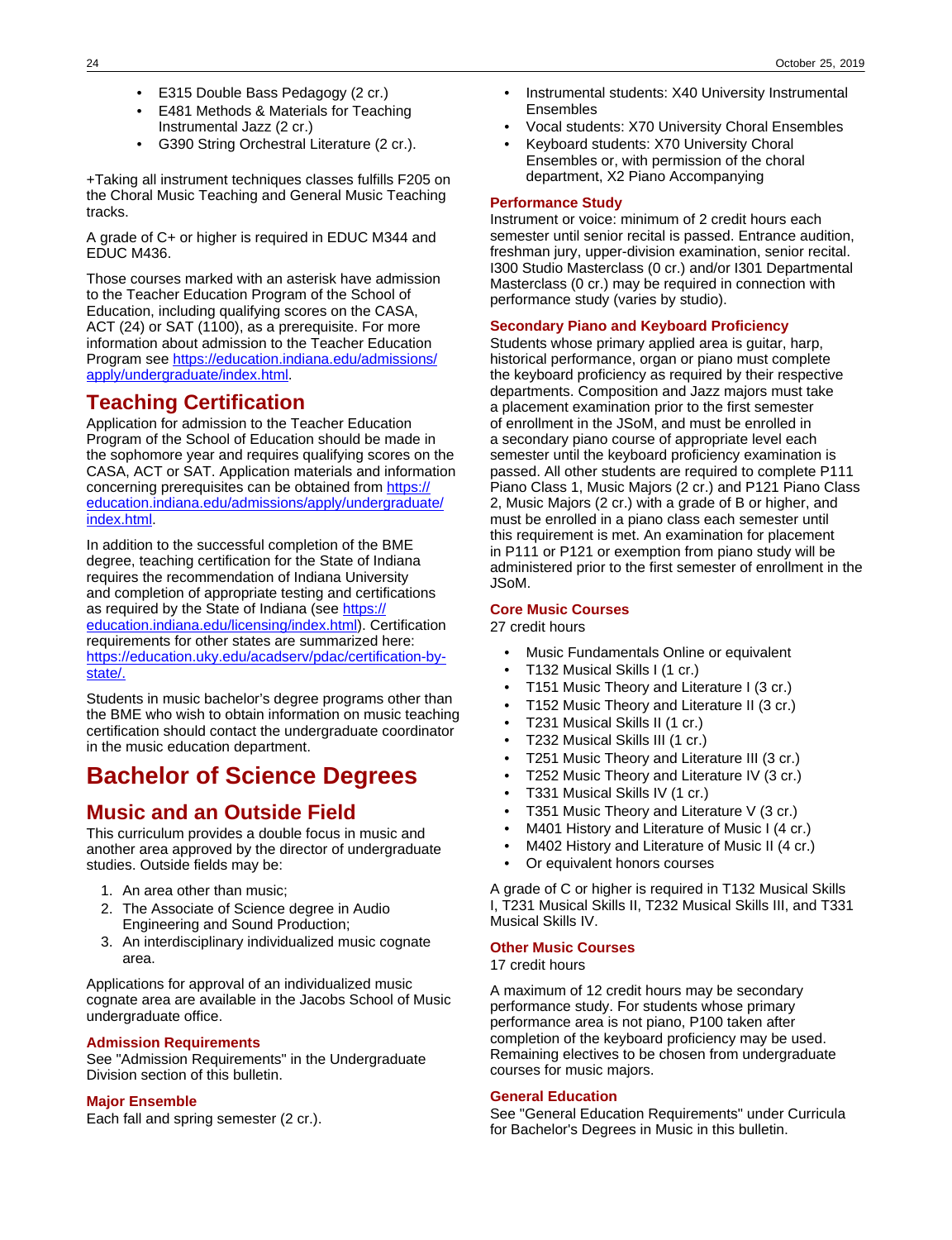#### **Outside Field**

27 credit hours subject to approval of the director of undergraduate studies and the advisor of the outside field department or program.

#### **To Complete Degree**

Music or non-music electives as needed to bring the total credit hours to 120, excluding I400 and major ensemble.

### **Music and an Outside Field (Composition Emphasis)**

#### **Admission Requirements**

See "Admission Requirements" in the Undergraduate Division section of this bulletin.

#### **Major Ensemble**

Each fall and spring semester (2 cr.).

- Instrumental students: X40 University Instrumental Ensembles
- Vocal students: X70 University Choral Ensembles
- Keyboard students: X70 University Choral Ensembles or, with permission of the choral department, X2 Piano Accompanying

#### **Composition Study**

- K214 Instrumentation I (2 cr.)
- K215 Instrumentation II (2 cr.)
- K400 Composition Major: minimum of 2 credit hours each semester until senior recital is passed.
- K402 Senior Recital in Composition (0 cr.)
- K451 Advanced Orchestration I (2 cr.)
- K452 Advanced Orchestration II (2 cr.)
- I301 Departmental Masterclass (0 cr.) to be taken concurrently with each semester of K400. I300 Studio Masterclass may also be required (varies by studio).

Strongly recommended but not required: K133 Notation and Calligraphy (1 cr.), K231-K232 Free Counterpoint I-II (2-2 cr.).

#### **Performance Study**

Instrument or Voice: enrollment (2 cr.) on the same instrument or voice every fall and spring semester.

#### **Option 1:**

- Study at the 400 level
- Entrance audition
- Freshman jury
- Upper-division examination
- Eighth-semester jury

I300 Studio Masterclass (0 cr.) and/or I301 Departmental Masterclass (0 cr.) may be required in connection with performance study (varies by studio).

#### **Option 2:**

- Study at the 100 level
- Entrance audition, upper-division examination, and eighth-semester jury not required

#### **Secondary Piano and Keyboard Proficiency**

All students must pass a keyboard proficiency examination. Students whose primary instrument is not guitar, harp, harpsichord, lute, organ, or piano must take an examination for placement in P111 Piano Class,

1 Music Majors (2 cr.), P121 Piano Class 2, Music Majors (2 cr.), or P100 Piano Elective/Secondary (2 cr.) and continue study each semester until the keyboard proficiency examination is passed.

#### **Core Music Courses**

27 credit hours

- Music Fundamentals Online or equivalent
- T132 Musical Skills I (1 cr.)
- T151 Music Theory and Literature I (3 cr.)
- T152 Music Theory and Literature II (3 cr.)
- T231 Musical Skills II (1 cr.)
- T232 Musical Skills III (1 cr.)
- T251 Music Theory and Literature III (3 cr.)
- T252 Music Theory and Literature IV (3 cr.)
- T331 Musical Skills IV (1 cr.)
- T351 Music Theory and Literature V (3 cr.)
- M401 History and Literature of Music I (4 cr.)
- M402 History and Literature of Music II (4 cr.)
- Or equivalent honors courses

A grade of C or higher is required in T132 Musical Skills I, T231 Musical Skills II, T232 Musical Skills III, and T331 Musical Skills IV.

#### **General Education**

See "General Education Requirements" under Curricula for Bachelor's Degrees in Music in this bulletin.

#### **Outside Field**

27 credit hours, subject to approval of the director of undergraduate studies and the advisor of the outside field department or program.

#### **To Complete Degree**

Music or non-music electives as needed to bring the total credit hours to 120, excluding I400 and major ensemble.

## **Music and an Outside Field (Jazz Studies Emphasis)**

### **Admission Requirements**

See "Admission Requirements" in the Undergraduate Division section of this bulletin.

#### **Major Ensemble**

X40 University Instrumental Ensembles (2 cr.) (instrumentalists) or X70 University Choral Ensembles (2 cr.) (vocalists) each fall and spring semester. A minimum of four semesters of jazz band is required for instrumentalists.

#### **Chamber Ensemble**

O450 Jazz Chamber Ensemble (1-1-1-1 cr.).

#### **Performance Study**

Minimum of 2 credit hours each semester until senior recital is passed. Entrance audition, freshman jury, upperdivision examination, senior jazz recital. I300 Studio Masterclass (0 cr.) and/or I301 Departmental Masterclass (0 cr.) may be required in connection with performance study (varies by studio).

#### **Secondary Piano and Keyboard Proficiency**

The sequence of piano courses required for all jazz majors who are not jazz piano majors is:

• P111 Piano Class 1, Music Majors (2 cr.)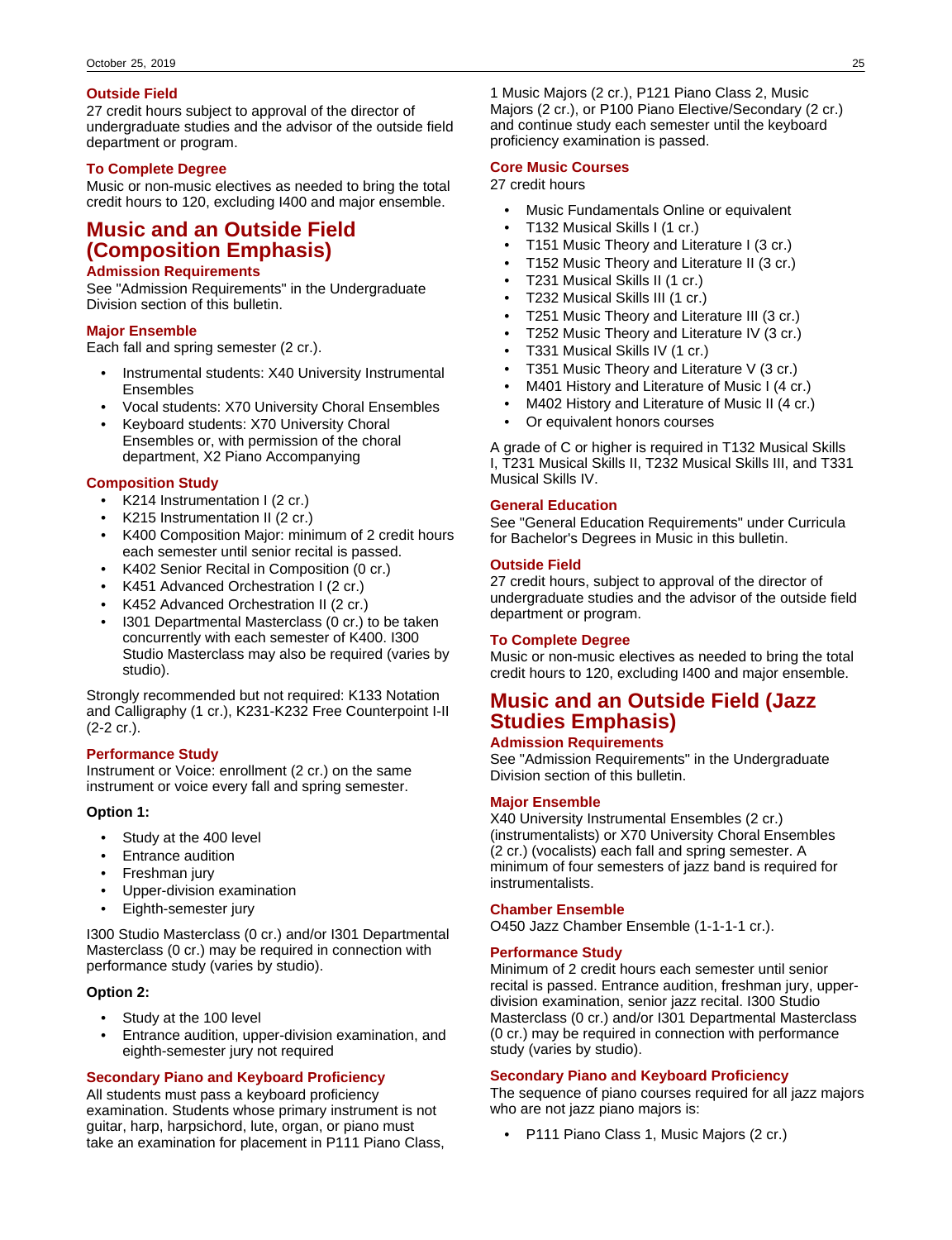- P121 Piano Class 2, Music Majors (2 cr.)
- P201 Jazz Piano Class 1 (2 cr.)
- P202 Jazz Piano Class 2 (2 cr.)

Entering students take an examination placing them into the appropriate course in the sequence. Continued study is required each semester until the keyboard proficiency examination, administered by the jazz department, is passed. The keyboard proficiency examination is also required of jazz piano majors.

#### **Core Music Courses**

27 credit hours

- Music Fundamentals Online or equivalent
- T132 Musical Skills I (1 cr.)
- T151 Music Theory and Literature I (3 cr.)
- T152 Music Theory and Literature II (3 cr.)
- T231 Musical Skills II (1 cr.)
- T232 Musical Skills III (1 cr.)
- T251 Music Theory and Literature III (3 cr.)
- T252 Music Theory and Literature IV (3 cr.)
- T331 Musical Skills IV (1 cr.)
- T351 Music Theory and Literature V (3 cr.)
- M401 History and Literature of Music I (4 cr.)
- M402 History and Literature of Music II (4 cr.)
- Or equivalent honors courses

A grade of C or higher is required in T132 Musical Skills I, T231 Musical Skills II, T232 Musical Skills III, and T331 Musical Skills IV.

#### **Jazz Major Courses**

17-23 credit hours

- M393 History of Jazz (3 cr.)
- O311 Fundamentals of Jazz Theory (1 cr.)
- O318 Styles and Analysis of Jazz 1 (2 cr.)
- O321 Jazz Improvisation 1 (2 cr.)
- O322 Jazz Improvisation 2 (3 cr.), required for jazz majors excluding jazz percussion majors
- O323 Jazz Improvisation 3 (3 cr.)
- O324 Jazz Improvisation 4 (3 cr.), required for jazz majors excluding jazz percussion majors
- For jazz piano and percussion majors, 6 credit hours selected from:
	- O316 Jazz Arranging 1 (2 cr.)
	- O317 Jazz Arranging 2 (2 cr.)
	- O450 Jazz Chamber Music (1 cr.)
	- O319 Styles and Analysis of Jazz 2 (2 cr.)
	- O322 Jazz Improvisation 2 (3 cr.)
	- O324 Jazz Improvisation 4 (3 cr.)
	- A100 Foundations of Audio Technology (3 cr.)
	- A330 Modern Recording Studio Techniques (3 cr.)
	- A331 Production Techniques for Music Majors (3 cr.)
	- M413 Advanced Topics in Latin American Music (Variable Topic: History and Performance of Latin American Music) (3 cr.)

#### **General Education**

See "General Education Requirements" under Curricula for Bachelor's Degrees in Music in this bulletin.

#### **Outside Field**

27 credit hours, subject to approval of the director of undergraduate studies and the advisor of the outside field department or program.

#### **To Complete Degree**

Music or non-music electives as needed to bring the total credit hours to 120, excluding I400 and major ensemble.

## **Audio Engineering and Sound Production Degrees**

Contact the Audio Engineering and Sound Production Department for details about the required purchase of a computer package.

### **Bachelor of Science in Audio Engineering and Sound Production Admission Requirements**

A background in music is recommended for admission to the degree program. See "Admission Requirements" in the Undergraduate Division section of this bulletin.

#### **Major Ensemble**

X90 Audio Technical Crew (2 cr.) each fall and spring semester.

**Audio Engineering and Sound Production Courses** 55 credit hours

- A101 Introduction to Audio Technology (3 cr.)
- A102 Audio Techniques I (3 cr.)
- A111 Electronics I (3 cr.)
- A112 Electronics II (3 cr.)
- A150 Introductory Seminar in Audio Engineering and Sound Production (1 cr.)
- A201 Audio Techniques II (3 cr.)
- A202 Audio Techniques III (3 cr.)
- A211 Electronics III (3 cr.)
- A212 Electronics IV (3 cr.)
- A270 Multitrack Studio Techniques I (3 cr.)
- A321 Sound for Picture Production (3 cr.)
- A350 Seminar in Audio Engineering and Sound Production (1-1 cr.)
- A370 Multitrack Studio Techniques II (3 cr.)
- A461 Final Project in Audio Engineering and Sound Production (1 cr.)
- A470 Individual Multitrack Studio Projects I (3 cr.)
- A480 Internship in Audio (3 cr.)
- K361 Introduction to MIDI and Computer Music (3 cr.)

#### **Audio Electives**

9 credit hours chosen from the following:

- A320 Sound Reinforcement Techniques (3 cr.)
- A325 Digital Audio Workstation Seminar (3 cr.)
- A340 Topics in Audio Engineering and Sound Production (3 cr.) (May be repeated for different topics.)
- A360 Classical Music Recording and Production I (3 cr.)
- A440 Individual Project in Audio Engineering and Sound Production (1-3 cr.) (May be repeated.)
- A460 Surround Sound and Immersive Audio (3 cr.)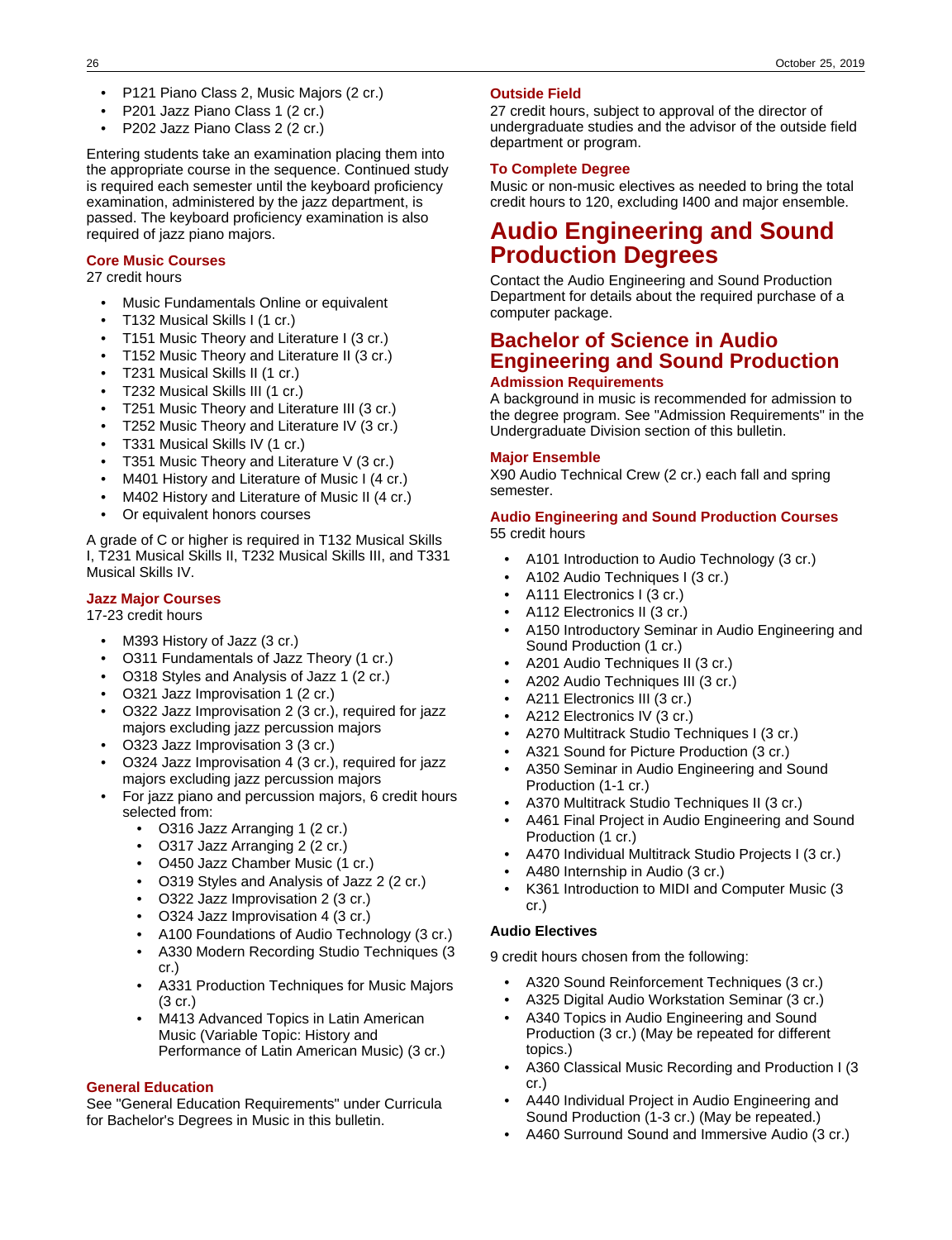- A471 Individual Multitrack Studio Projects II (3 cr.) (May be repeated; only one instance may be used as an audio elective.)
- THTR T347 Introduction to Sound Design for the Theater (3 cr.)
- THTR T447 Sound Design I (3 cr.)

### **Core Music Courses**

6 credit hours

- Z111 Introduction to Music Theory (3 cr.)
- Z211 Music Theory II (3 cr.)

Or, for students with sufficient music background:

- T109 Rudiments of Music I (3 cr.) or Music Fundamentals Online
- T151 Music Theory and Literature I (3 cr.)

### **Area of Concentration**

15 credit hours in one area. Choose from cinema and media production, game design, business, informatics and computing, arts administration, or music (performance study, composition, scoring for visual media, or electronic music). Another area may be substituted if approved by the chair of the Audio Engineering and Sound Production Department and the director of undergraduate studies.

### **General Education**

See "General Education Requirements" under Curricula for Bachelor's Degrees in Music in this bulletin.

### **Natural and Mathematical Sciences**

Required physics course: PHYS P105 Basic Physics of Sound (3 cr.)

#### **To Complete Degree**

Music or non-music electives as needed to bring the total credit hours to 120, excluding I400 and major ensemble.

### **Associate of Science in Audio Engineering and Sound Production Admission Requirements**

A background in music is recommended for admission to the degree program. See "Admission Requirements" in the Undergraduate Division section of this bulletin.

#### **Major Ensemble**

X90 Audio Technical Crew (2 cr.) 2 credit hours each semester until four fall-spring enrollments are reached.

#### **Audio Engineering and Sound Production Courses** 34 credit hours

Required:

- A101 Introduction to Audio Technology (3 cr.)
- A102 Audio Techniques I (3 cr.)
- A111 Electronics I (3 cr.)
- A112 Electronics II (3 cr.)
- A150 Introductory Seminar in Audio Engineering and Sound Production (1 cr.)
- A201 Audio Techniques II (3 cr.)
- A202 Audio Techniques III (3 cr.)
- A270 Multitrack Studio Techniques I (3 cr.)
- A350 Seminar in Audio Engineering and Sound Production (1 cr.)
- A370 Multitrack Studio Techniques II (3 cr.)
- A461 Final Project in Audio Engineering and Sound Production (1 cr.)
- A470 Individual Multitrack Studio Projects (3 cr.) (One semester of A360 Classical Music Recording and Production may be substituted for A470.)
- A480 Internship in Audio (3 cr.)

#### **Core Music Courses**

#### 6 credit hours

- Z111 Introduction to Music Theory (3 cr.)
- Z211 Music Theory II (3 cr.)

Or, for students with sufficient music background:

- T109 Rudiments of Music I (3 cr.) or Music Fundamentals Online
- T151 Music Theory and Literature I (3 cr.)

#### **General Education**

17 credit hours

- **English Composition** (3 cr.) ENG W131 Reading, Writing, & Inquiry I, ENG W170 Introduction to Argumentative Writing, or CMLT C110 Writing the World
- **Arts and Humanities** (3 cr.) Fulfilled by completing MUS T109, MUS T151, MUS Z101, or MUS Z111
- **Social and Historical Studies** (3 cr.)
- **Natural and Mathematical Sciences** (3 cr.) Required physics course: PHYS P105 Basic Physics of Sound
- **Electives** 5 credit hours selected from general education course list or foreign language courses.

#### **To Complete Degree**

Music or non-music electives as needed to bring the total credit hours to 60, excluding I400 and major ensemble.

## **Ballet Degrees**

## **Bachelor of Science in Ballet**

#### **Admission Requirements**

See "Admission Requirements" in the Undergraduate Division section of this bulletin.

#### **Major Ensemble**

X30 Ballet Ensemble (2 cr.) each fall and spring semester.

#### **Performance Study**

64 credit hours

- J208 Conditioning for the Ballet Body (1-1-1-1-1-1 cr.)
- J220 Contemporary Ballet (1-1 cr.) or THTR T307 Theatre Dance (2 cr.)
- J340 Ballet Pedagogy (2-2 cr.)
- J400 Ballet Majors minimum 6 credit hours each fall and spring semester until graduation examination is completed
- J410 Choreography Workshop (2-2 cr.)

Entrance audition, freshman jury, upper-division examination, graduation examination.

#### **Other Music Courses**

12 credit hours. Secondary Piano (4-6 cr.); M120 Ballet History (2 cr.); elective music courses (4-6 cr.).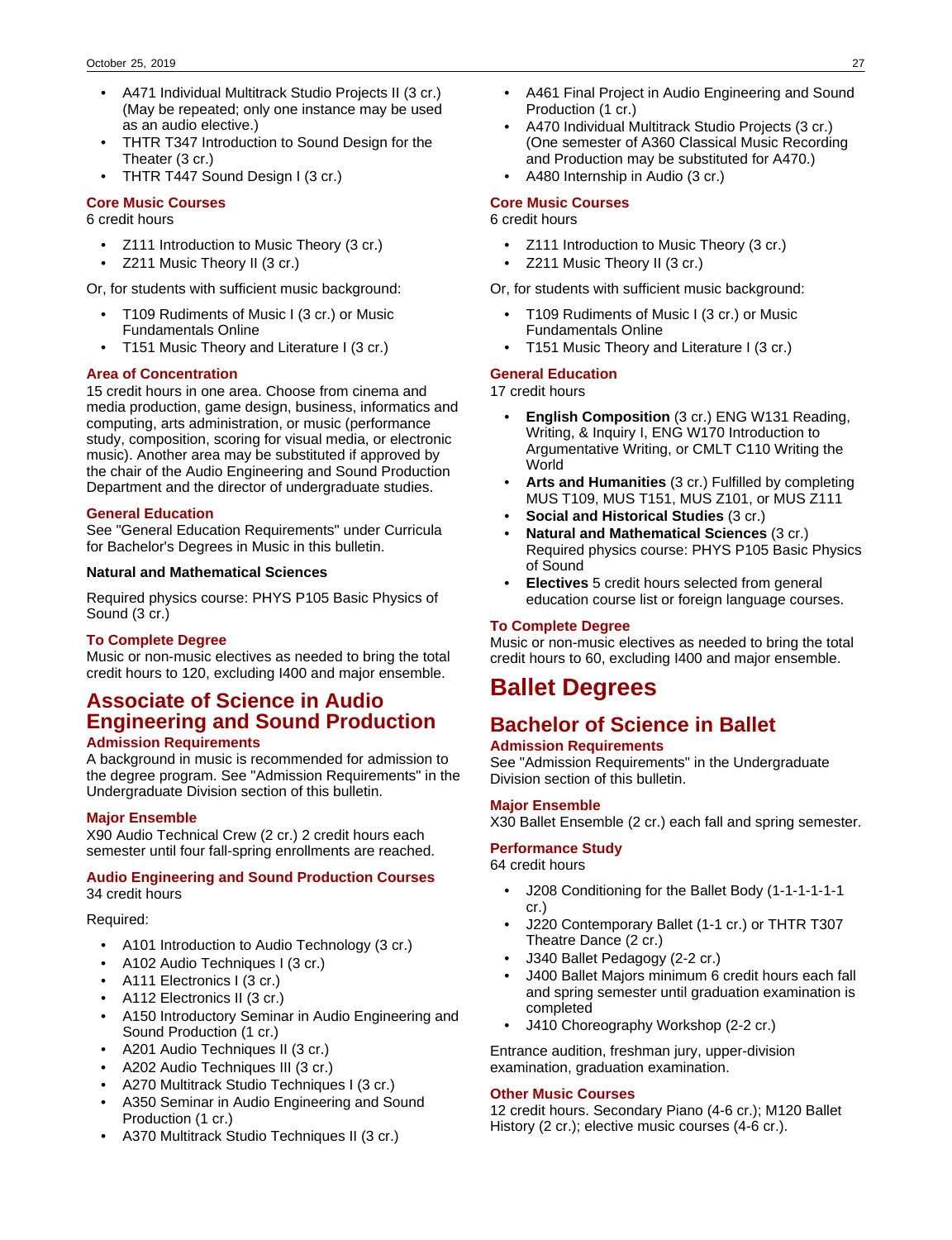#### **Non-Music Courses**

8 credit hours selected from SPH or THTR.

#### **Ancillary Courses**

10 credit hours selected from SPH, THTR, or MUS.

#### **General Education**

See "General Education Requirements" under Curricula for Bachelor's Degrees in Music in this bulletin.

#### **Natural and Mathematical Sciences**

Required nutrition course: SPH N231 Human Nutrition (3 cr.)

Required anatomy course: MSCI M115 Introduction to Anatomy and Physiology (3 cr.)

#### **To Complete Degree**

Music or non-music electives as needed to bring the total credit hours to 120, excluding I400 and major ensemble.

### **Bachelor of Science in Music and an Outside Field (Ballet Emphasis)**

### **Admission Requirements**

See "Admission Requirements" in the Undergraduate Division section of this bulletin.

#### **Major Ensemble**

X30 Ballet Ensemble (2 cr.) each fall and spring semester.

#### **Performance Study**

56 credit hours

- J208 Conditioning for the Ballet Body (1-1-1-1-1-1 cr.)
- J220 Contemporary Dance (1-1 cr.) or THTR T307 Theatre Dance (2 cr.)
- J340 Ballet Pedagogy (2-2 cr.)
- J400 Ballet Majors minimum 5 credit hours each fall and spring semester until graduation examination is completed
- J410 Choreography Workshop (2-2 cr.)

Entrance audition, freshman jury, upper-division examination, graduation examination.

#### **Other Music Courses**

12 credit hours. Secondary Piano (4-6 cr.); M120 Ballet History (2 cr.); elective music courses (4-6 cr.).

#### **Outside Field**

27 credit hours. Subject to approval of the director of undergraduate studies and the advisor of the outside field department or program.

#### **General Education**

See "General Education Requirements" under Curricula for Bachelor's Degrees in Music in this bulletin.

#### **Natural and Mathematical Sciences**

Required nutrition course: SPH N231 Human Nutrition (3 cr.)

Required anatomy course: MSCI M115 Introduction to Anatomy and Physiology (3 cr.)

#### **To Complete Degree**

Music or non-music electives as needed to bring the total credit hours to 120, excluding I400 and major ensemble.

### **Minors for Students Whose Majors are Inside the Jacobs School of Music**

Minors in the areas listed below are available to students whose majors are inside the Jacobs School of Music. Courses counting toward the minor require an average GPA of 2.0 or higher.

#### **Minor in Composition**

17 credit hours

#### **Required Courses**

- K100 Composition Undergraduate Elective/ Secondary (3-3-3-3 cr.)
- K133 Notation and Calligraphy (1 cr.)
- K214 Instrumentation I (2 cr.)
- K215 Instrumentation II (2 cr.)
- I301 Departmental Masterclass (0 cr.) to be taken concurrently with each semester of K100

#### **Minor in Conducting**

15 credit hours

This minor is open to students in the Bachelor of Music and Bachelor of Science in Music and an Outside Field degrees.

#### **Required Courses**

6 credit hours chosen from:

- G370 Techniques for Conducting (2 cr.)
- G371 Choral Conducting I (2 cr.)
- G372 Choral Conducting II (2 cr.)
- G373 Instrumental Conducting (2 cr.), which may be repeated
- G374 Advanced Instrumental Conducting (2 cr.) concurrent with G385 Wind Band Score Study (2 cr.)

#### **Electives**

9 credit hours chosen from:

- E312 Arranging for Instrumental and Vocal Groups (2 cr.)
- F205 Introduction to Instrumental Techniques (for voice and piano majors) (3 cr.)
- F261 String Class Techniques (2 cr.)
- F281 Brass Instrument Techniques (2 cr.) concurrent with F200 Music Education Instrumental Laboratory (1 cr.)
- F337 Woodwind Techniques (2 cr.) concurrent with F200 Music Education Instrumental Laboratory (1 cr.)
- F338 Percussion Techniques (2 cr.)
- F411 Musical Productions for the Choral Director (2 cr.)
- F412 The Children's Chorus (2 cr.)
- F413 Choral Literature for Music Educators (2 cr.)
- F461 Ear Training for Conductors (1 cr.)
- F462 Score Reading (1 cr.)
- G385 Wind Band Score Study (2 cr.)
- Additional credit hours in the required conducting courses listed above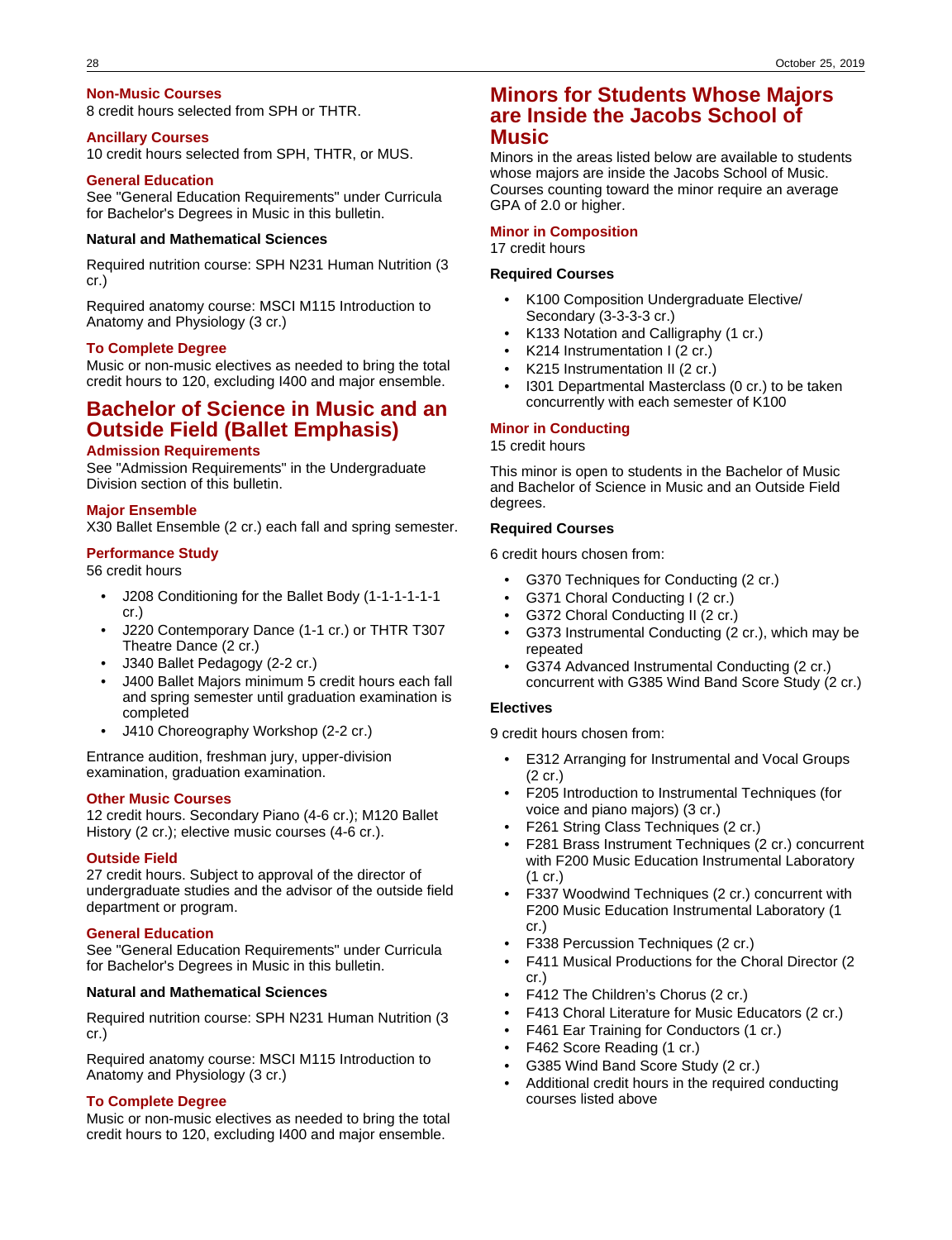### **Minor in Conducting for BME Choral Students**

14 credit hours

This minor is open to Bachelor of Music Education students in the area of choral teaching. No application is necessary. No more than 4 credit hours of courses used for requirements of the BME degree may be counted toward the minor in conducting.

#### **Required Courses**

- G370 Techniques for Conducting (2 cr.)
- G371 Choral Conducting I (2 cr.)
- G372 Choral Conducting II (2 cr.)

#### **Electives**

8 credit hours chosen from:

- F261 String Class Techniques (2 cr.)
- F281 Brass Instrument Techniques (2 cr.) concurrent with F200 Music Education Instrumental Laboratory (1 cr.)
- F337 Woodwind Techniques (2 cr.) concurrent with F200 Music Education Instrumental Laboratory (1 cr.)
- F338 Percussion Techniques (2 cr.)
- G373 Instrumental Conducting (2 cr.)
- V120 English Diction for Singers (1 cr.)
- V150 Italian Diction for Singers (1 cr.)
- V250 German Diction for Singers (1 cr.)
- V350 French Diction for Singers (1 cr.)
- F412 The Children's Chorus (2 cr.)
- F414 Music in Early Childhood (2 cr.)
- F415 Orff, Dalcroze, Kodály (2 cr.)
- A maximum of 4 credit hours in secondary instrumental lessons including piano taken after the keyboard proficiency examination

#### **Minor in Conducting for BME General Students** 14 credit hours

This minor is open to Bachelor of Music Education students in the area of general music teaching. No application is necessary. No more than 4 credit hours of courses used for requirements of the BME degree may be counted toward the minor in conducting.

#### **Required Courses**

- G370 Techniques for Conducting (2 cr.)
- G371 Choral Conducting I (2 cr.)
- G372 Choral Conducting II (2 cr.)

#### **Electives**

8 credit hours chosen from:

- F261 String Class Techniques (2 cr.)
- F281 Brass Instrument Techniques (2 cr.) concurrent with F200 Music Education Instrumental Laboratory (1 cr.)
- F337 Woodwind Techniques (2 cr.) concurrent with F200 Music Education Instrumental Laboratory (1 cr.)
- F338 Percussion Techniques (2 cr.)
- G373 Instrumental Conducting (2 cr.)
- V120 English Diction for Singers (1 cr.)
- V150 Italian Diction for Singers (1 cr.)
- V250 German Diction for Singers (1 cr.)
- V350 French Diction for Singers (1 cr.)
- F411 Musical Productions for the Choral Director (2 cr.)
- F413 Choral Literature for Music Educators (2 cr.)
- A maximum of 4 credit hours in secondary instrumental lessons including piano taken after the keyboard proficiency examination

### **Minor in Conducting for BME Instrumental Teaching Students (Band and Strings)**

### 14 credit hours

This minor is open to Bachelor of Music Education students in the areas of band and string instrumental teaching. No application is necessary. No more than 4 credit hours of courses used for requirements of the BME degree may be counted toward the minor in conducting.

#### **Required Courses**

- G370 Techniques for Conducting (2 cr.)
- G373 Instrumental Conducting (2-2 cr.)
- G374 Advanced Instrumental Conducting (2 cr.) taken concurrently with G385 Wind Band Score Study (2 cr.) may be substituted for a repeat of G373 Instrumental Conducting.

#### **Electives**

8 credit hours chosen from:

- G371 Choral Conducting I (2 cr.)
- G372 Choral Conducting II (2 cr.)
- F461 Ear Training for Conductors (1 cr.)
- F462 Score Reading (1 cr.)
- G382 Wind Band Literature (2 cr.)
- G385 Wind Band Score Study (2 cr.)
- G390 String Orchestral Literature (2 cr.)
- F411 Musical Productions for the Choral Director (2 cr.)
- F412 The Children's Chorus (2 cr.)
- F413 Choral Literature for Music Educators (2 cr.)
- F414 Music in Early Childhood (2 cr.)
- F415 Orff, Dalcroze, Kodály (2 cr.)
- A maximum of 4 credit hours in secondary instrumental lessons including piano taken after the keyboard proficiency examination

#### **Minor in Electronic Music**

#### 15 credit hours

Only composition majors may apply to the minor in Electronic Music. After completion of K403 and K404 Electronic Studio Resources I and II, an applicant should submit to the Director of the Center for Electronic and Computer Music a portfolio consisting of a minimum of two electronic compositions and one example of a music programming language project. No more than 6 credit hours of courses used for requirements for the BM Composition degree may be counted toward the minor in electronic music.

#### **Required Courses**

- K403 Electronic Studio Resources I (3 cr.)
- K404 Electronic Studio Resources II (3 cr.)
- K406 Projects in Electronic Music (3-2 cr.)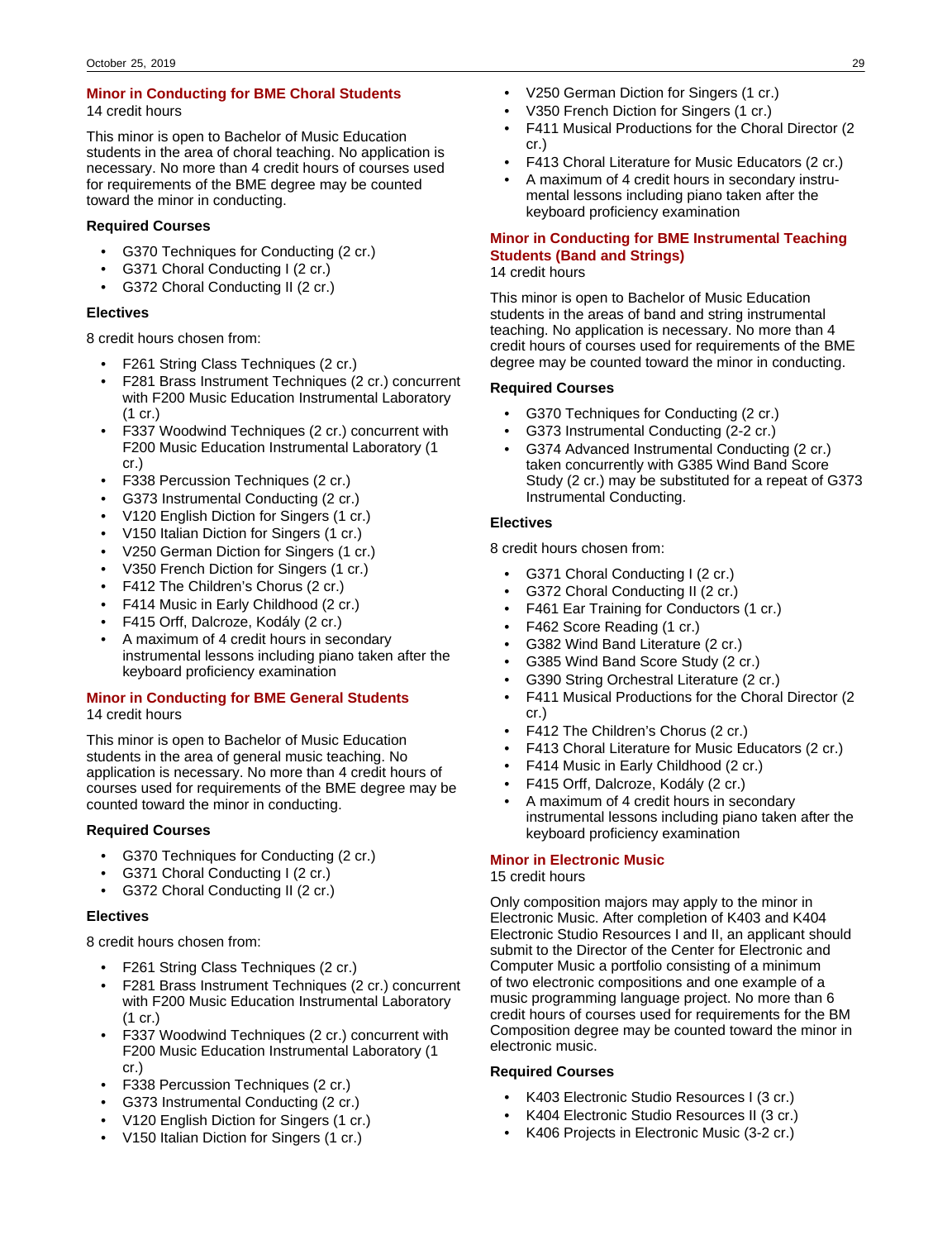• CSCI-A 201 Introduction to Programming I (or equivalent computer science programming course approved in advance) (4 cr.)

### **Minor in Historical Performance**

14 credit hours

Admissions requirements: previous experience on the historical instrument or its modern counterpart and permission from the department chair.

#### **Required Courses**

- Y1-- Elective/Secondary performance study on a single historical instrument (8 cr.)
- 2 credit hours chosen from:
	- M415 Interpreting Unaccompanied Bach (2 cr.)
		- M417 Medieval Performance Practice (2 cr.)
		- M418 Renaissance Performance Practice (2 cr.)
		- M419 Baroque Performance Practice (2 cr.)
	- M420 Classical Performance Practice (2 cr.)
	- M435 Performance Practice Before 1750 (2 cr.)

### **Electives**

4 credit hours chosen from M415, M417-420, M435, or:

- Y450 Historical Performance Chamber Ensembles (1 cr.)
- M458 Topics in Historical Performance (1-3 cr.) (May be repeated.)
- Other M or T courses with approval of the department chair

#### **Minor in Jazz Studies**

15 credit hours

### **Required Courses**

- M393 History of Jazz (3 cr.)
- O311 Fundamentals of Jazz Theory (1 cr.)
- O321 Jazz Improvisation 1 (2 cr.)
- P201 Jazz Piano Class 1 (2 cr.)

Students are strongly encouraged to take these courses before the elective courses.

#### **Electives**

7 credit hours chosen from:

- E470 Pedagogy of Jazz (2 cr.)
- E482 Methods and Materials for Teaching Vocal Jazz (2 cr.)
- O316 Jazz Arranging 1 (2 cr.)
- O317 Jazz Arranging 2 (2 cr.)
- O318 Styles and Analysis of Jazz 1 (2 cr.)
- O319 Styles and Analysis of Jazz 2 (2 cr.)
- O322 Jazz Improvisation 2 (3 cr.)
- O323 Jazz Improvisation 3 (3 cr.)
- O324 Jazz Improvisation 4 (3 cr.)
- O450 Jazz Chamber Ensemble (Jazz Combo) (1 cr.)
- P202 Jazz Piano Class 2 (2 cr.)

### **Minor in Music Education**

### 15 credit hours

This minor is suggested for those with an interest in music education. It does not meet the requirements for licensure or public school teaching and is not open to Bachelor of Music Education students.

#### **Required Courses**

- E130 Introduction to Music Learning (2 cr.). Students who complete this course with a grade of B+ or better may declare the minor and continue with the following requirements.
- E232 Inclusive Participatory Music Practices (3 cr.), concurrent with EDUC M201 Laboratory/Field Experience (0 cr.)
- G370 Techniques for Conducting (2 cr.)
- One course chosen from one of the following areas: 1. String emphasis: E303 Violin/Viola Pedagogy
	- I (2 cr.), E306 Cello Pedagogy (2 cr.), E315 Double Bass Pedagogy (2 cr.), or E480 Methods and Materials for Teaching String Music (2 cr.)
	- 2. Choral/General emphasis: F205 Introduction to Instrumental Techniques (3 cr.), F411 Musical Productions for the Choral Director (2 cr.), F412 The Children's Chorus (2 cr.), F413 Choral Literature for Music Educators (2 cr.), F414 Music in Early Childhood (2 cr.), or F415 Orff, Dalcroze, Kodály (2 cr.)
	- 3. Wind/Band emphasis: F261 String Class Techniques (2 cr.), F281 Brass Instrument Techniques (2 cr.) concurrent with F200 Music Education Instrumental Laboratory (1 cr.), F337 Woodwind Techniques (2 cr.) concurrent with F200 Music Education Instrumental Laboratory (1 cr.), or F338 Percussion Techniques (2 cr.)

### **Electives**

Chosen from the above courses or from:

- E304 Violin/Viola Pedagogy II (2 cr.)
- E312 Arranging for Instrumental and Vocal Groups (2 cr.)
- E410 Topics in Music Education and Pedagogy (3 cr.)
- E481 Methods and Materials for Teaching Instrumental Jazz (2 cr.)
- E482 Methods and Materials for Teaching Vocal Jazz (2 cr.)
- E494 Vocal Pedagogy (3 cr.)
- F466 Techniques in Marching Bands (2 cr.)
- G371 Choral Conducting I (2 cr.)
- G373 Instrumental Conducting (2 cr.)

Only one conducting course in addition to G370 may count toward the minor.

### **Minor in Music Scoring for Visual Media**

15 credit hours

Prerequisites (6 cr.). For students other than composition majors: K100 Composition (3 cr.), and K361 Introduction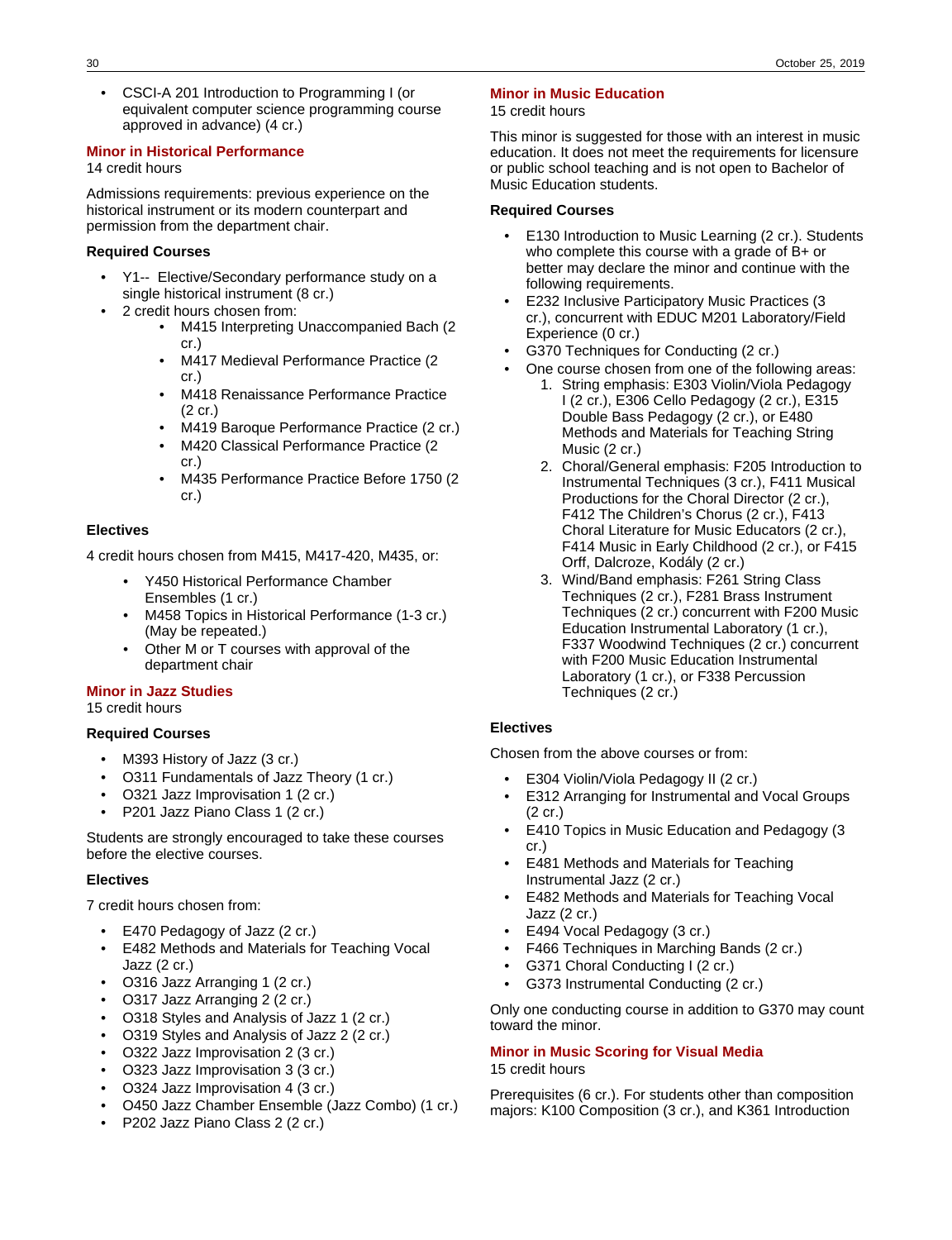to MIDI and Computer Music (3 cr.) OR A100 Foundations of Audio Technology (3 cr.).

No more than 6 credit hours of courses used for degree requirements may be counted toward the minor in music scoring for visual media.

#### **Required Courses** (10-15 cr.)

- MSCH C228 Introduction to Production Techniques and Practices (3 cr.) or MSCH P335 Production as Criticism (3 cr.) or MSCH P360 Motion Picture Production (4 cr.)
- K455 Topics in Music Scoring for Visual Media (6-9 cr.)
- K302 Projects in Music Scoring for Visual Media (1-3 cr.)

#### **Electives**

0-5 credit hours chosen from:

- O316 Jazz Arranging I (2 cr.)
- O317 Jazz Arranging II (2 cr.)
- K361 Introduction to MIDI and Computer Music (3 cr.)
- A100 Foundations of Audio Technology (3 cr.)
- K403 Electronic Studio Resources I (3 cr.)
- K404 Electronic Studio Resources II (3 cr.)
- K455 Topics in Music Scoring for Visual Media (1-3 cr.)
- MSCH C223 Introduction to Design and Production (3 cr.)
- MSCH V344 Current Topics in Communication and Culture: Sound and Cinema (3 cr.)
- MSCH H452 Honors Seminar in Design & Production: Sound for Games & Mediated Environments (3 cr.)
- Other course approved by the director of music undergraduate studies

#### **Minor in Music Theory**

15 credit hours

Admission to the minor requires an average GPA of 3.0 or higher in the required courses in music theory and literature: T151-T152-T251/T261-T252/T262-T351/T361 Music Theory and Literature I-II-III-IV-V.

#### **Required Courses**

- 12 credit hours chosen from:
	- T410 Topics in Music Theory (3 cr.) (May be repeated for different topics.)
	- T412 Advanced Aural and Keyboard Techniques (3 cr.)
	- T416 Counterpoint: Variable Topics (3 cr.) (May be repeated for different topics.)
	- T417 Analysis of Tonal Music (3 cr.)
	- T418 Music and Ideas (3 cr.)
- T400 Undergraduate Readings in Music Theory (3 cr.), in which the student writes a senior thesis under the supervision of a member of the music theory faculty.

#### **Minor in Music Theory and History**

15 credit hours

Admission to the minor requires an average GPA of 3.0 or higher in the required courses in music theory and literature: T151-T152-T251/T261-T252/T262-T351/T361 Music Theory and Literature I-II-III-IV-V and M401-M402 History and Literature of Music I-II.

#### **Required Courses**

- 6 credit hours chosen from:
	- T410 Topics in Music Theory (3 cr.) (May be repeated for different topics.)
	- T412 Advanced Aural and Keyboard Techniques (3 cr.)
	- T416 Counterpoint: Variable Topics (3 cr.) (May be repeated for different topics.)
	- T417 Analysis of Tonal Music (3 cr.)
	- T418 Music and Ideas (3 cr.)
- 6 credit hours:
	- M410 Composer or Genre (3-3 cr.) (May be repeated for different topics.)
- T400 Undergraduate Readings in Music Theory (3 cr.) or M400 Undergraduate Readings in Musicology (3 cr.), in which the student writes a senior thesis under the supervision of a member of the faculty from the appropriate department.

## **Undergraduate Certificate Programs**

Credit certificate programs are offered in specialized areas in the Jacobs School of Music. They include 12-29 credit hours of coursework. The targeted audience may be undergraduate music majors or non-majors at Indiana University, undergraduate students at other institutions, or other interested individuals who meet stated admissions requirements.

Certificate courses will ordinarily be offered following the regular academic calendar. Check the Schedule of Classes for availability. IU Bloomington students may use individual certificate courses in any appropriate way towards both degree requirements and a certificate unless otherwise specified.

#### **Admission Requirements**

See the Certificate Programs page of the Jacobs School of Music website [\(http://music.indiana.edu/](http://music.indiana.edu/degrees/JSOMCertificates.shtml) [degrees/JSOMCertificates.shtml](http://music.indiana.edu/degrees/JSOMCertificates.shtml)) for detailed application information.

#### **Grade Requirements**

Successful completion of a certificate program for undergraduates requires a grade of C or higher in each course and an overall GPA of 2.5 or higher in certificate courses. Individual certificate programs may have stricter grade requirements. No transfer credit will be accepted for a certificate program unless otherwise specified.

#### **Tuition and Fees**

Students pay tuition for certificate courses depending on their residency status (resident or nonresident) at IU Bloomington. Non-music students enrolled only in certificate programs will not be charged the music program fee and will not be eligible for financial aid from the Jacobs School of Music. Additional fees may be charged for specific courses.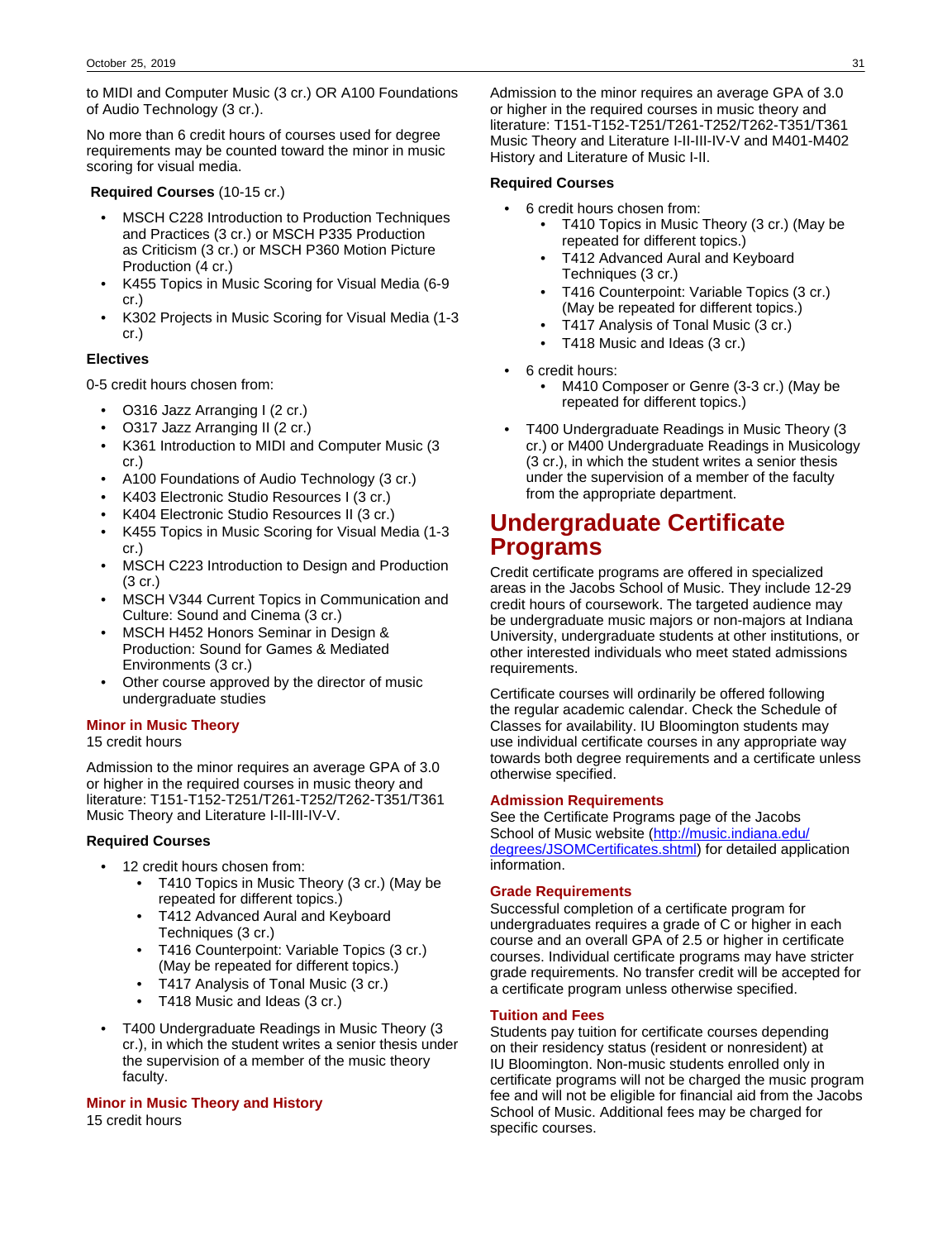#### **Application for Completion**

Students who wish to be awarded a certificate must submit an Application for Certificate Completion. For IU Bloomington students, certificate courses must be completed within the time limit for their degrees. All other students must complete the certificate courses within four calendar years. There is no residence requirement for certificate completion.

### **Undergraduate Certificate in Analog Audio Electronics**

12 credit hours

- A111 Electronics I (3 cr.)
- A112 Electronics II (3 cr.)
- A211 Electronics III (3 cr.)
- A212 Electronics IV (3 cr.)

### **Undergraduate Certificate in Music Scoring for Visual Media**

12 credit hours

- K455 Topics in Music Scoring for Visual Media (6 cr.). (May be repeated for different topics.)
- 3 credit hours selected from:
	- K455 Topics in Music Scoring for Visual Media. (1-3 cr.) (May be repeated for different topics.)
	- K302 Projects in Music Scoring for Visual Media. (1-3 cr.) (May be repeated for different topics.)
- K411 Capstone Project in Music Scoring for Visual Media (3 cr.)

## **Undergraduate Certificate in Rock History**

18 credit hours

- Z200 History of the Blues (3 cr.)
- Z201 History of Rock 'n' Roll Music I (3 cr.)
- Z202 History of Rock 'n' Roll Music II (3 cr.)
- Z203 History of Rock 'n' Roll Music III (3 cr.)
- 6 credit hours chosen from:
	- Z401 The Music of the Beatles (3 cr.)
	- Z402 Music of Frank Zappa (3 cr.)
	- Z403 Music of Jimi Hendrix (3 cr.)
	- Z404 The Music of Bob Dylan (3 cr.)
	- Z405 The Music of the Beach Boys (3 cr.)

## **Non-Majors**

The Jacobs School of Music offers a number of music courses, performance study options, and ensembles especially designed for students majoring in fields other than music. In addition, qualified non-majors are welcome to participate in music major academic courses, performance courses, or ensembles on a space-available basis. Under certain conditions, credit for these courses is accepted toward degree requirements in other schools and departments. At the time of registration, proper approval must be secured from the chairperson of the student's major department or the dean of the school, as well as from the director of undergraduate studies in the Jacobs School of Music.

### **Minor for Students Whose Majors Are Outside the Jacobs School of Music**

Applications for minors may be submitted online at [http://music.indiana.edu/degrees/undergraduate/minors/](http://music.indiana.edu/degrees/undergraduate/minors/nonmajor.shtml) [nonmajor.shtml](http://music.indiana.edu/degrees/undergraduate/minors/nonmajor.shtml) once the student's records have moved from University Division to a declared major in a school.

Information about the minor can be found at [http://](http://music.indiana.edu/departments/academic/general-studies/degrees/) [music.indiana.edu/departments/academic/general-studies/](http://music.indiana.edu/departments/academic/general-studies/degrees/) [degrees/](http://music.indiana.edu/departments/academic/general-studies/degrees/).

The minor must include at least 20 credit hours, of which at least 15, including a minimum of one core course, must be taken at the Jacobs School of Music. A minimum grade of C- is required in each course to be counted toward this minor.

#### **Core**

6 credit hours

- Z101 Music for the Listener (3 cr.).
- Z111 Introduction to Music Theory (3 cr.)

T109 Rudiments of Music (3 cr.), T151 Music Theory and Literature (3 cr.), Z211 Music Theory II (3 cr.), or more advanced music theory courses may be substituted for students who qualify.

#### **Ensemble/Live Performance**

2-3 credit hours

- Ensemble (1-2 cr.): X1 All-Campus Ensemble (1 cr.) or AAAD-A110 African American Choral Ensemble (2 cr.); or by audition, X30 Ballet Ensemble (2 cr.), X40 University Instrumental Ensembles (2 cr.), X50 Marching Hundred for Non-Music Majors (2 cr.), X60 Historical Performance Ensembles (2 cr.), X70 University Choral Ensembles (2 cr.), or AAAD-A120 Soul Revue (2 cr.)
- Z100 The Live Musical Performance (2 cr.)
- Z130 Musical Performance Contexts (3 cr.)
- Z161 Steel Drumming (2 cr.)
- Z162 Hand Drumming (2 cr.)

#### **Music Electives**

#### 12 credit hours

Must be chosen from MUS-Z courses or, in the case of music performance study, a maximum of 3 credit hours may be selected from the following:

- L101 Beginning Guitar Class (2 cr.)
- L102 Intermediate Guitar Class (2 cr.)
- L121 Beginning Guitar Class and Styles (3 cr.)
- L122 Intermediate Guitar Class and Styles (3 cr.)
- P110 Beginning Piano Class 1, Non-Music Majors (3 cr.)
- P120 Beginning Piano Class 2, Non-Music Majors (3 cr.)
- Z110 Non-Music Major Performance Elective (2 cr.)

Substitutions for courses with a Z prefix must be approved by both the director of music undergraduate studies and his/her counterpart in the student's home school. Music ensemble credit hours will not count toward the 12 credit hours of music electives. At least 9 of the 12 music elective credit hours must be at the 300 level or higher. For a full list of music electives, see [http://](http://www.music.indiana.edu/departments/academic/general-studies/courses/index.shtml)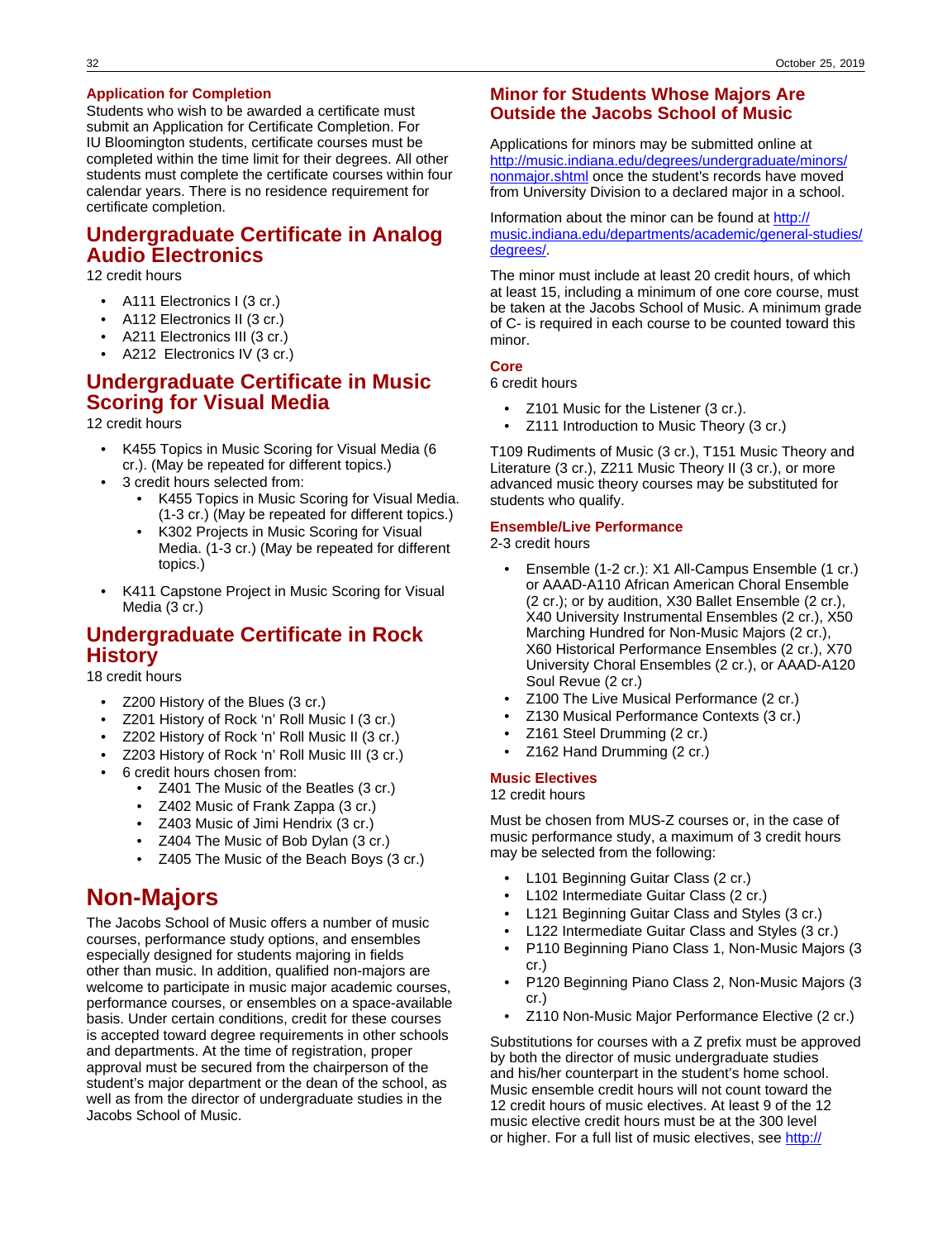[www.music.indiana.edu/departments/academic/general](http://www.music.indiana.edu/departments/academic/general-studies/courses/index.shtml)[studies/courses/index.shtml.](http://www.music.indiana.edu/departments/academic/general-studies/courses/index.shtml)

## **Graduate Division Admission Requirements**

All persons with a bachelor's degree in music from an accredited college, university, conservatory, or its demonstrated equivalent, are eligible to apply for admission to the Graduate Division of the Jacobs School of Music, which administers master's degrees, doctoral degrees, diploma programs, and graduate certificates. Bachelor's degree equivalency is determined by the Indiana University Office of International Services for applicants who have completed their undergraduate studies abroad.

Students with a non-degree based conservatory education (resulting in advanced diplomas in performance, music history, and music theory) who can satisfy an undergraduate equivalent in music can be considered for entrance into the diploma programs of the Graduate Division, while bachelor equivalency is required for entrance to the master's program.

Students with undergraduate degrees in areas other than music may be admitted to the Graduate Division of the Jacobs School of Music as non-degree students or as diploma students until an undergraduate equivalency in music is satisfied. Consult the Music Graduate Office for the details of equivalency requirements.

### **Application**

All new applicants to a graduate program must apply online both to the Indiana University Graduate School and to the Jacobs School of Music by the deadlines indicated on the Jacobs School of Music Admissions and Financial Aid website (<http://music.indiana.edu/admissions>).

Applicants to all graduate degree and diploma programs are evaluated based on an audition and/or interview. Auditions and interviews are scheduled during designated weekends during the spring semester year and are heard by a committee of department faculty members appointed by the chairperson of the department. This committee evaluates the student's performance level or other qualifications and makes a recommendation to the Jacobs School of Music Admissions and Recruitment Committee. The Admissions and Recruitment Committee determines whether the student can be admitted to a specific program by considering the student's past academic record, letters of recommendation, and the audition/interview committee's recommendation. An audition/interview appointment request is made through the Jacobs School of Music Supplemental Application and the audition/interview must have been completed within 9 months of the admissions decision by the Jacobs School of Music Admissions and Recruitment Committee. In those areas that require pre-screening, applicants will be notified of whether or not they will be invited for an on-campus audition and/or interview.

Applicants whose native language is not English must submit the results of the Test of English as a Foreign Language (TOEFL). For admission to a master's degree program, a minimum test score of 560 (paper-based) or 84 (Internet-based) is necessary. For admission to a doctoral

degree program, a minimum score of 600 (paper-based) or 100 (Internet-based) is necessary. For those applying to the diploma programs, a minimum score of 510 (paperbased) or 65 (Internet-based) is required. Applicants who submit score reports from several tests within the last two years may satisfy the minimum score by adding their best result from each of the sections of the TOEFL (Reading, Listening, Speaking, and Writing) to reach a new total (a.k.a. "Superscore").

Indiana University Jacobs School of Music students who are currently enrolled in a diploma or master's program and are applying for admission to a different diploma or graduate degree program must apply according to the procedures for internal applicants, as specified on the Jacobs School of Music Admissions and Financial Aid website [\(http://music.indiana.edu/admissions\)](http://music.indiana.edu/admissions).

### **Transcript, GRE**

A transcript of previous college and university work must accompany the application.

Each applicant for admission to the Graduate Division of the Jacobs School of Music with an undergraduate academic record containing more than 10 percent of "pass," "satisfactory," or "credit" entries in lieu of letter grades must submit:

- 1. a written evaluation or customary letter grade by the instructor in at least 90 percent of all courses, and
- 2. scores on the Graduate Record Examination (GRE). GRE scores must be no more than 5 years old at the time of application.

Both requirements must be met before an application for admission can be considered.

Entering students in music education (except MS), music theory, and musicology are required to take the Graduate Record Examination. GRE scores must be no more than 5 years old at the time of application.

### **Audition**

All students applying for graduate degrees or diplomas with a major in music performance or for visiting student status must audition for admission. Information on audition dates and procedures is available from the Jacobs School of Music Office of Admissions and Financial Aid [\(http://](http://music.indiana.edu/admissions) [music.indiana.edu/admissions](http://music.indiana.edu/admissions)). A high-quality recording may be submitted when a personal, on-campus audition is not possible. Consult the Music Admissions website for specific departmental audition requirements.

### **Admission Decisions**

Upon receipt of the completed application, test scores (if required), transcript, and audition or interview results (from an audition completed within the past 9 months), the Jacobs School of Music Admissions and Recruitment Committee may grant regular admission, grant admission on probation, or deny the application. Certain departments have additional requirements for regular admission to their majors.

In exceptional cases, a student who does not have an undergraduate and graduate grade point average of 3.0 or better may be admitted on probation. Probationary students must be enrolled full time during their first semester and must achieve a minimum grade point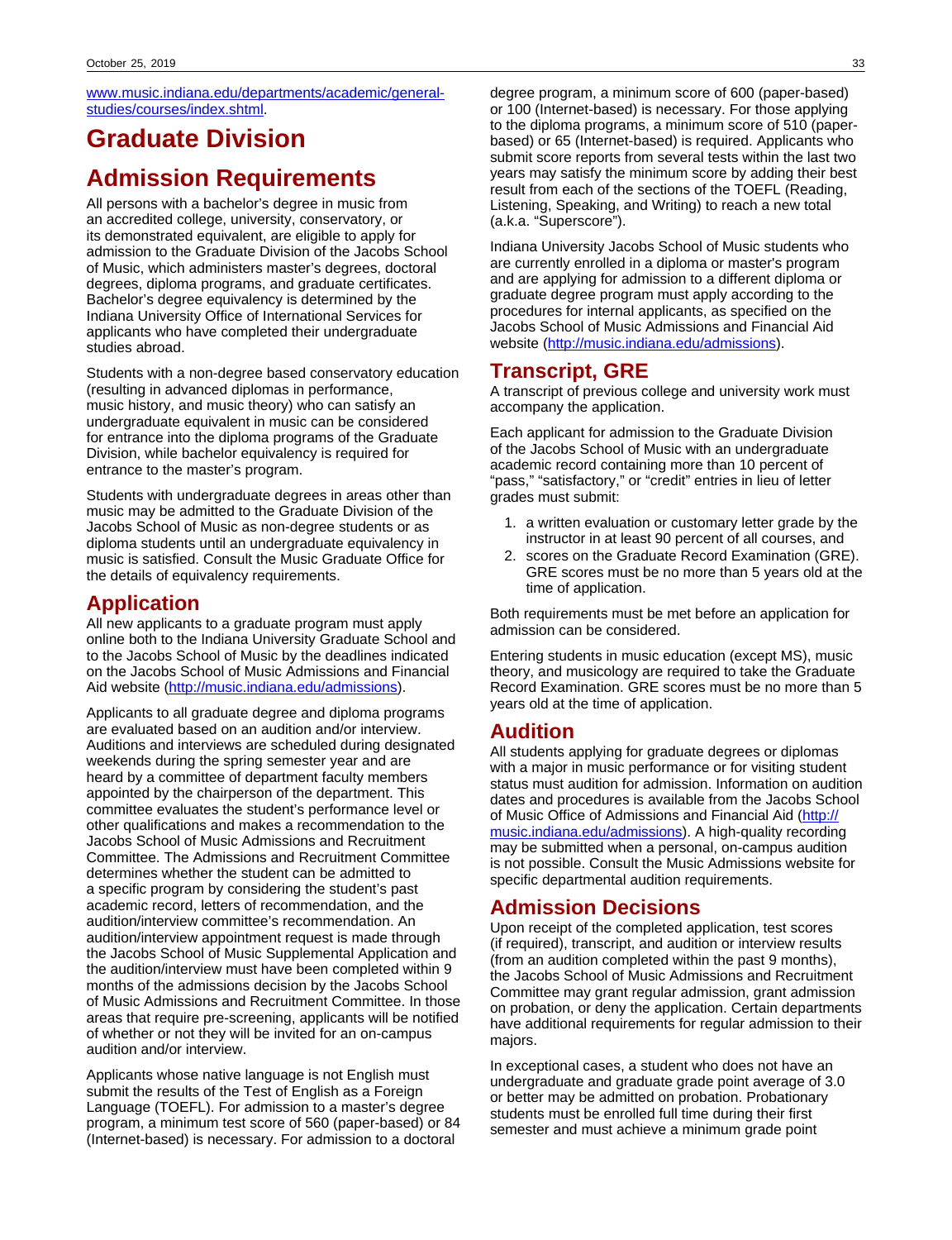average of 3.0 for that semester. Students who are admitted on probation and who incur an academic warning or academic probation during their first semester of study are subject to dismissal. See "Academic Standing - Graduate and Diploma" under Regulations and Procedures in this Bulletin.

Applicants admitted to a master's or doctoral degree who are currently enrolled in another IU music program may be eligible to use courses taken during the final semester of their current program toward their new program. Restrictions are listed on the Music Graduate Office website: [http://www.music.indiana.edu/degrees/graduate](http://www.music.indiana.edu/degrees/graduate-diploma/transfer.shtml#Early)[diploma/transfer.shtml#Early](http://www.music.indiana.edu/degrees/graduate-diploma/transfer.shtml#Early).

### **Start Semester and Deferral**

A specific start semester is listed in an offer of admission. If unforeseen circumstances arise, a student may request deferral of the admission for up to one year past the original start semester. A written request for deferral must be made to the Office of Music Admissions and Financial Aid and the request must be reviewed by the Jacobs School of Music Admissions and Recruitment Committee, which may approve or reject the request.

Students who do not request a deferral and who do not matriculate in the original start semester must reapply and repeat entrance auditions and other requirements if wishing to enroll in a future semester. Students who are granted an approved deferral but who do not matriculate within one year of the original start semester must repeat entrance auditions and other admission requirements.

### **Graduate Financial Aid and Merit Scholarships**

Need-based aid is offered to eligible applicants through the university Office of Student Financial Assistance. Applicants are encouraged, but not required, to apply for need-based assistance. To do so, applicants must complete the Free Application for Federal Student Aid (FAFSA) available at <http://www.fafsa.ed.gov>. Please note that international students and many certificate students are not eligible for need-based financial aid.

Merit-based aid is offered to qualified applicants through the Office of Music Admissions and Financial Aid. Applicants are automatically considered for Jacobs School of Music financial aid at the time of admission. The director of admissions and financial aid, in consultation with individual departments, determines merit awards based on institutional need and recommendations from faculty. The audition/interview rating plays the strongest role in determining merit scholarships; however, other factors including an individual's academic profile and financial need are often considered.

Merit-based associate instructor (AI) and graduate assistant (GA) positions are offered to students by the Office of Music Admissions and Financial Aid based on the recommendation of individual department chairs. Appointments are normally made for one year. The selection process for AIs/GAs varies by department, and some departments may require a separate application and/or interview process. Consult the departmental website or contact the department chair with questions pertaining to specific AI/GA positions. Renewals are considered annually up to the financial aid time

limit associated with individual degree or diploma programs. See the Graduate Financial Aid Policies [\(http://](http://music.indiana.edu/admissions/tuition/index.shtml) [music.indiana.edu/admissions/tuition/index.shtml\)](http://music.indiana.edu/admissions/tuition/index.shtml) for further information.

Merit-based assistance is made possible at the Jacobs School of Music by generous donors. The Jacobs School of Music gratefully acknowledges all persons and institutions who support students and faculty by providing endowed funds and annual gifts. For more information about endowed funds at the Jacobs School of Music, visit [http://music.indiana.edu/giving/.](http://music.indiana.edu/giving/)

## **Graduate Visiting Students**

A limited number of graduate-level students with interest in advanced work in music performance or academic study may be admitted as visiting (non-degree) students, subject to the following:

- 1. Graduate visiting students in performance areas must audition for a faculty committee and be accepted by a particular faculty member for instruction. The audition is not required for students visiting only for the summer, but they must still be accepted by an individual faculty member. Visiting students who wish to continue study during the regular academic year must audition for a faculty committee. Graduate visiting students in nonperformance areas must be accepted by that department. All applicants must be approved by the Admissions and Recruitment Committee of the Jacobs School of Music. Visiting students are not required to take proficiency examinations in music theory, music history and literature, keyboard, music performance, or English.
- 2. In the fall or spring semester, graduate visiting students must enroll in a minimum of 10 credit hours (including major ensemble).
- 3. Graduate visiting students may attend a maximum of two semesters during the academic year and four summer terms.
- 4. With the exception of certain certificate students, graduate visiting students are not eligible for financial aid from the Jacobs School of Music during the fall and spring semesters.
- 5. Credit hours earned as a graduate visiting student may be applied toward a degree or diploma only with the permission of the director of graduate studies. Graduate visiting students wishing to change to degree or diploma status must complete the application process of the Jacobs School of Music and Indiana University.

## **Proficiency Requirements**

All new graduate degree students are required to take a number of examinations that serve as proficiency tests or prerequisites for entrance to certain graduate courses. These examinations include music theory, music history and literature, and keyboard proficiencies. Students whose major field is not music performance must also satisfy a music performance proficiency requirement.

In general, proficiency in each area is valid for seven years (for master's students) or ten years (for doctoral students) from the date it is demonstrated. See individual requirements for additional information.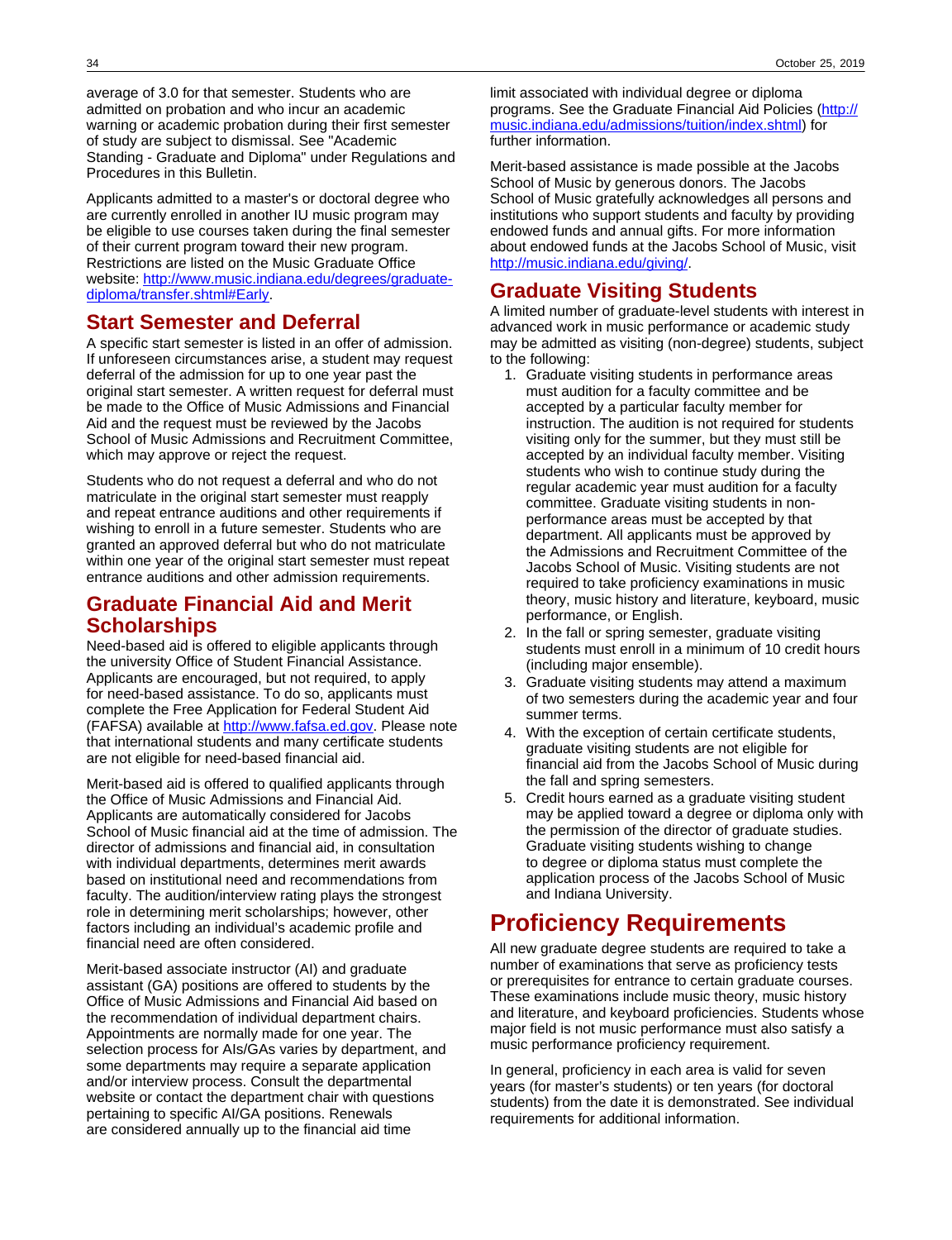Visiting students and students in diploma and certificate programs are not subject to these proficiency examinations.

#### **Music Theory Entrance Proficiency and Music History and Literature Entrance Proficiency**

The music theory and music history and literature proficiencies may be satisfied in the following ways:

- 1. Students may take and pass the graduate entrance examinations. Students must take the examinations at the beginning of their first semester of enrollment; they may take them for a second time in their second semester. They may not take them again, nor may they take them after their second semester of enrollment. (Note that this includes summer terms in which students are enrolled.) Examinations are ordinarily given in the week before classes begin each semester.
- 2. Students may enroll in and pass the graduate proficiency courses as listed in the following sections.
- 3. Students who completed an undergraduate degree at the Jacobs School of Music during the current calendar year or during the three preceding calendar years are exempt from the Graduate Entrance Examinations in music theory and music history and literature if they have received grades in corresponding courses as listed below:
	- T508 Written Music Theory Review for Graduate Students: B+ or higher in both T251 Music Theory and Literature III (or T261 Music Theory and Literature III) and T252 Music Theory and Literature IV (or T262 Music Theory and Literature IV). A grade of A or higher in both classes meets the "high pass" requirement.
	- T509 Sight-Singing Review for Graduate Students: A or higher in both T231 Musical Skills II and T232 Musical Skills III.
	- T511 Aural Music Theory Review for Graduate Students: B+ or higher in both T231 Musical Skills II and T232 Musical Skills III. A grade of A or higher in both classes meets the "high pass" requirement.
	- M501 Proseminar in Music History and Literature: B+ or higher in both M401 History and Literature of Music I and M402 History and Literature of Music II

A grade of A on Validation/Exemption examinations for any undergraduate music theory course listed above will be considered equivalent to an A in the course for the purposes of exemption from the Graduate Entrance Examinations.

#### **Music Theory**

These examinations assume that each candidate has had at least two years of training in music theory at the undergraduate level. There are three examinations. The first examination covers written work and analysis, the second covers dictation and aural analysis, and the third covers sight singing. Details are available in the Music Theory Office and at [http://www.music.indiana.edu/](http://www.music.indiana.edu/departments/academic/music-theory/admissions/gee.shtml) [departments/academic/music-theory/admissions/](http://www.music.indiana.edu/departments/academic/music-theory/admissions/gee.shtml) [gee.shtml](http://www.music.indiana.edu/departments/academic/music-theory/admissions/gee.shtml).

The following High Pass degrees have different standards for passing the examinations and the proficiency courses: MM in composition, computer music composition, conducting (choral and orchestral), music scoring for visual media, and music theory; DM in composition, conducting (choral and orchestral); and PhD in music theory.

The sight-singing examination is graded on a 5-point scale; a score of 4 or higher is required to pass. The written and aural theory examinations are graded on a 100-point scale. A grade of 70 or higher (83 or higher for High Pass degrees) is required to pass the written theory and aural theory examinations.

Students who do not achieve a passing grade (or High Pass, where required) in their two permitted attempts, or who do not take the examinations, must complete the appropriate proficiency course(s): T508 Written Music Theory Review for Graduate Students (minimum grade C, or B for High Pass degrees), T509 Sight-Singing Review for Graduate Students (minimum grade C), and T511 Aural Music Theory Review for Graduate Students (minimum grade C, or B for High Pass degrees).

Proficiency in written music theory, aural music theory, and sight-singing is valid for seven years (for master's students) or ten years (for doctoral students) after the date the graduate entrance examination is passed or the end of the semester in which the corresponding graduate review course is passed, whichever is later. See "Graduate Revalidation Procedures" in this bulletin for revalidation methods.

#### **Music History and Literature**

This examination covers music history and literature from antiquity to the present (particularly the understanding of musical style) and skills in critical reading and musical research. Details are available at [http://music.indiana.edu/](http://music.indiana.edu/departments/academic/musicology/gee.shtml) [departments/academic/musicology/gee.shtml](http://music.indiana.edu/departments/academic/musicology/gee.shtml). The examination is graded on a 5-point scale; a score of 4 or higher is required to pass. Students who do not pass the examination must enroll in MUS-M 501 Proseminar in Music History and Literature and earn a grade of C or higher in the course.

Proficiency in music history and literature is valid for seven years (for master's students) or ten years (for doctoral students) after the date the graduate entrance examination is passed or the end of the semester in which M501 is passed, whichever is later. See "Graduate Revalidation Procedures" in this bulletin for revalidation methods.

#### **Keyboard Proficiency Examination**

All music graduate students, including those whose principal or proficiency instrument is piano, must pass a keyboard proficiency examination or its equivalent. Most students will take the examination on piano, coordinated by the secondary piano program. The collaborative piano, guitar, harp, historical performance, jazz, music theory, and organ departments administer their own examinations on appropriate instruments.

The keyboard proficiency requirement is designed to ensure the student's ability to use the keyboard as a tool within the framework of professional activities, and the requirements vary according to level and area of music study. Entering students whose proficiency examination is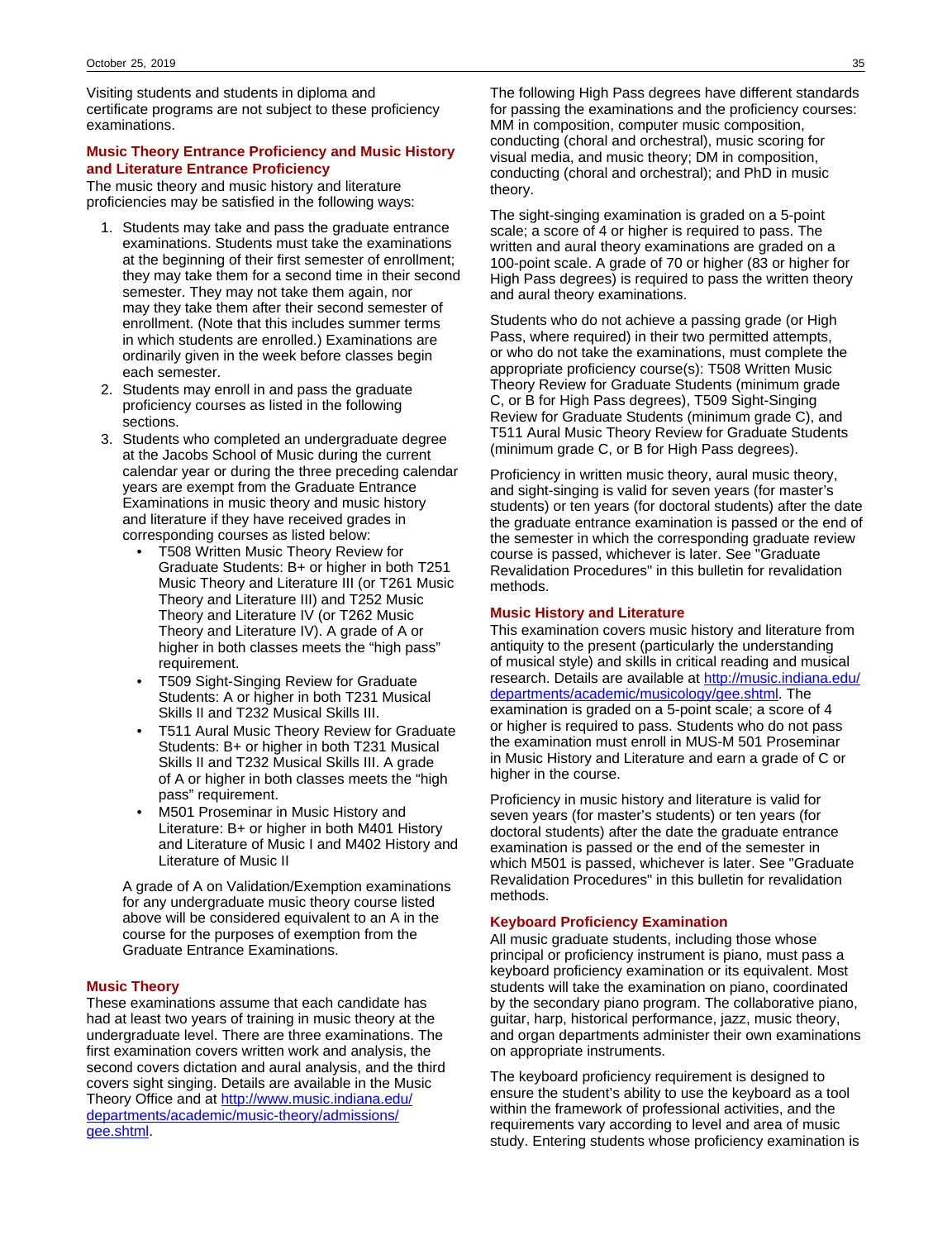heard through the secondary piano program must play a keyboard placement hearing during the orientation period. Students who demonstrate a superior level of playing at this hearing will satisfy the proficiency requirement.

The keyboard proficiency requirement may also be satisfied by passing the examination at any of the times it is offered or by receiving a grade of B or higher in P715 Keyboard Review for Graduate Students. To avoid a delay in degree completion, students who are beginning their last semester of coursework and have not yet satisfied the keyboard proficiency requirement are strongly advised to enroll in P715. The option of P715 is not available to majors in collaborative piano, guitar, harp, historical performance, jazz, music theory, organ, piano, or to MS Music Education students. Organ majors may fulfill the keyboard proficiency by passing C504 Keyboard Skills Review and/or C510 Service Playing Review.

Keyboard proficiency examinations are normally offered in the latter part of each semester and in the summer term. For details, see the secondary piano coordinator or the appropriate departmental chairperson (for collaborative piano, guitar, harp, historical performance, jazz, music theory, and organ). Information is also available at [http://music.indiana.edu/departments/academic/piano/](http://music.indiana.edu/departments/academic/piano/secondary-piano/) [secondary-piano/](http://music.indiana.edu/departments/academic/piano/secondary-piano/).

When keyboard proficiency requirements are identical for two degrees, a student seeking both degrees need not repeat the keyboard proficiency examination if it has been passed for one of the degrees within the time limits for each degree.

Students who are candidates for music graduate degrees for areas other than performance and whose performance proficiency instrument (see "Music Performance Proficiency" below) is piano must also complete the keyboard proficiency requirement.

Keyboard proficiency is valid for seven years (for master's students) or ten years (for doctoral students) after the date on which keyboard proficiency is demonstrated. See "Graduate Revalidation Procedures" in this bulletin for revalidation methods.

#### **Music Performance Proficiency**

All candidates for music graduate degrees in areas other than music performance (composition, conducting, music education, music theory, and musicology) are required to demonstrate a minimum level of music performance ability equivalent to the end of the second year for elective undergraduate students in that area.

Students who have completed a minimum of four semesters of private lessons at the college level will be considered to have met this requirement.

For other students, proficiency may be demonstrated in any of three ways:

- 1. in person before a faculty auditioning committee, one voting member of which shall at the student's request be a faculty member in the student's major area;
- 2. by completion of performance study as a graduate outside area or minor; or

3. by two semesters of performance study as a graduate elective. The grade in each semester of performance study must be B or higher.

Option 1 (auditioning before a faculty committee) may be used only during the first two semesters of enrollment. Students should consult the appropriate performance department chair for detailed information on the required level.

The performance area must ordinarily be one in which instruction is offered at the 700 (elective) level in the Jacobs School of Music. With the support of the departmental chair of their major area, students may petition the director of graduate studies to be allowed to demonstrate this proficiency in another performance area. If the petition is approved, the director of graduate studies will appoint an examination committee of three members of the Jacobs School of Music faculty qualified to judge the student's performance, including at least one member of a performance department and one member of the student's major area.

## **General Requirements for Master's Degrees**

## **Degrees Offered**

The Jacobs School of Music offers the Master of Music degree with majors in music performance, conducting (choral, orchestral, and wind), historical performance, jazz studies, organ and sacred music, composition, computer music composition, music scoring for visual media, and music theory; the Master of Music Education degree; and the Master of Science in Music Education degree. Through the University Graduate School, students may seek the Master of Arts degree with a major in musicology. Master of Music students may elect a second major from those available in the Master of Music degree. Double majors at the master's level may be considered if all requirements within each major field are met. Students may also complete two master's degrees simultaneously. Combined degrees are available in the Master of Library Science with the Master of Arts in Musicology or the Master of Music in Music Theory.

### **Structure of Master's Curricula**

#### **A. Major Field (18-31 credit hours)**

**B. Music History and Literature Requirement** 6 credit hours selected from:

- M502 Composers: Variable Topics (3 cr.). May be repeated for different topics.
- M510 Topics in Music Literature (3 cr.). May be repeated for different topics.
- M525 Survey of Operatic Literature (3 cr.)
- M527 Symphonic Literature (3 cr.)
- M528 Chamber Music Literature (3 cr.)
- M650 Music in the United States (3 cr.)
- M651 Medieval Music (3 cr.)
- M652 Renaissance Music (3 cr.)
- M653 Baroque Music (3 cr.)
- M654 Classic Music (3 cr.)
- M655 Romantic Music (3 cr.)
- M656 Modern Music (3 cr.)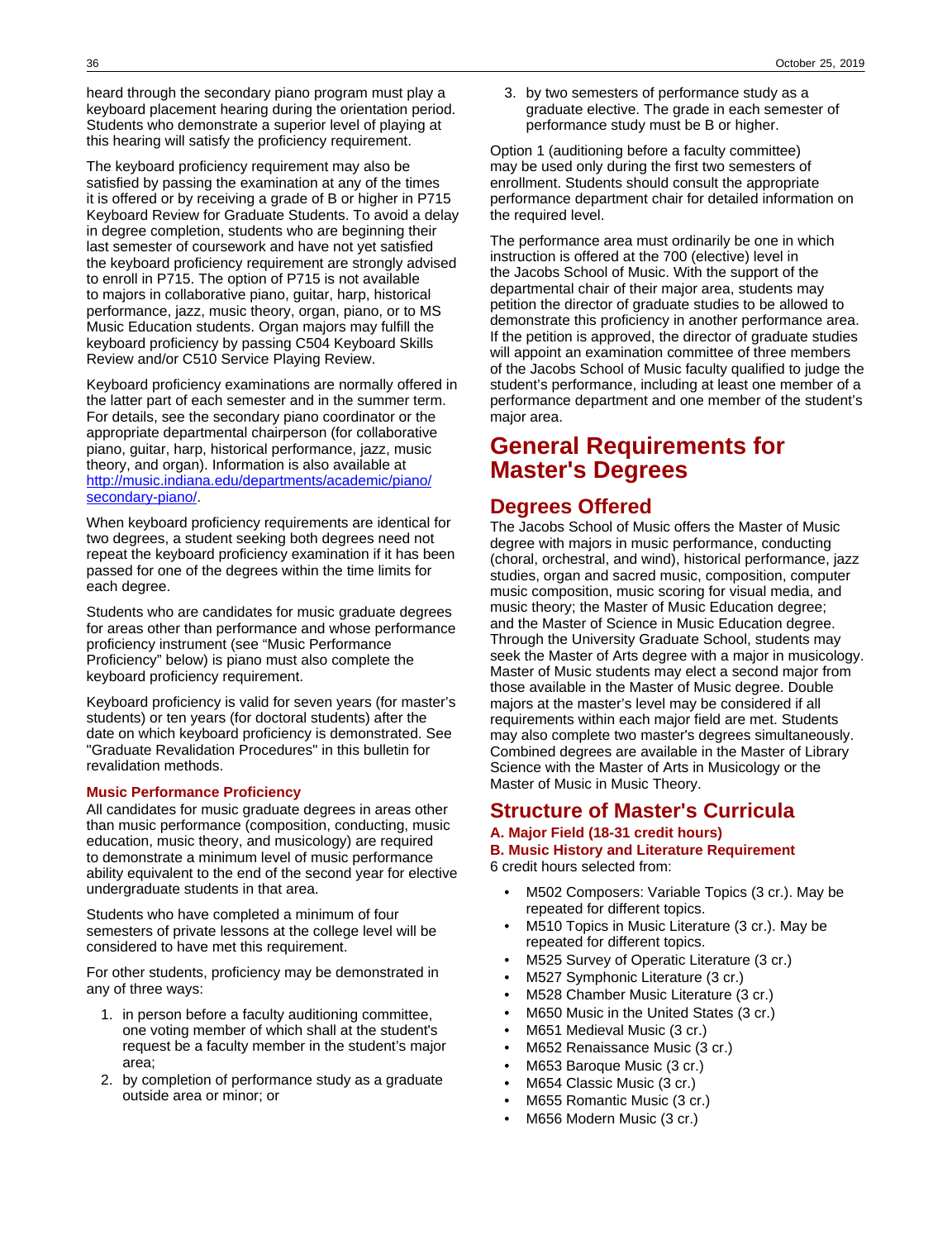• M657 Music Since 1960 (3 cr.)

#### **C. Other Required Credits**

6 credit hours, inside or outside the Jacobs School of Music.

- Courses must be at the 500 level or higher, except that courses outside the Jacobs School of Music may be at the 300 or 400 levels, with the approval of the director of graduate studies. For students whose degree requires a language as a tool subject, 200 level courses in that language may be used with the approval of the student's degree department and the director of graduate studies. V580 Practicum in German for Musicians and its co-requisite GER-V 605 German Grammar and Structure for Musicians may be used toward Other Required Credits only if this course is not being used to fulfill a language proficiency.
- Performance and composition lessons must be at the 800 level and may not include lessons in the student's major area (or on any instrument in the case of degrees in multiple woodwinds).
- Credit hours may not be used for major ensemble, capstone courses (e.g., thesis, document), recitals, proficiency courses, or tool subjects.

Some majors may restrict how some or all of these credit hours are allocated. See the individual degree listings.

6 credit hours taken within a single department outside the student's major department may become an outside area. An outside area may become a minor if 12 credit hours are taken in that field.

#### **D. Major Ensemble**

As determined by each department. See list of Major Ensembles under "Courses" in this bulletin.

## **E. Language Proficiencies and Tool Subjects (if required)**

## **F. Comprehensive Review**

Before graduation, all master's degree students must pass an oral or written examination. It is the responsibility of the student to consult with the major field department to ascertain the procedures established within that department. This consultation should occur within the first year of residency.

# **Credit Hour Requirements**

The minimum requirement for a master's degree is 30 credit hours, excluding required credit hours in prerequisite or review courses, tool subjects, and major ensemble. Individual degrees may require more credit hours. Courses counted for credit toward the master's degree are numbered 500 or above. Upon approval of the director of graduate studies and the department that offers equivalent courses in the Jacobs School of Music, master's students may transfer coursework taken for graduate credit at other institutions. MM, MME, and MS students may transfer up to 6 credit hours; MA students may transfer up to 8 credit hours. No course may be transferred unless the grade is B or higher. Applied lessons, chamber music, ensemble, and similar courses may not be transferred for degree credit, nor may transfer courses satisfy entrance proficiencies in music history and literature and music theory. Each course to be transferred must be equivalent to a course offered at

Indiana University and must have been completed no more than ten years prior to matriculation.

# **Residence Requirement**

The minimum residence requirement for a master's degree is two semesters (fall, spring, or summer). Because of course availability, it may not be possible to earn a degree only in the summer.

# **Required Grades**

Students in a master's degree program must have a cumulative GPA of 3.0 or higher to graduate.

#### **Major**

Each course in the major field must have a grade of B or higher to fulfill degree requirements.

## **Music History and Literature Requirement**

Each course in this requirement must have a grade of C or higher to fulfill degree requirements.

## **Other Required Credits**

Each course counting toward other required credits, including toward an outside area or minor field, must have a grade of C or higher to fulfill degree requirements. In addition, all courses in this category must have an average of at least B. For purposes of computing the required B average, only those courses accepted in fulfillment of the degree will be counted. Departments offering an outside area or minor may require a higher grade. Courses graded on an S/F basis may not be used to fulfill degree requirements.

#### **Tool Subjects**

Students must earn a grade of C or higher in each course to fulfill degree requirements. Some departments may require a higher grade. Tool Subject requirements may be met by coursework taken no more than ten years prior to matriculation.

## **Language Proficiencies**

Each grammar, diction, or reading course must have a grade of C or higher to fulfill degree requirements. Language Proficiency requirements may be met by coursework taken no more than ten years prior to matriculation.

# **Time Limit for Degree Completion**

MM, MS, and MME students must complete all degree requirements within seven calendar years from the date of matriculation in the master's program. MA students have five calendar years.

Students who do not complete their coursework within the prescribed time limit must be readmitted to the major field (through interview, submission of documents, or audition, as appropriate to the major), meet current requirements, and make any other curricular changes required by the major field department and the director of graduate studies. If a student is readmitted to the major, the term of readmission is two years.

In addition, any master's course taken more than seven calendar years prior to the date of readmission must be revalidated. Proficiencies (music history, music theory, keyboard, performance, language reading, language grammar, language diction) more than seven years old must also be revalidated. See "Graduate Revalidation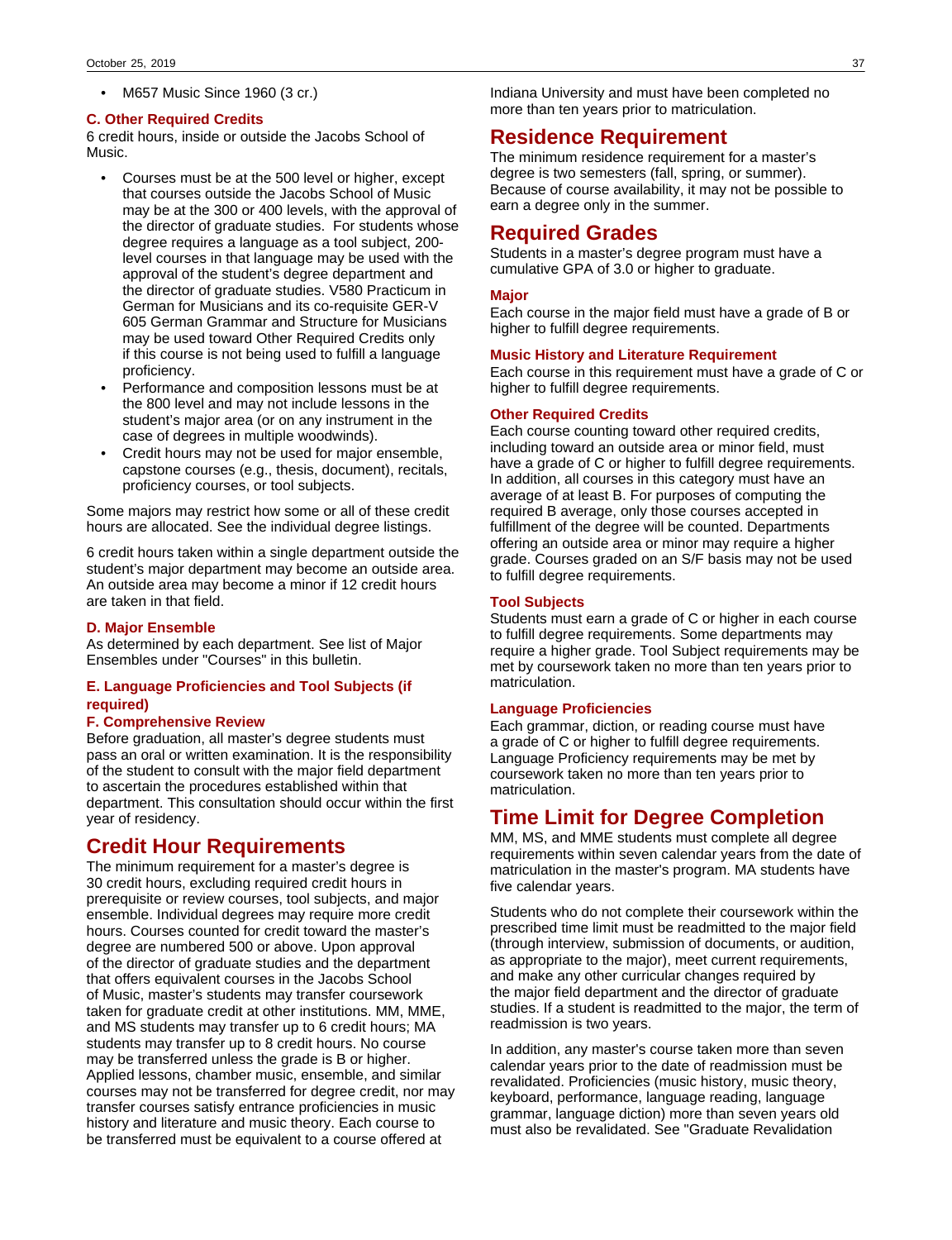Procedures" in this bulletin for information on how coursework and proficiencies may be revalidated.

These time limits are suspended for students in active military service for the duration of that active service.

# **General Requirements for Doctoral Degrees**

The Jacobs School of Music offers coursework leading to the degree of Doctor of Music in the areas of music literature and performance, composition, and conducting. Available major fields within these areas are listed under departmental headings in the Curricula for Graduate Degrees in Music section. Double majors at the doctoral level may be considered if all requirements within each major field are met. The Jacobs School of Music also offers the Doctor of Music Education degree and, through the University Graduate School, the Doctor of Philosophy degree in the areas of music education, music theory, and musicology.

The Doctor of Music degree represents outstanding accomplishment in music performance and academic studies. The holder of this degree should demonstrate a high level of performance competency in his or her instrumental area or in voice, a broad knowledge of the pertinent instrumental or vocal repertoire, the ability to undertake independent research, and the ability to communicate his or her understanding effectively in written and oral forms.

The Doctor of Music Education degree calls for a scholarly study of music teaching. It provides for an understanding of the principles underlying successful teaching and the techniques necessary for systematic inquiry into those processes.

A Doctor of Philosophy degree represents breadth of experience and training in the arts and sciences and is recommended for those planning to enter a field involving research or scholarly writing as well as college teaching in musicology, music theory, or music education. The dissertation required for the PhD degree must be original research of a quality and a significance warranting publication.

# **Admission to Curriculum**

# **Prerequisites**

A master's degree with the same major or its demonstrated equivalent is a prerequisite for the doctoral degree. Students electing a change of major at the doctoral level may demonstrate the equivalent of the prerequisite for the new major by special examinations or by passing prerequisite courses. In the event that a student wishes to bypass the master's degree, the first 30 credit hours of graduate work will be considered the equivalent of the master's degree and will be subject to the requirements and regulations that apply to the master's degree. Permission from the department and the director of graduate studies is required. Students directly admitted to a PhD program who wish to obtain a master's degree must complete all requirements that apply to the master's degree.

# **Structure of Doctoral Curricula**

Information regarding the structure of the Doctor of Philosophy and Doctor of Music Education degrees

is available under the relevant departmental sections of this bulletin. All Doctor of Music degrees, however, have a common structure, as discussed in this section. Specific requirements relating to each category may be found under departmental listings. Further details of general requirements for the degree may be found in the "Regulations and Procedures" section of this bulletin.

## **A. Major Field**

36-38 credit hours.

### **B. Minor Field**

12 credit hours. The Doctor of Music degree requires a minor in music history and literature, music theory, or music education. Certain departments may further restrict the choice of options for the minor field for their majors. For DM students who have completed master's degrees in one of these three fields, the appropriate department may, with the approval of the director of graduate studies, waive part or all of the doctoral minor coursework and determine an appropriate department involvement in the written and oral qualifying examinations. Students will take additional courses in the major field or in other areas to make up the required 12 credit hours of the first minor.

## **C. Other Required Credits**

12 credit hours. Credit hours may be used toward a second formal minor inside or outside the Jacobs School of Music, toward an individualized minor, or toward general electives taken inside or outside the Jacobs School of Music, including within the major field. The following conditions apply:

- Courses must be at the 500 level or higher, except that up to 6 credit hours outside the Jacobs School of Music may be at the 300 or 400 levels, with the approval of the director of graduate studies.
- Performance and composition lessons must be at the 800 (minor) or 900 (major) level.
- Credit hours may not be used for MUS-X courses, recitals, or proficiency courses.
- Credit hours may be used for courses meeting Tool Subject requirements if the courses are at the 500 level or higher. V580 Practicum in German for Musicians and its co-requisite GER-V 605 German Grammar and Structure for Musicians may be used toward Other Required Credits only if this course is not being used to fulfill a language proficiency.
- Credit hours may be used for capstone courses (e.g., dissertation, document) for all majors except composition.

If all credit hours are taken in a single field outside the student's department or on an instrument other than the student's major instrument, a formal minor must be declared. A maximum of 9 credit hours may be taken in a single department unless a minor is declared.

## **D. Language Proficiences and Tool Subjects**

Candidates for doctoral degrees who expect to do research in specialized fields or who must have specialized techniques beyond those normally required of master's degree students must possess or acquire such techniques in addition to the regular course requirements. Specific recommendations are made for each candidate on the basis of the degree choice and results of the entering proficiency examinations; the candidate has an opportunity to pass examinations in the specified areas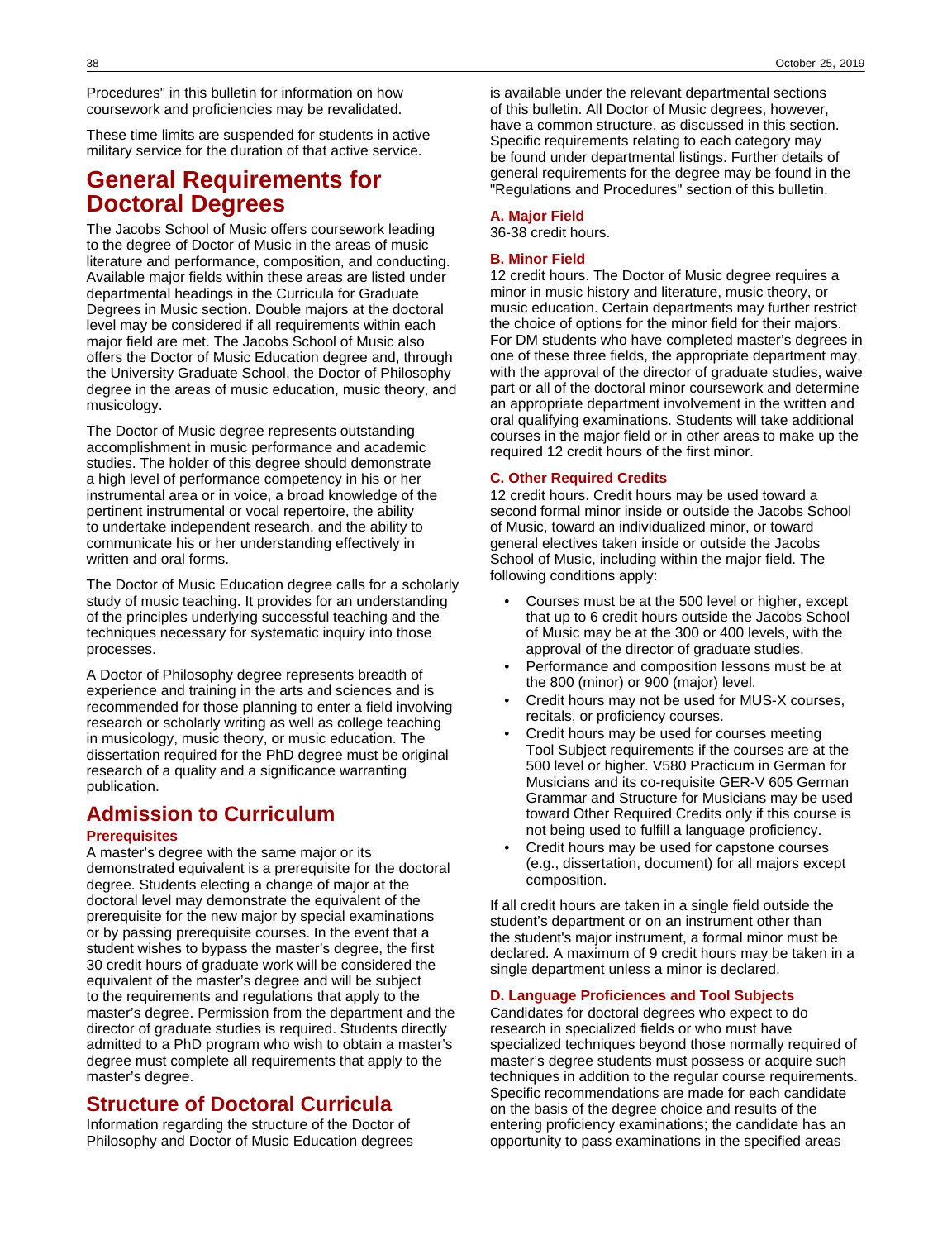or to take prescribed courses. The level of language proficiency required for PhD candidates is determined by the individual departments and the director of graduate studies. Candidates for the DM degree have language or tool subject requirements according to the nature of their degree plans.

## **E. Qualifying Examinations**

Applicants for a doctoral degree are not considered candidates for the degree until they have passed the qualifying examinations and have been recommended by their advisory committee to the dean of the University Graduate School or the dean of the Jacobs School of Music.

#### **Preliminary Requirements**

Before the qualifying examinations are scheduled, doctoral students must have been admitted to the curriculum and have met the following preliminary requirements:

- 1. The student must have satisfied all prerequisites, proficiencies, and tool subject requirements.
- 2. To take the major field examination, the student must have completed all coursework for the major field (except certain recitals and dissertation-related courses, final project, or essay).
- 3. For minors within the Jacobs School of Music, the student must have completed all coursework in the minor field before taking the examination for that minor.
- 4. Students pursuing the DM in composition must have their dissertation topic proposal approved before taking the oral qualifying examination. Students pursuing the DM, DME, or PhD in music education must have their final project or dissertation topic proposal approved before the major field written examination may be scheduled. Students pursuing the PhD in musicology or music theory may have their dissertation topic proposal approved before or after the qualifying examinations.

Research topic proposals must be approved by the student's research committee and, if the research involves human subjects, by the Bloomington Institutional Review Board. Information on procedures for securing approval of research topics may be obtained from the Music Graduate Office. When preliminary requirements have been met, students may schedule qualifying examinations in the Music Graduate Office. Upon application, written qualifying examinations may be written during the summer term.

#### **Written Examinations**

Except as listed below, students must take written examinations in the major and minor fields. These examinations are prepared by the advisory committee member(s) representing the major or minor field and may be based on the content of courses taken in each field or on the background and concepts pertinent to the area. A failed examination may be retaken once.

- Minors outside the Jacobs School of Music typically do not require a written examination.
- At the discretion of the minor field representative (as guided by appropriate department policy), students having music performance as a minor may substitute a 30-minute performance examination by a faculty jury or a graded recital for the written examination.
- Instead of a written exam, the minor in Composition requires the composition of a vocal work to an assigned text within a 24-hour period, and the composition of a short movement for chamber ensemble within a seven-day period.
- For the minor in Music Scoring for Visual Media, K611 Capstone Project in Scoring for Visual Media replaces the written qualifying exam.

#### **Oral Examination**

The oral qualifying examination is administered by the student's advisory committee. The major field oral qualifying examination has as its aim the assessment of the student's knowledge of the major area. For DM students (performance, conducting, or composition), the examination is especially focused on the literature included in a repertoire list approved by the chair of the student's advisory committee and the director of graduate studies. This examination may include assessment of the student's ability to articulate an understanding of the formal/analytical characteristics of the music, its historical development and social context, and features related to its teaching and learning. Minor field oral examinations, if required, take place at the same time as the major field oral examination, but are evaluated separately. The result of each portion of the examination is determined by a majority vote of the advisory committee members from that field. A failed examination may be retaken once. The committee will prescribe the scope of questioning of the reexamination. Oral examinations may be scheduled during the summer term only if the entire advisory committee is available.

## **F. Disseration and Final Project**

Instructions for the development of a topic proposal may be obtained from the Music Graduate Office ([http://](http://music.indiana.edu/degrees/graduate-diploma/doctoral/index.shtml) [music.indiana.edu/degrees/graduate-diploma/doctoral/](http://music.indiana.edu/degrees/graduate-diploma/doctoral/index.shtml) [index.shtml\)](http://music.indiana.edu/degrees/graduate-diploma/doctoral/index.shtml). The same office manages the scheduling of the dissertation or final project public presentation. Students desiring to undertake the public presentation during the summer term should consult the Music Graduate Office before March 15.

In order to make the final project public presentation (where required), a DM student must be a candidate for the degree and have completed all other degree requirements, including recitals. The public presentation may take one of a number of formats as outlined on the Music Graduate Office website: [http://](http://www.music.indiana.edu/degrees/graduate-diploma/doctoral/index.shtml) [www.music.indiana.edu/degrees/graduate-diploma/](http://www.music.indiana.edu/degrees/graduate-diploma/doctoral/index.shtml) [doctoral/index.shtml](http://www.music.indiana.edu/degrees/graduate-diploma/doctoral/index.shtml).

A PhD or DME student must be a candidate for the degree in order to defend a dissertation. The defense of the dissertation is oral and is normally based upon the dissertation, although it may also touch on the major field literature or any field of general music interest that the research committee deems pertinent.

# **Advisory Committee**

After a student is admitted to a degree program, a faculty advisory committee is appointed by the director of graduate studies based on a list submitted by the student.

This committee administers the qualifying examinations and approves and grades any required recitals or music performances.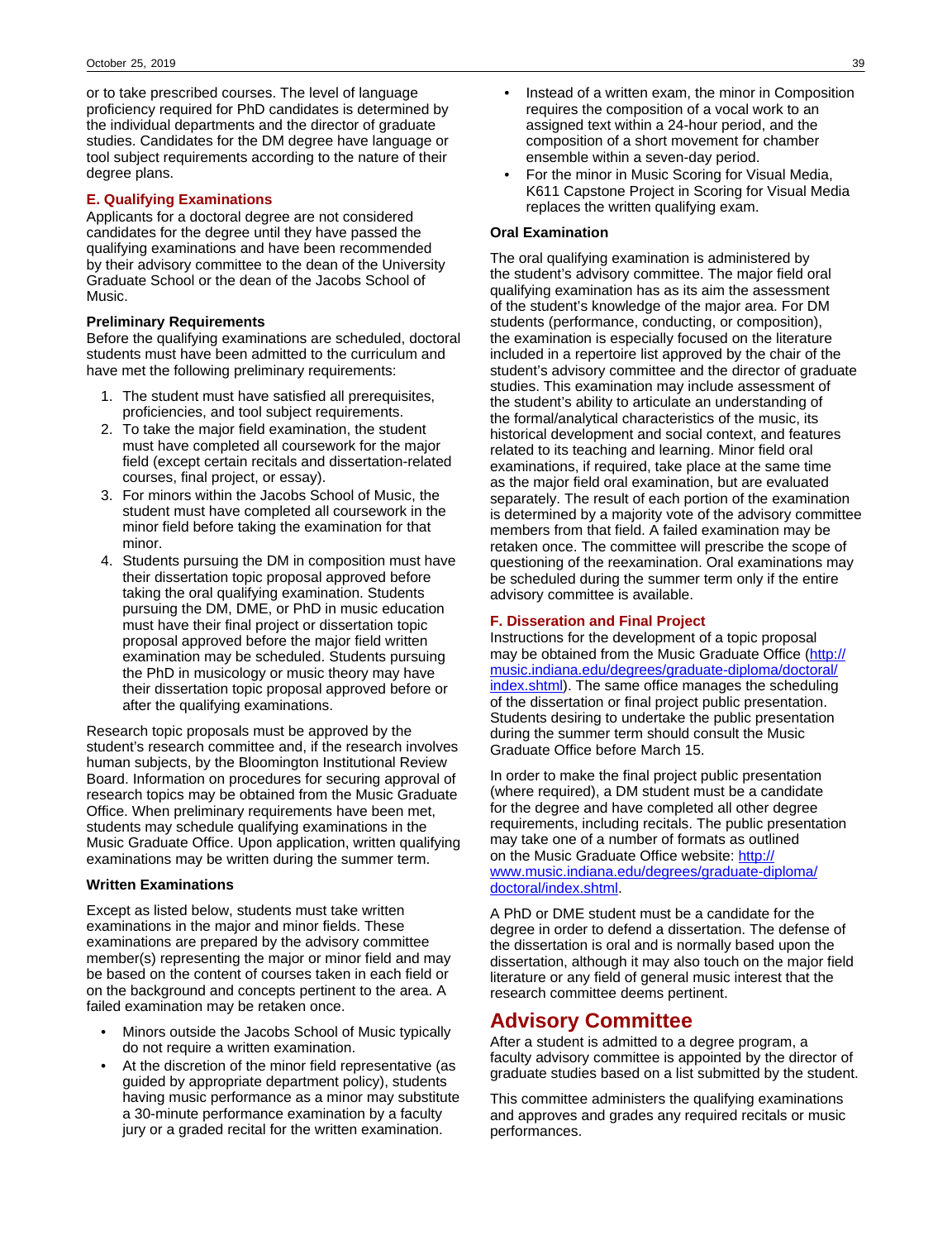# **Research Committee**

The research committee for DM and DME candidates is appointed by the director of graduate studies based on a list submitted by the student. The committee consists of three members from the major field, one of whom acts as chairperson, and except for piano majors, one member from a minor or other outside field. The research director is normally either the chairperson or the outside member, depending on the nature of the topic and the expertise required. The research committee approves the topic proposal, approves the dissertation or final project for defense or public presentation, conducts the defense or public presentation, and approves and grades the dissertation, final project, or piano essay.

The research committee for PhD dissertations is appointed by the dean of the University Graduate School. See the University Graduate School Bulletin at [http://](https://bulletins.iu.edu/iu/gradschool/2018-2019/requirements/phd/research.shtml) [bulletins.iu.edu/iu/gradschool/2018-2019/requirements/](https://bulletins.iu.edu/iu/gradschool/2018-2019/requirements/phd/research.shtml) [phd/dissert.shtml](https://bulletins.iu.edu/iu/gradschool/2018-2019/requirements/phd/research.shtml) for further information on the appointment and constitution of the committee.

# **Credit and Residence**

The doctoral degree may be conferred upon completion of at least 90 credit hours of advanced study (including the master's degree). At least 30 credit hours beyond the master's degree must be completed at Indiana University, with at least two consecutive semesters in residence. Up to 30 credit hours may be transferred from accredited institutions. Each course to be transferred must be equivalent to a course offered at Indiana University and must have been completed no more than ten years prior to matriculation. Transfers are approved by the director of graduate studies and the department in which the equivalent course is offered. Departmental practices vary; an interview or examination may be required. Applied lessons, chamber music, ensemble, and similar courses may not be transferred for degree credit, nor may transfer courses satisfy entrance proficiencies in music history and literature and music theory.

# **Registration after Admission to Candidacy**

Once admitted to candidacy, students must enroll each semester for coursework, dissertation or final project credit, or G901 Advanced Research in order to maintain their candidacy. Candidates who will graduate in a summer month must enroll during that summer term.

# **Required Grades**

Students in a doctoral degree program must have a cumulative GPA of 3.0 or higher to graduate.

# **Major**

Each course in the major field must have a grade of B or higher to fulfill degree requirements.

# **Minors and Other Required Credits**

Each course in a minor field or used for other required credits must have a grade of C or higher to fulfill degree requirements. In addition, courses counting toward a minor field or other required credits must have an average of B or higher. For purposes of computing the required B average, only those courses accepted in fulfillment of the degree will be counted. Departments offering minors may require higher grades for their minor fields. Courses

graded on an S/F basis may not be used toward a minor field or toward other required credits.

### **Tool Subjects**

Each course must have a grade of C or higher to fulfill degree requirements. Some departments may require a higher grade. Tool Subject requirements may be met by coursework taken no more than ten years prior to matriculation.

### **Language Proficiencies**

Each grammar, diction, or reading course must have a grade of C or higher to fulfill degree requirements. Some departments may require a higher grade. For PhD students, the grade must be B or higher. Language Proficiency requirements may be met by coursework taken no more than ten years prior to matriculation.

# **Time Limits**

Doctoral students (DM, DME, PhD) must complete all coursework and begin qualifying examinations within seven calendar years from the date of matriculation in the doctoral program.

Students who do not complete their coursework and begin qualifying examinations within the prescribed time limit must be readmitted to the major field (through interview, submission of documents, or audition, as appropriate to the major), meet current requirements, and make any other curricular changes required by the major field department and the director of graduate studies. If a student is readmitted to the major, the term of readmission is three years from the date of readmission. If the student has not completed coursework by that time, the student must once again meet the terms for readmission described previously.

In addition, any doctoral course taken more than ten calendar years prior to the date of readmission must be revalidated. For PhD students, coursework completed more than ten years before the oral examination is passed, including courses from a master's degree used toward the 90 credit hours required for the PhD degree, must be revalidated. PhD students must receive permission to revalidate courses from the dean of the University Graduate School. Consult the University Graduate School Bulletin [\(https://bulletins.iu.edu/iu/](https://bulletins.iu.edu/iu/gradschool/2018-2019/policies/revalidate.shtml) [gradschool/2018-2019/policies/revalidate.shtml\)](https://bulletins.iu.edu/iu/gradschool/2018-2019/policies/revalidate.shtml) and the director of graduate studies for more information.

Proficiencies (music history, music theory, keyboard, performance, language reading, language grammar, language diction) more than ten years old must be revalidated.

See "Graduate Revalidation Procedures" in this bulletin for information on how coursework and proficiencies may be revalidated.

## **Qualifying Examinations**

All qualifying examinations, written and oral, must be completed within one calendar year.

#### **After Qualifying Examinations**

DM, DME, and PhD students must complete the degree within seven years after passing the qualifying examinations. After that time, students must be reinstated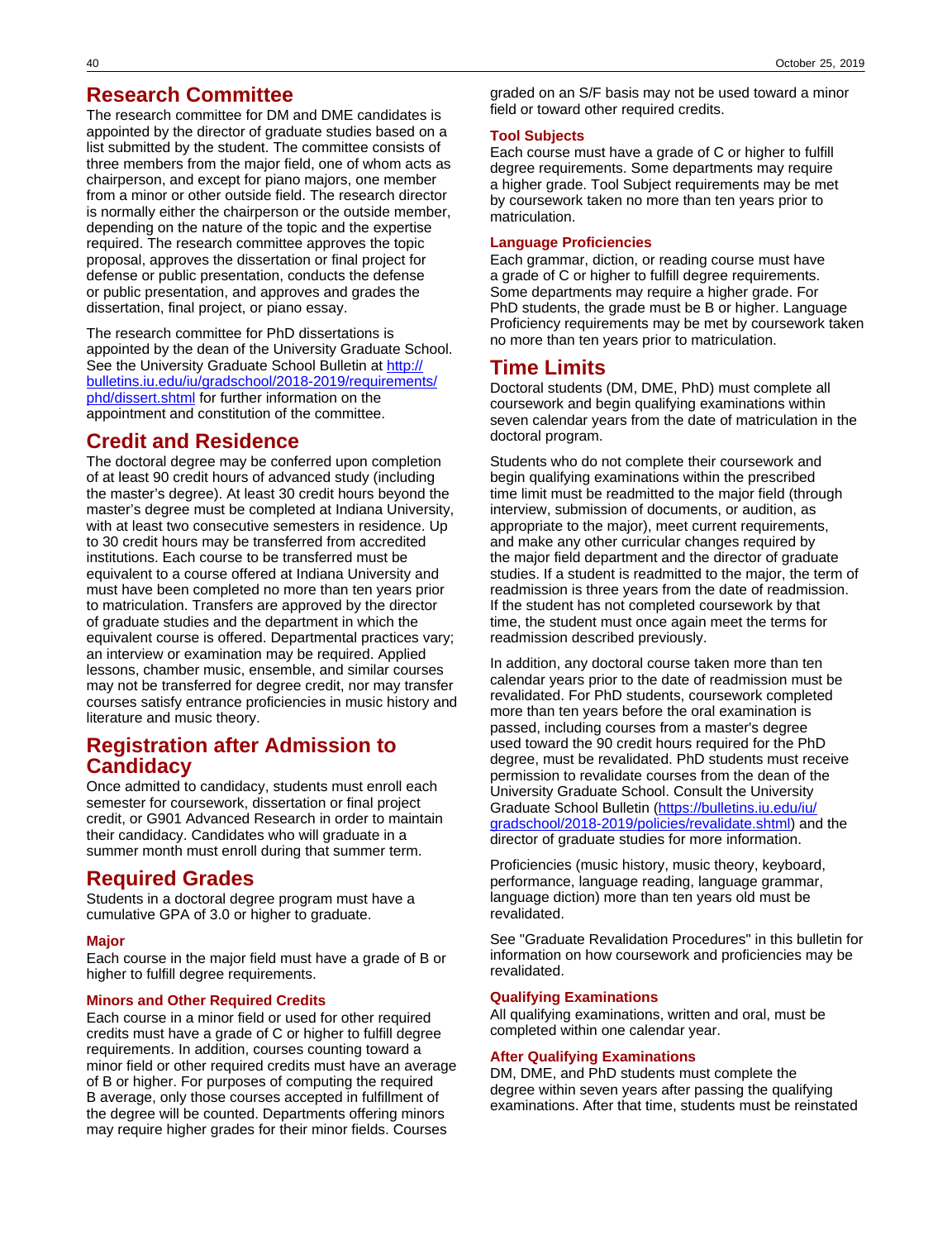to candidacy. To be reinstated to candidacy, DM and DME students must:

- 1. obtain the permission of the department chairperson and the director of graduate studies,
- 2. fulfill any new departmental requirements in effect at the time of the application for reinstatement, and
- 3. pass any qualifying examinations that may be required in the major and minor fields by the student's advisory committee and the director of graduate studies. Examinations taken for candidacy reinstatement may be taken only once.

If reinstatement is granted, it is valid for a period of three years. Revalidation of coursework is not required.

PhD students follow the reinstatement procedure outlined in the bulletin of the University Graduate School ([https://](https://bulletins.iu.edu/iu/gradschool/2018-2019/requirements/phd/candidacy.shtml) [bulletins.iu.edu/iu/gradschool/2018-2019/requirements/](https://bulletins.iu.edu/iu/gradschool/2018-2019/requirements/phd/candidacy.shtml) [phd/candidacy.shtml](https://bulletins.iu.edu/iu/gradschool/2018-2019/requirements/phd/candidacy.shtml)).

These time limits are suspended for students in active military service for the duration of that active service.

# **Curricula for Graduate Degrees in Music**

Requests for deviation from department, program, or school requirements may be granted only by written approval from the respective chairperson, director, or dean (or by their respective administrative representative). Disposition at each level is final.

# **Brass Master of Music in Performance**

# **Admission Requirements**

Bachelor of Music or its demonstrated equivalent. For additional information, see "Admission Requirements" in the Graduate Division section of this bulletin.

# **Major**

# **Horn**

18 credit hours

- B910 Horn Graduate Major (13 cr.)
- I711 Master's Recital (0 cr.)
- 3 credit hours selected from M641 Brass Literature I (3 cr.), M642 Brass Literature II (3 cr.), or B910 Horn Graduate Major
- 2 credit hours selected from F550 Chamber Music (1 cr.), F519 Orchestral Repertoire (1 cr.), or F545 Brass Chamber Ensemble (1 cr.)

# **Trumpet**

# 18 credit hours

- B920 Trumpet Graduate Major (13 cr.)
- I711 Master's Recital (0 cr.)
- 3 credit hours selected from M641 Brass Literature I (3 cr.), M642 Brass Literature II (3 cr.), or B920 Trumpet Graduate Major
- 2 credit hours selected from F550 Chamber Music (1 cr.), F519 Orchestral Repertoire (1 cr.), or F545 Brass Chamber Ensemble (1 cr.)

# **Trombone**

## 18 credit hours

- B930 Trombone Graduate Major (13 cr.)
- I711 Master's Recital (0 cr.)
- 3 credit hours selected from M641 Brass Literature I (3 cr.), M642 Brass Literature II (3 cr.), or B930 Trombone Graduate Major
- 2 credit hours selected from F550 Chamber Music (1 cr.), F519 Orchestral Repertoire (1 cr.), or F545 Brass Chamber Ensemble (1 cr.)

# **Euphonium**

# 18 credit hours

- B940 Euphonium Graduate Major (13 cr.)
- I711 Master's Recital (0 cr.)
- 3 credit hours selected from M641 Brass Literature I (3 cr.), M642 Brass Literature II (3 cr.), or B940 Euphonium Graduate Major
- 2 credit hours selected from F550 Chamber Music (1 cr.), F519 Orchestral Repertoire (1 cr.), or F545 Brass Chamber Ensemble (1 cr.)

# **Tuba**

# 18 credit hours

- B950 Tuba Graduate Major (13 cr.)
- I711 Master's Recital (0 cr.)
- 3 credit hours selected from M641 Brass Literature I (3 cr.), M642 Brass Literature II (3 cr.), or B950 Tuba Graduate Major
- 2 credit hours selected from F550 Chamber Music (1 cr.), F519 Orchestral Repertoire (1 cr.), or F545 Brass Chamber Ensemble (1 cr.)

# **Music History and Literature Requirement**

6 credit hours. See "Structure of Master's Curricula" under General Requirements for Master's Degrees in this bulletin.

# **Other Required Credits**

6 credit hours. See "Structure of Master's Curricula" under General Requirements for Master's Degrees in this bulletin.

# **Major Ensemble**

X40 University Instrumental Ensembles (2 cr.) each fall and spring semester.

# **Doctor of Music in Music Literature and Performance**

# **Admission Requirements**

Master's degree in brass, with a major in the same instrument, or its demonstrated equivalent. For additional information, see "Admission Requirements" in the Graduate Division section of this bulletin.

# **Major**

# **Horn**

- B910 Horn Graduate Major (16 cr.)
- B601 Doctoral Brass Recital (1-1 cr.)
- B602 Doctoral Brass Chamber Recital (1 cr.)
- M620 Doctoral Final Project (2 cr.)
- M641-M642 Brass Literature I-II (3-3 cr.)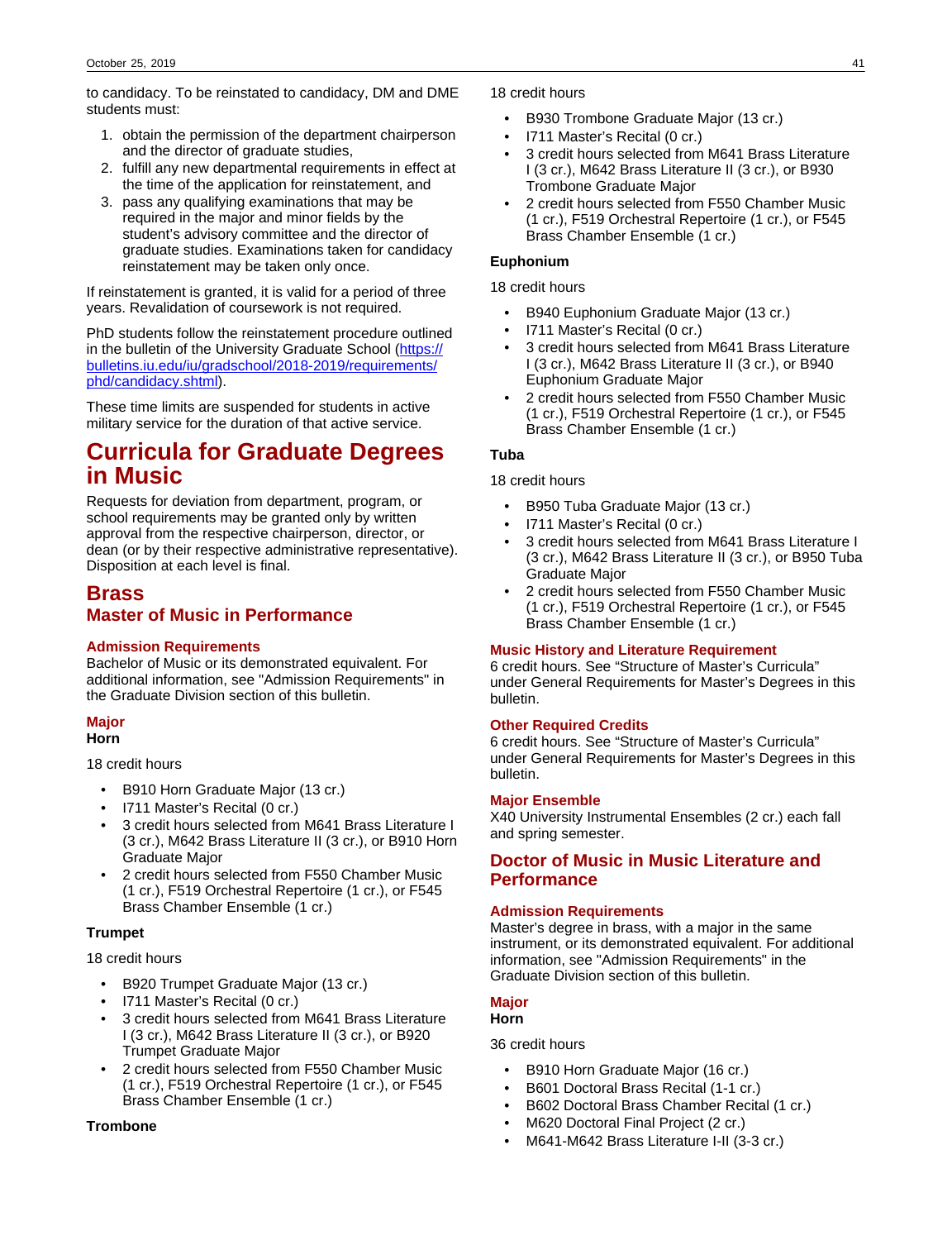• Music literature elective (3 cr.)

6 credit hours selected from the following:

- E508 Euphonium Pedagogy (1 cr.)
- E509 Horn Pedagogy (1 cr.)
- E510 Trumpet Pedagogy (1 cr.)
- E511 Trombone Pedagogy (1 cr.)
- E512 Tuba Pedagogy (1 cr.)
- E635 College Music Teaching (3 cr.)
- U596 Research in Music (1-6 cr.)
- Other courses approved by the brass department. May include up to 2 additional credit hours of performance study and up to 4 additional credit hours of M620 Doctoral Final Project.

## **Trumpet**

36 credit hours

- B920 Trumpet Graduate Major (16 cr.)
- B601 Doctoral Brass Recital (1-1 cr.)
- B602 Doctoral Brass Chamber Recital (1 cr.)
- M620 Doctoral Final Project (2 cr.)
- M641-M642 Brass Literature I-II (3-3 cr.)
- Music literature elective (3 cr.)

# 6 credit hours selected from the following:

- E508 Euphonium Pedagogy (1 cr.)
- E509 Horn Pedagogy (1 cr.)
- E510 Trumpet Pedagogy (1 cr.)
- E511 Trombone Pedagogy (1 cr.)
- E512 Tuba Pedagogy (1 cr.)
- E635 College Music Teaching (3 cr.)
- U596 Research in Music (1-6 cr.)
- Other courses approved by the brass department. May include up to 2 additional credit hours of performance study and up to 4 additional credit hours of M620 Doctoral Final Project.

# **Trombone**

36 credit hours

- B930 Trombone Graduate Major (16 cr.)
- B601 Doctoral Brass Recital (1-1 cr.)
- B602 Doctoral Brass Chamber Recital (1 cr.)
- M620 Doctoral Final Project (2 cr.)
- M641-M642 Brass Literature I-II (3-3 cr.)
- Music literature elective (3 cr.)

# 6 credit hours selected from the following:

- E508 Euphonium Pedagogy (1 cr.)
- E509 Horn Pedagogy (1 cr.)
- E510 Trumpet Pedagogy (1 cr.)
- E511 Trombone Pedagogy (1 cr.)
- E512 Tuba Pedagogy (1 cr.)
- E635 College Music Teaching (3 cr.)
- U596 Research in Music (1-6 cr.)
- Other courses approved by the brass department. May include up to 2 additional credit hours of performance study and up to

4 additional credit hours of M620 Doctoral Final Project.

# **Euphonium**

## 36 credit hours

- B940 Euphonium Graduate Major (16 cr.)
- B601 Doctoral Brass Recital (1-1 cr.)
- B602 Doctoral Brass Chamber Recital (1 cr.)
- M620 Doctoral Final Project (2 cr.)
- M641-M642 Brass Literature I-II (3-3 cr.)
- Music literature elective (3 cr.)

# 6 credit hours selected from the following:

- E508 Euphonium Pedagogy (1 cr.)
- E509 Horn Pedagogy (1 cr.)
- E510 Trumpet Pedagogy (1 cr.)
- E511 Trombone Pedagogy (1 cr.)
- E512 Tuba Pedagogy (1 cr.)
- E635 College Music Teaching (3 cr.)
- U596 Research in Music (1-6 cr.)
- Other courses approved by the brass department. May include up to 2 additional credit hours of performance study and up to 4 additional credit hours of M620 Doctoral Final Project.

#### **Tuba**

36 credit hours

- B950 Tuba Graduate Major (16 cr.)
- B601 Doctoral Brass Recital (1-1 cr.)
- B602 Doctoral Brass Chamber Recital (1 cr.)
- M620 Doctoral Final Project (2 cr.)
- M641-M642 Brass Literature I-II (3-3 cr.)
- Music literature elective (3 cr.)

## 6 credit hours selected from the following:

- E508 Euphonium Pedagogy (1 cr.)
- E509 Horn Pedagogy (1 cr.)
- E510 Trumpet Pedagogy (1 cr.)
- E511 Trombone Pedagogy (1 cr.)
- E512 Tuba Pedagogy (1 cr.)
- E635 College Music Teaching (3 cr.)
- U596 Research in Music (1-6 cr.)
- Other courses approved by the brass department. May include up to 2 additional credit hours of performance study and up to 4 additional credit hours of M620 Doctoral Final Project.

## **Minor and Other Required Credits**

24 credit hours. See "Structure of Doctoral Curricula" under General Requirements for Doctoral Degrees in this bulletin.

# **Tool Subject**

M539 Introduction to Music Bibliography (2 cr.)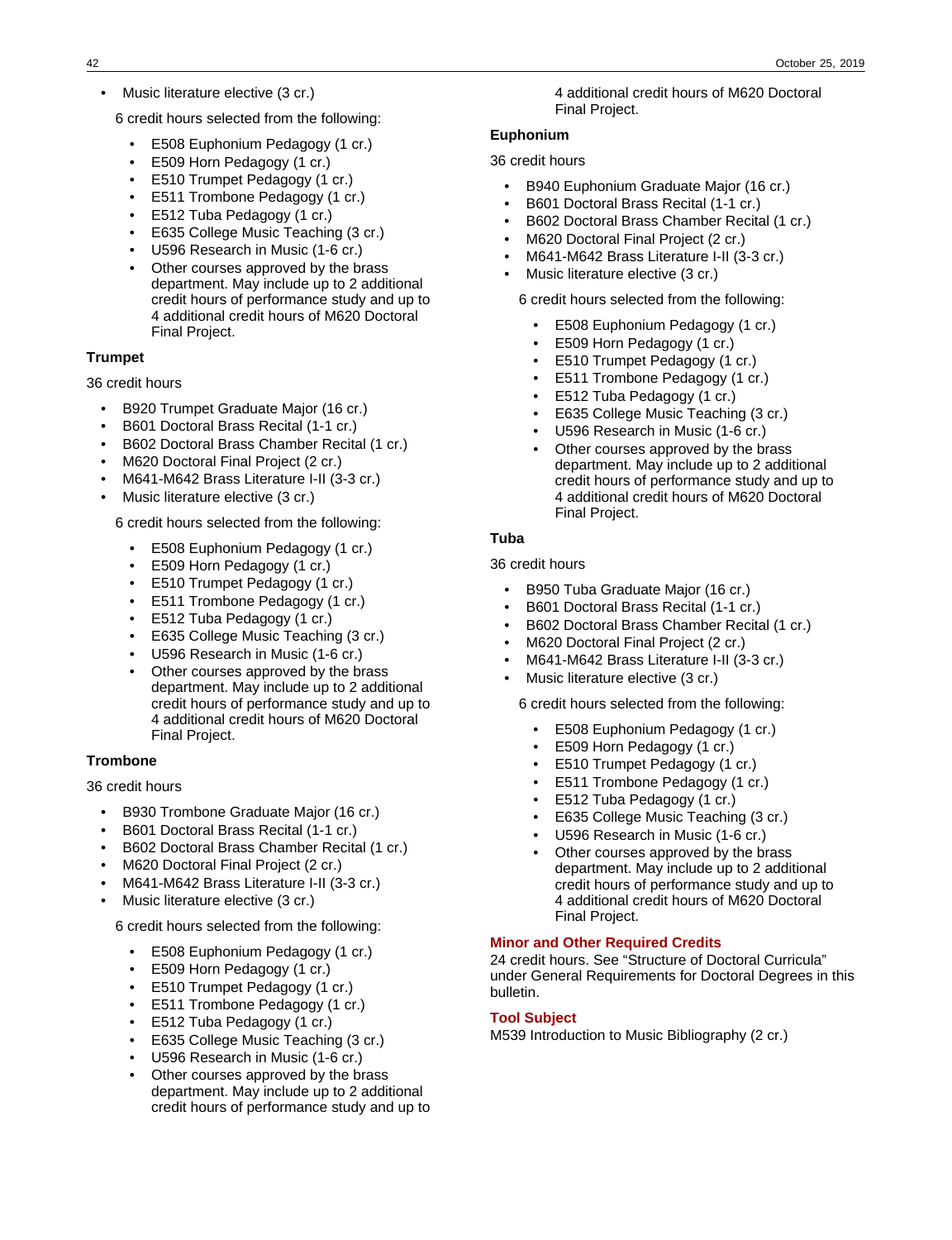# **Choral Conducting Master of Music in Choral Conducting**

#### **Admission Requirements**

Bachelor's degree in music or its demonstrated equivalent. For additional information, see "Admission Requirements" in the Graduate Division section of this bulletin.

#### **Major**

19 credit hours

- M535 Master's Seminar in Choral Literature: Renaissance to 1700 (3 cr.)
- M536 Master's Seminar in Choral Literature: 1700 to 1900 (3 cr.)
- M537 Master's Seminar in Choral Literature: 20th Century to Today (3 cr.)
- G535 Master's Choral Conducting: Renaissance to 1700 (2 cr.)
- G536 Master's Choral Conducting: 1700 to 1900 (2 cr.)
- G537 Master's Choral Conducting: 20th Century to Today (2 cr.)
- G538 Choral Rehearsal Techniques (2 cr.)
- F531 Graduate Ear Training for Conductors (1 cr.)
- F532 Graduate Score Reading (1 cr.)
- G504 Master's Choral Conducting Practicum (0-0-0 cr.)
- G604 Master's Choral Conducting Performance (0 cr.) (taken in the final semester)

A student may demonstrate proficiency in F531 or F532 without having to substitute another graduate-level course.

#### **Music History and Literature Requirement**

6 credit hours. See "Structure of Master's Curricula" under General Requirements for Master's Degrees in this bulletin.

#### **Other Required Credits**

6 credit hours. See "Structure of Master's Curricula" under General Requirements for Master's Degrees in this bulletin.

## **Language Proficiencies**

Proficiency in English diction. Knowledge of grammar equivalent to one semester at the college level in one language, chosen from French, German, and Italian, and proficiency in diction in the same language. Proficiency in diction is demonstrated by examination or by passing a Jacobs School of Music diction course. Students must take all diction examinations in their first semester of enrollment; with voice department permission, they may take specific examinations for a second time in their second semester of enrollment. Diction examinations are given prior to the beginning of each semester. For any examination not passed, students must pass the appropriate Jacobs School of Music diction course.

## **Major Ensemble**

X70 University Choral Ensembles (2 cr.) each fall and spring semester.

# **Doctor of Music in Choral Conducting**

# **Admission Requirements**

Master's degree in choral conducting or its demonstrated equivalent. For additional information, see "Admission Requirements" in the Graduate Division section of this bulletin.

## **Major**

36 credit hours

- M661 Doctoral Seminar in Choral Literature: Renaissance to 1700 (3 cr.)
- M662 Doctoral Seminar in Choral Literature: 1700 to 1900 (3 cr.)
- M663 Doctoral Seminar in Choral Literature: 20th Century to Today (3 cr.)
- M664 Topics in Choral Literature (3 cr.)
- G661 Doctoral Choral Conducting: Renaissance to 1700 (3 cr.)
- G662 Doctoral Choral Conducting: 1700 to 1900 (3 cr.)
- G663 Doctoral Choral Conducting: 20th Century to Today (3 cr.)
- G664 Choral Rehearsal Techniques (3 cr.)
- G810-G811 Doctoral Choral Conducting Performance I-II (2-2 cr.)
- F531 Graduate Ear Training for Conductors (1 cr.)
- F532 Graduate Score Reading (1 cr.)
- M620 Doctoral Final Project (3 cr.)
- Elective (3 cr.)

# **Minor and Other Required Credits**

24 credit hours. See "Structure of Doctoral Curricula" under General Requirements for Doctoral Degrees in this bulletin.

#### **Language Proficiencies**

Knowledge of German, French and Italian grammar equivalent to one semester at the college level in each. With permission of the department and the director of graduate studies, students may replace French or Italian proficiency with proficiency in another language that is relevant to their intended research area.

Proficiency in diction in German, French, and Italian as demonstrated by examination or by passing a Jacobs School of Music diction course. Students must take all three diction examinations in their first semester of enrollment; with voice department permission, they may take specific examinations for a second time in their second semester of enrollment. Diction examinations are given prior to the beginning of each semester. For any examination not passed, students must pass the appropriate Jacobs School of Music diction course.

#### **Tool Subject**

M539 Introduction to Music Bibliography (2 cr.)

# **Collaborative Piano Master of Music in Performance**

## **Admission Requirements**

Bachelor of Music or its demonstrated equivalent.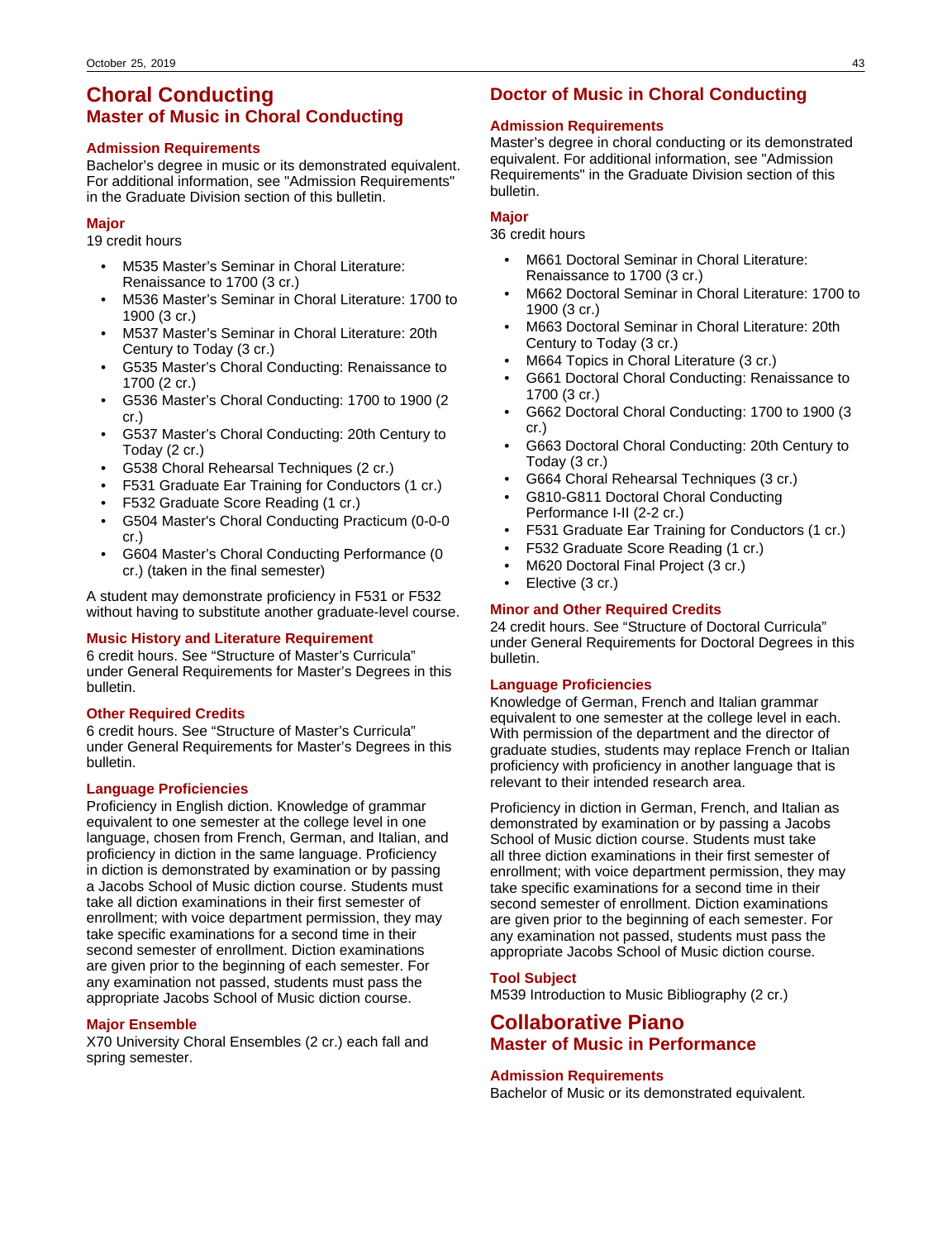As a part of the admission process, students choose a Vocal Collaboration Emphasis, Instrumental Collaboration Emphasis, or Balanced Collaboration Emphasis.

For additional information, see "Admission Requirements" in the Graduate Division section of this bulletin.

## **Major**

18 credit hours

- P901 Collaborative Piano Graduate Major (12 cr.)
- I500 Studio Masterclass (0 cr.) each fall and spring semester
- I711 Master's Recital (0-0 cr.)

## **Vocal Collaboration Emphasis**

- M531 Song Literature III (3 cr.)
- M532 Song Literature IV (3 cr.)

### **Instrumental Collaboration Emphasis**

- M533 Survey of Wind Literature for Collaborative Pianists (3 cr.)
- M534 Survey of String Literature for Collaborative Pianists (3 cr.)

#### **Balanced Collaboration Emphasis**

3 credit hours chosen from the following:

- M531 Song Literature III (3 cr.)
- M532 Song Literature IV (3 cr.)

3 credit hours chosen from the following:

- M533 Survey of Wind Literature for Collaborative Pianists (3 cr.)
- M534 Survey of String Literature for Collaborative Pianists (3 cr.)

## **Music History and Literature Requirement**

6 credit hours. See "Structure of Master's Curricula" under General Requirements for Master's Degrees in this bulletin.

### **Other Required Credits**

6 credit hours. See "Structure of Master's Curricula" under General Requirements for Master's Degrees in this bulletin.

#### **Major Ensemble**

X2 Piano Accompanying (2 cr.) each fall and spring semester.

## **Language Proficiencies**

All students must demonstrate proficiency in English diction. Additional grammar and diction requirements in French, German, and Italian apply as described below.

Students with a Vocal Collaboration Emphasis must demonstrate knowledge of the grammar of each of the three languages equivalent to one semester at the college level, and proficiency in diction in each of the three languages as demonstrated by examination or by passing a Jacobs School of Music diction course.

Students with an Instrumental Collaboration Emphasis must demonstrate proficiency in diction for one of the three languages as demonstrated by examination or by passing a Jacobs School of Music diction course.

Students with a Balanced Collaboration Emphasis must demonstrate knowledge of the grammar of one of the three languages equivalent to one semester at the college level, and proficiency in diction for two of the three languages as demonstrated by examination or by passing a Jacobs School of Music diction course.

Students must take any required diction examinations in their first semester of enrollment; with voice department permission, they may take specific examinations for a second time in their second semester of enrollment. Diction examinations are given prior to the beginning of each semester. For any examination not passed, students must pass the appropriate Jacobs School of Music diction course.

# **Doctor of Music in Music Literature and Performance**

#### **Admission Requirements**

A master's degree with the same major or its demonstrated equivalent.

As part of the admission process, students choose a Vocal Collaboration Emphasis, Instrumental Collaboration Emphasis, or Balanced Collaboration Emphasis.

For additional information, see "Admission Requirements" in the Graduate Division section of this bulletin.

#### **Major**

36 credit hours

- P901 Collaborative Piano Graduate Major (18 cr.)
- I500 Studio Masterclass (0 cr.) each fall and spring semester
- P610 Doctoral Collaborative Piano Recital (1-1-1-1 cr.)
- M633 Wind Literature for Collaborative Pianists (3 cr.)
- M634 String Literature for Collaborative Pianists (3 cr.)
- 6 credit hours chosen from the following
	- M686 Solo Vocal Literature before 1850 (3 cr.)
	- M687 Late Romantic Solo Vocal Literature (3 cr.)
	- M688 Solo Vocal Literature after 1900 (3 cr.)
- M620 Doctoral Final Project (2 cr.)

## **Minors and Other Required Credits**

See "Structure of Doctoral Curricula" under General Requirements for Doctoral Degrees in this bulletin.

# **Major Ensemble**

Participation determined by the department.

#### **Tool Subject**

M539 Introduction to Music Bibliography (2 cr.)

# **Language Proficiencies**

All students must demonstrate proficiency in English diction. Additional grammar and diction requirements in French, German, and Italian apply as described below.

Students with a Vocal Collaboration Emphasis must demonstrate knowledge of German grammar equivalent to two semesters at the college level, knowledge of the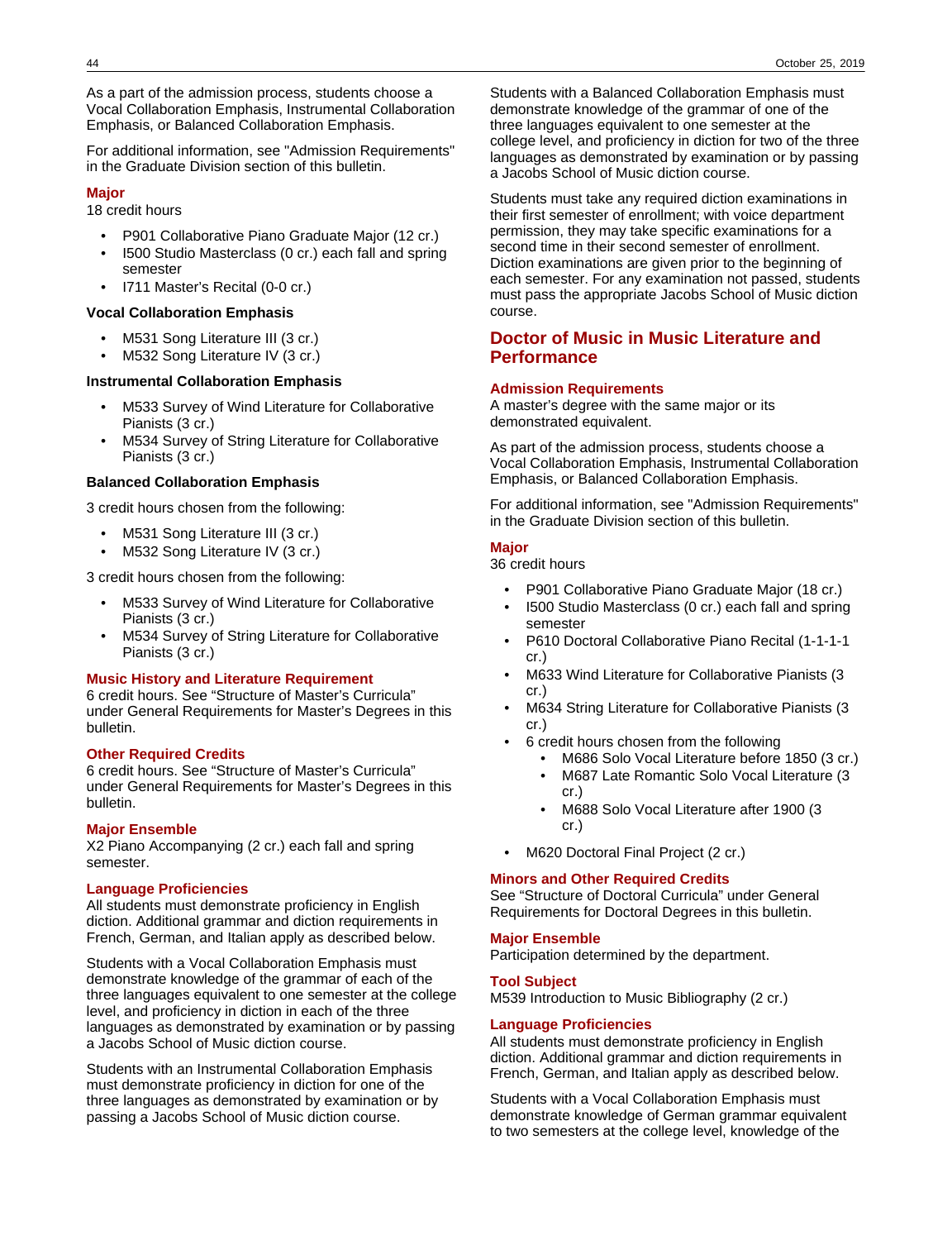grammar of French and Italian equivalent to one semester at the college level, and proficiency in diction in each of the three languages as demonstrated by examination or by passing a Jacobs School of Music diction course.

Students with an Instrumental Collaboration Emphasis must demonstrate knowledge of the grammar of one of the three languages equivalent to one semester at the college level, and proficiency in diction for one of the three languages as demonstrated by examination or by passing a Jacobs School of Music diction course.

Students with a Balanced Collaboration Emphasis must demonstrate knowledge of the grammar of two of the three languages equivalent to one semester at the college level, and proficiency in diction for two of the three languages as demonstrated by examination or by passing a Jacobs School of Music diction course.

Students must take any required diction examinations in their first semester of enrollment; with voice department permission, they may take specific examinations for a second time in their second semester of enrollment. Diction examinations are given prior to the beginning of each semester. For any examination not passed, students must pass the appropriate Jacobs School of Music diction course.

# **Composition Master of Music in Composition**

## **Admission Requirements**

Bachelor's degree in composition or its demonstrated equivalent. For additional information, see "Admission Requirements" in the Graduate Division section of this bulletin.

## **Major**

18 credit hours

- K910 Composition Graduate Major (12 cr.), concurrent with I501 Departmental Masterclass (0 cr.)
- I711 Master's Recital (0 cr.)
- T556 Analysis of Music Since 1900 (3 cr.)
- K600 Thesis in Composition (3 cr.)

# **Music History and Literature Requirement**

6 credit hours. See "Structure of Master's Curricula" under General Requirements for Master's Degrees in this bulletin.

#### **Other Required Credits**

6 credit hours. See "Structure of Master's Curricula" under General Requirements for Master's Degrees in this bulletin.

# **Major Ensemble**

2 credit hours each semester until four fall-spring enrollments are reached or the student graduates.

# **Master of Music in Computer Music Composition**

## **Admission Requirements**

Bachelor's degree in composition or its demonstrated equivalent. For additional information, see "Admission Requirements" in the Graduate Division section of this bulletin.

## **Major**

#### 18 credit hours

- K503 Electronic Studio Resources I (3 cr.)
- K504 Electronic Studio Resources II (3 cr.)
- K506 Projects in Electronic Music (6 cr.), concurrent with I501 Departmental Masterclass (0 cr.)
- K509 Seminar in Computer Music (3 cr.)
- I711 Master's Recital (0 cr.)
- K600 Thesis in Composition (3 cr.)

The Thesis in Composition can be a research paper or substantial electroacoustic composition.

#### **Music History and Literature Requirement**

6 credit hours. See "Structure of Master's Curricula" under General Requirements for Master's Degrees in this bulletin.

#### **Other Required Credits**

6 credit hours. See "Structure of Master's Curricula" under General Requirements for Master's Degrees in this bulletin.

# **Major Ensemble**

2 credit hours each semester until four fall-spring enrollments are reached or the student graduates.

#### **Tool Subject**

2-3 credit hours in computer programming languages to be selected from CSCI A504 Introductory C+ + Programming (2 cr.), CSCI A597 Introduction to Programming I (3 cr.), or other Computer Science programming courses at the 500 level or above, with the approval of the director of the Center for Electronic and Computer Music; or equivalent, demonstrated by previous coursework or by a proficiency examination administered by the computer science department.

# **Master of Music in Music Scoring for Visual Media**

#### **Admission Requirements**

Bachelor's degree in composition or its demonstrated equivalent. For additional information, see "Admission Requirements" in the Graduate Division section of this bulletin.

#### **Major**

18-19 credit hours

- K555 Topics in Music Scoring for Visual Media (9 cr.) (May be repeated for different topics.)
- 3 credit hours selected from
	- K555 Topics in Music Scoring for Visual Media (1-3 cr.). (May be repeated for different topics.)
	- K502 Projects in Music Scoring for Visual Media (1-3 cr.)
- 3-4 credit hours selected from:
	- K555 Topics in Music Scoring for Visual Media (1-3 cr). (May be repeated for different topics.)
	- K810 Composition Graduate Minor (2-4 cr.)
	- MSCH-C560 Motion Picture Production (3-4 cr.)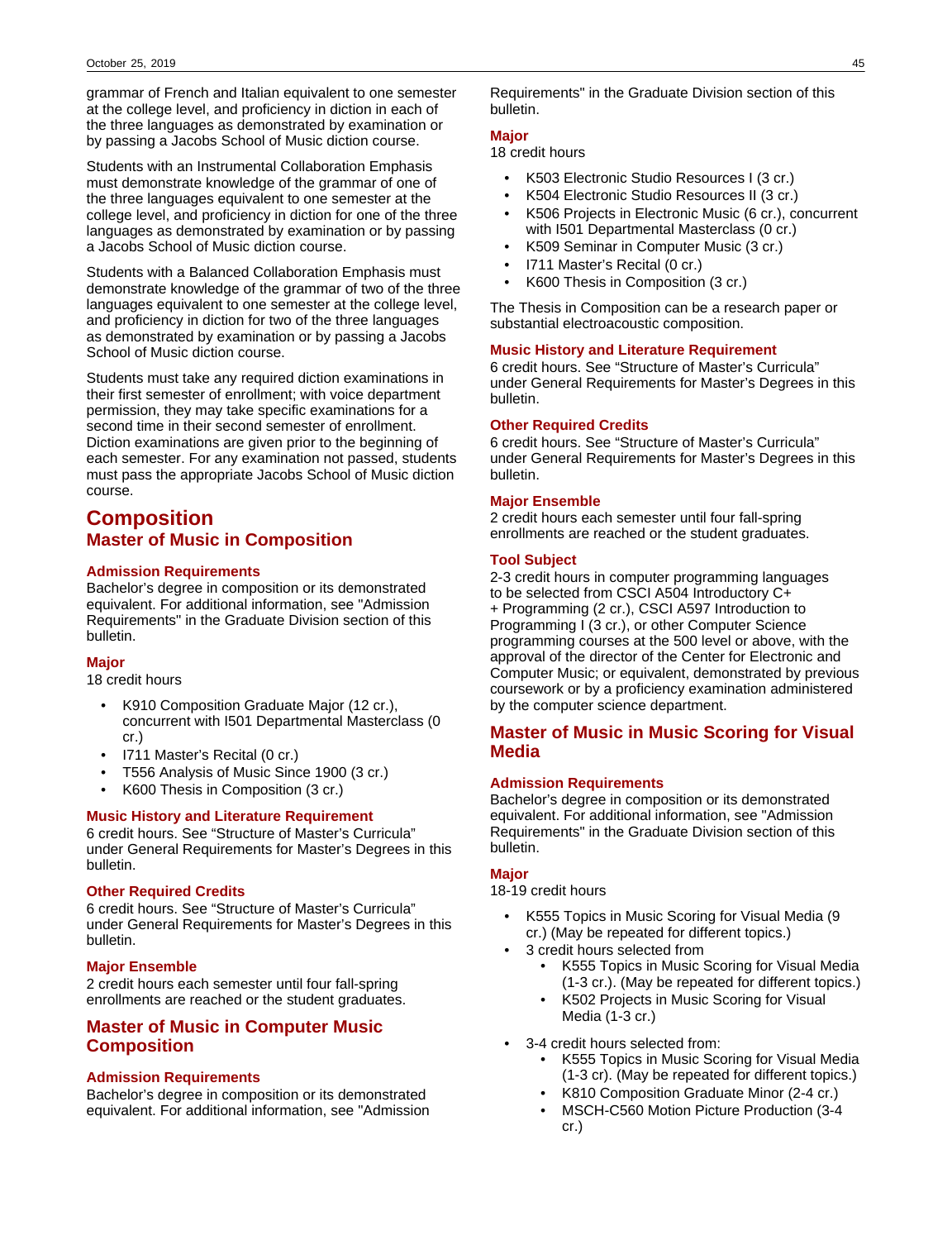- K612 Thesis in Music Scoring for Visual Media (3 cr.)
- I711 Master's Recital (0 cr.)

# **Music History and Literature Requirement**

6 credit hours. See "Structure of Master's Curricula" under General Requirements for Master's Degrees in this bulletin.

## **Other Required Credits**

6 credit hours. See "Structure of Master's Curricula" under General Requirements for Master's Degrees in this bulletin.

## **Major Ensemble**

2 credit hours each semester until four fall-spring enrollments are reached or the student graduates.

# **Doctor of Music in Composition**

#### **Admission Requirements**

Master's degree in composition or its demonstrated equivalent. For additional information, see "Admission Requirements" in the Graduate Division section of this bulletin.

#### **Major**

36 credit hours

- K910 Composition Graduate Major (18 cr.), concurrent with I501 Departmental Masterclass (0 cr.)
- K701 Doctoral Composition Chamber Recital (1 cr.)
- K702-K703 Doctoral Composition Document I-II (0-0 cr.)
- K700 Dissertation in Composition (8 cr.)
- Music electives (9 cr. in conducting, composition, electronic music, or other area approved by the department; must include a graduate-level conducting course in new music, orchestral, choral, or wind conducting, unless one has been taken previously; may include additional dissertation credit hours.)

K702 (movement of chamber music written during a weeklong examination period) and K703 (setting of a given text during a 24-hour period) should be completed within first two semesters of enrollment.

#### **Minor and Other Required Credits**

24 credit hours. See "Structure of Doctoral Curricula" under General Requirements for Doctoral Degrees in this bulletin.

#### **Tool Subjects**

T551 Analytical Techniques for Tonal Music (3 cr.) and T556 Analysis of Music Since 1900 (3 cr.) or equivalents, which will not be included in the total credit hours required for the major, but may count toward a minor in music theory.

# **Guitar Master of Music in Performance**

#### **Admission Requirements**

Bachelor's degree in music or its demonstrated equivalent. For additional information, see "Admission Requirements" in the Graduate Division section of this bulletin.

# **Major**

# 18 credit hours

- L900 Guitar Graduate Major (14 cr.)
- 2 credit hours selected from:
	- L900 Guitar Graduate Major (2 cr.)
	- M538 Survey of Guitar Literature (2 cr.)
- I711 Master's Recital (0 cr.)
- F550 Chamber Music (1-1 cr.)

## **Music History and Literature Requirement**

6 credit hours. See "Structure of Master's Curricula" under General Requirements for Master's Degrees in this bulletin.

#### **Other Required Credits**

6 credit hours. See "Structure of Master's Curricula" under General Requirements for Master's Degrees in this bulletin.

#### **Major Ensemble**

2 credit hours each semester until four fall-spring enrollments are reached or the student graduates.

# **Doctor of Music in Music Literature and Performance**

#### **Admission Requirements**

Master's degree in guitar or its demonstrated equivalent. For additional information, see "Admission Requirements" in the Graduate Division section of this bulletin.

#### **Major**

36 credit hours

- L900 Guitar Graduate Major (18 cr.)
- F551 Practicum in Transcription for the Guitar (2 cr.)
- Graduate music education course as approved by chair of the student's advisory committee (E530 recommended) (3 cr.)
- M627-M628 Individual Study of Literature of Guitar I-II (3-3 cr.)
- L661 Doctoral Guitar Recital (1-1-1 cr.)
- I821 Doctoral Chamber Music Recital (1 cr.)
- M620 Doctoral Final Project (3 cr.)

#### **Minor and Other Required Credits**

24 credit hours. See "Structure of Doctoral Curricula" under General Requirements for Doctoral Degrees in this bulletin.

### **Tool Subjects**

- M539 Introduction to Music Bibliography (2 cr.)
- HISP S491 Elementary Spanish for Graduate Students (3 cr.)

# **Harp**

# **Master of Music in Performance**

# **Admission Requirements**

Bachelor's degree in music or its demonstrated equivalent. For additional information, see "Admission Requirements" in the Graduate Division section of this bulletin.

# **Major**

18 credit hours

• H900 Harp Graduate Major (16 cr.)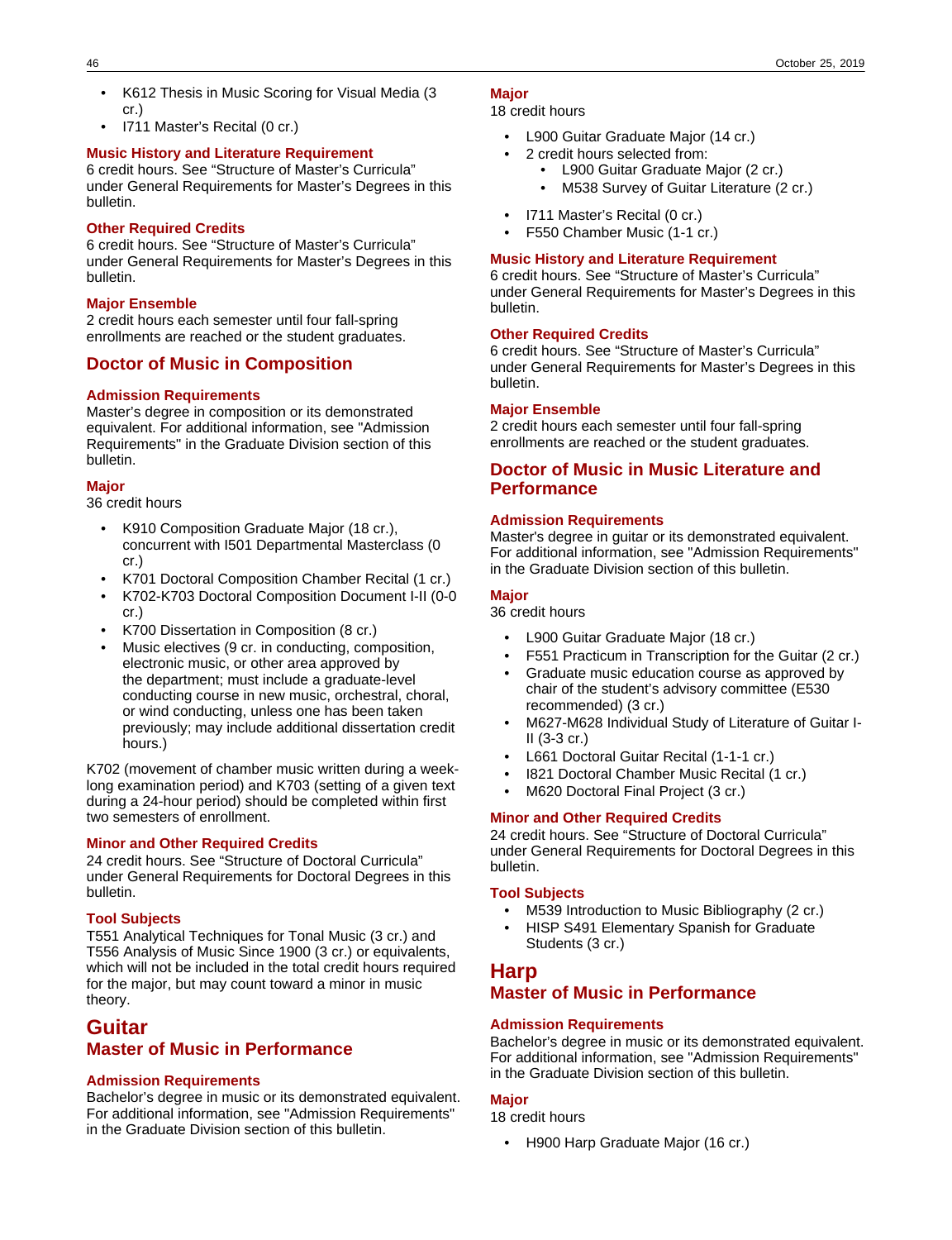- I711 Master's Recital (0 cr.)
- F549 Harp Ensemble or F550 Chamber Music (1-1 cr.)

# **Music History and Literature Requirement**

6 credit hours. See "Structure of Master's Curricula" under General Requirements for Master's Degrees in this bulletin.

## **Other Required Credits**

6 credit hours. See "Structure of Master's Curricula" under General Requirements for Master's Degrees in this bulletin.

## **Major Ensemble**

X40 University Instrumental Ensembles (2 cr.) each fall and spring semester.

# **Doctor of Music in Music Literature and Performance**

## **Admission Requirements**

Master's degree in harp or its demonstrated equivalent. For additional information, see "Admission Requirements" in the Graduate Division section of this bulletin.

## **Major**

36 credit hours

- H900 Harp Graduate Major (18 cr.)
- H601 Doctoral Harp Recital I (1 cr.)
- H602 Doctoral Harp Recital II (Lecture) (1 cr.)
- H603 Doctoral Harp Recital III (Concerto) (1 cr.)
- H604 Doctoral Harp Recital IV (Chamber) (1 cr.)
- M643-M644 Seminar in Harp Literature I-II (3-3 cr.)
- E513 Harp Pedagogy (3 cr.)
- E514 Applied Harp Pedagogy (3 cr.)
- M620 Doctoral Final Project (2 cr.)

#### **Minor and Other Required Credits**

24 credit hours. See "Structure of Doctoral Curricula" under General Requirements for Doctoral Degrees in this bulletin.

## **Major Ensemble**

X40 University Instrumental Ensembles (2 cr.) each fall and spring semester until coursework is complete, unless waived by department.

#### **Tool Subject**

M539 Introduction to Music Bibliography (2 cr.)

# **Historical Performance Master of Music in Historical Performance**

This degree is offered according to the available faculty for the following majors: voice (Y911), recorder (Y921), traverso (Y922), Baroque oboe (Y923), historical clarinet (Y924), Baroque bassoon (Y925), cornetto (Y931), Baroque trumpet (Y932), natural horn (Y933), sackbut (Y934), Baroque violin (Y941), Baroque viola (Y942), Baroque cello (Y943), viola da gamba (Y944), lute and theorbo (Y951), historical guitars (Y952), harpsichord (Y953), and fortepiano (Y954).

#### **Admission Requirements**

Bachelor's degree in music or its demonstrated equivalent. For additional information, see "Admission Requirements" in the Graduate Division section of this bulletin.

#### **Major**

18 credit hours

- Historical Performance Graduate Major (12 cr.). See course numbers for performance areas listed above.
- 2 credit hours from M517-M518-M519-M520 Medieval/Renaissance/Baroque/Classical Performance Practice (2-2-2-2 cr.)
- 2 credit hours from
	- F501 Accompaniment of Baroque Music (2 cr.) [May not be chosen by harpsichord majors, for whom this is a tool subject.]
	- F502 Topics in Basso Continuo (2 cr.)
	- F503 Advanced Topics in Basso Continuo (2 cr.)
	- M558 Topics in Historical Performance (1-1 cr. or 2 cr.)
- Y550 Historical Performance Chamber Ensembles (1-1 cr.)
- I711 Master's Recital (0-0 cr.)

# **Music History and Literature Requirement**

6 credit hours. See "Structure of Master's Curricula" under General Requirements for Master's Degrees in this bulletin.

## **Other Required Credits**

6 credit hours

- Lute majors: M508 Lute Sources and Repertoire (1 cr.) and M509 Lute Treatises and Instruction Manuals (1 cr.)
- Non-lute majors: 2 additional credit hours from M517-M518-M519-M520 Medieval/Renaissance/ Baroque/Classical Performance Practice (2-2-2-2 cr.)
- M522 Historical Notation/Edition Projects (2 cr.)
- M523 Music and Rhetoric in Performance (2 cr.)

#### **Major Ensemble**

X60 Historical Performanace Ensembles (2 cr.) each fall and spring semester.

## **Language Proficiencies (voice students)**

Knowledge of French, German, and Italian grammar equivalent to two semesters at the college level in each, and proficiency in diction in each language as demonstrated by examination or by passing a Jacobs School of Music diction course. Students must take all three diction examinations in their first semester of enrollment; with voice department permission, they may take specific examinations for a second time in their second semester of enrollment. Diction examinations are given prior to the beginning of each semester. For any examination not passed, students must pass the appropriate Jacobs School of Music diction course.

#### **Tool Subjects**

• All students: M635 Performance Practice Before 1750 (2 cr.). Proficiency will be demonstrated by an entrance examination. Students who do not pass this examination must enroll in M635 Performance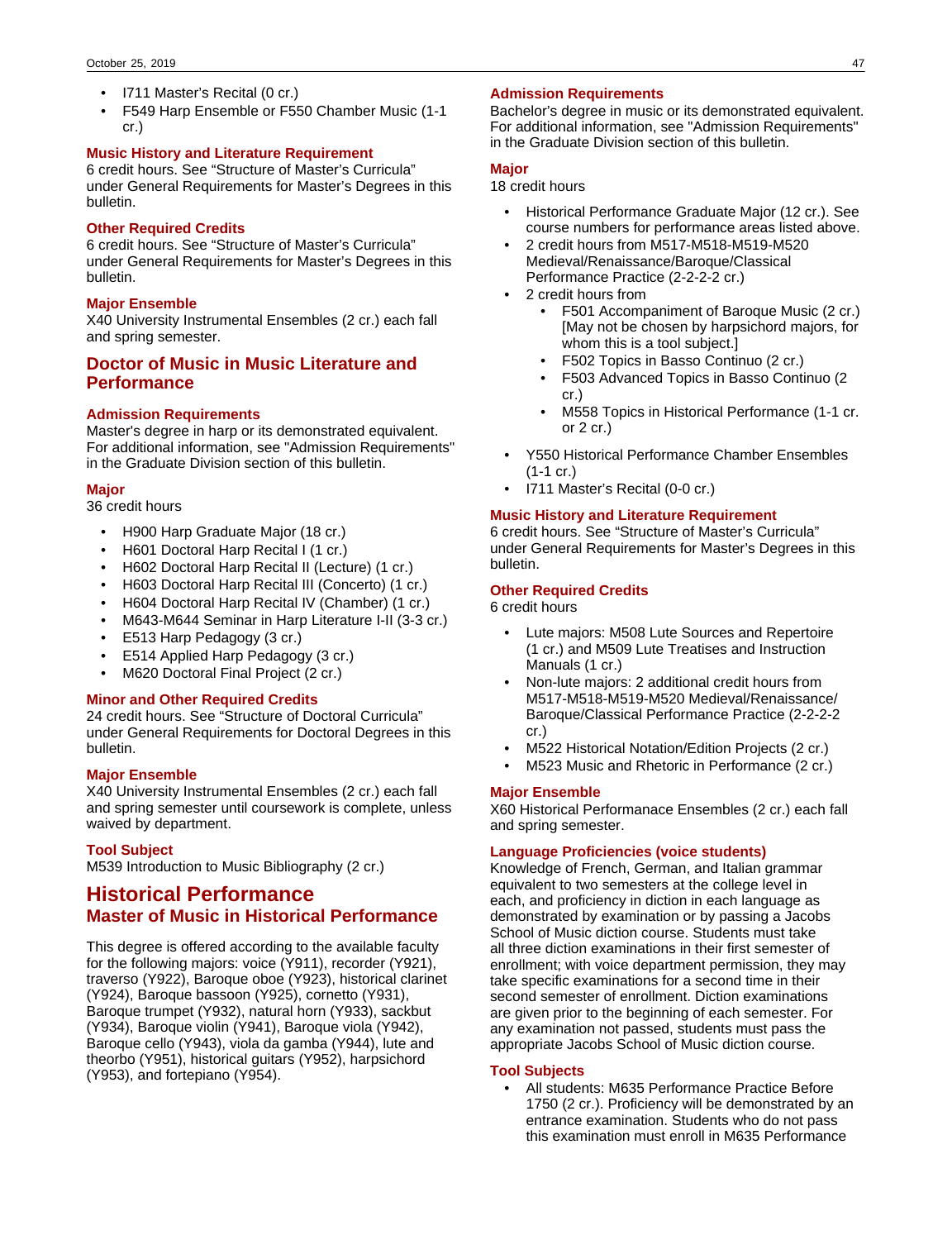Practice Before 1750 during their first semester of enrollment.

• Harpsichord majors: F501 Accompaniment of Baroque Music. Proficiency will be demonstrated by an entrance examination. Students who do not pass this exam must enroll in F501 during their first semester of enrollment.

# **Doctor of Music in Historical Performance**

This degree is offered according to the available faculty for the following majors: voice (Y911), natural horn (Y933) , Baroque violin (Y941), Baroque viola (Y942), Baroque cello (Y943), viola da gamba (Y944), lute and theorbo (Y951), historical guitars (Y952), harpsichord (Y953), and fortepiano (Y954).

# **Admission Requirements**

Master's degree in historical performance, with a major in the same instrument, or its demonstrated equivalent. For additional information, see "Admission Requirements" in the Graduate Division section of this bulletin.

## **Major**

36 credit hours

- Historical Performance Graduate Major (16 cr.). See course numbers for performance areas listed above.
- 4 credit hours from M517-M518-M519-M520 Medieval/Renaissance/Baroque/Classical/ Performance Practice (2-2-2-2 cr.)
- 4 credit hours from
	- F501 Accompaniment of Baroque Music (2 cr.) (may not be chosen by harpsichord majors, for whom this is a tool subject)
	- F502 Topics in Basso Continuo (2 cr.)
	- F503 Advanced Topics in Basso Continuo (2 cr.)
	- M558 Topics in Historical Performance (1-3 cr.)
- M522 Historical Notation/Edition Projects (2 cr.)
- M523 Music and Rhetoric in Performance (2 cr.)
- Y701 Doctoral Recital in Historical Performance (1-1-1 cr.)
- Y550 Historical Performance Chamber Ensembles (1-1 cr.)
- M620 Doctoral Final Project (3 cr.)

# **Minor and Other Required Credits**

24 credit hours. See "Structure of Doctoral Curricula" under General Requirements for Doctoral Degrees in this bulletin.

#### **Major Ensemble**

X60 Historical Performance Ensembles (2 cr.) each fall and spring semester until coursework is complete.

# **Language Proficiency (all students)**

Reading knowledge of French, German, Italian, Latin, or Spanish. The choice of language is subject to approval by the chair of the student's advisory committee and the director of graduate studies. Proficiency in a language may be demonstrated by:

- 1. passing an examination administered by the appropriate language department,
- 2. passing a translation examination administered by the historical performance department,
- 3. earning grades of B or higher in two semesters of reading courses at the graduate level, or
- 4. earning a grade of B or higher in a literature course in the language at the 300 level or higher.

### **Language Proficiencies (voice students)**

Knowledge of French, German, and Italian grammar equivalent to two semesters at the college level in each, and proficiency in diction in each language as demonstrated by examination or by passing a Jacobs School of Music diction course. Students must take all three diction examinations in their first semester of enrollment; with voice department permission, they may take specific examinations for a second time in their second semester of enrollment. Diction examinations are given prior to the beginning of each semester. For any examination not passed, students must pass the appropriate Jacobs School of Music diction course.

#### **Tool Subjects**

- All students:
	- M539 Introduction to Music Bibliography (2 cr.)
	- M635 Performance Practice Before 1750 (2 cr.) Proficiency will be demonstrated by an entrance examination. Students who do not pass this examination must enroll in M635 Performance Practice Before 1750 during their first semester of enrollment.
- Harpsichord majors only:
	- F501 Accompaniment of Baroque Music. Proficiency will be demonstrated by an entrance examination. Keyboard students who do not pass this exam must enroll in F501 during their first semester of enrollment.

# **Jazz Studies Master of Music in Jazz Studies**

#### **Admission Requirements**

Bachelor's degree in music or its demonstrated equivalent. For additional information, see "Admission Requirements" in the Graduate Division section of this bulletin.

#### **Major**

18 credit hours

- Two courses selected from M591 Jazz History 1: Origins through 1949 (3 cr); M592 Jazz History 2: 1950-1969 (3 cr); M593 Jazz History 3: 1970-present (3 cr.); or M594 Big Band Jazz (3 cr.)
- 3 credit hours selected from O511 Fundamentals of Jazz Theory (1 cr.) and O521 Jazz Improvisation 1 (2 cr.) or O522-O523-O524 Jazz Improvisation 2-3-4 (3 cr.)
- O550 Jazz Chamber Ensemble (1-1-1 cr.)
- I711 Master's Recital (0 cr.)

6 credit hours selected from:

- E570 Pedagogy of Jazz (2 cr.)
- E582 Methods and Materials for Teaching Vocal Jazz (3 cr.)
- M584 Research in the History and Analysis of Jazz (3 cr.)
- M591 Jazz History 1: Origins through 1949 (3 cr.)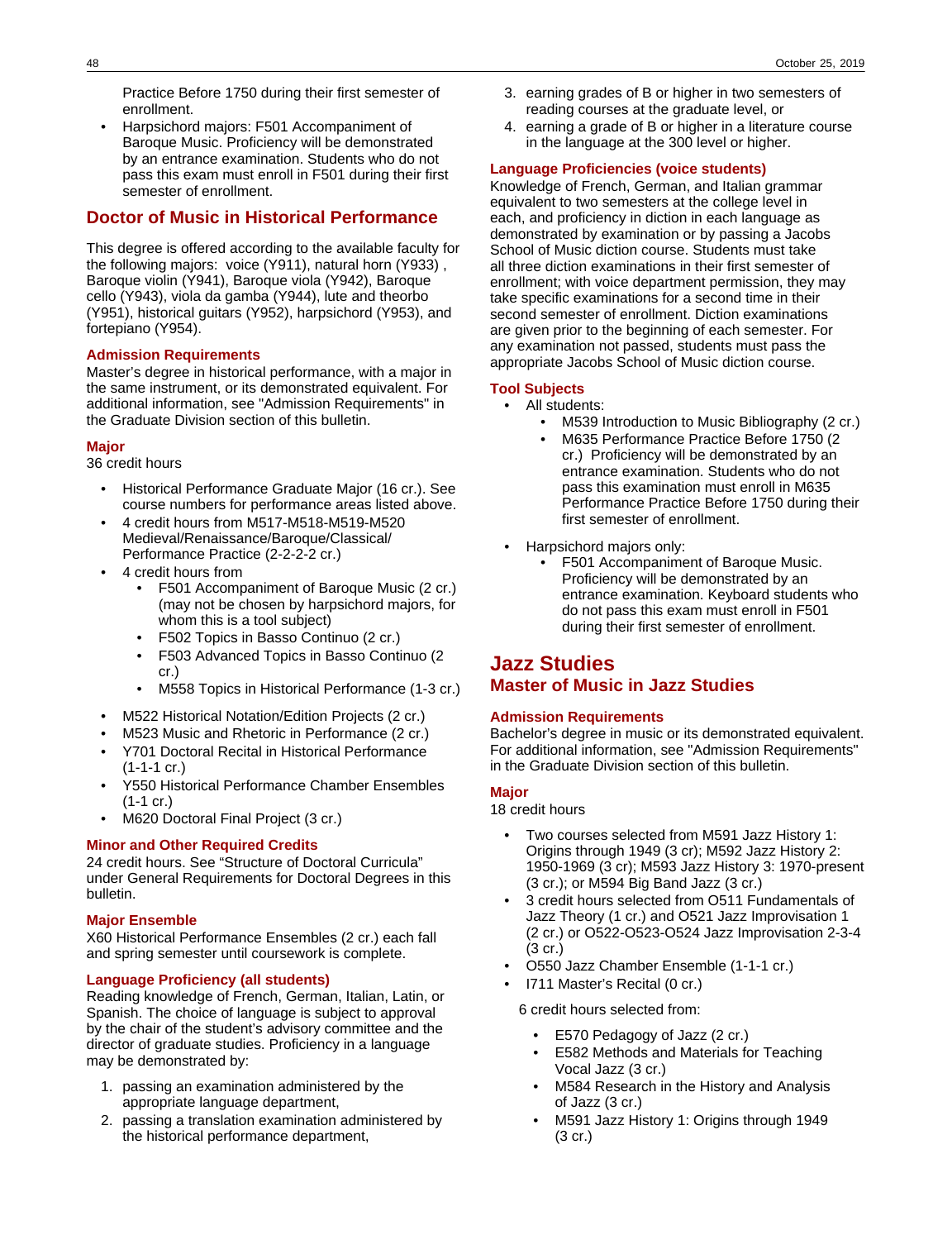- M592 Jazz History 2: 1950-1969 (3 cr.)
- M593 Jazz History 3: 1970-present (3 cr.)
- M594 Big Band Jazz (3 cr.)
- O512 Jazz Composition (3 cr.)
- O516 Jazz Arranging 1 (2 cr.)
- O517 Jazz Arranging 2 (2 cr.)
- O522-O523-O524 Jazz Improvisation 2-3-4 (3 cr.)
- O9-- Jazz Graduate Major (2 cr.)

#### **Music History and Literature Requirement**

6 credit hours. See "Structure of Master's Curricula" under General Requirements for Master's Degrees in this bulletin.

#### **Other Required Credits**

6 credit hours. See "Structure of Master's Curricula" under General Requirements for Master's Degrees in this bulletin.

## **Major Ensemble**

X40 University Instrumental Ensembles (2 cr.) or X70 University Choral Ensembles (2 cr.) (jazz voice majors only) until four fall-spring enrollments are reached or the student graduates.

# **Music Education Master of Music Education**

## **Admission Requirements**

Bachelor's degree in music or music education or its demonstrated equivalent. For additional information, see "Admission Requirements" in the Graduate Division section of this bulletin.

#### **Major**

20 credit hours

- E518 Foundations of Music Education (3 cr.)
- E520 Reading and Writing Research in Music Education (2 cr.)
- E530 Learning Processes in Music (3 cr.)
- E535 Measurement, Evaluation, and Guidance in Music (3 cr.)
- E598 Practicum/Thesis Proposal (0 cr.)
- E599 Practicum in Music Education (3 cr.) or E600 Thesis in Music Education (3 cr.)
- 6 credit hours chosen from graduate music education courses

# **Music History and Literature Requirement**

6 credit hours. See "Structure of Master's Curricula" under General Requirements for Master's Degrees in this bulletin.

### **Other Required Credits**

6 credit hours. See "Structure of Master's Curricula" under General Requirements for Master's Degrees in this bulletin.

#### **Major Ensemble**

2 credit hours each semester until four fall-spring enrollments are reached or the student graduates.

# **Master of Science in Music Education**

A curriculum leading toward a master's degree and certification in public school music.

#### **Admission Requirements**

Bachelor's degree in music or its demonstrated equivalent. For additional information, see "Admission Requirements" in the Graduate Division section of this bulletin.

# **Major**

31 credit hours

**Music Education** 15 credit hours

- E502 The Practice of Music Teaching (3 cr.), concurrent with EDUC M501 Laboratory/Field Experience (0 cr.)
- E518 Foundations of Music Education (3 cr.)
- E524 Exploratory Teaching in General Music K-12 (3 cr.), concurrent with EDUC M501 Laboratory/Field Experience (0 cr.)
- E527 Advanced Instrumental Methods (3 cr.) or E528 Advanced Choral Methods and Materials (3 cr.)
- One course selected from E530 Learning Processes in Music (3 cr.), E535 Measurement, Evaluation, and Guidance in Music (3 cr.), or E517 Sociology of Music (3 cr.)
- I502 Music Education Master Class for Student Teaching (0 cr.)

Students in instrumental teaching areas (band and strings) are required to participate in at least one spring semester of Young Winds as partial fulfillment of EDUC M501.

#### **Professional Education** 6 credit hours

- EDUC K505 Introduction to Special Education for Graduate Students (3 cr.)
- EDUC P510 Psychology in Teaching (3 cr.)

## **Student Teaching 10 credit hours**

• EDUC M580 Internship in Music (10 cr.)

#### **Music History and Literature Requirement**

6 credit hours. See "Structure of Master's Curricula" under General Requirements for Master's Degrees in this bulletin.

### **Music Techniques**

Credit hours needed to meet the requirements of the area in which the student expects to be certified (choral teaching, general music teaching, instrumental teaching-band, or instrumental teaching-strings). These requirements may be met through examination or by coursework.

#### **Choral Teaching** 16 credit hours

- E312 Arranging for Instrumental and Vocal Groups (2 cr.)
- E494 Vocal Pedagogy (3 cr.)
- F205 Introduction to Instrumental Techniques (3 cr.)
- F411 Musical Productions for the Choral Director (2 cr.)
- F413 Choral Literature for Music Educators (2 cr.)
- G370 Techniques for Conducting (2cr.)
- G371 Choral Conducting I (2 cr.)

# **General Music Teaching** 18 credit hours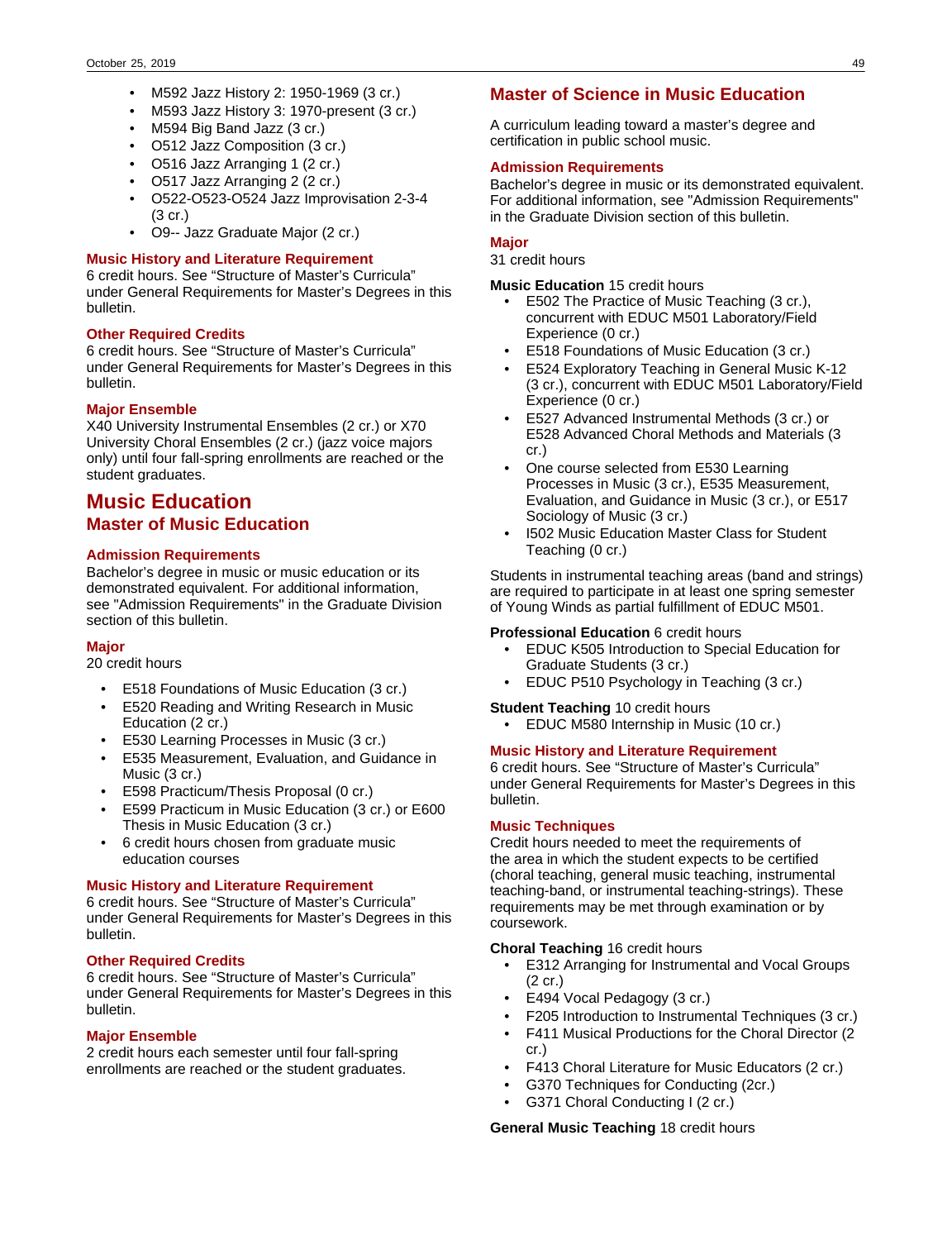- E312 Arranging for Instrumental and Vocal Groups (2 cr.)
- E494 Vocal Pedagogy (3 cr.)
- F205 Introduction to Instrumental Techniques (3 cr.)
- F412 Children's Chorus (2 cr.)
- F414 Music in Early Childhood (2 cr.)
- F415 Orff, Dalcroze, Kodály (2 cr.)
- G370 Techniques for Conducting (2 cr.)
- G371 Choral Conducting I (2 cr.)

#### **Instrumental Teaching–Band** 22 credit hours

- E312 Arranging for Instrumental and Vocal Groups (2 cr.)
- E481 Methods and Materials for Teaching Instrumental Jazz (2 cr.)
- F261 String Class Techniques (2 cr.)
- F281 Brass Instrument Techniques (2 cr.), concurrent with F200 Music Education Instrumental Laboratory (1 cr.)
- F337 Woodwind Techniques (2 cr.), concurrent with F200 Music Education Instrumental Laboratory (1 cr.)
- F338 Percussion Techniques (2 cr.)
- F466 Techniques in Marching Bands (2 cr.)
- G370 Techniques for Conducting (2 cr.)
- G373 Instrumental Conducting (2 cr.)
- EDUC M434 Administration of School Bands (2 cr.)

#### **Instrumental Teaching–Strings** 22 credit hours

- E480 Methods and Materials for Teaching String Music (2 cr.)
- F261 String Class Techniques (2 cr.)
- F281 Brass Instrument Techniques (2 cr.), concurrent with F200 Music Education Instrumental Laboratory (1 cr.)
- F337 Woodwind Techniques (2 cr.), concurrent with F200 Music Education Instrumental Laboratory (1 cr.)
- F338 Percussion Techniques (2 cr.)
- G370 Techniques for Conducting (2 cr.)
- G373 Instrumental Conducting (2 cr.)
- EDUC M436 Administration of School Orchestras (2 cr.)
- 4 credit hours selected from:
	- E303 Violin/Viola Pedagogy I (2 cr.)
	- E304 Violin/Viola Pedagogy II (2 cr.)
	- E306 Cello Pedagogy (2 cr.)
	- E315 Double Bass Pedagogy (2 cr.)
	- E481 Methods and Materials for Teaching Instrumental Jazz (2 cr.)
	- G390 String Orchestral Literature (2 cr.)

#### **General Education Courses**

English composition (3 cr.), Math Modeling (3 cr.) and a minimum of 6 credit hours in each category (Natural and Mathematical Sciences, Social and Historical Studies, and World Languages and World Cultures) with a total of at least 27 credit hours in general education courses. These are normally undergraduate courses. Previous credit will be counted.

#### **Major Ensemble**

2 credit hours each semester, except student teaching semester, until four fall-spring enrollments are reached

or the student graduates; at least one semester of marching band is required for all wind or percussion players who have not had previous undergraduate college marching band experience. At least one semester of Singing Hoosiers and one semester of a traditional choral ensemble are required for all students with emphasis in general music teaching and choral teaching.

## **Teaching Certification**

In addition to the successful completion of the MS in Music Education degree, teaching certification for the State of Indiana requires the recommendation of Indiana University and completion of appropriate testing and certifications as required by the State of Indiana (see [https://education.indiana.edu/licensing/](https://education.indiana.edu/licensing/index.html) [index.html](https://education.indiana.edu/licensing/index.html)). Certification requirements for other states are summarized here: [https://education.uky.edu/acadserv/](https://education.uky.edu/acadserv/pdac/certification-by-state/) [pdac/certification-by-state/.](https://education.uky.edu/acadserv/pdac/certification-by-state/)

# **Doctor of Music Education**

# **Doctor of Philosophy in Music Education (through University Graduate School)**

The Doctor of Music Education is designed to prepare the student who intends to teach music education at the collegiate level and conduct scholarly research in music education. This degree is regarded as generally interchangeable with the Doctor of Philosophy in Music Education; however, it may have a more practical focus.

The Doctor of Philosophy in Music Education is designed to prepare the student who intends to teach music education at the collegiate level and conduct scholarly research in music education. This degree is regarded as generally interchangeable with the Doctor of Music Education; however, it may have a more scholarly focus.

#### **Admission Requirements**

A scholarly or teaching background that indicates potential for outstanding scholarship in the field of music education. For additional information, see "Admission Requirements" in the Graduate Division section of this bulletin.

#### **Major**

48 credit hours

# **Foundation Courses** 9 credit hours

- E518 Foundations of Music Education (3 cr.)
- E530 Learning Processes in Music (3 cr.)
- E535 Measurement, Evaluation, and Guidance in Music (3 cr.)

These courses may be waived through methods determined by the department such as completion of an equivalent course or examination, with the approval of the department chairperson and the director of graduate studies. Credit hours for waived courses may be replaced with electives or dissertation.

#### **Core Courses** 8 credit hours

- E618 History, Curriculum, and Philosophy of Music Education (3 cr.)
- E619 Psychology of Music (3 cr.)
- E645 Music Teacher Education (2 cr.)
- E662 Public Lecture in Music Education (0 cr.) (DME) or E663 Public Research Lecture in Music Education (0 cr.) (PhD)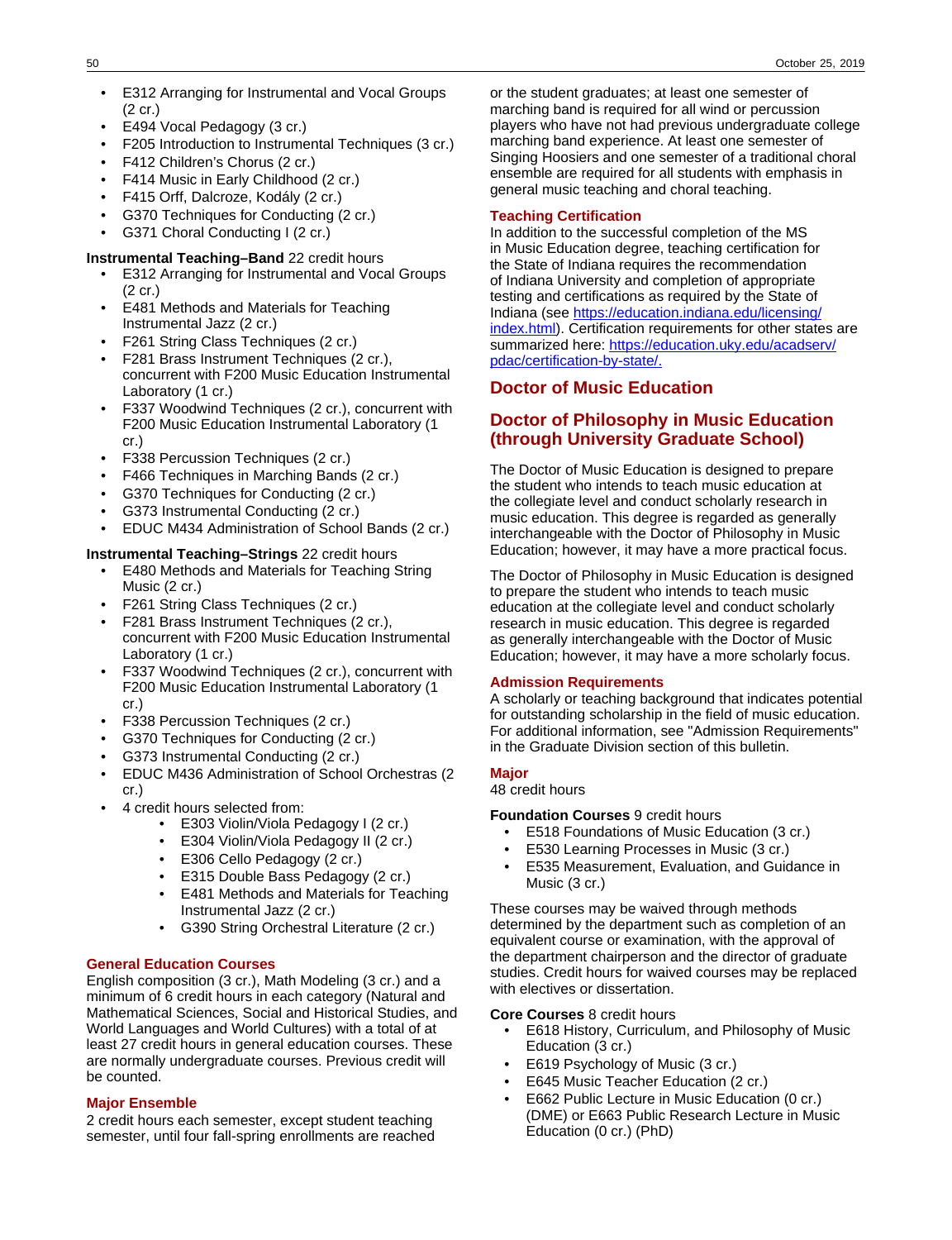# **Research Courses** 18 credit hours

- E631 Quantitative Research in Music Education (3 cr.)
- E632 Advanced Quantitative Research in Music Education (3 cr.)
- E640 Qualitative Research in Music Education (3 cr.)
- E658 Seminar in Music Education (2 cr.)
- E660 Philosophical Research in Music Education (2 cr.)
- E661 Historical Research in Music Education (2 cr.)
- One of:
	- E665 Advanced Philosophical Research in Music Education (3 cr.)
	- An advanced qualitative, historical, or quantitative research course outside music education, approved by the music education department
- E650 Music Education Research Colloquium (0 cr.) Required each semester of full-time enrollment.

#### **Dissertation** 7 credit hours

• E700 Dissertation in Music Education (7 cr.)

# **Specialization Area**

6 credit hours of graduate music courses in one of the following areas with the approval of the chair or coordinator of graduate studies in music education. An audition is required for wind conducting, choral conducting, and individual studio (performance/ composition) specialization areas.

- 1. Wind Conducting and Literature. G566-G567 Interpretation and Conducting of Band Literature I-II (3-3 cr.)
- 2. Choral Conducting and Methodology. Two of E528 Advanced Choral Methods and Materials (3 cr.), E582 Methods and Materials for Teaching Vocal Jazz (3 cr.), or G560 Graduate Choral Conducting (3 cr.)
- 3. College Music Teaching. E517 Sociology of Music (3 cr.), E635 College Music Teaching (3 cr.)
- 4. Instrumental Methodology. E527 Advanced Instrumental Methods (3 cr.), E568 Administration of Instrumental Groups (3 cr.)
- 5. Jazz Methodology. One of E581 Methods and Materials for Teaching Instrumental Jazz (3 cr.) or E582 Methods and Materials for Teaching Vocal Jazz (3 cr.); O511 Fundamentals of Jazz Theory (1 cr.)/O521 Jazz Improvisation 1 (2 cr.)
- 6. General Music Methodology. One of E524 Exploratory Teaching in General Music K-12 (3 cr.) or E540 Topics in General Music (3 cr.); one of E521 The Children's Chorus (3 cr.), E522 Music in Early Childhood (3 cr.), or E571 Kodály Concept I (3 cr.)
- 7. String Methodology. E646 Graduate Seminar in String Research (3 cr.); one of G590 String Orchestra Literature (3 cr.) or E580 Methods and Materials for Teaching String Music (3 cr.)
- 8. Individual studio study (performance/composition). 6 credit hours of 800-level individual study in a performance area or composition

#### **Minor**

12 credit hours within or outside the field of music in any subject for which the candidate has the necessary

background for advanced coursework. The minor field must differ from the specialization area. Some departments may require a written and/or oral examination in the minor field.

# **Music Theory**

Music theory at Indiana University emphasizes musicianship and scholarly study with particular emphasis on the history of musical thought, analysis of musical structure, and pedagogy.

# **Master of Music in Music Theory**

## **Admission Requirements**

Bachelor's degree in music or its demonstrated equivalent. For additional information, see "Admission Requirements" in the Graduate Division section of this bulletin.

# **Major**

21 credit hours

- T550 Readings in Music Theory (3 cr.)
- T551 Analytical Techniques for Tonal Music (3 cr.)
- T555 Schenkerian Analysis (3 cr.)
- T556 Analysis of Music Since 1900 (3 cr.)
- T565 Stylistic Counterpoint: Variable Topics (3 cr.)
- T591 Music Theory Pedagogy (3 cr.)
- T658 Seminar in Music Theory: Variable Topics (3 cr.)
- T599 Master's Degree Comprehensive Review (0 cr.)

A student may demonstrate proficiency in any one of these areas without substituting another graduate-level music theory course.

# **Music History and Literature Requirement**

6 credit hours. See "Structure of Master's Curricula" under General Requirements for Master's Degrees in this bulletin.

# **Other Required Credits**

6 credit hours. See "Structure of Master's Curricula" under General Requirements for Master's Degrees in this bulletin.

## **Major Ensemble**

2 credit hours each semester until four fall-spring enrollments are reached or the student graduates.

#### **Tool Subject**

M539 Introduction to Music Bibliography (2 cr.) with a grade of B or higher.

# **Doctor of Philosophy in Music Theory (through University Graduate School)**

### **Admission Requirements**

A master's degree in music theory or musicology or the demonstrated equivalent. Students with outstanding credentials may apply directly from a bachelor's degree. For additional information, see "Admission Requirements" in the Graduate Division section of this bulletin.

#### **Major**

36-66 credit hours. Students with a completed master's degree must complete a minimum of 36 credit hours in the major field, including dissertation. Students admitted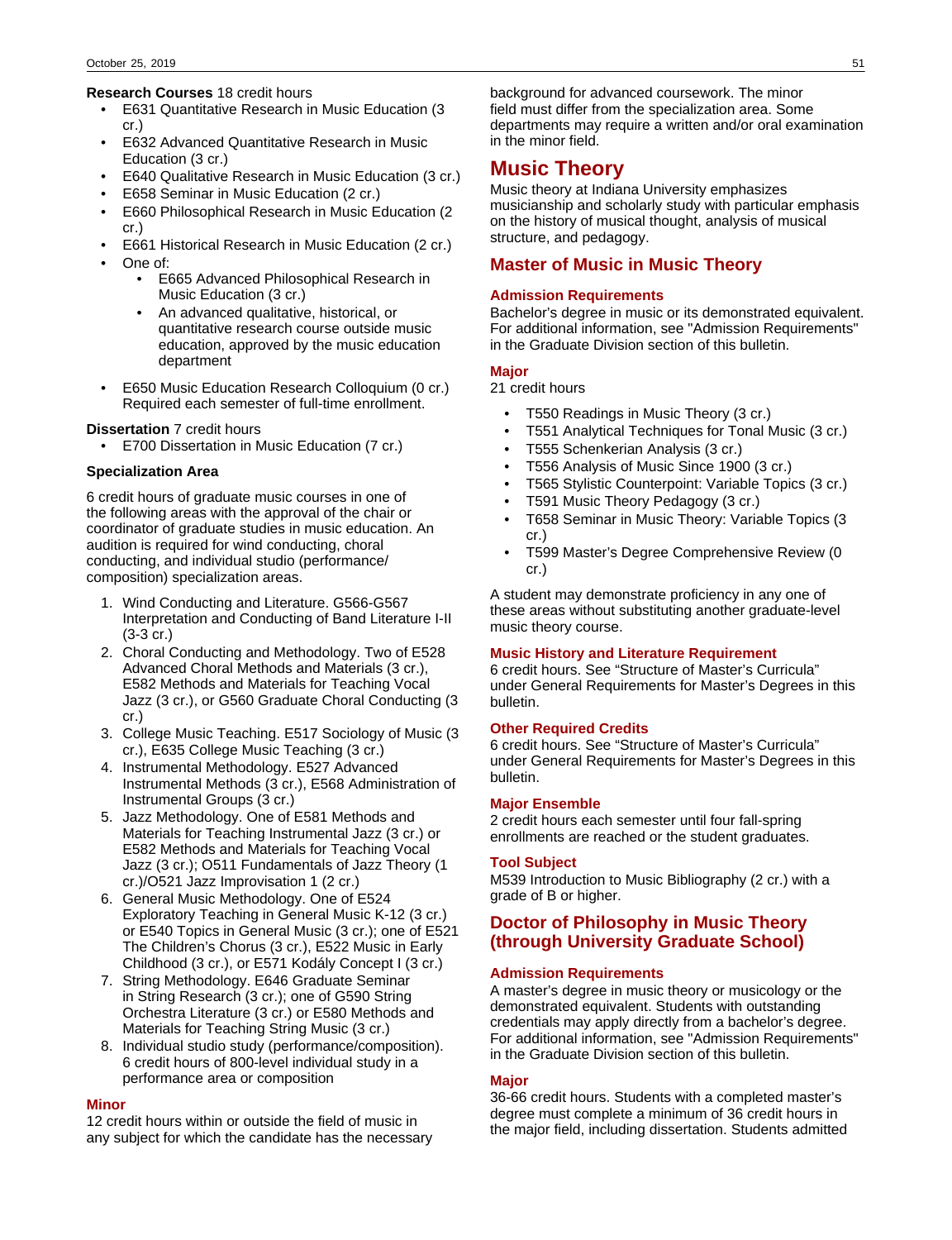directly from the bachelor's degree must complete at least 66 credit hours in the major field.

## **Foundation Courses**

Demonstrated proficiency in the content of the following courses:

- T551 Analytical Techniques for Tonal Music (3 cr.)
- T555 Schenkerian Analysis (3 cr.)
- T556 Analysis of Music Since 1900 (3 cr.)
- T565 Stylistic Counterpoint: Variable Topics (3 cr.)
- T591 Music Theory Pedagogy (3 cr.)

Students may demonstrate proficiency through methods determined by the department such as examination or submission of a portfolio based on previous coursework, or by completion of the above courses. Proficiency demonstrated through means other than taking the courses listed requires approval of the department chairperson and the director of graduate studies.

## **Advanced Courses**

- T623-T624 History of Music Theory I-II (3-3 cr.)
- T658 Seminar in Music Theory: Variable Topics (3-3-3-3 cr.)
- T550 Readings in Music Theory\* (3 cr.)
- 3 credit hours chosen from T658 Seminar in Music Theory: Variable Topics (3 cr.), T561 Music Theory: Variable Topics (3 cr.), or T619 Projects and Problems in Music Theory (3 cr.), or another graduate course approved by the department chairperson and director of graduate studies.
- T650 Dissertation Proposal Workshop (1 cr.)
- T700 Dissertation in Music Theory (2-26 cr.)

\* Students who have already fulfilled the T550 requirement must take 3 credit hours of T658, T561, or T619, or another graduate course approved by the department chairperson and director of graduate studies.

# **Public Lecture**

T659 Public Lecture (0 cr.). The public lecture must be completed before scheduling the oral qualifying examination.

# **Minor and Other Required Credits**

24 credit hours. 12 credit hours must be a minor in either music history and literature or musicology. For the other 12 credit hours, see "Structure of Doctoral Curricula" under General Requirements for Doctoral Degrees in this bulletin.

# **Tool Subjects**

- M539 Introduction to Music Bibliography (2 cr.) with a grade of B or higher
- Reading knowledge of one non-English language as demonstrated by:
	- examination
	- grades of B or higher in two semesters of reading courses at the graduate level
	- receiving, in the cases of Catalan, French, German, Italian, Portuguese, Russian, or Spanish, a grade of B (3.0) or better in a literature or civilization course at Indiana University numbered 300 or higher (exclusive of individual readings and correspondence

courses) in which the reading is done in the foreign language

demonstration of proficiency in one research skill, approved by the department and the director of graduate studies of the Jacobs School of Music.

# **Musicology**

# **Master of Arts in Musicology (through University Graduate School)**

## **Admission Requirements**

Bachelor's degree in music or its demonstrated equivalent. For additional information, see "Admission Requirements" in the Graduate Division section of this bulletin.

#### **Major**

#### 18 credit hours

- 9 credit hours selected from:
	- M502 Composers: Variable Topics (3 cr.). May be repeated for different topics.
	- M510 Topics in Music Literature (3 cr.). May be repeated for different topics.
	- M525 Survey of Operatic Literature (3 cr.)
	- M527 Symphonic Literature (3 cr.)
	- M528 Chamber Music Literature (3 cr.)
	- M650 Music in the United States (3) cr.)
	- M651 Medieval Music (3 cr.)
	- M652 Renaissance Music (3 cr.)
	- M653 Baroque Music (3 cr.)
	- M654 Classic Music (3 cr.)
	- M655 Romantic Music (3 cr.)
	- M656 Modern Music (3 cr.)
		- M657 Music Since 1960 (3 cr.)
- 6 credit hours selected from:
	- T545 Introductory Analysis of Music Literature (3 cr.)
	- T551 Analytical Techniques for Tonal Music (3 cr.)
	- T555 Schenkerian Analysis (3 cr.)
	- T556 Analysis of Music Since 1900 (3 cr.)
- M601 Master's Seminar in Musicology (3 cr.)

# **Music History and Literature Requirement**

6 credit hours. See "Structure of Master's Curricula" under General Requirements for Master's Degrees in this bulletin.

## **Other Required Credits**

6 credit hours. See "Structure of Master's Curricula" under General Requirements for Master's Degrees in this bulletin.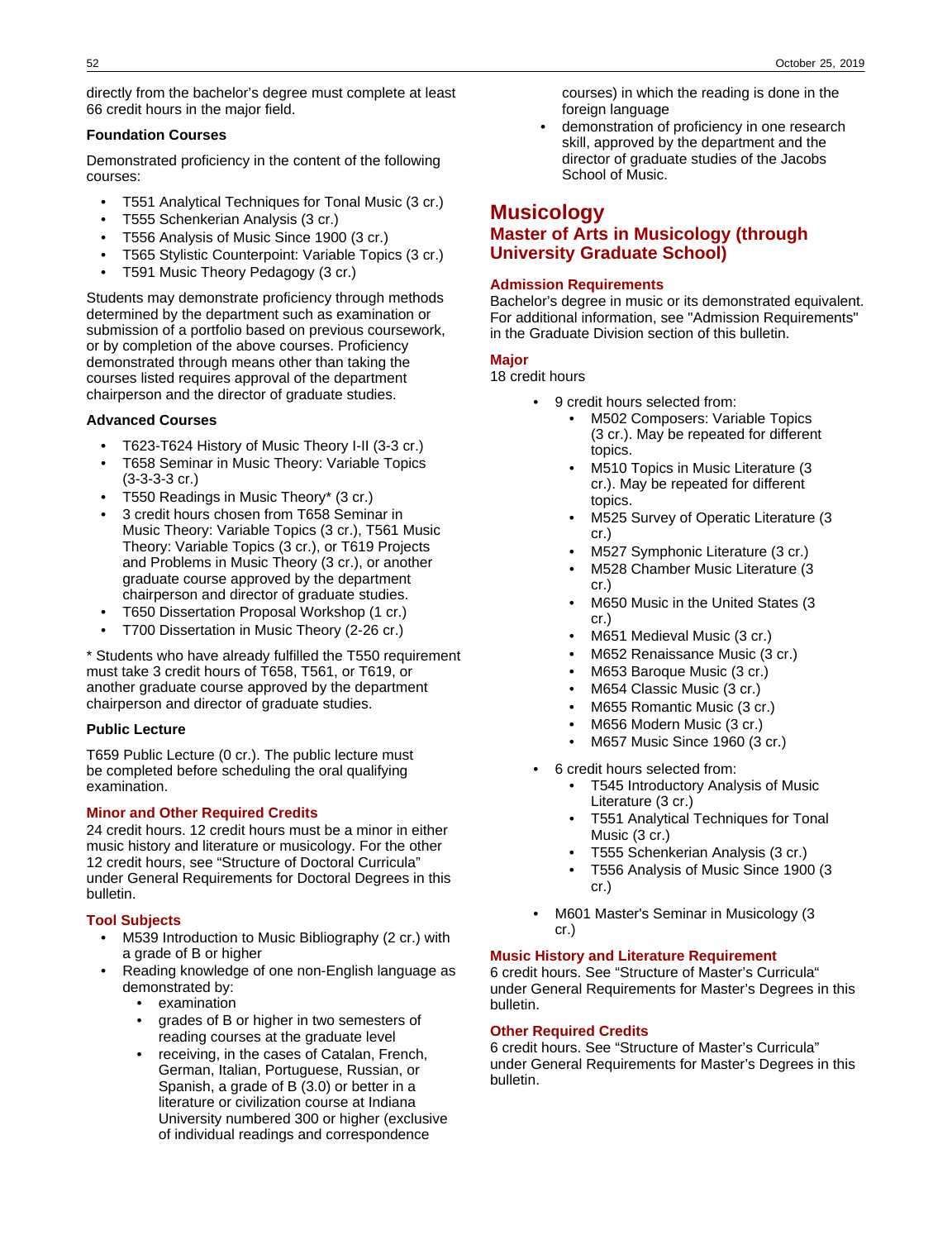## **Master of Arts Examination**

Ordinarily to be taken in the semester in which a student completes the coursework for the degree.

# **Major Ensemble**

2 credit hours each semester until four fall-spring enrollments are reached or the student graduates.

## **Tool Subjects**

- M539 Introduction to Music Bibliography (2 cr.) with a grade of B or higher
- Reading knowledge of French, German, Italian, Latin, Russian, or Spanish. Reading knowledge in a language may be demonstrated in the following ways:
	- by passing an examination administered by the appropriate language department
	- by passing a translation examination administered by the musicology department
	- by grades of B or higher in two semesters of reading courses at the graduate level
	- by receiving a grade of B or higher in a literature or civilization course at Indiana University numbered 300 or higher (exclusive of individual readings and correspondence courses) in which the reading is done in the foreign language.

# **Doctor of Philosophy in Musicology (through University Graduate School)**

## **Admission Requirements**

Strong preparation in music history. Students with outstanding credentials may apply directly from a bachelor's degree. For additional information, see "Admission Requirements" in the Graduate Division section of this bulletin.

# **Progress toward Degree**

Proficiencies in music history and music theory should be met by the end of the first year. One language examination should be passed by the end of the first year, and a second must be passed before the qualifying examination along with keyboard and performance proficiencies. Students should ordinarily complete coursework by the middle of the third year (end of the third year for students admitted from a bachelor's degree), complete qualifying examinations in the following semester, and submit a dissertation topic proposal a semester after that. Deviations from this schedule should be the subject of consultation with the department chair.

# **Major**

48 to 78 credit hours

- M551 Introduction to Historical Musicology (3 cr.)
- M602 Seminar in Musicology (3-3-3-3-3 cr.)
- M603 Methods of Musical Scholarship (3 cr.)
- Six credit hours drawn from M602 or M603 (3-3 cr.)
- Courses in musicology, music history and literature, music theory, ethnomusicology, or other musical subjects with approval of the department and director of graduate studies (3-3-3 cr.). Students holding an MA or MM in musicology may be exempted from some or all of these courses on the recommendation of the department. If these

credit hours are waived, students must enroll in an additional 9 credit hours of M700.

- M604 Qualifying Exam Tutorial (3 cr.)
- M605 Qualifying Exam and Dissertation Area Tutorial (3 cr.)
- M700 Dissertation in Musicology (6-36 cr.)

#### **Minor**

One minor, which may be inside or outside of music, with sufficient credit hours to satisfy the course requirements for a PhD minor, as determined by the department in which the minor is taken. All such minors must be recognized or accepted by the University Graduate School. A PhD minor typically requires 12 credit hours of coursework, and departments may also require a written and/or oral examination in the minor field.

### **Tool Subject**

Reading knowledge of two non-English languages. The first language must be French, German, Italian, Latin, Russian, or Spanish; the second should be relevant to the student's research area and is to be determined in consultation with a musicology faculty advisor and the department chair. Reading knowledge in a language may be demonstrated in the following ways:

- by passing an examination administered by the appropriate language department
- by passing a translation examination administered by the musicology department
- by grades of B or higher in two semesters of reading courses at the graduate level
- by receiving a grade of B or higher in a literature or civilization course at Indiana University numbered 300 or higher (exclusive of individual readings and correspondence courses) in which the reading is done in the foreign language.

# **Orchestral Conducting Master of Music in Orchestral Conducting**

## **Admission Requirements**

Bachelor's degree in music or its demonstrated equivalent. For additional information, see "Admission Requirements" in the Graduate Division section of this bulletin.

## **Major**

18 credit hours

- G571 Master's Advanced Orchestral Conducting (3-3-3-3 cr.)
- G603 Master's Orchestral Conducting Performance (0 cr.)
- M571-M572 Master's Seminar in Symphonic Literature 1-2 (3-3 cr.)

#### **Music History and Literature Requirement**

6 credit hours. See "Structure of Master's Curricula" under General Requirements for Master's Degrees in this bulletin.

### **Other Required Credits**

6 credit hours. See "Structure of Master's Curricula" under General Requirements for Master's Degrees in this bulletin.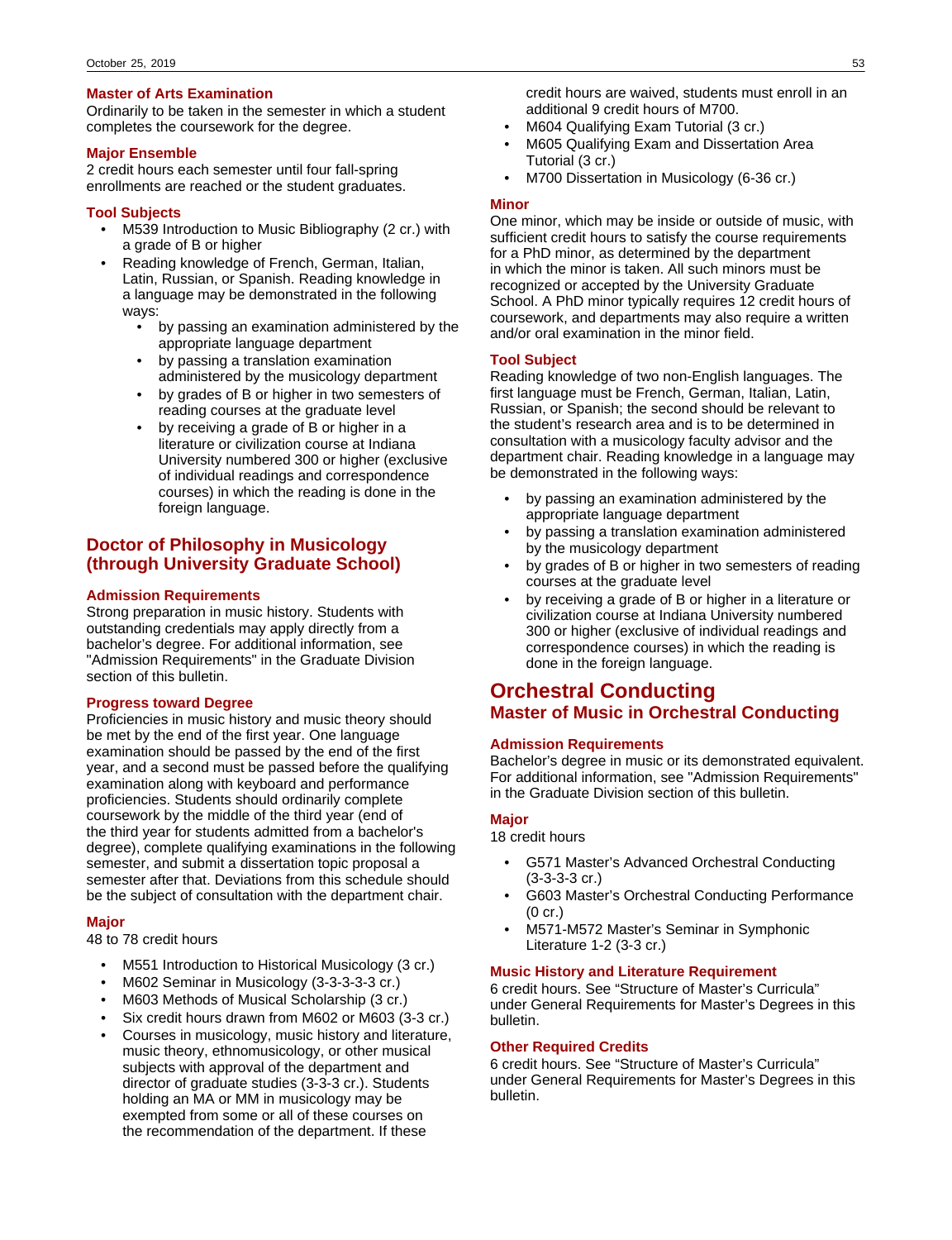#### **Major Ensemble**

2 credit hours each fall and spring semester.

# **Doctor of Music in Orchestral Conducting**

## **Admission Requirements**

Master's degree in orchestral conducting or its demonstrated equivalent. For additional information, see "Admission Requirements" in the Graduate Division section of this bulletin.

#### **Major**

36 credit hours

- G671 Doctoral Advanced Orchestral Conducting (3-3-3-3-3-3 cr.)
- G801 Doctoral Orchestral Conducting Performance (2-2 cr.)
- M671-M672-M673-M674 Doctoral Seminar in Symphonic Literature 1-2-3-4 (3-3-3-3 cr.)
- M620 Doctoral Final Project (2 cr.)

#### **Minor and Other Required Credits**

24 credit hours. See "Structure of Doctoral Curricula" under General Requirements for Doctoral Degrees in this bulletin.

#### **Tool Subject**

M539 Introduction to Music Bibliography (2 cr.)

# **Organ Master of Music in Performance**

#### **Admission Requirements**

Bachelor's degree in music or its demonstrated equivalent. For additional information, see "Admission Requirements" in the Graduate Division section of this bulletin.

### **Major**

18 credit hours

- Q900 Organ Graduate Major (12 cr.), concurrent with I500 Studio Masterclass (0 cr.) and I501 Departmental Masterclass (0 cr.)
- I711 Master's Recital (0 cr.)
- 6 credit hours from M675 Seminar in Organ Literature: Renaissance and Baroque (3 cr.), M676 Seminar in Organ Literature: Classic and Romantic (3 cr.), M677 Seminar in Organ Literature: Music Since 1900 (3 cr.), M678 Seminar in Organ Literature: Organ Works of J. S. Bach (3 cr.), or E589 Organ Pedagogy (2 cr.) and E590 Organ Pedagogy Practicum (1 cr.)

# **Music History and Literature Requirement**

6 credit hours. See "Structure of Master's Curricula" under General Requirements for Master's Degrees in this bulletin.

## **Other Required Credits**

6 credit hours. See "Structure of Master's Curricula" under General Requirements for Master's Degrees in this bulletin.

#### **Major Ensemble**

2 credit hours each fall and spring semester.

#### **Tool Subject**

Keyboard Skills and Service Playing Proficiency. Ability in sight reading, transposition, score reading and reduction, figured bass, improvisation, console conducting, and hymn playing as demonstrated by examination or by passing C504 Keyboard Skills Review (1 cr.) (for keyboard skills and improvisation) and C510 Service Playing Review (1 cr.) (for console conducting, hymn playing, accompanying, and score reading). Students must take both parts of the proficiency examination in their first semester of enrollment; with organ department permission, they may take specific examinations for a second time in their second semester of enrollment. For any examination not passed, students must pass C504 Keyboard Skills Review or C510 Service Playing Review as appropriate.

# **Doctor of Music in Music Literature and Performance**

#### **Admission Requirements**

Master's degree in organ or its demonstrated equivalent. For additional information, see "Admission Requirements" in the Graduate Division section of this bulletin.

# **Major**

36 credit hours

- Q900 Organ Graduate Major (15 cr.), concurrent with I500 Studio Masterclass (0 cr.) and I501 Departmental Masterclass (0 cr.)
- Q601 Doctoral Organ Recital (with at least 15 minutes of each recital from memory) (1-1-1 cr.)
- 9 credit hours from M675 Seminar in Organ Literature: Renaissance and Baroque (3 cr.), M676 Seminar in Organ Literature: Classic and Romantic (3 cr.), M677 Seminar in Organ Literature: Music Since 1900 (3 cr.), M678 Seminar in Organ Literature: Organ Works of J. S. Bach (3 cr.)
- C505 Organ Construction and Design (2 cr.)
- E589 Organ Pedagogy (2 cr.)
- E590 Organ Pedagogy Practicum (1 cr.)
- M620 Doctoral Final Project (4 cr.)

## **Minor and Other Required Credits**

24 credit hours. See "Structure of Doctoral Curricula" under General Requirements for Doctoral Degrees in this bulletin.

# **Tool Subjects**

- M539 Introduction to Music Bibliography (2 cr.)
- Keyboard Skills and Service Playing Proficiency. Ability in sight reading, transposition, score reading and reduction, figured bass, improvisation, console conducting, and hymn playing as demonstrated by examination or by passing C504 Keyboard Skills Review (1 cr.) (for keyboard skills and improvisation) and C510 Service Playing Review (1 cr.) (for console conducting, hymn playing, accompanying, and score reading). Students must take both parts of the proficiency examination in their first semester of enrollment; with organ department permission, they may take specific examinations for a second time in their second semester of enrollment. For any examination not passed, students must pass C504 Keyboard Skills Review or C510 Service Playing Review as appropriate.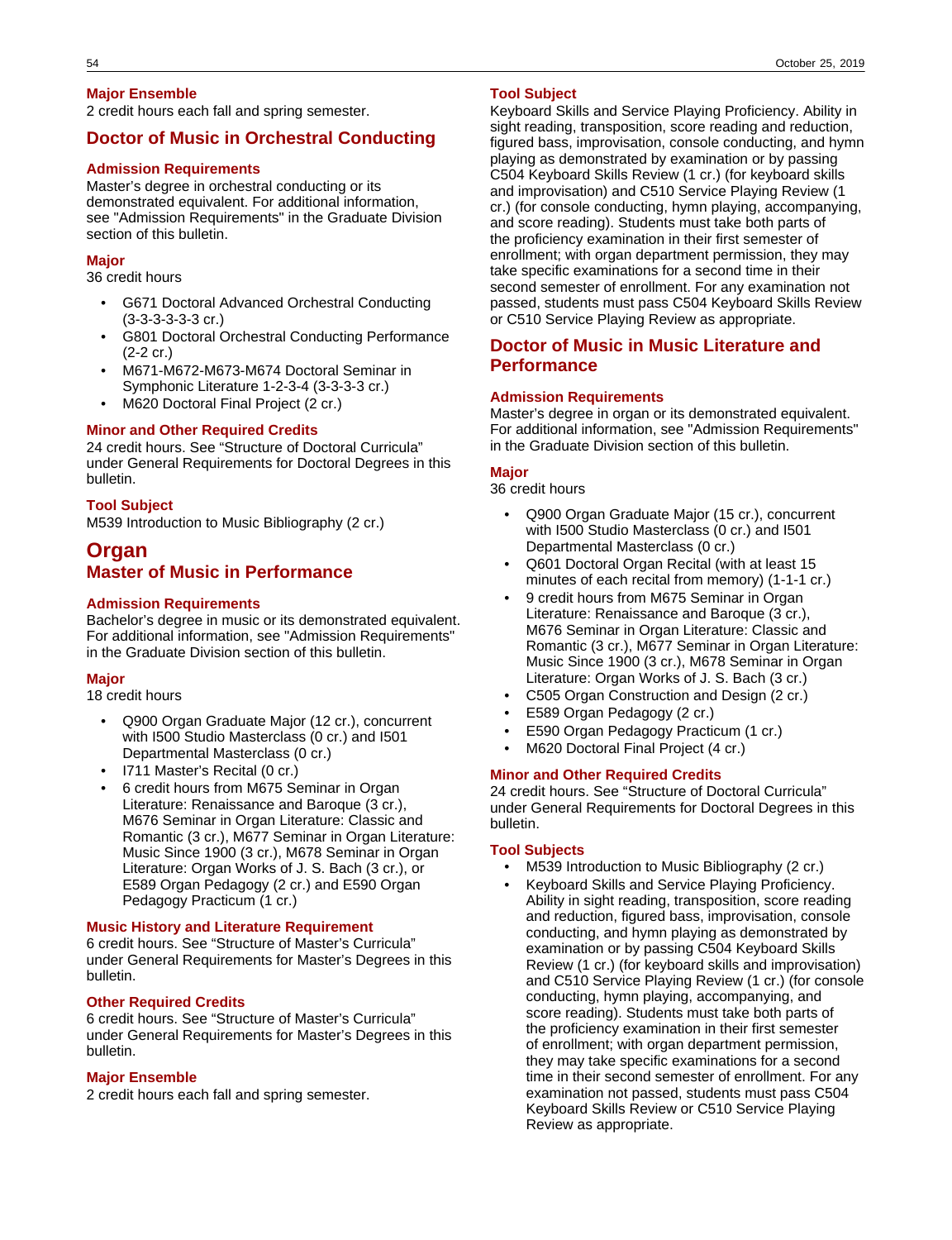# **Organ and Sacred Music Master of Music in Organ and Sacred Music, Double Major**

# **Admission Requirements**

Bachelor's degree in music or its demonstrated equivalent. For additional information, see "Admission Requirements" in the Graduate Division section of this bulletin.

# **Major I (Organ)**

18 credit hours

- Q900 Organ Graduate Major (12 cr.), concurrent with I500 Studio Masterclass (0 cr.) and I501 Departmental Masterclass (0 cr.)
- I711 Master's Recital (0 cr.)
- 6 credit hours from M675 Seminar in Organ Literature: Renaissance and Baroque (3 cr.), M676 Seminar in Organ Literature: Classic and Romantic (3 cr.), M677 Seminar in Organ Literature: Music Since 1900 (3 cr.), M678 Seminar in Organ Literature: Organ Works of J. S. Bach (3 cr.), or E589 Organ Pedagogy (2 cr.) and E590 Organ Pedagogy Practicum (1 cr.)

# **Major II (Sacred Music)**

19 credit hours

- E521 The Children's Chorus (3 cr.)
- C505 Organ Construction and Design (2 cr.)
- C524 Organ Improvisation (2 cr.)
- C540 The History of Christian Worship and Sacred Music (2 cr.)
- C541 Sacred Music: Philosophy and Practice I (2 cr.)
- C542 Sacred Music: Philosophy and Practice II (2 cr.)
- G560 Graduate Choral Conducting (3 cr.)
- G538 Choral Rehearsal Techniques (2 cr.)
- 1 credit hour chosen from
	- F531 Graduate Ear Training for Conductors (1 cr.)
	- F532 Graduate Score Reading (1 cr.)

# **Music History and Literature Requirement**

6 credit hours. See "Structure of Master's Curricula" under General Requirements for Master's Degrees in this bulletin.

# **Major Ensemble**

2 credit hours each fall and spring semester.

# **Tool Subject**

Keyboard Skills and Service Playing Proficiency. Ability in sight reading, transposition, score reading and reduction, figured bass, improvisation, console conducting, and hymn playing as demonstrated by examination or by passing C504 Keyboard Skills Review (1 cr.) (for keyboard skills and improvisation) and C510 Service Playing Review (1 cr.) (for console conducting, hymn playing, accompanying, and score reading). Students must take both parts of the proficiency examination in their first semester of enrollment; with organ department permission, they may take specific examinations for a second time in their second semester of enrollment. For any examination not

passed, students must pass C504 Keyboard Skills Review or C510 Service Playing Review as appropriate.

# **Doctor of Music in Organ and Sacred Music**

# **Admission Requirements**

Master's degree in organ and sacred music or its demonstrated equivalent. For additional information, see "Admission Requirements" in the Graduate Division section of this bulletin.

# **Major**

36 credit hours

- Q900 Organ Graduate Major (12 cr.), concurrent with I500 Studio Masterclass (0 cr.) and I501 Departmental Masterclass (0 cr.)
- Q601 Doctoral Organ Recital (with at least 15 minutes of each recital from memory) (1-1-1 cr.)
- Q608 Doctoral Organ/Choir Practicum (1 cr.)
- E521 The Children's Chorus (3 cr.)
- C524 Organ Improvisation (2 cr.)
- C540 The History of Christian Worship and Sacred Music (2 cr.)
- C541 Sacred Music: Philosophy and Practice I (2 cr.)
- C542 Sacred Music: Philosophy and Practice II (2 cr.)
- E594 Voice Pedagogy (3 cr.)
- M620 Doctoral Final Project (3 cr.)
- 3 credit hours from M675 Seminar in Organ Literature: Renaissance and Baroque (3 cr.), M676 Seminar in Organ Literature: Classic and Romantic (3 cr.), M677 Seminar in Organ Literature: Music Since 1900 (3 cr.), M678 Seminar in Organ Literature: Organ Works of J. S. Bach (3 cr.), or E589 Organ Pedagogy (2 cr.) and E590 Organ Pedagogy Practicum (1 cr.)

Students wishing to incorporate harpsichord into the major should confer with the organ department.

# **Minor and Other Required Credits**

24 credit hours. See "Structure of Doctoral Curricula" under General Requirements for Doctoral Degrees in this bulletin.

# **Tool Subjects**

- M539 Introduction to Music Bibliography (2 cr.)
- Keyboard Skills and Service Playing Proficiency. Ability in sight reading, transposition, score reading and reduction, figured bass, improvisation, console conducting, and hymn playing as demonstrated by examination or by passing C504 Keyboard Skills Review (1 cr.) (for keyboard skills and improvisation) and C510 Service Playing Review (1 cr.) (for console conducting, hymn playing, accompanying, and score reading). Students must take both parts of the proficiency examination in their first semester of enrollment; with organ department permission, they may take specific examinations for a second time in their second semester of enrollment. For any examination not passed, students must pass C504 Keyboard Skills Review or C510 Service Playing Review as appropriate.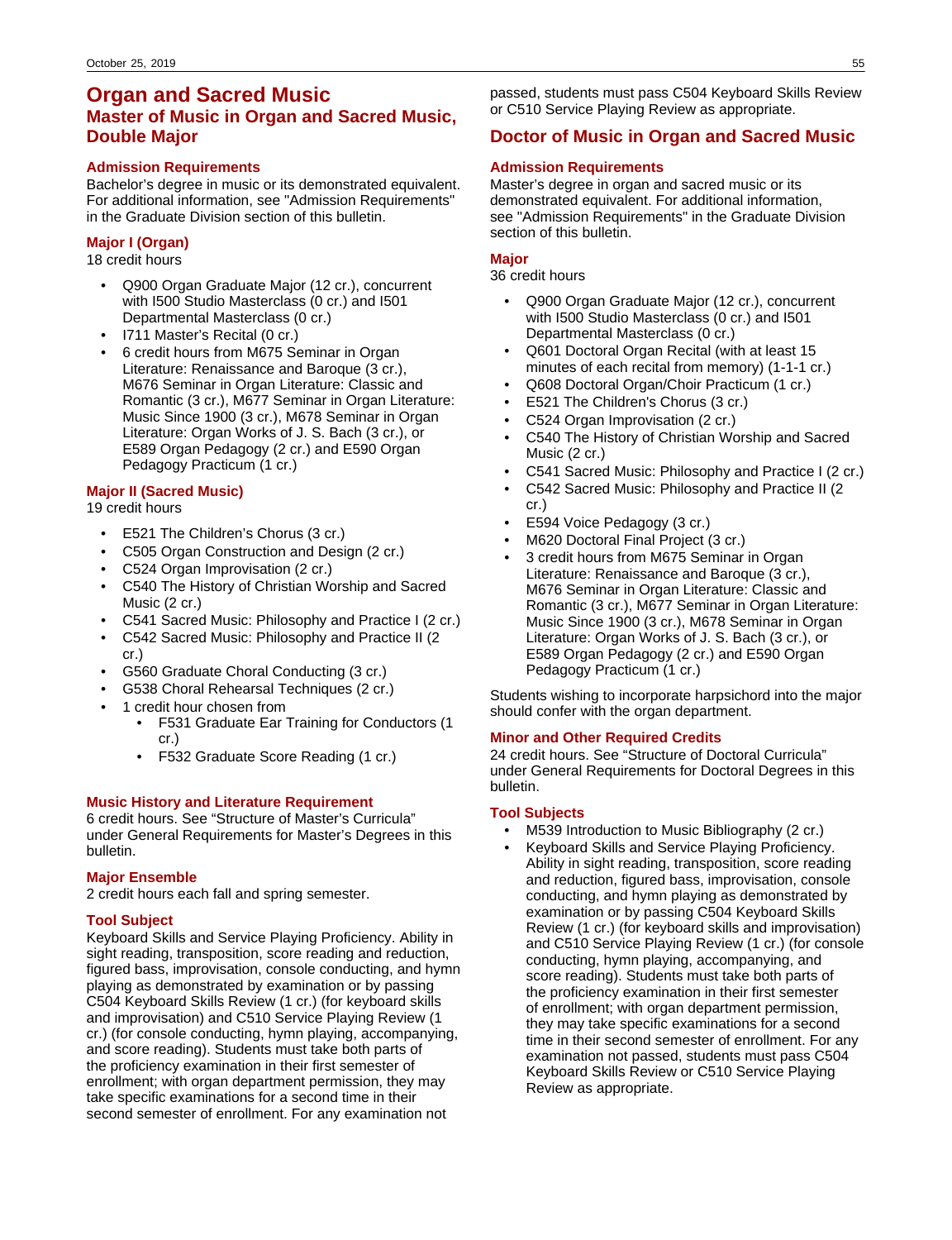# **Percussion Master of Music in Performance**

### **Admission Requirements**

Bachelor's degree in music or its demonstrated equivalent. For additional information, see "Admission Requirements" in the Graduate Division section of this bulletin.

### **Major**

18 credit hours

- D900 Percussion Graduate Major (14 cr.)
- I711 Master's Recital (0 cr.)
- F547 Percussion Chamber Ensemble or F550 Chamber Music (1-1-1-1 cr.)

### **Music History and Literature Requirement**

6 credit hours. See "Structure of Master's Curricula" under General Requirements for Master's Degrees in this bulletin.

## **Other Required Credits**

6 credit hours. See "Structure of Master's Curricula" under General Requirements for Master's Degrees in this bulletin.

#### **Major Ensemble**

X40 University Instrumental Ensembles (2 cr.) each fall and spring semester until four fall-spring enrollments are reached or the student graduates.

# **Doctor of Music in Music Literature and Performance**

## **Admission Requirements**

Master's degree in percussion or its demonstrated equivalent. For additional information, see "Admission Requirements" in the Graduate Division section of this bulletin.

#### **Major**

36 credit hours

- D900 Percussion Graduate Major (18 cr.)
- D601 Doctoral Percussion Recital (1-1-1-1 cr.)
- M637 Seminar in Percussion History (3 cr.)
- M638 Percussion Ensemble Literature (3 cr.)
- F603 Seminar in Percussion Performance (2-2 cr.)
- M620 Doctoral Final Project (2 cr.)
- 2 credit hours chosen from F547 Percussion Chamber Ensemble (1 cr.), F550 Chamber Music (1 cr.), F650 Coaching Chamber Music (1 cr.), G550 Conducting New Music (2 cr.), or additional credit hours of M620 Doctoral Final Project (1-2 cr.)

#### **Minor and Other Required Credits**

24 credit hours. See "Structure of Doctoral Curricula" under General Requirements for Doctoral Degrees in this bulletin.

# **Major Ensemble**

Participation determined by the department.

## **Tool Subject**

M539 Introduction to Music Bibliography (2 cr.)

# **Piano Master of Music in Performance**

### **Admission Requirements**

Bachelor's degree in music or its demonstrated equivalent. For additional information, see "Admission Requirements" in the Graduate Division section of this bulletin.

## **Major**

18-20 credit hours

- P900 Piano Graduate Major (12 cr.)
- I711 Master's Recital (0 cr.)
- F500 Accompanying Recital (0 cr.)
- M543 Keyboard Literature from 1700 to 1850 (3 cr.)
- M544 Piano Literature from 1850 to the Present (3 cr.)
- E493 Piano Pedagogy (2 cr.). E493 is required only for those students who have not had a course in piano pedagogy or equivalent teaching experience.

### **Music History and Literature Requirement**

6 credit hours. See "Structure of Master's Curricula" under General Requirements for Master's Degrees in this bulletin.

#### **Other Required Credits**

6 credit hours. See "Structure of Master's Curricula" under General Requirements for Master's Degrees in this bulletin.

## **Major Ensemble**

2 credit hours each semester until four fall-spring enrollments are reached or the student graduates; X2 Piano Accompanying (2 cr.) in the first two fall-spring semesters of enrollment.

# **Doctor of Music in Music Literature and Performance**

# **Admission Requirements**

Master's degree in piano or its demonstrated equivalent. For additional information, see "Admission Requirements" in the Graduate Division section of this bulletin.

#### **Major**

36 credit hours

- P900 Piano Graduate Major (16 cr.)
- P601 Doctoral Piano Recital (1 cr.)
- P603 Doctoral Piano Lecture/Recital (1 cr.) (At least 30 minutes of music required.)
- P604 Doctoral Piano Recital-Final (1 cr.). (The final recital is played after the qualifying examination has been passed.)
- P605-P606 Doctoral Concerto I-II (1-1 cr.)
- I821 Doctoral Chamber Music Recital (1-1 cr.)
- M645-M646-M647-M648 Seminar in Piano Literature I-II-III-IV (3-3-3-3 cr.)
- M621 Doctoral Piano Essay (1 cr.)

### **Minor and Other Required Credits**

24 credit hours. See "Structure of Doctoral Curricula" under General Requirements for Doctoral Degrees in this bulletin.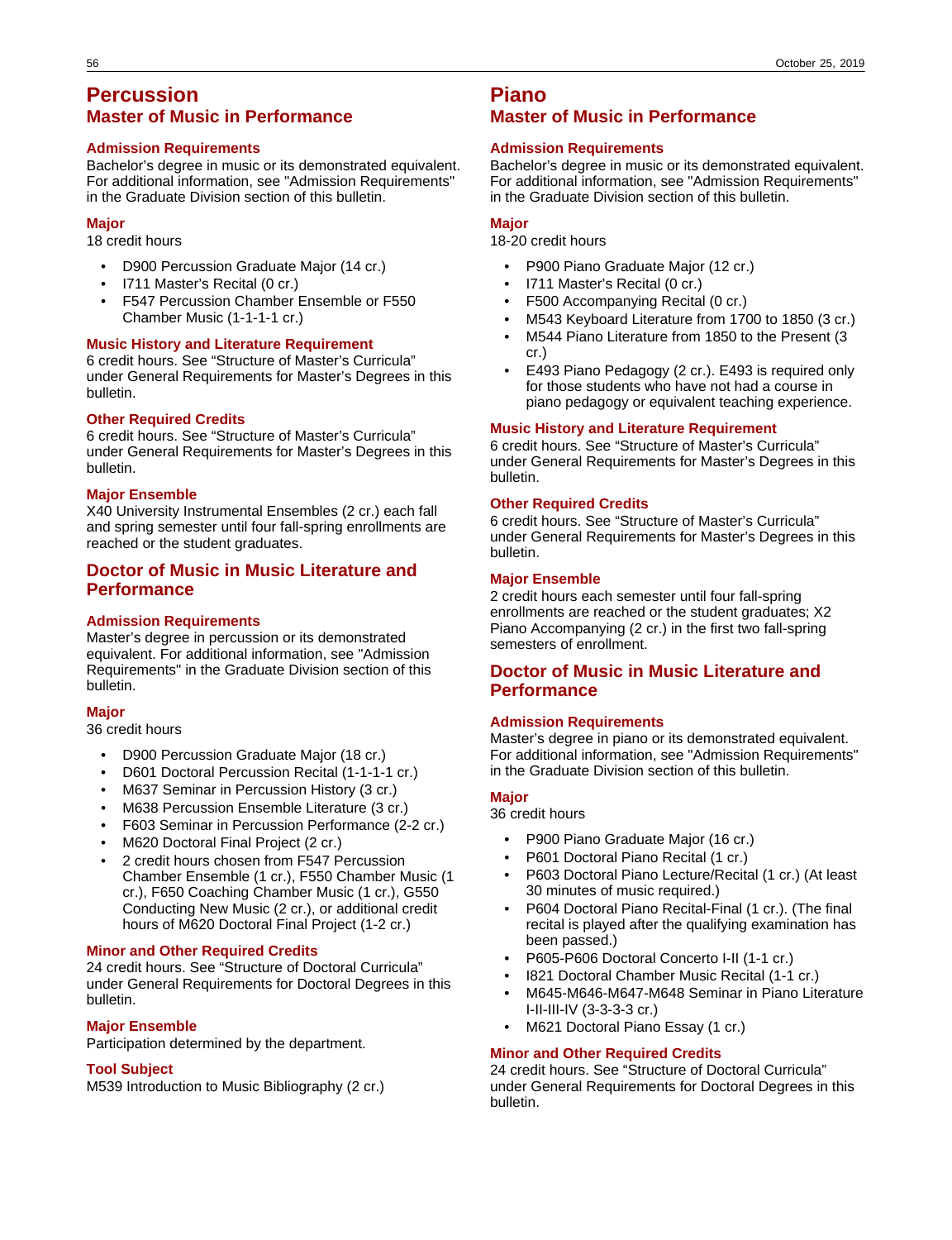## **Tool Subject**

M539 Introduction to Music Bibliography (2 cr.)

# **Strings Master of Music in Performance**

## **Admission Requirements**

Bachelor's degree in music or its demonstrated equivalent. For additional information, see "Admission Requirements" in the Graduate Division section of this bulletin.

# **Major**

**Violin** 18 credit hours

- S910 Violin Graduate Major (14 cr.)
- I711 Master's Recital (0 cr.)
- F550 Chamber Music (1-1 cr.)
- 2 credit hours selected from O521 Jazz Improvisation 1 (2 cr.), M669 Seminar in String Quartet Literature (2 cr.), M515 Interpreting Unaccompanied Bach (2 cr.), E503 Violin/Viola Pedagogy I (2 cr.), E504 Violin/Viola Pedagogy II (2 cr.), or E505 Violin/Viola Pedagogy III (2 cr.). F520 Topics in Performance Study (2 cr.) may be substituted with approval of the string department chair and the director of graduate studies.

**Viola** 18 credit hours

- S920 Viola Graduate Major (14 cr.)
- I711 Master's Recital (0 cr.)
- F550 Chamber Music (1-1 cr.)
- 2 credit hours selected from O521 Jazz Improvisation 1 (2 cr.), M669 Seminar in String Quartet Literature (2 cr.), M515 Interpreting Unaccompanied Bach (2 cr.), E503 Violin/Viola Pedagogy I (2 cr.), E504 Violin/Viola Pedagogy II (2 cr.), or E505 Violin/Viola Pedagogy III (2 cr.). F520 Topics in Performance Study (2 cr.) may be substituted with approval of the string department chair and the director of graduate studies.

**Cello** 18 credit hours

- S930 Cello Graduate Major (14 cr.)
- I711 Master's Recital (0 cr.)
- F550 Chamber Music (1-1 cr.)
- 2 credit hours selected from O521 Jazz Improvisation 1 (2 cr.), M669 Seminar in String Quartet Literature (2 cr.), M515 Interpreting Unaccompanied Bach (2 cr.), or E506 Cello Pedagogy (2 cr.). F520 Topics in Performance Study (2 cr.) may be substituted with approval of the string department chair and the director of graduate studies.

# **Double Bass** 18 credit hours

- S940 Double Bass Graduate Major (16 cr.)
- I711 Master's Recital (0 cr.)
- 2 credit hours selected from F519 Orchestral Repertoire (1 cr.) or F520 Topics in Performance Study (1 cr.)

# **Music History and Literature Requirement**

6 credit hours. See "Structure of Master's Curricula" under General Requirements for Master's Degrees in this bulletin.

## **Other Required Credits**

6 credit hours. See "Structure of Master's Curricula" under General Requirements for Master's Degrees in this bulletin.

## **Major Ensemble**

X40 University Instrumental Ensembles (2 cr.) each fall and spring semester.

# **Doctor of Music in Music Literature and Performance**

## **Admission Requirements**

Master's degree in strings, with the same major instrument, or its demonstrated equivalent. For additional information, see "Admission Requirements" in the Graduate Division section of this bulletin.

## **Major**

**Violin** 36 credit hours

- S910 Violin Graduate Major (18 cr.)
- S611-S612 Doctoral Violin Recital I-II (1-1 cr.)
- S613 Doctoral Violin Concerto (1 cr.)
- I821 Doctoral Chamber Music Recital (1-1 cr.)
- 6 credit hours chosen from M665 Survey of Violin/ Viola Literature I (2 cr.), M666 Survey of Violin/Viola Literature II (2 cr.), M528 Chamber Music Literature (3 cr.), M550 Doctoral String Literature (1-3 cr.), M515 Interpreting Unaccompanied Bach (2 cr.), or M669 Seminar in String Quartet Literature (2 cr.). F520 Topics in Performance Study (2 cr.) may be substituted with approval of the string department chair and the director of graduate studies.
- F550 Chamber Music (1-1 cr.)
- 2 credit hours chosen from E503 Violin/Viola Pedagogy I (2 cr.), E504 Violin/Viola Pedagogy II (2 cr.), E505 Violin/Viola Pedagogy III (2 cr.), or F550 Chamber Music (1-1 cr.)
- F519 Orchestral Repertoire (1 cr.) or F520 Topics in Performance Study (1 cr.)
- M620 Doctoral Final Project (2 cr.)

## **Viola** 36 credit hours

- S920 Viola Graduate Major (18 cr.)
- S621-S622 Doctoral Viola Recital I-II (1-1 cr.)
- S614 Doctoral Viola Concerto (1 cr.)
- I821 Doctoral Chamber Music Recital (1-1 cr.)
- 6 credit hours chosen from M665 Survey of Violin/ Viola Literature I (2 cr.), M666 Survey of Violin/Viola Literature II (2 cr.), M528 Chamber Music Literature (3 cr.), M550 Doctoral String Literature (1-3 cr.), M515 Interpreting Unaccompanied Bach (2 cr.), or M669 Seminar in String Quartet Literature (2 cr.). F520 Topics in Performance Study (2 cr.) may be substituted with approval of the string department chair and the director of graduate studies.
- F550 Chamber Music (1-1 cr.)
- 2 credit hours chosen from E503 Violin/Viola Pedagogy I (2 cr.), E504 Violin/Viola Pedagogy II (2 cr.), E 505 Violin/Viola Pedagogy III (2 cr.), or F550 Chamber Music (1-1 cr.)
- F519 Orchestral Repertoire (1 cr.) or F520 Topics in Performance Study (1 cr.)
- M620 Doctoral Final Project (2 cr.)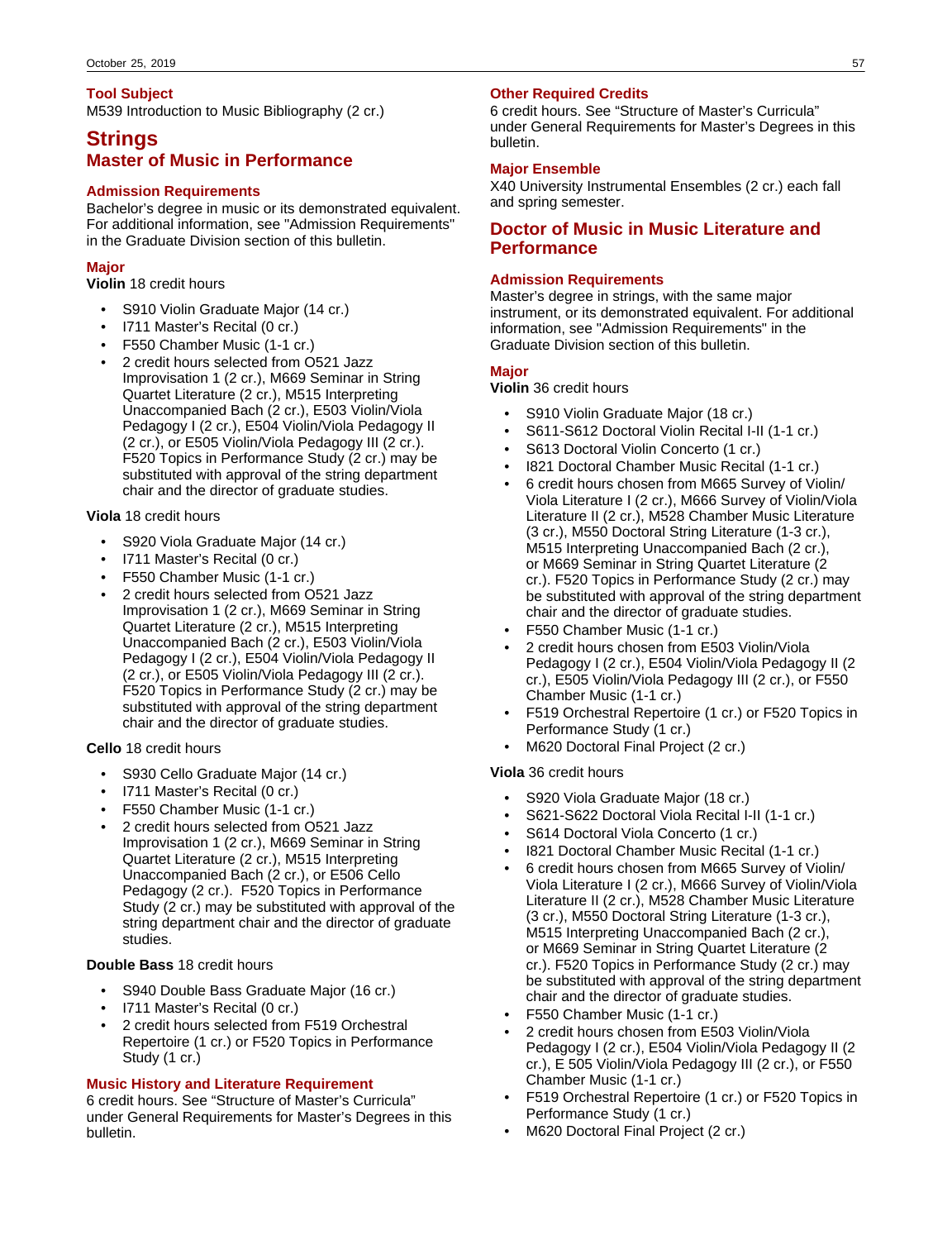#### **Cello** 36 credit hours

- S930 Cello Graduate Major (18 cr.)
- S631-S632 Doctoral Cello Recital I-II (1-1 cr.)
- S633 Doctoral Cello Concerto (1 cr.)
- I821 Doctoral Chamber Music Recital (1-1 cr.)
- 6 credit hours chosen from M667 Survey of Cello Literature I (2 cr.), M668 Survey of Cello Literature II (2 cr.), M528 Chamber Music Literature (3 cr.), M550 Doctoral String Literature (1-3 cr.), M515 Interpreting Unaccompanied Bach (2 cr.), or M669 Seminar in String Quartet Literature (2 cr.). F520 Topics in Performance Study (2 cr.) may be substituted with approval of the string department chair and the director of graduate studies.
- F550 Chamber Music (1-1 cr.)
- 2 credit hours chosen from E506 Cello Pedagogy (2 cr.) or F550 Chamber Music (1-1 cr.)
- F519 Orchestral Repertoire (1 cr.) or F520 Topics in Performance Study (1 cr.)
- M620 Doctoral Final Project (2 cr.)

#### **Double Bass** 36 credit hours

- S940 Double Bass Graduate Major (18 cr.)
- S651-S652 Doctoral Double Bass Recital I-II (1-1 cr.)
- I821 Doctoral Chamber Music Recital (1 cr.)
- M528 Chamber Music Literature (3 cr.)
- M550 Doctoral String Literature (1-1-1 cr.)
- E515 Double Bass Pedagogy (2 cr.) or E506 Cello Pedagogy (2 cr.)
- 5 credit hours chosen from F550 Chamber Music (1 cr.), F519 Orchestral Repertoire (1 cr.), or F520 Topics in Performance Study (1 cr.)
- M620 Doctoral Final Project (2 cr.)

#### **Minor and Other Required Credits**

24 credit hours. See "Structure of Doctoral Curricula" under General Requirements for Doctoral Degrees in this bulletin.

### **Tool Subject**

M539 Introduction to Music Bibliography (2 cr.)

# **Voice**

# **Master of Music in Performance**

#### **Admission Requirements**

Bachelor's degree in music or its demonstrated equivalent. For additional information, see "Admission Requirements" in the Graduate Division section of this bulletin.

#### **Major**

21 credit hours

- V900 Voice Graduate Major (12 cr.). V910 Vocal Coaching may substitute for a maximum of two credit hours of V900, with permission of the voice department.
- I711 Master's Recital (0-0 cr.)
- M531-M532 Song Literature III-IV (3-3 cr.)
- E594 Voice Pedagogy (3 cr.)

The first recital requirement (I711 Master's Recital) must be a standard voice recital. The second recital may be a standard or specialized voice recital, or this requirement

may be met with operatic roles performed in Indiana University Opera Theater productions, if approved by the voice faculty.

## **Music History and Literature Requirement**

6 credit hours. See "Structure of Master's Curricula" under General Requirements for Master's Degrees in this bulletin.

#### **Other Required Credits**

6 credit hours. See "Structure of Master's Curricula" under General Requirements for Master's Degrees in this bulletin.

## **Major Ensemble**

X70 University Choral Ensembles (2 cr.) each semester until four fall-spring enrollments are reached or the student graduates.

#### **Language Proficiencies**

Knowledge of French, German, and Italian grammar equivalent to two semesters at the college level in each, and proficiency in diction in each language as demonstrated by examination or by passing a Jacobs School of Music diction course. Students must take all three diction examinations in their first semester of enrollment; with voice department permission, they may take specific examinations for a second time in their second semester of enrollment. Diction examinations are given prior to the beginning of each semester. For any examination not passed, students must pass the appropriate Jacobs School of Music diction course.

# **Doctor of Music in Music Literature and Performance**

### **Admission Requirements**

Master's degree in voice or its demonstrated equivalent. For additional information, see "Admission Requirements" in the Graduate Division section of this bulletin.

#### **Major**

#### 36 credit hours

- V900 Voice Graduate Major (15 cr.)
- V601-V602-V603 Doctoral Voice Recital (1-1-1 cr.)
- M686 Solo Vocal Literature Before 1850 (3 cr.)
- M687 Late Romantic Solo Vocal Literature (3 cr.)
- M688 Solo Vocal Literature after 1900 (3 cr.)
- E694 Applied Voice Pedagogy (3 cr.)
- E695 Voice Pedagogy: Research Foundations (3 cr.)
- M620 Doctoral Final Project (3 cr.)

Credit may be divided between V900 Voice Graduate Major and V910 Vocal Coaching with approval of student's advisory committee. One of the three required voice recitals must be a standard recital. Operatic roles performed in Indiana University Opera Theater productions may be substituted for one of the required recitals with the approval of the voice faculty.

#### **Minor and Other Required Credits**

24 credit hours. See "Structure of Doctoral Curricula" under General Requirements for Doctoral Degrees in this bulletin.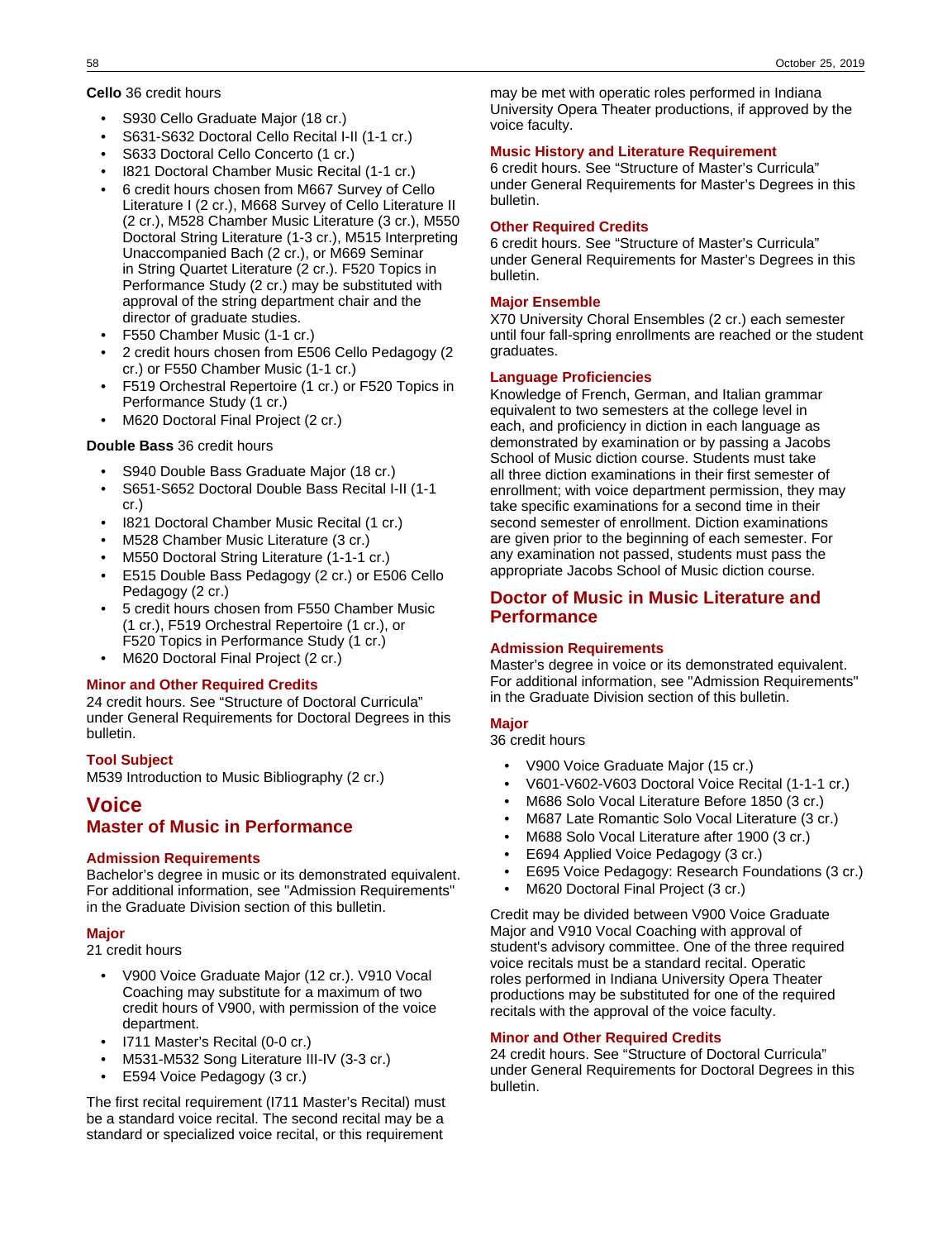# **Language Proficiencies**

Knowledge of French, German, and Italian grammar equivalent to two semesters at the college level in each, and proficiency in diction in each language as demonstrated by examination or by passing a Jacobs School of Music diction course. Students must take all three diction examinations in their first semester of enrollment; with voice department permission, they may take specific examinations for a second time in their second semester of enrollment. Diction examinations are given prior to the beginning of each semester. For any examination not passed, students must pass the appropriate Jacobs School of Music diction course.

# **Tool Subject**

M539 Introduction to Music Bibliography (2 cr.)

# **Wind Conducting Master of Music in Wind Conducting**

## **Admission Requirements**

Bachelor's degree in music or its demonstrated equivalent. For additional information, see "Admission Requirements" in the Graduate Division section of this bulletin.

# **Major**

18 credit hours

- G579 Master's Advanced Wind Conducting (3-3-3 cr.)
- G605 Master's Wind Conducting Performance (0 cr.)
- M570 Historical Development of Wind Groups and Literature (3 cr.)
- M579 Master's Seminar in Wind Literature (3-3 cr.)

# **Music History and Literature Requirement**

6 credit hours. See "Structure of Master's Curricula" under General Requirements for Master's Degrees in this bulletin.

# **Other Required Credits**

6 credit hours. See "Structure of Master's Curricula" under General Requirements for Master's Degrees in this bulletin.

# **Major Ensemble**

2 credit hours each fall and spring semester; assignment determined by wind conducting faculty.

# **Doctor of Music in Wind Conducting**

#### **Admission Requirements**

Master's degree in wind conducting or its demonstrated equivalent. For additional information, see "Admission Requirements" in the Graduate Division section of this bulletin.

# **Major**

36 credit hours

- G679 Doctoral Advanced Wind Conducting (3-3-3-3 cr.)
- G802 Doctoral Wind Conducting Performance (3 cr.)
- M570 Historical Development of Wind Groups and Literature (3 cr.)
- M679 Doctoral Seminar in Wind Literature (3-3-3-3 cr.)
- Music elective: 3 credit hours selected from courses in band arranging; college music teaching; choral, orchestral, or new music conducting; marching band techniques; orchestration; or other area approved by the department
- M620 Doctoral Final Project (3 cr.)

## **Minor and Other Required Credits**

24 credit hours. See "Structure of Doctoral Curricula" under General Requirements for Doctoral Degrees in this bulletin.

## **Major Ensemble**

2 credit hours each semester until coursework is complete; assignment determined by the department.

## **Tool Subject**

M539 Introduction to Music Bibliography (2 cr.)

# **Woodwinds Master of Music in Performance**

## **Admission Requirements**

Bachelor's degree in music or its demonstrated equivalent. For additional information, see "Admission Requirements" in the Graduate Division section of this bulletin.

# **Major**

**Flute** 18 credit hours

- W910 Flute Graduate Major (13 cr.)
- E559 Instrumental Pedagogy\* (2 cr.)
- F519 Orchestral Repertoire\* (1 cr.)
- I711 Master's Recital (0-0 cr.)
- F550 Chamber Music (1-1 cr.)

### **Oboe** 18 credit hours

- W920 Oboe Graduate Major (12 cr.)
- E559 Instrumental Pedagogy\* (2 cr.)
- F519 Orchestral Repertoire\* (1 cr.)
	- U510 Advanced Reed Making\* (1 cr.)
- I711 Master's Recital (0-0 cr.)
- F550 Chamber Music (1-1 cr.)

# **Clarinet** 18 credit hours

- W930 Clarinet Graduate Major (13 cr.)
- E559 Instrumental Pedagogy\* (2 cr.)
- F519 Orchestral Repertoire\* (1 cr.)
- I711 Master's Recital (0-0 cr.)
- F550 Chamber Music (1-1 cr.)

#### **Bassoon** 18 credit hours

- W940 Bassoon Graduate Major (12 cr.)
- E559 Instrumental Pedagogy\* (1 cr.)
- F519 Orchestral Repertoire\* (1 cr.)
- U510 Advanced Reed Making\* (1 cr.)
- One additional credit of either F519 or U510 (1 cr.)
- I711 Master's Recital (0-0 cr.)
- F550 Chamber Music (1-1 cr.)

### **Saxophone** 18 credit hours

- W950 Saxophone Graduate Major (14 cr.)
- E559 Instrumental Pedagogy\* (2 cr.)
- I711 Master's Recital (0-0 cr.)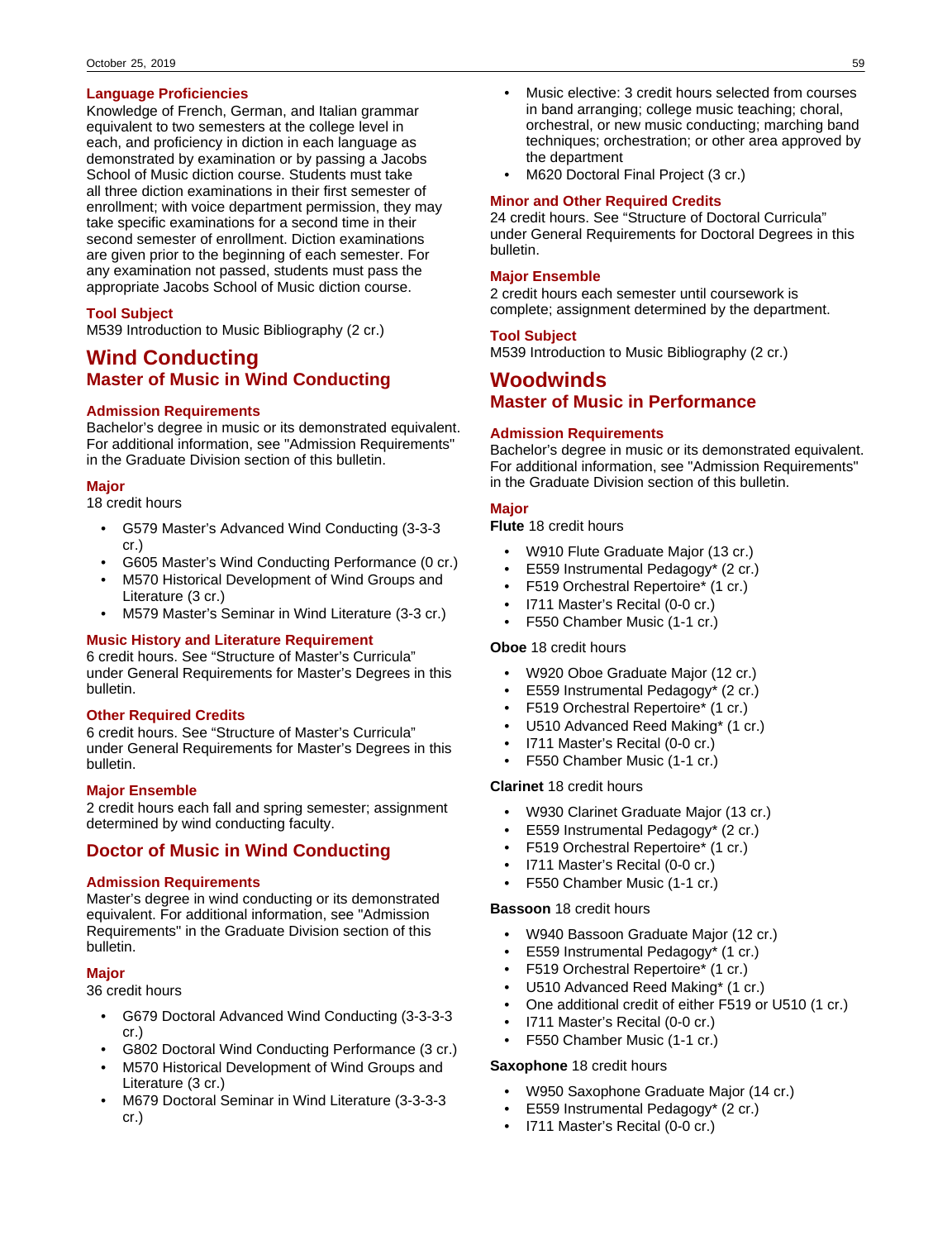• F550 Chamber Music (1-1 cr.)

\* Students who have already fulfilled the requirements for E559, F519, or U510 may substitute additional lesson credit hours or additional credit hours of F519 or U510 (with permission of the woodwind department chair) to bring the major field total to 18 credit hours.

#### **Music History and Literature Requirement**

6 credit hours. See "Structure of Master's Curricula" under General Requirements for Master's Degrees in this bulletin.

#### **Other Required Credits**

6 credit hours. See "Structure of Master's Curricula" under General Requirements for Master's Degrees in this bulletin.

### **Major Ensemble**

X40 University Instrumental Ensembles (2 cr.) each fall and spring semester.

# **Doctor of Music in Music Literature and Performance**

#### **Admission Requirements**

Master's degree in woodwinds, with a major in the same instrument, or its demonstrated equivalent. For additional information, see "Admission Requirements" in the Graduate Division section of this bulletin.

#### **Major**

**Flute** 36 credit hours

- W910 Flute Graduate Major (16 cr.)
- E559 Instrumental Pedagogy\* (2 cr.)
- F519 Orchestral Repertoire\* (1 cr.)
- W611-W612 Doctoral Woodwind Solo Recital (1-1 cr.)
- W613 Doctoral Woodwind Chamber Music Recital (1 cr.)
- F650 Coaching Chamber Music (1-1 cr.)
- M547-M548 Woodwind Literature I-II (3-3 cr.)
- E635 College Music Teaching (3 cr.)
- M620 Doctoral Final Project (3 cr.)

## **Oboe** 36 credit hours

- W920 Oboe Graduate Major (15 cr.)
- E559 Instrumental Pedagogy\* (2 cr.)
- F519 Orchestral Repertoire\* (1 cr.)
- U510 Advanced Reed Making\* (1 cr.)
- W611-W612 Doctoral Woodwind Solo Recital (1-1 cr.)
- W613 Doctoral Woodwind Chamber Music Recital (1 cr.)
- F650 Coaching Chamber Music (1-1 cr.)
- M547-M548 Woodwind Literature I-II (3-3 cr.)
- E635 College Music Teaching (3 cr.)
- M620 Doctoral Final Project (3 cr.)

#### **Clarinet** 36 credit hours

- W930 Clarinet Graduate Major (15 cr.)
- E559 Instrumental Pedagogy\* (2 cr.)
- F519 Orchestral Repertoire\* (1-1 cr.)
- W611-W612 Doctoral Woodwind Solo Recital (1-1 cr.)
- W613 Doctoral Woodwind Chamber Music Recital (1 cr.)
- F650 Coaching Chamber Music (1-1 cr.)
- M547-M548 Woodwind Literature I-II (3-3 cr.)
- E635 College Music Teaching (3 cr.)
- M620 Doctoral Final Project (3 cr.)

# **Bassoon** 36 credit hours

- W940 Bassoon Graduate Major (15 cr.)
- E559 Instrumental Pedagogy\* (1 cr.)
- F519 Orchestral Repertoire\* (1 cr.)
- U510 Advanced Reed Making\* (1 cr.)
- one additional credit of either F519 or U510 (1 cr.)
- W611-W612 Doctoral Woodwind Solo Recital (1-1 cr.)
- W613 Doctoral Woodwind Chamber Music Recital (1 cr.)
- F650 Coaching Chamber Music (1-1 cr.)
- M547-M548 Woodwind Literature I-II (3-3 cr.)
- E635 College Music Teaching (3 cr.)
- M620 Doctoral Final Project (3 cr.)

# **Saxophone** 36 credit hours

- W950 Saxophone Graduate Major (17 cr.)
- E559 Instrumental Pedagogy\* (2 cr.)
- W611-W612 Doctoral Woodwind Solo Recital (1-1 cr.)
- W613 Doctoral Woodwind Chamber Music Recital (1 cr.)
- F650 Coaching Chamber Music (1-1 cr.)
- M547-M548 Woodwind Literature I-II (3-3 cr.)
- E635 College Music Teaching (3 cr.)
- M620 Doctoral Final Project (3 cr.)

\* Students who have already fulfilled the requirements for E559, F519, or U510 may substitute additional lesson credit hours or additional credit hours of F519 or U510 (with permission of the woodwind department chair) to bring the major field total to 36 credit hours.

### **Minor and Other Required Credits**

24 credit hours. See "Structure of Doctoral Curricula" under General Requirements for Doctoral Degrees in this bulletin.

#### **Major Ensemble**

Participation determined by the department.

#### **Tool Subject**

M539 Introduction to Music Bibliography (2 cr.)

# **Woodwinds (Multiple)**

# **Master of Music in Performance**

### **Admission Requirements**

Bachelor's degree in music or its demonstrated equivalent. For additional information, see "Admission Requirements" in the Graduate Division section of this bulletin.

#### **Major (Three Instrument)**

### 19 credit hours

• Flute (W910) (6 cr.), oboe (W920) (6 cr.), clarinet (W930) (6 cr.), bassoon (W940) (6 cr.), or saxophone (W950) (6 cr.)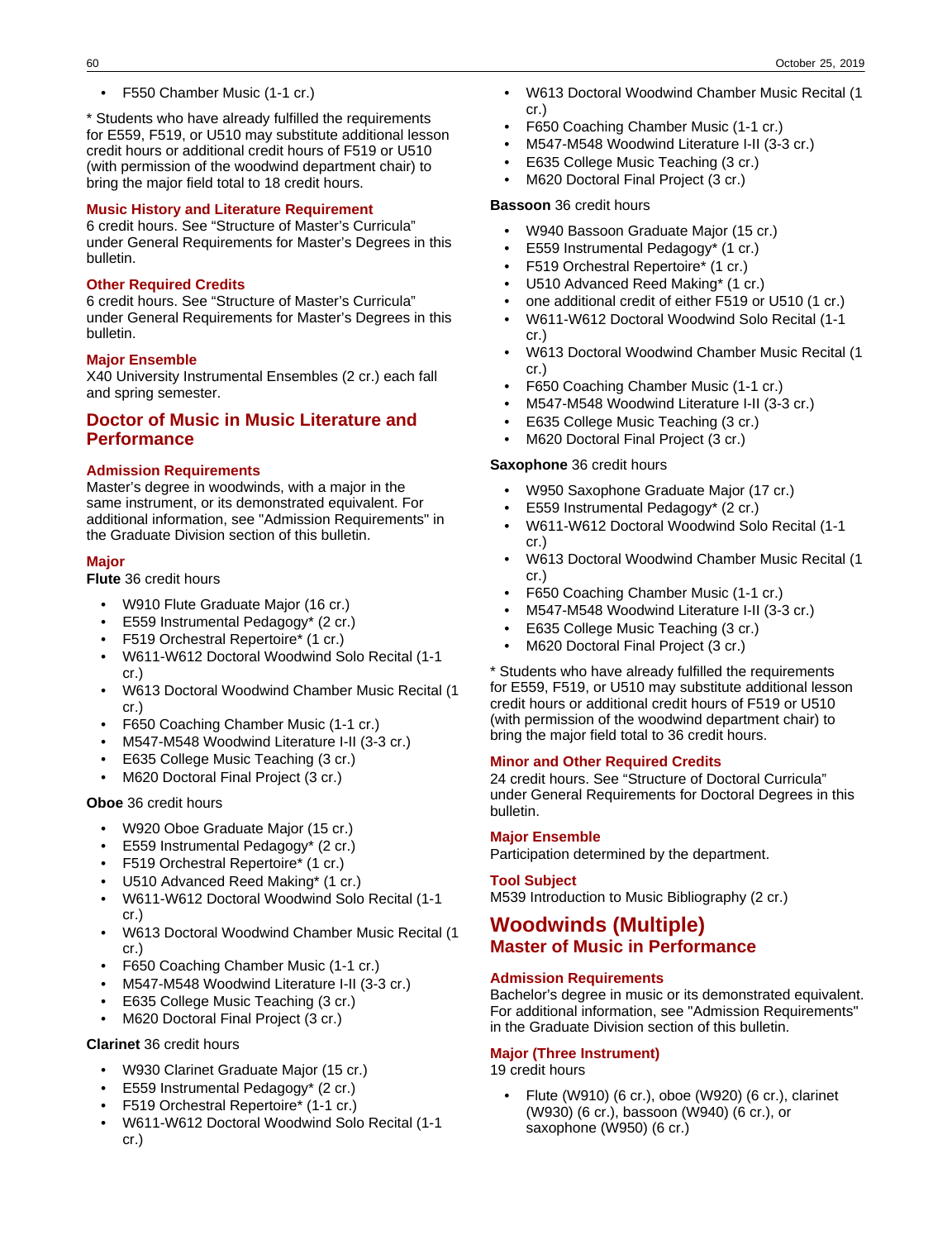- W7-0 other two instruments (6-6 cr.)
- I711 Master's Recital (0 cr.)
- F550 Chamber Music (1 cr.)

Required proficiency in the secondary instruments is at the undergraduate concentration upper-division examination level.

# **Major (Five Instrument)**

18 credit hours minimum

- Flute (W910) (9 cr.), oboe (W920) (9 cr.), clarinet (W930) (9 cr.), bassoon (W940) (9 cr.), or saxophone (W950) (9 cr.)
- W7-0, 2 credit hours each semester until proficiency level is reached on each of the four other instruments
- I711 Master's Recital (0 cr.)
- F550 Chamber Music (1 cr.)

Required proficiency in two secondary instruments is at the undergraduate concentration freshman jury level and in the other two secondary instruments at the elective freshman jury level.

## **Music History and Literature Requirement**

6 credit hours. See "Structure of Master's Curricula" under General Requirements for Master's Degrees in this bulletin.

# **Other Required Credits**

6 credit hours. See "Structure of Master's Curricula" under General Requirements for Master's Degrees in this bulletin.

#### **Major Ensemble**

X40 University Instrumental Ensembles (2 cr.) each fall and spring semester.

# **Doctor of Music in Music Literature and Performance**

## **Admission Requirements**

Master's degree in music, with a major in the primary instrument, or its demonstrated equivalent. For additional information, see "Admission Requirements" in the Graduate Division section of this bulletin.

#### **Major (Three Instrument)**

36 credit hours

- Flute (W910) (9 cr.), oboe (W920) (9 cr.), clarinet (W930) (9 cr.), bassoon (W940) (9 cr.), or saxophone (W950) (9 cr.)
- W7-0 other two instruments (6-6 cr.)
- W611-W612 Doctoral Woodwind Solo Recital (1-1 cr.)
- W613 Doctoral Woodwind Chamber Music Recital (1 cr.)
- 6 credit hours selected, in consultation with the department chair, from E559 Instrumental Pedagogy (2 cr.), M547 Woodwind Literature I (3 cr.), or M548 Woodwind Literature II (3 cr.)
- E635 College Music Teaching (3 cr.)
- M620 Doctoral Final Project (3 cr.)

Required proficiency in the secondary instruments is at the undergraduate concentration graduation level.

## **Major (Five Instrument)**

#### 36 credit hours

- Flute (W910) (9 cr.), oboe (W920) (9 cr.), clarinet (W930) (9 cr.), bassoon (W940) (9 cr.), or saxophone (W950) (9 cr.)
- W7-0 secondary instruments (12 cr.)
- W611-W612 Doctoral Woodwind Solo Recital (1-1 cr.)
- W613 Doctoral Woodwind Chamber Music Recital (1 cr.)
- 6 credit hours selected, in consultation with the department chair, from E559 Instrumental Pedagogy (2 cr.), M547 Woodwind Literature I (3 cr.) or M548 Woodwind Literature II (3 cr.)
- E635 College Music Teaching (3 cr.)
- M620 Doctoral Final Project (3 cr.)

Additional study may be necessary to meet a proficiency level on each instrument.

Required proficiency in two secondary instruments is at the undergraduate concentration upper-division examination level and in the other two secondary instruments at the concentration freshman jury level.

# **Minor and Other Required Credits**

24 credit hours. See "Structure of Doctoral Curricula" under General Requirements for Doctoral Degrees in this bulletin.

# **Major Ensemble**

Participation determined by the department.

# **Tool Subject**

M539 Introduction to Music Bibliography (2 cr.)

# **Doctoral Minors**

## **Minor in Brass Instruments (Horn, Trumpet, Trombone, Euphonium, or Tuba)**

The minor in a brass instrument provides advanced training in performance on the chosen instrument (horn, trumpet, trombone, euphonium, or tuba), with the option of coursework in small ensembles, brass literature, and brass pedagogy.

- 9-12 credit hours in one of the following:
	- B810 Horn Graduate Minor
	- B820 Trumpet Graduate Minor
	- B830 Trombone Graduate Minor
	- B840 Euphonium Graduate Minor
	- B850 Tuba Graduate Minor
- 0-3 credit hours selected from the following
	- F545 Brass Chamber Ensemble (1 cr.)
	- F550 Chamber Music (1 cr.)
	- M641–M642 Brass Literature I–II (3–3 cr.)
	- E508 Euphonium Pedagogy (1 cr.)
	- E509 Horn Pedagogy (1 cr.)
	- E510 Trumpet Pedagogy (1 cr.)
	- E511 Trombone Pedagogy (1 cr.)
	- E512 Tuba Pedagogy (1 cr.)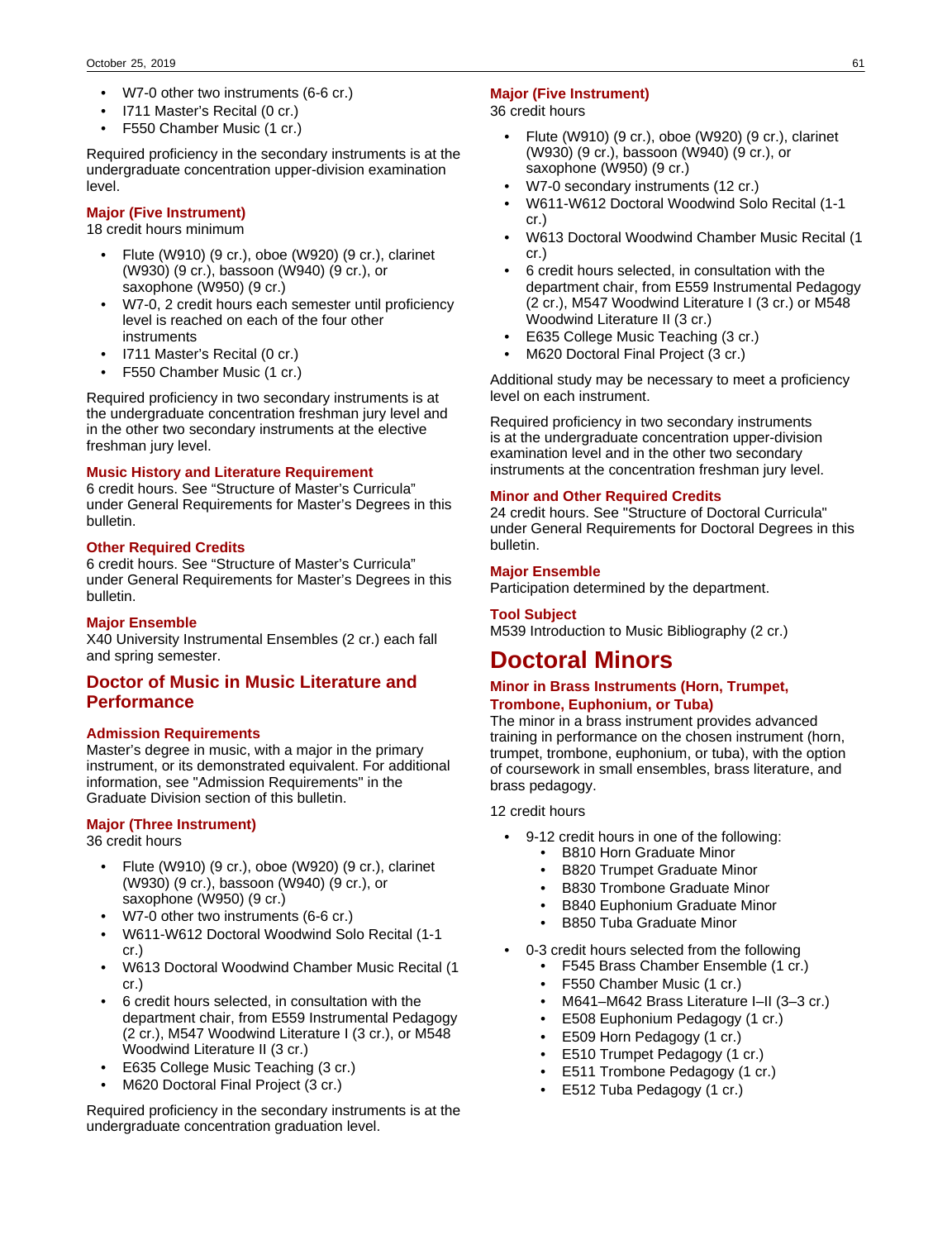# **Minor in Choral Conducting**

The minor in choral conducting provides advanced foundational skills in score analysis, choral literature, and conducting technique. Prior conducting experience and a conducting audition are required for acceptance into the minor in choral conducting.

# 12 credit hours

- G538 Choral Rehearsal Techniques (2 cr.)
	- 3 credit hours selected from the following:
		- M555 Foundations in Choral Score Analysis and Preparation (3 cr.)
		- M535 Master's Seminar in Choral Literature: Renaissance to 1700 (3 cr.)
		- M536 Master's Seminar in Choral Literature: 1700 to 1900 (3 cr.)
		- M537 Master's Seminar in Choral Literature: 20th Century to Today (3 cr.)
		- M664 Topics in Choral Music (3 cr.)
- 3 credit hours selected from the following:
	- F531 Graduate Ear Training for Conductors (1 cr.)
	- F532 Graduate Score Reading (1 cr.)
	- G555 Foundations in Choral Conducting (3 cr.)
	- G560 Graduate Choral Conducting (3 cr.), may be taken more than once
	- G535 Master's Choral Conducting: Renaissance to 1700 (2 cr.)
	- G536 Master's Choral Conducting: 1700 to 1900 (2 cr.)
	- G537 Master's Choral Conducting: 20th Century to Today (2 cr.)
- 4 credit hours selected from either of the lists above.

# **Minor in Composition**

The minor in music composition provides graduate-level instruction in composition.

12 credit hours

- 12 credit hours of K810 private composition lessons (2 credit hours of K551 Advanced Orchestration may be substituted for 2 credit hours of K810 at the recommendation of the composition faculty);
- the public performance on student composition recitals of at least three compositions written while enrolled in K810, to be graded as Pass/Fail by a committee of at least three composition faculty in attendance; and
- the composition of a vocal work to an assigned text within a 24-hour period, and the composition of a short movement for chamber ensemble within a seven-day period. Both compositions will be graded Pass/Fail.

# **Minor in Electronic Music**

The minor in electronic music provides graduate-level instruction in electronic and computer music composition.

12 credit hours selected from the following:

- K503 Electronic Studio Resources I (3 cr.)
- K504 Electronic Studio Resources II (3 cr.)
- K506 Projects in Electronic Music (3 cr.). (May be repeated.)

• K509 Seminar in Computer Music (3 cr.)

# **Minor in Guitar**

The minor in guitar provides advanced training in performance, with the option of coursework in small ensembles and guitar literature.

# 12 credit hours

- 9-12 credit hours of L800 Guitar Graduate Minor
- 0-3 credit hours selected from the following: • F550 Chamber Music (1 cr.)
	- F551 Practicum in Transcription for the Guitar (2 cr.)
	- M627 Independent Study of the Literature of the Guitar I (3 cr.)

# **Minor in Harp**

The minor in harp provides advanced training in performance, with the option of coursework in small ensembles and harp literature.

# 12 credit hours

- 9-12 credit hours of H800 Harp Graduate Minor
- 0-3 credit hours selected from the following:
	- F549 Harp Ensemble (1 cr.)
	- M643 Seminar in Harp Literature I (3 cr.)
	- M644 Seminar in Harp Literature II (3 cr.)

# **Minor in Historical Performance**

The minor in historical performance provides advanced training in historical performance and performance practices.

# 12 credit hours

- 6 credit hours selected from the following:
	- M635 Performance Practice Before 1750 (2 cr.)
	- M517–M518–M519–M520 Medieval/ Renaissance/Baroque/Classical Performance Practice (2–2–2–2 cr.)
	- F501 Accompaniment of Baroque Music (2 cr.)
	- F502 Topics in Basso Continuo (2 cr.)
	- F503 Advanced Topics in Basso Continuo (2 cr.)
	- M558 Topics in Historical Performance (1-3 cr.)
- 6 credit hours of electives (performance study, chamber music, or other courses) offered by the Historical Performance Department and approved by the department chairperson.

# **Minor in Jazz Studies**

The minor in jazz studies provides training in the history and practice of jazz.

- 3-12 credit hours selected from the following:
	- M591 Jazz History 1: Origins through 1949 (3 cr)
	- M592 Jazz History 2: 1950–1969 (3 cr)
	- M593 Jazz History 3: 1970–present (3 cr.)
	- M594 Big Band Jazz (3 cr.)
- 0-9 credit hours selected from the following: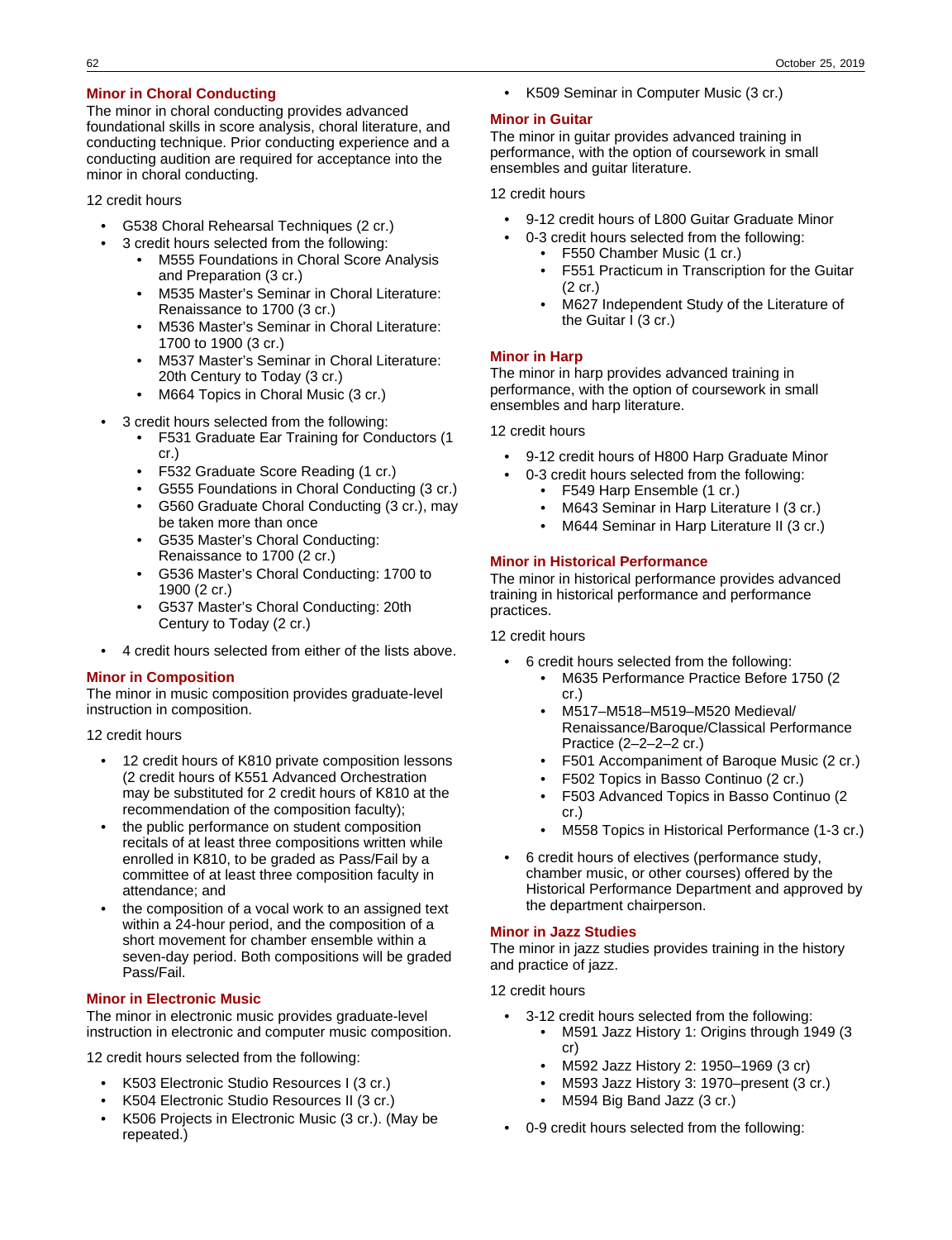- O511 Fundamentals of Jazz Theory (1 cr.)
- O512 Jazz Composition (3 cr.)
- O516 Jazz Arranging 1 (2 cr.)
- O517 Jazz Arranging 2 (2 cr.)
- O521 Jazz Improvisation 1 (2 cr.)
- O522 Jazz Improvisation 2 (3 cr.)
- O523 Jazz Improvisation 3 (3 cr.)
- O524 Jazz Improvisation 4 (3 cr.)
- O8-- Jazz Graduate Minor (2 cr.)

## **Minor in Music Education**

The minor in music education provides graduate-level instruction in learning theories and practical approaches to music teaching and learning.

12 credit hours

- 6 credit hours selected from the following:
	- E517 Sociology of Music (3 cr.)
	- E518 Foundations of Music Education (3 cr.)
	- E530 Learning Processes in Music (3 cr.)
	- E535 Measurement, Evaluation, and Guidance in Music (3 cr.)
	- E618 History, Curriculum, and Philosophy of Music Education (3 cr.)
	- E619 Psychology of Music (3 cr.)
	- E635 College Music Teaching (3 cr.)
- 6 credit hours selected from the above courses or the following:
	- E502 The Practice of Music Teaching (3 cr.)
	- E520 Reading and Writing Research in Music Education (2 cr.)
	- E521 The Children's Chorus (3 cr.)
	- E522 Music in Early Childhood (3 cr.)
	- E524 Exploratory Teaching in General Music K-12 (3 cr.)
	- E527 Advanced Instrumental Methods (3 cr.)
	- E528 Advanced Choral Methods and Materials (3 cr.)
	- E540 Topics in General Music (3 cr.)
	- E571 Kodály Concept I (3 cr.)
	- E572 Kodály Concept II (3 cr.)
	- E573 Kodály Concept III (3 cr.)
	- E580 Methods and Materials for Teaching String Music (3 cr.)
	- E581 Methods and Materials for Teaching Instrumental Jazz (3 cr.)
	- E582 Methods and Materials for Teaching Vocal Jazz (3 cr.)
	- E631 Quantitative Research in Music Education (3 cr.)
	- E632 Advanced Quantitative Research in Music Education (3 cr.)
	- E640 Qualitative Research in Music Education (3 cr.)
	- E645 Music Teacher Education (2 cr.)
	- E646 Seminar in String Research (3 cr.)
	- E660 Philosophical Research in Music Education (2 cr.)
	- E661 Historical Research in Music Education (2 cr.)

• E665 Advanced Philosophical Research in Music Education (3 cr.)

### **Minor in Music History and Literature**

The minor in music history and literature offers a foundation in the study of musical style, repertory, analysis, and historical context.

12 credit hours selected from the following:

- M502 Composers: Variable Topics (3 cr.). (May be repeated for different topics.)
- M510 Topics in Music Literature (3 cr.). (May be repeated for different topics.)
- M525 Survey of Operatic Literature (3 cr.)
- M527 Symphonic Literature (3 cr.)
- M528 Chamber Music Literature (3 cr.)
- M650 Music in the United States (3 cr.)
- M651 Medieval Music (3 cr.)
- M652 Renaissance Music (3 cr.)
- M653 Baroque Music (3 cr.)
- M654 Classic Music (3 cr.)
- M655 Romantic Music (3 cr.)
- M656 Modern Music (3 cr.)
- M657 Music Since 1960 (3 cr.)

In exceptional circumstances, one or more enrollments in the following doctoral musicology seminars may be substituted with permission of the department chair and the director of graduate studies. Enrollment in the course requires permission of the instructor.

- M602 Seminar in Musicology: Variable Topics (3 cr.). (May be repeated for different topics.)
- M603 Methods of Musical Scholarship: Variable Topics (3 cr.). (May be repeated for different topics.)

#### **Minor in Music Scoring for Visual Media**

The minor in music scoring for visual media provides a foundation in a broad range of topics related to scoring and orchestrating for television, films, and gaming.

12 credit hours

- K555 Topics in Music Scoring for Visual Media (6 cr.). (May be repeated for different topics.)
- 3 credit hours selected from
	- K555 Topics in Music Scoring for Visual Media (1-3 cr.). (May be repeated for different topics.)
	- K502 Projects in Music Scoring for Visual Media (1-3 cr.)
- K611 Capstone Project in Music Scoring for Visual Media (3 cr.)

The capstone project replaces the minor field qualifying examination.

#### **Minor in Music Theory**

The minor in music theory provides graduate-level instruction in the theory and analysis of tonal and/or posttonal music, with the option of coursework in the pedagogy of music theory.

- T551 Analytical Techniques for Tonal Music (3 cr.) or T556 Analysis of Music Since 1900 (3 cr.)
- 9 credit hours selected from the following: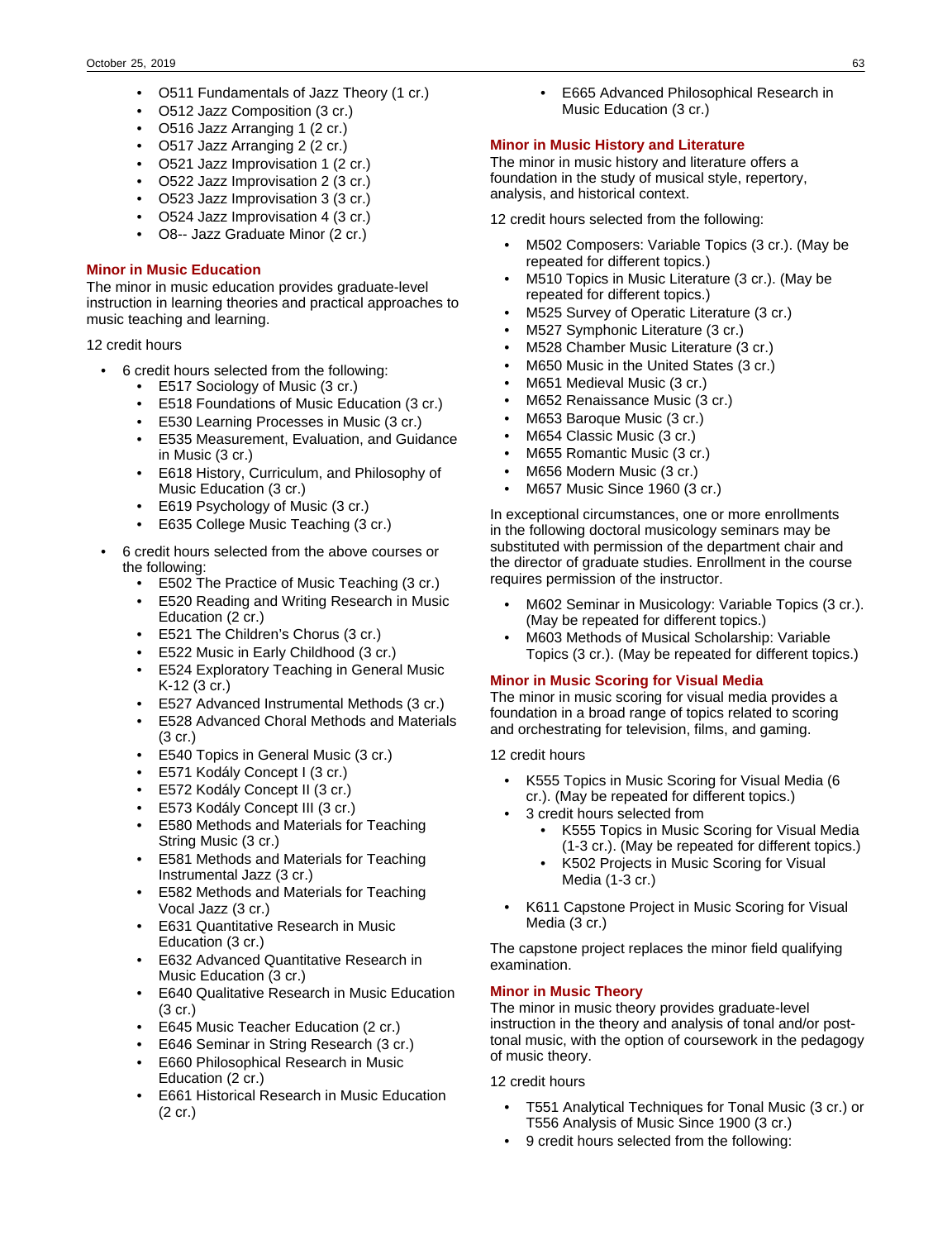- T545 Introductory Analysis of Music Literature (3 cr.)
- T550 Readings in Music Theory (3 cr.)
- T551 Analytical Techniques for Tonal Music (3 cr.)
- T555 Schenkerian Analysis (3 cr.)
- T556 Analysis of Music Since 1900 (3 cr.)
- T561 Music Theory: Variable Topics (3 cr.) (May be repeated for different topics.)
- T565 Stylistic Counterpoint: Variable Topics (3 cr.) (May be repeated for different topics.).
- T591 Music Theory Pedagogy (3 cr.)
- T619 Projects and Problems in Music Theory (1-3 cr.)
- T623 History of Music Theory I (3 cr.)
- T624 History of Music Theory II (3 cr.)
- T658 Seminar in Music Theory: Variable Topics (3 cr.) (May be repeated for different topics.)

A minimum grade of B is required in each course to be counted toward the music theory minor.

# **Minor in Musicology**

The minor in musicology offers an introduction to the scholarly study of music in its historical context.

12 credit hours

- M551 Introduction to Historical Musicology (3 cr.) (prerequisite: M539 Introduction to Music Bibliography)
- M602 Seminar in Musicology: Variable Topics (3–3 cr.)
- 3 credit hours selected from the following:
	- M602 Seminar in Musicology: Variable Topics (3 cr.)
	- M603 Methods of Musical Scholarship: Variable Topics (3 cr.)
	- graduate courses in music history and literature (3 cr.)

# **Minor in Organ**

The minor in organ provides advanced training in performance, with the option of coursework in organ literature and pedagogy.

Prerequisite: at least two semesters of formal organ study (with a minimum facility on both manual and pedal keyboards as judged by audition) and submission of a repertoire list (which may include technical studies, service music, hymns, etc.).

12 credit hours

- 9-12 credit hours of Q800 Organ Graduate Minor
	- 0-3 credit hours selected from the following:
		- C504 Keyboard Skills Review (1 cr.)
		- C510 Service Playing Review (1 cr.)
		- C505 Organ Construction and Design (2 cr.)
		- C524 Organ Improvisation (2 cr.)
		- E589 Organ Pedagogy (2 cr.)
		- E590 Organ Pedagogy Practicum (1 cr.)
		- M675 Seminar in Organ Literature: Renaissance and Baroque (3 cr.)
- M676 Seminar in Organ Literature: Classic and Romantic (3 cr.)
- M677 Seminar in Organ Literature: Music since 1900 (3 cr.)
- M678 Seminar in Organ Literature: Organ Works of J.S. Bach (3 cr.)

# **Minor in Percussion**

The minor in percussion provides advanced training in percussion performance, with the option of coursework in small ensembles and percussion literature.

## 12 credit hours

- 9-12 credit hours of D800 Percussion Graduate Minor
- 0-3 credit hours selected from the following
	- F550 Chamber Music (1 cr.)
	- F547 Percussion Chamber Ensemble (1 cr.)

# **Minor in Piano**

The minor in piano provides advanced training in piano performance, with the option of coursework in chamber music and piano literature.

12 credit hours

- 9-12 credit hours of P800 Piano Graduate Minor
	- 0-3 credit hours selected from the following
		- M543 Keyboard Literature from 1700 to 1850 (3 cr.)
		- M544 Piano Literature from 1850 to the Present (3 cr.)
		- F520 Topics in Performance Study (1–2 cr). Courses used must focus on collaborative or chamber music involving the piano.

# **Minor in Sacred Music**

The minor in sacred music provides a foundation in the study of a broad range of applied skills and/or academic subjects that relate to the practice of sacred music.

Those interested in incorporating applied study must meet the requirements for a doctoral minor in that area.

- 0-6 credit hours of applied study selected from the following:
	- G535 Master's Choral Conducting: Renaissance to 1700 (2 cr.)
	- G536 Master's Choral Conducting: 1700 to 1900 (2 cr.)
	- G537 Master's Choral Conducting: 20th Century to Today (2 cr.)
	- Q800 Organ Graduate Minor
	- V800 Voice Graduate Minor
	- Y853 Harpsichord Graduate Minor
- 6-12 credit hours selected from the following:
	- C504 Keyboard Skills Review (1 cr.)
	- C505 Organ Construction and Design (2 cr.)
	- C510 Service Playing Review (1 cr.)
	- C524 Organ Improvisation (2 cr.)
	- C540 The History of Christian Worship and Sacred Music (2 cr.)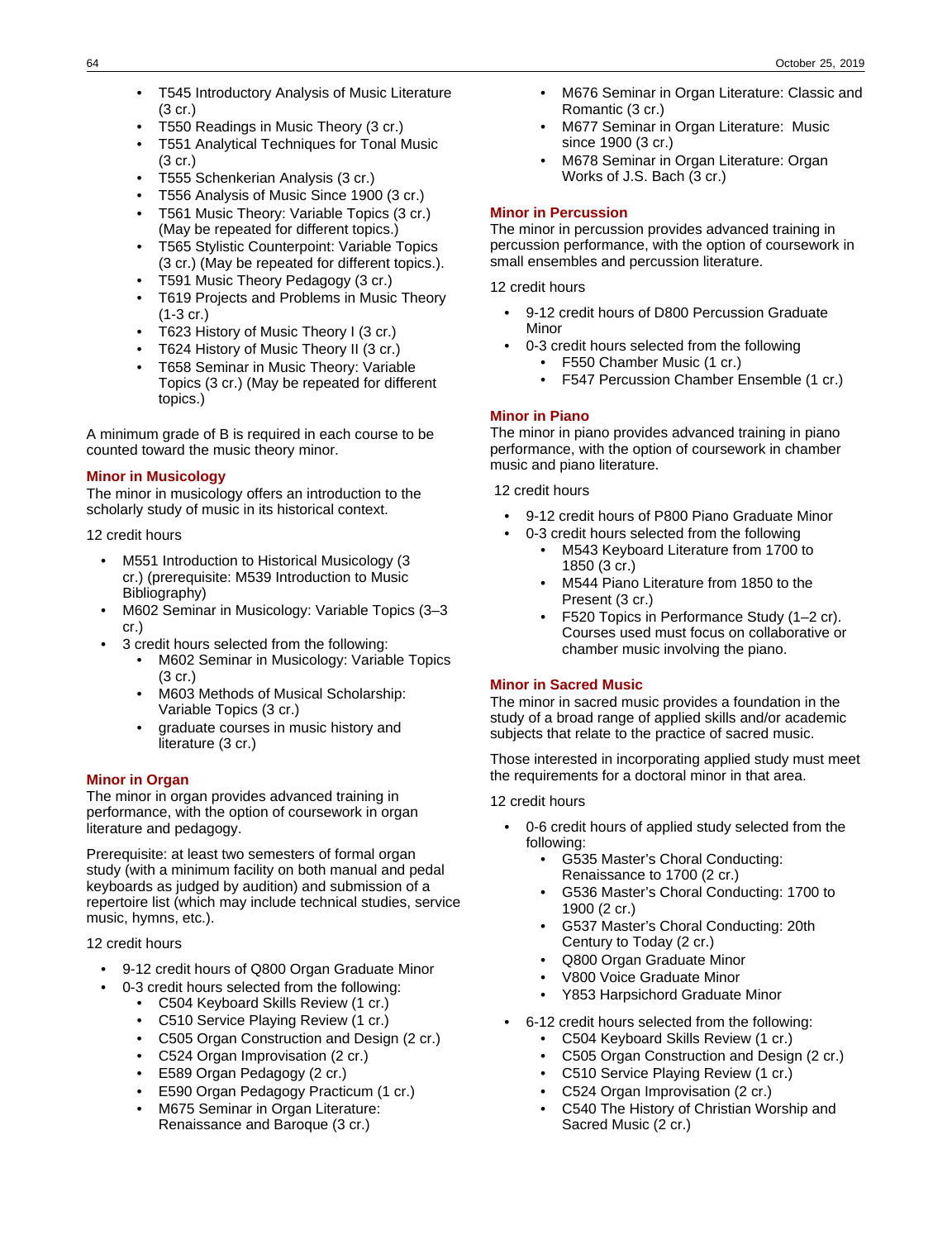- C541 Sacred Music: Philosophy and Practice I (2 cr.)
- C542 Sacred Music: Philosophy and Practice II (2 cr.)
- E521 The Children's Chorus (3 cr.)
- F501 Accompaniment of Baroque Music (2 cr.)
- F502 Topics in Basso Continuo (2 cr.)
- F503 Advanced Topics in Basso Continuo (2 cr.)
- F531 Graduate Ear Training for Conductors (1 cr.)
- F532 Graduate Score Reading (1 cr.)
- G538 Choral Rehearsal Techniques (2 cr.)
- G560 Graduate Choral Conducting (3 cr.)
- M535 Master's Seminar in Choral Literature: Renaissance to 1700 (3 cr.)
- M536 Master's Seminar in Choral Literature: 1700 to 1900 (3 cr.)
- M537 Master's Seminar in Choral Literature: 20th Century to Today (3 cr.)
- M555 Foundations in Choral Score Analysis and Preparation (3 cr.)

# **Minor in String Instruments (Violin, Viola, Cello, or Double Bass)**

The minor in a string instrument provides advanced training in performance on the chosen instrument (violin, viola, cello, or double bass), with the option of coursework in small ensembles, string literature, and string pedagogy.

#### 12 credit hours

- 9-12 credit hours in one of the following:
	- S810 Violin Graduate Minor
	- S820 Viola Graduate Minor
	- S830 Cello Graduate Minor
	- S840 Double Bass Graduate Minor
- 0-3 credit hours selected from the following
	- F550 Chamber Music (1 cr.)
	- E503 Violin/Viola Pedagogy I (2 cr.)
	- E504 Violin/Viola Pedagogy II (2 cr.)
	- E505 Violin/Viola Pedagogy III (2 cr.)
	- E506 Cello Pedagogy (2 cr.)

# **Minor in Vocology**

The minor in vocology is for students who wish to deepen their understanding of the singing voice. The focus of the minor is on the union of voice science and practical application, both with healthy voice and injured voice.

## 12 credit hours

- MUS E696 Voice Pedagogy: Practice (3cr.)
- MUS E697 Voice Pedagogy: Repertoire (3 cr.)
- SPHS S542 Care of the Professional Voice (3 cr.)
- For non-voice majors: MUS E695 Voice Pedagogy: Research Foundations (3 cr.)
- For voice majors: 3 credit hours selected from
	- MUS F540 Postural Alignment for Musicians (1 cr.)
	- MUS F541 Mindfulness-Based Teaching and Wellness (1-2 cr.)
	- MUS F542 Movement for Singers (1 cr.)
- SPHS S311 Introduction to Research in Speech, Language, and Hearing Sciences (3cr.)
- SPHS S425 Topical Seminar in Speech Science: Vocal Physiology Across the Lifespan (3 cr.)

# **Minor in Voice**

The minor in voice provides advanced training in vocal performance, with the option of coursework in voice pedagogy and vocal literature.

12 credit hours

- 6 credit hours of V800 Voice Graduate Minor
	- 6 credit hours selected from the following:
		- E594 Voice Pedagogy (3 cr.)
		- M531-M532 Song Literature III-IV (3-3 cr.)
		- M686 Solo Vocal Literature Before 1850 (3 cr.)
		- M687 Late Romantic Solo Vocal Literature (3 cr.)
		- M688 Solo Vocal Literature after 1900 (3 cr.)

For audition information, see the department chairperson.

#### **Minor in Wind Conducting**

The minor in conducting provides advanced training in conducting techniques for wind groups, along with related literature and practices.

# 12 credit hours

- M570 Historical Development of Wind Groups and Literature (3 cr.)
- G566 Interpretation and Conducting of Band Literature I (3 cr.)
- G567 Interpretation and Conducting of Band Literature II (3 cr.)
	- 3 credit hours selected from the following:
		- G585 Wind Band Score Study (3 cr.)
		- F590 Techniques in Marching Band for Graduate Students (3 cr.)
		- E557 Band Arranging for Graduate Students (3 cr.)

# **Minor in Woodwind Instruments (Flute, Oboe, Clarinet, Bassoon, or Saxophone)**

The minor in a woodwind instrument provides advanced training in performance on the chosen instrument (flute, oboe, clarinet, bassoon, or saxophone), with the option of coursework in small ensembles or woodwind literature.

- 6-12 credit hours in one of the following:
	- W810 Flute Graduate Minor
	- W820 Oboe Graduate Minor
	- W830 Clarinet Graduate Minor
	- W840 Bassoon Graduate Minor
	- W850 Saxophone Graduate Minor
- 0-6 credit hours selected from the following:
	- E559 Instrumental Pedagogy (1-2 cr.)
		- F550 Chamber Music (1 cr.)
		- M547 Woodwind Literature I (3 cr.)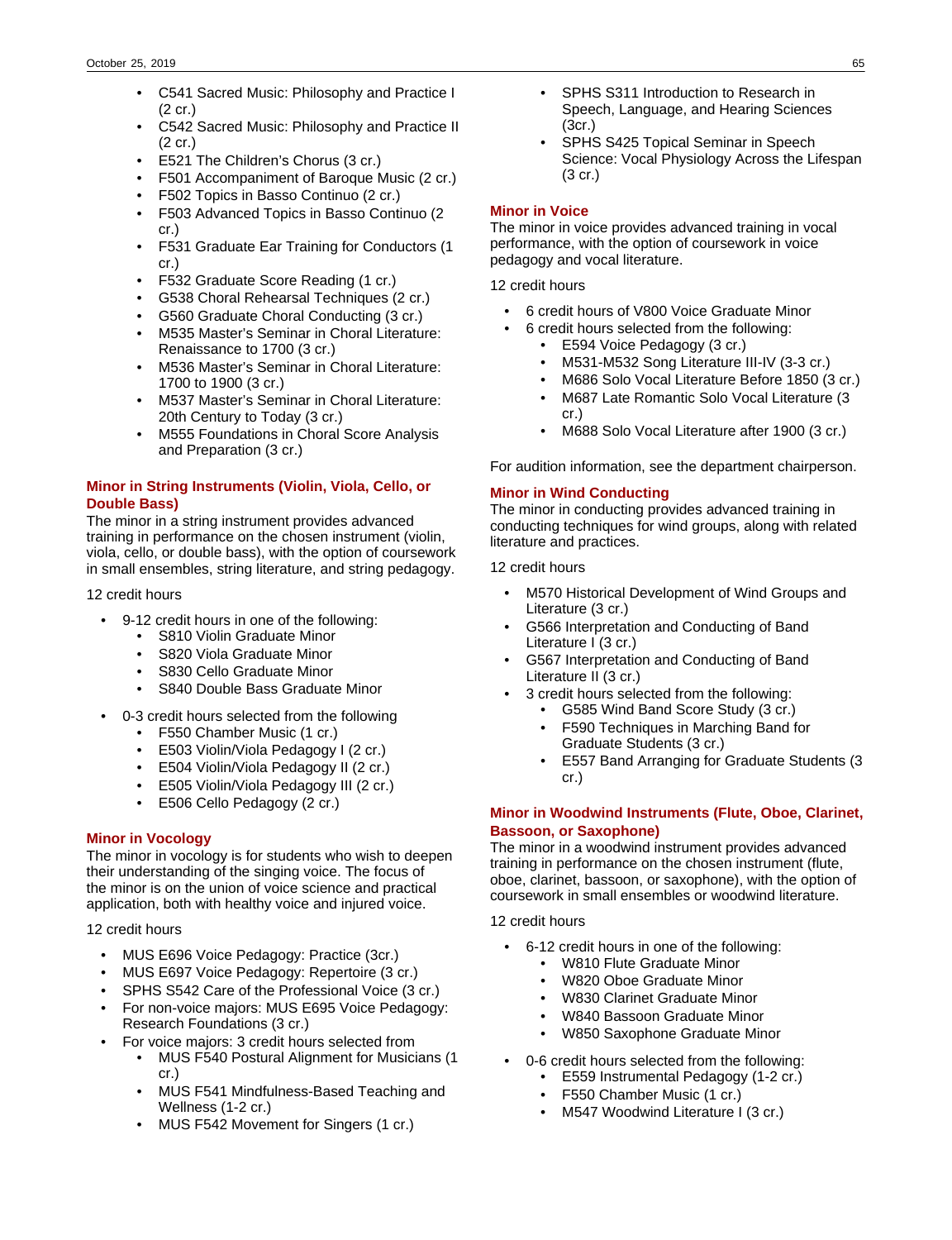• M548 Woodwind Literature II (3 cr.)

# **PhD Minors for Students Outside the Jacobs School of Music**

Minors in music for doctoral students outside the Jacobs School of Music may be taken within one of the established departments of the Jacobs School of Music or as an individualized minor taken in more than one area. No general entrance examinations are required, but the director of graduate studies may require entering proficiency examinations. All minors except the individualized minor require the prior approval of the department chair. Minors, including the individualized minor, require approval by the director of graduate studies, who also determines prerequisites, minimum requirements, and the nature of any qualifying examinations. A minor in a performance area requires acceptance into a faculty studio and may require a formal departmental audition. No transfer credits will be accepted toward a music minor.

# **Curricula for Music-Related Graduate Degrees**

# **Master of Arts and Master of Library Science; Master of Music and Master of Library Science**

This program permits the student to coordinate a degree in music theory or music history and literature with a Master of Library Science. Specialized training in music library science is provided by the professional librarians of the Jacobs School of Music. Students who already have a master's degree in music or who do not desire a master's in music from Indiana University may wish to contact the Admissions Office of the Department of Information and Library Science ([https://ils.indiana.edu/](https://ils.indiana.edu/apply/index.html) [apply/index.html](https://ils.indiana.edu/apply/index.html)) for information concerning the Music Librarianship Specialization within the Master of Library Science degree only.

#### **Admission Requirements**

Bachelor of Music or its demonstrated equivalent. Students must apply for admission simultaneously to the Jacobs School of Music for the MM or MA and the Department of Information and Library Science for the MLS. For additional information, see "Admission Requirements" in the Graduate Division section of this bulletin.

#### **Course Requirements**

The student must satisfy all the requirements for a Master of Arts degree in musicology or a Master of Music degree in music theory (listed in this bulletin) and for a Master of Library Science degree (listed in the bulletin of the School of Informatics, Computing and Engineering at [https://](https://bulletins.iu.edu/iub/soic/2018-2019/index.shtml) [bulletins.iu.edu/iub/soic/2018-2019/index.shtml\)](https://bulletins.iu.edu/iub/soic/2018-2019/index.shtml).

The outside area for the Master of Arts or Master of Music degree is fulfilled by 6 credit hours in library science, which count towards both degrees.

# **Diploma Programs in Performance**

The Artist Diploma and Performer Diploma programs are intended for the outstanding performer and are designed to concentrate study in appropriate repertoire. The diploma programs are administered by the director of graduate studies.

# **Admission Requirements**

Artist Diploma: performance ability equivalent to that required for acceptance into a major international competition. Students must pass both a departmental audition and a school-wide audition for the Jacobs School of Music Artist Diploma Committee. More information about the audition process can be found at [http://](http://music.indiana.edu/degrees/graduate-diploma/diploma-programs/ADAudition.shtml) [music.indiana.edu/degrees/graduate-diploma/diploma](http://music.indiana.edu/degrees/graduate-diploma/diploma-programs/ADAudition.shtml)[programs/ADAudition.shtml.](http://music.indiana.edu/degrees/graduate-diploma/diploma-programs/ADAudition.shtml) Admission to this program does not require a high school or General Educational Development (GED) diploma, but one of these must be earned before the Artist Diploma can be granted. Students without a GED or high school diploma who do not pass the school-wide audition (during the first semester of enrollment) in front of the Jacobs School of Music Artist Diploma Committee cannot continue in the program beyond the first semester.

**Performer Diploma:** performance ability equivalent to a high Master of Music graduation level. Students must hold a U.S. high school diploma or the equivalent. Students who have completed at least three years of study at a university, college, or conservatory and earned a degree, diploma, or certificate, are eligible to enter the Performer Diploma at the graduate level. Students who have not completed a college level credential but who hold a high school diploma (or GED) may enter the Performer Diploma as an undergraduate student.

For additional information, see "Admission Requirements" in the Graduate Division section of this bulletin.

#### **General Requirements**

Students enroll in major-level lessons and in major ensemble each fall and spring semester. Some diploma programs require enrollment in additional courses such as chamber music, orchestral repertoire, or chamber music literature. Over the course of their program, diploma students also enroll in 6 credit hours of other music courses; perform one recital (Performer Diploma, Solo Performance; Performer Diploma, Chamber Music; Performer Diploma, Collaborative Piano), pass one examination (Performer Diploma, Orchestral Studies), or perform four recitals (Artist Diploma); and meet a language requirement. Voice students and collaborative piano students have additional requirements in language grammar and diction. The minimum enrollment each fall and spring semester is 10 credit hours. There are no enrollment requirements during the summer term. No transfer of credit is accepted toward the requirements of any diploma program.

## **Grade Requirements**

Students in all diploma programs must have a cumulative GPA of 3.0 or higher to graduate; a grade of B or higher in each major ensemble enrollment; a grade of C or higher in each course that is to count under the heading "Music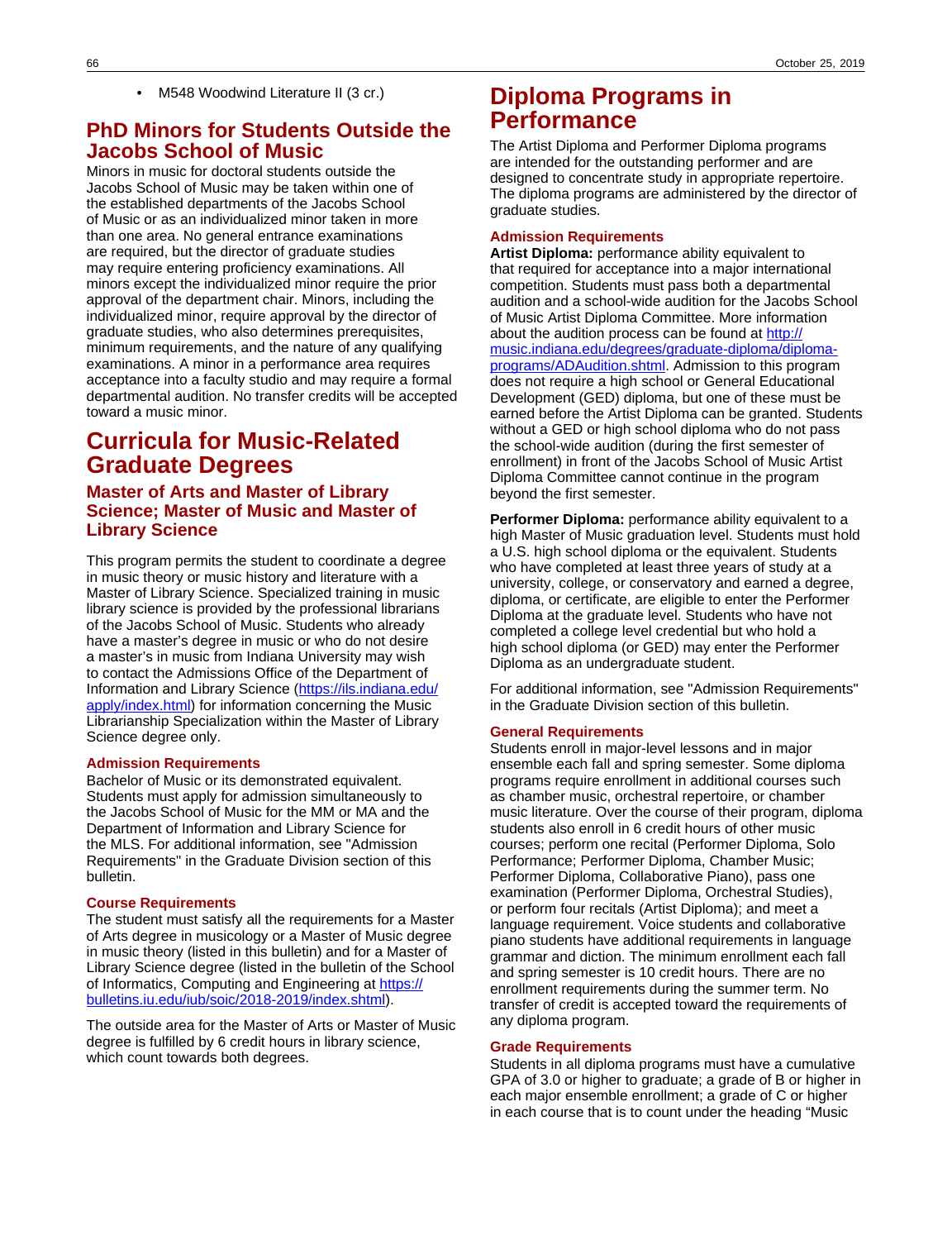Courses"; and a grade of A- or higher in all other required courses, including lessons and recitals.

#### **Language Requirements**

Language Proficiency requirements may be met by coursework taken no more than ten years prior to matriculation.

**Voice and historical performance voice students** must demonstrate knowledge of French, German, and Italian grammar equivalent to two semesters at the college level with a grade of C or higher in each, and proficiency in diction in each language by examination or by passing a Jacobs School of Music diction course. Students must take all three diction examinations in their first semester of enrollment; with voice department permission, they may take specific examinations for a second time in their second semester of enrollment. Diction examinations are given prior to the beginning of each semester. For any examination not passed, students must pass the appropriate Jacobs School of Music diction course with a grade of C or higher.

**Instrumental students** whose first language is English must demonstrate knowledge of the grammar of one non-English language equivalent to two semesters at the college level with a grade of C or higher in each. International students whose first language is not English and who have met the minimum TOEFL score requirements for admission to a diploma program will have the language requirement for instrumental students waived.

**All collaborative piano students** must satisfy the language requirement for instrumental students and must demonstrate proficiency in English diction. Additional diction requirements in French, German, and Italian apply as described below:

- Students with a Vocal Collaboration Emphasis must demonstrate proficiency in diction in each of the three languages.
- Students with an Instrumental Collaboration Emphasis must demonstrate proficiency in diction for one of the three languages.
- Students with a Balanced Collaboration Emphasis must demonstrate proficiency in diction for two of the three languages.

Proficiency is demonstrated by examination or by passing a Jacobs School of Music diction course. Students must take all diction examinations in their first semester of enrollment; with voice department permission, they may take specific examinations for a second time in their second semester of enrollment. Diction examinations are given prior to the beginning of each semester. For any examination not passed, students must pass the appropriate Jacobs School of Music diction course with a grade of C or higher.

#### **Time Limits**

Students may enroll for a maximum of four fall-spring semesters and must complete all requirements within five years from the date of first enrollment. Additional semesters of enrollment within the five-year time limit are possible only through recommendation by the student's performance instructor and approval by the director of graduate studies.

Students who do not complete their requirements within the prescribed time limit must be readmitted to the program by passing the regular department admission audition and, in the case of the Artist Diploma, the schoolwide Artist Diploma audition. In addition, they must meet current requirements, and satisfy any other curricular changes required by the major field department and the director of graduate studies. If a student is readmitted to the program, the term of readmission is one year.

In addition, any course taken more than five calendar years prior to the date of readmission must be revalidated. See "Graduate Revalidation Procedures" in this bulletin for information on how coursework and proficiencies may be revalidated. The following requirements cannot be revalidated and must be completed again if originally completed more than five calendar years prior to the date of readmission: recitals (including any replaced by an opera role) and the PD Orchestral Studies Exam.

Enrollment will be limited to the number of semesters required to complete the remaining requirements as determined by the director of graduate studies. Students must meet current enrollment requirements.

# **Artist Diploma**

## **Admission Requirements**

See "Diploma Programs in Performance" in the Graduate Division section of this bulletin.

#### **Performance Study**

Major-level lessons (3-8 cr.) each fall and spring semester of enrollment.

#### **Major Ensemble**

2 credit hours each fall and spring semester. Piano Students: X2 Piano Accompanying (2 cr.) each fall and spring semester.

#### **Chamber Ensemble**

Instrumental students each fall and spring semester, specified by instrument and area:

- Historical Performance: Y450/Y550 Historical Performance Chamber Ensembles (1 cr.)
- Guitar, Organ, Piano, Strings, and Woodwinds: F450/F550 Chamber Music (1 cr.)
- Brass: F450/F550 Chamber Music (1 cr.) or F445/ F545 Brass Chamber Ensemble (1 cr.)
- Percussion: F450/F550 Chamber Music (1 cr.) or F447/F547 Percussion Chamber Ensemble (1 cr.)
- Harp: F450/F550 Chamber Music (1 cr.) or F449/ F549 Harp Ensemble (1 cr.)
- Jazz: O450/O550 Jazz Chamber Ensemble (1 cr.)

#### **Music Courses**

6 credit hours of courses in music at the undergraduate or graduate level for which the student has the necessary prerequisites. Courses selected must be approved by the director of graduate studies.

#### **Recitals**

Instrumental students:

- I911 Artist Diploma Recital (0-0-0 cr.; except for students in historical performance and jazz, one concerto must be included as one of the solo recitals)
- I921 Artist Diploma Chamber Music recital (0 cr.)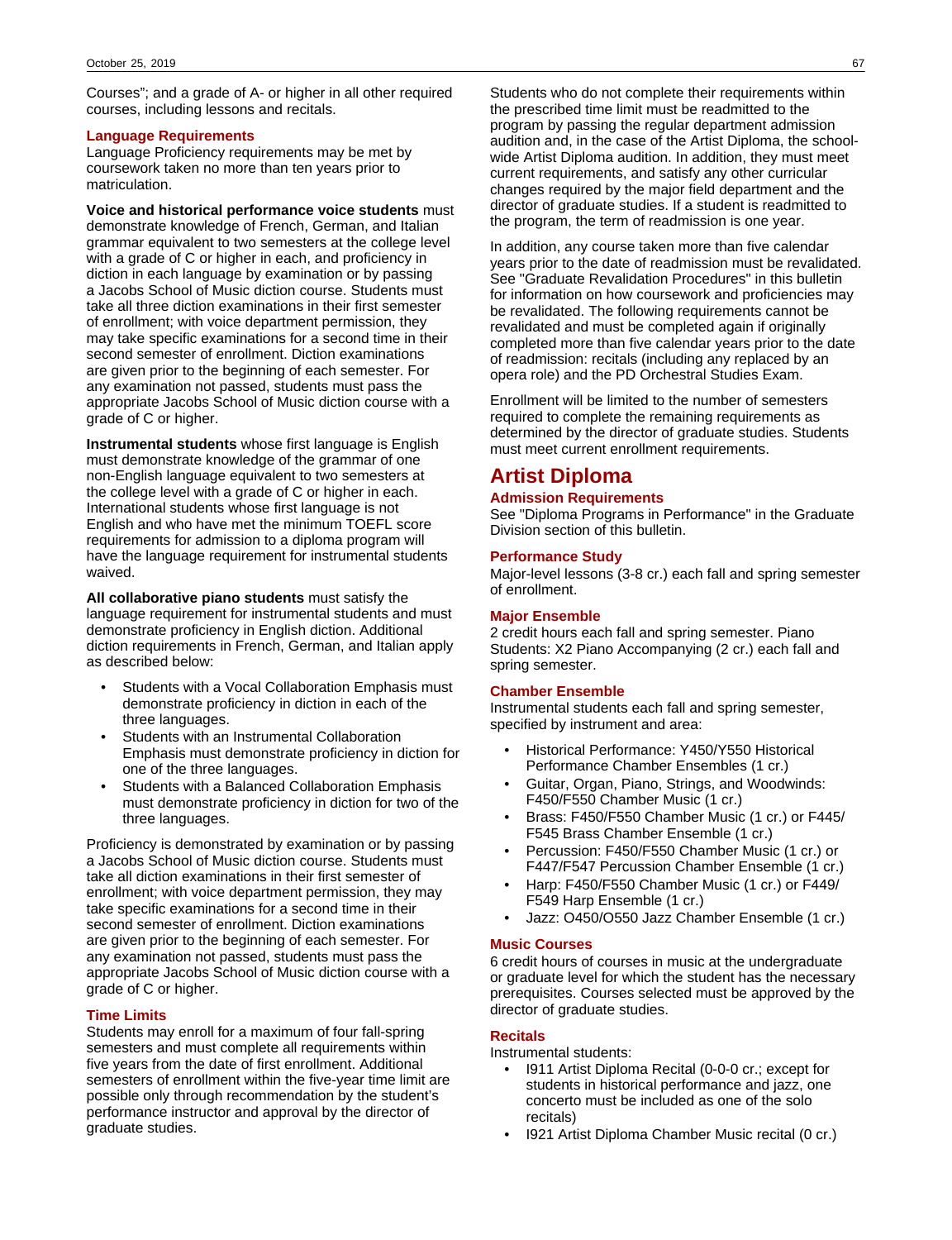Voice students: I911 Artist Diploma Recital (0-0-0-0 cr.). Operatic roles performed at Indiana University Opera Theater productions may be substituted for a maximum of two of the required recitals with the approval of the voice faculty.

# **Performer Diploma, Chamber Music**

# **Admission Requirements**

Open only to majors in violin, viola, and cello.

For additional information, see "Diploma Programs in Performance" in the Graduate Division section of this bulletin.

#### **Performance Study**

Major-level lessons (3-8 cr.) each fall and spring semester of enrollment. Emphasis will be on chamber music repertoire.

#### **Major Ensemble**

X40 University Instrumental Ensembles (2 cr.) each fall and spring semester.

### **Chamber Music Course**

M669 Seminar in String Quartet Literature (2 cr.) each fall and spring semester.

## **Music Courses**

6 credit hours of courses in music, including 2-3 credit hours of U515 Performing Arts Education and Outreach. The remaining 3-4 credit hours may be courses at the undergraduate or graduate level for which the student has the necessary prerequisites. Courses selected must be approved by the director of graduate studies.

#### **Recital**

I613 Performer Diploma Chamber Music Recital (0 cr.), approved according to the hearing procedures for Master of Music recitals.

# **Performer Diploma, Collaborative Piano**

## **Admission Requirements**

As part of the admission process, students choose a Vocal Collaboration Emphasis, Instrumental Collaboration Emphasis, or Balanced Collaboration Emphasis.

For additional information, see "Diploma Programs in Performance" in the Graduate Division section of this bulletin.

### **Performance Study**

P901 Collaborative Piano Graduate Major (3-8 cr.) each fall and spring semester of enrollment.

I500 Studio Masterclass (0 cr.) each fall and spring semester.

### **Major Ensemble**

X2 (2 cr.) each fall and spring semester.

#### **Music Courses**

6 credit hours of courses in music at the undergraduate or graduate level for which the student has the prerequisites. Courses selected must be approved by the director of graduate studies.

#### **Recital**

I614 Performer Diploma Collaborative Piano Recital (0 cr.), approved according to the hearing procedures for Master of Music recitals.

# **Performer Diploma, Orchestral Studies**

# **Admission Requirements**

Open only to majors in violin, viola, cello, and double bass.

For additional information, see "Diploma Programs in Performance" in the Graduate Division section of this bulletin.

#### **Performance Study**

Major-level lessons (3-8 cr.) each fall and spring semester of enrollment. Emphasis will be on orchestral repertoire.

#### **Major Ensemble**

X40 University Instrumental Ensembles (2 cr.) each fall and spring semester in a modern orchestra.

#### **Orchestral Repertoire**

F419/F519 Orchestral Repertoire (1 cr.) each fall and spring semester.

#### **Chamber Ensemble**

F450/F550 Chamber Music (1 cr.), a minimum of two semesters.

#### **Music Courses**

6 credit hours of courses in music at the undergraduate or graduate level for which the student has the necessary prerequisites. Courses in orchestral repertoire or chamber ensemble may not be used. Courses selected must be approved by the director of graduate studies.

#### **Examination in Orchestral Repertoire** I612 Orchestral Studies Exam (0 cr.)

**Performer Diploma, Solo**

# **Performance**

## **Admission Requirements** See "Diploma Programs in Performance" in the Graduate

Division section of this bulletin.

### **Performance Study**

Major-level lessons (3-8 cr.) each fall and spring semester of enrollment.

#### **Major Ensemble**

2 credit hours each fall and spring semester. Piano Students: X2 Piano Accompanying (2 cr.) each fall and spring semester.

## **Chamber Ensemble**

Instrumental students each fall and spring semester, specified by instrument and area:

- Historical Performance: Y450/Y550 Historical Performance Chamber Ensembles (1 cr.)
- Guitar, Organ, Piano, Strings, and Woodwinds: F450/F550 Chamber Music (1 cr.)
- Brass: F450/F550 Chamber Music (1 cr.) or F445/ F545 Brass Chamber Ensemble (1 cr.)
- Percussion: F450/F550 Chamber Music (1 cr.) or F447/F547 Percussion Chamber Ensemble (1 cr.)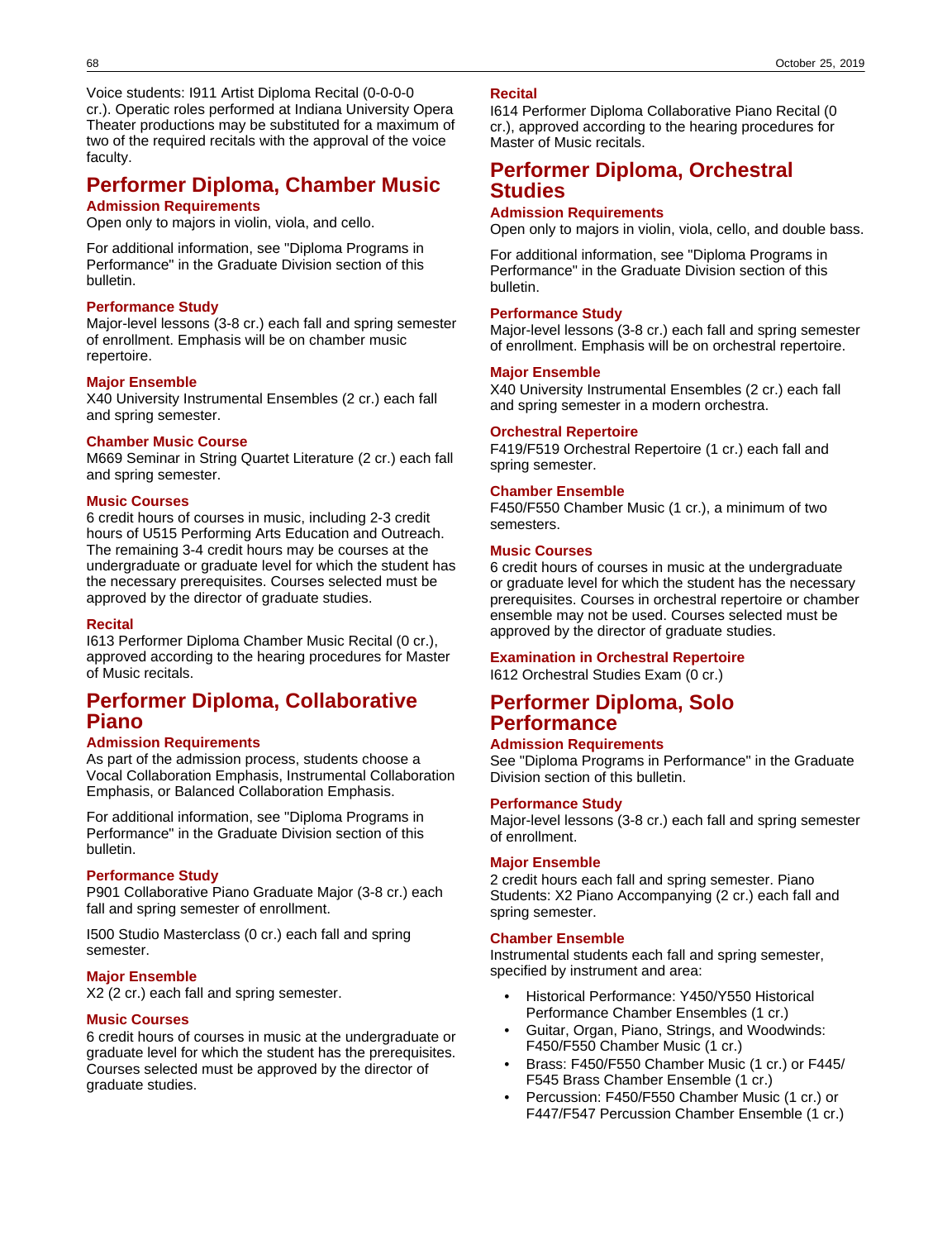- Harp: F450/F550 Chamber Music (1 cr.) or F449/ F549 Harp Ensemble (1 cr.)
- Jazz: O450/O550 Jazz Chamber Ensemble (1 cr.)

#### **Music Courses**

6 credit hours of courses in music at the undergraduate or graduate level for which the student has the necessary prerequisites. Courses selected must be approved by the director of graduate studies.

#### **Recital**

I611 Performer Diploma Recital (0 cr.) approved according to the hearing procedures for Master of Music recitals.

# **Graduate Certificate Programs**

Credit certificate programs are offered in specialized areas in the Jacobs School of Music. They include 12-29 credit hours of coursework. The targeted audience may be graduate music majors or non-majors at Indiana University, graduate students at other institutions, or anyone who holds a bachelor's degree.

Certificate courses will ordinarily be offered following the regular academic calendar. Check the Schedule of Classes for availability. IU Bloomington students may use individual certificate courses in any appropriate way towards both degree requirements and a certificate unless otherwise specified.

#### **Admission Requirements**

See the Certificate Programs page of the Jacobs School of Music website [\(http://music.indiana.edu/](http://music.indiana.edu/degrees/JSOMCertificates.shtml) [degrees/JSOMCertificates.shtml](http://music.indiana.edu/degrees/JSOMCertificates.shtml)) for detailed application information.

#### **Grade Requirements**

Successful completion of a certificate program for graduate students requires a grade of B or higher in each course and an overall GPA of 3.0 or higher in certificate courses. Individual certificate programs may have stricter grade requirements. No transfer credit will be accepted for a certificate program unless otherwise specified.

#### **Tuition and Fees**

Students pay tuition for certificate courses depending on their residency status (resident or nonresident) at IU Bloomington. Non-music students enrolled only in certificate programs will not be charged the music program fee. Additional fees may be charged for specific courses.

#### **Application for Completion**

Students who wish to be awarded a certificate must submit an Application for Certificate Completion. For IU Bloomington students, certificate courses must be completed within the time limit for their degrees. All other students must complete the certificate courses within four calendar years. There is no residence requirement for certificate completion.

# **Graduate Certificate in Analog Audio Electronics**

12 credit hours

- A511 Electronics I (3 cr.)
- A512 Electronics II (3 cr.)
- A521 Electronics III (3 cr.)
- A522 Electronics IV (3 cr.)

# **Graduate Certificate in Music Education**

29 credit hours

This certificate is intended for music teachers who want to continue their professional growth beyond the master's degree. The focus of the certificate is on pedagogical knowledge that can be applied in a variety of educational settings.

This is a financial aid eligible certificate.

#### **Admission Requirements**

The applicant must have a master's degree in music or music education and at least three years of teaching experience.

Although no auditions or entrance examinations in music history and theory are required for admission to this certificate, enrollment in certain graduate music courses may require an audition or entrance examination.

For additional information, see "Admission Requirements" under Graduate Certificate Programs in this Bulletin.

#### **Grade Requirements**

Successful completion of the Certificate in Music Education requires a grade of B or higher in each of the Core and Research courses, a grade of C or higher in all other coursework, and an overall minimum GPA of 3.0.

## **Other Requirements**

Students must enroll in a minimum of 8 credit hours per semester. Upon approval of the director of graduate studies and the music education department, certificate students may transfer up to 6 credit hours of coursework taken for graduate credit at other institutions. No course may be transferred unless the grade is B or higher. Each course to be transferred must be equivalent to a course offered at Indiana University and must have been completed no more than ten years prior to matriculation.

Courses taken in fulfillment of a master's degree will not count towards this certificate. A student who has previously taken courses required for this certificate must substitute other coursework, subject to approval by the music education department and the director of graduate studies. With permission of the music education department, students may subsequently count courses in pursuit of or in fulfillment of this certificate towards a doctorate.

Students in this certificate program are subject to the provisions of graduate academic standing in the Jacobs School of Music.

### **Time Limits**

Students must complete all requirements within seven years from the date of first enrollment.

# **Music Education Core**

- E518 Foundations of Music Education (3 cr.)
	- 6 credit hours selected from:
		- E517 Sociology of Music (3 cr.)
		- E530 Learning Processes in Music (3 cr.)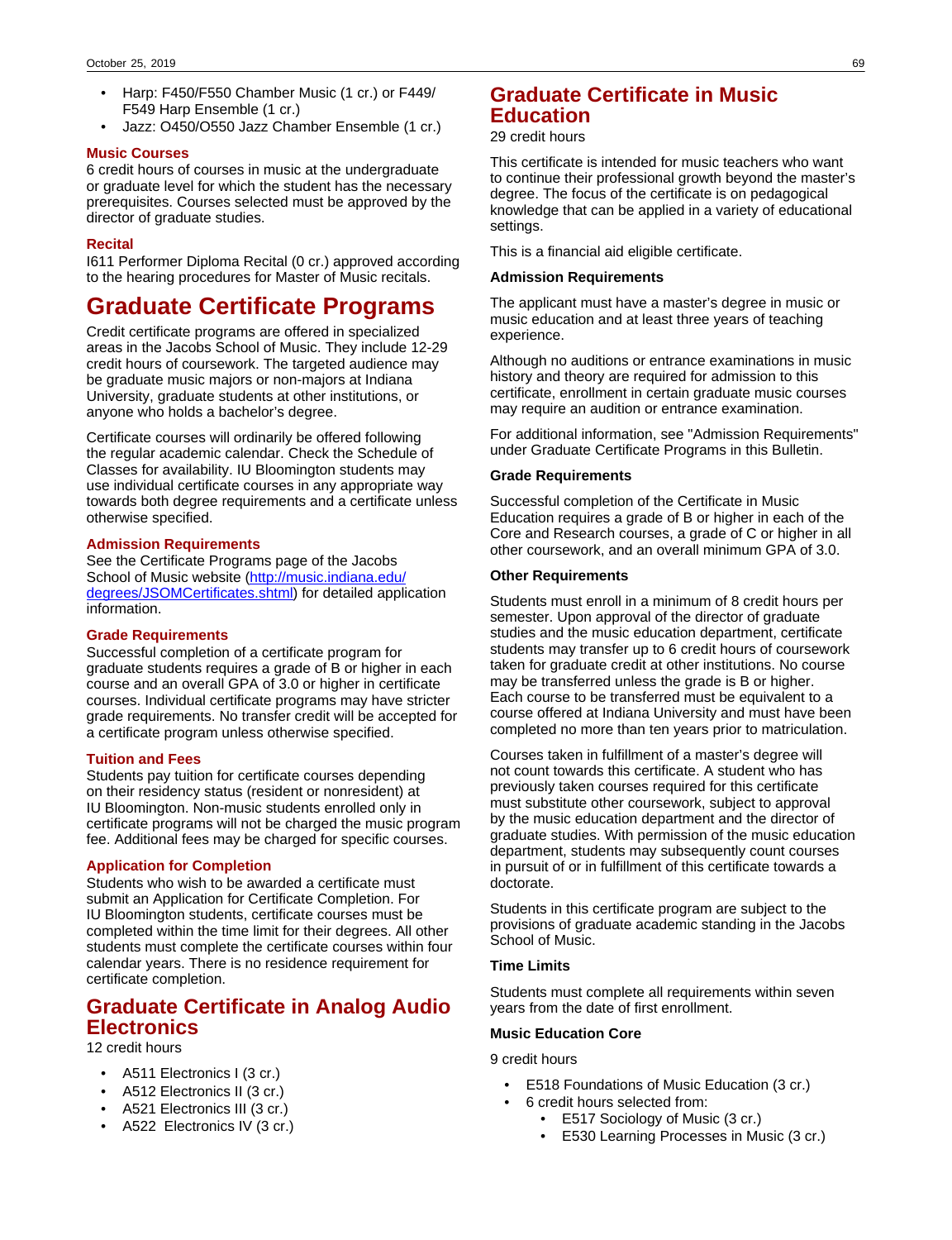- E535 Measurement, Evaluation, and Guidance in Music (3 cr.)
- E618 History, Curriculum, and Philosophy of Music Education (3 cr.)
- E619 Psychology of Music (3 cr.)
- E635 College Music Teaching (3 cr.)

# **Music Education Techniques**

6 credit hours selected from:

- E521 The Children's Chorus (3 cr.)
- E522 Music in Early Childhood (3 cr.)
- E524 Exploratory Teaching in General Music K–12 (3 cr.)
- E527 Advanced Instrumental Methods (3 cr.)
- E528 Advanced Choral Methods and Materials (3 cr.)
- E540 Topics in General Music (3 cr.)
- E571-E572-E573 Kodály Concept I-II-III (3-3-3 cr.)
- E580 Methods and Materials for Teaching String Music (3 cr.)
- E581 Methods and Materials for Teaching Instrumental Jazz (3 cr.)
- E582 Methods and Materials for Teaching Vocal Jazz (3 cr.)

# **Research**

2 credit hours

• E520 Reading and Writing Research in Music Education (2 cr.)

# **Other Music Courses**

12 credit hours selected from any of the previous areas or, with permission of the chair of the music education department and the director of graduate studies, other graduate courses within or outside of the Jacobs School of Music for which the student has the necessary background.

# **Graduate Certificate in Music Scoring for Visual Media**

12 credit hours

- K555 Topics in Music Scoring for Visual Media (6 cr.). (May be repeated for different topics.)
- 3 credit hours selected from
	- K555 Topics in Music Scoring for Visual Media (1-3 cr.). (May be repeated for different topics.)
	- K502 Projects in Music Scoring for Visual Media (1-3 cr.)
- K611 Capstone Project in Music Scoring for Visual Media (3 cr.)

# **Graduate Certificate in Vocology**

# 18 credit hours

The Graduate Certificate in Vocology for Vocalists is for voice teachers/singers who wish to deepen their understanding of the singing voice. The focus of the certificate is on the union of voice science and practical application, both with healthy voice and injured voice.

This is a financial aid eligible certificate.

# **Prerequisite**

The applicant must have a master's degree in voice performance and/or voice pedagogy, or must be pursuing an MM in voice at the Jacobs School of Music simultaneously with enrollment in the certificate program. Students possessing or pursuing a graduate degree in music in an area other than voice may be considered if they meet the audition requirements listed below.

# **Admission Requirements**

- 1. short audio/video recording that demonstrates proficiency in singing/performance (waived for those currently enrolled in the MM in Voice)
- 2. interview with voice pedagogy faculty
- 3. in-person audition (if interested in scholarship opportunity)
- 4. completed Graduate Certificate in Vocology for Vocalists Questionnaire regarding previous experience and current knowledge of the topic.

# **Grade Requirements**

Successful completion of the Graduate Certificate in Vocology for Vocalists requires a grade of B or higher in each of the required courses.

# **Other Requirements**

For students who are simultaneously pursuing the MM in Voice and the Graduate Certificate in Vocology for Vocalists, E695 will substitute for E594 in the MM Voice pedagogy requirement.

Students pursuing the Graduate Certificate in Vocology for Vocalists are subject to the provisions of graduate academic standing in the Jacobs School of Music.

# **Time Limits**

Students must complete all requirements within four years from the date of first enrollment.

# **Required Courses**

- E695 Voice Pedagogy: Research Foundations (3 cr.)
- E696 Voice Pedagogy: Practice (3 cr.)
- SPHS-S 542 Care of the Professional Voice (3 cr.)
- E697 Voice Pedagogy: Repertoire (3 cr.)
- 6 credit hours selected from
	- V800 Voice Graduate Minor, for non-voice majors
	- V900 Voice Graduate Major, for voice majors

# **Courses**

Not all courses are offered every year. The number of credit hours given for a course is indicated in parentheses following the course title. The abbreviation ''P'' refers to the course prerequisite or prerequisites, and the abbreviation ''C'' refers to the course corequisite or corequisites.

Letter prefixes indicate subject fields as follows:

- A. Audio Engineering and Sound Production
- B. Brass
- C. Sacred Music
- D. Percussion
- E. Music Education and Music Pedagogy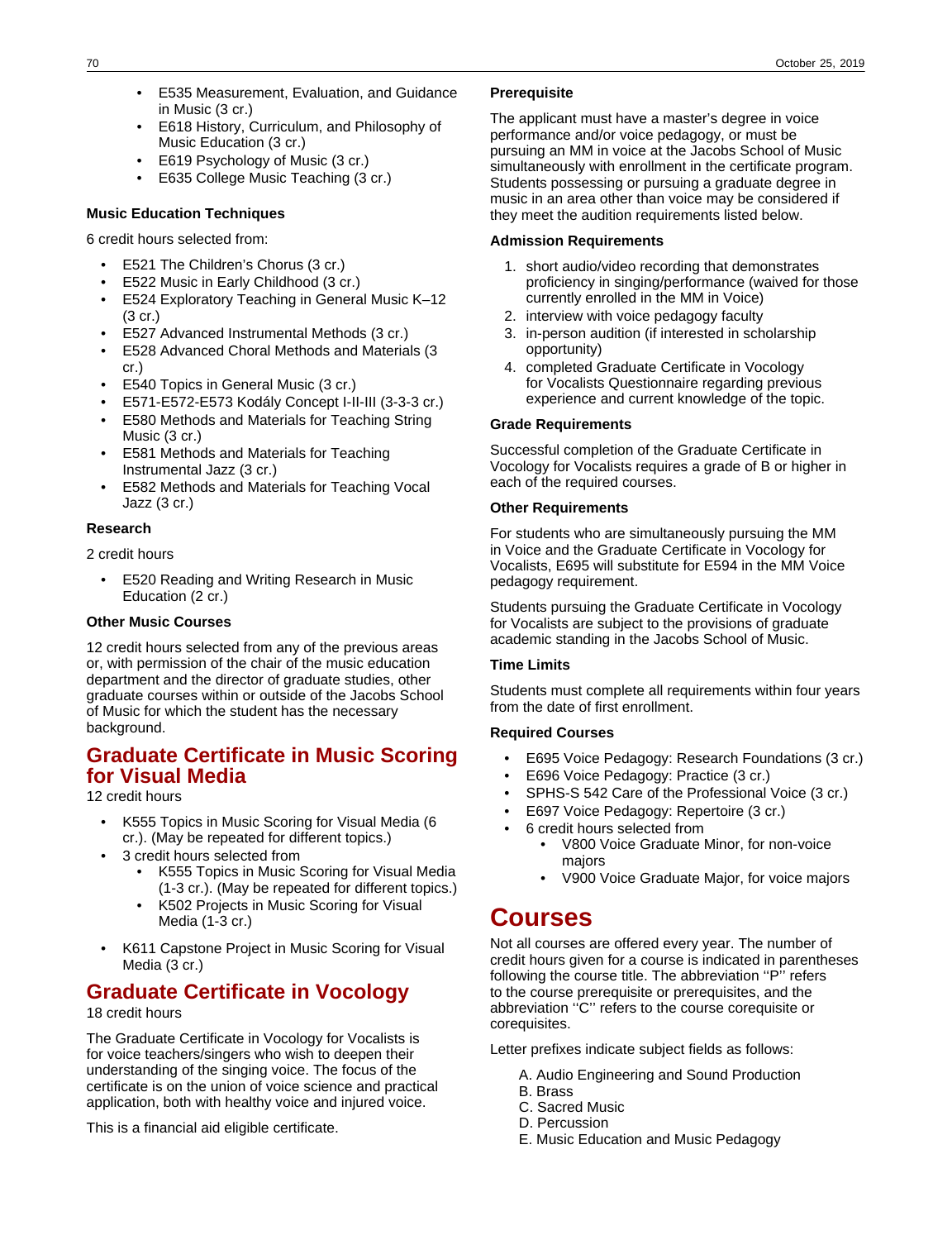| F. Techniques                                     |
|---------------------------------------------------|
| G. Conducting                                     |
| H. Harp                                           |
| I. Recitals and Masterclasses                     |
| J. Ballet                                         |
| K. Composition                                    |
| L. Guitar                                         |
| M. Musicology and Music History, Music Literature |
| N. Honors, Music Information Technology           |
| O. Jazz                                           |
| P. Piano                                          |
| Q. Organ                                          |
| R. Opera                                          |
| S. Strings                                        |
| T. Music Theory                                   |
| U. Unclassified Courses                           |
| V. Voice                                          |
| W. Woodwinds                                      |
| X. Ensembles                                      |
| Y. Historical Performance                         |
| Z. Non-Major                                      |
|                                                   |

# **Undergraduate Music Performance Study**

Undergraduate music performance study courses include private lessons and recitals.

# **Private Lessons**

|                               | Undergraduate<br>Elective/<br><b>Secondary</b><br>(2 cr.) | Undergraduate<br><b>Major</b><br>$(2-6 \text{ cr.})$ |
|-------------------------------|-----------------------------------------------------------|------------------------------------------------------|
| <b>Brass</b>                  |                                                           |                                                      |
| Horn                          | <b>B110</b>                                               | B410                                                 |
| Trumpet                       | B <sub>120</sub>                                          | B420                                                 |
| Trombone                      | B <sub>130</sub>                                          | B430                                                 |
| Euphonium                     | B <sub>140</sub>                                          | B440                                                 |
| Tuba                          | <b>B150</b>                                               | B450                                                 |
| Guitar                        | L <sub>100</sub>                                          | L400                                                 |
| Harp                          | H <sub>100</sub>                                          | H400                                                 |
| <b>Historical Performance</b> |                                                           |                                                      |
| Voice                         | Y111                                                      | Y411                                                 |
| Recorder                      | Y121                                                      | Y421                                                 |
| Traverso                      | Y122                                                      | Y422                                                 |
| <b>Baroque Oboe</b>           | Y123                                                      | Y423                                                 |
| <b>Historical Clarinet</b>    | Y124                                                      | Y424                                                 |
| Baroque Bassoon               | Y125                                                      | Y425                                                 |
| Cornetto                      | Y131                                                      | Y431                                                 |
| <b>Baroque Trumpet</b>        | Y132                                                      | Y432                                                 |
| Natural Horn                  | Y133                                                      | Y433                                                 |
| Sackbut                       | Y134                                                      | Y434                                                 |
| <b>Baroque Violin</b>         | Y141                                                      | Y441                                                 |
| <b>Baroque Viola</b>          | Y142                                                      | Y442                                                 |
| <b>Baroque Cello</b>          | Y143                                                      | Y443                                                 |
| Viola da Gamba                | Y144                                                      | Y444                                                 |
| Lute/Theorbo                  | Y151                                                      | Y451                                                 |
| <b>Historical Guitars</b>     | Y152                                                      | Y452                                                 |
| Harpsichord                   | Y153                                                      | Y453                                                 |

| Fortepiano     | Y154             | Y454 |
|----------------|------------------|------|
| Other          | Y161             | Y461 |
| Jazz           |                  |      |
| Bass           | O <sub>111</sub> | O411 |
| Guitar         | O112             | O412 |
| Percussion     | O <sub>113</sub> | O413 |
| Piano          | O114             | O414 |
| Saxophone      | 0121             | O421 |
| Trumpet        | O <sub>131</sub> | O431 |
| Trombone       | O <sub>132</sub> | O432 |
| Voice          | O <sub>141</sub> | O441 |
| Other          | O <sub>151</sub> | O451 |
| Organ          | Q100             | Q400 |
| Percussion     | D <sub>100</sub> | D400 |
| Piano          | P <sub>100</sub> | P400 |
| <b>Strings</b> |                  |      |
| Violin         | S110             | S410 |
| Viola          | S <sub>120</sub> | S420 |
| Cello          | S <sub>130</sub> | S430 |
| Bass           | S <sub>140</sub> | S440 |
| Voice          | V <sub>100</sub> | V400 |
| Woodwinds      |                  |      |
| Flute          | W110             | W410 |
| Oboe           | W <sub>120</sub> | W420 |
| Clarinet       | W130             | W430 |
| Bassoon        | W140             | W440 |
| Saxophone      | W150             | W450 |

# **Graduate Music Performance Study**

Graduate music performance study courses include private lessons and recitals.

# **Private Lessons**

|                               | Graduate<br><b>Elective</b> | Graduate<br>Minor | <b>Graduate</b><br><b>Major</b> |
|-------------------------------|-----------------------------|-------------------|---------------------------------|
| <b>Brass</b>                  |                             |                   |                                 |
| Horn                          | B710                        | B810              | B910                            |
| Trumpet                       | B720                        | B820              | B920                            |
| Trombone                      | B730                        | B830              | <b>B930</b>                     |
| Euphonium                     | B740                        | B840              | B940                            |
| Tuba                          | B750                        | B850              | B950                            |
| <b>Collaborative Piano</b>    |                             |                   | P901                            |
| Guitar                        | L700                        | L800              | L900                            |
| Harp                          | H700                        | H800              | H900                            |
| <b>Historical Performance</b> |                             |                   |                                 |
| Voice                         | Y711                        | Y811              | Y911                            |
| Recorder                      | Y721                        | Y821              | Y921                            |
| Traverso                      | Y722                        | Y822              | Y922                            |
| Baroque Oboe                  | Y723                        | Y823              | Y923                            |
| <b>Historical Clarinet</b>    | Y724                        | Y824              | Y924                            |
| Baroque Bassoon               | Y725                        | Y825              | Y925                            |
| Cornetto                      | Y731                        | Y831              | Y931                            |
| <b>Baroque Trumpet</b>        | Y732                        | Y832              | Y932                            |
| Natural Horn                  | Y733                        | Y833              | Y933                            |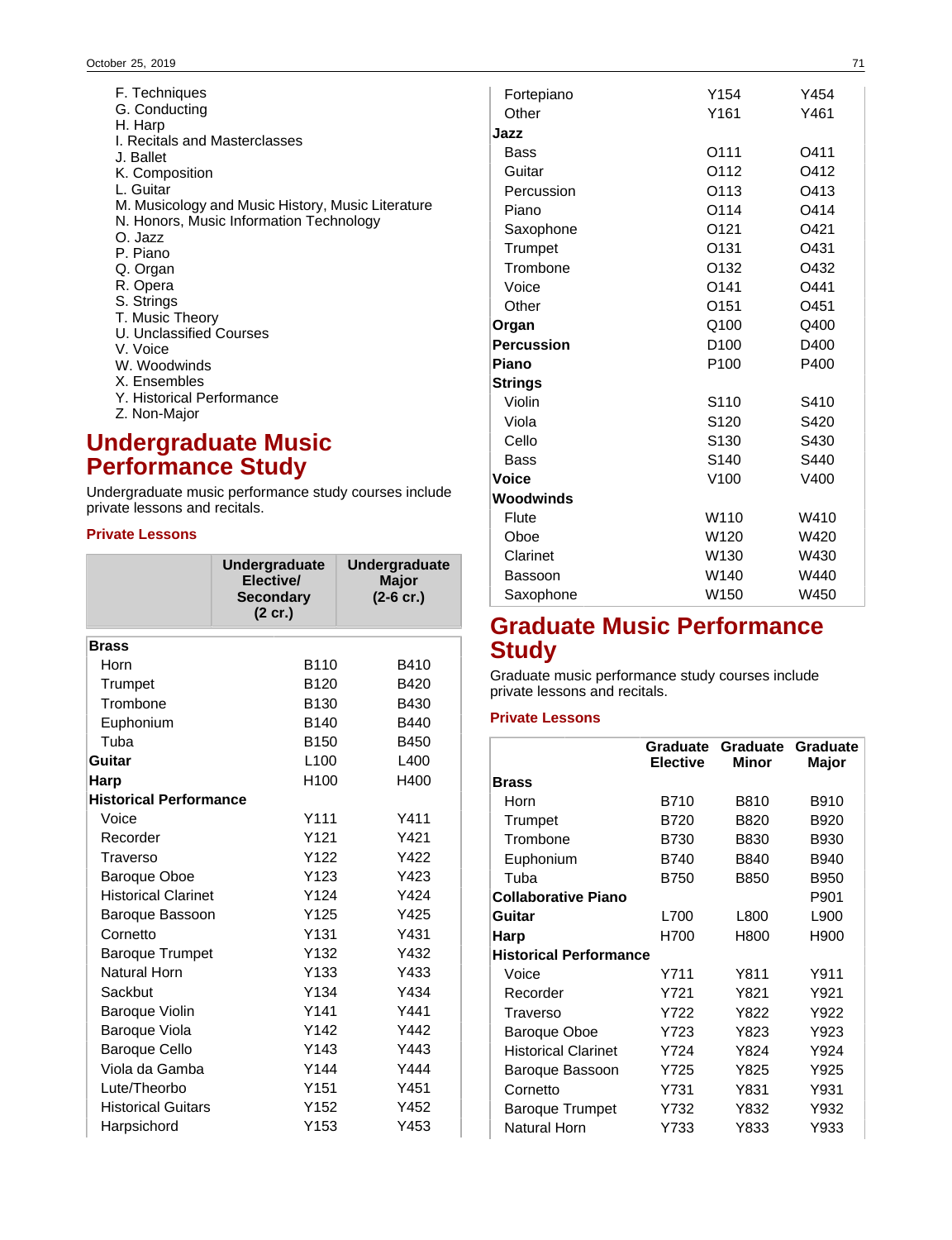| Sackbut                   | Y734 | Y834 | Y934 |
|---------------------------|------|------|------|
| <b>Baroque Violin</b>     | Y741 | Y841 | Y941 |
| Baroque Viola             | Y742 | Y842 | Y942 |
| <b>Baroque Cello</b>      | Y743 | Y843 | Y943 |
| Viola da Gamba            | Y744 | Y844 | Y944 |
| Lute/Theorbo              | Y751 | Y851 | Y951 |
| <b>Historical Guitars</b> | Y752 | Y852 | Y952 |
| Harpsichord               | Y753 | Y853 | Y953 |
| Fortepiano                | Y754 | Y854 | Y954 |
| Other                     | Y761 | Y861 | Y961 |
| Jazz                      |      |      |      |
| Bass                      | O711 | O811 | O911 |
| Guitar                    | O712 | O812 | O912 |
| Percussion                | O713 | O813 | O913 |
| Piano                     | O714 | O814 | O914 |
| Saxophone                 | O721 | O821 | O921 |
| Trumpet                   | O731 | O831 | O931 |
| Trombone                  | O732 | O832 | O932 |
| Voice                     | O741 | O841 | O941 |
| Other                     | O751 | O851 | O951 |
| Organ                     | Q700 | Q800 | Q900 |
| Percussion                | D700 | D800 | D900 |
| Piano                     | P700 | P800 | P900 |
| Strings                   |      |      |      |
| Violin                    | S710 | S810 | S910 |
| Viola                     | S720 | S820 | S920 |
| Cello                     | S730 | S830 | S930 |
| <b>Bass</b>               | S740 | S840 | S940 |
| Voice                     | V700 | V800 | V900 |
| Woodwinds                 |      |      |      |
| Flute                     | W710 | W810 | W910 |
| Oboe                      | W720 | W820 | W920 |
| Clarinet                  | W730 | W830 | W930 |
| Bassoon                   | W740 | W840 | W940 |
| Saxophone                 | W750 | W850 | W950 |

# **Recitals**

### **Undergraduate Recitals**

**MUS I407 BME Senior Recital (0 cr.)**

**MUS I408 Jazz Senior Recital (0 cr.)**

**MUS I409 BSOF Senior Recital (0 cr.)**

**MUS I410 Double Bass Repertory Exam (0 cr.)**

- **MUS I411 BM Junior Recital (0 cr.)**
- **MUS I412 BM Senior Recital (0 cr.)**
- **MUS K402 Senior Recital in Composition (0 cr.)**

#### **Master's and Diploma Recitals**

**MUS F500 Accompanying Recital (0 cr.)** Required for MM piano majors. Student is assigned to an accompanying coach as a studio accompanist for one semester and must appear as accompanist for a required public performance of a full undergraduate or graduate recital.

**MUS G504 Master's Choral Conducting Practicum (0 cr.)** Supervised work with a choral ensemble, including public performance of approximately 20-30 minutes.

#### **MUS G603 Master's Orchestral Conducting Performance (0 cr.)**

**MUS G604 Master's Choral Conducting Performance (0 cr.)**

**MUS G605 Master's Wind Conducting Performance (0 cr.)**

**MUS I611 Performer Diploma Recital (0 cr.)**

**MUS I612 Orchestral Studies Exam (0 cr.)** A 30-minute examination on orchestral repertoire and concertos or solo works, performed by memory. The examination will be administered by the student's department, with a faculty examination panel of no fewer than three members. The faculty panel will be given the excerpt list at the beginning of the examination; the list must include one principal solo excerpt. The examination will also include parts of major concertos for violin, viola, or cello, or one movement of a solo Bach work for double bass.

**MUS I613 Performer Diploma Chamber Music Recital (0 cr.)**

**MUS I614 Performer Diploma Collaborative Piano Recital (0 cr.)**

**MUS I711 Master's Recital (0 cr.)**

**MUS I911 Artist Diploma Recital (0 cr.)**

**MUS I921 Artist Diploma Chamber Music Recital (0 cr.)**

#### **Doctoral Recitals**

**MUS B601 Doctoral Brass Recital (1 cr.)**

**MUS B602 Doctoral Brass Chamber Recital (1 cr.)**

**MUS D601 Doctoral Percussion Recital (1 cr.)**

**MUS G801 Doctoral Orchestral Conducting Performance (2 cr.)**

**MUS G802 Doctoral Wind Conducting Performance (3 cr.)**

**MUS G810 Doctoral Choral Conducting Performance I (2 cr.)**

**MUS G811 Doctoral Choral Conducting Performance II (2 cr.)**

**MUS H601 Doctoral Harp Recital I (1 cr.)**

**MUS H602 Doctoral Harp Recital II (1 cr.)**

**MUS H603 Doctoral Harp Recital III (1 cr.)**

**MUS H604 Doctoral Harp Recital IV (1 cr.)**

**MUS I821 Doctoral Chamber Music Recital (0 cr.)**

**MUS K701 Doctoral Composition Chamber Recital (1 cr.)** Presentation of a recital (at least 45 minutes of music) of compositions for different media written during residency, with the student participating as performer or conductor. Program annotations addressed to the general public (500 words minimum).

**MUS L661 Doctoral Guitar Recital (1 cr.)**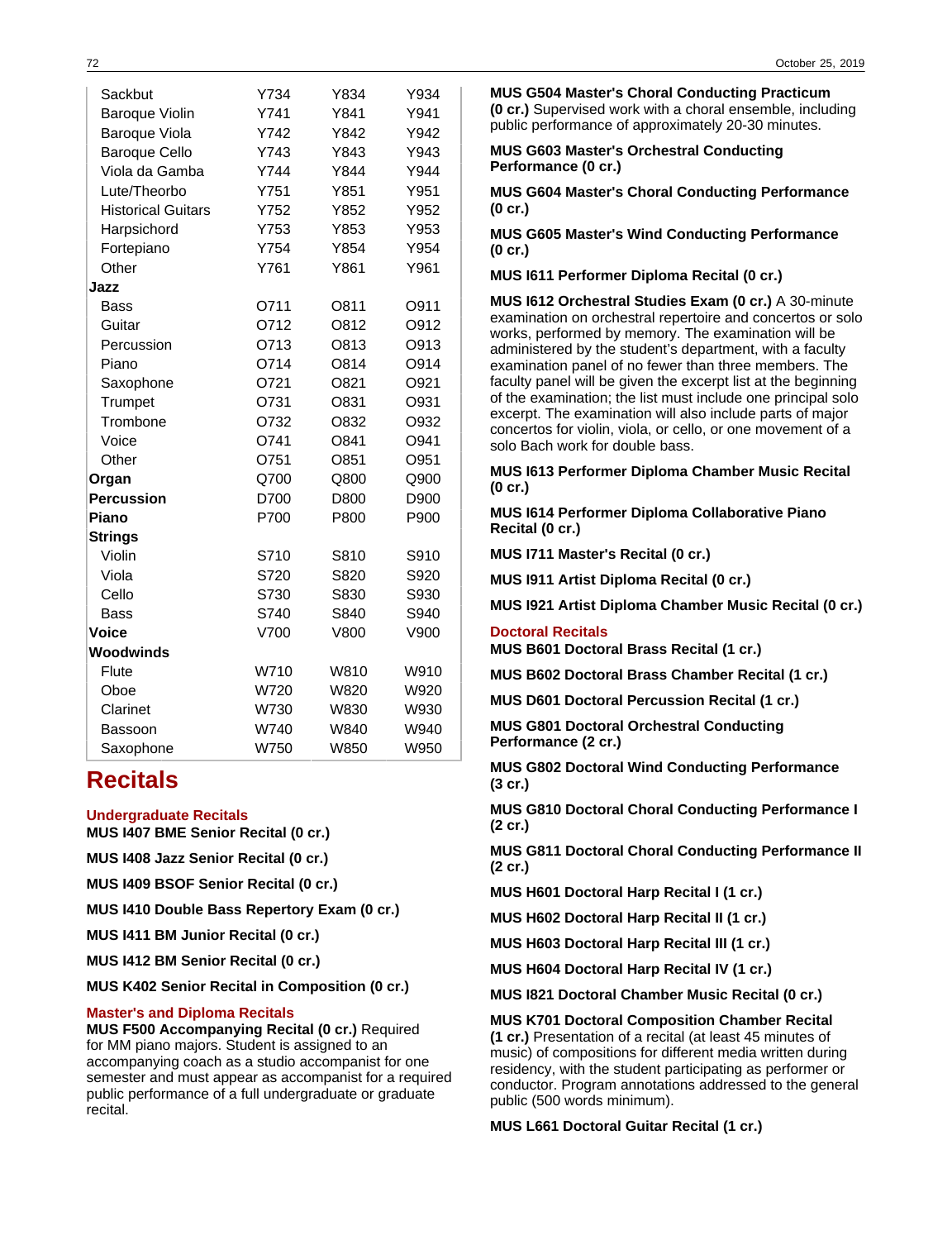**MUS P601 Doctoral Piano Recital I (1 cr.)**

**MUS P603 Doctoral Piano Lecture/Recital (1 cr.)**

**MUS P604 Doctoral Piano Recital-Final (1 cr.)**

**MUS P605 Doctoral Piano Concerto I (1 cr.)**

**MUS P606 Doctoral Piano Concerto II (1 cr.)**

**MUS P610 Doctoral Collaborative Piano Recital (1 cr.)**

**MUS Q601 Doctoral Organ Recital (1 cr.)**

**MUS Q608 Doctoral Organ/Choir Practicum (1 cr.)**

**MUS S611 Doctoral Violin Recital I (1 cr.)**

**MUS S612 Doctoral Violin Recital II (1 cr.)**

**MUS S613 Doctoral Violin Concerto (1 cr.)**

**MUS S614 Doctoral Viola Concerto (1 cr.)**

**MUS S621 Doctoral Viola Recital I (1 cr.)**

**MUS S622 Doctoral Viola Recital II (1 cr.)**

**MUS S631 Doctoral Cello Recital I (1 cr.)**

**MUS S632 Doctoral Cello Recital II (1 cr.)**

**MUS S633 Doctoral Cello Concerto (1 cr.)**

**MUS S651 Doctoral Double Bass Recital I (1 cr.)**

**MUS S652 Doctoral Double Bass Recital II (1 cr.)**

**MUS V601 Doctoral Voice Recital I (1 cr.)**

**MUS V602 Doctoral Voice Recital II (1 cr.)**

**MUS V603 Doctoral Voice Recital III (1 cr.)**

**MUS W611 Doctoral Woodwind Recital I (1 cr.)**

**MUS W612 Doctoral Woodwind Recital II (1 cr.)**

**MUS W613 Doctoral Woodwind Chamber Music Recital (1 cr.)**

**MUS Y701 Doctoral Historical Performance Recital (1 cr.)**

# **Performance and Composition Masterclass**

**MUS I300 Studio Masterclass (0 cr.)** P: Must be an undergraduate student.

**MUS I301 Departmental Masterclass (0 cr.)** P: Must be an undergraduate student.

**MUS I500 Studio Masterclass (0 cr.)** P: Must be a graduate student.

**MUS I501 Departmental Masterclass (0 cr.)** P: Must be a graduate student.

# **Class Instruction in Performance**

**MUS L101 Beginning Guitar Class (2 cr.)**

**MUS L102 Intermediate Guitar Class (2 cr.)**

**MUS L103 Advanced Guitar Class (2 cr.)**

### **MUS L121 Beginning Guitar Class and Styles (3 cr.)**

**MUS L122 Intermediate Guitar Class and Styles (3 cr.)**

**MUS L128 Guitar Heroes (2 cr.)** P: L101 Beginning Guitar Class, or L121 Beginning Guitar Class and Styles, or consent of instructor. Study and performance of the musical legacy created by guitar heroes from the 1930s to the present day. This course will investigate in a practical manner the solos, riffs, compositions, and techniques of various noteworthy guitarists who often presented new and unorthodox approaches to guitar playing conventions.

**MUS P110 Beginning Piano Class 1, Non-Music Majors (3 cr.)** Class piano for beginning piano students.

**MUS P111 Piano Class 1, Music Majors (2 cr.)** P: Must be music undergraduate student. Class piano for beginning piano students.

**MUS P120 Beginning Piano Class 2, Non-Music Majors (3 cr.)** Class piano (second-semester level).

**MUS P121 Piano Class 2, Music Majors (2 cr.)** P: P111 Piano Class 1, Music Majors or equivalency by placement. Class piano (second-semester level).

**MUS P130 Beginning Piano Class 3, Non-Music Majors (2 cr.)** Class piano (third-semester level).

**MUS P131 Piano Class 3, Music Majors (2 cr.)** P: P121 Piano Class 2, Music Majors or equivalency by placement. Class piano (third-semester level).

**MUS P201 Jazz Piano Class 1 (2 cr.)** P: P121 Piano Class 2, Music Majors or equivalency by placement. Development of basic jazz keyboard skills and techniques for the non-piano jazz major, non-jazz piano major, and non-music major. Basic voicings for common harmonic formulae used in jazz, chord/scale relationships, and simple rhythmic comping patterns.

**MUS P202 Jazz Piano Class 2 (2 cr.)** P: P201 Jazz Piano Class 1 or equivalency by placement. More advanced voicings; substitutions; comping patterns.

**MUS P715 Keyboard Review for Graduate Students (1 cr.)** Meets the keyboard proficiency requirement with a grade of B or higher. The option of P715 is not available to majors in collaborative piano, guitar, harp, historical performance, jazz, music theory, organ, piano, or MS Music Education students.

**MUS V101 Voice Class (2 cr.)** Instruction for beginners in use of the voice, vocal techniques, music reading skills, and artistic presentation.

# **Ensembles**

## **Major Ensembles**

**MUS X2 Piano Accompanying (2 cr.)** For BM piano majors who have passed the upper-division examination and for piano and collaborative piano majors in the MM, AD, PDSP, and PDCP programs.

**MUS X30 Ballet Ensemble (2 cr.)** P: Must be ballet major. Required of all ballet students; elective for students outside the Jacobs School of Music with consent of instructor. Rehearsals for ballet and opera production.

**MUS X40 University Instrumental Ensembles (2 cr.)**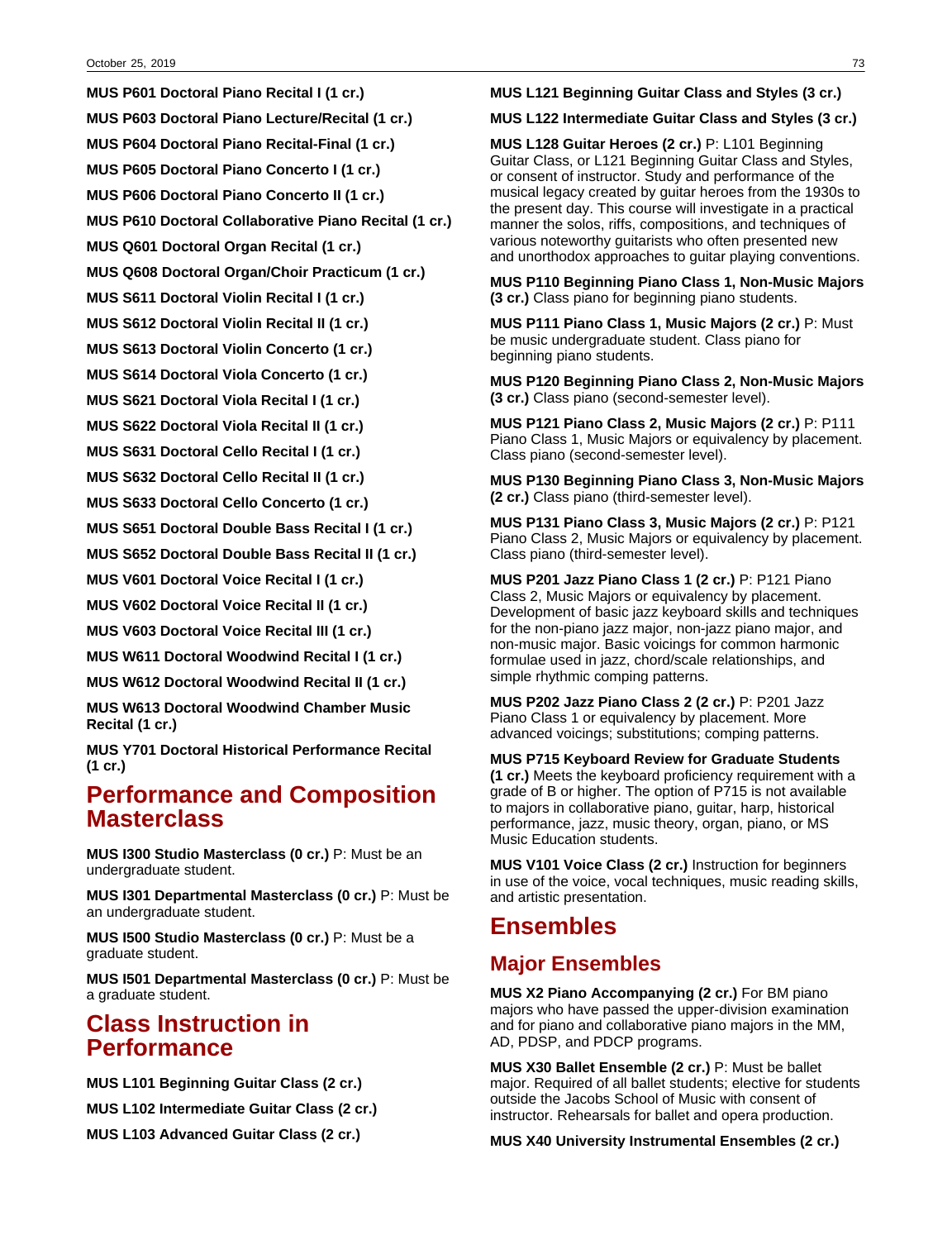Bands: There are three concert bands (Wind Ensemble, Symphonic Band, and Concert Band), and Marching Hundred.

Guitar Ensembles: There are two guitar ensembles for guitar majors.

Jazz Ensembles: There are four large jazz ensembles: three big bands and the Latin Jazz Ensemble.

Orchestras: There are four symphony orchestras (Philharmonic, Concert, Symphony, and University), a chamber orchestra, a Baroque/Classical (period instrument) orchestra, and the New Music Ensemble.

**MUS X50 Marching Hundred for Non-Music Majors**

**(2 cr.)** Open to all enrolled students on the Bloomington campus.

**MUS X60 Historical Performance Ensembles (2 cr.)** Concentus: A mixed instrumental/vocal ensemble configured to fit a broad range of repertories from before 1650. Required of all historical performance majors not performing in Baroque Orchestra or Classical Orchestra.

Baroque Orchestra: Studies and performs repertory from c.1600-c.1750.

Classical Orchestra: Studies and performs pre-classical and classical works from c.1750-c.1830.

**MUS X70 University Choral Ensembles (2 cr.)** Choral ensembles include the Oratorio Chorus, University Singers, University Chorale, NOTUS—Contemporary Vocal Ensemble, Singing Hoosiers, and Opera Chorus.

**MUS X90 Audio Technical Crew (2 cr.)** P: For Audio Engineering and Sound Production majors only. Required of all audio engineering and sound production majors.

**MUS X91 String Repair Technical Crew (2 cr.)** Required of all string instrument technology majors. Supervised execution of repair and maintenance techniques for string instruments.

## **Other Ensembles**

**MUS X1 All-Campus Ensemble (1-2 cr.)** Open to students inside and outside the Jacobs School of Music. Does not fulfill the major ensemble requirement for music majors. Options include chorus, band, string orchestra, jazz ensemble, and guitar ensemble.

**MUS X410 Athletic Pep Bands (1 cr.)** Open to students inside and outside the Jacobs School of Music. Audition required. Does not fulfill the major ensemble requirement for music majors.

**MUS X414 Latin American Ensemble (2 cr.)** Emphasis on musical practice, arranging, and performance of Latin American popular music genres for solo, chamber, and band ensembles. Open to music majors and non-majors with performing skills. Audition required. Does not fulfill the major ensemble requirement for music majors.

**MUS X420 Small Ensembles (1 cr.)** Specialized instrumental and vocal ensembles. Does not fulfill the major ensemble requirement for music majors.

# **Capstone and Related Courses**

**MUS E599 Practicum in Music Education (1-3 cr.)** Research-based practical or creative project or investigation (may be a phase of a cooperative study or an independent project). This course is eligible for deferred (R) grading.

**MUS E600 Thesis in Music Education (1-3 cr.)**

Quantitative or qualitative scholarly research document. This course is eligible for deferred (R) grading.

**MUS E700 Dissertation in Music Education (1-15 cr.)** This course is eligible for deferred (R) grading.

#### **MUS G901 Advanced Research (6 cr.)**

**MUS K411 Capstone Project in Music Scoring for Visual Media (3 cr.)** P: Permission of instructor. The student will team with one or more other parties to produce a work combining music with visual media, composing and producing an original score for a short film, video game, animation, or other approved media.

**MUS K600 Thesis in Composition (1-5 cr.)** This course is eligible for deferred (R) grading.

**MUS K611 Capstone Project in Music Scoring for Visual Media (3 cr.)** P: Permission of instructor. The student will team with one or more other parties to produce a work combining music with visual media, composing and producing an original score for a short film, video game, animation, or other approved media. This course is eligible for deferred (R) grading.

### **MUS K612 Thesis in Music Scoring for Visual Media**

**(3 cr.)** P: Permission of instructor. The student will team with one or more other parties to produce a work combining music with visual media, composing and producing an original score for a short film, video game, animation, or other approved media. This course is eligible for deferred (R) grading.

**MUS K700 Dissertation in Composition (1-15 cr.)** Complete work for major ensemble (score and parts ready for performance) and program annotation addressed to the general public (500 words minimum). This course is eligible for deferred (R) grading.

**MUS M620 Doctoral Final Project (1-8 cr.)** This course is eligible for deferred (R) grading.

**MUS M621 Doctoral Piano Essay (1-3 cr.)** This course is eligible for deferred (R) grading.

**MUS M700 Dissertation in Musicology (1-15 cr.)** This course is eligible for deferred (R) grading.

**MUS T700 Dissertation in Music Theory (1-15 cr.)** This course is eligible for deferred (R) grading.

**MUS X601 Doctoral Qualifying Exams (1 cr.)**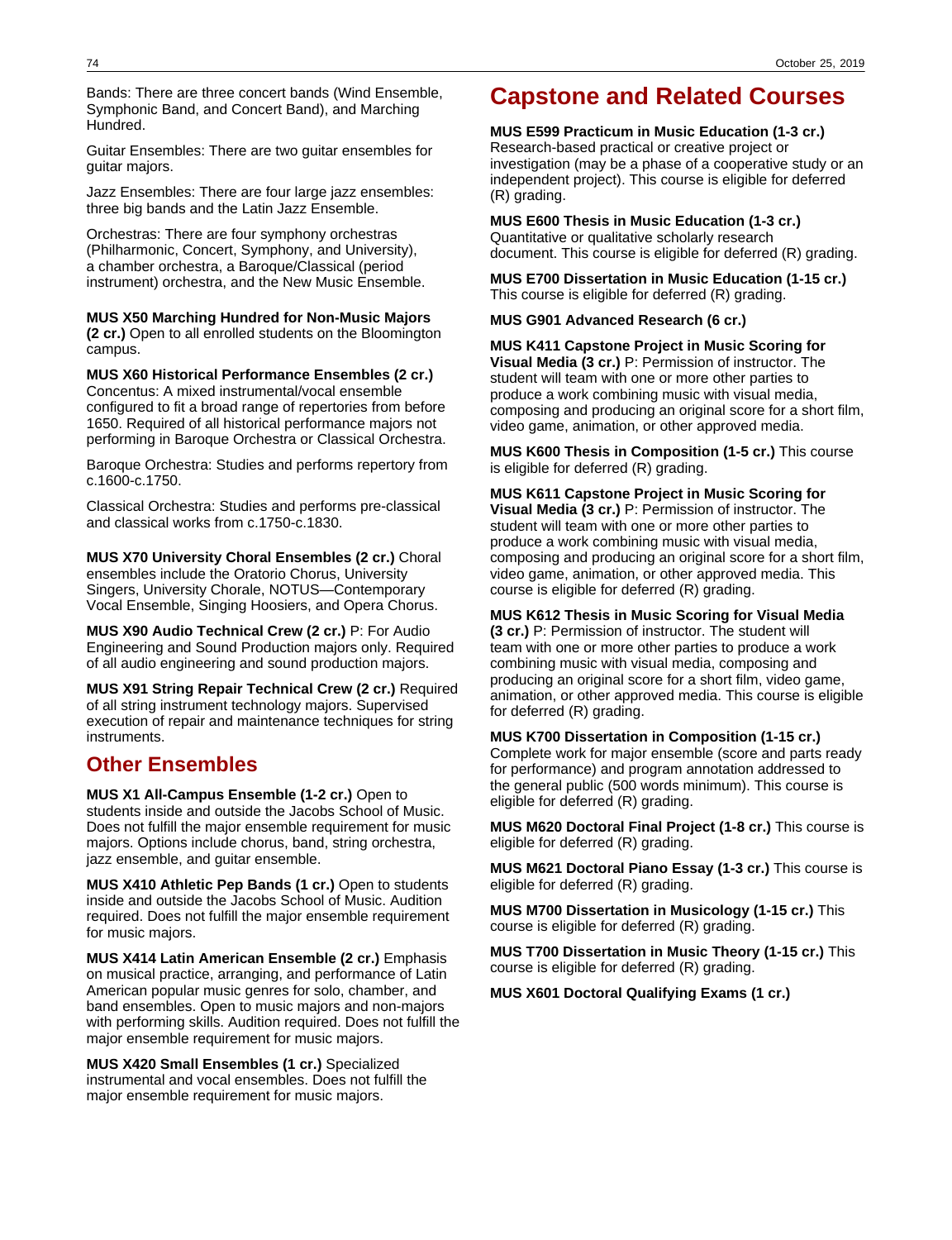# **Academic Courses**

# **Audio Engineering and Sound Production**

### **MUS A100 Foundations of Audio Technology (3 cr.)**

Theoretical and practical foundation in the basics of audio technologies and signal flow for live sound reinforcement, studio and location audio recording, sound for visual media, and other contemporary production paradigms. Designed to meet the needs of modern performers, composers, educators, and content producers of audio and visual media.

**MUS A101 Introduction to Audio Technology (3 cr.)** P: For Audio Engineering and Sound Production majors only. Introduction to the technology and techniques employed in audio recording, editing, and mixing; sound production for visual media, and live sound reinforcement.

**MUS A102 Audio Techniques I (3 cr.)** P: A101 Introduction to Audio Technology. Introduction to studio equipment and recording procedures including microphone use, basic studio techniques, editing concepts, and recording and signal processing equipment.

**MUS A111 Electronics I (3 cr.)** Fundamental principles of electricity and magnetism, with review of necessary algebra.

**MUS A112 Electronics II (3 cr.)** P: A111 Electronics I with a grade of C or higher. AC theory and introduction to circuit elements and active devices.

**MUS A150 Introductory Seminar in Audio Engineering and Sound Production (1 cr.)** P: For Audio Engineering and Sound Production majors only. An introduction to critical listening for recording engineers and producers with an emphasis on technical evaluation and aesthetic principles within the context of musical style.

**MUS A201 Audio Techniques II (3 cr.)** P: A102 Audio Techniques I. Intermediate studio and recording procedures including signal processing, digital audio theory, and basic digital audio workstation techniques.

**MUS A202 Audio Techniques III (3 cr.)** P: A201 Audio Techniques II. Advanced digital audio theory including media production, audio for Internet, and advanced digital audio workstation techniques.

**MUS A211 Electronics III (3 cr.)** P: A112 Electronics II with a grade of C or higher. System design and operation applied to audio, both analog and digital.

**MUS A212 Electronics IV (3 cr.)** P: A211 Electronics III with a grade of C or higher. Instruction in basic maintenance of audio equipment and studio maintenance. Practical experience is emphasized.

**MUS A270 Multitrack Studio Techniques I (3 cr.)** P: A201 Audio Techniques II. Introduction to multitrack recording studio procedures with an emphasis on mixing console operation, signal flow, microphone selection and use, and recording session planning and etiquette.

**MUS A320 Sound Reinforcement Techniques (3 cr.)** P: A202 Audio Techniques III. An introduction to sound reinforcement system design and operation.

#### **MUS A321 Sound for Picture Production (3 cr.)**

P: A202 Audio Techniques III. Study of audio production techniques for radio, video, film, and multimedia. Emphasis on mixing criteria for broadcast and visual productions.

**MUS A325 Digital Audio Workstation Seminar (3 cr.)** P: A202 Audio Techniques III. Advanced digital audio workstation techniques.

**MUS A330 Modern Recording Studio Techniques**

**(3 cr.)** P: A100 Foundations of Audio Technology with a grade of C or higher. Hybrid course designed to give practical hands-on experience recording, mixing, and mastering music. Oriented towards students studying music or media who need to be proficient in audio production. Coursework includes online reading, videos, and guided production exercises, along with a weekly instructor-led lab and student-produced final recording and mixing project.

**MUS A340 Topics in Audio Engineering and Sound Production (3 cr.)** Variable topics. May be repeated for credit with permission of instructor for different topics.

**MUS A350 Seminar in Audio Engineering and Sound Production (1 cr.)** P: A150 Introductory Seminar in Audio Engineering and Sound Production. Critical listening and discussion of recording techniques, concepts, and aesthetics.

**MUS A360 Classical Music Recording and Production (3 cr.)** P: A202 Audio Techniques III. Study and practice of classical music recording and production, with an emphasis on recording session planning and direction, microphone technique, and editing.

**MUS A370 Multitrack Studio Techniques II (3 cr.)** P: A270 Multitrack Studio Techniques I. Supervised practical experience in multitrack studio procedures with an emphasis on contemporary microphone and recording techniques. Small group and individual project work, as well as group listening and discussion.

**MUS A420 Advanced Sound Reinforcement (3 cr.)** P: A320 Sound Reinforcement Techniques. Study of advanced sound reinforcement, system design, and practical experience in sound reinforcement.

**MUS A440 Individual Project in Audio Engineering and Sound Production (1-3 cr.)** P: Senior standing. Supervised individual project or research.

**MUS A460 Surround Sound and Immersive Audio (3 cr.)** P: A202 Audio Techniques III. P or C: A470 Individual Multitrack Studio Projects I. Study and practice of contemporary surround sound and immersive audio recording and mixing techniques.

**MUS A461 Final Project in Audio Engineering and Sound Production (1 cr.)** P: Senior standing. Preparation of professional dossier featuring the student's best work (concurrent with last semester of on-campus coursework). Student will make a public presentation of the dossier to the Audio Engineering and Sound Production faculty and student body.

**MUS A470 Individual Multitrack Studio Projects I (3 cr.)** P: A370 Multitrack Studio Techniques II. Supervised practical experience in contemporary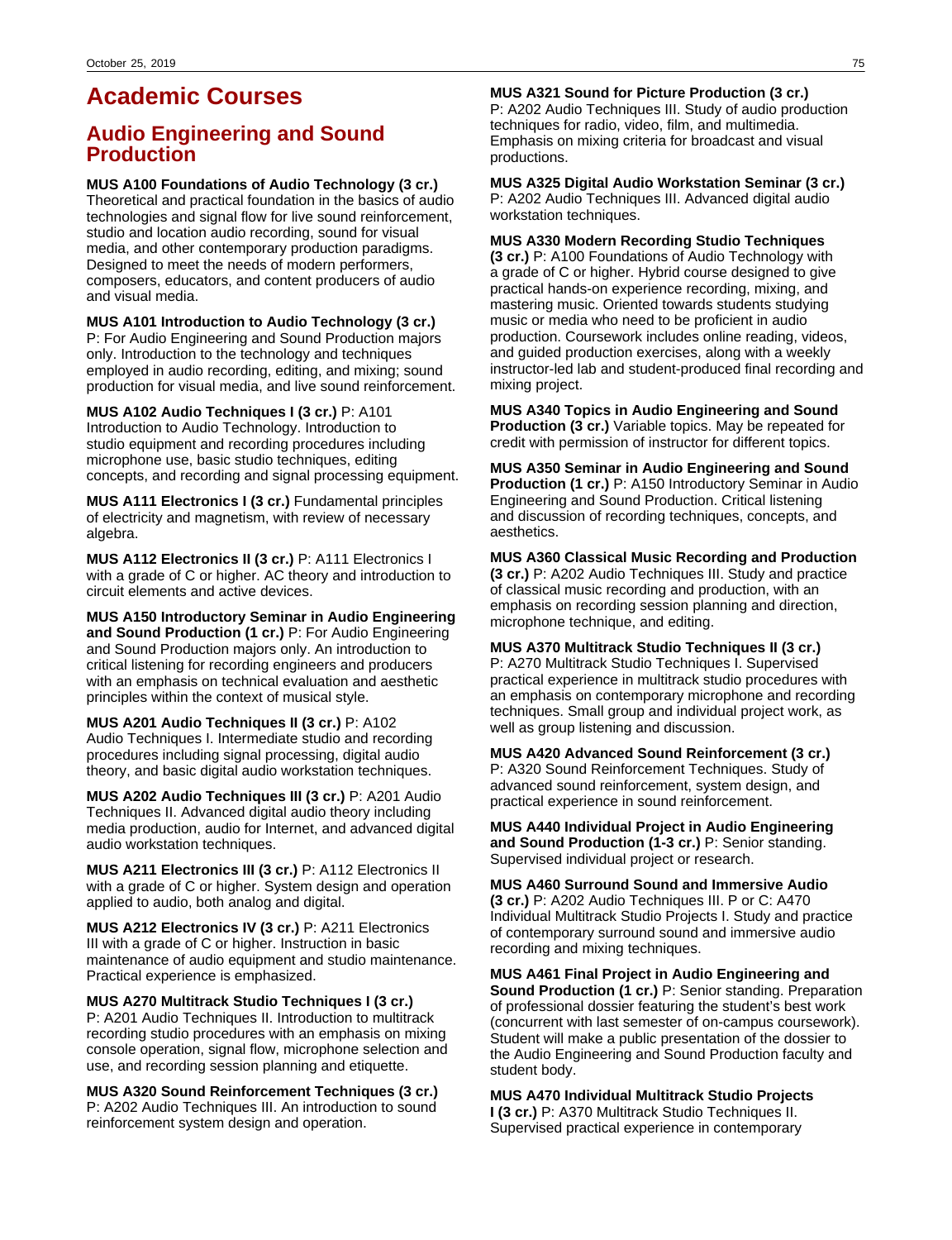multitrack recording and mixing. Includes individual project work as well as group listening and discussion.

**MUS A471 Individual Multitrack Studio Projects II (3 cr.)** P: Grade of B+ or higher in A470 Individual Multitrack Studio Projects I. A grade of A in A471 is required to take A471 a second time. Individual projects in multitrack recording.

**MUS A480 Internship in Audio (3 cr.)** P: Senior standing. Supervised experience in a working environment directly related to audio technology. Assessed by reports from the student and on-site supervisor.

**MUS A511 Electronics I (3 cr.)** Fundamental principles of electricity and magnetism, with review of necessary algebra.

**MUS A512 Electronics II (3 cr.)** P: A511 Electronics I with a grade of B or higher. AC theory and introduction to circuit elements and active devices.

**MUS A521 Electronics III (3 cr.)** P: A512 Electronics II with a grade of B or higher. System design and operation applied to audio, both analog and digital.

**MUS A522 Electronics IV (3 cr.)** P: A521 Electronics III with a grade of B or higher. Instruction in basic maintenance of audio equipment and studio maintenance. Practical experience is emphasized.

## **Sacred Music**

**MUS C400 Research in Sacred Music (1-6 cr.)**

**MUS C401 Sacred Music I (3 cr.)** P: For undergraduate organ majors only. An introductory study and application of keyboard harmony, transposition, improvisation, hymn playing, and accompanying for the church service.

**MUS C402 Sacred Music II (3 cr.)** P: C401 Sacred Music I. Continuation of topics introduced in C401 plus open score reading, sacred music composition, console conducting, the liturgical year, and related service music.

**MUS C403 Sacred Music III (3 cr.)** P: C402 Sacred Music II. Continuation of topics introduced in C402 plus an introduction to the history of worship and sacred music, including hymnody.

**MUS C404 Sacred Music IV (3 cr.)** P: C403 Sacred Music III. Continuation of topics introduced in C403 plus contemporary worship styles, the sacred music vocation, and choral literature.

**MUS C405 Organ Construction and Design (2 cr.)** A historical and interactive study of the action and pipes of the organ, from the earliest European example to the latest developments in the organ building industry. Includes a lab component where the student has handson experience with university organs, performing basic maintenance routines such as tuning and repair.

### **MUS C500 Independent Study in Sacred Music Practices (1-3 cr.)**

**MUS C504 Keyboard Skills Review (1 cr.)** Basic keyboard skills with an emphasis on hymn transposition, modulation, improvisation, sight reading, and figured bass realization.

**MUS C505 Organ Construction and Design (2 cr.)** A historical and interactive study of the action and pipes of the organ, from the earliest European example to the latest developments in the organ building industry. Includes a lab component where the student has handson experience with university organs, performing basic maintenance routines such as tuning and repair.

**MUS C510 Service Playing Review (1 cr.)** Foundational studies in the practical musical skills needed by a church organist: hymn playing, anthem accompanying, openscore reading, and console conducting.

**MUS C524 Organ Improvisation (2 cr.)** P: C504 Keyboard Skills Review or equivalent. Improvisation for the church organist, with emphasis on stylistic considerations, formal structures, and devices.

**MUS C540 The History of Christian Worship and Sacred Music (2 cr.)** Liturgical ritual and worship practices, with special emphasis on music and hymnody, from pre-Christian roots to modern day.

**MUS C541 Sacred Music: Philosophy and Practice I (2 cr.)** An exploration of the practical demands and philosophical dimensions of a vocation in sacred music. Includes anthem repertoire, professional issues, and dynamics of leadership.

**MUS C542 Sacred Music: Philosophy and Practice II (2 cr.)** P: C541 Sacred Music: Philosophy and Practice I. Continuation of C541.

## **Music Education**

**MUS E131 Freshman Colloquium in Music Education (2 cr.)** C: EDUC M101 Laboratory/Field Experience. Introduction to the development of instructional materials and professional artifacts through observations, peer teaching, and the application of technological resources. A grade of C+ or higher is required.

**MUS E232 Inclusive Participatory Music Practices (3 cr.)** P: E130 Introduction to Music Learning or E131 Freshman Colloquium in Music Education. C: EDUC M201 Laboratory/Field Experience. An examination of various avenues for learning music in contemporary culture. Includes an overview of informal music making practices such as garage bands and singing circles, learning and engagement with music from diverse places throughout the world, and using technology for creative music making. Contains a service learning component. A grade of C+ or higher is required.

**MUS E241 Introduction to Music Fundamentals (2-3 cr.)** Designed to aid elementary majors in the School of Education in learning to sing and read music.

### **MUS E400 Undergraduate Readings in Music Education (2-3 cr.)**

**MUS E480 Methods and Materials for Teaching String Music (2 cr.)** P: F261 String Class Techniques. String teaching materials, methods, and techniques for use with K-12 students.

**MUS E481 Methods and Materials for Teaching Instrumental Jazz (2 cr.)** P: T152 Music Theory and Literature II. Instrumental jazz materials, methods, and techniques for teaching K-12 students. A short survey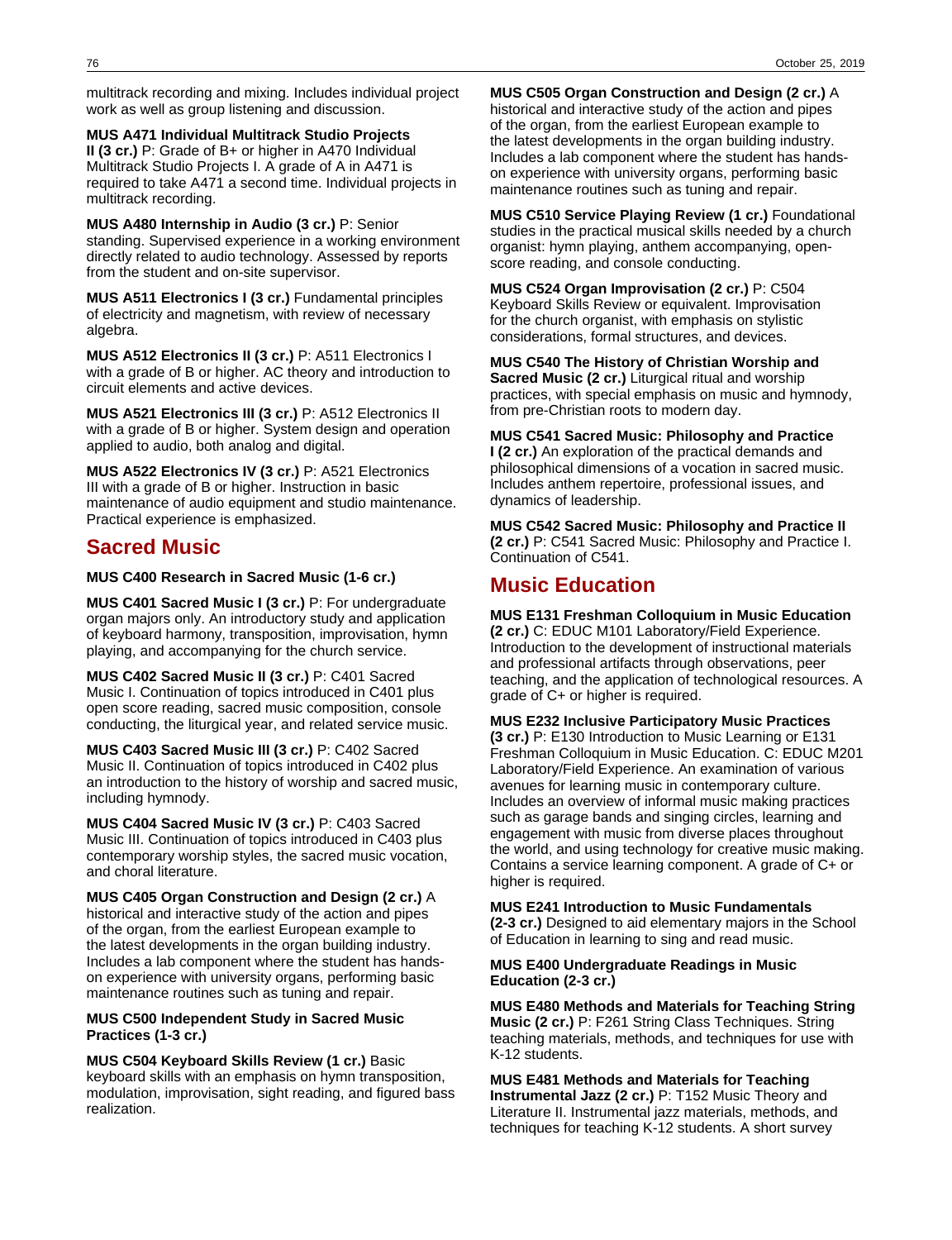of jazz history, including seminal recordings, and an introduction to teaching improvisation will be included.

**MUS E482 Methods and Materials for Teaching Vocal Jazz (2 cr.)** P: T152 Music Theory and Literature II. Strategies for teaching the basic principles of vocal jazz. Areas of study include historical perspective, landmark recordings, repertoire, improvisation, scat syllables, swing, accompaniment, amplification, auditioning, and sequence of instruction. No previous jazz experience necessary.

### **MUS E491 Senior Seminar in Music Education**

**(2 cr.)** P: EDUC M482 Student Teaching. Issues in the profession of music education, synthesis of student teaching experiences, and the development of a plan for personal growth as a teacher.

**MUS E502 The Practice of Music Teaching (3 cr.)** An overview of learning theories and curriculum design related to specific music education fields. Includes an investigation of general learning theories and application of these to choral, general, and instrumental music teaching situations. Field experience component will provide opportunities for observation of area teachers and implementation of curriculum with area students.

**MUS E517 Sociology of Music (3 cr.)** Discussions and informal lectures on aspects of the sociology of music viewed from the perspective of process.

**MUS E518 Foundations of Music Education (3 cr.)** Interdisciplinary approach, including aspects of philosophy, psychology, aesthetics, and sociology.

**MUS E520 Reading and Writing Research in Music Education (2 cr.)** P or C for MME Students: E518 Foundations of Music Education and E598 Practicum/ Thesis Proposal in Music Education. Required of master's degree and certificate students in music education. An overview of research techniques in music education, culminating in a written literature review and topic proposal for a master's thesis or practicum for MME students or an action research plan for certificate students.

**MUS E521 The Children's Chorus (3 cr.)** Vocal and choral techniques, literature, and organizational practices appropriate to children's choral ensembles.

**MUS E522 Music in Early Childhood (3 cr.)** A survey of research literature in musical development and applications to the selection of materials and teaching methods for the preschool- and kindergarten-aged child.

**MUS E524 Exploratory Teaching in General Music K-12 (3 cr.)** For graduate students in music education who have teaching experience. Comprehensive study of the general music program, including new techniques, materials, and literature.

**MUS E527 Advanced Instrumental Methods (3 cr.)** Application of current teaching techniques to group instrumental instruction. Designed for students with previous teaching experience.

**MUS E528 Advanced Choral Methods and Materials (3 cr.)** Advanced choral methods for the practicing teacher or advanced student. Literature survey for secondary school environment. Resources and methodology leading to a comprehensive choral curriculum.

**MUS E530 Learning Processes in Music (3 cr.)** Descriptive and prescriptive conditions of musical learning and development. Included are interdisciplinary studies of learning involving musical, psychological, physiological, cultural, and sociological factors.

**MUS E533 Research in Music Education (1-3 cr.)** P: consent of instructor. Independent research in music education.

**MUS E535 Measurement, Evaluation, and Guidance in Music (3 cr.)** Standardized tests, classroom or studio marking, auditioning, and adjudication; evaluation of aptitude in light of professional and educational criteria; and use of data in counseling.

**MUS E540 Topics in General Music (3 cr.)** For graduate students in music education with some teaching experience in general music. Topics include creativity, technology, and arts integration. Philosophies of music teaching, learning theories, curricular approaches, research, and classroom content, as they relate to teaching K-12 general music.

### **MUS E545 Guided Professional Experiences**

**(1-3 cr.)** P: Consent of instructor. Further development of professional skills in teaching, supervision, and administration by means of laboratory techniques and use of Jacobs School of Music facilities and resources. Evidence required of competency to carry out independent work.

#### **MUS E561 Special Topics in Choral Methods (1-3 cr.)**

**MUS E580 Methods and Materials for Teaching String Music (3 cr.)** String teaching materials, methods, and techniques for use with K-12 students. This course will cover the skills and knowledge that will enable students to successfully teach K-12 string classes from the beginning though advanced levels. Knowledge of various pedagogical approaches as well as practical application of those concepts in this course.

**MUS E581 Methods and Materials for Teaching Instrumental Jazz (3 cr.)** Instrumental jazz materials, methods, and techniques for teaching K-12 stduents. A short survey of jazz history, including seminal recordings, and an introduction to teaching improvisation will be included. A review of jazz research leading to a research paper and presentation.

**MUS E582 Methods and Materials for Teaching Vocal Jazz (3 cr.)** Strategies for teaching the basic principles of vocal jazz. Areas of study include historical perspective, landmark recordings, repertoire, improvisation, scat syllables, swing, accompaniment, amplification, auditioning, and sequence of instruction. No previous jazz experience necessary. A review of jazz research leading to a research paper and presentation.

**MUS E598 Practicum/Thesis Proposal in Music Education (0 cr.)** P: Consent of instructor. Enrollment required prior to or concurrent with E520 Reading and Writing Research in Music Education. Development of practicum or thesis methodology and analysis procedures.

**MUS E618 History, Curriculum, and Philosophy of Music Education (3 cr.)** P: E518 Foundations of Music Education. This seminar critically examines the history of Western music education, issues related to curriculum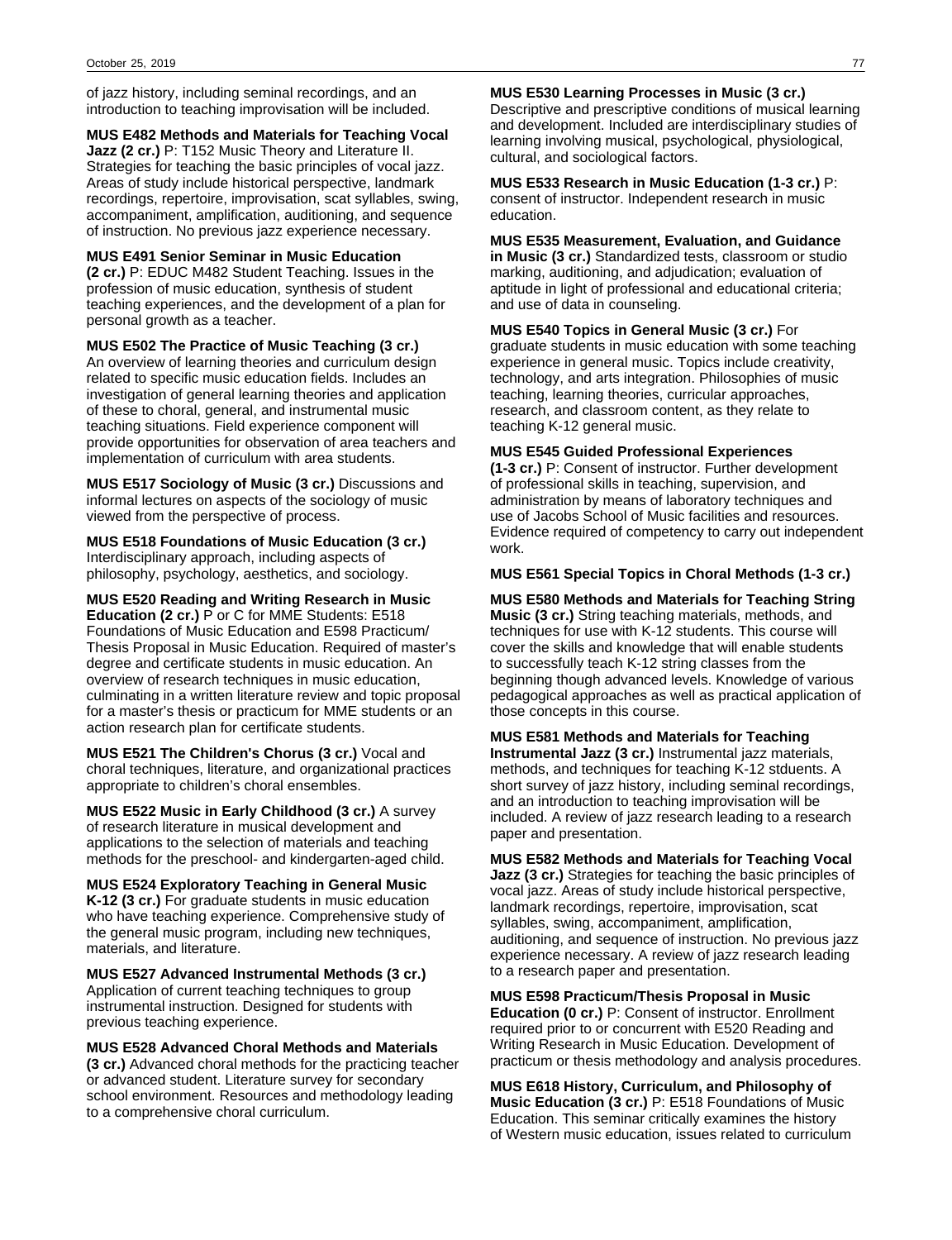design and development, and contemporary music education philosophical writings.

**MUS E619 Psychology of Music (3 cr.)** Functions of the musical mind; factors in the development of musical skills and maturity.

**MUS E631 Quantitative Research in Music Education (3 cr.)** Nature of research and scientific method; application to problems of music research. Critique of research studies.

**MUS E632 Advanced Quantitative Research in Music Education (3 cr.)** P: E631 Quantitative Research in Music Education. Problem definition; development of research design. Probability and sampling procedure. Techniques for the location, collection, quantification, and treatment of data. Research report required.

**MUS E635 College Music Teaching (3 cr.)** Theory of teaching; philosophic assumptions; aesthetic theories; approaches to education; implications for teaching music education, music history and literature, and music theory courses.

**MUS E640 Qualitative Research in Music Education (3 cr.)** Basic sociological, anthropological, and historical backgrounds from which qualitative research in music education is drawn and the principal theories that govern qualitative research. Factors related to the design, collection of data, and analysis for field-based research. A hands-on approach to data collection and analysis strategies applied to research questions.

**MUS E645 Music Teacher Education (2 cr.)** Historical perspectives and current theory and practice in music teacher education including the structure and framework of public education, program evaluations, strategies for method classes, field experience, and student teaching. Investigation of current research in music teacher education.

**MUS E646 Seminar in String Research (3 cr.)** An overview of current topics in string research. A wide range of pedagogical topics examined through selected readings. Literature review of specific topics leading to a research paper and presentation.

**MUS E650 Music Education Research Colloquium (0 cr.)** Research presentations, poster presentations, and lectures by graduate students, faculty, and guest lecturers. Required of doctoral students in music education each semester of full-time enrollment.

**MUS E658 Seminar in Music Education (2 cr.)** Advanced professional study in the theory and practice of music education.

**MUS E660 Philosophical Research in Music Education (2 cr.)** An examination of the methods used in philosophical research in music education, with a survey of major studies and trends of inquiry.

**MUS E661 Historical Research in Music Education (2 cr.)** An examination of the methods used in historical research in music education, with a survey of major studies and trends of inquiry.

**MUS E662 Public Lecture in Music Education (0 cr.)** P: Consent of instructor. A presentation made to the university community and submitted for consideration

to an appropriate professional conference. The paper presented must be approved by a primary faculty supervisor and a second faculty reader. This course is eligible for deferred (R) grading.

### **MUS E663 Public Research Lecture in Music**

**Education (0 cr.)** P: Consent of the instructor. A research presentation made to the university community and submitted for consideration to an appropriate professional conference. The paper presented must represent new, doctoral-level research and be approved by a primary faculty supervisor and a second faculty reader. This course is eligible for deferred (R) grading.

**MUS E665 Advanced Philosophical Research in Music Education (3 cr.)** P: E660 Philosophical Research in Music Education. This course includes advanced and selected readings in the philosophy of music education intended to broaden and deepen students' grasp of this literature. Students will practice conducting philosophical research by undertaking a semester-long writing project.

## **Music Education Master Class**

**MUS I201 Master Class in Music Education (0 cr.)** Introduction to current topics in music education. Should be taken in first four semesters.

**MUS I202 Master Class in Music Education for Student Teaching (1 cr.)** C: EDUC M482 Student Teaching. Preparation and support for student teaching experience. Field project and portfolio completion. For music education students during the student teaching semester.

**MUS I502 Music Education Master Class for Student Teaching (0 cr.)** C: EDUC M580 Internship in Music. Preparation and support for student teaching experience. Meets three times during the student teaching semester.

## **School of Education**

**EDUC K207 Practical Aspects of Disability Law for Music Teachers (1 cr.)** C: EDUC M342 Methods and Materials for Teaching Elementary Music and EDUC M301 Laboratory/Field Experience. Overview of disability law in the United States as it applies to K-12 pre-service teachers of students with disabilities.

**EDUC M323 The Teaching of Music in the Elementary Schools (2 cr.)** P: MUS E241 Introduction to Music Fundamentals. Not open to music majors. Fundamental procedures of teaching elementary school music, stressing music materials suitable for the first six grades.

**EDUC M342 Methods and Materials for Teaching Elementary Music (3 cr.)** P: Admission to the Teacher Education Program and MUS E232 Inclusive Participatory Music Practices. C: EDUC K207 Practical Aspects of Disability Law for Music Teachers and EDUC M301 Laboratory/Field Experience. Detailed study of current teaching techniques for the elementary school music class; Dalcroze, Kodály, and Orff techniques; review of current textbooks and other materials; classroom recorder and guitar. A grade of C+ or higher is required.

**EDUC M343 Methods and Materials for Teaching Choral Music (3 cr.)** P: Junior standing, admission to the Teacher Education Program, MUS E232 Inclusive Participatory Music Practices, and G370 Techniques for Conducting. C: EDUC M301 Laboratory/Field Experience.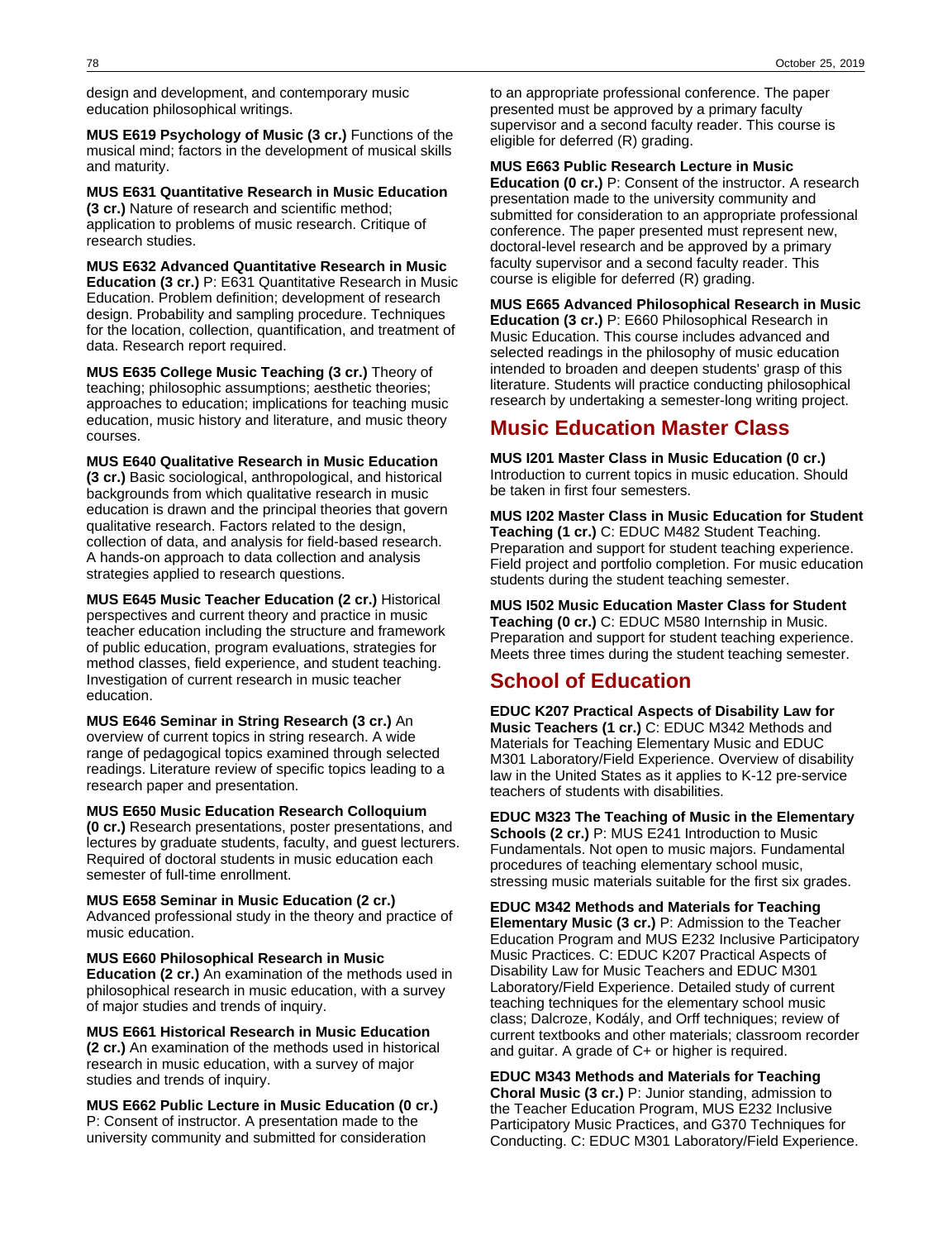Organization and development of choral groups; voice production; rehearsal techniques; tone, diction, and phrasing; materials suitable for school choruses at secondary level. A grade of C+ or higher is required.

**EDUC M344 Methods and Materials for Teaching Instrumental Music (3 cr.)** P: Junior standing, admission to the Teacher Education Program, and MUS E232 Inclusive Participatory Music Practices. C: EDUC M301 Laboratory/Field Experience. Teaching methods and materials; organization of the instrumental curriculum. A grade of C+ or higher is required.

**EDUC M436 Administration of School Orchestras (2 cr.)** P: Senior standing and admission to the Teacher Education Program. Teaching, organization, and administration of school orchestras. A grade of C+ or higher is required.

**EDUC M482 Student Teaching: All Grades (16 cr.)** P: P: Senior standing; successful completion of upper-division examination; 10 credit hours of instrumental techniques (where required); all required conducting, education, and music education courses; admission to the Teacher Education Program. A sixteen-week, full-time, continuous, and supervised experience.

**EDUC M580 Internship in Music (10 cr.)** A nine-week, full-time, continuous, and supervised experience.

## **Music Pedagogy**

**MUS E130 Introduction to Music Learning (2 cr.)** Introduction to the philosophy, sociology, and psychology of music. Survey of careers in music, including teaching (school and private), performing, scholarship, publishing, and technical fields. This course fulfills the pedagogy requirement for BM degrees.

**MUS E303 Violin/Viola Pedagogy I (2 cr.)** Learning the skills to teach beginning violin or viola students through lectures, observation of private and group lessons, and teaching children under the supervision of the instructor. Paper on a topic from the course.

**MUS E304 Violin/Viola Pedagogy II (2 cr.)** P: E303 Violin/Viola Pedagogy I. Learning to teach shifting, vibrato, and bow strokes, and exploring the repertoire of young violinists and violists. Course includes lectures, observation of private and group lessons, and teaching children under the supervision of the instructor. Paper on a topic from the course.

**MUS E306 Cello Pedagogy (2 cr.)** Comparisons of cello methods and materials, study of right-hand and lefthand techniques, observation of teaching, and practical experience teaching private and class lessons. Paper on a topic from the course.

**MUS E312 Arranging for Instrumental and Vocal Groups (2 cr.)** P: T252 Music Theory and Literature IV and T232 Musical Skills III, or equivalent for all students, and F205 Introduction to Instrumental Techniques for BME Choral Teaching and General Music Teaching students. Scoring for orchestra, band, and chorus.

**MUS E315 Double Bass Pedagogy (2 cr.)** Study of techniques, practitioners, and scope of double bass pedagogy from the 18th century to the present. Weekly discussion topics; two papers required.

**MUS E358 Guitar Ensemble Arranging (2 cr.)** P: Major in Guitar or consent of instructor. Study of a diverse range of arranging techniques and concepts directly applied to the guitar. Students will start with basic twopart arrangements and progress towards the creation of scores displaying twelve to sixteen parts for beginner, intermediate, and advanced educational ensembles, as well as for commercial music.

**MUS E413 Harp Pedagogy (3 cr.)** A survey of teaching materials and methods for the harp and texts on basic musicianship. Observation of private lessons and class instruction.

**MUS E414 Applied Harp Pedagogy (3 cr.)** A supervised series of private and class harp lessons.

**MUS E459 Instrumental Pedagogy (1-3 cr.)** P: Must be music undergraduate student. Pedagogy classes pertaining to individual instruments.

**MUS E470 Pedagogy of Jazz (2 cr.)** P: O316 Jazz Arranging 1. For Jazz majors and minors only. Techniques and methods of teaching jazz studies, including the training of jazz bands. Intended for students who have successfully completed the upper-division examination.

**MUS E489 Organ Pedagogy (2 cr.)** An examination of pedagogical practices and methods relating to the instruction of organ students at all levels.

**MUS E490 Organ Pedagogy Practicum (1 cr.)** P: E489 Organ Pedagogy. The practical application of teaching applied organ with faculty mentorship.

**MUS E493 Piano Pedagogy (2 cr.)** Methods and materials for teaching individuals and classes of both children and adults. Two hours of demonstration and two hours of teaching each week. Intended for students who have successfully completed the upper-division examination.

**MUS E494 Vocal Pedagogy (3 cr.)** P: Four semesters of MUS-V 400 or permission of instructor. Principles of voice production. Quality, diction, range, breathing, vocalization, dynamics, agility, and vocal hygiene as bases for an approach to voice teaching.

**MUS E503 Violin/Viola Pedagogy I (2 cr.)** Learning the skills to teach beginning violin or viola students through lectures, observation of private and group lessons, and teaching children under the supervision of the instructor. Paper on a topic from the course.

**MUS E504 Violin/Viola Pedagogy II (2 cr.)** P: E503 Violin/Viola Pedagogy I. Learning to teach shifting, vibrato, and bow strokes, and exploring the repertoire of young violinists and violists. Course includes lectures, observation of private and group lessons, and teaching children under the supervision of the instructor. Paper on a topic from the course.

**MUS E505 Violin/Viola Pedagogy III (2 cr.)** P: E504 Violin/Viola Pedagogy II. Extended work and independent projects in violin and viola pedagogy. Paper and lecture on a topic from the course.

**MUS E506 Cello Pedagogy (2 cr.)** Comparisons of cello methods and materials, study of right-hand and lefthand techniques, observation of teaching, and practical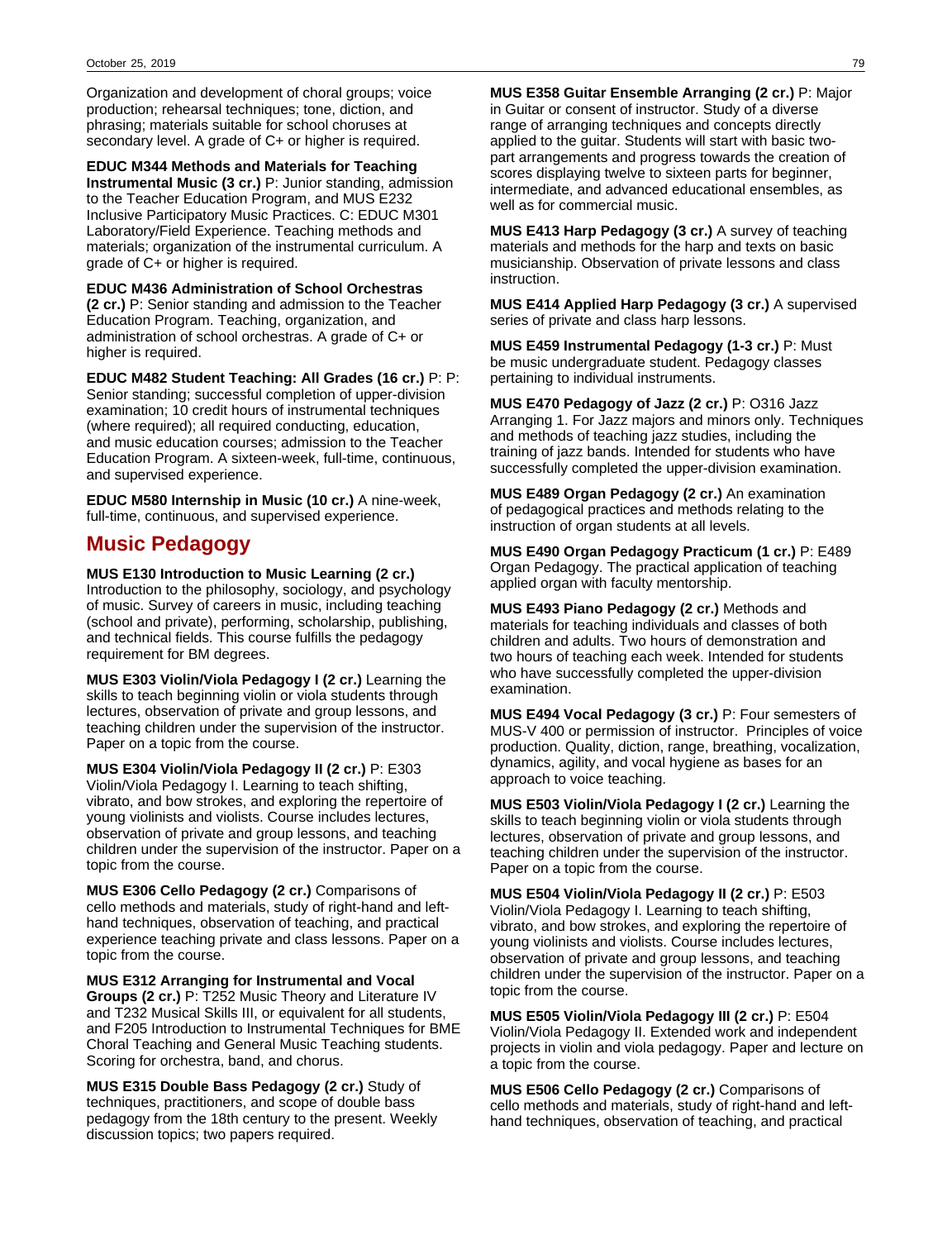experience teaching private and class lessons. Paper on a topic from the course.

**MUS E508 Euphonium Pedagogy (1 cr.)** This course is designed to acquaint graduate euphonium students with current methods and materials in teaching and their practical applications. Students will receive an introduction to the latest pedagogical methods, music teaching technology, and apps that aid in teaching lessons.

**MUS E509 Horn Pedagogy (1 cr.)** Observation of two private lessons per week taught by major teachers. Term paper required.

**MUS E510 Trumpet Pedagogy (1 cr.)** Observation of two private lessons per week taught by major teachers. Term paper required.

**MUS E511 Trombone Pedagogy (1 cr.)** Observation of two private lessons per week taught by major teachers. Term paper required.

**MUS E512 Tuba Pedagogy (1 cr.)** Observation of two private lessons per week taught by major teachers. Term paper required.

**MUS E513 Harp Pedagogy (3 cr.)** A survey of teaching materials and methods for the harp and texts on basic musicianship. Observation of private lessons and class instruction.

**MUS E514 Applied Harp Pedagogy (3 cr.)** A supervised series of private and class harp lessons.

**MUS E515 Double Bass Pedagogy (2 cr.)** Study of techniques, practitioners, and scope of double bass pedagogy from the 18th century to the present. Weekly discussion topics; two papers required.

**MUS E557 Band Arranging for Graduate Students (3 cr.)** P: Consent of instructor. Practical arranging of music for concert, marching, and pep bands. Transcriptions of appropriate selections from piano, organ, or orchestral literature.

**MUS E558 Guitar Ensemble Arranging (3 cr.)** P: Major in Guitar or consent of instructor. Study of a diverse range of arranging techniques and concepts directly applied to the guitar. Students will start with basic twopart arrangements and progress towards the creation of scores displaying twelve to sixteen parts for beginner, intermediate, and advanced educational ensembles, as well as for commercial music.

**MUS E559 Instrumental Pedagogy (1-3 cr.)** P: Graduate standing. Pedagogy classes pertaining to individual instruments.

**MUS E570 Pedagogy of Jazz (2 cr.)** Techniques and methods of teaching jazz studies.

**MUS E571 Kodály Concept I (3 cr.)** Methods, analysis, and solfege; materials and curriculum development. Primary.

**MUS E572 Kodály Concept II (3 cr.)** Methods, analysis, and solfege; materials and curriculum development. Intermediate.

**MUS E573 Kodály Concept III (3 cr.)** Methods, analysis, and solfege; materials and curriculum development. Advanced.

**MUS E589 Organ Pedagogy (2 cr.)** An examination of pedagogical practices and methods relating to the instruction of organ students at all levels.

**MUS E590 Organ Pedagogy Practicum (1 cr.)** P: E589 Organ Pedagogy. The practical application of teaching applied organ with faculty mentorship.

**MUS E594 Voice Pedagogy (3 cr.)** P: Voice major or consent of instructor. A study of the components of voice production--respiration, phonation, resonance, and articulation--along with practical methods to address voice classification, tonal quality, diction, registration, and other related topics. A major paper on a related subject and supervised teaching through assignment of students to members of the class will be required.

**MUS E694 Applied Voice Pedagogy (3 cr.)** P: E594 Voice Pedagogy or permission of instructor. A course intended to prepare doctoral students for positions in higher education. Class components will include preparation of such items as a curriculum vitae, philosophy of teaching, and personal website, as well as a major research paper and multimedia lecture.

**MUS E695 Voice Pedagogy: Research Foundations (3 cr.)** This class examines current knowledge of the singing voice based on research in anatomy, physiology, and acoustics with a focus on the study of voice science. Through readings as well as discussions and demonstrations in class, students learn theoretical concepts based in current scientific research regarding voice use.

**MUS E696 Voice Pedagogy: Practice (3 cr.)** P: E695 Voice Pedagogy: Research Foundations. This class provides a workshop environment for students to hone their teaching skills. The objective will be to apply the knowledge acquired in E695 Voice Pedagogy: Research Foundations regarding anatomy, physiology, and acoustics. Students will be guided in the development of a more research-based approach to voice training.

**MUS E697 Voice Pedagogy: Repertoire (3 cr.)** P: E695 Voice Pedagogy: Research Foundations. Repertoire is one of the main tools employed in voice training. Wellchosen repertoire aids in the technical development of the singer by helping to solidify concepts addressed in vocal exercises. Understanding principal components to consider when choosing music is paramount to ensuring the most effective and efficient skill acquisition.

## **Accompanying, Chamber Music, Coaching, and Techniques**

**MUS F200 Music Education Instrumental Laboratory (1 cr.)** C: F281 Brass Instrument Techniques or F337 Woodwinds Techniques. Preparing lessons, teaching, and conducting heterogeneous instrumental ensembles.

**MUS F205 Introduction to Instrumental Techniques (3 cr.)** Required for BME Choral Teaching and General Music Teaching students. Techniques and materials for beginning instrumental study.

**MUS F261 String Class Techniques (2 cr.)** Class instruction and teaching methods for violin, viola, cello, and double bass.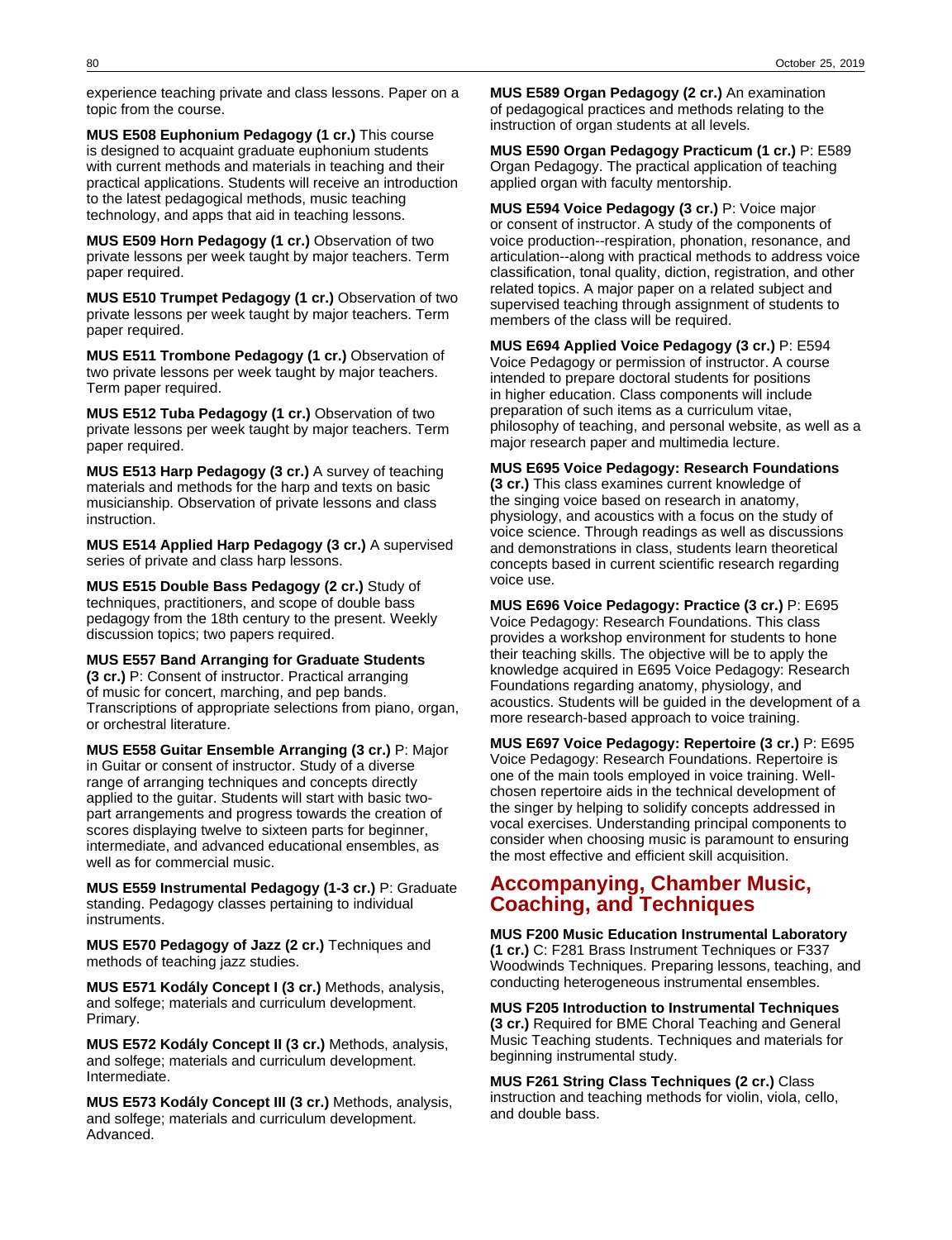**MUS F281 Brass Instrument Techniques (2 cr.)** C: F200 Music Education Instrumental Laboratory. Class instruction and teaching methods for trumpet, horn, trombone, and tuba.

**MUS F300 Piano Accompanying (1 cr.)** Sight reading, transposing, and acquaintance with vocal and instrumental literature.

**MUS F301 Accompanying Recital (1 cr.)** P: Consent of instructor. Rehearsal and performance as accompanist for a required public performance of a full undergraduate or graduate recital.

**MUS F337 Woodwind Techniques (2 cr.)** C: F200 Music Education Instrumental Laboratory. Class instruction and teaching methods for flute, oboe, bassoon, clarinet, and saxophone.

**MUS F338 Percussion Techniques (2 cr.)** Instruction in timpani, snare drum, xylophone, bass drum, cymbals, Latin and jazz drums, etc. Laboratory class with an emphasis on teaching techniques.

**MUS F340 Postural Alignment for the Musician (1 cr.)** Biomechanical integration of the muscular and skeletal systems to promote a balanced and supported posture for all musical activities. Centering and relaxation skills. No more than two credit hours of course enrollment may be counted toward undergraduate music electives.

**MUS F341 Mindfulness-Based Teaching and Wellness**

**(1-2 cr.)** P: T252 Music Theory and Literature IV or equivalent. This class is for music students interested in learning about and incorporating mindfulness-based meditation and wellness practices into their work as music teachers and learners. Topics will include the scientific foundations of mindfulness-based practices, along with strategies for incorporating these principles into music teaching and learning.

**MUS F342 Movement for Singers (1 cr.)** This course will consist of an introduction to techniques and methods of movement specifically designed for singers, incorporating basic yoga postures, mindfulness, basic ballet positions, and improvisatory organic movement.

**MUS F400 Seminar in Interpretation (2-3 cr.)** P: Audition by and consent of instructor concerned. Instruction in interpretation by a performance teacher who is not the student's regular instructor.

**MUS F401 Accompaniment of Baroque Music (2 cr.)** P: Successful completion of an undergraduate keyboard proficiency examination and consent of instructor. Introduction to the art of accompaniment of seventeenthand eighteenth-century music. Repertoire is selected from a wide variety of chamber and larger works, both vocal and instrumental. Included in the study are recitative, embellishment, and improvisation.

**MUS F411 Musical Productions for the Choral Director (2 cr.)** P: E130 Introduction to Music Learning or E131 Freshman Colloquium in Music Education. Direction of vocal/choral productions involving staging or movement, including madrigal dinners, musical theatre, vocal jazz, and show choir.

**MUS F412 The Children's Chorus (2 cr.)** Vocal and choral techniques, literature, and organizational practices appropriate for children's choral ensembles.

**MUS F413 Choral Literature for Music Educators (2 cr.)** P: P121 Piano Class 2, Music Majors; E130 Introduction to Music Learning or E131 Freshman Colloquium in Music Education; and G370 Techniques for Conducting. Survey of choral music appropriate for secondary school ensembles.

**MUS F414 Music in Early Childhood (2 cr.)** P: E130 Introduction to Music Learning or E131 Freshman Colloquium in Music Education. Methods and materials appropriate to the musical development of children from birth to age five.

**MUS F415 Orff, Dalcroze, Kodály (2 cr.)** Principles and practices of music instruction associated with Carl Orff, Emile Jaques-Dalcroze, and Zoltan Kodály.

**MUS F419 Orchestral Repertoire (1 cr.)** Study of orchestral repertoire for various instruments.

**MUS F420 Topics in Performance Study (1-3 cr.)**

**MUS F445 Brass Chamber Ensemble (1 cr.)**

**MUS F446 Woodwind Chamber Ensemble (1 cr.)**

**MUS F447 Percussion Chamber Ensemble (1 cr.)**

**MUS F449 Harp Ensemble (1 cr.)**

**MUS F450 Chamber Music (1 cr.)** Rehearsal and performance of chamber music.

**MUS F457 Seminar in Performance (1-3 cr.)** P: Permission of instructor. Independent study.

**MUS F461 Ear Training for Conductors (1 cr.)** P: T232 Musical Skills III or permission of instructor. Development of the ear and its application to the process of sight reading, especially as relates to score study and rehearsal for conductors. Emphasis on ability to "hear" scores through audiation. Students will sing choral scores at sight and refine intonation.

**MUS F462 Score Reading (1 cr.)** P: T232 Musical Skills III and permission of instructor. Students will receive training in score reading through playing choral and orchestral scores at the piano. The ability to play music of transposing instruments at sight will be taught through the study of clef reading.

**MUS F466 Techniques in Marching Bands (2 cr.)** For undergraduates and graduates majoring in music education. Techniques for organizing and training marching bands in K-12 schools and at the college level. Planning and charting football shows; rehearsal problems.

**MUS F501 Accompaniment of Baroque Music (2 cr.)** P: Successful completion of a graduate keyboard proficiency examination and consent of instructor. Introduction to the art of accompaniment of seventeenth- and eighteenthcentury music. Repertoire is selected from a wide variety of chamber and larger works, both vocal and instrumental. Included in the study are recitative, embellishment, and improvisation.

**MUS F502 Topics in Basso Continuo (2 cr.)** P: Successful completion of a graduate keyboard proficiency examination and consent of the instructor. Primary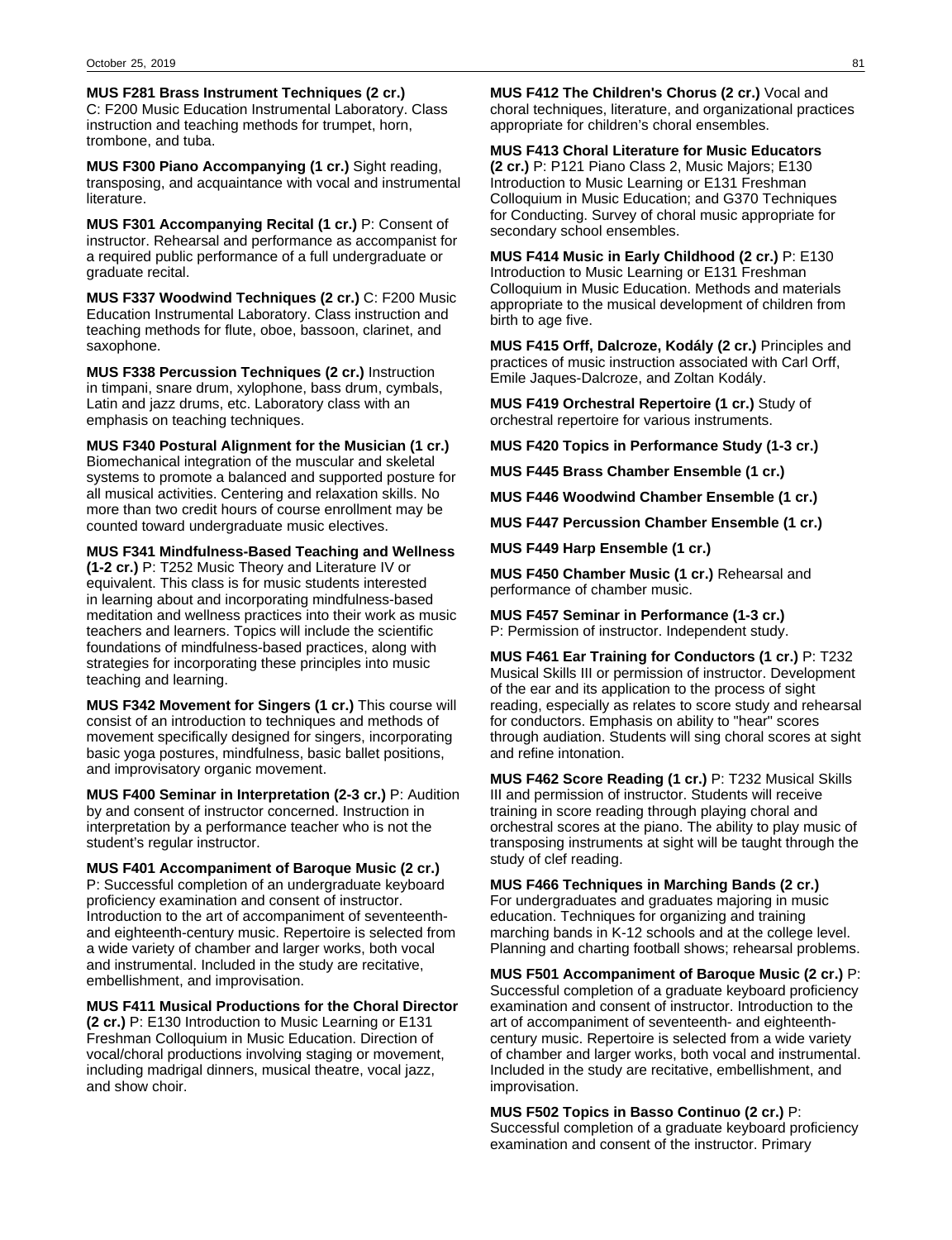sources regarding basso continuo performance practices are examined. Emphasis is on performance from figured and unfigured bass.

#### **MUS F503 Advanced Topics in Basso Continuo**

**(2 cr.)** P: Successful completion of a graduate keyboard proficiency examination and consent of instructor. National styles of basso continuo practice from the seventeenth and eighteenth centuries. Readings and application to compositions of selected composers.

**MUS F519 Orchestral Repertoire (1 cr.)** Study of orchestral repertoire for various instruments.

**MUS F520 Topics in Performance Study (1-3 cr.)**

**MUS F531 Graduate Ear Training for Conductors (1 cr.)** P: T511 Aural Music Theory Review or equivalent, or permission of instructor. Study and performance of complex pitch and rhythmic combinations. Development of the ear and its application to the process of sight reading, especially as relates to score study and rehearsal for conductors. Emphasis on ability to "hear" scores through audiation. Students will sing choral scores at sight and refine intonation.

**MUS F532 Graduate Score Reading (1 cr.)** P: Adequate skill at the keyboard and T511 Aural Music Theory Review for graduate students, or equivalent. Students will receive training in score reading through playing choral and orchestral scores at the piano, including clef reading and transposition exercises for the study of major works.

**MUS F540 Postural Alignment for the Musician (1 cr.)** Biomechanical integration of the muscular and skeletal systems to promote a balanced and supported posture for all musical activities. Centering and relaxation skills. No more than two credit hours of course enrollment may be counted toward the diploma music course requirement or towards graduate other required credits.

**MUS F541 Mindfulness-Based Teaching and Wellness (1-2 cr.)** This class is for music students interested in learning about and incorporating mindfulness-based meditation and wellness practices into their work as music teachers and learners. Topics will include the scientific foundations of mindfulness-based practices, along with strategies for incorporating these principles into music teaching and learning.

**MUS F542 Movement for Singers (1 cr.)** This course will consist of an introduction to techniques and methods of movement specifically designed for singers, incorporating basic yoga postures, mindfulness, basic ballet positions, and improvisatory organic movement.

**MUS F545 Brass Chamber Ensemble (0-1 cr.)**

**MUS F547 Percussion Chamber Ensemble (0-1 cr.)**

**MUS F549 Harp Ensemble (0-1 cr.)**

**MUS F550 Chamber Music (0-1 cr.)** Rehearsal and performance of chamber music.

**MUS F551 Practicum in Transcription for the Guitar (2 cr.)** Guided exercises in transcribing works for the guitar originally written for piano, lute, violin, cello, or other instrument or instrumental ensemble.

**MUS F560 Chamber Music: Variable Title (3 cr.)** Inquiry into selected aspects of instrumental and vocal chamber

music literature and history related to specific repertoires, genres, style, performance practices, and traditions. Performance of a wide range of representative works. May be repeated.

**MUS F561 Seminar in Interpretation (2-3 cr.)** P: Audition by and consent of instructor. Instruction in interpretation by a performance teacher who is not the student's regular instructor.

**MUS F590 Techniques in Marching Band for Graduate Students (3 cr.)** P: Consent of instructor. Overview of the complete marching band program (college and high school) including show planning, drill writing, administration, and rehearsal techniques.

**MUS F603 Seminar in Percussion Performance**

**(2 cr.)** The technical and physical factors governing the performance of solo, chamber, and orchestral literature.

**MUS F650 Coaching Chamber Music (1 cr.)** For woodwind doctoral students meeting coaching requirements for chamber ensembles.

# **Conducting**

**MUS G370 Techniques for Conducting (2 cr.)** P: T132 Musical Skills I and T152 Music Theory and Literature II. Fundamentals of score reading and baton technique.

**MUS G371 Choral Conducting I (2 cr.)** P: G370 Techniques for Conducting. Conducting patterns applied to elements of interpretation. Practice in sight singing. Class forms practice choir.

**MUS G372 Choral Conducting II (2 cr.)** P: G371 Choral Conducting I. Choral conducting applied to tone, balance, diction, phrasing, and interpretation.

**MUS G373 Instrumental Conducting (2 cr.)** P: G370 Techniques for Conducting. Must be music undergraduate student. Further development of score reading and conducting technique.

**MUS G374 Advanced Instrumental Conducting (2 cr.)** P: G373 Instrumental Conducting. Refinement of conducting techniques through work on advanced repertoire and score study, score interpretation, and rehearsal techniques.

**MUS G382 Wind Band Literature (2 cr.)** P: T231 Musical Skills II and T251 Music Theory and Literature III. An overview of all levels of concert wind band repertoire, with specific emphasis placed on secondary school works of artistic merit. Examination and analysis of the cornerstone works of concert wind band repertoire and their historical significance. Examination of how to effectively program for bands at various ability levels.

**MUS G385 Wind Band Score Study (2 cr.)** P: T231 Musical Skills II, T251 Music Theory and Literature III, and G373 Instrumental Conducting. Study of the techniques of wind band repertoire score study, including score orientation, analysis, and marking procedures. Rehearsal techniques as appropriate for grade 1-3 concert wind band music and grade 4-6 concert wind band music.

**MUS G390 String Orchestral Literature (2 cr.)** P: T231 Musical Skills II and T251 Music Theory and Literature III. An overview of all levels of string orchestra literature that could be used in a K-12 program. Emphasis will be placed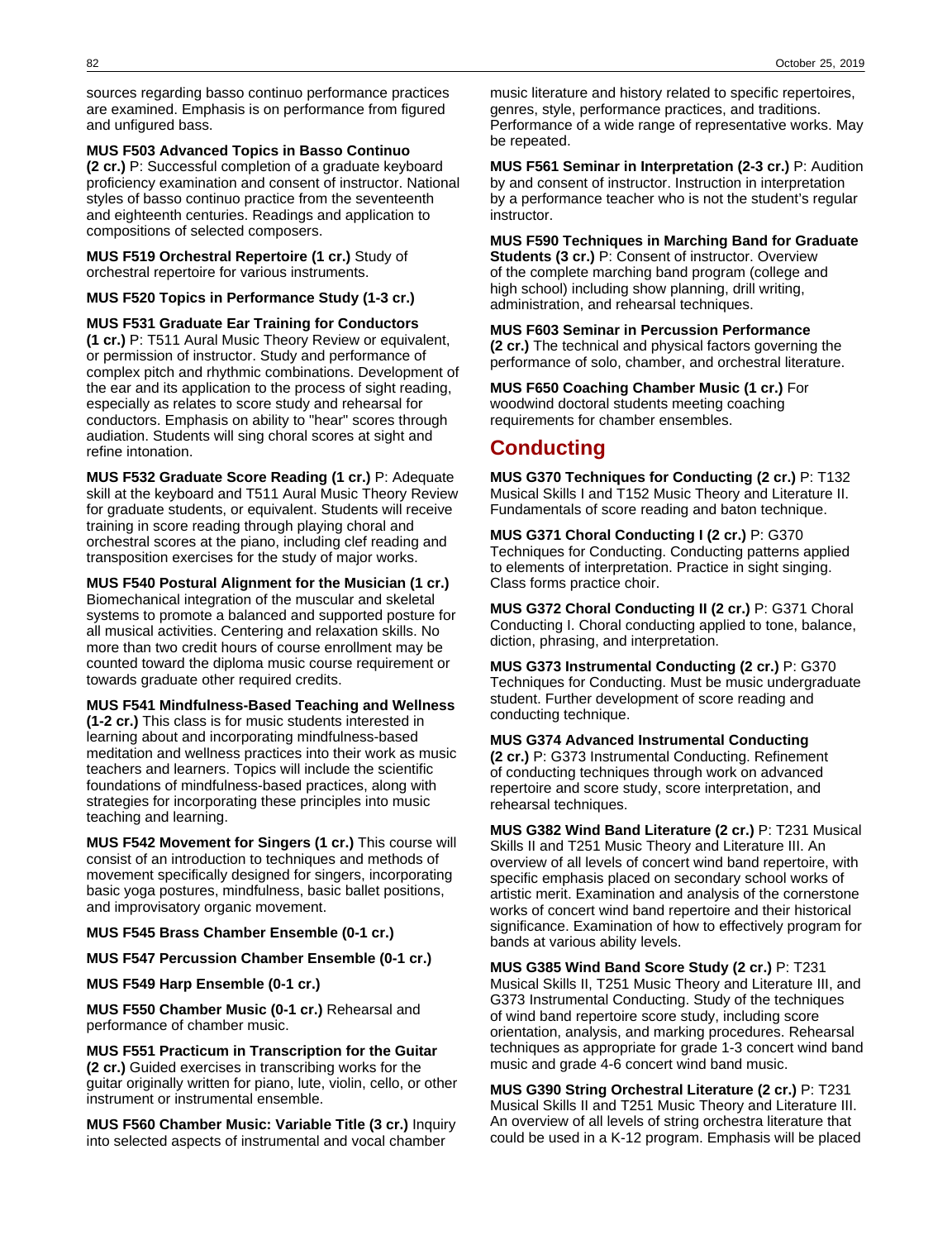on effective programming for string programs at various levels. Examination and analysis of representative string repertoire as well as rehearsal techniques appropriate for the range of levels and styles of music.

**MUS G535 Master's Choral Conducting: Renaissance to 1700 (2 cr.)** P: Major in choral conducting or permission of instructor. C: M535 Master's Seminar in Choral Literature: Renaissance to 1700. Study and development of effective gesture and stylistically appropriate interpretations based on score and era. Will include chironomy, chant, choral repertoire of the Renaissance, and the music of the early Baroque including compositions by Monteverdi and Schütz.

**MUS G536 Master's Choral Conducting: 1700 to 1900 (2 cr.)** P: Major in choral conducting or permission of instructor C: M536 Master's Seminar in Choral Literature: 1700 to 1900. Study and development of effective gesture and stylistically appropriate interpretations based on score and era. Will include baton technique and conducting of recitative. Major works and small forms from the choral and choral/orchestral literature will be conducted.

**MUS G537 Master's Choral Conducting: 20th Century to Today (2 cr.)** P: Major in choral conducting or permission of instructor. C: M537 Master's Seminar in Choral Literature: 20th Century to Today. Study and development of effective gesture and stylistically appropriate interpretations based on score and era. Mixed and asymmetrical meters and extended techniques will be included. Major works and small forms from the choral and choral/orchestral literature will be conducted.

**MUS G538 Choral Rehearsal Techniques (2 cr.)** P: Major in choral conducting or permission of instructor. The study of choral rehearsal techniques with an emphasis on appropriate sequencing, efficiency, and healthy vocal solutions to typical challenges. Topics will include rehearsal planning and structure, warmups, mechanics, voice care, and strategies to address intonation, rhythmic unity, coloratura, and vocal color.

**MUS G550 Conducting New Music (2 cr.)** P: Consent of instructor. Conducting technique, advanced rhythm, score study and preparation, and rehearsal planning and technique. Focused on issues specific to concert music since 1950. Includes rehearsal and classroom performance of selected works. Meets the conducting requirement for DM composition majors.

**MUS G555 Foundations in Choral Conducting (3 cr.)** P: Graduate standing in the Jacobs School of Music or permission of instructor. Techniques for the beginning choral conductor, including fundamentals of baton technique, rehearsal skills, choral sound development, and score preparation. May serve as a prerequisite for G560 Graduate Choral Conducting. Does not satisfy degree requirements for graduate choral conducting majors. May be used toward a doctoral minor in choral conducting.

**MUS G560 Graduate Choral Conducting (3 cr.)** P: Two conducting classes at the undergraduate level or G555 Foundations in Choral Conducting or permission of the instructor. Study and development of effective gesture and stylistically appropriate interpretations of repertoire from a variety of time periods. For students majoring in fields

other than choral conducting. May be taken more than once.

**MUS G566 Interpretation and Conducting of Band Literature I (3 cr.)** P: Two semesters of undergraduate conducting or equivalent required. Study of selected concert band literature up to and including grade V material, with an emphasis on original band compositions. Baton technique, score analysis, and rehearsal techniques.

**MUS G567 Interpretation and Conducting of Band Literature II (3 cr.)** P: Two semesters of undergraduate conducting or equivalent required. Study of selected wind literature at the most advanced levels for both small and large ensembles. Continued development of baton and rehearsal techniques and score preparation. Includes rehearsal and performance of selected works.

**MUS G571 Master's Advanced Orchestral Conducting (3 cr.)** P: Consent of instructor. Baton techniques and critical examination of scores; problems of rehearsal and interpretation. May be repeated for degree credit.

**MUS G579 Master's Advanced Wind Conducting (3 cr.)** P: Admission to the wind conducting program and consent of instructor. Baton technique and critical analysis of scores; rehearsal and interpretive problems.

**MUS G585 Wind Band Score Study (3 cr.)** Study of the techniques of wind band repertoire score study, including score orientation, analysis, and marking procedures. Rehearsal techniques as appropriate for advanced concert wind band music.

**MUS G590 String Orchestral Literature (3 cr.)** An overview of all levels of string orchestra literature that could be used in a K-12 program. Emphasis will be placed on effective programming for string programs at various levels. Examination and analysis of representative string repertoire as well as rehearsal techniques appropriate for the range of levels and styles of music.

**MUS G661 Doctoral Choral Conducting: Renaissance to 1700 (3 cr.)** P: Major in choral conducting or permission of instructor. C: M661 Doctoral Seminar in Choral Literature: Renaissance to 1700. Study and development of effective gesture and stylistically appropriate interpretations based on score and era. Will include chironomy, chant, choral repertoire of the Renaissance, and the music of the early Baroque including compositions by Monteverdi and Schütz.

**MUS G662 Doctoral Choral Conducting: 1700 to 1900 (3 cr.)** P: Major in choral conducting or permission of instructor. C: M662 Doctoral Seminar in Choral Literature: 1700 to 1900. Study and development of effective gesture and stylistically appropriate interpretations based on score and era. Will include baton technique and conducting of recitative. Major works and small forms from the choral and choral/orchestral literature will be conducted.

**MUS G663 Doctoral Choral Conducting: 20th Century to Today (3 cr.)** P: Major in choral conducting or permission of instructor. C: M663 Doctoral Seminar in Choral Literature: 20th Century to Today. Study and development of effective gesture and stylistically appropriate interpretations based on score and era. Will include baton technique for asymmetrical and mixed meters, the pacing of accelerandi and ritardandi, and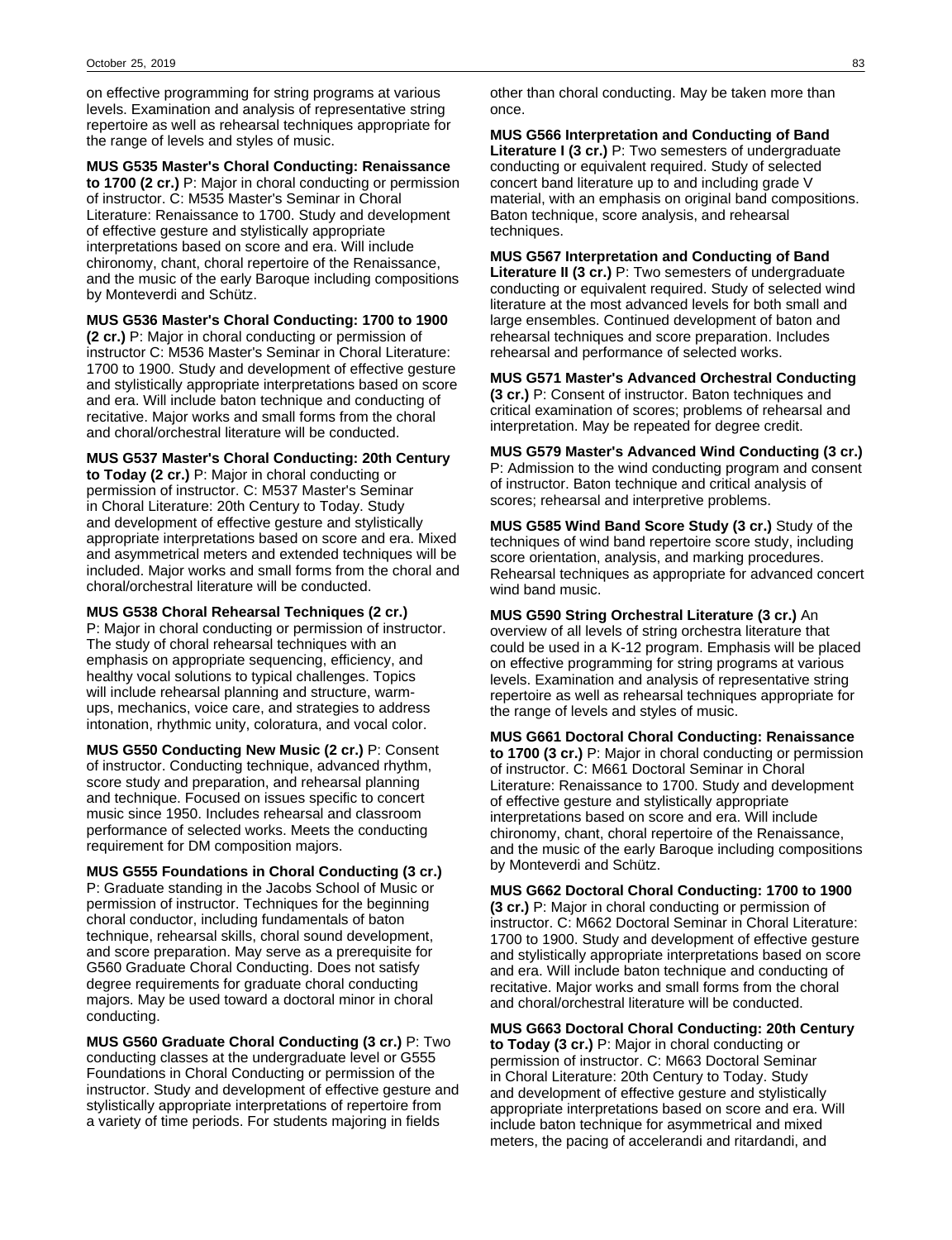reading non-traditional notation. Major works and small forms from the choral and choral/orchestral literature will be conducted.

**MUS G664 Choral Rehearsal Techniques (3 cr.)** P: Major in choral conducting or permission of instructor. The study of choral rehearsal techniques with an emphasis on appropriate sequencing, efficiency, and healthy vocal solutions to typical challenges. Topics will include rehearsal planning and structure, warmups, mechanics, voice care, and strategies to address intonation, rhythmic unity, coloratura, and vocal color.

**MUS G671 Doctoral Advanced Orchestral Conducting (3 cr.)** P: Consent of instructor. Baton technique and critical examination of scores; problems of rehearsal and interpretation. May be repeated for degree credit.

#### **MUS G679 Doctoral Advanced Wind Conducting (3 cr.)**

P: Admission to the wind conducting program and consent of instructor. Baton technique and critical analysis of scores; rehearsal and interpretive problems.

## **Ballet**

**MUS J100 Ballet Elective/Secondary (2 cr.)** P: For undergraduate students only.

**MUS J208 Conditioning for the Ballet Body (1 cr.)** Injury prevention is an important part of ballet education. Principles of physical therapy, Pilates, and basic floor exercises will be used to train muscles to be strong enough to support all ballet work and supple enough to move freely with as little tension as possible.

**MUS J210 Jazz Dance (1 cr.)** P: For undergraduate students only. A study of jazz dance, including early jazz and musical comedy as well as contemporary styles. Emphasis on current locomotor jazz techniques.

**MUS J220 Contemporary Ballet (1 cr.)** Study of contemporary ballet movement. Students will work towards the coordination of full body use as applied to musical expression. Contemporary repertoire will be taught and refined and students will gain confidence in this genre. Students will be able to apply their contemporary corrections to all their classical ballet practices.

**MUS J340 Ballet Pedagogy (2 cr.)** P: For ballet majors only. A current approach to the theory and practice of teaching classical ballet.

**MUS J400 Ballet Majors (2-6 cr.)** P: For ballet majors only. Daily technique classes, including pointe, for students in the BS and BSOF Ballet degree programs. Performance emphasis.

**MUS J410 Choreography Workshop (2 cr.)** P: For ballet majors only. A practical study of the craft of making dances using classical ballet technique.

#### **MUS J700 Ballet Graduate Elective (2 cr.)**

## **Composition**

**MUS K100 Composition Undergraduate Elective/ Secondary (3 cr.)** P: Music Fundamentals Online or T109 Rudiments of Music I with grade of C or higher. C: I301 Departmental Masterclass. Individual lessons in composition.

**MUS K133 Notation and Calligraphy (1 cr.)** P: Music Fundamentals Online or T109 Rudiments of Music I with grade of C or higher. Must be undergraduate composition major or minor. Notation and organization of music manuscripts.

**MUS K214 Instrumentation I (2 cr.)** P: Music Fundamentals Online or T109 Rudiments of Music I with grade of C or higher. Must be undergraduate composition major or minor. Ranges, tonal possibilities, technical limitations, and necessary transpositions for all orchestral and band instruments.

**MUS K215 Instrumentation II (2 cr.)** P: K214 Instrumentation I. Continuation of K214 including writing for combinations of instruments.

**MUS K231 Free Counterpoint I (2 cr.)** P: T132 Musical Skills I. Development of contrapuntal skills and techniques in two-, three-, and four-part textures.

**MUS K232 Free Counterpoint II (2 cr.)** P: K231 Free Counterpoint I. Continuation of K231.

**MUS K302 Projects in Music Scoring for Visual Media (1-3 cr.)** P: Junior or senior standing and permission of instructor. Collaborative project combining music and visual media.

**MUS K361 Introduction to MIDI and Computer Music (3 cr.)** P: Must be music undergraduate student. Basics of the Musical Instrument Digital Interface system, its software, and the instruments commonly used with desktop MIDI workstations (synthesizers, digital samplers). MIDI sequencing, digital audio editing, and principles of digital syntheses. The course is intended for those with little prior technical training.

**MUS K362 Computer Music: Design/Perform (3 cr.)** P: K361 Introduction to MIDI and Computer Music or equivalent experience and permission of instructor. Projects in fixed-media computer music composition (with and without video) and live electronic music performance. Field recording, audio editing, sampling, effects processing, mixing, mastering, video synchronization, methods of synthesis, virtual instrument design, real-time hardware control of audio, live video processing.

**MUS K400 Composition Major (3 cr.)** P: Must be music undergraduate student. C: I301 Departmental Masterclass. Individual lessons in composition.

**MUS K403 Electronic Studio Resources I (3 cr.)** P: Consent of instructor. An introduction to the computer music studio, techniques of digital recording and editing, analog and FM synthesis, MIDI sequencing, and a comprehensive study of the literature and styles of the classic tape studios.

**MUS K404 Electronic Studio Resources II (3 cr.)** P: K403 Electronic Studio Resources I. Study of advanced synthesis techniques, digital sampling, video synchronization, and multimedia applications.

**MUS K406 Projects in Electronic Music (1-3 cr.)** P: K404 Electronic Studio Resources II. Compositional projects in electronic music. May be repeated.

**MUS K450 Topics in Music Composition (1-3 cr.)** Variable topics in music composition. May be repeated.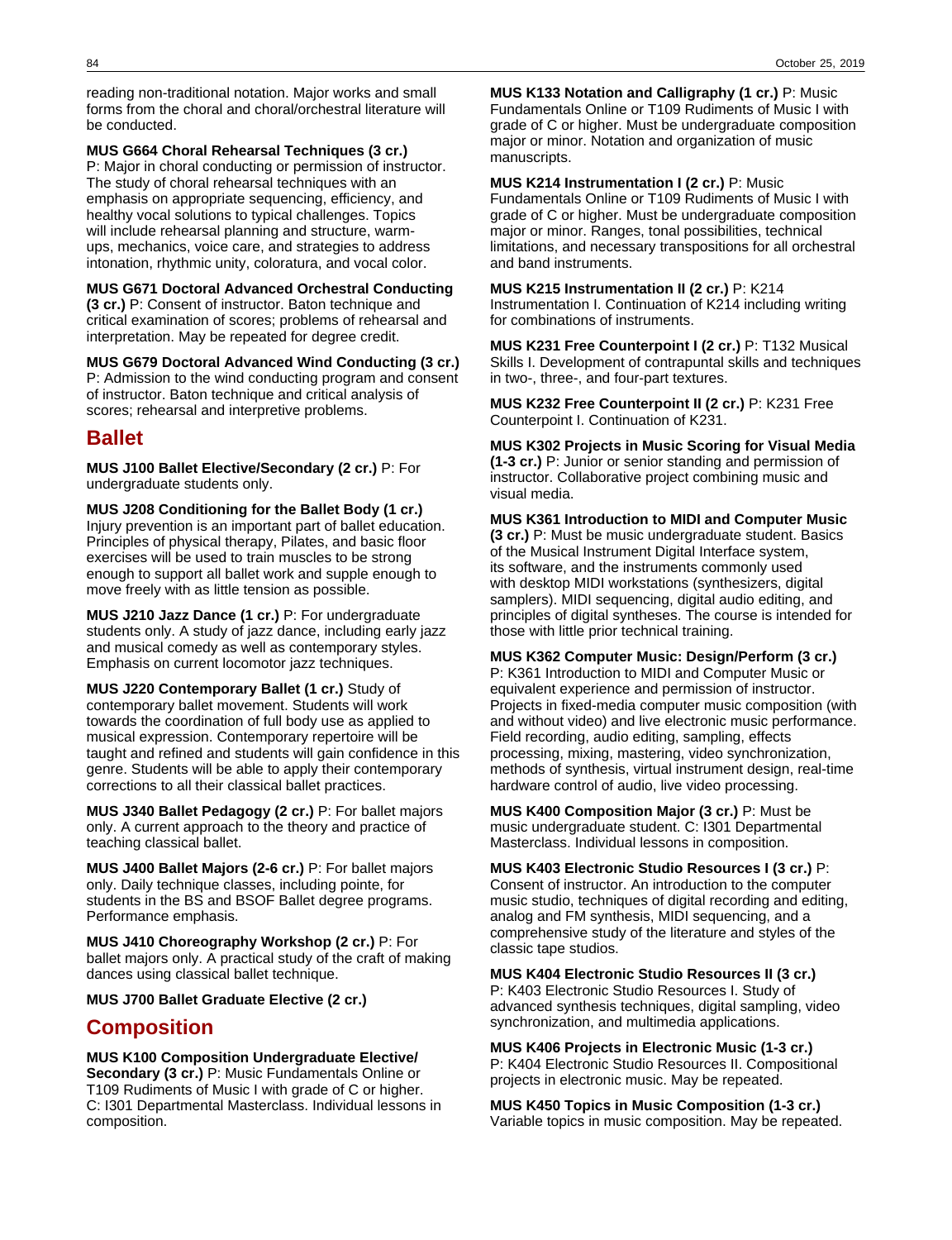**MUS K451 Advanced Orchestration I (2 cr.)** P: K215 Instrumentation II. Practical orchestration in all its applications.

**MUS K452 Advanced Orchestration II (2 cr.)** P: K451 Advanced Orchestration I. Practical orchestration in all its applications.

**MUS K455 Topics in Music Scoring for Visual Media (1-3 cr.)** P: Permission of instructor, demonstrated background in MIDI and composition, and junior standing. Specialized techniques course developing students' skills in music scoring for visual media. May be repeated for different topics.

**MUS K502 Projects in Music Scoring for Visual Media (1-3 cr.)** P: Permission of instructor. Collaborative project combining music and visual media.

**MUS K503 Electronic Studio Resources I (3 cr.)** P: Consent of instructor. An introduction to the computer music studio, techniques of digital recording and editing, analog and FM synthesis, MIDI sequencing, and a comprehensive study of the literature and styles of the classic tape studios.

**MUS K504 Electronic Studio Resources II (3 cr.)** P: K503 Electronic Studio Resources I. Study of advanced synthesis techniques, digital sampling, video synchronization, and multimedia applications.

**MUS K506 Projects in Electronic Music (2-3 cr.)** P: K504 Electronic Studio Resources II. Advanced projects in electroacoustic composition. May be repeated.

**MUS K509 Seminar in Computer Music (3 cr.)** P: K504 Electronic Studio Resources II or permission of instructor. Study of advanced topics in computer music, including direct digital synthesis, acoustic research, and interactive composition.

**MUS K550 Topics in Music Composition (1-3 cr.)** Variable topics in music composition. May be repeated.

**MUS K551 Advanced Orchestration (2 cr.)** P: K215 Instrumentation II or equivalent, or permission of instructor. Practical orchestration in all its applications.

**MUS K555 Topics in Music Scoring for Visual Media (1-3 cr.)** P: Permission of instructor. Specialized techniques course developing students' skills in music scoring for visual media. May be repeated for different topics.

**MUS K702 Doctoral Composition Document I (0 cr.)** Movement of chamber music written during a week-long examination period. This course is eligible for deferred (R) grading.

**MUS K703 Doctoral Composition Document II (0 cr.)** Setting of a given text during a 24-hour period. This course is eligible for deferred (R) grading.

**MUS K710 Composition Graduate Elective (2-4 cr.)** C: I501 Departmental Masterclass. Individual lessons in composition.

**MUS K810 Composition Graduate Minor (2-4 cr.)** C: I501 Departmental Masterclass. Individual lessons in composition.

**MUS K910 Composition Graduate Major (2-6 cr.)** C: I501 Departmental Masterclass. Individual lessons in composition.

# **Musicology and Music History**

### **MUS M400 Undergraduate Readings in Musicology (1-6 cr.)**

**MUS M401 History and Literature of Music I (4 cr.)** P: T252 Music Theory and Literature IV or equivalent. History of music from beginnings of Western civilization to 1800. Style analysis, visual and aural, of representative compositions, and relationship of music to sociocultural background of each epoch.

**MUS M402 History and Literature of Music II (4 cr.)** P: T252 Music Theory and Literature IV or equivalent. History of music from 1800 to the present. Style analysis, visual and aural, of representative compositions, and relationship of music to sociocultural background of each epoch.

**MUS M410 Composer or Genre (3 cr.)** P: T252 Music Theory and Literature IV. Life and works of representative composers in historical context or survey of a major musical genre and its historical evolution. Emphasis on stylistic development in the music literature studied.

**MUS M501 Proseminar in Music History and Literature (3 cr.)** An introduction to the graduate study of music history and literature. Meets the proficiency requirement with a grade of C or higher.

**MUS M502 Composers: Variable Topics (3 cr.)** P: M501 Proseminar in Music History and Literature and T508 Written Music Theory Review for Graduate Students, or equivalents. Life and works of representative composers in the cultural and historical context of their eras; emphasis on the development of individual style through analysis of characteristic works. May be repeated for different composers.

**MUS M510 Topics in Music Literature (3 cr.)** P: M501 Proseminar in Music History and Literature and T508 Written Music Theory Review for Graduate Students, or equivalents. Inquiry into selected aspects of music literature and history related to specific repertories, genres, styles, performance practices/traditions, historiography, or criticism. Research project required. May be repeated for different topics.

**MUS M525 Survey of Operatic Literature (3 cr.)** P: M501 Proseminar in Music History and Literature and T508 Written Music Theory Review for Graduate Students, or equivalents. Emphasis on the eighteenth and nineteenth centuries.

**MUS M527 Symphonic Literature (3 cr.)** P: M501 Proseminar in Music History and Literature and T508 Written Music Theory Review for Graduate Students, or equivalents. Orchestral music of the eighteenth and nineteenth centuries.

**MUS M528 Chamber Music Literature (3 cr.)** P: M501 Proseminar in Music History and Literature and T508 Written Music Theory Review for Graduate Students, or equivalents. Emphasis on eighteenth and nineteenth centuries.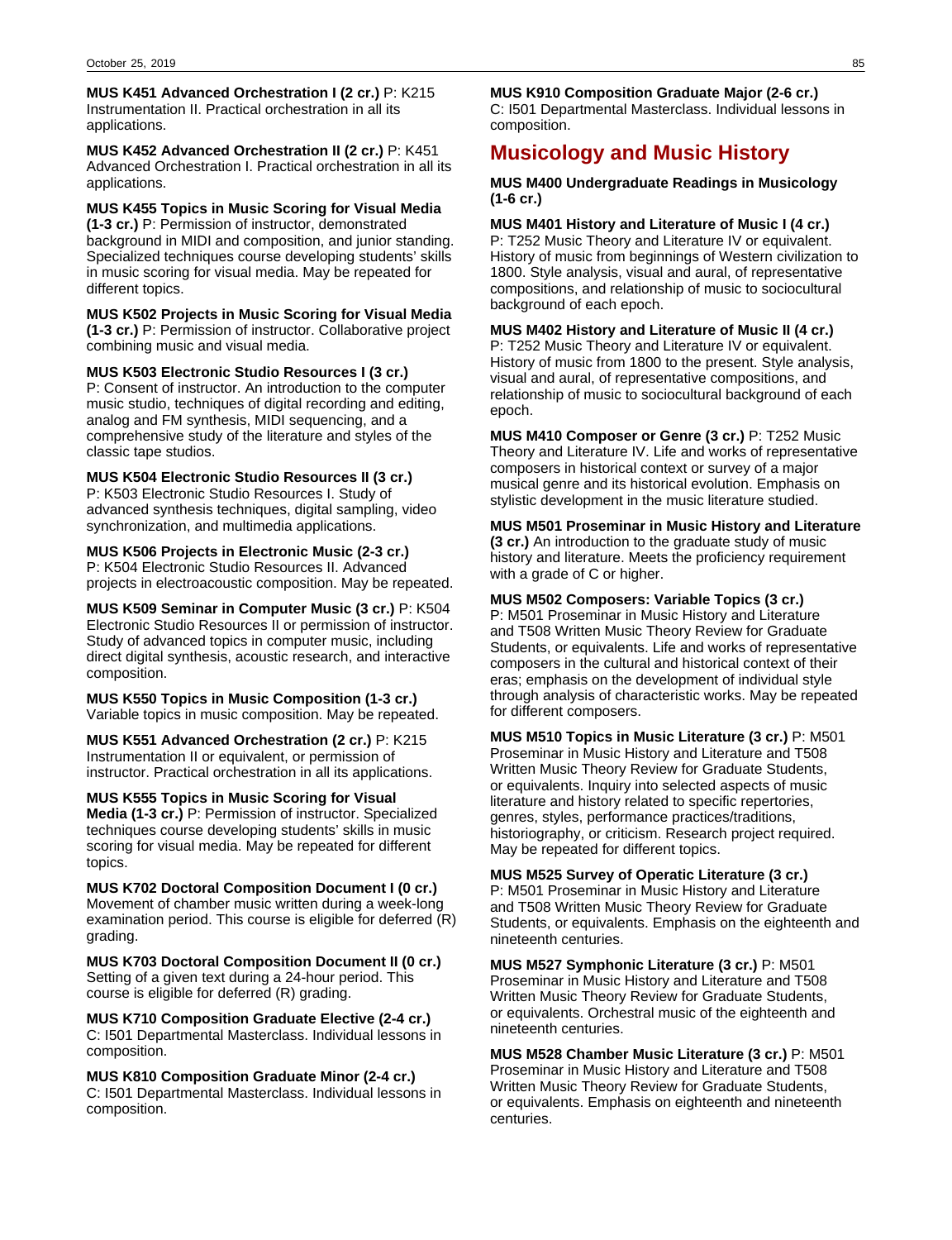**MUS M539 Introduction to Music Bibliography (2-3 cr.)** Music reference and research tools in all areas of music, use of library resources and networks, and bibliographic style and technique. Formal paper required.

**MUS M551 Introduction to Historical Musicology (3 cr.)** Survey of bibliography and problems and methods of historical research.

**MUS M556 Research in the History and Literature of Music (1-3 cr.)** P: Consent of instructor. For advanced students in music literature or musicology desiring to do research in non-course areas of music literature.

**MUS M601 Masters Seminar in Musicology: Variable Topics (3 cr.)** P: Consent of instructor. For MA students in musicology. Formal research paper required. Taken ordinarily in the spring semester of the first year. May be taken more than once for credit toward MA.

**MUS M602 Seminar in Musicology: Variable Topics (3 cr.)** P: Consent of instructor. For advanced students in musicology and music theory. Formal research paper required. May be taken more than once for credit toward PhD.

**MUS M603 Methods of Musical Scholarship: Variable Topics (3 cr.)** P: Consent of instructor. For advanced students in musicology and music theory. May be taken more than once for credit toward the PhD.

**MUS M604 Qualifying Exam Tutorial (3 cr.)** Establishing of qualifying examination areas, the compiling of reading and repertory lists, and the first stages of examination study under faculty supervision. Ordinarily taken in the fall of the third year (for students admitted with an MA) or in the spring of the third year (for students admitted from a bachelor's degree).

**MUS M605 Qualifying Exam and Dissertation Area Tutorial (3 cr.)** Intensive study under faculty supervision, and written and oral qualifying examinations. Ordinarily taken in the spring of the third year (for students admitted with an MA) or in the fall of the fourth year (for students admitted from a bachelor's degree).

**MUS M650 Music in the United States (3 cr.)** P: M501 Proseminar in Music History and Literature and T508 Written Music Theory Review for Graduate Students, or equivalents. A musical and cultural history emphasizing the coexistence and intersections of a variety of imported and indigenous written and oral traditions, including concert music, opera, Native American music, popular song, jazz, blues, musical theater and film, Tin Pan Alley, rock, and spirituals and other religious idioms.

**MUS M651 Medieval Music (3 cr.)** P: M501 Proseminar in Music History and Literature and T508 Written Music Theory Review for Graduate Students, or equivalents.

**MUS M652 Renaissance Music (3 cr.)** P: M501 Proseminar in Music History and Literature and T508 Written Music Theory Review for Graduate Students, or equivalents.

**MUS M653 Baroque Music (3 cr.)** P: M501 Proseminar in Music History and Literature and T508 Written Music Theory Review for Graduate Students, or equivalents.

**MUS M654 Classic Music (3 cr.)** P: M501 Proseminar in Music History and Literature and T508 Written Music Theory Review for Graduate Students, or equivalents.

**MUS M655 Romantic Music (3 cr.)** P: M501 Proseminar in Music History and Literature and T508 Written Music Theory Review for Graduate Students, or equivalents.

**MUS M656 Modern Music (3 cr.)** P: M501 Proseminar in Music History and Literature and T508 Written Music Theory Review for Graduate Students, or equivalents.

**MUS M657 Music Since 1960 (3 cr.)** P: M501 Proseminar in Music History and Literature and T508 Written Music Theory Review for Graduate Students, or equivalents.

**MUS M698 Individual Seminar in Musicology (3 cr.)** P: Consent of instructor. For advanced students in musicology and music theory. Formal research paper required. May be taken more than once for credit toward the PhD.

## **Music Literature**

**MUS M120 Ballet History (2 cr.)** This course teaches the principles of creativity, experimentation, and collaboration on which ballet as an art form was built. Students will study the chronology of ballet's evolution as well as the major choreographers, composers, and organizational leaders who created its established forms and expressive tools.

**MUS M392 Art Musics of the Non-Western World (3 cr.)** An introductory survey of the art musics of Asia and Africa; musical instruments, ensembles, and song styles; the heritage of ancient music (China, India, the Mediterranean world, and the Americas); ethnomusicological perspectives on classical Western music. The course makes extensive use of video and audio resources.

**MUS M393 History of Jazz (3 cr.)** P: Must be music undergraduate student. This course is an exploration of the history of jazz with an examination of its roots, important genres and styles, historic recordings, key figures, and related materials. For music majors only.

**MUS M395 Contemporary Jazz and Soul Music (3 cr.)** P: Must be music undergraduate student. A survey of contemporary jazz and soul (rhythm and blues) music and musicians in the United States. For music majors only.

**MUS M396 Art Music of Black Composers (3 cr.)** A study of black music and musicians in the United States, with emphasis on the black composer in contemporary music.

**MUS M397 Popular Music of Black America (3 cr.)** A sociocultural and musical analysis of urban black popular music, its performers, producers, and composers, from the 1940s to 1980. Rhythm and blues, rock 'n' roll, soul, ballads, funk, disco, and rap.

**MUS M408 Lute Sources and Repertoire (1 cr.)** An overview of all sources, both manuscript and printed, of solo lute music, c. 1500-c. 1750, together with repertoire contained in those sources.

**MUS M409 Lute Treatises and Instruction Manuals (1 cr.)** A study of all original instructional material and treatises from c. 1500-c. 1750 which describe techniques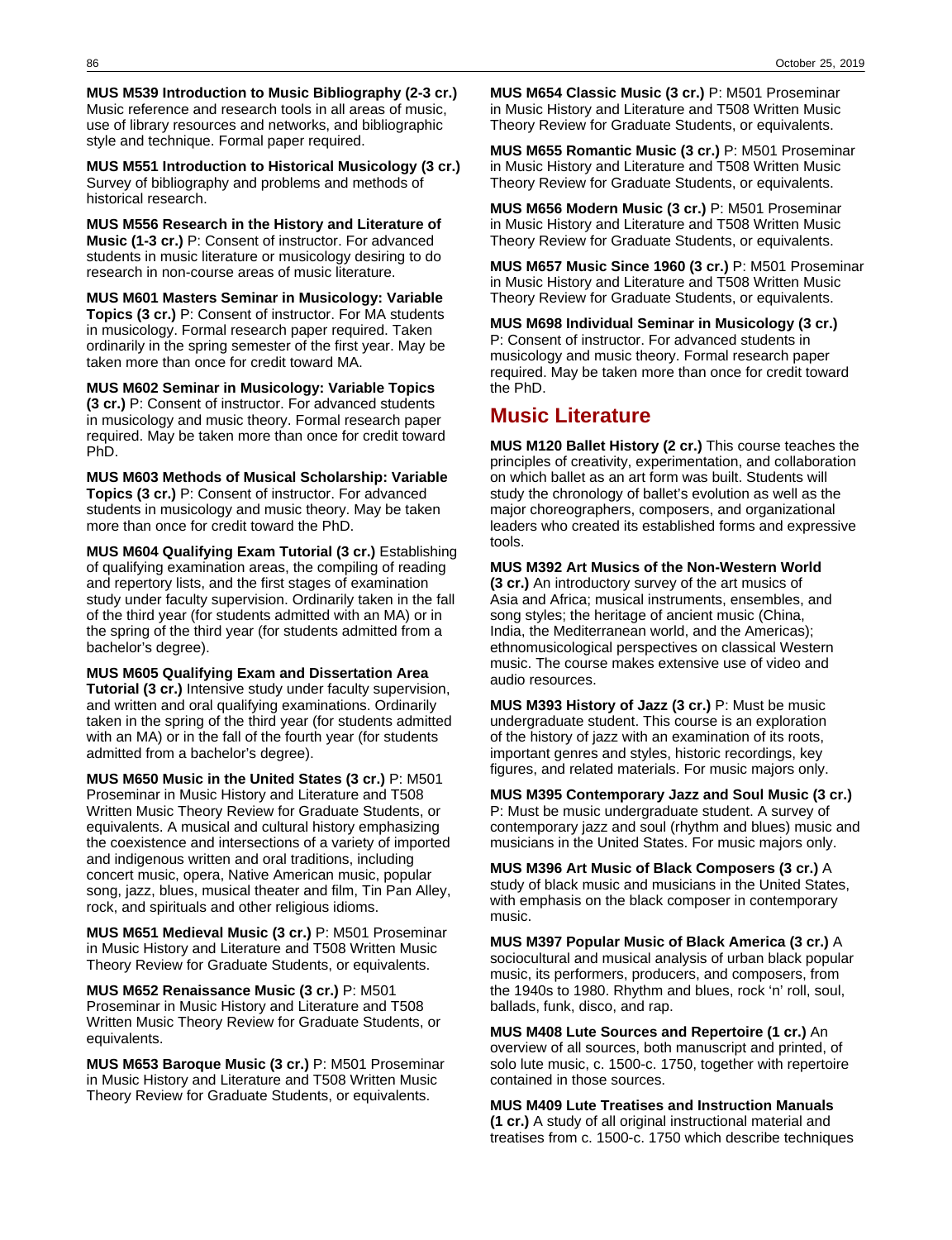and performance styles for lute and other historical plucked strings.

**MUS M413 Topics in Latin American Music (3 cr.)** P: Must be music undergraduate student. An in-depth survey of particular art music, popular and/or traditional repertoires, ranging from the colonial period to the twentyfirst century. Specific content varies with instructor's area of specialization. For music majors only. Activities outside of class may be scheduled.

**MUS M415 Interpreting Unaccompanied Bach (2 cr.)** Study and performance of the unaccompanied works by J.S. Bach for violin, cello, and flute. Consideration of structural musical elements based on autograph manuscripts. Open to all instrumentalists other than keyboard players.

**MUS M416 Advanced Topics in Early Music (3 cr.)**

**MUS M417 Medieval Performance Practice (2 cr.)** The basic literature of the Medieval period with performanceoriented analysis, survey of original sources, and study of performance-related theoretical works.

**MUS M418 Renaissance Performance Practice (2 cr.)** The basic literature of the Renaissance period with performance-oriented analysis, survey of original sources, and study of performance-related theoretical works.

**MUS M419 Baroque Performance Practice (2 cr.)** The basic literature of the Baroque period with performanceoriented analysis, survey of original sources, and study of performance-related theoretical works.

**MUS M420 Classical Performance Practice (2 cr.)** The basic literature of the Classical period with performanceoriented analysis, survey of original sources, and study of performance-related theoretical works.

**MUS M421 Literature and Performance Practice V (2 cr.)** The basic literature of the Romantic period with performance-oriented analysis, survey of original sources, and study of performance-related theoretical works.

**MUS M431 Song Literature I (3 cr.)** P: Four semesters of MUS-V 400 or permission of instructor. Introductory survey of representative non-operatic solo vocal repertoire of the United States, the British Isles, Italy, Germany, Austria, and France. Techniques and application of song study, musicianship, interpretation, performance practice, and program building.

**MUS M432 Song Literature II (3 cr.)** P: Four semesters of MUS-V 400 or permission of instructor. Introductory survey of representative non-operatic solo vocal repertoire of the United States, the British Isles, Italy, Germany, Austria, and France. Techniques and application of song study, musicianship, interpretation, performance practice, and program building.

**MUS M435 Performance Practice Before 1750 (2 cr.)** Medieval, Renaissance, and Baroque repertory studied in light of historical performance, including historical performance procedures, instruments, tuning, rhythm, notations, and other theoretical areas of importance for performance. Some consideration is given to the recreation of historical music employing modern instruments.

**MUS M438 Survey of Guitar Literature (2 cr.)** The course is intended as an overview of the origins and evolution of the modern guitar, examining repertoire from about 1500 to the present. Students will be introduced to important guitar/vihuela composers and performers throughout history. Analysis of scores and sound selections will be an integral part of the course.

**MUS M458 Topics in Historical Performance (1-3 cr.)** P: Must be music undergraduate student. Variable topics in repertory and performance practice in the field of historical performance. May be taken more than once.

**MUS M469 Seminar in String Quartet Literature (2 cr.)** Performance based survey of chamber music literature from Haydn to present. Six seminal works will be covered per semester. Permission of instructor required. Only preformed ensembles registered in chamber music can apply.

**MUS M508 Lute Sources and Repertoire (1 cr.)** An overview of all sources, both manuscript and printed, of solo lute music, c. 1500-c. 1750, together with repertoire contained in those sources.

**MUS M509 Lute Treatises and Instruction Manuals (1 cr.)** A study of all original instructional material and treatises from c. 1500-c. 1750 which describe techniques and performance styles for lute and other historical plucked strings.

**MUS M513 Topics in Latin American Music (3 cr.)** An in-depth survey of particular art music, popular and/or traditional repertoires, ranging from the colonial period to the twenty-first century. Specific content varies with instructor's area of specialization. Open to majors and non-majors. Activities outside of class may be scheduled and a final research project is required.

**MUS M515 Interpreting Unaccompanied Bach (2 cr.)** Study and performance of the unaccompanied works by J.S. Bach for violin, cello, and flute. Consideration of structural musical elements based on autograph manuscripts. Open to all instrumentalists other than keyboard players.

### **MUS M516 Advanced Topics in Early Music (2 cr.)**

**MUS M517 Medieval Performance Practice (2 cr.)** The basic literature of the Medieval period with performanceoriented analysis, survey of original sources, and study of performance-related theoretical works.

**MUS M518 Renaissance Performance Practice (2 cr.)** The basic literature of the Renaissance period with performance-oriented analysis, survey of original sources, and study of performance-related theoretical works.

**MUS M519 Baroque Performance Practice (2 cr.)** The basic literature of the Baroque period with performanceoriented analysis, survey of original sources, and study of performance-related theoretical works.

**MUS M520 Classical Performance Practice (2 cr.)** The basic literature of the Classical period with performanceoriented analysis, survey of original sources, and study of performance-related theoretical works.

**MUS M521 Literature and Performance Practice V (2 cr.)** The basic literature of the Romantic period with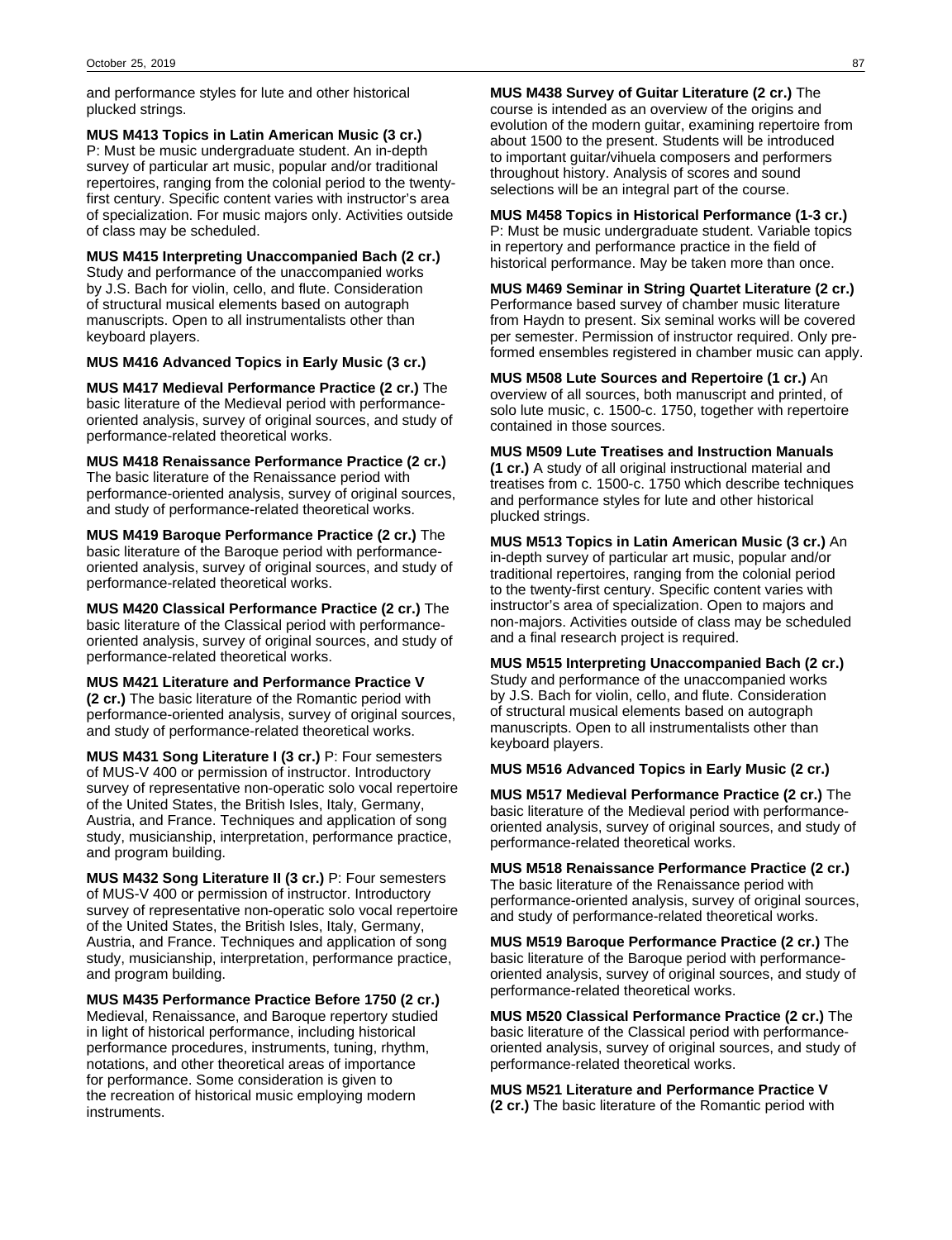performance-oriented analysis, survey of original sources, and study of performance-related theoretical works.

**MUS M522 Historical Notation/Edition Projects (2 cr.)** This course develops students' literacy in pre-modern forms of musical notation, from the 14th to the 17th centuries, with an introduction to paleography and editorial method. In addition to being able to read and perform from earlier forms of notation, students will learn to create modern performance editions from primary sources.

**MUS M523 Music and Rhetoric in Performance**

**(2 cr.)** This course deals with changing relationships between words and music (c.1300-1750) through the evidence of contemporaneous ideologies applied to composition, interpretation and performance. Beginning with classical authors who prescribe techniques for persuasive oration, the reception of such principles within both the Renaissance and Baroque periods will be given central emphasis.

**MUS M531 Song Literature III (3 cr.)** Advanced survey of both standard and nonstandard non-operatic solo vocal repertoire of the United States, the British Isles, Italy, Germany, Austria, France, and other nations. Techniques and application of song study, musicianship, interpretation, performance practice, and program building.

**MUS M532 Song Literature IV (3 cr.)** Advanced survey of both standard and nonstandard non-operatic solo vocal repertoire of the United States, the British Isles, Italy, Germany, Austria, France, and other nations. Techniques and application of song study, musicianship, interpretation, performance practice, and program building.

**MUS M533 Survey of Wind Literature for Collaborative Pianists (3 cr.)** A practical, analytic, and historical study of relevant wind and brass repertoire. Emphasis on sonata/ duo, concerti, and French conservatory pieces. Additional study of each instrument's construction and capabilities.

**MUS M534 Survey of String Literature for**

**Collaborative Pianists (3 cr.)** A practical, analytic, and historical study of relevant string repertoire. Emphasis on sonata/duo, standard concerti, and shorter character pieces. Additional study of each instrument's construction and capabilities.

**MUS M535 Master's Seminar in Choral Literature: Renaissance to 1700 (3 cr.)** C: G535 Master's Choral Conducting: Renaissance to 1700. An analytical and contextual study of choral repertoire from liturgical beginnings through the early Baroque.

**MUS M536 Master's Seminar in Choral Literature: 1700 to 1900 (3 cr.)** C: G536 Master's Choral Conducting: 1700 to 1900. An analytical and contextual study of choral repertoire starting with Bach, including music of Mozart, Haydn, and the early Romantics, ending with Brahms.

**MUS M537 Master's Seminar in Choral Literature: 20th Century to Today (3 cr.)** C: G537 Master's Choral Conducting: 20th Century to Today. An analytical and contextual study of choral repertoire from the 20th century until today.

**MUS M538 Survey of Guitar Literature (2 cr.)** The course is intended as an overview of the origins and evolution of the modern guitar, examining repertoire from about 1500 to the present. Students will be introduced

to important guitar/vihuela composers and performers throughout history. Analysis of the scores and sound selections will be integral part of the course.

**MUS M543 Keyboard Literature from 1700 to 1850 (3 cr.)** Literature for stringed keyboard instruments from the age of Bach and his contemporaries through the early romantics. Historical, stylistic, formal, and aesthetic features.

**MUS M544 Piano Literature from 1850 to the Present (3 cr.)** Historical, stylistic, formal, and aesthetic features.

**MUS M547 Woodwind Literature I (3 cr.)** I. Solo repertoire and chamber music for woodwind instruments, including woodwind instruments with strings and/or brasses.

**MUS M548 Woodwind Literature II (3 cr.)** II. Orchestral literature and major works for large wind ensemble.

**MUS M550 Doctoral String Literature (1-3 cr.)** Solo repertoire and chamber music for string instruments.

**MUS M555 Foundations in Choral Score Analysis and Preparation (3 cr.)** Introduction for the conductor to techniques of historical research, structural and stylistic analysis of choral literature.

**MUS M558 Topics in Historical Performance (1-3 cr.)** Variable topics in repertory and performance practice in the field of historical performance. May be taken more than once.

**MUS M570 Historical Development of Wind Groups and Literature (3 cr.)** A comprehensive study of wind groups focusing on instrumentation and literature from its earliest beginnings to the present. Special emphasis on major works, composers, stylistic changes, and programming.

**MUS M571 Master's Seminar in Symphonic Literature 1 (3 cr.)** For majors and minors in orchestral conducting. All aspects of the study and conducting of symphonic literature and related areas.

**MUS M572 Master's Seminar in Symphonic Literature 2 (3 cr.)** For majors and minors in orchestral conducting. All aspects of the study and conducting of symphonic literature and related areas.

**MUS M579 Master's Seminar in Wind Literature (3 cr.)** Variable topics for majors in wind conducting. Wind literature selected according to genre, chamber winds, wind ensemble, and concert band.

**MUS M584 Research in the History and Analysis of Jazz (3 cr.)** P: Consent of instructor. Individual research in the analysis, history, music theory, or literature of jazz schools, styles, performers, and instrumental idioms. For advanced students.

**MUS M591 Jazz History 1: Origins through 1949 (3 cr.)** Historical and musical analysis of the core repertoire, seminal performers and composers, musical characteristics, and important recordings of all major jazz styles, origins to 1949.

**MUS M592 Jazz History 2: 1950-1969 (3 cr.)** Historical and musical analysis of the core repertoire, seminal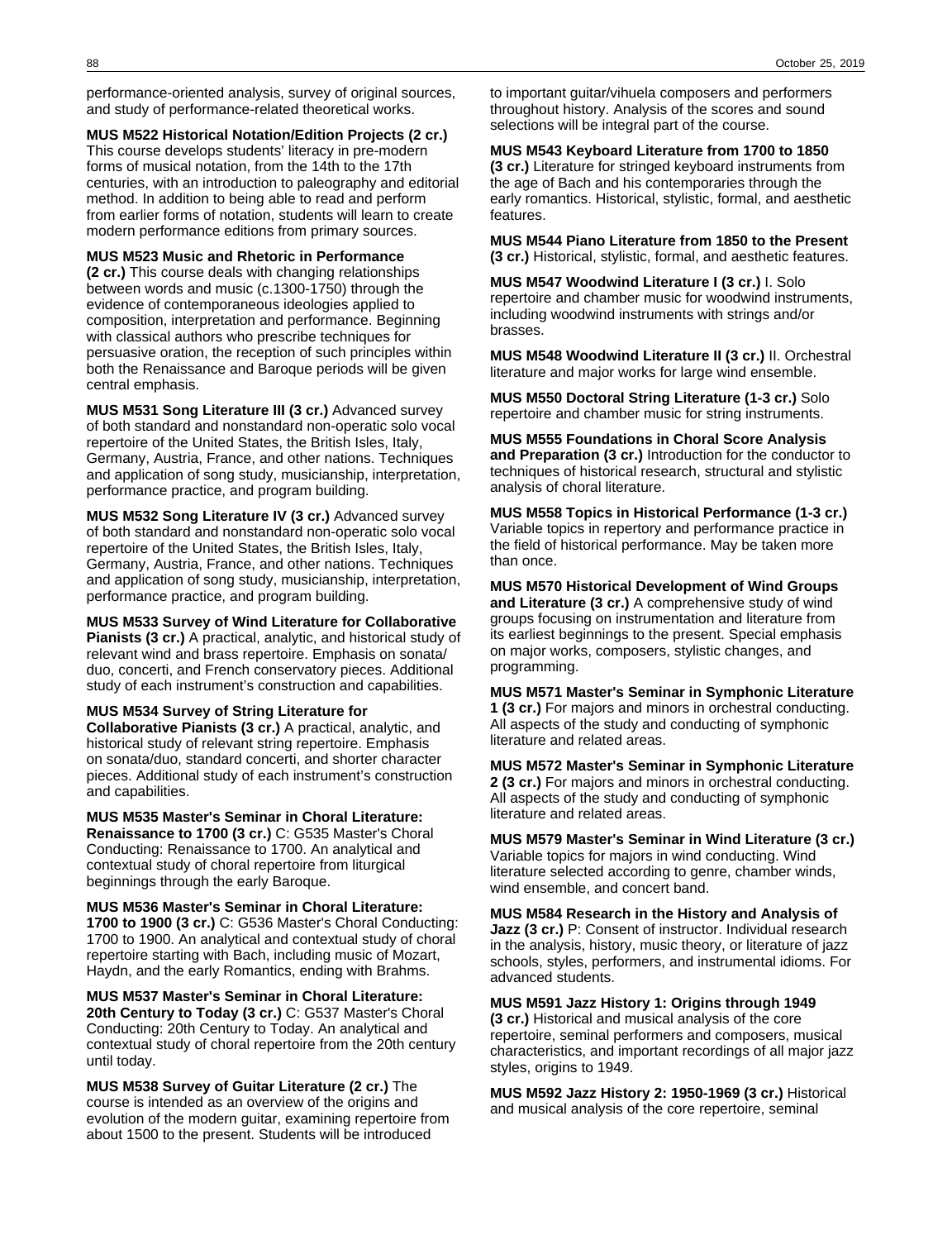performers and composers, musical characteristics, and important recordings of all major jazz styles, 1950-1969.

**MUS M593 Jazz History 3: 1970-present (3 cr.)** Historical and musical analysis of the core repertoire, seminal performers and composers, musical characteristics, and important recordings of all major jazz styles since 1970.

**MUS M594 Big Band Jazz (3 cr.)** The study of classic big band literature (Ellington, Basie, Kenton, Herman, etc.).

**MUS M627 Independent Study of the Literature of the Guitar I (3 cr.)** Survey of guitar literature to 1800. Two papers required.

**MUS M628 Independent Study of the Literature of the Guitar II (3 cr.)** Survey of guitar literature since 1800. Two papers required.

**MUS M633 Wind Literature for Collaborative Pianists (3 cr.)** A practical, analytical, and historical study of relevant woodwind and brass repertoire. Emphasis on sonata/duo, concerti, and French conservatory pieces. Additional study of each instrument's construction and capabilities.

**MUS M634 String Literature for Collaborative Pianists (3 cr.)** A practical, analytical, and historical study of relevant string repertoire. Emphasis on sonata/duo, standard concerti, and shorter character pieces. Additional study of each instrument's construction and capabilities.

**MUS M635 Performance Practice Before 1750**

**(2 cr.)** Styles of solo and ensemble performance of instrumental and vocal music from the Middle Ages through the Baroque period: medium, dynamics, tempo, ornamentation and improvisation, temperament. Editing and performing of works for old and modern instruments.

**MUS M637 Seminar in Percussion History (3 cr.)** P: Consent of instructor. A survey of masterworks. The origin, development, and influences of indigenous instruments and their uses in twentieth-century music.

**MUS M638 Percussion Ensemble Literature (3 cr.)** P: Consent of instructor. Percussion ensemble literature and the techniques of organizing, managing, rehearsing, and conducting percussion ensembles.

**MUS M641 Brass Literature I (3 cr.)** Teaching materials for horn, trumpet, trombone, euphonium, and tuba. Elementary and advanced exercises, etudes, methods for class and private instruction, clef and transposition studies, and orchestral repertoire. Survey of sources announcing and evaluating new materials.

**MUS M642 Brass Literature II (3 cr.)** Solo and chamber music literature for horn, trumpet, trombone, euphonium, and tuba. Development of brass instruments and literature from Renaissance to the present. Survey of sources announcing and evaluating new materials.

**MUS M643 Seminar in Harp Literature I (3 cr.)** A comprehensive survey of harp literature (solo and orchestral) of all periods and the exploration in depth of the various styles and performance practices of each period.

**MUS M644 Seminar in Harp Literature II (3 cr.)** A comprehensive survey of harp literature (chamber and

ensemble) of all periods and the exploration in depth of the various styles and performance practices of each period.

**MUS M645 Seminar in Piano Literature I (3 cr.)**

Discussion of historical, stylistic, formal, and aesthetic aspects of a period and its leading composers; performance of a wide range of representative works. Baroque, Pre-Classical, and Classical.

**MUS M646 Seminar in Piano Literature II (3 cr.)** Discussion of historical, stylistic, formal, and aesthetic aspects of a period and its leading composers; performance of a wide range of representative works. Late Classical and Early Romantic.

**MUS M647 Seminar in Piano Literature III (3 cr.)** Discussion of historical, stylistic, formal, and aesthetic aspects of a period and its leading composers; performance of a wide range of representative works. Romantic.

**MUS M648 Seminar in Piano Literature IV (3 cr.)** Discussion of historical, stylistic, formal, and aesthetic aspects of a period and its leading composers; performance of a wide range of representative works. Twentieth-Century.

**MUS M661 Doctoral Seminar in Choral Literature: Renaissance to 1700 (3 cr.)** C: G661 Doctoral Choral Conducting: Renaissance to 1700. An analytical and contextual study of choral repertoire from liturgical beginnings through the early Baroque.

**MUS M662 Doctoral Seminar in Choral Literature: 1700 to 1900 (3 cr.)** C: G662 Doctoral Choral Conducting: 1700 to 1900. An analytical and contextual study of choral repertoire starting with Bach, including music of Mozart, Haydn, the early Romantics, and ending with Brahms.

**MUS M663 Doctoral Seminar in Choral Literature: 20th Century to Today (3 cr.)** C: G663 Doctoral Choral Conducting: 20th Century to Today. An analytical and contextual study of choral repertoire from the 20th century until today.

**MUS M664 Topics in Choral Literature (3 cr.)** Variable topics in the study of choral repertoire. May be repeated for different topics.

**MUS M665 Survey of Violin/Viola Literature I (2 cr.)** Baroque and Classic.

**MUS M666 Survey of Violin/Viola Literature II (2 cr.)** Romantic to present.

**MUS M667 Survey of Cello Literature I (2 cr.)** Baroque and Classic.

**MUS M668 Survey of Cello Literature II (2 cr.)** Romantic to present.

**MUS M669 Seminar in String Quartet Literature (2 cr.)** Performance based survey of chamber music literature from Haydn to present. Six seminal works will be covered per semester. Permission of instructor required. Only preformed ensembles registered in chamber music can apply.

**MUS M671 Doctoral Seminar in Symphonic Literature 1 (3 cr.)** P: Consent of instructor. Baton techniques and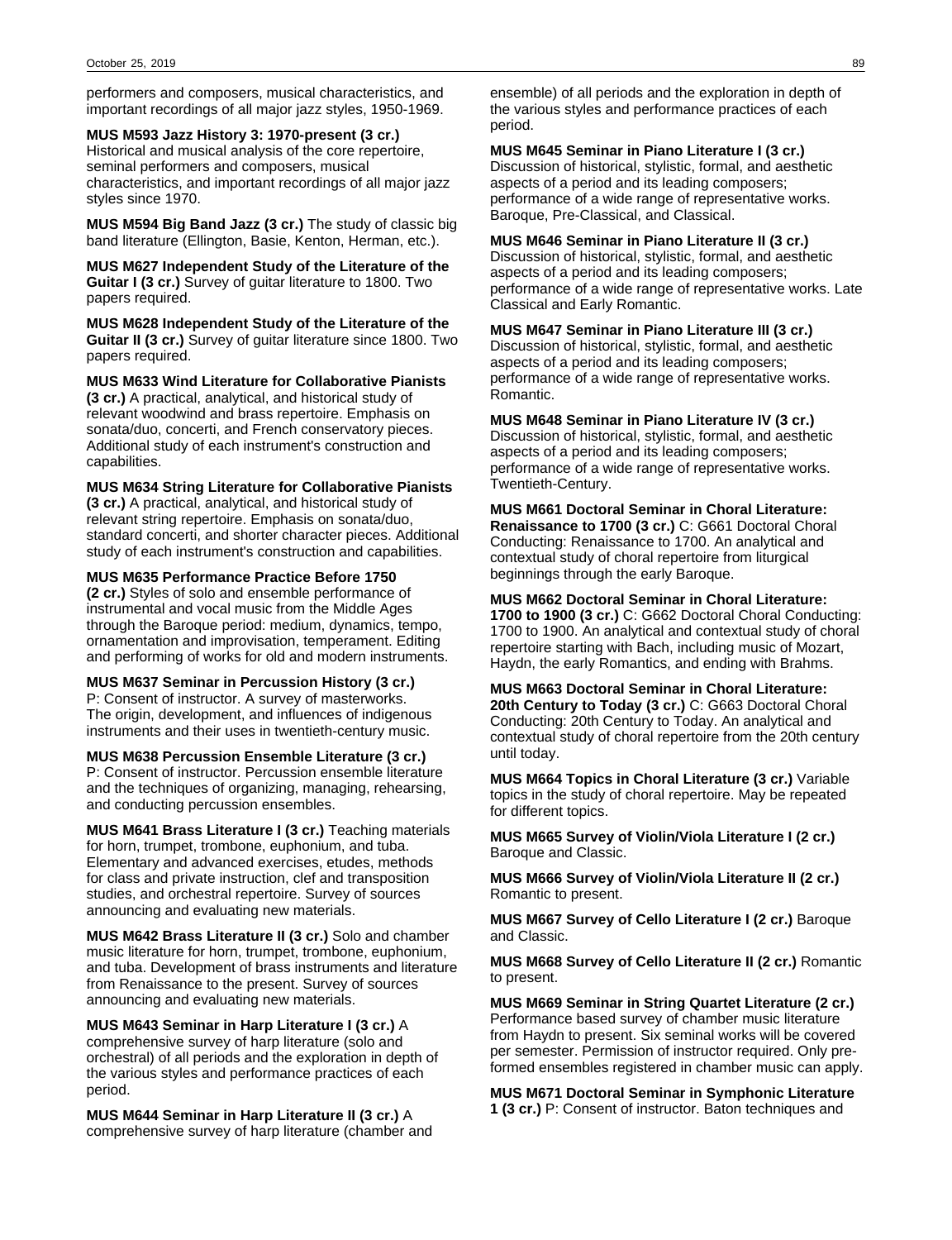critical examination of scores; problems of rehearsal and interpretation.

**MUS M672 Doctoral Seminar in Symphonic Literature 2 (3 cr.)** P: Consent of instructor. Baton techniques and critical examination of scores; problems of rehearsal and interpretation.

**MUS M673 Doctoral Seminar in Symphonic Literature 3 (3 cr.)** P: Consent of instructor. Baton techniques and critical examination of scores; problems of rehearsal and interpretation.

**MUS M674 Doctoral Seminar in Symphonic Literature 4 (3 cr.)** P: Consent of instructor. Baton techniques and critical examination of scores; problems of rehearsal and interpretation.

**MUS M675 Seminar in Organ Literature: Renaissance and Baroque (3 cr.)** Performance of representative works and discussion of stylistic, historical, formal, and aesthetic features.

**MUS M676 Seminar in Organ Literature: Classic and Romantic (3 cr.)** Performance of representative works and discussion of stylistic, historical, formal, and aesthetic features.

**MUS M677 Seminar in Organ Literature: Music since 1900 (3 cr.)** Performance of representative works and discussion of stylistic, historical, formal, and aesthetic features.

**MUS M678 Seminar in Organ Literature: Organ Works of J.S. Bach (3 cr.)** Performance of representative works and discussion of stylistic, historical, formal, and aesthetic features.

**MUS M679 Doctoral Seminar in Wind Literature (3 cr.)** Variable topics. Historical and analytical study of major wind literature. Participation in the work of the band department required.

**MUS M686 Solo Vocal Literature Before 1850 (3 cr.)** Discussion of British songs with keyboard by Purcell and Blow, lieder from Mozart through Schumann, French mélodie before Fauré, songs by Italian bel canto composers, and the early Russian romance. Special attention to identifying repertoire appropriate for teaching undergraduates and professional recitals. Creation of annotated bibliography and repertoire listening logs.

**MUS M687 Late Romantic Solo Vocal Literature (3 cr.)** Discussion of Lieder from Brahms through Mahler and Strauss, French mélodie from Fauré to Duparc, and Romantic Scandinavian song. Special attention to identifying repertoire appropriate for teaching undergraduates and professional recitals. Creation of annotated bibliography and repertoire listening logs.

**MUS M688 Solo Vocal Literature after 1900 (3 cr.)** Discussion of Lieder after Berg, French mélodie Debussy and after, British song beginning with Vaughan Williams, Spanish language songs of the period, and the development of an American "voice" in song. Special attention to identifying repertoire appropriate for teaching undergraduates and professional recitals. Creation of annotated bibliography and repertoire listening logs.

**MUS M690 Seminar in Latin American Music (3 cr.)** P: Consent of instructor. Advanced work in the study of Latin

American music. Formal research paper required. May be repeated.

## **Honors**

**MUS N399 Honors Seminar in Music (3 cr.)** P: T252 Music Theory and Literature IV and admission to the Jacobs School of Music undergraduate honors program. Reading and discussion in special topics ranging from performance practice to music and culture.

**MUS N499 Honors Project in Music (3 cr.)** P: N399 Honors Seminar in Music. For honors students only.

# **Music Information Technology**

**MUS N561 MIDI and Computer Music (3 cr.)** P: Graduate standing. Basics of the Musical Instrument Digital Interface system, its software, and instruments commonly used with desktop MIDI workstations (synthesizers, digital samplers). In-depth study of MIDI sequencing, digital audio editing, and the architecture of electronic instruments. A final project and a paper on a computer music topic are required.

**MUS N562 Computer Music: Design/Perform (3 cr.)**

P: N561 Introduction to MIDI and Computer Music or equivalent experience and permission of instructor. Projects in fixed-media computer music composition (with and without video) and live electronic music performance. Field recording, audio editing, sampling, effects processing, mixing, mastering, video synchronization, methods of synthesis, virtual instrument design, real-time hardware control of audio, live video processing.

**MUS N569 Independent Research in Music Information Technology (3 cr.)** P: Admission to the Music Information Technology minor. Independent research in music information technology.

## **Jazz**

**MUS O311 Fundamentals of Jazz Theory (1 cr.)** P: Music Fundamentals Online or T109 Rudiments of Music I with grade of C or higher. Must be music undergraduate jazz major or minor. Jazz nomenclature, chord/scale relationships, harmony, tune forms, basic keyboard application, and ear training.

**MUS O316 Jazz Arranging 1 (2 cr.)** P: O321 Jazz Improvisation I. Scoring for jazz instruments in various ensembles. Study of arrangers and arrangements in various styles to assimilate their characteristics; applications of these styles to original arrangements.

**MUS O317 Jazz Arranging 2 (2 cr.)** P: O316 Jazz Arranging 1. More advanced arranging for various combinations of instruments in different styles.

**MUS O318 Styles and Analysis of Jazz 1 (2 cr.)** P: O321 Jazz Improvisation I. Survey and analysis of jazz styles from ragtime and early jazz to swing and bebop. Repertoire, improvisation, instrumentation, role of instruments, major innovators and important groups. Includes transcription of jazz solos and their stylistic analysis.

**MUS O319 Styles and Analysis of Jazz 2 (2 cr.)** P: O318 Styles and Analysis of Jazz 1. Survey and analysis of jazz styles from the cool school and hard bop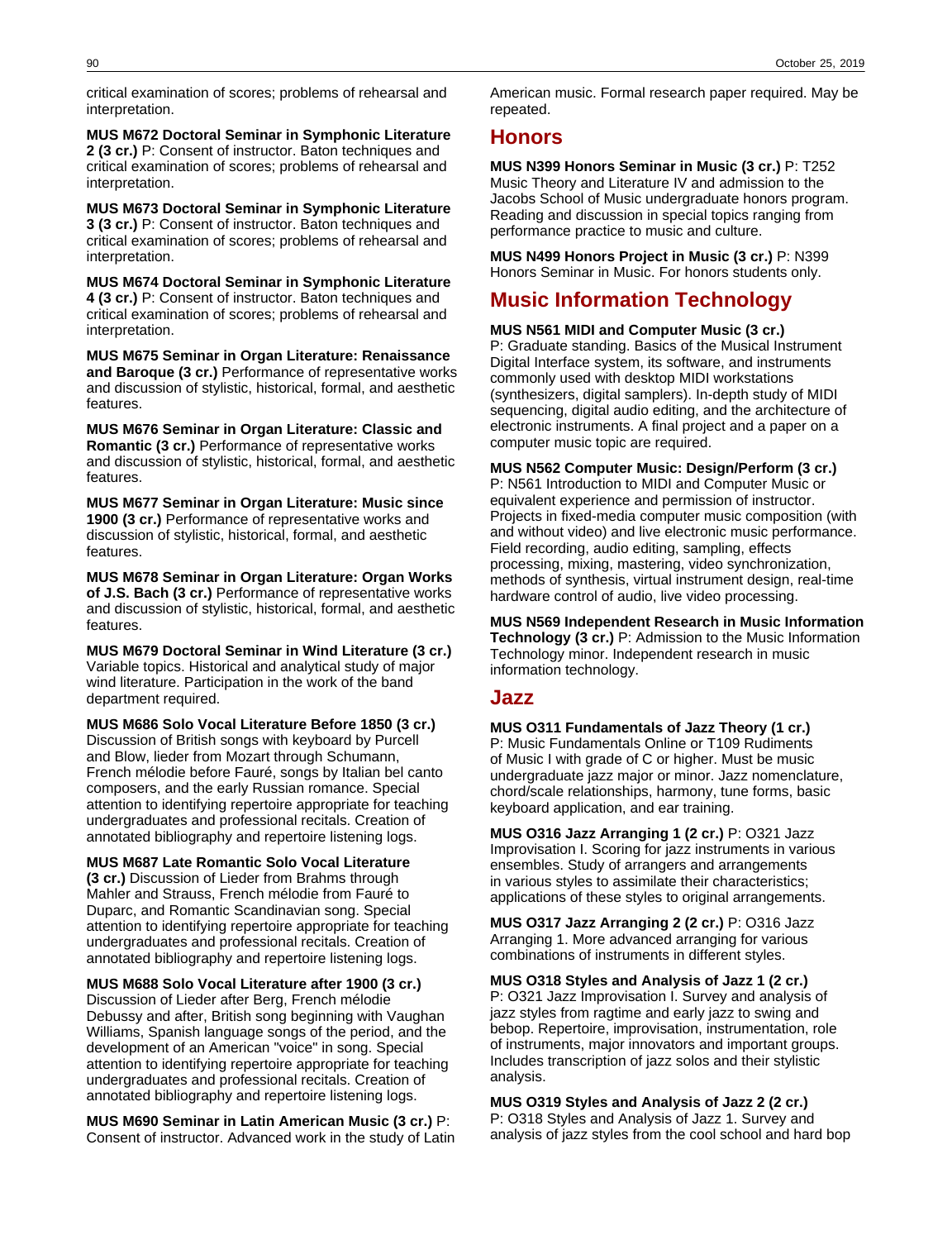to modal and contemporary styles. Continuation of O318 areas of focus. Includes transcription of jazz solos and their analysis.

**MUS O321 Jazz Improvisation 1 (2 cr.)** P: O311 Fundamentals of Jazz Theory. Introduction to jazz improvisation. Chord/scale relationships, generic melodic patterns, standard harmonic patterns, tune learning.

**MUS O322 Jazz Improvisation 2 (3 cr.)** P: O321 Jazz Improvisation I. Theory and technique of Bebop. Theory and techniques of jazz improvisation with an emphasis on the vocabulary, style, and repertoire of the jazz common practice period (ca. 1940-1955).

**MUS O323 Jazz Improvisation 3 (3 cr.)** P: O321 Jazz Improvisation I. Jazz rhythmic techniques: rhythmic techniques in various Latin Jazz styles and other contemporary jazz rhythmic practices such as note grouping, odd meters, and metric modulation.

**MUS O324 Jazz Improvisation 4 (3 cr.)** P: O321 Jazz Improvisation I. Modern concepts since 1955. Theory and techniques of jazz improvisation with an emphasis on the vocabulary, style, and repertoire of jazz since 1958.

**MUS O450 Jazz Chamber Ensemble (1 cr.)**

**MUS O511 Fundamentals of Jazz Theory (1 cr.)** Jazz nomenclature, chord/scale relationships, harmony, tune forms, basic keyboard application, and ear training.

**MUS O512 Jazz Composition (3 cr.)** Advanced study of problems of different styles of composition in the jazz idiom.

**MUS O516 Jazz Arranging 1 (2 cr.)** Scoring for jazz instruments in various ensembles.

**MUS O517 Jazz Arranging 2 (2 cr.)** Arranging for various combinations of instruments in different jazz styles.

**MUS O521 Jazz Improvisation 1 (2 cr.)** P: for jazz studies majors and minors: O511 Fundamentals of Jazz Theory. Introduction to jazz improvisation. Chord/scale relationships, generic melodic patterns, standard harmonic patterns, tune learning.

**MUS O522 Jazz Improvisation 2 (3 cr.)** P: O511 Fundamentals of Jazz Theory and O521 Jazz Improvisation 1 or permission of instructor. Theory and technique of Bebop. Theory and techniques of jazz improvisation with an emphasis on the vocabulary, style, and repertoire of the jazz common practice period (ca. 1940-1955).

**MUS O523 Jazz Improvisation 3 (3 cr.)** P: O522 Jazz Improvisation 2 or permission of instructor. Jazz rhythmic techniques: rhythmic techniques in various Latin Jazz styles and other contemporary jazz rhythmic practices such as note grouping, odd meters, and metric modulation.

**MUS O524 Jazz Improvisation 4 (3 cr.)** P: O522 Jazz Improvisation 2 or permission of instructor. Modern concepts since 1955. Theory and techniques of jazz improvisation with an emphasis on the vocabulary, style, and repertoire of jazz since 1958.

**MUS O550 Jazz Chamber Ensemble (0-1 cr.)**

## **Opera**

**MUS R391 Acting Technique for Opera Singers I**

**(2 cr.)** P: Four semesters of MUS-V 400 or permission of instructor. Basic techniques for the singing actor. Movement, use of body language, use of props, techniques of interpretation, and analysis of text and music.

**MUS R392 Acting Technique for Opera Singers II (2 cr.)** P: R391 Acting Technique for Opera Singers I. This course will focus on mastering the implementation of the acting and stage deportment skills taught in R391 with a specific focus on applying those skills to opera. Role preparation and rehearsal etiquette and techniques will be taught and applied in the process-oriented final recitative rehearsals and presentation.

**MUS R474 Opera Workshop (3 cr.)** P: Four semesters of MUS-V 400 or permission of instructor. This class will include basic stage movement for opera singers, audition preparation, acting exercises, and work on how to research and build a character. Students will be assigned repertoire (approved by their studio teachers), and prepare operatic scenes and arias for a public performance at the end of the semester.

**MUS R571 Opera Workshop (3 cr.)** P: Consent of instructor. Staging and interpretive exploration of operatic arias and ensembles. Class work culminates in staged public performance.

**MUS R572 Opera Workshop (3 cr.)** P: Consent of instructor. Advanced work in movement and role characterization for the opera stage. Class work culminates in a public performance of staged arias and scenes.

**MUS R591 Acting Technique for Opera Singers I (2 cr.)** Basic techniques for the singing actor. Movement, use of body language, use of props, techniques of interpretation, and analysis of text and music.

**MUS R592 Acting Technique for Opera Singers II (2 cr.)** P: R591 Acting Technique for Opera Singers I. This course will focus on mastering the implementation of the acting and stage deportment skills taught in R591 with a specific focus on applying those skills to opera. Role preparation and rehearsal etiquette and techniques will be taught and applied in the process-oriented final recitative rehearsals and presentation.

# **Music Theory**

**MUS T109 Rudiments of Music I (3 cr.)** Fundamentals of notation, ear training, and music reading. Melody and beginning harmony. Offered in traditional and online sections. Music Fundamentals Online is an alternative to T109 as a prerequisite to other music theory classes. See http://go.iu.edu/1AQE for details. A grade of C or higher is required.

**MUS T132 Musical Skills I (1 cr.)** C: T109 Rudiments of Music I or equivalent, and T151 Music Theory and Literature I or consent of instructor. It is strongly recommended that this course be taken concurrently with T152 Music Theory and Literature II. Diatonic melody and harmony; two-part counterpoint. Aural skills, music reading, and keyboard. A grade of C or higher is required.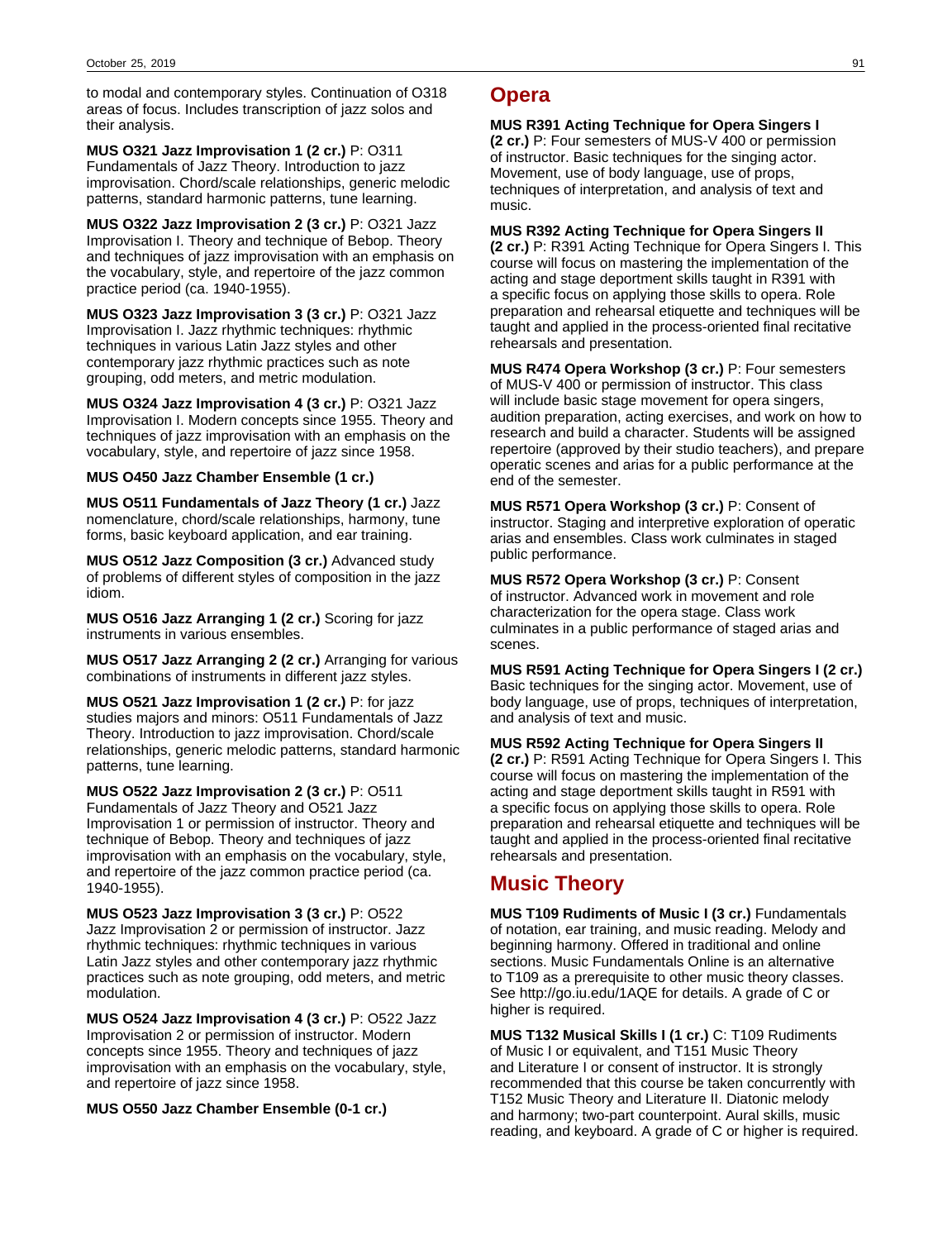**MUS T151 Music Theory and Literature I (3 cr.)** P: Music Fundamentals Online, or T109 Rudiments of Music I with grade of C or higher, or Z211 Music Theory II with grade of C or higher. Introduction to the literature and analysis of music. Introduction to diatonic harmony.

**MUS T152 Music Theory and Literature II (3 cr.)** P: T151 Music Theory and Literature I. Diatonic harmony continued, and introduction to chromatic harmony. Twovoice counterpoint and study of small forms.

**MUS T231 Musical Skills II (1 cr.)** P: T109 Rudiments of Music I or equivalent, T132 Musical Skills I, and T151 Music Theory and Literature I or consent of instructor. It is strongly recommended that this course be taken concurrently with T251 Music Theory and Literature III. Melody, harmony, and counterpoint continued; some chromaticism. Aural skills, music reading, and keyboard. A grade of C or higher is required.

**MUS T232 Musical Skills III (1 cr.)** P: T109 Rudiments of Music I or equivalent, T132-T231 Musical Skills I-II, and T151 Music Theory and Literature I or consent of instructor. It is strongly recommended that this course be taken concurrently with T252 Music Theory and Literature IV. Chromatic melody and harmony. Aural skills, music reading, and keyboard. A grade of C or higher is required.

### **MUS T251 Music Theory and Literature III (3 cr.)**

P: T151-T152 Music Theory and Literature I-II. Study of music from the late sixteenth through the eighteenth centuries, with an emphasis on counterpoint, harmony, and form.

**MUS T252 Music Theory and Literature IV (3 cr.)** P: T151-T152-T251/T261 Music Theory and Literature I-

II-III. Study of music of the nineteenth and early twentieth centuries, with an emphasis on advanced harmonic procedures and analysis of larger forms.

**MUS T261 Music Theory and Literature III (3 cr.)**

P: T151-T152 Music Theory and Literature I-II. Honors equivalent of T251. Study of music from the late sixteenth through the eighteenth centuries, with an emphasis on counterpoint, harmony, and form.

**MUS T262 Music Theory and Literature IV (3 cr.)** P: T151-T152-T251/T261 Music Theory and Literature I-II-III. Honors equivalent of T252. Study of music of the nineteenth and early twentieth centuries, with an emphasis on advanced harmonic procedures and analysis of larger forms.

**MUS T331 Musical Skills IV (1 cr.)** P: T109 Rudiments of Music I or equivalent; T132- T231-T232 Musical Skills I-II-III. It is strongly recommended that this course be taken concurrently with T351 Music Theory and Literature V. Twentieth-century materials. A grade of C or higher is required.

**MUS T351 Music Theory and Literature V (3 cr.)** P: T151-T152-T251/T261-T252/T262 Music Theory and Literature I-II-III-IV. Study of music from the early twentieth century to the present; new compositional and analytical procedures.

**MUS T361 Music Theory and Literature V (3 cr.)** P: T151-T152-T251/ T261-T252/T262 Music Theory and Literature I-II-III-IV. Honors equivalent of T351. Study of

music from the early twentieth century to the present; new compositional and analytical procedures.

**MUS T400 Undergraduate Readings in Music Theory (1-3 cr.)** Independent study on a topic approved by the music theory department prior to enrollment in the course.

**MUS T410 Topics in Music Theory (3 cr.)** P: T252/ T262 Music Theory and Literature IV. Study of selected compositions of a particular composer, historical period, or genre. Emphasis on music and its relation to theoretical and compositional ideas. May be repeated for different topics.

**MUS T412 Advanced Aural and Keyboard Techniques**

**(3 cr.)** P: T232 Musical Skills III and T252/T262 Music Theory and Literature IV, or consent of instructor. Listening in context to music of various style periods. Keyboard skills (e.g., figured bass, harmonization, and score reading).

**MUS T416 Counterpoint: Variable Topics (3 cr.)** P: T232 Musical Skills III and T252/T262 Music Theory and Literature IV. The techniques of counterpoint with an emphasis on a particular style, such as that of the sixteenth or eighteenth century.

**MUS T417 Analysis of Tonal Music (3 cr.)** P: T232 Musical Skills III and T252/T262 Music Theory and Literature IV. Analytical techniques for the study of tonal music of the eighteenth and nineteenth centuries.

**MUS T418 Music and Ideas (3 cr.)** P: T252/T262 Music Theory and Literature IV. An introduction to the philosophy of music and the history and problems of musical aesthetics.

**MUS T508 Written Music Theory Review for Graduate Students (3 cr.)** Part writing, form, and harmonization. Meets the proficiency requirement with a grade of C or higher. If T511 Aural Music Theory Review for Graduate Students is also required, T508 Written Music Theory Review for Graduate Students should be taken first.

**MUS T509 Sight-Singing Review for Graduate Students (1 cr.)** Music reading involving intervals, scales, chord outlines, and rhythm patterns through sight singing and performance of prepared melodies in solo and ensemble settings. Meets the proficiency requirement with a grade of C or higher.

**MUS T511 Aural Music Theory Review for Graduate Students (1 cr.)** Dictation of musical examples including rhythms, intervals, chords and chord proressions, melodies, two-voice contrapuntal examples, and contextual listening examples. Meets the proficiency requirement with a grade of C or higher. If T508 Written Music Theory Review for Graduate Students is also required, it should be taken before T511 Aural Music Theory Review for Graduate Students.

**MUS T545 Introductory Analysis of Music Literature (3 cr.)** P: T508 Written Music Theory Review for Graduate Students or equivalent. Basic techniques of analysis applied to a selection of music literature emphasizing works from the seventeenth century through the early twentieth century.

**MUS T550 Readings in Music Theory (3 cr.)** P: T508 Written Music Theory Review for Graduate Students or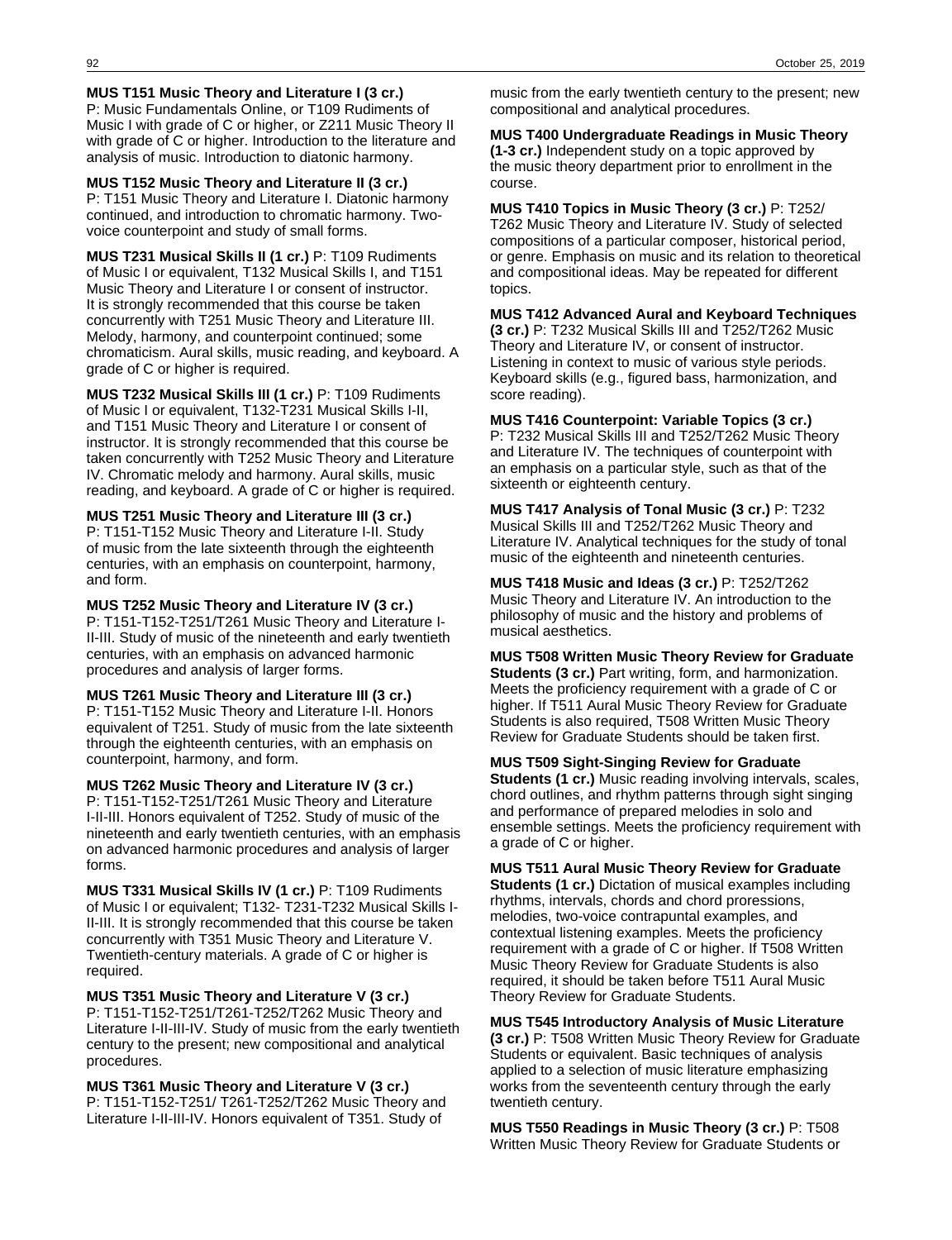equivalent. Introduction to the discipline of music theory: objectives, issues, trends, methods, resources, and literature.

**MUS T551 Analytical Techniques for Tonal Music (3 cr.)** P: T508 Written Music Theory Review for Graduate Students or equivalent. In-depth analysis of commonpractice repertoire through multiple techniques, including the study both of pitch and of rhythm.

**MUS T555 Schenkerian Analysis (3 cr.)** P: T508 Written Music Theory Review for Graduate Students or equivalent. Develops skill in applying Heinrich Schenker's analytic method for tonal music of the eighteenth and nineteenth centuries.

**MUS T556 Analysis of Music Since 1900 (3 cr.)** P: T508 Written Music Theory Review for Graduate Students or equivalent. Analytical techniques for music of the twentieth and twenty-first centuries.

**MUS T561 Music Theory: Variable Topics (3 cr.)** May be repeated for different topics.

**MUS T565 Stylistic Counterpoint: Variable Topics (3 cr.)** P: T508 Written Music Theory Review for Graduate Students or equivalent. Analysis of, and composition in, the contrapuntal style of a given period, e.g., J. S. Bach and his contemporaries, the sixteenth-century sacred style, the Romantic period. May be repeated for different topics.

**MUS T591 Music Theory Pedagogy (3 cr.)** P: T508 Written Music Theory Review for Graduate Students or equivalent. Comparative analysis of teaching techniques, procedures, and materials, with practical application.

**MUS T599 Master's Degree Comprehensive Review (0 cr.)** Review of a portfolio assembled from master's coursework. Taken in the final semester of study. This course is eligible for deferred (R) grading.

**MUS T619 Projects and Problems in Music Theory (1-3 cr.)** P: Consent of music theory department. Investigation and research in the field of music theory designed to meet individual needs of graduate students.

**MUS T623 History of Music Theory I (3 cr.)** Musical systems of antiquity; modal, rhythmic, and contrapuntal music theory to 1600.

**MUS T624 History of Music Theory II (3 cr.)** Music theory from 1600 through the mid-twentieth century.

**MUS T650 Dissertation Topic Workshop (1 cr.)** P: Completion of three doctoral (T658) seminars. This workshop, normally to be taken during the last semester of coursework, is aimed at developing the dissertation topic and writing the topic prospectus. Students will meet under faculty supervision to discuss ideas, critique each other's analyses and writing samples, suggest readings, and so forth.

**MUS T658 Seminar in Music Theory: Variable Topics (3 cr.)** May be repeated for different topics.

**MUS T659 Public Lecture (0 cr.)** Formal presentation to the public of a research paper. This course is eligible for deferred (R) grading.

# **Unclassified**

**MUS U200 Special Projects in Technology (1-8 cr.)** P: Consent of instructor. May be repeated for additional credit.

**MUS U210 Reed Making (1 cr.)** P: For undergraduate oboe and bassoon majors only. Principles of doublereed making with development of individual skill and application.

**MUS U250 Music Career Development (1.5 cr.)** P: T152 Music Theory and Literature II. This course will provide the knowledge and foundation for a productive and sustainable professional life by introducing tools for emerging artists to expand their professional knowledge, develop self-awareness, communicate effectively, prepare a competitive portfolio, and consider career choices.

**MUS U261 Music and Community Engagement I (3 cr.)** An introduction to concepts and practices that connect music to communities. The course focuses on community engagement practices and ways in which music impacts lives. Areas covered include: social role of the arts in society; professional and amateur involvement, and the role of cultural organizations in connecting music to communities.

**MUS U262 Music and Community Engagement II (3 cr.)** This course includes hands-on experience in a community-based practicum that emphasizes crosssector engagement with entities such as Chambers of Commerce, neighborhood associations, healthcare and social service providers, and government/public sector organizations. Students will learn how to support community arts organizations, advocate for funding, build audiences, and provide music to communities.

**MUS U274 History of Violin Making I (3 cr.)** P: Consent of instructor. Seminar in the history and literature of string instrument technology. Study of the manufacture and repair of string instruments from the earliest time to the present, with emphasis on the work of the master luthiers. Outside readings. Three hours of class per week.

**MUS U275 History of Violin Making II (3 cr.)** P: Consent of instructor. Seminar in the history and literature of string instrument technology. Study of the manufacture and repair of string instruments from the earliest time to the present, with emphasis on the work of the master luthiers. Outside readings. Three hours of class per week.

**MUS U300 Introduction to Music Entrepreneurship (3 cr.)** Survey of entrepreneurial topics with a focus on application of entrepreneurial strategies to the field of music. Preparation of professional music career portfolio.

**MUS U315 Performing Arts Education and Outreach (0-3 cr.)** P: Must be music undergraduate student. Service learning course. Guided preparation and practical experience for students to perform in the community.

**MUS U340 Practicum in Music Entrepreneurship (3 cr.)** P: U300 Introduction to Music Entrepreneurship (3 cr.) and BUS W212 Exploring Entrepreneurship (3 cr.). C: BUS W300 Small Business Management (3 cr.) and BUS Z302 Managing and Behavior in Organizations (3 cr.). Development of business plan and pursuit of a personal research-based, music entrepreneurship project.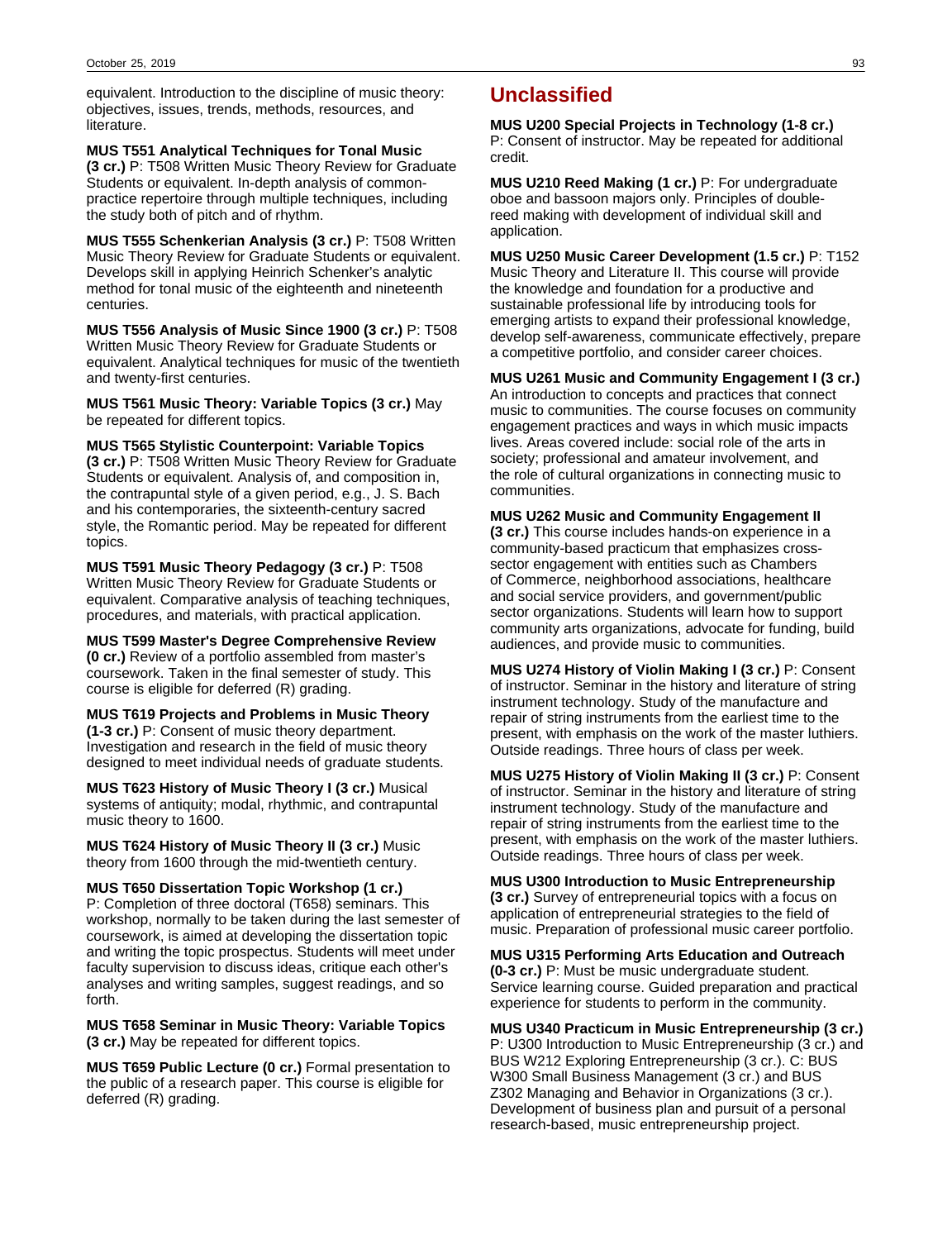**MUS U350 Individualized Music Cognate Area Readings and Research (1-6 cr.)** Open only to students accepted for an individualized cognate area.

**MUS U404 Harp Technology (2 cr.)** A study of the principles, problems, repair, and general mechanics of the harp action and of all aspects of design from both the historical and practical points of view. The course covers all basic routines of repairs, tuning adjustments, maintenance, and intricate regulation of various instruments.

**MUS U413 Legal Aspects of the Music Industry (3 cr.)**

P: Must be music undergraduate student. An introduction to the legal issues affecting the recording, performing arts, and music publishing fields. Areas covered in the course include music rights and licensing, recording contracts, nonprofit governance, performing arts unions and guilds, and technology and music law.

**MUS U450 Individualized Music Cognate Area Final Project (0 cr.)** Open only to students accepted for an individualized music cognate area.

### **MUS U470 Violin Repair I-II-III-IV (6-6-6-6 cr.)**

P: Consent of instructor. I-II. Study and practice of string instrument technology, including general repairs done from outside the instrument, bow refurbishing, and use of hand and power tools. Fifteen hours instruction and laboratory per week. III-IV. Advanced study and practice of string instrument technology, including general and major repair done after an instrument has been opened, instrument acoustics, and related topics. Fifteen hours instruction and laboratory per week.

#### **MUS U500 Workshop in Music: Variable Topics (0-6 cr.)**

**MUS U510 Advanced Reed Making (1 cr.)** P: U210 Reed Making or permission of instructor. Principles of double-reed making with focus on advanced skill and understanding in reed finishing.

**MUS U513 Legal Aspects of the Music Industry (3 cr.)** An introduction to the legal issues affecting the recording, performing arts, and music publishing fields. Areas covered in the course include music rights and licensing, recording contracts, nonprofit governance, performing arts unions and guilds, and technology and music law.

**MUS U515 Performing Arts Education and Outreach (0-3 cr.)** Service learning course. Guided preparation and practical experience for students to perform in the community.

**MUS U596 Research in Music (1-3 cr.)**

## **Voice**

**MUS V120 English Diction for Singers (1 cr.)** P: Must be music undergraduate student. Introduction to International Phonetic Alphabet. Thorough study of standard English Lyric pronunciation. Supervised singing of solo vocal repertoire with clarity and expression.

**MUS V150 Italian Diction for Singers (1 cr.)** P: MUS-V 120 English Diction for Singers and one of the following: FRIT-M 100 Elementary Italian I, FRIT-M 115 Accelerated Elementary Italian, or FRIT-M 110 Italian Language Through Opera. Fundamentals of Italian phonetics. Explanation of rules governing Lyric Italian pronunciation.

Supervised singing of solo vocal repertoire with clarity and expression.

**MUS V250 German Diction for Singers (1 cr.)** P: MUS-V 120 English Diction for Singers and one of the following: GER-G 100 Elementary German I or GER-G 115 Accelerated Elementary German. Fundamentals of German phonetics. Explanation of rules governing Lyric German pronunciation. Supervised singing of solo vocal repertoire with clarity and expression.

**MUS V350 French Diction for Singers (1 cr.)** P: MUS-V 120 English Diction for Singers and one of the following: FRIT-F 100 Elementary French I or FRIT-F 115 Accelerated Elementary French. Fundamentals of French phonetics. Explanation of rules governing Lyric French pronunciation. Supervised singing of solo vocal repertoire with clarity and expression.

**MUS V410 Vocal Coaching (1-2 cr.)** For undergraduate voice majors.

### **MUS V580 Practicum in German for Musicians (2 cr.)**

C: GER V605 German Grammar and Structure for Musicians. This course is intended to give students the opportunity to exercise and develop skills acquired in the study of German grammar and structure in activities targeted to the context of musical performance.

**MUS V910 Vocal Coaching (1-2 cr.)** For graduate voice majors.

## **Historical Performance**

**MUS Y450 Historical Performance Chamber Ensembles (1 cr.)** P: Must be music undergraduate student.

**MUS Y550 Historical Performance Chamber Ensembles (0-1 cr.)**

## **Non-Major Academic and Performance**

**MUS Z100 The Live Musical Performance (2 cr.)** An introduction to music listening through weekly in-class performances. Students have an opportunity to interact with instrumentalists, singers, dancers, choreographers, conductors, and composers. Musical styles include classical, rock, jazz, and world music. Credit given for only one of Z100 and Z130 Musical Performance Contexts.

**MUS Z101 Music for the Listener (3 cr.)** An introductory music appreciation course that explores European and American classical music and other musical repertoire.

**MUS Z103 Special Topics in Music for Nonmajors (3 cr.)**

**MUS Z110 Non-Music Major Performance Elective (2 cr.)** For undergraduate students.

**MUS Z111 Introduction to Music Theory (3 cr.)** A study of fundamentals of the language and notation of music: listening, music reading and writing, and the elements of music as used in a variety of genres and historical periods.

**MUS Z112 Introduction to Musical Skills (1-3 cr.)** P: Z111 or equivalent. Introduction to sight singing, rhythm reading, and keyboard skills for the non-music major.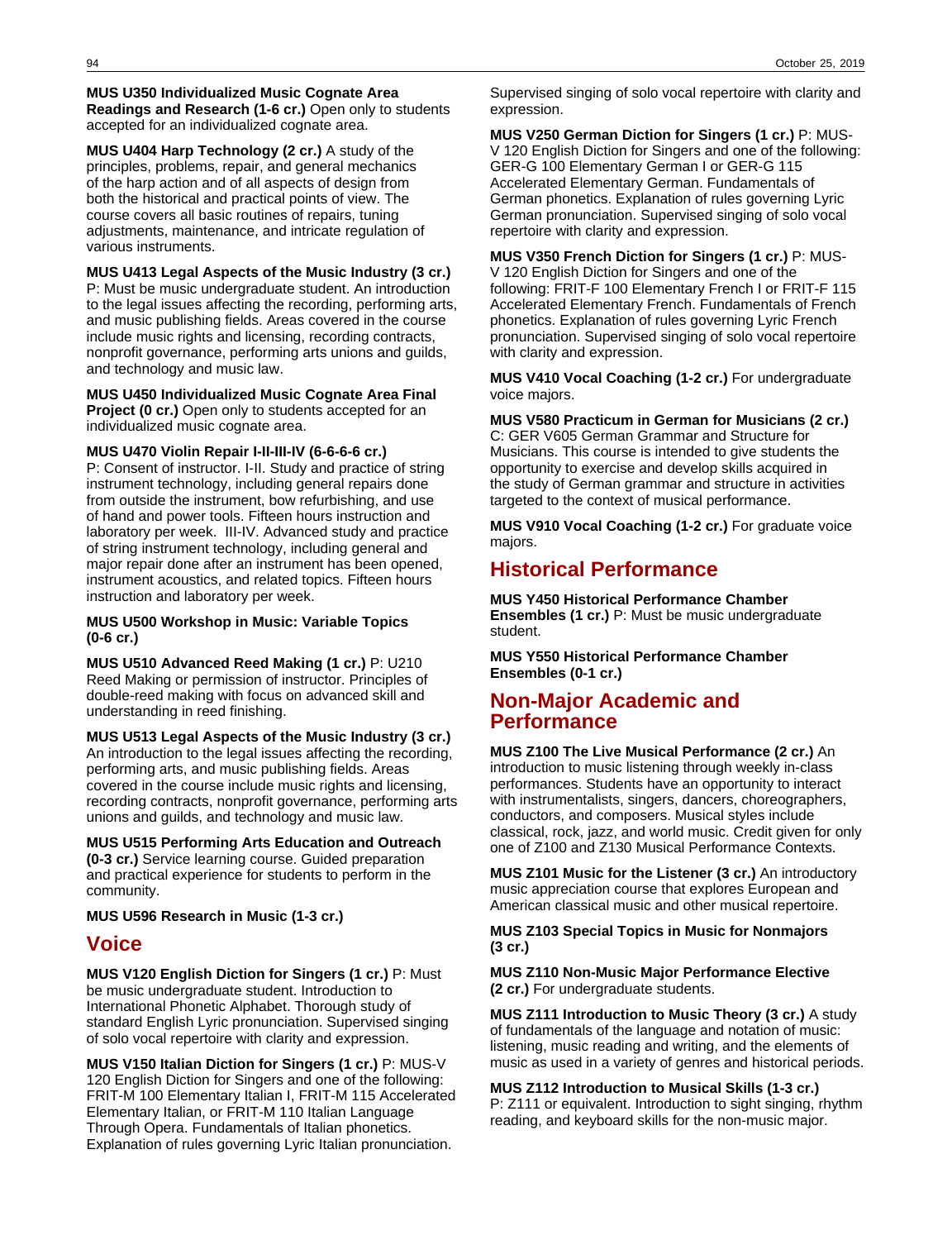**MUS Z120 Music in Multimedia (3 cr.)** Overview of multimedia elements for interactive environments and linear media. Introduction to digital media including animation, audio, video, and images. Audio techniques including sound synchronization with cue points, loops, digital signal processing effects, mixing, and conversions using a waveform editor.

**MUS Z130 Musical Performance Contexts (3 cr.)** An introduction to music listening through weekly in-class performances. Students have an opportunity to interact with instrumentalists, singers, dancers, choreographers, conductors, and composers. Additional study of historical and musical contexts for the performances seen during class. Musical styles include classical, rock, jazz, and world music. Credit given for only one of Z100 The Live Musical Performance and Z130.

**MUS Z161 Steel Drumming (2 cr.)** Techniques of execution and musical interpretation of music for the steel drums.

**MUS Z162 Hand Drumming (2 cr.)** Techniques of execution and idiomatic rhythms of international styles of hand drumming.

**MUS Z165 Beginning Ukulele (2 cr.)** This is an introductory course intended for students with little or no experience in playing the ukulele. The course focuses on the principle of performance and the relevant literature for the instrument. Although this course is designed for personal fulfillment, it is recommended that the students practice 20 to 30 minutes a day for establishing appropriate instrumental confidence.

**MUS Z171 Opera Theater (3 cr.)** This course explores the world of opera by means of the study of individual works, their composers, librettists, and singers. Students will discover the passion and drama of the operatic stage through videos, guest artists, and activities such as backstage tours and observations of rehearsals.

**MUS Z175 Intermediate Ukulele (2 cr.)** For students already familiar with the instrument who are looking to expand their playing skills and theoretical knowledge related to harmonic and melodic collaboration, improvisation, and song writing.

**MUS Z190 Jazz for Listeners (3 cr.)** An examination of the components of jazz, how to listen to jazz, and how to relate jazz to the social/cultural environment in which it was created. Class lectures/discussions enhanced with live performances and videos of major artists such as Louis Armstrong, Charlie Parker, Miles Davis, and John Coltrane.

**MUS Z200 History of the Blues (3 cr.)** Tells the story of the blues through the music of more than 200 artists. Styles studied include Classic Blues, Country Blues, Piedmont Blues, Holy Blues, White Blues, City Blues, Rhythm & Blues, Post-WWII Country Blues, Chicago Blues, Urban Blues, Swamp Blues, British Blues, and Blues Rock.

**MUS Z201 History of Rock 'n' Roll Music I (3 cr.)** Roots of Rock to the British Invasion.

**MUS Z202 History of Rock 'n' Roll Music II (3 cr.)** The Sixties. Survey of the major trends, styles, and genres of rock music, focusing on artists and groups with the most

enduring significance and on the major social issues of their times.

**MUS Z203 History of Rock 'n' Roll Music III (3 cr.)** A lecture-oriented course that covers the history of rock 'n' roll in the 1970s and 1980s. The post–Sgt. Pepper "splintering" of rock and ensuing style changes are highlighted.

**MUS Z204 Women Musicians (3 cr.)** This course explores the powerful roles women have played in both Western classical and popular music, from the medieval abbess Hildegard of Bingen through Beyoncé and Miley Cyrus. It considers why women's contributions were ignored in the past, and identifies contributions women have made as composers, performers, patrons, and consumers.

**MUS Z208 History of Punk Rock (3 cr.)** Punk rock is rock taken to its most ferocious conclusion. In this class we investigate what happens when musicians choose the guitar as a weapon against boredom and rigged systems. We see the elements of minimalism, politics, and cynicism form one of the most influential musical movements of modern times.

**MUS Z211 Music Theory II (3 cr.)** Overview of part writing, musical form, harmonic analysis, and modulation. Z111 Introduction to Music Theory (or equivalent) strongly recommended as a prerequisite.

**MUS Z212 Musical Skills II (1 cr.)** P: Z112 Introduction to Musical Skills or consent of instructor. Continuation of sight singing and dictation skills. Rhythmic, melodic, and harmonic materials. Previous or concurrent registration in Z211 Music Theory II is recommended.

**MUS Z213 Latin American and Latino Popular Music and Culture (3 cr.)** An introduction to Latin American and Latino popular music genres, their historical and cultural contexts, and their impact in the United States. For non-music majors only. Activities outside class may be scheduled.

**MUS Z224 Music and Culture in the James Bond Franchise (3 cr.)** A survey of music in the James Bond franchise, exploring the role of pop music in cinema, and interpreting the contribution of music to the shifting cultural identity of Bond media. This course will have significant viewing and listening components, two unit examinations and a final, and an in-class presentation.

**MUS Z250 Choral Masterworks (3 cr.)** Introduction to the masterpieces of choral music through examination of musical, historical, and cultural contexts. Study of selected oratorios, masses, requiems, passions, choral symphonies, choral music outside the Western art tradition, and music for glee clubs, show choirs, and vocal jazz groups. Class lectures/discussions enhanced with live performances.

**MUS Z260 Music in American Society (3 cr.)** Music in the United States: its history and place in society from the earliest musical activities to some of its many present incarnations. Native American music; sacred and secular music in the New World to c.1800; music in the church, home, and concert hall in the nineteenth century; African American music; and various twentieth-century traditional popular and classical genres and styles.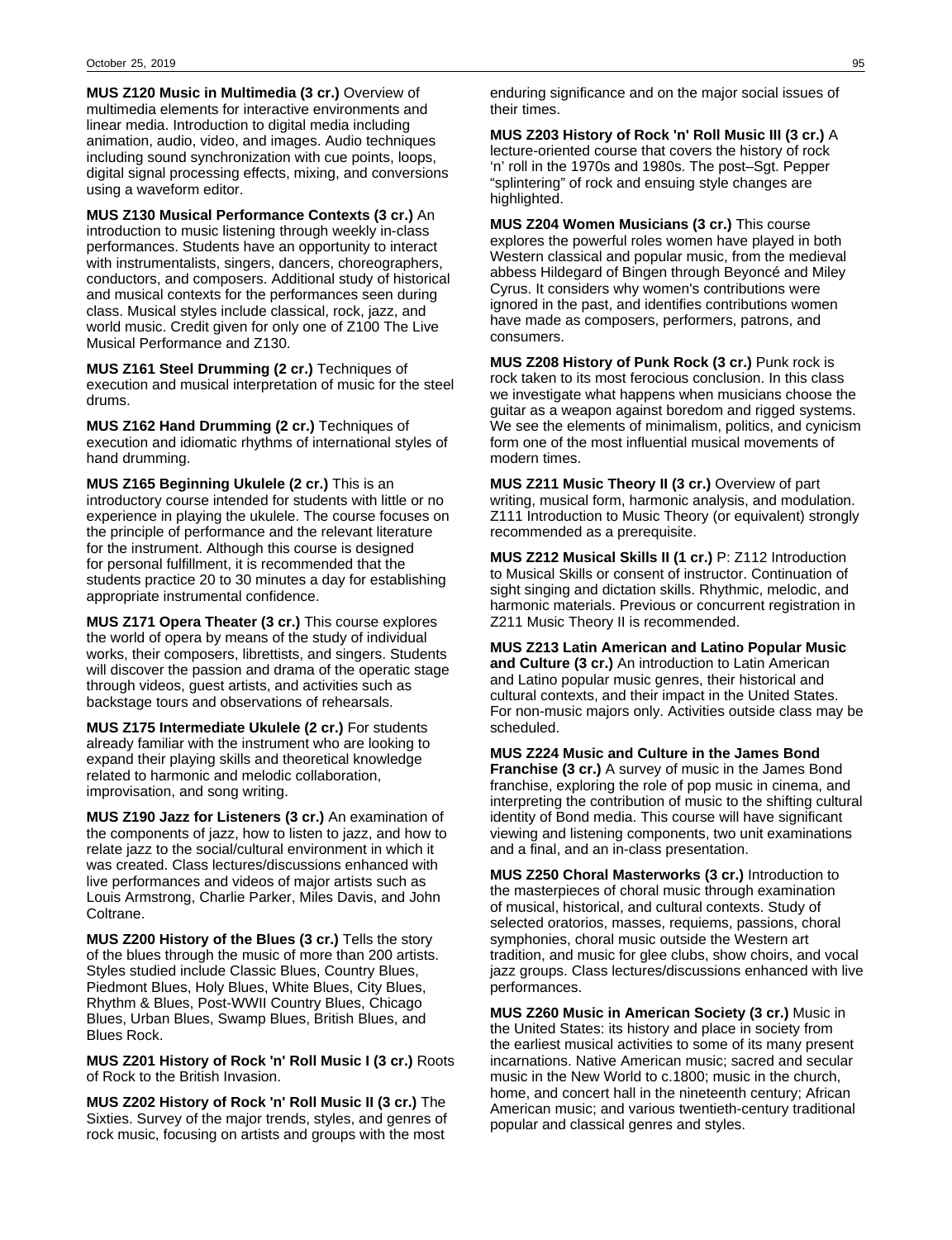**MUS Z261 Music and Community Engagement I (3 cr.)** An introduction to concepts and practices that connect music to communities. The course focuses on community engagement practices and ways in which music impacts lives. Areas covered include: social role of the arts in society; professional and amateur involvement, and the role of cultural organizations in connecting music to communities.

**MUS Z262 Music and Community Engagement II (3 cr.)** This course includes hands-on experience in a community-based practicum that emphasizes crosssector engagement with entities such as Chambers of Commerce, neighborhood associations, healthcare and social service providers, and government/public sector organizations. Students will learn how to support community arts organizations, advocate for funding, build audiences, and provide music to communities.

**MUS Z264 Music and Videogrames (3 cr.)** An introduction to videogame music with analysis of its musical elements. The class will listen to and watch videogames and discuss scholarly viewpoints on videogame music. Connections to popular and other musics will be covered. The musical content of videogames will be discussed objectively. No prior musical knowledge is required.

**MUS Z265 American Country Music (3 cr.)** A listeningbased survey of American country music from the 1920s to the present. Various musical styles and contributions of country music artists. Also considered are topics such as country music and race, politics, religion, and workingclass culture.

**MUS Z270 Music of War and Peace (3 cr.)** Examination of the musical output of composers who were (or are) committed to memorializing and protesting war and calling for peace. Importance of music on this topic throughout western history, with emphasis on the 20th and 21st centuries, including classical and popular music traditions.

**MUS Z280 Music of the Silk Road (3 cr.)** Historical and current authentic music traditions of the Silk Road and their impact on music of today. The Silk Road was the network of trade routes that connected East Asia to the Mediterranean for almost 2000 years and was a source of important cultural exchanges between the East and the West.

**MUS Z281 East-West Encounters in Music (3 cr.)** Examination of interaction and communication between two cultural realms conditionally defined as East (Middle East/Central Asia) and West (Europe/US). The class looks in both Eastern and Western directions and explores hybridity of styles and genres in both domains and the impact of each area on the other.

**MUS Z282 Music of Russia (3 cr.)** An introduction to Russian music, presenting an overview of its principal genres and styles, as well as of the major Russian composers and their musical works. Repertoire will include examples from composed music, folk music, sacred music, rock, pop music, and jazz.

**MUS Z283 Popular Music of Europe and Asia (3 cr.)** This class introduces the styles and genres of popular music in Europe and Asia in relation to their cultural, historical, and geographic origins. It discusses the impact

of American pop music while focusing on the unique forms of popular music that are based on the re-imagination of local music traditions.

**MUS Z284 Music in Global Cinema (3 cr.)** An introduction to the use of music in a wide variety of global films. Basic concepts of film music analysis and study of films organized by geographical units (India, East Asia, Africa, Latin America, Iran), including a unit on political film and music documentaries. Introduction to the soundtrack of each film and its roots in musical culture. Emphasis on writing assignments and in-class presentations.

**MUS Z290 Remixing (3 cr.)** Project-based course focused on both compositional and audio production skills. Includes discussion of concepts, techniques, and legal issues shaping current remixing culture.

**MUS Z291 Producing Electronic Dance Music (3 cr.)** P: Z361 Introduction to MIDI and Computer Music. Production-centered course focused on techniques for composing, recording, and mixing electronic dance music tracks.

**MUS Z311 Music Theory III (3 cr.)** P: Z211 Music Theory II or consent of instructor. Overview of modulation and chromatic harmony.

**MUS Z313 Legal Aspects of the Music Industry (3 cr.)** An introduction to the legal issues affecting the recording, performing arts, and music publishing fields. Areas covered in the course include music rights and licensing, recording contracts, nonprofit governance, performing arts unions and guilds, and technology and music law.

**MUS Z315 Music for Film (3 cr.)** A stylistic and analytic survey of music for moving pictures, concentrating on American and English narrative films.

### **MUS Z320 Advanced Special Topics in Music for Nonmajors (3 cr.)**

**MUS Z340 Introduction to Music Business (3 cr.)** An introduction to the business aspects of the music industry. Recording companies, artists, and contracts; music production; copyright, licensing, and publishing; booking agents, promotions, live performances, and performing arts organizations.

**MUS Z361 Introduction to MIDI and Computer Music (3 cr.)** Basics of the Musical Instrument Digital Interface system, its software, and the instruments commonly used with desktop MIDI workstations (synthesizers, digital samplers). MIDI sequencing, digital audio editing, and principles of digital syntheses. The course is intended for those with little prior technical training.

**MUS Z362 Computer Music: Design/Perform (3 cr.)** P: Z361 Introduction to MIDI and Computer Music or equivalent experience and permission of instructor. Projects in fixed-media computer music composition (with and without video) and live electronic music performance. Field recording, audio editing, sampling, effects processing, mixing, mastering, video synchronization, methods of synthesis, virtual instrument design, real-time hardware control of audio, live video processing.

**MUS Z373 The American Musical (3 cr.)** The origins of the American musical, its societal impact, and its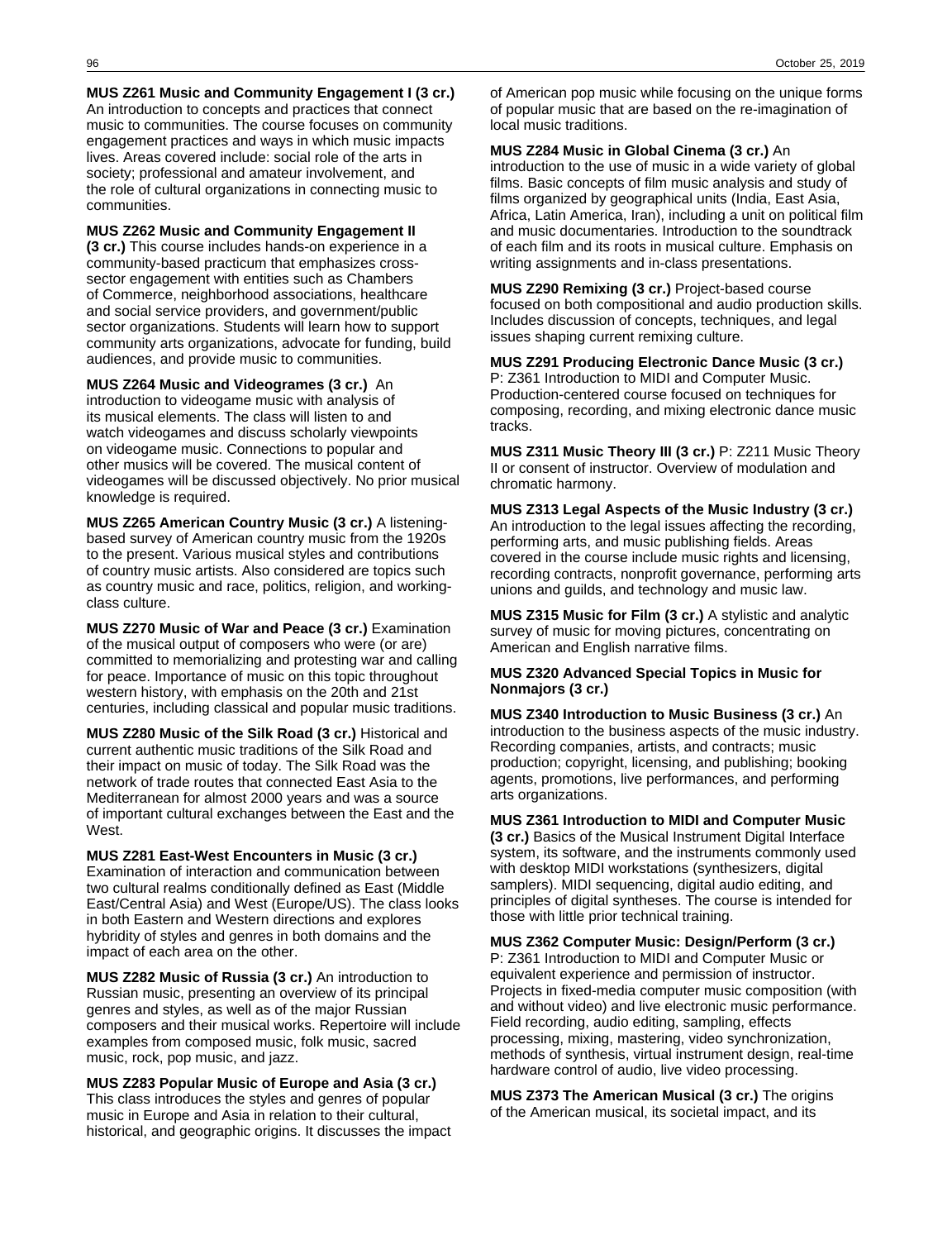development from vaudeville and European operetta to the rock musicals of today.

**MUS Z393 History of Jazz (3 cr.)** This course is an exploration of the history of jazz with an examination of its roots, important genres and styles, historic recordings, key figures, and related materials. For non-majors only.

**MUS Z395 Contemporary Jazz and Soul Music (3 cr.)** A survey of contemporary jazz and soul (rhythm and blues) music and musicians in the United States beginning with the 1950s. The course includes an examination of major genres, pioneering figures, key recordings, stylistic influences, and racial ideology. For non-majors only.

**MUS Z401 The Music of the Beatles (3 cr.)** An in-depth, song-by-song look at the music, lives, and times of the Beatles. The course focuses on the music and is aimed at heightening student listening skills as well as fostering a deeper appreciation for the Beatles' recordings.

**MUS Z402 Music of Frank Zappa (3 cr.)** A detailed survey of the musical career of rock's most avant-garde composer. Traces Zappa's creative output from his early days through his solo projects, his "big band" period, his orchestral productions, and finally his groundbreaking work with the Synclavier. All of Zappa's commercially released albums are discussed, and students are responsible for a listening list of materials from these releases.

**MUS Z403 Music of Jimi Hendrix (3 cr.)** A detailed look at the life, music, and career of rock music's best and most influential guitarist. Audio and video performances document the meteoric rise of Hendrix from obscurity to master musician before his untimely death.

**MUS Z404 The Music of Bob Dylan (3 cr.)** A detailed examination of Bob Dylan's songs and career. The course traces Dylan's many incarnations and reinventions from his early days as a folk-protest singer and pop icon to his role as elder statesman and Poet Laureate of popular music.

**MUS Z405 The Music of the Beach Boys (3 cr.)** A detailed examination of songs, recordings, and live performances of the Beach Boys from their first single "Surfin'" to the 2012 50th anniversary tour and album. Special attention to studio creations Pet Sounds and Smile. Also covered is the solo career of the band's primary songwriter and producer Brian Wilson.

**MUS Z406 Leonard Bernstein: Life and Music (3 cr.)** Leonard Bernstein is possibly the most important American composer of the 20th century, and his significance today might be greater than it was while he was living. This course focuses on his multifaceted legacy, including not only his compositions but also his role as conductor, pianist, educator, and social activist.

**MUS Z411 Music Theory IV (3 cr.)** P: Z311 Music Theory III or consent of instructor. Further study of modulation techniques and advanced chromatic harmony. Overview of atonal and serial techniques as well as music of the twentieth century.

**MUS Z415 Connections: Music, Art, Literature (3 cr.)** Interrelationships among the arts of various cultures, learning how they influence each other and are in turn influenced by the culture and temper of the times

they reflect. Includes a survey of major styles from the Renaissance to the present, with emphasis on the twentieth and twenty-first centuries.

**MUS Z710 Non-Music Major Performance Elective (2-4 cr.)** For graduate students.

# **Regulations and Procedures Academic Regulations**

## **Academic and Professional Conduct**

All students at Indiana University are responsible for knowing the rules governing academic and personal conduct in the Indiana University Code of Student Rights, Responsibilities, and Conduct. Code procedures for the Bloomington campus are available at [http://iu.edu/](http://www.iu.edu/~code/index.shtml) [code/index.shtml.](http://www.iu.edu/~code/index.shtml) The rules about academic honesty are important for everyone, but students who are new to the education system in the United States should be especially sure to read and understand them because the expectations here may be different from those to which they are accustomed. The Indiana University Plagiarism Tutorials and Tests website [\(https://www.indiana.edu/](https://www.indiana.edu/~academy/firstPrinciples/index.html) [~academy/firstPrinciples/index.html](https://www.indiana.edu/~academy/firstPrinciples/index.html)) is a helpful resource for those looking for clarification about these expectations.

Each student is expected to adhere to high professional, ethical, and academic standards, and the Jacobs School of Music may dismiss from its programs any student who fails to do so. In general, it is assumed that all academic work is a student's original work. Collaboration is sometimes permitted for certain assignments in some courses. Students should always make certain that they understand what an instructor expects for a particular assignment. It is also assumed that material borrowed or quoted from other sources (including books, articles, online sources, etc.) will be acknowledged and cited.

The penalties for academic and personal misconduct are severe and can include dismissal from the university. Students with questions about the rules and the disciplinary procedures for the Bloomington campus are welcome to ask the directors of undergraduate or graduate studies.

## **Change of Degree Requirements**

Each student is subject to the music degree requirements outlined in the Jacobs School of Music Bulletin for the year in which they matriculate. When new requirements are introduced after a student has matriculated, the student may elect to observe either the requirements in force at the date of matriculation or those most recently established by the Jacobs School of Music.

## **Grades**

The official grading system of Indiana University is as follows:

| ∣A+ or A | 4.0 |
|----------|-----|
| A-       | 3.7 |
| $B+$     | 3.3 |
|          | 3.0 |
| B-<br>C+ | 2.7 |
|          | 2.3 |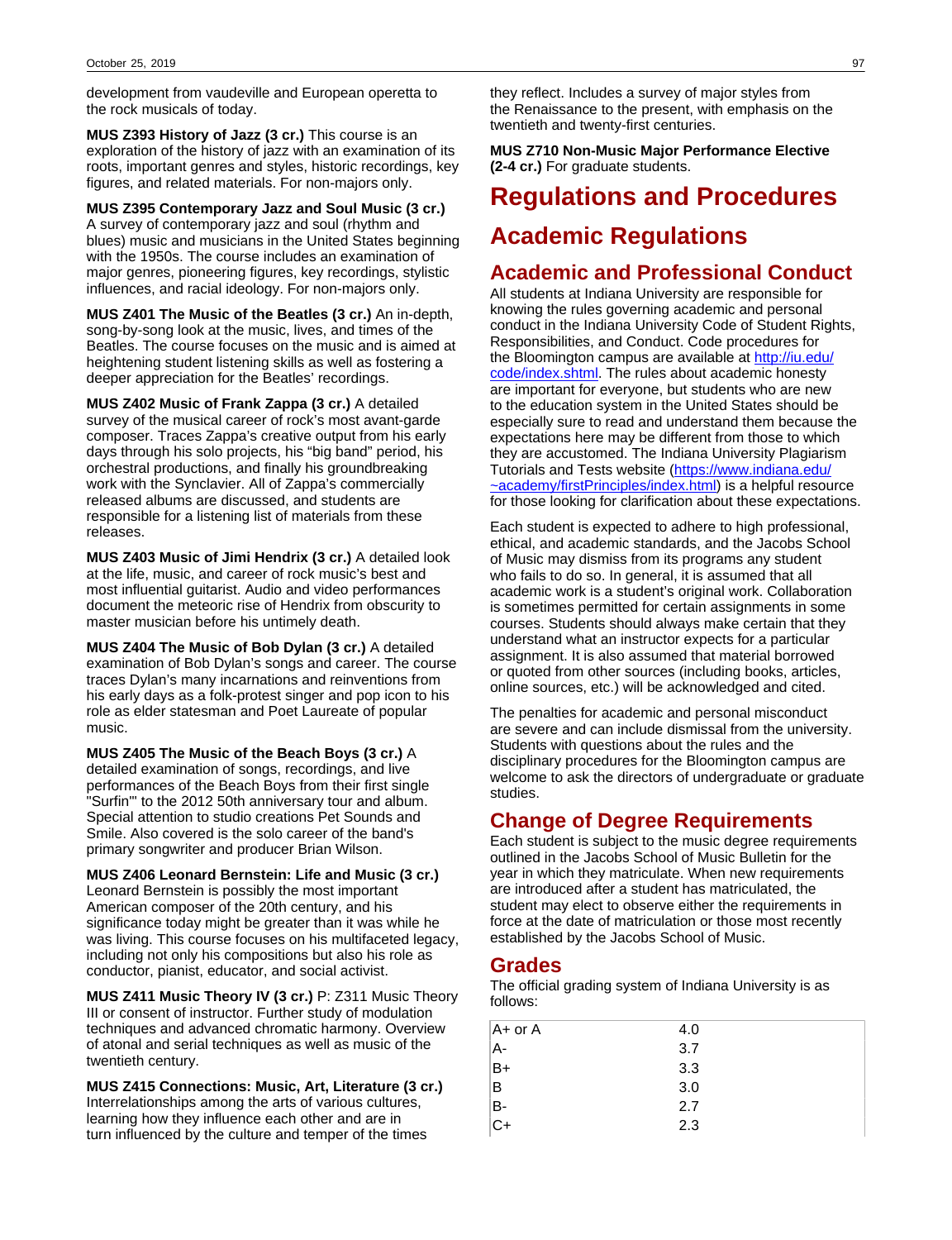|                         | 2.0 |  |
|-------------------------|-----|--|
| $\Big _{\rm C}^{\rm C}$ | 1.7 |  |
| $\overline{D}$          | 1.3 |  |
| D                       | 1.0 |  |
| D-                      | 0.7 |  |
| F                       | 0.0 |  |

## **Addition of Courses**

Students may not add a course after the normal schedule adjustment period of a semester unless the instructor and department chairperson of the course give signed approval and the course addition is approved by the dean of the school in which the student is enrolled. Permission to add a course after the end of a semester will be given only in extraordinary circumstances and in no case more than four weeks after the end of the semester.

# **Withdrawal from Courses**

Withdrawals made before the end of the first week of classes will not appear on a student's permanent internal record. After the first week of classes, withdrawals are automatically marked W until the university automatic W deadline. After the automatic W deadline, withdrawal is permitted only if the instructor and dean of the student's school approve the request on the basis of urgent, documented reasons relating to the student's health or equivalent distress. The desire to avoid a low grade is not an acceptable reason for withdrawal from a course. If a student withdraws with the consent of the instructor and the dean, the grade in the course shall be W if the work is passing and F if the work is not passing. The grade will be recorded on the date of withdrawal. Failure to complete a course without an authorized withdrawal will result in the grade of FNN or FN.

# **Incompletes and Deferred Grades**

If a student is not in attendance during the last two or three weeks of a semester, the instructor may report a grade of I (indicating the work is satisfactory at the end of the semester but has not been completed) if the instructor has reason to believe the absence was beyond the student's control; if not, the instructor shall record a grade of FN. In addition, a student may not enroll in a course in which the student has received a grade of Incomplete, except in performance, chamber music, ensemble, and variable topics courses.

It is the responsibility of the student who has incurred the grade of Incomplete in any course to fulfill the requirements of that course by the date established by the instructor, which must be no later one calendar year from the date on which the Incomplete is recorded. The student is expected to complete all necessary work in time for the instructor to assign a regular grade before the expiration of this time period. If this is impossible because of circumstances clearly beyond the student's control, it is the student's responsibility to petition the instructor for an extension of time. Every Incomplete is changed to F at the end of one year unless a grade is assigned during that year.

The grade of R is used in courses such as research courses and recitals in which completion of the work of the course is not necessarily required at the end of the semester.

# **FNN and FN Grades**

The grade of FNN is given to students who have never attended. The grade of FN is given to students who stopped attending, to distinguish the grade from the F awarded for poor performance. The instructor must provide on the electronic grade roster the last date of documented class attendance or participation when awarding the FN grade.

# **Pass/Fail Option**

Under certain circumstances an undergraduate student in good standing (not on probation) may enroll in up to eight elective courses to be taken with a grade of P (Pass) or F (Fail) during the four years of the undergraduate program. A student may take two courses per academic year on the Pass/Fail option. An academic year begins with the first day of the fall semester and ends with the last day of the summer term.

If a student elects the Pass/Fail option in a course, the Office of the Registrar will convert the final grade to either P (grade of A, B, C, or D) or F (grade of F). The grade of P indicates satisfactory work in fulfillment of degree requirements, but it is not computed in the grade point average. The grade of F is included in determining grade point averages.

No courses fulfilling general education requirements or with a MUS or an EDUC prefix can be taken on a Pass/ Fail basis by music majors. Students may use Pass/ Fail courses only as free electives; they may not use Pass/Fail courses to meet stated degree requirements. Once the Pass/Fail option request has been processed, the decision cannot be reversed. The deadline for filing Pass/Fail option requests is the end of the fourth week of the semester or two weeks into a summer course. The Pass/Fail option is not available to graduate or diploma students.

# **Extended-X Policy**

Undergraduate students may petition for a grade substitution under the amended FX (Extended-X) policy. Undergraduate students may retake a course for which they received a grade below an A. A student may exercise this option for no more than three courses, totaling no more than 10 credit hours. A student may use this option only once for a given course. The student's transcript shall record both grades. For the course retaken, only the second grade shall be counted in the determination of the student's grade point average (GPA). In the Jacobs School of Music, performance study at the 400 level, masterclass (I300/I301), and major ensemble (see list of Major Ensembles in the "Courses" section of this bulletin) are ineligible for this type of grade petition.

# **Change of Grade and Grade Appeal**

No grade may be changed after six calendar months from the date of the last day of final examinations. Grade appeals in the Jacobs School of Music are considered by the Academic Fairness Committee; there is no further appeal outside the School. A student must submit a grade appeal in writing to the Associate Dean for Instruction no later than four weeks after the grade is awarded.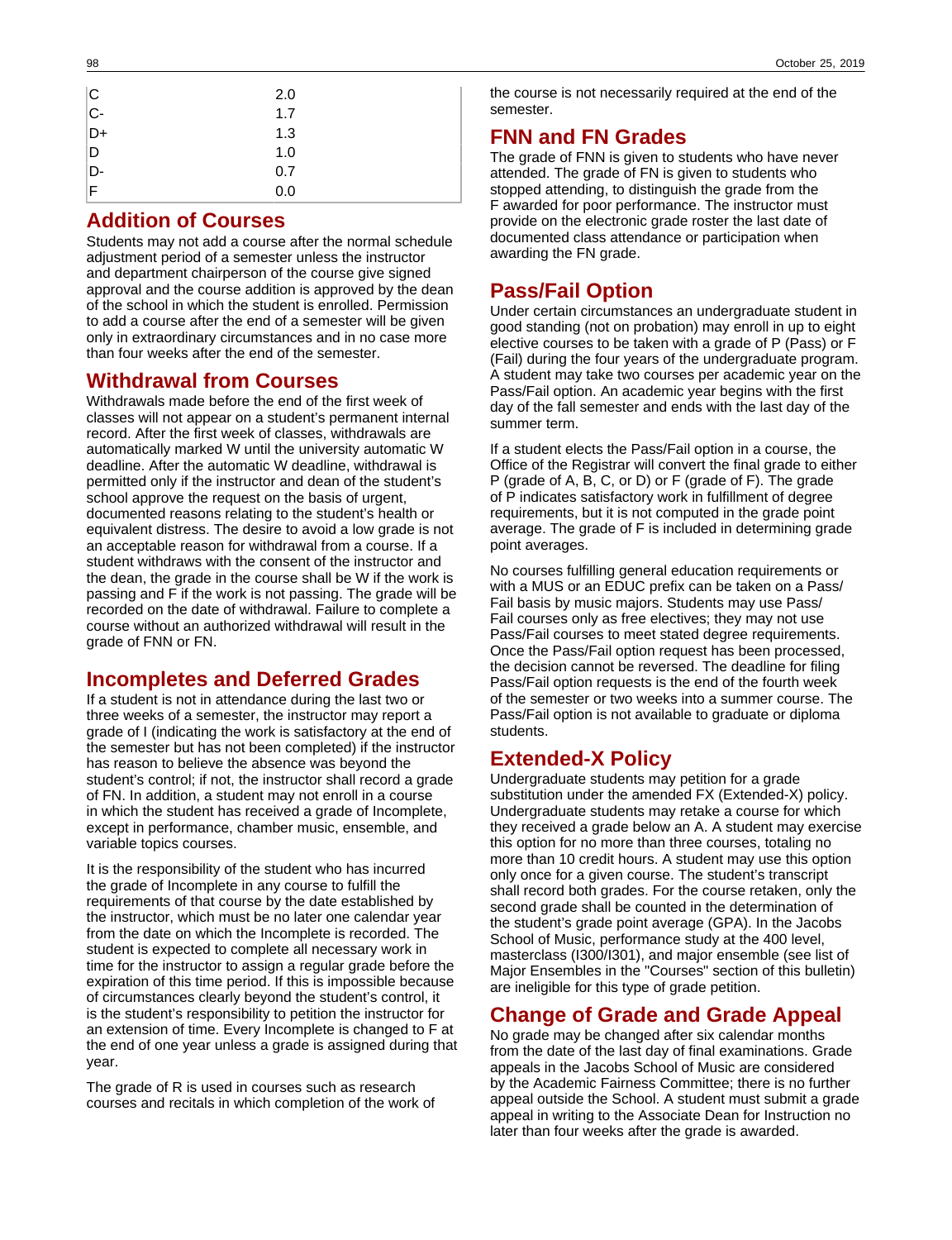## **Absences**

Illness is usually the only acceptable excuse for absence from class and must be officially confirmed. A student's excessive absence may be reported by the instructor to the director of undergraduate or graduate studies.

A student who misses a final examination and who has a passing grade up to that time may be given a grade of Incomplete if the instructor has reason to believe that the absence was beyond the student's control.

Every effort is made to avoid time conflicts between Jacobs School of Music classes and performances. However, if a student is required to participate in performances or other activities officially sponsored by the Jacobs School of Music that coincide with classes or examinations within the school, the instructors involved will be informed in advance and asked to make some accommodation for the student. Consideration for professional opportunities not sponsored by the Jacobs School of Music is at the sole discretion of the instructor.

## **Minimum and Maximum Semester Load**

#### **Undergraduate Students**

Undergraduates in the Jacobs School of Music are not permitted to enroll in fewer than 14 credit hours or more than 20 credit hours during the fall and spring semesters (more than 10 during the summer term), including major ensemble (2 credit hours), except with special permission from the director of undergraduate studies. A student in good standing may petition the director of undergraduate studies to enroll in more than 20 credit hours. Only in very exceptional cases shall the total carried exceed 22 credit hours. Any student taking a music performance course during a fall or spring semester or a summer term must enroll for at least two hours of credit in that performance course.

Students in their final semester of enrollment may be permitted to enroll in fewer than 14 credit hours, which must include a major ensemble (2 credit hours). Students should consult other offices in the Jacobs School of Music and the university to determine the effect of part-time enrollment on financial aid, international student status, insurance, and other issues.

#### **Graduate Students**

In the fall or spring semester, graduate degree students must enroll in a minimum of 8 credit hours, and diploma students and visiting students must enroll in a minimum of 10 credit hours (including major ensemble). With the prior approval of the director of graduate studies, part-time enrollment in one or more academic course(s) is permitted for master's and doctoral students for a maximum of two semesters before the last semester of the degree. Part-time master's students may enroll for a maximum of 5 credit hours, and part-time doctoral students for a maximum of 7 credit hours. Part-time enrollment may not include performance (individual studio) study or chamber music and is not available for diploma or visiting students. Part-time students will not be required to enroll in major ensemble. Financial aid is not available to part-time students.

Master's students who are in their final semester of coursework and have fewer than 6 credit hours of required

coursework remaining may register for just those credit hours, plus 2 credit hours of major ensemble if required for the degree. In that final semester, registration in fewer than 8 credit hours is not possible if the final requirement includes performance (individual studio) study. Master's students who register in performance study must enroll in a minimum of 8 credit hours in that semester. Doctoral students who are in or past their final semester of required coursework may enroll in fewer than 8 credit hours. Students should consult other offices in the Jacobs School of Music and the university to determine the effect of parttime enrollment on financial aid, international student status, insurance, and other issues.

#### **Certificate Students**

Certificate students completing a certificate in addition to a degree must follow the minimum/maximum load requirements for their degree. Students enrolled only in a certificate will follow the load requirements specified for that certificate.

## **Application for Degrees or Diplomas**

All candidates for degrees or diplomas (except for the MA and PhD, which are applied for in the University Graduate School) must complete an application for program completion no later than the third week of the semester in which they expect to graduate. Consult with the music undergraduate and graduate offices for appropriate forms and procedures.

## **Audit Policy**

The Jacobs School of Music of Indiana University has a long tradition of openness in its performing and academic activities. Students and visitors to the campus may benefit from opportunities to attend lectures, rehearsals, lessons, or other activities. These activities may range from informal observation for a limited number of sessions to the following regulations:

Permission to observe classes informally is at the discretion of the instructor of record or course coordinator. Limitations in seating capacity may make it impossible to include auditors or observers. Permission to audit formally (i.e., with registration and fees) is primarily the responsibility of the instructor of record or course coordinator, but is subject to the following regulations:

- 1. Students may not register as auditors for any class that involves class participation. This includes classes in written theory, sight singing, ear training and keyboard, instrumental techniques, ballet, and others. To determine if a class falls under this provision, the student should consult the chair of the department in which the class is given.
- 2. Students may register as auditors for music performance classes (applied music), but they will not be counted as part of the faculty load, and they will not perform themselves. To observe or audit a lesson, students must have permission not only from the instructor of record or course coordinator, but also from the student whose lesson is being heard.
- 3. Formal auditing or informal observation of classes is not intended as preparation for exemption or proficiency tests. Permission to observe or audit a class may be denied by the instructor of record or course coordinator on this basis.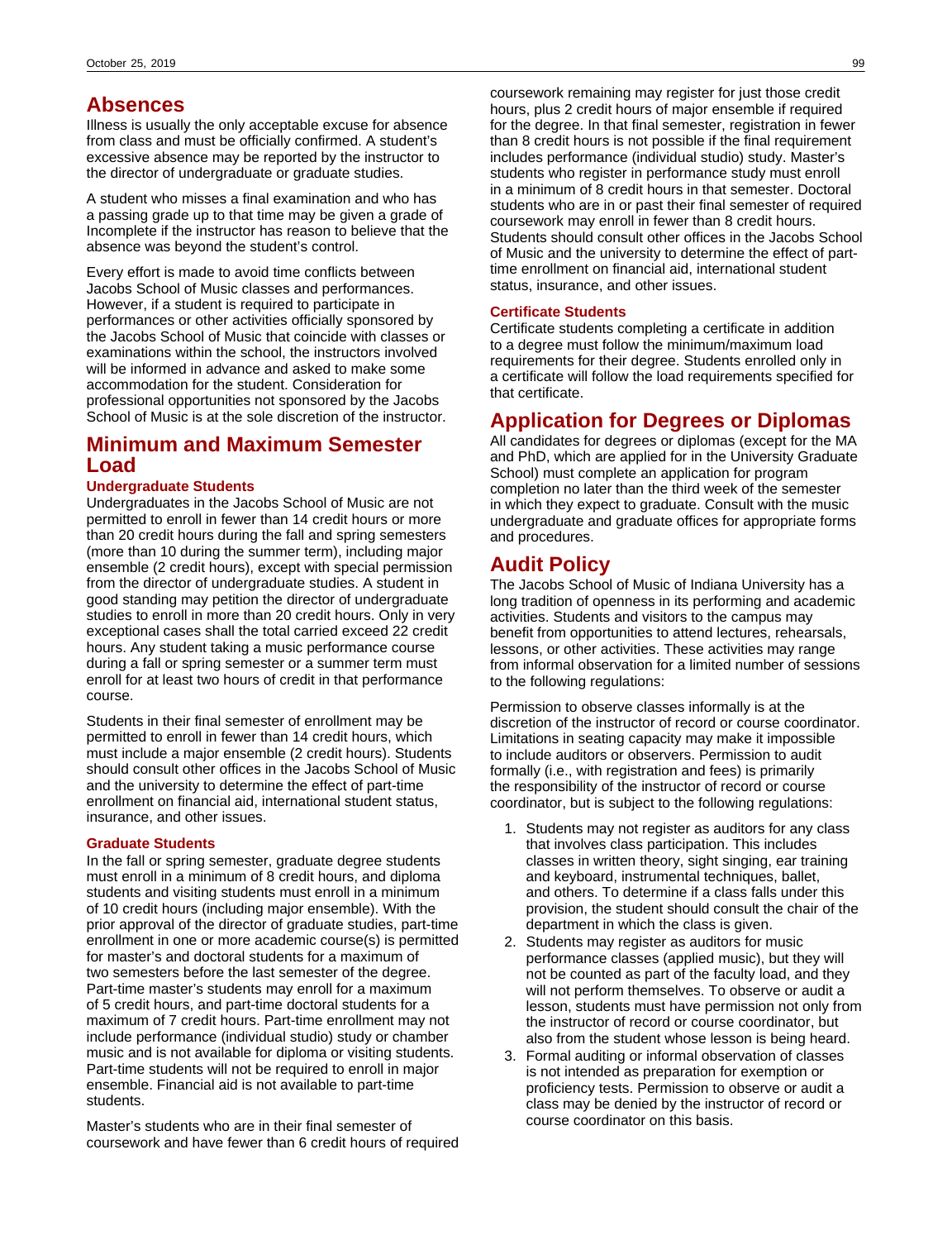- 4. Music majors may not audit graduate review courses in music theory or M501 Proseminar in Music History and Literature.
- 5. Official audit status for a class requires the approval of the professor in charge. During the first week of classes, the student should obtain written approval from the professor. This approval will need to be taken to the Registrar's Office so that they can add the class to the student's schedule as an auditor. There is a fee of \$25/credit hour.
- 6. No class that has been officially audited may be used towards degree credit of any kind in the Jacobs School of Music unless (a) the student passes a validation examination and any other requirements of the course under the supervision of the professor teaching the course, (b) the student has met any prerequisites for the course (to be verified by the approving faculty member), and (c) the student pays full tuition for the course.

## **Credit by Examination**

Students who can demonstrate knowledge or skills in the area of specific undergraduate courses may receive credit by examination.

## **Students with Disabilities**

Students with a learning disability, hearing impairment, speech impairment, chronic medical condition, or any other disability that may affect their ability to fulfill a requirement of the Jacobs School of Music should contact Disability Services for Students (DSS) [\(https://](https://studentaffairs.indiana.edu/disability-services-students/index.shtml) [studentaffairs.indiana.edu/disability-services-students/](https://studentaffairs.indiana.edu/disability-services-students/index.shtml) [index.shtml\)](https://studentaffairs.indiana.edu/disability-services-students/index.shtml) at (812) 855-7578 before registering. Requirements will not be waived for students with disabilities; however, some accommodations can be made within specific courses after documentation is received from DSS.

# **Academic Standing - Undergraduate**

Students are in good standing in the Jacobs School of Music if they are admitted to a music degree, if they are making satisfactory progress toward that degree, and if they are not on academic probation.

### **Academic Warning, Academic Probation, and Dismissal**

An undergraduate student will receive an **academic warning** after any semester in which

- 1. the student does not achieve a satisfactory grade in a music theory or music history course (D– or minimum required grade), or
- 2. the student fails to achieve a satisfactory grade or does not enroll in any required secondary piano course.

An undergraduate student will be placed on **academic probation** after any semester in which

- 1. the student's semester or cumulative GPA falls below 2.0; or
- 2. the student receives a grade of F or does not enroll in a major ensemble; or
- 3. the student receives a grade of F or does not enroll in the major area of study; or
- 4. the student receives an unsatisfactory grade (below D- or below minimum required grade) in a core course for the second time; or
- 5. the student receives unsatisfactory grades (below D- or below minimum required grade) in two or more music courses in one semester.

A student who has had two consecutive semesters of academic problems may also be placed on academic probation at the recommendation of the director of undergraduate studies. To be removed from academic probation, a student must meet the terms specified by the Jacobs School of Music. Students on academic probation are not eligible for financial aid from the Jacobs School of Music.

An undergraduate student will be subject to **dismissal** from the school when

- 1. the student's semester GPA falls below 1.0; or
- 2. the student does not fulfill the terms of academic probation; or
- 3. the student engages in an act of academic, personal, or professional misconduct; or
- 4. the student, in the judgment of the director of undergraduate studies, fails to make satisfactory progress toward the degree.

The Jacobs School of Music Administrative Committee considers petitions for readmission from students who have been dismissed.

## **Class Standing**

Class standing is based on the number of credit hours successfully completed: freshman, fewer than 27 credit hours; sophomore, 27 to 55 credit hours; junior, 56 to 85 credit hours; and senior, 86 or more credit hours.

# **Academic Standing - Graduate and Diploma**

Students are in good standing in the Jacobs School of Music if they are admitted to a music degree, diploma, or certificate, if they are making satisfactory progress toward that program, and if they are not on academic probation.

## **Academic Warning, Academic Probation, and Dismissal**

A diploma, graduate certificate, or graduate degree student will receive an **academic warning** after any semester in which

- 1. the student's semester GPA falls below 3.0; or
- 2. the student receives a grade below B in major ensemble; or
- 3. the student receives a grade below the required minimum in a course required for the major field; or
- 4. the student completes fewer than the number of credit hours required for his or her academic program; or
- 5. the student receives an unsatisfactory grade in a review course taken to satisfy a proficiency requirement.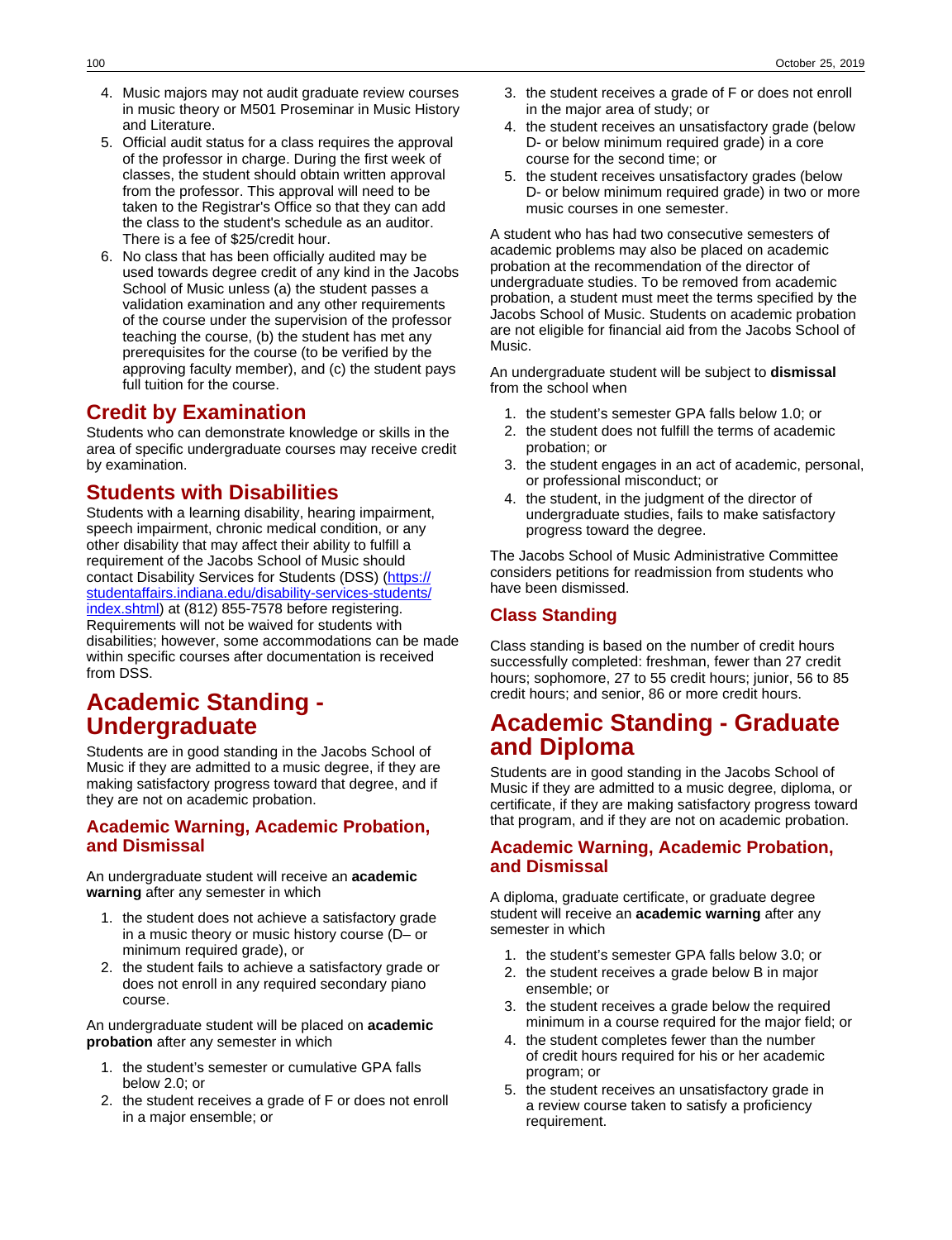A diploma, graduate certificate, or graduate degree student will be placed on **academic probation** after any semester in which

- 1. the student receives academic warning letters in consecutive semesters; or
- 2. the student's cumulative GPA (representative of at least two semesters) falls below 3.0; or
- 3. the student receives a grade of F in a major ensemble; or
- 4. the student receives a grade of F in a course required for the major field; or
- 5. the student accumulates two or more unsatisfactory grades in review courses taken to satisfy a proficiency requirement.

To be removed from academic probation, a student must meet the terms specified by the Jacobs School of Music. Students on academic probation are not eligible for financial aid from the Jacobs School of Music.

A diploma, graduate certificate, or graduate degree student will be subject to **dismissal** from the school when

- 1. the student receives an academic warning while on probation; or
- 2. the student is subject to probation a second time while already on probation; or
- 3. the student's semester GPA falls below 2.0; or
- 4. the student fails for a second time to achieve a satisfactory grade in the same review course taken to satisfy a proficiency requirement; or
- 5. the student fails for a second time to achieve a satisfactory grade in the same major field course; or
- 6. the student does not fulfill the terms of academic probation; or
- 7. the student engages in an act of academic, personal, or professional misconduct; or
- 8. the student fails, in the judgment of the director of graduate studies, to make satisfactory progress toward the degree.

The Jacobs School of Music Administrative Committee considers petitions for readmission from students who have been dismissed.

# **Graduate Revalidation Procedures**

This section describes methods of revalidating graduate courses and proficiency requirements. Revalidation may be required when the time limit for completion of a degree or diploma has expired. See "Time Limit" sections for diplomas, master's degrees, and doctoral degrees in this bulletin.

### **Revalidating Coursework**

MA and PhD students are subject to the revalidation policies of the University Graduate School: [https://](https://bulletins.iu.edu/iu/gradschool/2018-2019/policies/revalidate.shtml) [bulletins.iu.edu/iu/gradschool/2018-2019/policies/](https://bulletins.iu.edu/iu/gradschool/2018-2019/policies/revalidate.shtml) [revalidate.shtml](https://bulletins.iu.edu/iu/gradschool/2018-2019/policies/revalidate.shtml).

For students in all other diplomas and graduate degrees, coursework may be revalidated by demonstrating currency of knowledge or skills contained in the course(s). The method of revalidation is subject to the approval of the chair of the department offering the course and the director of graduate studies.

For performance-based courses such as lessons, recitals, and chamber music, currency may be demonstrated by procedures such as passing a departmental audition, assessment of recent professional activities, or performance of a recital.

For other courses, currency of knowledge may be demonstrated by procedures such as passing an examination specifically on the material covered by the course, completing a more advanced course in the same subject area with a sufficient grade, passing a comprehensive examination (such as the doctoral qualifying examinations) in which the student demonstrates substantial knowledge of the content of the course, teaching a comparable course, or publishing scholarly research demonstrating substantial knowledge of the content and fundamental principles of the course. If the qualifying examination is used for the purpose of revalidation, the number of credit hours to be revalidated by this method is limited to six.

The ensemble requirement does not need to be revalidated.

#### **Revalidating Proficiency Requirements**

Students may revalidate the music theory and music history proficiencies by:

- completing two more-advanced courses with sufficient grades in the same subject area, subject to the approval of the chair of the department offering the courses and the director of graduate studies
- teaching a comparable course
- passing the appropriate graduate entrance examination
- by completing the appropriate proficiency course with a sufficient grade.

When used for revalidation, the graduate entrance examinations may be attempted only once.

Students may revalidate the keyboard proficiency by passing the appropriate keyboard proficiency examination or by completing an approved course with a sufficient grade as described in Keyboard Proficiency Examination.

Students may revalidate the language grammar proficiency by passing the appropriate Music First-Year Language Examination [\(https://iubest.indiana.edu/](https://iubest.indiana.edu/services/testing/mfyle.html) [services/testing/mfyle.html\)](https://iubest.indiana.edu/services/testing/mfyle.html).

Students may revalidate the language diction proficiency by passing the appropriate voice department diction examination. When used for revalidation, the diction examinations may be attempted only once.

# **Individual Studio Study and Performance-Related Policies**

## **Individual Studio Study and Coaching**

The Jacobs School of Music is committed to providing students with the highest quality performance and composition instruction from world-renowned residential faculty. To that end: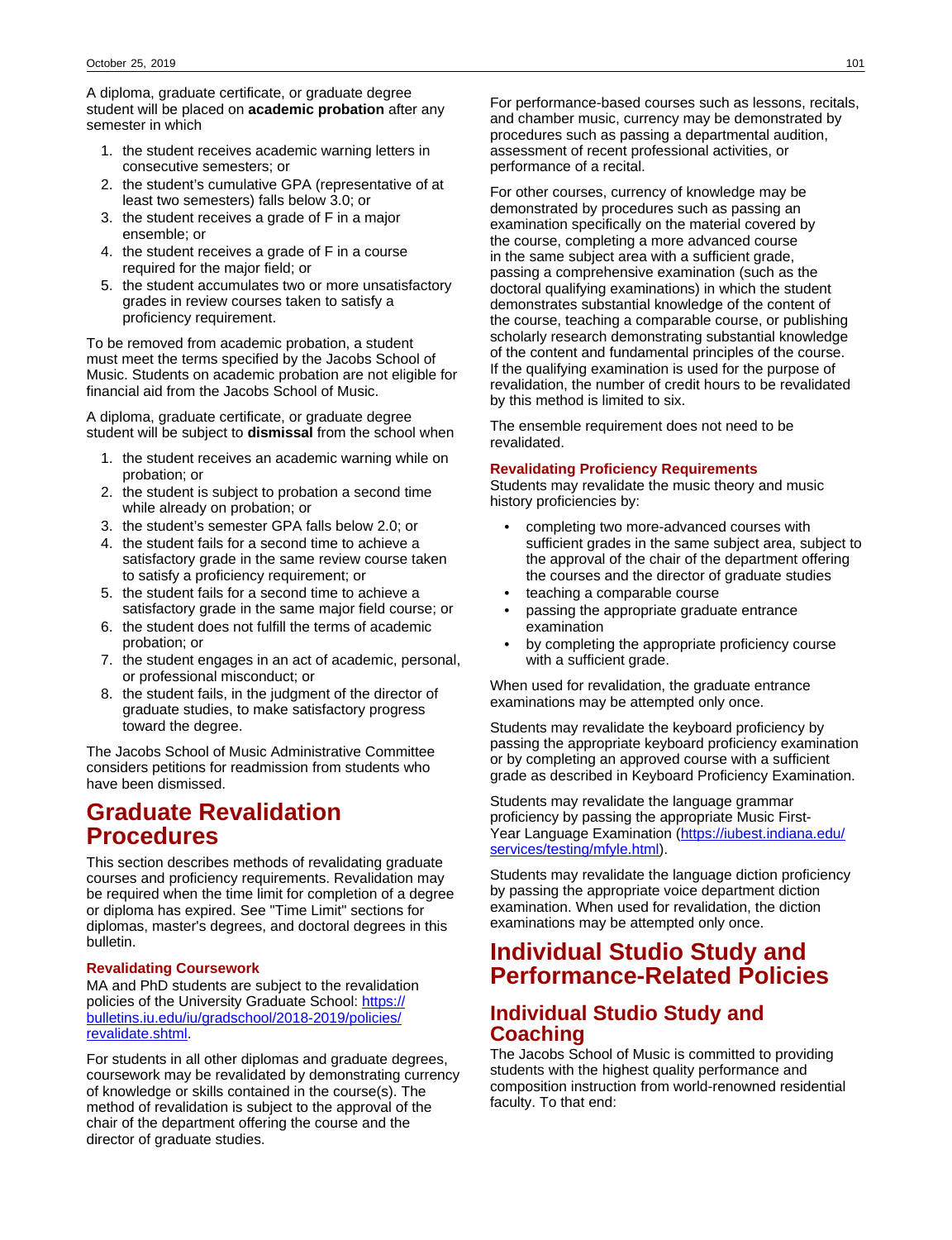- 1. Studio instruction shall be delivered in individual lessons, unless other arrangements are made with the Associate Dean for Instruction.
- 2. All music majors and concentrations will study with faculty members.
- 3. Lessons and vocal coachings will be a minimum of 50 minutes per week.
- 4. Each student (major and concentration) enrolled in performance or composition study in a private lesson setting in a fall or spring semester will receive a minimum of fourteen face-to-face (in person, not online) lessons per semester given by the faculty member who is the teacher of record.
- 5. Each student (major and concentration) enrolled in performance or composition study in a private lesson setting in the summer will receive a minimum of eight face-to-face (in person, not online) lessons given by the faculty member who is the teacher of record.
- 6. Students enrolled in chamber music will receive seven face-to-face (in person, not online) coachings of at least 50 minutes each with the faculty member(s) assigned and will complete an approved public performance.
- 7. Students enrolled in vocal coaching in a fall or spring semester will meet face-to-face (in person, not online) with the teacher of record a minimum of seven times if enrolled for one credit hour or a minimum of fourteen times if enrolled for two credit hours. Students enrolled in one credit hour of vocal coaching in the summer will receive a minimum of four face-to-face (in person, not online) coachings with the teacher of record. Students enrolled in two credit hours of vocal coaching in the summer with receive a minimum of eight face-to-face (in person, not online) coachings with the teacher of record.
- 8. The lessons, chamber music coachings, and vocal coachings shall be distributed across the semester or summer term in a relatively equal way.
- 9. A student enrolled in secondary lessons in a fall or spring semester will receive fourteen face-to-face (in person, not online) lessons per semester with the instructor assigned to the students at the beginning of the semester.
- 10.A student enrolled in secondary lessons in the summer will receive a minimum of eight face-to-face (in person, not online) lessons with the instructor assigned to the student at the beginning of the summer term.
- 11.In rare situations of strategic importance to the school, exceptions to this policy for a limited period can occur if approved in writing by the dean.

## **Assignments for Individual Studio Study**

The dean of the Jacobs School of Music assigns students to teachers for the entire semester on the basis of student requests and teacher availability. While every effort is made to honor teacher preferences, the Jacobs School of Music cannot guarantee specific studio assignments. The assignment takes place during the first week of classes of each semester for students who have not preregistered for a particular teacher. Such preregistration is accomplished only with the written authorization of the requested teacher.

## **Lesson Attendance Policies**

A student who cannot attend a scheduled lesson is required to notify the teacher at least 24 hours before the beginning of the lesson; otherwise, except for illness immediately prior to a lesson, the student forfeits the right to a make-up lesson. Students absent without excuse from more than three lessons in any one studio course during a semester fail in that course, but their lessons are not discontinued. Lessons missed by the teacher are made up at the mutual convenience of the student and teacher.

# **Practice Time Reservations**

Practice time may be reserved each fall and spring semester and summer term. The amount of daily reserved practice time is determined by the degree and instrument for the semester in which the student is applying. To secure reserved practice time, the student must apply online. To obtain more information and to access the online application, see [http://music.indiana.edu/](http://music.indiana.edu/departments/offices/business-affairs/recital-scheduling/practice-time.shtml) [departments/offices/business-affairs/recital-scheduling/](http://music.indiana.edu/departments/offices/business-affairs/recital-scheduling/practice-time.shtml) [practice-time.shtml.](http://music.indiana.edu/departments/offices/business-affairs/recital-scheduling/practice-time.shtml)

# **Examinations and Goals in Performance**

### **Level of Acheivement**

Each student taking performance courses must make satisfactory progress each semester as determined by the various examinations in performance.

### **Upper-Division Examination**

The purpose of the upper-division examination is to assess the undergraduate student's general progress and to determine continuation in the chosen curriculum. The examination is administered, usually in the last week of classes, at the end of the fourth semester of study or, for transfer students, at the end of a semester to be determined by the instructor/department. Students who have a valid reason to postpone the examination may petition the director of undergraduate studies of the Jacobs School of Music. The examination should not be postponed past the time when an estimated four semesters of degree work remain to be completed.

A committee composed of the student's major department faculty members (in some cases including a Jacobs School of Music administrator) administers the examination and makes recommendations for the student's junior and senior years of study. A written report of the committee's comments is compiled in the Office of Undergraduate Studies and furnished to the student after the upper-division examination.

Bachelor of Music Education and Composition majors (Option 1) have a departmental examination in addition to the performance portion of the examination. Audio Engineering and Sound Production majors have only a departmental examination.

Each student who is studying performance is graded on the upper-division examination, and this grade is the final grade for the semester's work in the principal performance field. The student's teacher gives two grades, one for the semester's work and one for the performance at the examination; every other member of the committee gives one grade for the examination. The student's final grade is the average of all these grades.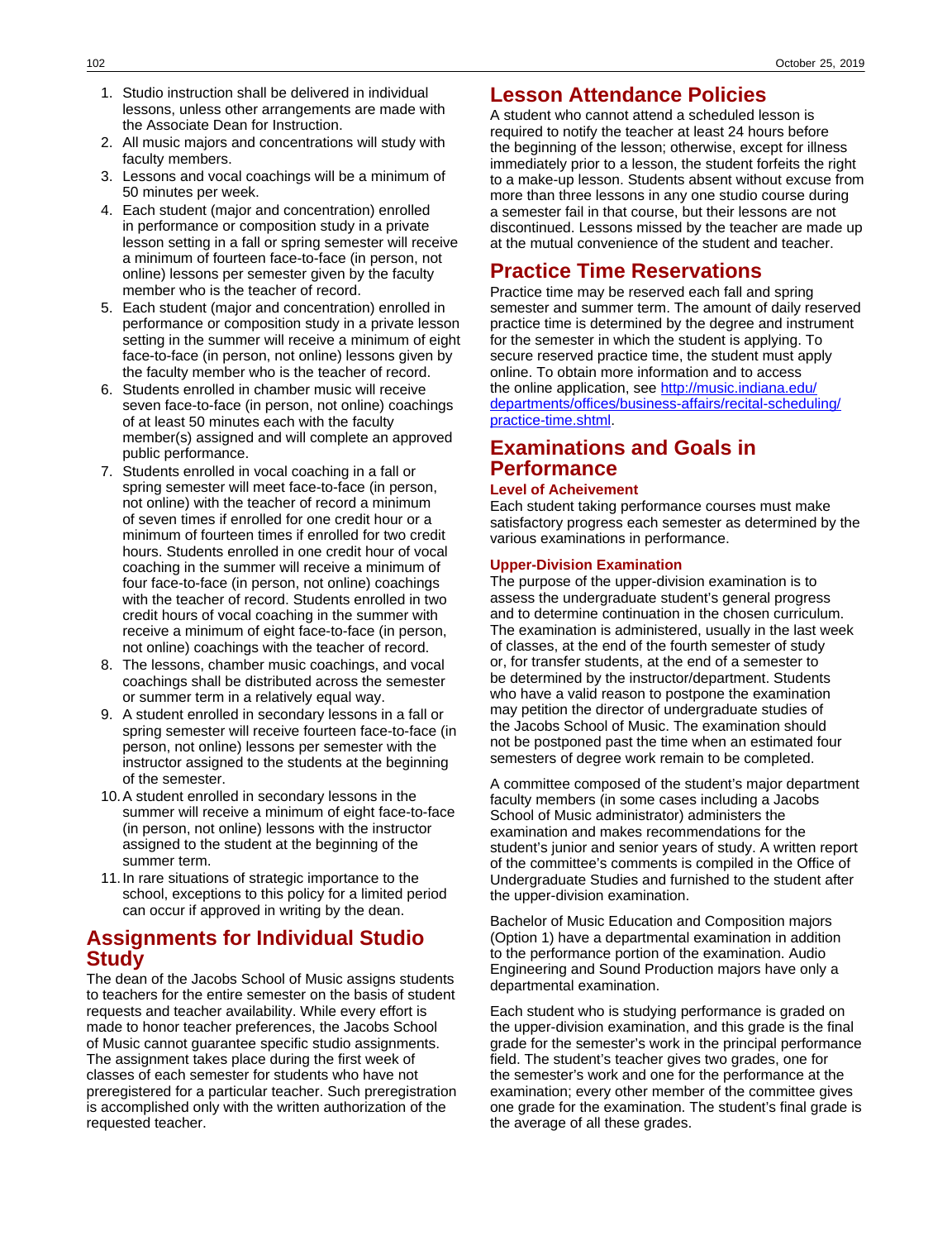#### **Other Examinations in Music Performance Courses**

The student should consult the relevant performance faculty for specific information on the scheduling of examinations, the constitution of the hearing committee, and grading procedures. Examinations by a committee composed of the student's teacher and two other members usually are held as follows:

BM majors in performance: freshman jury at the end of fall semester of the first year for all performance areas except piano, string, and woodwind majors, who have their juries at the end of the spring semester of the first year. The upper-division examination and junior and senior recital hearings constitute examinations for second, third, and fourth years.

BME concentrations, BS concentrations, and BM composition and jazz studies majors: freshman jury at the end of spring semester of the first year. The upper-division examination and the senior recital constitute examinations for the second and fourth years.

Non-music majors in elective performance (undergraduates and graduates): each semester of enrollment.

Music majors enrolled in 100-, 700-, or 800-level performance study: each semester of enrollment, or as determined by the department.

Master's degree majors: no examinations (graduate recital only).

It is the prerogative of the teacher to ask for a committee examination of any student who is making doubtful progress in the curriculum.

## **Recitals**

### **Enrollment in Individual Instruction**

Undergraduate students must be enrolled in individual instruction during the semester (fall, spring, or summer term) during which they perform a junior or senior recital. Any exception requires approval of the student's teacher, the department chair, and the director of undergraduate studies before the recital may be scheduled.

#### **Location**

Recitals must take place in public spaces in Bloomington, IN and must be announced to and open to the public. Exceptionally, with the approval of a student's doctoral advisory committee and the director of graduate studies, one doctoral recital may be performed out of town if attended in person, at the expense of the student, by the faculty member(s) who would ordinarily be present, including the committee chair.

#### **Date**

Recitals ordinarily take place during the fall or spring semesters according to deadlines specified in the scheduling policies. Recitals may take place during the summer term if a hearing can be arranged and if faculty members are available to attend the recital.

#### **Hearing**

A pre-recital hearing is required for all undergraduate, master's, and performer diploma recitals, except for composition and conducting recitals. At the discretion of the faculty, other recitals may also be given a hearing. A hearing must be scheduled so that it can be completed

and the recital performed within the published deadlines; it is the student's responsibility to arrange a hearing and to meet the deadlines. Students may perform a hearing in the summer with the approval of the department chair if faculty members are available. A hearing is valid for 60 calendar days.

#### **Repertory**

Recital repertory is subject to approval by a student's teacher or committee following any guidelines published by the department. Appropriate repertory for chamber music recitals is specified by departments. Recital repertory may not be repeated for degree or diploma credit.

### **Grading**

The grade for an undergraduate, master's, performer diploma, or doctoral minor recital is assigned by the teacher, who hears the recital in person. A composition recital grade is based on an average of the grades of the faculty members who attend the recital. A jazz recital grade is based on an average of the grades of jazz studies department faculty members who attend the recital.

Artist Diploma recitals are attended and graded in person by the three members of a student's AD committee. If a committee member is unable to attend, he or she and the student must arrange for a substitute from inside or outside the major department, as appropriate.

Doctoral recitals are ordinarily attended and graded in person by the three members of a student's doctoral advisory committee. The chair must hear the recital in person; exceptionally, in consultation beforehand with the committee chair and the student, a committee member may arrange for a departmental substitute, or to hear a recording of the recital. Recordings, when used, are available in the Music Library.

All recital grades are reported in writing to the director of undergraduate or graduate studies.

#### **Recording**

Doctoral and Artist Diploma recitals must be recorded by the Audio Engineering and Sound Production department for the Music Library when they take place in a Jacobs School of Music venue. A recording of equivalent quality must be provided to the Music Library by the student when a Doctoral or Artist Diploma recital is performed in a non-JSoM venue.

#### **Assisting Performers**

Recitals may include the participation of no more than 13 assisting performers and a conductor. All must be available for a hearing, if required. Participation by assisting performers must not interfere with their lessons, ensemble assignments or academic responsibilities. Chamber music credit is available to the assisting performers only if they have registered and arranged specifically for that credit. Special rules apply to conducting, composition, and jazz studies recitals that use Jacobs School of Music ensembles or speciallyassembled groups; consult the appropriate department for information.

#### **Length**

The following are the minimum and maximum number of minutes of music for the categories of recitals indicated: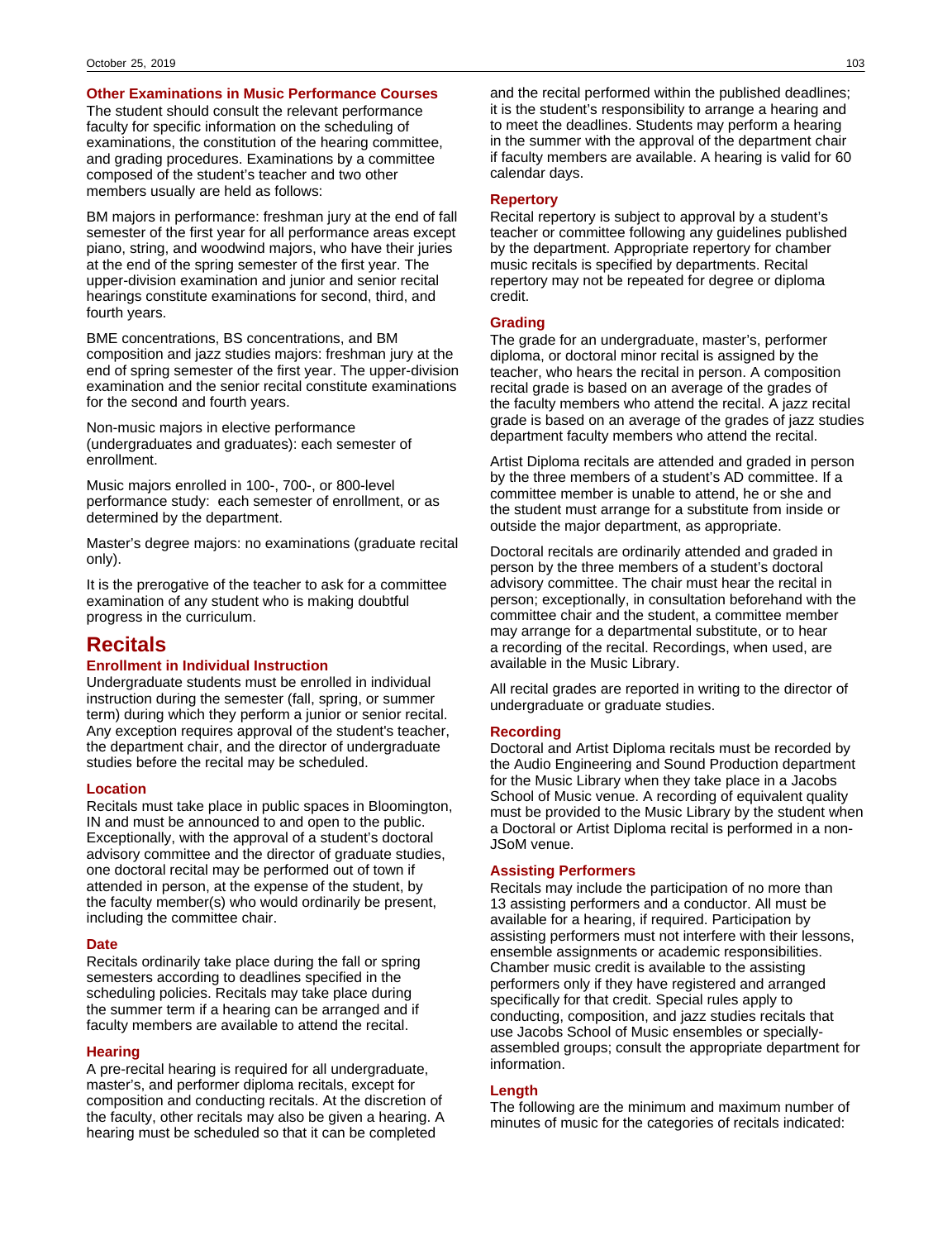|                       | Minimum | Maximum |
|-----------------------|---------|---------|
| Junior (general)      | 40      | 50      |
| <b>Brass</b>          | 30      | 40      |
| Voice                 | 30      | 50      |
| Senior (general)      | 50      | 60      |
| <b>Brass</b>          | 40      | 50      |
| Composition*          | 30      | 60      |
| Jazz Studies          | 50      | 60      |
| Voice                 | 40      | 50      |
| Concentration         | 25      | 50      |
| (general)             |         |         |
| Piano                 | 35      | 50      |
| Woodwinds             | 40      | 50      |
| <b>MM</b> (general)   | 50      | 60      |
| <b>Brass</b>          | 40      | 50      |
| Choral Conducting 20  |         | 30      |
| Composition*          | 30      | 60      |
| <b>Jazz Studies</b>   | 50      | 60      |
| Voice                 | 40      | 50      |
| DM (general)          | 40      | 60      |
| <b>Brass</b>          | 40      | 50      |
| Choral Conducting 40  |         | 75      |
| Composition*          | 45      | 60      |
| Piano                 | 50      | 60      |
| Piano Final           | 60      | 75      |
| String                | 40      | 60      |
| String Concerto       | 20      | 50      |
| Woodwinds             | 50      | 60      |
| <b>Graduate Minor</b> | 25      | 50      |
| (general)             |         |         |
| Piano                 | 35      | 50      |
| PDSP (general)        | 50      | 60      |
| Brass                 | 40      | 50      |
| Voice                 | 40      | 60      |
| <b>PDCM</b>           | 50      | 70      |
| <b>PDCP</b>           | 50      | 60      |
| AD (general)          | 40      | 60      |
| Piano                 | 50      | 60      |

\* For composition students: Student's own compositions for various media written during residency, with the student participating as a performer or conductor in at least one work.

For students in computer music composition: Student's own compositions for computer-generated audio playback alone, audio playback with instrument(s), interactive live electronics, or multimedia works with substantial computer music component.

For students in music scoring for visual media: A public presentation of the student's own compositions for various visual media written during residency, with the student participating as a performer or conductor in live or recorded formats.

## **Performer's Certificate**

Undergraduate students, master's students, and Performer Diploma, Solo Performance students are

eligible for the Performer's Certificate, which is awarded as a special recognition of musical understanding and technical proficiency demonstrated in recital. Award of the Performer's Certificate is a three-step process involving the hearing, the recital, and a special hearing by the Performer's Certificate Hearing Committee. Each of the three steps must take place during a fall or spring semester. Details are available in the undergraduate office. The following procedures are to be observed:

- 1. The student is initially nominated for the Performer's Certificate at the recital hearing which must be attended by at least three faculty members. Based on the number present, the necessary number of positive votes to be nominated for a Performer's Certificate is shown in parentheses: 3(2), 4(3), 5(4), 6(4), 7(5), 8(6), 9(6), 10(7), 11(8), 12(8), 13(9), 14(10), 15(10), 16(11), 17(12), 18(12), 19(13), 20(14), 21(14).
- 2. The required quorum for attendance at the recital is five faculty members. The student, performance instructor, and department chair should consult to be sure that the recital is scheduled at a time when the required quorum can be met. The chair of the student's department has the responsibility to assemble the faculty committee in consultation with the performance instructor. Based on the number present, the necessary number of positive votes to be nominated for a special hearing by the Performer's Certificate Hearing Committee is shown in parentheses: 5(4), 6(4), 7(5), 8(6), 9(6), 10(7), 11(8), 12(8), 13(9), 14(10), 15(10), 16(11), 17(12), 18(12), 19(13), 20(14), 21(14).
- 3. If the recital quorum is met and the vote is positive, the student's department chair should notify the undergraduate office as soon as possible of the number of faculty present and the results of their vote. The chair should also instruct the student to go to the undergraduate office immediately to schedule the special hearing.
- 4. The regular size of the Performer's Certificate Hearing Committee is seven members; the required quorum at the special hearing is five members. Based on the number present, the number of positive votes required to award the Performer's Certificate is shown in parentheses: 5(4), 6(4), 7(5). The special hearing is scheduled for half an hour. The student selects the music for the first ten minutes, and the chairperson of the committee, in consultation with other committee members, chooses the repertoire for the remaining time.
- 5. At the special hearing, the student must be prepared to perform the entire recital program (the same program as the recital); if other performers were involved in the recital, the same performers must be present at the special hearing. The student is most strongly advised not to schedule the recital within the last two weeks of the semester. If the student is nominated at a recital taking place after the Monday that precedes the second-to-last week of classes, the special hearing cannot take place during that semester. If the special hearing is thus delayed to the following (spring or fall) semester, the requirement that the student be prepared to perform the same recital with the same performers still stands.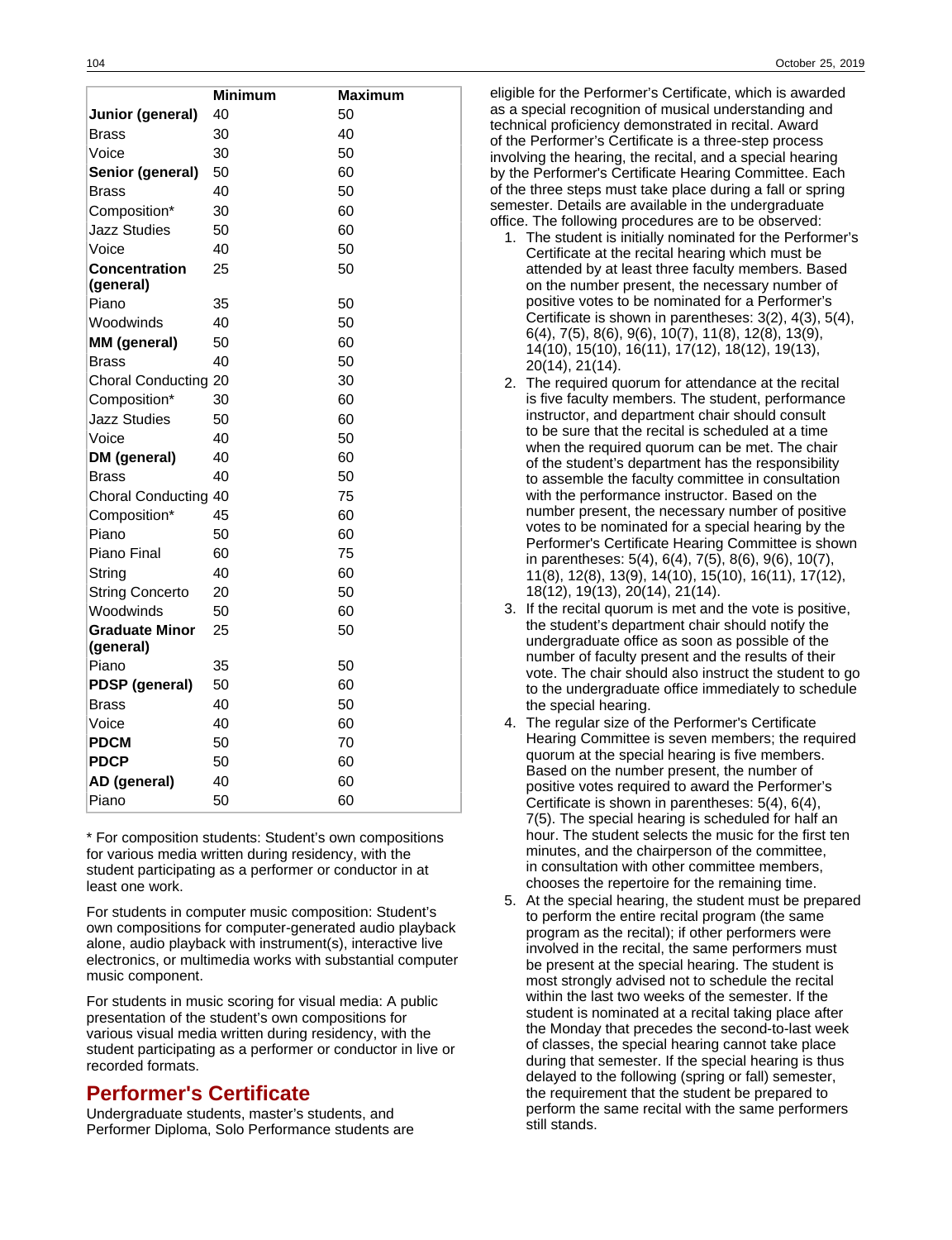## **Outside Instruction and Performance**

Students are not permitted to use state property for private enterprises such as the teaching of lessons in university buildings.

Students are encouraged to consult with their faculty instructors before accepting an appearance as a soloist on public programs or before participating in music ensembles outside the Jacobs School of Music.

## **Ensemble Policy**

All undergraduate and graduate degree students, diploma students, visiting students, and nondegree music students (except certificate students, students accepted for certain doctoral programs, master's students who have completed their major ensemble degree requirement, or BME and MS Music Education majors in their student-teaching semester) must register for and achieve a passing grade in a major ensemble each fall and spring semester. See list of Major Ensembles in the "Courses" section of this bulletin.

Students may request placement in a particular ensemble, but final placement will be made by the faculty.

The faculty of the Jacobs School of Music is strongly committed to the idea that students should be given the opportunity to develop their talents to the highest degree possible. They are also committed to the idea that each student can and should contribute to the education of others, to the advancement of the art of music, and to the enrichment of the cultural life of the university through participation in the major ensemble experience.

## **Official Dress**

The Jacobs School of Music recognizes both the importance of a student's right to individual gender expression and the necessity for a unified and coherent look for ensemble performances. For public performances of Jacobs School of Music ensembles, students may choose either of the following two options:

- Black tuxedo, white shirt, black bow tie, black socks, and black shoes; or
- Solid long-sleeved black blouses, floor-length black skirts or black dress slacks, black stockings or socks, and black shoes.

Within these guidelines, individual ensembles may have more specific requirements, including costumes or uniforms where appropriate. Such dress codes will be made known to students at the beginning of each academic year, and students are encouraged to check their ensemble syllabus for further guidance. The Jacobs School of Music requires that students own concert attire by the beginning of the academic year.

## **Student Photography, Audio, and Video Recording Policy**

Students participating in Indiana University Jacobs School of Music ("JSoM") performances, authorize the JSoM, its agents, employees, or representatives, to take photographs, audio recordings, and/or video recordings of their performances, including their name, image, or likeness. The Trustees of Indiana University own all copyrights in photographs, video recordings, and/or audio recordings of live concerts, performances, and recording sessions.

JSoM recordings are typically used for archival and educational purposes. JSoM retains the right to commercially reproduce, adapt, distribute, display, perform or otherwise use the recordings of JSoM performances in any manner consistent with the JSoM Policy on Rights of Ownership and Use of Audio and Video Recordings (available at [http://music.indiana.edu/official-documents/](http://music.indiana.edu/official-documents/_internal/exec-assoc-dean/JSOM_Recordings_Policy.pdf) internal/exec-assoc-dean/JSOM\_Recordings\_Policy.pdf). Recordings and/or photographs, together with a student's name, image, or likeness, may be used by the JSoM, including its assigns and transferees, for marketing, advertising, publicity, or other promotional purposes.

JSoM reserves final editorial authority over the use of recordings and photographs, without any right on the part of students to inspect or withhold approval of any future use of photographs or recordings. Students shall not receive compensation for participating in recordings or for any future use of recordings.

## **Use of Jacobs School of Music Instruments**

School instruments are available only to students enrolled in Jacobs School of Music courses, e.g., ensemble or performance lessons. Rental and deposit may be charged as approved by the Indiana University Board of Trustees. Non-music students must pay a rental fee.

The Jacobs School of Music cannot give exclusive use of an instrument to one individual. Thus instruments may be assigned for use by more than one person. For this reason, each instrument must be kept in the locker assigned to that instrument when not in use.

A prescribed method of sign-out and return of instruments is essential to their efficient use. Failure to follow sign-out or return procedures subjects the student to a minimum fine of \$60 plus \$1 per calendar day until the student is released of responsibility.

Instruments are assigned for a specific period of time, which is never to extend beyond the last day of classes each semester. Students needing an instrument after the last day of classes must obtain special permission from the Instrumental Rental Office or be subject to the fine policy.

A student using a school-owned instrument is responsible for the care of the instrument; any damage incurred, other than the usual wear, is the responsibility of the student. Repairs are made by the university and charged to the student.

## **Check List**

Students who have not returned equipment, music, instruments, keys, locks, etc., to the Music Facilities Office or other appropriate area by the designated date are fined and placed on the check list. A student on the check list may not register in the following semester, receive honorable dismissal to enter another institution, or obtain a degree. If the item is not returned, the student is charged for its value plus necessary fines to cover administrative expenses. The cost of a complete lock change, made necessary by the loss of a key or failure to return a key, is charged to the student. A fine is charged for late return